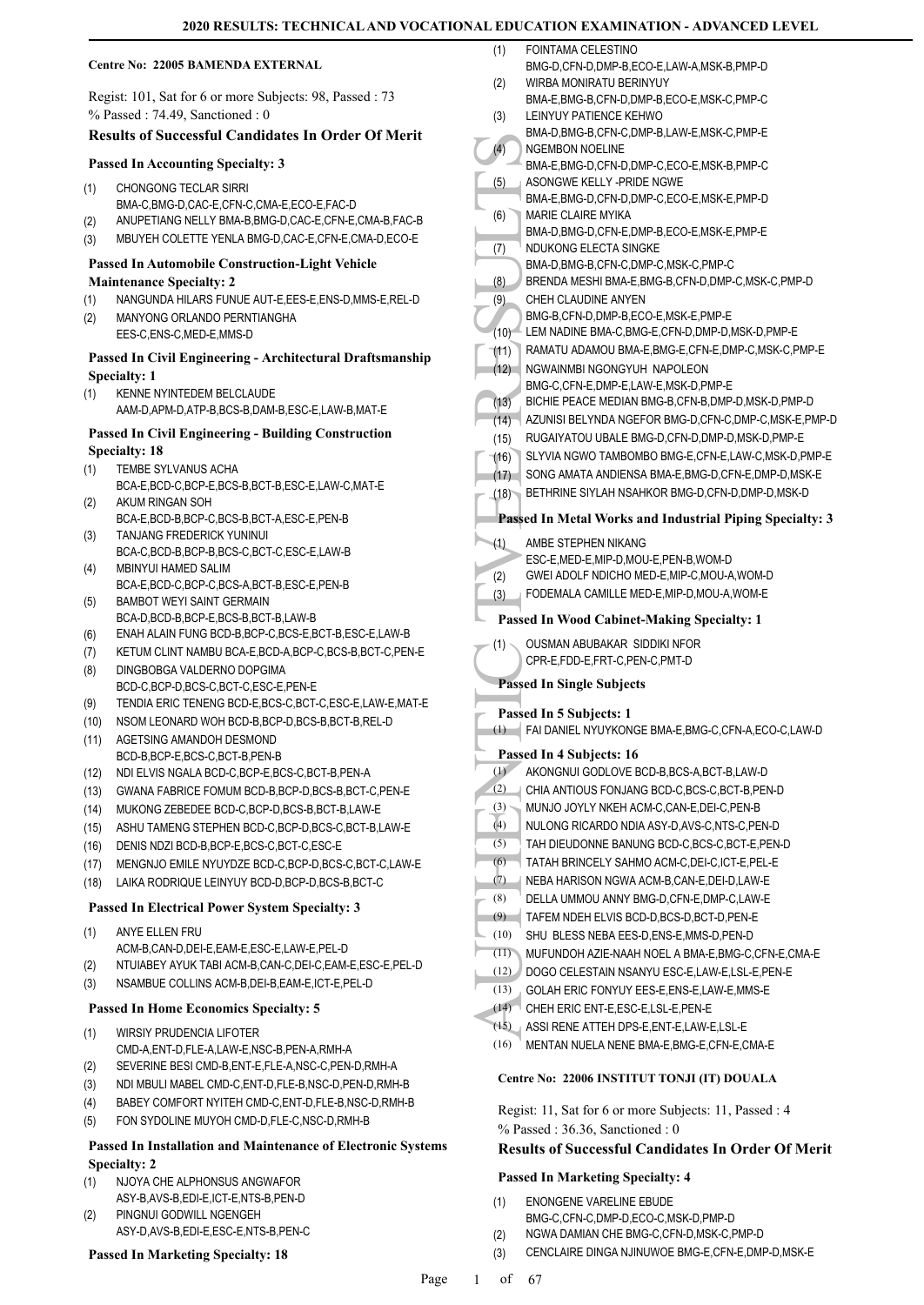#### Passed In 1<br>
(1) TAH KII<br>
(2) MOSES<br>
Passed In (8) MOSES<br>
Passed In (8) MOSES<br>
Passed In 1<br>
Specialty:<br>
(1) KUH ZE BOA-E, WECA-E, WECA-E, WECA-E, MBON<br>
BCA-E, MBON<br>
BCA-E, MBON<br>
BCA-E, MBON<br>
BCA-E, MBON<br>
BCA-E, MBON<br>
BCA-E **Passed In Marketing Specialty: 4** (4) CHO CINTHIA BEI BMG-F CEN-F DMP-F MSK-F **Centre No: 22009 BUEA EXTERNAL**  Regist: 12, Sat for 6 or more Subjects: 12, Passed : 3 % Passed : 25.00, Sanctioned : 2 **Results of Successful Candidates In Order Of Merit Passed In Accounting Specialty: 1** NAMONDO LAMBE KOUMGUE BMA-B,BMG-B,CAC-D,CFN-A,CMA-D,ECO-C,FAC-D (1) **Passed In Marketing Specialty: 2** (1) TEBID FAITH LOIS IGWARI CFN-E,DMP-B,MSK-E,PMP-E (2) MARY EFOSI NJEMBE BMG-E,CFN-E,DMP-D,PMP-E **Centre No: 22018 CHRIST THE KING COLLEGE TIKO**  Regist: 19, Sat for 6 or more Subjects: 19, Passed : 15 % Passed : 78.95, Sanctioned : 0 **Results of Successful Candidates In Order Of Merit Passed In Accounting Specialty: 6** JEANNE TRACY KONG YMELE BMA-A,BMG-A,CFN-B,CMA-D,ECO-A,FAC-C,ICT-E (1) GWEMOBI EDWARD ENOH BMA-D,BMG-A,CFN-C,CMA-D,ECO-B,FAC-C,ICT-C (2) TEZE LEANIKA FUANYI BMA-D,BMG-A,CFN-C,CMA-E,ECO-C,FAC-D,ICT-C (3) ATABONG HARRY NOEL NKWITABONG BMA-C,BMG-A,CFN-A,CMA-D,ECO-A,FAC-E (4) AMBENYA ECHAMI ROY BMA-C,BMG-A,CFN-C,CMA-E,ECO-D,FAC-D (5) (6) NKONGHO VIVIAN EYONG BMA-D,BMG-C,CFN-D,CMA-E,FAC-E **Passed In Marketing Specialty: 4** MBAH NEKLYN NTUBE BMA-E,BMG-B,CFN-C,DMP-D,ECO-C,MSK-E,PMP-D (1) QUINTA AKOAYA TABE BMA-E,BMG-B,CFN-E,DMP-E,ECO-D,MSK-D,PMP-E (2) BIH OJONG MARION REPHARP EBOT BMA-D,BMG-D,CFN-E,DMP-C,MSK-E (3) (4) MANCHE BLESSING NGWE BMA-C,CFN-D,DMP-E,MSK-E **Passed In Single Subjects Passed In 5 Subjects: 5** (1) EBOT OBALE ETENGENENG BMA-E,BMG-B,DMP-E,ECO-C,ICT-D (2) AYUM NDEP ARREY BMA-E,BMG-B,CFN-B,CMA-E,ECO-E NGANDE KOKO MARIE-DANIELLE BMA-E,BMG-C,CFN-E,DMP-C,ECO-E (3) (4) ATEM ARRAH NTOH BMA-D,BMG-D,CFN-E,CMA-E,ECO-D EBAI-NDIP ETCHU TAKANG AKO-EBOT BMA-D,BMG-D,CMA-E,ECO-E,ICT-E (5) **Centre No: 22023 GOVERNMENT TECHNICAL HIGH SCHOOL, NKWEN**  Regist: 44, Sat for 6 or more Subjects: 42, Passed : 41 % Passed : 97.62, Sanctioned : 2 **Results of Successful Candidates In Order Of Merit Passed In Accounting Specialty: 9** YUKENG LORANDA SHALANYUY BMA-C,BMG-A,CAC-C,CFN-C,CMA-C,ECO-C,FAC-A,LAW-A (1) NDIM NORA NGAINKU BMA-B,BMG-A,CAC-C,CFN-B,CMA-C,ECO-C,FAC-A (2) KENKOU ORNELA BIY BMA-C,BMG-C,CAC-E,CFN-D,CMA-C,ECO-E,FAC-C (3) BMA-C, BMG-E, CAC-E, CEN-E, CMA-E, FAC-D (6) NYUNGO FLORA NJANG BMA-E,BMG-C,CFN-D,CMA-E,FAC-C (7) NGWA SILVIE NGUM BMA-C,BMG-D,CFN-E,CMA-E,FAC-D (8) NUMFOR SHERON NDEWA BMA-E,BMG-E,CFN-D,CMA-D,FAC-D (9) FAI KIMBONG ISABEL BMA-D,BMG-C,CFN-E,CMA-E,FAC-E **Passed In Automobile Construction-Light Vehicle Maintenance Specialty: 2** (1) TAH KIZITO KEDZE AUT-C,EES-B,ENS-B,ESC-E,MMS-D,PEN-D (2) MOSES FON MUFU AUT-D,EES-E,ENS-C,ESC-E,MMS-C,PEN-C **Passed In Civil Engineering - Building Construction Specialty: 11** KUH ZEPHO FOINMBAM BCA-E,BCD-B,BCP-B,BCS-B,BCT-B,ESC-D,PEN-A (1) KWE BERNARD KWE BCA-E,BCD-B,BCP-C,BCS-B,BCT-C,ESC-E,PEN-A (2) DZEKASHU IGNATIUS BONGWIR BCA-C,BCD-B,BCP-D,BCS-C,BCT-B,ESC-E,PEN-C (3) ABDULI AZIZ SAIDU BCA-E,BCD-B,BCP-C,BCS-C,BCT-B,ESC-E,PEN-C (4) MBONYI MILAND TENJON CHA BCA-E,BCD-B,BCP-E,BCS-C,BCT-C,ESC-E,PEN-C (5) NSAIDZEKA JOSHUA NYUYYUNI BCD-B,BCP-C,BCS-D,BCT-B,ESC-E,PEN-C (6) SUNJO ISAAC NYUYKIGHAN BCA-E,BCD-B,BCP-C,BCS-C,BCT-B,REL-D (7) (8) AZONG ETIENNE BCD-B,BCP-C,BCS-C,BCT-C,ESC-E,LAW-E SUH TURIBIUS MEINARD FUH BCA-E,BCD-B,BCP-C,BCS-D,BCT-B,PEN-E (9) (10) KANG TERENCE FANG BCD-B,BCP-D,BCS-C,BCT-B,ESC-E (11) TAH NELVIS BUOH BCD-C,BCP-E,BCS-C,BCT-B,ESC-E **Passed In Electrical Power System Specialty: 13** ANGUH SYLVESTER ABONG ACM-A,CAN-B,DEI-B,EAM-E,ESC-E,ICT-C,MAT-E,PEL-C  $(1)$ FORNJINJU CHRISTOPHER NGUATEM ACM-B,CAN-B,DEI-B,EAM-E,ESC-E,MAT-E,PEL-C,PEN-B (2) WIRNGO CARL WIYSAHNYUY ACM-A,CAN-C,DEI-B,EAM-E,ESC-E,ICT-E,MAT-E,PEL-A (3) FONYUY RODERICK WIYSENYUY ACM-A,CAN-D,DEI-B,EAM-E,ESC-C,PEL-B,PEN-D (4) WETOF JOSEPH-CARLSON MBUNDA ACM-B,CAN-B,DEI-B,EAM-E,ESC-E,PEL-C,PEN-C (5) JUSTIN ONYEDIKACHUKWU OKOYE ACM-A,CAN-C,DEI-B,EAM-E,PEL-C,PEN-A (6) NKEMOFAH GORBI NGEH ACM-B,CAN-B,DEI-B,ESC-E,PEL-C,PEN-B (7) (8) KPWE ELVIS DEGHE ACM-A,CAN-C,DEI-C,EAM-E,ESC-E,PEL-B TAMBEAGBOR SANDYS MARU ACM-B,CAN-C,DEI-C,ESC-E,PEL-C,PEN-E (9) (10) RAMANI ADU ACM-C,CAN-C,DEI-C,ESC-E,PEL-D,PEN-D (11) NWANYAM GINNA BLAISE ACM-B,CAN-B,DEI-C,PEL-C,PEN-E (12) KUM KPAH INNOCENT ACM-B,CAN-B,DEI-B,ICT-E,PEL-D (13) NGUH EMMANUEL KIPUA ACM-C,CAN-C,DEI-D,PEL-E,PEN-B **Passed In Home Economics Specialty: 1** (1) NGOUNAIN MABEL NDUM CMD-B,FLE-B,NSC-E,PEN-C,RMH-B **Passed In Secretarial Administration and Communication Specialty: 1** BEPOUNGBECHEM BRON-HILDA YIMNAI ICT-E,IPR-A,LAW-B,OAW-B,PCS-C,PEN-B (1) **Passed In Wood Cabinet-Making Specialty: 2** BIN STEPHEN KAH CPR-D,ESC-E,FDD-C,FRT-B,MAT-E,PEN-C,PMT-C (1) (2) FRANCISZAVIA KIDIO CPR-C,ESC-E,FDD-C,FRT-A,ICT-C,PMT-C **Passed In Single Subjects Passed In 4 Subjects: 2**

**2020 RESULTS: TECHNICAL AND VOCATIONAL EDUCATION EXAMINATION - ADVANCED LEVEL**

- LARISSA NYUYDZELE MAYIRLA BMA-D,BMG-D,CFN-E,CMA-E,FAC-C,LAW-A (4)
- (5) VEZHUFAMBOM SONITA FONKEMBALE

(1) NDZENYUY CLAUDE ATA'AH ACM-C,CAN-C,DEI-D,PEN-E (2) MULUH BRANDON AMAH ACE-D,ESC-E,PEN-D,RIN-E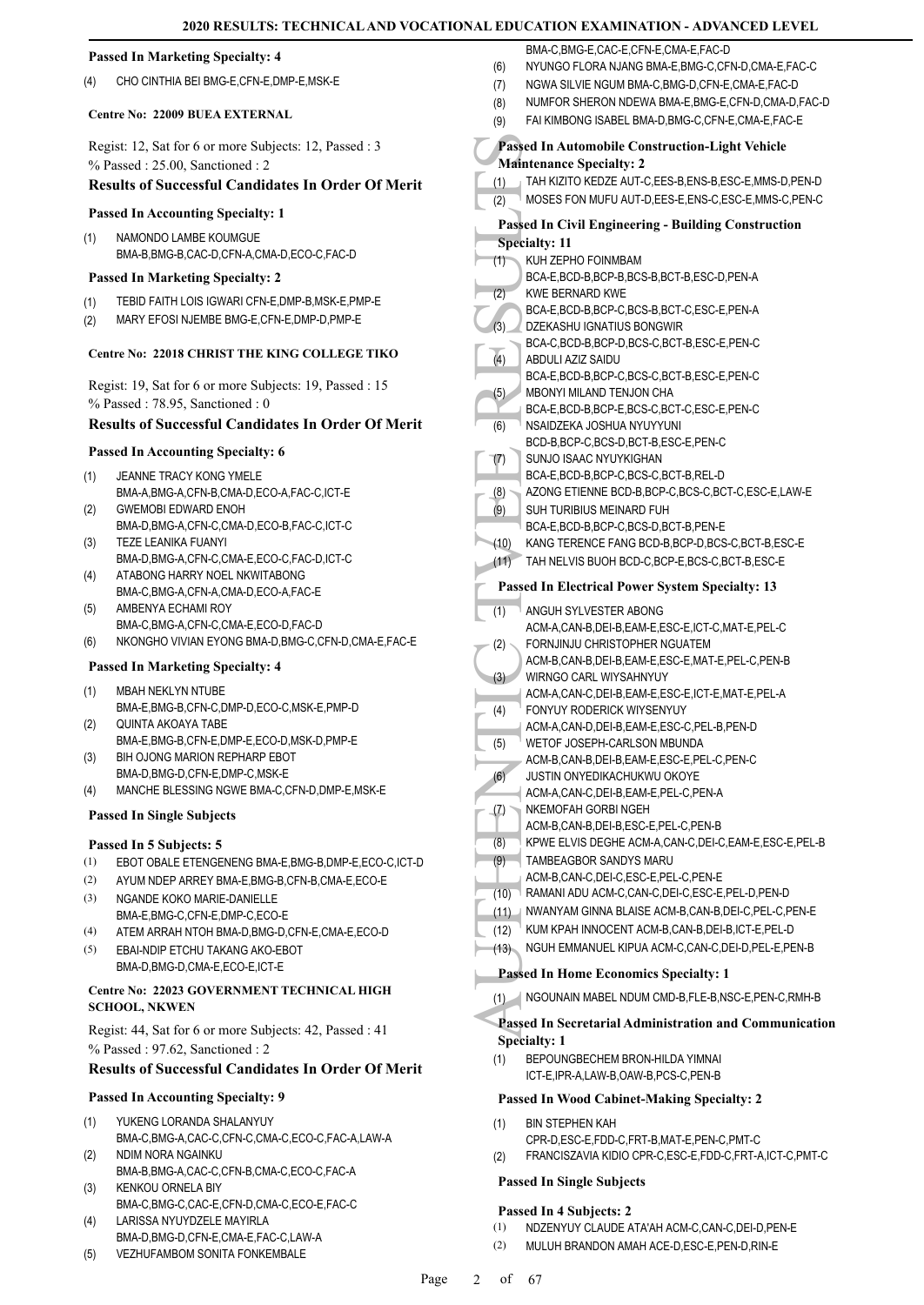#### **Centre No: 22024 GOVERNMENT TECHNICAL HIGH SCHOOL KANG BAROMBI, KUMBA**

Regist: 7, Sat for 6 or more Subjects: 6, Passed : 2 % Passed : 33.33, Sanctioned : 0

# **Results of Successful Candidates In Order Of Merit**

#### **Passed In Marketing Specialty: 1**

SIME OUNANG WILL FRANCK BMG-D,CFN-E,DMP-B,MSK-E,PMP-E (1)

#### **Passed In Wood Cabinet-Making Specialty: 1**

(1) MUGHE ASLEM KPWE CPR-D,FDD-E,FRT-C,PMT-E

#### **Centre No: 22026 GOVERNMENT TECHNICAL HIGH SCHOOL BUEA**

Regist: 234, Sat for 6 or more Subjects: 234, Passed : 189 % Passed : 80.77, Sanctioned : 4

#### **Results of Successful Candidates In Order Of Merit**

#### **Passed In Accounting Specialty: 9**

- TAMBONG ROLAND BESSEM BMA-B,BMG-B,CAC-E,CFN-D,CMA-E,ECO-E,FAC-D,PEN-B (1)
- QWINDA FERDRICK MERIKI BMA-D,BMG-B,CAC-D,CFN-D,CMA-D,ECO-E,FAC-E,PEN-B (2) BINDA MARLYN ABUCHA (3)
- BMA-D,BMG-B,CAC-E,CFN-B,CMA-E,FAC-C,PEN-A AZISEH JOEL NKESELLE (4)
- BMA-D,BMG-C,CAC-D,CFN-D,CMA-B,ECO-D,FAC-B AKONI SANDRA NANGE (5)
- BMA-B,BMG-B,CFN-C,CMA-B,ECO-E,FAC-C
- (6) BIME SANDRA KINDJIM BMG-C,CFN-D,CMA-E,FAC-E,PEN-A
- (7) HANATOU TASSALA HADJI BMG-D,CFN-E,CMA-E,FAC-C,PEN-B
- KENNE EYAMAN VICK JORDAN BMA-C,CAC-E,CFN-E,FAC-D,PEN-C (8)
- (9) NTUI DELIS AGBOR BMA-E,BMG-C,CFN-E,CMA-E,FAC-E

### **Passed In Civil Engineering - Building Construction Specialty: 60**

- TANG CLINTON NDUNG (1)
- BCA-C,BCD-B,BCP-B,BCS-B,BCT-A,ESC-C,MAT-E,PEN-B NGONG MARINUS NGONG (2)
- BCA-E,BCD-B,BCP-B,BCS-B,BCT-A,ESC-E,MAT-E,PEN-B MBE GODRICK TANDU (3)
- BCA-D,BCD-C,BCP-B,BCS-D,BCT-B,ESC-E,MAT-E,PEN-E ORU COLLINS ATEBABO (4)
- BCA-E,BCD-B,BCP-C,BCS-B,BCT-A,ESC-E,LAW-A NJUME KINGSLEY ALOBWEDE (5)
- BCA-E,BCD-C,BCP-C,BCS-B,BCT-A,ESC-E,PEN-C CHUNGAI LAMBRIS MBUYONG (6)
- BCA-E,BCD-B,BCP-E,BCS-B,BCT-B,ESC-E,PEN-B NGI TAMNWA LOUIS (7)
- BCA-E,BCD-B,BCP-C,BCS-C,BCT-B,ESC-E,PEN-C MAKOLO FRANCIS NJIE (8)
- BCA-D,BCD-B,BCP-D,BCS-C,BCT-B,ESC-E,PEN-D BASI DALMIA-KENDRA MBONGEH (9)
- BCA-E,BCD-C,BCP-D,BCS-C,BCT-B,ESC-E,PEN-C (10) NJOCK JEFF-CALEB TAMBE
- BCA-D,BCD-C,BCP-C,BCS-C,BCT-B,ESC-E,PEN-E (11) BAWE LOT NFOR II
- BCA-D,BCD-B,BCP-D,BCS-C,BCT-B,ESC-E,PEN-E
- TAYEM EMMANUEL CHAKETU (12) BCA-C,BCD-C,BCP-E,BCS-C,BCT-B,ESC-E,PEN-E
- (13) ITOE JOSEPH OWAMBA BCA-E,BCD-C,BCP-E,BCS-D,BCT-C,ESC-E,PEN-C (14) COLLINS NDIVE MOLINGA
- BCA-E,BCD-C,BCP-D,BCS-D,BCT-C,ESC-E,LAW-E FUHNWI EMERAND NGWA (15)
- BCA-E,BCD-C,BCP-E,BCS-E,BCT-D,ESC-E,PEN-D
- (16) BIAME PRIMUS MBUH BCA-C,BCD-B,BCP-C,BCS-C,BCT-B,PEN-B BABILA DESMOND NDANGOH (17)
- BCA-D,BCD-B,BCP-C,BCS-B,BCT-A,ESC-E
- (18) DESMOND BONUH BCA-D,BCD-A,BCS-C,BCT-C,ESC-E,PEN-B

| (19)         | NJOENOELA EPAH THADDEUS ELOH                                                               |
|--------------|--------------------------------------------------------------------------------------------|
|              | BCA-C,BCD-C,BCP-D,BCS-C,BCT-B,PEN-C                                                        |
| (20)         | MUWUHU FRANKLIN NEWTON FORBAH<br>BCA-B,BCD-B,BCP-C,BCS-D,BCT-C,PEN-D                       |
| (21)         | MAKAZI GODLOVE PELISIEGWOH                                                                 |
|              | BCA-C,BCD-B,BCP-C,BCS-D,BCT-B,PEN-E                                                        |
| (22)         | LUCAS TAMA KOMBE BCD-B, BCP-D, BCS-C, BCT-B, ESC-E, PEN-C                                  |
| (23)         | <b>MOFORTIAH MBAAHNYIC CLOVIS</b>                                                          |
|              | BCA-C.BCD-C.BCP-C.BCS-C.BCT-B.PEN-E                                                        |
| (24)         | MESAPE ENONGENE ELVISE NDILLE                                                              |
|              | BCA-D,BCD-B,BCP-C,BCS-C,BCT-C,PEN-D                                                        |
| (25)         | ASONGWE PETER ADOH                                                                         |
|              | BCA-E,BCD-C,BCP-C,BCS-C,BCT-B,ESC-E<br>NGWA FUNWI ABEL BCA-E,BCD-C,BCP-D,BCS-C,BCT-B,PEN-E |
| (26)<br>(27) | ASHU WILSON TAMBE BCA-E, BCD-E, BCP-C, BCS-B, BCT-B, PEN-E                                 |
| (28)         | NGWENE CEDRIC KALLE                                                                        |
|              | BCA-E,BCD-C,BCP-D,BCS-D,BCT-C,PEN-D                                                        |
| (29)         | MEBOKA BECKLY EMBABATO                                                                     |
|              | BCA-E,BCD-C,BCP-C,BCS-D,BCT-D,PEN-E                                                        |
| (30)         | OKOLE ALBERT ELANGWE                                                                       |
|              | BCA-E,BCD-C,BCS-C,BCT-C,ESC-E,PEN-E                                                        |
| (31)         | <b>FOLEFOCK EVARISTUS NGIM</b>                                                             |
|              | BCA-E,BCD-D,BCP-E,BCS-D,BCT-B,LAW-D                                                        |
| (32)         | BIME CEDRIC FONTONG BOYENE                                                                 |
| (33)         | BCD-B,BCP-D,BCS-C,BCT-B,PEN-A<br>MINJEH PAUL MINJEH BCA-C, BCD-C, BCS-D, BCT-B, PEN-B      |
| (34)         | SHETOH JEANIQUE NYANSO BCD-B, BCP-D, BCS-B, BCT-A, ESC-E                                   |
| (35)         | LAMFOMOH LOUIS-MARIE WONSO                                                                 |
|              | BCD-B,BCP-C,BCS-D,BCT-A,PEN-D                                                              |
| (36)         | NDI DESMOND NDAM BCD-B,BCP-C,BCS-C,BCT-B,PEN-E                                             |
| (37)         | NGWA EMILE MOKOM BCD-C, BCP-D, BCS-C, BCT-A, LAW-D                                         |
| (38)         | TEKE BRANDON TEKE BCA-E, BCP-C, BCS-E, BCT-B, PEN-A                                        |
| (39)         | BLESS TOH BCD-B,BCP-E,BCS-C,BCT-B,PEN-D                                                    |
| (40)         | NDIP ENOW CARLSINE BCA-C, BCD-C, BCP-C, BCS-D, BCT-C                                       |
| (41)         | MENZIN JONAS BCA-E, BCD-B, BCP-E, BCS-C, BCT-B                                             |
| (42)         | TCHIOPBE JEAN-CLAUDE BCA-C, BCD-E, BCP-C, BCS-C, BCT-C                                     |
| (43)         | TAKEM AYUK NELSON BCA-E, BCD-C, BCS-C, BCT-B, PEN-D                                        |
| (44)         | MENKEM GERALD ADZE BCA-E, BCD-B, BCP-D, BCS-E, BCT-B                                       |
| (45)         | KONYU BLAIS GANGTAR BCA-E,BCD-B,BCP-C,BCS-E,BCT-C                                          |
| (46)         | SAMTELICT TAMBAN TAGAN BCA-D.BCD-C.BCS-D.BCT-B.ESC-E                                       |
| (47)         | OBALE EYONG BCA-E,BCD-C,BCP-E,BCS-C,BCT-C                                                  |
| (48)         | OJONG SANCHO NKONGHO BCD-C,BCS-C,BCT-C,ESC-E,PEN-E                                         |
| (49)         | FOMBI YANNICK TEMBAN BCD-B, BCP-E, BCS-E, BCT-C, PEN-E                                     |
| (50)         | SAYANG SAGANG NORBERT DARRYL                                                               |
|              | BCD-C,BCP-E,BCS-D,BCT-C,PEN-E<br>FOMBAD SHELDON TEBEE BCA-E,BCD-B,BCS-E,BCT-C,PEN-E        |
| (51)<br>(52) | ATEM EMMANUEL ACHOGANG                                                                     |
|              | BCD-D,BCP-E,BCS-D,BCT-B,PEN-E                                                              |
| (53)         | SUNNY SUNNY JABEA BCA-E, BCD-E, BCS-C, BCT-C, PEN-D                                        |
| (54)         | EFUET SCOTT LEKEAKA BCA-E, BCD-C, BCP-D, BCS-E, BCT-D                                      |
| (55)         | NJIE NORIS MALIVA BCA-E, BCD-C, BCS-E, BCT-C, PEN-E                                        |
| (56)         | ETA LOUIS NTUI BCA-E, BCD-D, BCS-E, BCT-D, PEN-E                                           |
| (57)         | ASONG CALVINE CLEE AYUM BCD-D, BCP-C, BCS-C, BCT-C                                         |
| (58)         | NJIKANG NJIKANG FRANCIS BCD-D, BCP-E, BCS-D, BCT-C                                         |
| (59)         | ENOWTAKWAH MBENG COLLINS BCA-E, BCD-E, BCS-D, BCT-D                                        |
| (60)         | ESUADIOMO NELSON NELIBA BCA-E, BCD-E, BCS-D, BCT-D                                         |
|              | Passed In Clothing Industry Specialty: 3                                                   |
|              |                                                                                            |
| (1)          | FAI VOILETE MBOBU ENT-C, FFD-B, PEN-C, PMG-A, TTE-C, WOR-B                                 |
| (2)          | EME-ATEM PRODENCIA NKEMNDEM<br>FFD-D, PEN-E, PMG-B, TTE-E, WOR-D                           |
| (3)          | ZUH BERNICE BEH FFD-E, PEN-E, PMG-C, TTE-E, WOR-D                                          |
|              |                                                                                            |
|              | <b>Passed In Cosmetics and Pharmacology Specialty: 2</b>                                   |
| (1)          | AWA DERICK PENN ABM-C, APC-C, CPP-B, ESC-E, PEG-B                                          |
| (2)          | YASHI PEREZ MANGWAH APC-D,CPP-C,ESC-E,PEG-D                                                |

#### **Passed In Electrical Power System Specialty: 45**

GWEI DONALDBLESSE NGALLA KWA ACM-A,CAN-C,DEI-B,EAM-E,ESC-C,MAT-D,PEL-B,PEN-B (1) (2) GAH EBENIZER NGWANGUSEM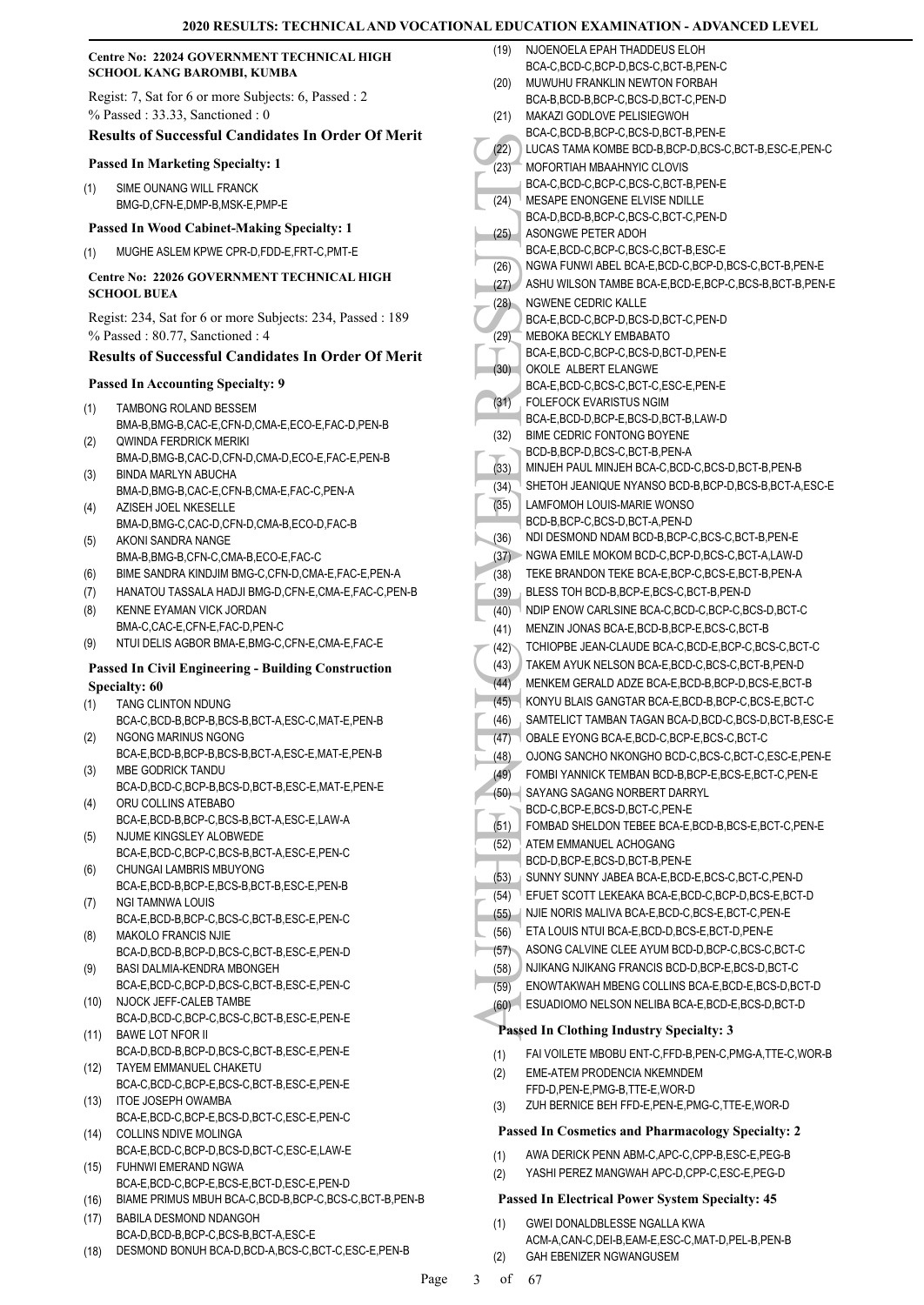| <b>Passed In Electrical Power System Specialty: 45</b> |                                                                                                    | (2)        | CMD-A, ENT-C, FLE-A, LAW-E, NSC-C, PEN-B, RMH-A<br>LIZETTE MONGAIN JAM |
|--------------------------------------------------------|----------------------------------------------------------------------------------------------------|------------|------------------------------------------------------------------------|
|                                                        | ACM-B,CAN-C,DEI-B,EAM-E,ESC-D,MAT-E,PEL-B,PEN-A                                                    |            | CMD-B,ENT-D,FLE-A,LAW-E,NSC-E,PEN-B,RMH-A                              |
| (3)                                                    | EBAI ATE OJONG                                                                                     | (3)        | EBOT CELILIA ROBINSON                                                  |
|                                                        | ACM-B,CAN-B,DEI-B,EAM-E,ESC-E,MAT-E,PEL-C,PEN-B                                                    |            | CMD-C, ENT-C, FLE-B, NSC-D, PEN-C, RMH-A                               |
| (4)                                                    | <b>NKENFACK SILVANUS</b>                                                                           | (4)        | MOKABE JUDITH EMELI                                                    |
|                                                        | ACM-A,CAN-C,DEI-B,ESC-C,MAT-E,PEL-B,PEN-C                                                          |            | CMD-B, ENT-D, FLE-B, NSC-E, PEN-E, RMH-A                               |
| (5)                                                    | MBAT ROLAND AKOM                                                                                   | $(5)^{-}$  | CHAPJI NOELA ABILA CMD-D, ENT-D, FLE-B, PEN-E, PHI-B, RMH-B            |
| (6)                                                    | ACM-B,CAN-B,DEI-B,ESC-E,MAT-E,PEL-B,PEN-B<br>AMIN NOBERT TANGABEH                                  | (6)        | EPIE LINDALINE NLIND CMD-B, FLE-B, NSC-E, PEN-E, PHI-D, RMH-B          |
|                                                        | ACM-B,CAN-B,DEI-C,EAM-E,ESC-E,PEL-B,PEN-B                                                          | (7)        | LINOGO EPPOSI AYAMBA HILLARY                                           |
| (7)                                                    | YAFI ROLAND NDIM                                                                                   |            | CMD-B,FLE-B,NSC-D,PEN-C,RMH-B                                          |
|                                                        | ACM-A,CAN-D,DEI-B,ESC-E,MAT-E,PEL-C,PEN-B                                                          | (8)        | NKONGHO CALEB ETTANYOR CMD-C, ENT-E, FLE-D, PHI-B, RMH-B               |
| (8)                                                    | FONGOH BELTUS FONGANG                                                                              | (9)        | DAVID OBIOMA OKALABU CMD-D, FLE-C, PEN-E, RMH-A                        |
|                                                        | ACM-A,CAN-D,DEI-C,ESC-D,MAT-E,PEL-C,PEN-B                                                          | (10)       | ACHATIA RANDY NGANBOUH CMD-E, FLE-D, PEN-E, RMH-E                      |
| (9)                                                    | NKENGANYI FAITH ACHA                                                                               |            | <b>Passed In Marketing Specialty: 5</b>                                |
|                                                        | ACM-B,CAN-E,DEI-C,ESC-E,MAT-E,PEL-B,PEN-D                                                          | (1)        | MBIYDZENYUY STEPHEN JUNIOR                                             |
| (10)                                                   | <b>MUSI BABILA BRYANT</b>                                                                          |            | BMG-B,CFN-C,DMP-B,ECO-E,MSK-B,PEN-A,PMP-D                              |
|                                                        | ACM-B,CAN-E,DEI-C,EAM-E,ESC-E,PEL-E,PEN-C                                                          | (2)        | AYILE CLAUDIA BMG-A,CFN-C,DMP-A,MSK-D,PEN-A,PMP-B                      |
| (11)                                                   | MAXWELL BONAM ACM-B,CAN-A,DEI-B,ESC-E,PEL-B,PEN-B                                                  | (3)        | ASONGU FRITZ BMG-D, CFN-D, DMP-B, ENT-B, MSK-E, PMP-C                  |
| (12)                                                   | NGEK BETRAND CHIA ACM-A, CAN-A, DEI-C, ESC-E, PEL-B, PEN-C                                         | (4)        | NTUNMBOVE CHRISTIANA BMG-C, CFN-D, DMP-D, ENT-B, MSK-C                 |
| (13)                                                   | AMINGWOH DEMIA NWOBEKEM<br>ACM-B,CAN-C,DEI-B,ESC-E,PEL-C,PEN-B                                     | (5)        | NUIKANKIEH QUINTA FOSHI BMG-D, CFN-E, DMP-E, MSK-E, PEN-E              |
| (14)                                                   | ANANGASONG ARMSTRONG                                                                               |            |                                                                        |
|                                                        | ACM-B,CAN-B,DEI-C,ESC-E,PEL-C,PEN-C                                                                |            | Passed In Plumbing and Hydraulic Installation Systems                  |
| (15)                                                   | TANYI BURNLY EGBE ACM-B,CAN-E,DEI-C,ESC-E,PEL-C,PEN-C                                              |            | <b>Specialty: 3</b>                                                    |
| (16)                                                   | CHI DESMOND TAH ACM-C,CAN-C,DEI-C,EAM-E,PEL-C,PEN-D                                                | (1)        | FON DESMOND NGANG<br>AFM-D,ESC-E,PDR-D,PEN-D,PPM-D,WSD-B               |
| (17)                                                   | CHOUGONG EMMANUEL NGWA                                                                             | (2)        | FONGANG WILSON AFUH AFM-E, PDR-D, PEN-C, PPM-D, WSD-C                  |
|                                                        | ACM-C,CAN-B,DEI-C,EAM-E,PEL-D,PEN-D                                                                | (3)        | MOFOR CLUIVERT MBOUNKOH                                                |
| (18)                                                   | NKENEMO NGOH SYRIE                                                                                 |            | AFM-D,PDR-D,PEN-E,PPM-D,WSD-C                                          |
|                                                        | ACM-C,CAN-D,DEI-B,ESC-E,PEL-C,PEN-D                                                                |            |                                                                        |
| (19)                                                   | NGALAME PRINCELY NTOKO                                                                             |            | Passed In Secretarial Administration and Communication                 |
|                                                        | ACM-C,CAN-E,DEI-C,ESC-E,PEL-C,PEN-B                                                                |            | <b>Specialty: 8</b>                                                    |
| (20)                                                   | NGOUANA DASSE JORDAN                                                                               | (1)        | MBAMENE ETONGWE BLAISE                                                 |
|                                                        | ACM-E, DEI-B, EAM-E, ESC-E, PEL-B, PEN-D                                                           |            | CFN-E,ENT-D,IPR-B,LAW-B,OAW-C,PCS-B,PEN-B                              |
| (21)                                                   | TABE GEORGE AGBOR ACM-C,CAN-C,DEI-C,ESC-E,PEL-D,PEN-E                                              | (2)        | NJILEFAC TWINCO KEAH<br>CFN-D, IPR-A, LAW-D, OAW-C, PCS-B, PEN-C       |
| (22)                                                   | SEUCNEM DOMINIQUE ACM-C,CAN-D,DEI-C,ESC-E,PEL-D,PEN-E                                              | (3)        | MBANG PAMAS ALANG ENT-D, IPR-C, LAW-E, OAW-C, PCS-C, PEN-B             |
| (23)                                                   | AWAH COLLETE EYEBLE                                                                                | (4)        | CHE BRIDJET NSEN CFN-E, IPR-B, LAW-E, OAW-C, PCS-B, PEN-C              |
|                                                        | ACM-D,CAN-E,DEI-C,ESC-E,PEL-D,PEN-E                                                                | (5)        | MUA LANITA EWO CFN-E, IPR-C, LAW-E, OAW-C, PCS-D, PEN-C                |
| (24)                                                   | EYABI GIDEON EBINE ACM-B,CAN-B,DEI-B,MAT-E,PEL-B                                                   | (6)        | TABI NGUM ESTHER IPR-B,LAW-E,OAW-C,PCS-B,PEN-C                         |
| (25)                                                   | NGWA JOEVIA-EMILE NEBA ACM-C,CAN-C,DEI-C,PEL-B,PEN-C                                               |            | MBAKNAN ROGILAN ENT-D, IPR-C, OAW-B, PCS-B, PEN-D                      |
| (26)                                                   | KETCHA WANJI SEVERIN ACM-C,CAN-B,DEI-C,PEL-D,PEN-D                                                 | (7)<br>(8) | NEMBO SERAH MALU IPR-B, OAW-B, PCS-C, PEN-E                            |
| (27)                                                   | CHENUI LANGSHI ALUH ACM-C,CAN-D,DEI-C,PEL-C,PEN-C                                                  |            |                                                                        |
| (28)                                                   | TANSI CASEY TAKOP ACM-B, DEI-D, MAT-E, PEL-C, PEN-D                                                |            | <b>Passed In Wood Cabinet-Making Specialty: 7</b>                      |
| (29)                                                   | EGBE FRUDI NDIP ACM-E,CAN-B,DEI-C,PEL-D,PEN-D                                                      | (1)        | NGONG ALBERT ZUOH                                                      |
| (30)                                                   | EYONG STANLEY TAKUNYOH ACM-C,CAN-D,DEI-C,PEL-C,PEN-E                                               | v          | CPR-B,ESC-E,FDD-C,FRT-B,MAT-E,PEN-B,PMT-C                              |
| (31)                                                   | THIERRY EBILITU ATUBEH ACM-C,CAN-E,DEI-C,ESC-E,PEL-C                                               | (2)        | MAOME NJUMA NAOMI CPR-C, ESC-E, FDD-E, FRT-C, PEN-C, PMT-D             |
| (32)                                                   | PETER FANKA JENWUN ACM-C, DEI-B, ESC-E, PEL-D, PEN-E                                               | (3)        | <b>GILBERT ACHA NYONG</b>                                              |
| (33)                                                   | ATEH IDRIS ACM-C, DEI-C, ESC-E, PEL-C, PEN-E                                                       |            | CPR-C,ESC-E,FDD-D,FRT-C,PEN-D,PMT-D                                    |
| (34)                                                   | NZONGANG FOTSING THIERRY                                                                           | (4)        | NDOHNWI OLIVER CPR-B,FDD-C,FRT-C,PEN-B,PMT-D                           |
|                                                        | ACM-D,CAN-E,DEI-C,PEL-C,PEN-E                                                                      | (5)        | NUMFOR GISLIAN NUMFOR CPR-C, FDD-D, FRT-C, PEN-D, PMT-D                |
| (35)                                                   | EKWOGE METUGE BLESSED ACM-C,CAN-E,DEI-D,PEL-D,PEN-D                                                | (6)        | WANDJI TCHOUBA ULRICH MIGOUEL                                          |
| (36)                                                   | AKU AMBO FABRICE ACM-C, DEI-C, EAM-E, PEL-D, PEN-E                                                 |            | CPR-B,FDD-E,FRT-C,PEN-D,PMT-E                                          |
| (37)                                                   | AMBAH KINGSON AGOH ACM-D, DEI-C, EAM-E, PEL-D, PEN-E                                               | (7)        | PETER LIFITA MBUA CPR-C,FDD-E,FRT-C,PMT-D                              |
| (38)                                                   | TEBOH NDIKA BRIGHT ACM-C,CAN-E,DEI-D,PEL-E,PEN-D                                                   |            | <b>Passed In Single Subjects</b>                                       |
| (39)                                                   | MUFUNG MARC BRIGHT JUNIOR                                                                          |            |                                                                        |
|                                                        | ACM-C,CAN-E,DEI-D,PEL-E,PEN-D                                                                      |            | Passed In 5 Subjects: 1                                                |
| (40)                                                   | ENOW NATHAN NDIP-AGOBOR ACM-D,CAN-E,DEI-D,PEL-E,PEN-E                                              |            | (1) TANYU GILLIAN KOME BMA-E, BMG-D, CFN-D, FAC-D, PEN-C               |
| (41)                                                   | NGIMAKOH YANNICK NGOSONG ACM-C,CAN-B,DEI-C,PEL-C                                                   |            | Passed In 4 Subjects: 34                                               |
| (42)                                                   | CLOVIS BABILA SAMA ACM-C, CAN-B, DEI-C, PEL-D                                                      | (1)        | CHI FONDIKUM ASANJI BCD-C, BCS-B, BCT-A, PEN-D                         |
| (43)                                                   | MESEMBE DANIELE OBASE ACM-C, CAN-C, DEI-B, PEL-D                                                   | (2)        | AKAME EPHESIAN ENOBO BMG-C, CFN-C, ECO-E, PEN-A                        |
| (44)                                                   | NKEMAKOH ELVIS ACM-C,CAN-E,DEI-C,PEL-D                                                             | (3)        | ATABONG JEAN-BAPTIST ACM-B, DEI-B, PEL-C, PEN-E                        |
| (45)                                                   | IKOME ESUKA MUWA WILLIAM ACM-D,CAN-D,DEI-C,PEL-E                                                   | (4)        | DIABE EPWENE MAC-COLLINS BCD-C,BCS-C,BCT-B,PEN-D                       |
|                                                        | <b>Passed In Electronics Specialty: 2</b>                                                          | (5)        | AGBOR RENE ESAKENONG BCD-C, BCS-C, BCT-B, PEN-E                        |
|                                                        |                                                                                                    | (6)        | NKONGANYI CYDRICK NDAM BCD-C,BCS-C,BCT-B,PEN-E                         |
| (1)                                                    | TEMBI HANNIEL NDAKWA                                                                               | (7)        | NCHA BORIS EGBE AFM-D, PEN-B, PPM-D, WSD-C                             |
|                                                        | CSY-E, DES-D, EMA-D, ESC-E, FPE-E, MAT-E, MCT-E<br>EKOI SERJOUR ETONGWE DES-D, EMA-E, FPE-E, MCT-E | (8)        | NDUNGMO DERRICK BCD-C,BCS-C,BCT-C,PEN-E                                |
| (2)                                                    |                                                                                                    | (9)        | SUH CHE GABRIEL ACM-C, DEI-C, PEL-C, PEN-E                             |
|                                                        | <b>Passed In Home Economics Specialty: 10</b>                                                      | (10)       | FONDUNGALLAH NKAFU CLIFORT CPR-C,FDD-D,FRT-C,PEN-D                     |
| (1)                                                    | KIBEY NOUVELA-OLIVE SOLEE                                                                          | (11)       | NKONGHO EYONG NFON BCD-C, BCS-C, BCT-C, PEN-E                          |
|                                                        |                                                                                                    |            |                                                                        |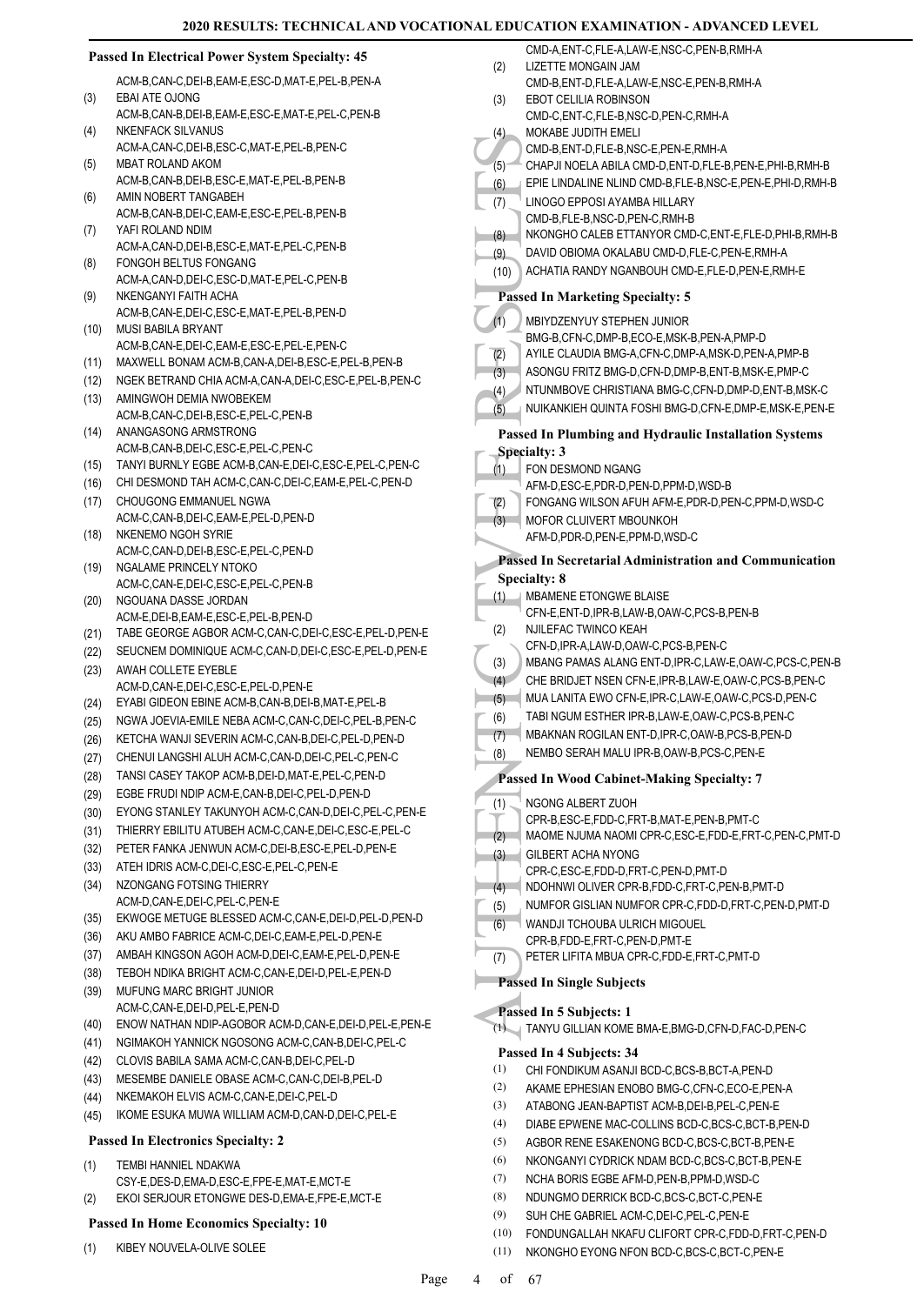#### **Passed In Single Subjects**

#### **Passed In 4 Subjects: 34**

- (12) NANA II ANDRE JUNIOR BCD-C,BCS-D,BCT-C,PEN-E
- (13) NFUA KUM DAVID TEM BCD-C,BCS-E,BCT-B,PEN-E
- WOUGUEM FRANK ADOLPHE FOGANG BCA-D,BCS-D,BCT-C,PEN-D  $(14)$
- (15) TAJOH LIMIT MBE ACM-D,DEI-C,PEL-D,PEN-D
- (16) CALEB MOTUTU KANGE PDR-D,PEN-D,PPM-D,WSD-C
- (17) NWACHAN JOHN ENOW BCD-D,BCS-C,BCT-C,PEN-E
- (18) DIONGE NZUME BRICE BCD-D,BCS-D,BCT-C,PEN-E
- (19) TAKANG CHRISTY AYAMBA BMA-E,BMG-E,FAC-D,PEN-B
- (20) NGOUNOU NDIBEU YVAN RICKSON BCD-C,BCS-E,BCT-C,PEN-E
- (21) DESMOND KAMAM EWUZU BCD-C,BCS-E,BCT-D,PEN-D
- (22) EKEMA WISDOM EYANG NGUNGE BCD-D,BCS-D,BCT-C,PEN-E
- (23) ABAH DERICK TADZE AFM-E PEN-D PPM-D WSD-C
- (24) NJIE TEKE ANDY BCD-D,BCS-D,BCT-C,PEN-E
- (25) ENOW MACLARY NCHO BCD-C,BCS-E,BCT-C,PEN-E
- (26) TANFOR JOEL OTAH AFM-E,PDR-D,PEN-E,WSD-C
- (27) MANOH VALERY ETAH BMG-D,CFN-E,FAC-E,PEN-C
- (28) NJAPTEH KELVIN YUNWI CPR-D,FDD-D,FRT-D,PEN-E
- (29) ZETAH ZIDAS TIALEFACK BCA-E,BCS-D,BCT-C,PEN-E
- (30) BOH ESROOM KETUNG PDR-E,PEN-D,PPM-E,WSD-C
- (31) NJEA PAUL ISERI ACM-E,DEI-D,PEL-D,PEN-E
- (32) TIANG LUCIEN TENG BMA-E,BMG-C,CFN-E,FAC-E
- (33) MOTASAY ENOKO JOHNSON CPR-D,FDD-E,FRT-D,PEN-E
- (34) AGBOR ROSTAN AYUK BMG-D,CFN-E,FAC-E,PEN-D

#### **Centre No: 22027 GOVERNMENT TECHNICAL HIGH SCHOOL MUNDEMBA**

Regist: 7, Sat for 6 or more Subjects: 6, Passed : 2 % Passed : 33.33, Sanctioned : 0

#### **Results of Successful Candidates In Order Of Merit**

#### **Passed In Electrical Power System Specialty: 1**

- (1) BWEH LOVERT DANG ACM-B,DEI-C,EAM-E,PEL-E
- **Passed In Home Economics Specialty: 1**
- NEMBOLE ELSOBERT MASANGO CMD-C,ENT-C,FLE-A,NSC-A,PEN-E,RMH-A (1)

#### **Centre No: 22029 GOVERNMENT TECHNICAL HIGH SCHOOL NKAMBE**

Regist: 66, Sat for 6 or more Subjects: 65, Passed : 47 % Passed : 72.31, Sanctioned : 0

### **Results of Successful Candidates In Order Of Merit**

#### **Passed In Accounting Specialty: 4**

- SHEY NADDY (1)
- BMA-C,BMG-C,CAC-E,CFN-C,CMA-E,ECO-C,FAC-B,LAW-A VELMA EMPIE BMA-C,BMG-E,CAC-E,CFN-E,CMA-C,ECO-E,FAC-D,LAW-A (2)
- (3) EBENEZER NGONG BMA-B,BMG-D,CFN-E,CMA-E,FAC-C
- (4) TOHNJI STEPHANIE MANJUH BMA-C,BMG-E,CFN-E,CMA-E,FAC-D

# **Passed In Automobile Construction-Light Vehicle**

- **Maintenance Specialty: 2**
- (1) KABIRO UMARU AUT-E,EES-B,ENS-B,ESC-E,MED-E,MMS-B
- ADAMU MUBARACK SAFON AUT-D,EES-C,ENS-B,ESC-E,MED-E,MMS-C (2)

#### **Passed In Civil Engineering - Building Construction Specialty: 6**

- ABEH EMMANUEL BOMI (1)
- BCA-A,BCD-A,BCP-B,BCS-A,BCT-A,ESC-C,MAT-E MBUNKUR CLOVIS MBUNKUR (2)
- BCA-C,BCD-B,BCP-B,BCS-C,BCT-A,ESC-E KINJUO DESMOND NGONG
- BCA-E,BCD-A,BCP-B,BCS-B,BCT-B,ESC-E (3)
- (4) ABO PAUL CHUMBE BCD-B,BCS-C,BCT-B,ESC-E,ICT-E
- (5) GUR CHRISOGONOS LANYAM BCD-E,BCS-C,BCT-B,ESC-E

# (6) ALEX KEMENI BCA-E,BCD-C,BCS-E,BCT-C **Passed In Civil Engineering - Public Works Specialty: 3** (1) TATAH LESLY NDIFOR BCS-C,PWD-C,PWM-E,PWP-B,PWT-B (2) TANYUI ELVIS SENGONG BCS-B,PWD-C,PWP-C,PWT-A

(3) KILOH FRANKLINE CHIFU BCS-C,PWD-B,PWP-D,PWT-B

# **Passed In Clothing Industry Specialty: 3**

- (1) NJETA PATIENCE LAFE FFD-B,PMG-A,TTE-B,WOR-E (2) CHANGONG JOSIANE MUTAP FFD-B,PMG-A,TTE-D,WOR-D
- (3) INOUSA ZUHIY RATU NTANI FFD-E,PMG-A,TTE-D,WOR-C

# **Passed In Electrical Power System Specialty: 5**

- GWEI GODSWILL MUNKI ACM-B,CAN-B,DEI-B,EAM-D,ESC-C,MAT-D,PEL-A (1)
- KARNGONG CLINTON (2)
- ACM-B,CAN-C,DEI-B,EAM-E,ESC-E,ICT-B,PEL-C
- YOUSUFA MALLAM KARIMU (3)
- ACM-A,CAN-C,DEI-B,EAM-E,ESC-E,MAT-E,PEL-C (4) GASAH BORIS ACM-A,CAN-C,DEI-B,EAM-E,ESC-D,PEL-C
- (5) MBUNWE KENNITH NKUH ACM-D,CAN-C,DEI-B,ESC-E,PEL-D

# **Passed In Home Economics Specialty: 6**

- (1) ADAMU MERCY NKUH CMD-B,ENT-C,FLE-A,NSC-E,PEN-B,RMH-B
- (2) SAKBO NOELA FENWI CMD-A,ENT-D,FLE-A,NSC-E,PEN-D,RMH-A
- (3) MBEH JEANET NTALLA CMD-C,ENT-E,FLE-D,PEN-E,RMH-B
- (4) NDZI EMMACULATE MUSA CMD-B,FLE-B,PEN-E,RMH-B
- (5) AKU IMMACULATE TEFEH ALBRIGHT CMD-B,FLE-B,PEN-E,RMH-C
- (6) NKOKO GLORY YAAH CMD-C,FLE-B,PEN-E,RMH-B

# **Passed In Marketing Specialty: 2**

- (1) NLOMO VELMA BERINYUI BMG-E,DMP-D,ENT-C,MSK-D,PMP-E (2) AFOR NAOMIE NJULAH BMG-D,CFN-E,MSK-E,PMP-D
- (3) NILOH<br>
Passed In (1) NJETA<br>
(2) NILOH<br>
(3) Passed In 1<br>
(3) CWEI (6) ACM-B, KARNG<br>
ACM-B, KARNG<br>
ACM-B, KARNG<br>
ACM-B, YOUSU ACM-B, YOUSU ACM-B, YOUSU ACM-B, YOUSU ACM-B, YOUSU ACM-A, GASAH<br>
(4) SAKBO MBEH, (1) ADAMU SA **Passed In Plumbing and Hydraulic Installation Systems Specialty: 2**
	- AWOH JOHN ROILICE NKEH (1)
		- AFM-D,ENT-D,ESC-E,PDR-C,PPM-D,WSD-C
	- (2) MBEH JOEL YEMBE AFM-D,ICT-E,PDR-D,PPM-D,WSD-C

# **Passed In Secretarial Administration and Communication**

- **Specialty: 7**
- GWEI KELLY MALA (1)
	- ENT-D,ICT-D,IPR-D,LAW-B,OAW-C,PCS-B,PEN-D
- NTUNTU CHRISTEL BONGABIE (2)
- ENT-D,ICT-E,IPR-C,LAW-D,OAW-B,PCS-C,PEN-C
- AWOH RAISA NLIWE ENT-D,ICT-E,IPR-C,LAW-D,OAW-C,PCS-C,PEN-C (3)
- ABE EDELINE BONGNYISI (4)
- ENT-D,IPR-B,LAW-D,OAW-D,PCS-D,PEN-D
- NJINGTE BINITA KELIKELI (5)
- ENT-D,IPR-C,LAW-E,OAW-C,PCS-C,PEN-D
- (6) IDRIS DUDU BARI ENT-D,IPR-E,LAW-D,OAW-D,PCS-C,PEN-E
- (7) TATA FANNY BOLAH IPR-B,OAW-D,PCS-D,PEN-E

#### **Passed In Surveying SURV Specialty: 1**

(1) NYUGAP JUDE NKEH DPS-E,ENT-D,ESC-E,LSL-E,MAT-E,TDR-E

#### **Passed In Wood Cabinet-Making Specialty: 2**

- (1) NFOR FAYIS NLINWE CPR-C,ESC-E,FDD-D,FRT-C,PEN-A,PMT-C
- (2) SHEFU ROI YOMBO CPR-D,FDD-D,FRT-C,PMT-E

#### **Passed In Single Subjects**

#### **Passed In 5 Subjects: 1**

(1) LATOR GRECIOUS MUFUH BMA-B,BMG-C,CFN-D,ECO-E,FAC-C

#### **Passed In 4 Subjects: 3**

Page 5 of 67

(1) ANDO KENNETH TANGIRI CPR-D,ENT-C,FRT-C,PMT-C (2) NDEH DILICE MUNCHO BMG-E,CFN-E,FAC-C,LAW-B

(3) NDIMU MERCY NKUSI BMA-E,BMG-D,CFN-E,FAC-C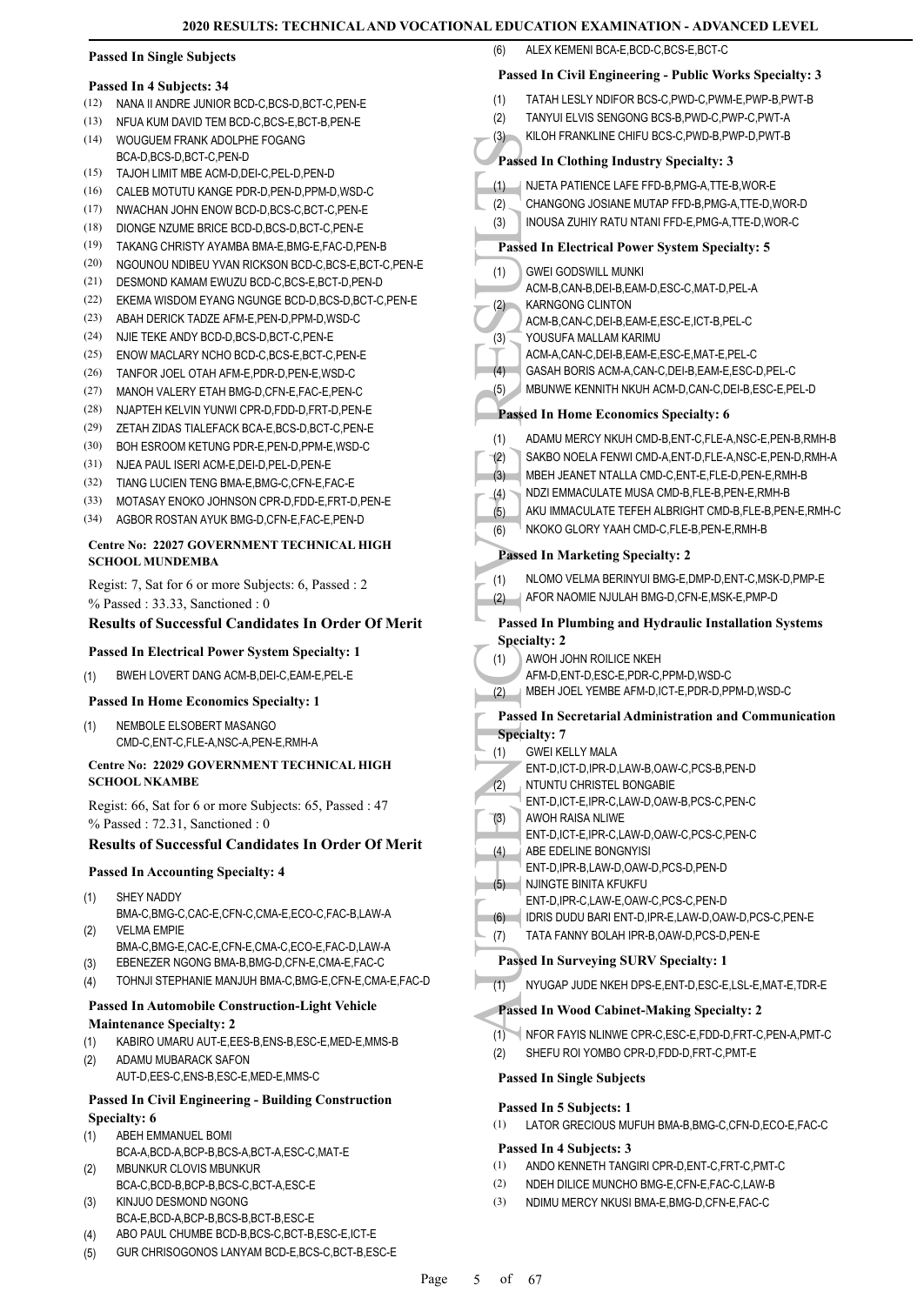#### **Centre No: 22030 GOVERNMENT TECHNICAL HIGH SCHOOL BAMENDA**

Regist: 388, Sat for 6 or more Subjects: 388, Passed : 365 % Passed : 94.07, Sanctioned : 28

# **Results of Successful Candidates In Order Of Merit**

#### **Passed In Accounting Specialty: 22**

- YUFENYUY YVES FONDZEYUF BMA-A,BMG-C,CAC-A,CFN-B,CMA-A,ECO-A,FAC-A,ICT-B (1) SONGYE KENMOE AKILAS DE PAUL
- BMA-A,BMG-B,CAC-C,CFN-D,CMA-A,ECO-B,FAC-A,LAW-A (2) ANZEH PRECIOUS CHE (3)
- BMA-A,BMG-C,CAC-D,CFN-C,CMA-A,ECO-E,FAC-A,LAW-D FLORA NKOR FORKU (4)
- BMA-E,BMG-C,CAC-E,CFN-C,CMA-B,ECO-E,FAC-B,LAW-A PATSA TATINANG VALDESSE (5)
- BMA-B,BMG-E,CAC-E,CFN-D,CMA-B,ECO-C,FAC-B,LAW-E NSAKSE LOVELINE WELEBJUNGWEI (6)
- BMA-D,BMG-D,CAC-E,CFN-E,CMA-C,ECO-E,FAC-B,LAW-B ANNEH RIGOBEL GUSI (7)
- BMA-A,BMG-C,CAC-C,CFN-C,CMA-B,ECO-E,FAC-A ACHU VICTORY NGWI (8)
- BMA-A,BMG-D,CAC-C,CFN-B,CMA-C,ECO-E,FAC-B MBUKEKAM OLIVIA WIRSEI (9)
- BMA-D,BMG-E,CAC-E,CFN-C,CMA-B,ECO-E,FAC-C KOPSIP DERRICK NFOR (10)
- BMA-C,BMG-D,CFN-C,CMA-E,ECO-E,FAC-C,LAW-D (11) AMBE ABONGNWI RABBI
- BMA-C,BMG-C,CAC-D,CFN-C,CMA-B,FAC-A GEMANDZE VIVIAN KWASINKII  $(12)$
- BMA-A,BMG-D,CAC-E,CFN-D,CMA-B,FAC-A TAH JOYCELINE ANWI (13)
- BMA-D, BMG-C, CEN-D, CMA-C, ECO-E, EAC-D TUMASANG MINETTE LONGKON (14)
- BMA-E,BMG-E,CFN-E,CMA-D,ECO-E,FAC-B
- (15) BAHBIT GANA DIVINE BMA-E,BMG-E,CAC-E,CFN-D,CMA-E,FAC-C (16) FONYUY BARKATU MUSA BMA-C,BMG-C,CFN-E,CMA-D,FAC-A
- ESEH BEATRICE -LAW APISEH BMA-C,BMG-C,CFN-E,CMA-D,FAC-B (17)
- (18) FOLAH SAHARATOU KININLA BMA-D,BMG-C,CFN-D,CMA-D,FAC-B
- (19) NEDRA NAKINGTI BMA-E,BMG-D,CFN-D,CMA-C,FAC-C
- (20) NTANGMANJI COLLINS BMA-E,BMG-E,CFN-E,CMA-D,FAC-D
- (21) NDI EMILIAN NANGE BMA-E,BMG-E,CFN-E,CMA-E,FAC-E
- (22) QUEMIMEH SAMA BMA-E,CFN-E,CMA-E,FAC-D

#### **Passed In Automobile Construction-Light Vehicle Maintenance Specialty: 19**

- SUH ELVIS AUT-E,EES-D,ENS-C,ESC-E,MAT-E,MED-E,MMS-B,REL-E (1) NGAH DZELANYUY HANS (2)
- AUT-C,EES-B,ENS-A,ESC-D,MAT-C,MED-E,MMS-B KOUOMOU TCHOFFO ZIDANE (3)
- AUT-D,EES-C,ENS-B,ESC-E,ICT-D,MED-E,MMS-C LATAR EMMANUEL FONYUY (4)
- AUT-E,EES-B,ENS-C,ESC-E,MAT-E,MED-E,MMS-C MARGARET MARIVETTE BUSHU
- AUT-D,EES-B,ENS-C,ESC-E,MMS-C,PEN-A (5)
- (6) FONJAH HUMPHREY AUT-D,EES-D,ENS-C,MAT-E,MMS-C,PEN-C
- (7) ANENG RANDY AMAH AUT-D,EES-C,ENS-D,ESC-E,MMS-C,PEN-C FOSSAP SONWA ALIMA AUT-C,EES-C,ENS-D,ESC-E,MMS-D,PEN-D (8)
- (9) ACHU RANSOM CHO AUT-D,EES-C,ENS-C,ESC-E,MMS-C,PEN-E WOSOH CLIFFORD NKWEKEH (10)
- AUT-E,EES-D,ENS-D,ESC-E,MMS-C,PEN-D (11) TENENG EMMANUEL AZINWI AUT-E,EES-C,ENS-B,MMS-C,PEN-C
- (12) EPAN HERMANN ETUMBI AUT-D,EES-C,ENS-C,ICT-E,MMS-D
- (13) MULAH EMMANUEL SUH AUT-D,EES-C,ENS-D,MMS-E,PEN-C
- (14) TEBIT NEUL TINGON EES-D,ENS-B,ESC-E,MMS-D,PEN-E
- MBAH-NGAZOHFONYI ATANGA-NDI (15) AUT-E,EES-D,ENS-C,MED-E,MMS-D
- NGONGEH LEONARD BOGHOKO EES-E,ENS-C,ESC-E,MMS-E,PEN-E (16)
- (17) NDOMI JOEL NLINWE AUT-E,EES-E,ENS-E,MMS-E,PEN-D
- DJOKOUE DJOKOUE LISTER AURIOL AUT-E,EES-E,ENS-E,ESC-E,MMS-E (18)
- (19) NDUM EMMANUEL ZEULEFACT AUT-D,EES-C,ENS-D,MMS-C

# **Passed In Civil Engineering - Architectural Draftsmanship**

|      | wu mguwu mg<br><i>i</i> n cancellar ar Dre                                                |
|------|-------------------------------------------------------------------------------------------|
|      | <b>Specialty: 7</b>                                                                       |
| (1)  | L DESMOND BAKI NCHIWO                                                                     |
|      | AAM-C,APM-B,ATP-A,BCS-A,DAM-A,ESC-E,ICT-D,MAT-E                                           |
| (2)  | NKWENTI BORIS TAWANGANG<br>AAM-D, APM-C, ATP-C, BCS-B, DAM-C, ESC-E, ICT-C                |
| (3)  | AKUM MOMAH NEASTUS APM-D, ATP-B, BCS-B, DAM-A, PEN-B                                      |
|      | MBUH BORIS NKAM APM-C, ATP-C, BCS-B, DAM-B, PEN-D                                         |
| (4)  |                                                                                           |
| (5)  | WEINDU LEONEL ASEH APM-E, ATP-A, BCS-B, DAM-C, ICT-C                                      |
| (6)  | WIRNKAR BORIS LANJO ATP-D, BCS-B, DAM-B, ESC-E, PEN-A                                     |
| (7)  | TANWIE BONAVENTURE ORGHA APM-C, ATP-B, BCS-B, DAM-C                                       |
|      | <b>Passed In Civil Engineering - Building Construction</b>                                |
|      | <b>Specialty: 50</b>                                                                      |
| (1)  | TAHYU EMMANUEL BERINYUY                                                                   |
|      | BCA-C,BCD-B,BCP-C,BCS-A,BCT-C,ESC-E,ICT-B,MAT-E                                           |
| (2)  | YUSIMBOM PRINCELY FANG                                                                    |
|      | BCA-E,BCD-A,BCP-C,BCS-B,BCT-A,ESC-E,MAT-E,PEN-B                                           |
| (3)  | NDZE KEHVEN JEAN JUNIOR                                                                   |
|      | BCA-D,BCD-B,BCP-C,BCS-B,BCT-A,ESC-E,MAT-E,PEN-B                                           |
| (4)  | <b>TAMBE THOMAS EGBE</b>                                                                  |
|      | BCA-D,BCD-C,BCP-D,BCS-B,BCT-B,ESC-E,MAT-D,PEN-D                                           |
| (5)  | TIGMENE WILLIAM MEYEN                                                                     |
|      | BCA-E,BCD-B,BCP-C,BCS-B,BCT-C,ESC-E,MAT-E,PEN-C                                           |
| (6)  | TINING FOUNGANG GUY MERLAIN                                                               |
|      | BCA-E,BCD-C,BCP-D,BCS-C,BCT-C,ESC-E,MAT-E,PEN-D                                           |
| (7)  | KOMTANGHI ETHELBERT NGE                                                                   |
|      | BCA-E,BCD-B,BCP-B,BCS-C,BCT-B,ESC-C,PEN-C                                                 |
| (8)  | TOH GODLOVE TASAH                                                                         |
|      | BCA-C,BCD-B,BCP-C,BCS-C,BCT-A,ESC-E,MAT-D                                                 |
| (9)  | PAUL NGONG BCA-E,BCD-A,BCP-C,BCS-B,BCT-B,ESC-E,PEN-C                                      |
| (10) | TATA RAMSOM NYAMNYOR                                                                      |
|      | BCA-C,BCD-B,BCP-B,BCS-B,BCT-C,ESC-E,MAT-D<br>KANYIMI JOSEPH KUDI                          |
| (11) | BCA-E,BCD-A,BCP-B,BCS-B,BCT-B,ESC-E,ICT-D                                                 |
| (12) | AFANWIE LAVERI MAIANGWA                                                                   |
|      | BCA-E,BCD-B,BCP-E,BCS-B,BCT-B,ESC-E,PEN-B                                                 |
| (13) | WAMEY RENE BERINYUY                                                                       |
|      | BCA-E,BCD-B,BCP-E,BCS-B,BCT-B,ESC-E,PEN-B                                                 |
| (14) | ANWANDA DIVINE PENN                                                                       |
|      | BCA-E,BCD-A,BCP-E,BCS-B,BCT-C,ESC-E,PEN-D                                                 |
| (15) | TATAH GODFREY NYUYSENIMO                                                                  |
|      | BCA-E,BCD-C,BCP-C,BCS-C,BCT-C,ESC-E,PEN-D                                                 |
| (16) | SHU JULIUVIC CHE                                                                          |
|      | BCA-D,BCD-C,BCP-E,BCS-C,BCT-C,ESC-E,PEN-D                                                 |
| (17) | KETU PAUL JONG BCA-C, BCD-B, BCP-C, BCS-B, BCT-B, PEN-B                                   |
| (18) | LAFOLIR THALY BERI BCA-E, BCD-B, BCP-B, BCS-B, BCT-C, PEN-B                               |
| (19) | ANYE BRANDON NZACHAMA                                                                     |
|      | BCD-A,BCP-C,BCS-B,BCT-C,ESC-D,PEN-C                                                       |
| (20) | ANKINGHA GERALD NGONG                                                                     |
|      | BCA-D,BCD-A,BCP-D,BCS-B,BCT-A,ESC-E                                                       |
| (21) | <b>BUDZE NYUYKONGI FRANKLINE</b>                                                          |
|      | BCA-E,BCD-B,BCP-D,BCS-B,BCT-A,PEN-D                                                       |
| (22) | NDIFON CLEARANCE MKONG                                                                    |
| (23) | BCA-E,BCD-B,BCP-C,BCS-C,BCT-B,PEN-C<br>NEBA RENE NGWA BCA-E,BCD-C,BCP-E,BCS-B,BCT-B,PEN-A |
|      |                                                                                           |
| (24) | ENDII DEMMA AGUFANG                                                                       |
| (25) | BCD-C,BCP-C,BCS-B,BCT-C,ESC-E,PEN-C<br>ATEH SIMONIE BCD-B,BCP-D,BCS-C,BCT-B,ESC-E,PEN-D   |
|      |                                                                                           |
| (26) | NGUOYUH GODLOVE TIMGUM<br>BCA-E,BCD-B,BCP-E,BCS-C,BCT-B,PEN-C                             |
| (27) | HELBERT CHENYI BCD-E,BCP-C,BCS-B,BCT-B,ESC-E,PEN-D                                        |
| (28) | AIME NKAMBFU BCD-B,BCP-D,BCS-C,BCT-C,ESC-E,PEN-D                                          |
| (29) | <b>BALONG BRIAN BASSILIKIN</b>                                                            |
|      | BCD-B,BCP-D,BCS-C,BCT-C,ESC-E,PEN-D                                                       |
| (30) | HANS NOBAJEN JENA BCD-C, BCP-D, BCS-B, BCT-B, ESC-E, PEN-E                                |
| (31) | <b>BINE NEVIELLE NGWESE</b>                                                               |
|      | BCD-B.BCS-B.BCT-C.ESC-E.MAT-E.PEN-E                                                       |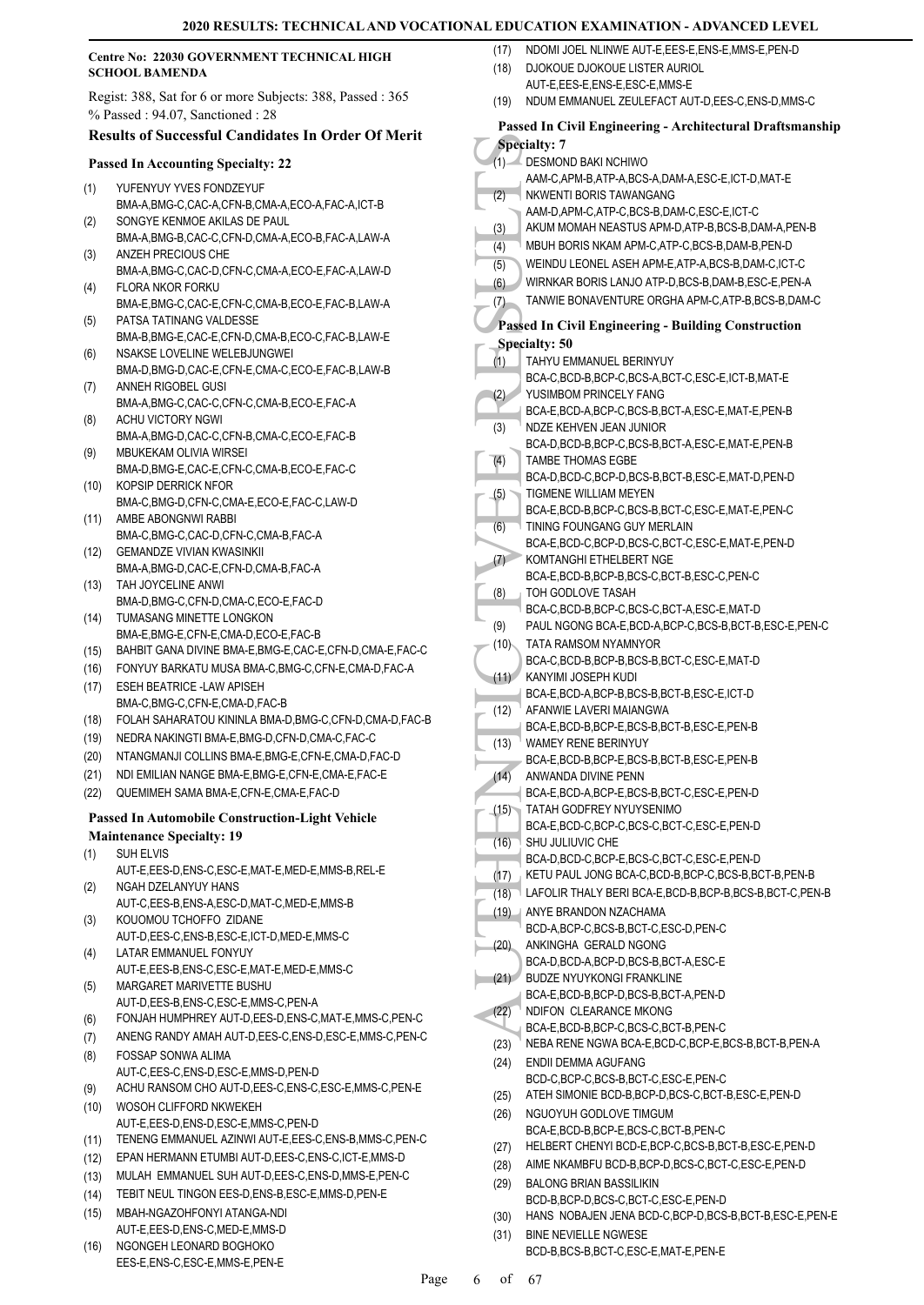#### **Passed In Civil Engineering - Building Construction Specialty: 50**

- (32) LENDZEMO ETIENNE BCA-E,BCD-C,BCP-E,BCS-C,BCT-C,PEN-D
- NEBA CARLSON NSONGKO BCA-E,BCD-C,BCS-B,BCT-C,ESC-E,MAT-E (33)
- SHU AKONGNWI NGWA BCA-E,BCD-C,BCS-C,BCT-C,ESC-E,LAW-D (34)
- (35) FRU CHE MITERRAND BCD-A,BCP-B,BCS-A,BCT-B,PEN-B
- (36) AJINGNI TERENCE NGWA BCD-A,BCP-D,BCS-C,BCT-A,PEN-D
- (37) AKUM COLLINS YUH BCA-E,BCD-B,BCP-A,BCS-C,BCT-B
- (38) NJEI BRANDON ACHU BCD-C,BCP-E,BCS-B,BCT-B,PEN-D
- MBIYDZENYUY KENNETH DZEDZEFE BCD-C,BCP-E,BCS-C,BCT-B,PEN-C (39)
- (40) SEVIDZEM ERIC NSAILU BCD-B,BCP-E,BCS-B,BCT-C,ICT-E
- (41) NFOLUM GUY BCD-C,BCP-E,BCS-C,BCT-C,PEN-D
- (42) CHE LORDCLIF FORBI BCD-B,BCP-E,BCS-D,BCT-C,LAW-E KUMKUM KENNEDY KONGBUIN (43)
- BCD-D,BCP-C,BCS-D,BCT-C,PEN-E YUENYUENE LAB MOHAMMED (44)
- BCA-D,BCD-D,BCS-E,BCT-D,PEN-E (45) NJI SOLACE CHE BCD-B,BCP-D,BCS-B,BCT-B
- (46) TIWUH BLAISE ATUD BCD-B,BCP-D,BCS-C,BCT-B
- (47) MENGET MASCOT ENOW BCD-B,BCP-E,BCS-C,BCT-B
- (48) NFORGEH INNOCENT NWUFOR BCD-C,BCP-D,BCS-B,BCT-C
- (49) VUGHO AKUMBOM CHRISTPUS BCD-B,BCP-E,BCS-C,BCT-B
- (50) NKWAIN FLAVIAN NJUAKOM BCD-C,BCS-C,BCT-B,ESC-E

# **Passed In Civil Engineering - Public Works Specialty: 19**

- TICHA LIONEL NCHE BCS-B,ESC-E,MAT-E,PEN-D,PWD-C,PWM-E,PWP-C,PWT-B (1) TEMO GUTHE LOIC FRANKLIN (2)
- BCS-B,ESC-E,MAT-C,PWD-B,PWM-C,PWP-A,PWT-B
- (3) NDEH JONES BCS-C,ESC-E,PEN-C,PWD-B,PWP-C,PWT-B
- TITENDE AMSLEM MBANGHONYUI BCS-B, ESC-E, PEN-B, PWD-C, PWP-C, PWT-C (4)
- (5) TATAH GLEN NYUYKI BCS-C,ESC-E,PEN-C,PWD-C,PWP-C,PWT-C
- NDUNGANA MICHAEL FORDEK BCS-B,ESC-E,LAW-E,PWD-C,PWP-B,PWT-C (6)
- CHEFOR NICKSON MBISEH BCS-D,ESC-E,ICT-E,PWD-B,PWP-B,PWT-B (7)
- NFOR BERTRAND TATA BCS-C,ESC-E,PEN-D,PWD-C,PWP-C,PWT-C (8)
- NKEMBOH JUNIOR NDASEH BCS-B,ESC-E,PEN-D,PWD-D,PWP-C,PWT-C (9)
- KEMING DILAN MAWOH BCS-D,ESC-E,PEN-C,PWD-D,PWP-B,PWT-C (10)
- (11) SHEI KECY NKUH BCS-C,ESC-E,PEN-C,PWD-C,PWP-D,PWT-D
- TCHEUTCHOUA LAILA CHRISTELLE BCS-C,ESC-E,PEN-C,PWD-D,PWP-C,PWT-D (12)
- NGANYEWOH JESPA MANKIENKOH BCS-C,ESC-E,PEN-D,PWD-C,PWP-C,PWT-D (13)
- (14) SHU NOEL CHE BCS-C,ESC-E,ICT-E,PWD-D,PWP-D,PWT-C (15) NGINYU NKOU YVETTE BCS-C,PEN-B,PWD-D,PWP-C,PWT-D
- FUANDONYUI CEDRICK CHWEKEH BCS-B,PEN-E,PWD-D,PWP-C,PWT-C (16)
- (17) KIBONG NORIS BETIE BCS-E,PEN-D,PWD-C,PWP-D,PWT-C
- BACHE CARLSON OFUH SUNDAY (18)
- BCS-C,PEN-E,PWD-D,PWP-D,PWT-C
- (19) TAH ALBERT MBANG BCS-B,PWD-E,PWP-E,PWT-B

# **Passed In Clothing Industry Specialty: 11**

- KWACHUH JOY MAFOR ENT-C,FFD-B,PEN-C,PMG-A,TTE-A,WOR-D (1) NGASSA DANIELLE FRANCINE
- ENT-E,FFD-B,PEN-E,PMG-A,TTE-C,WOR-E (2)
- (3) SONITA TANG ENT-E,FFD-D,PEN-B,PMG-B,TTE-C,WOR-E
- (4) KENNE MODESTINE ESC-E,FFD-C,PEN-E,PMG-A,TTE-B,WOR-E
- HAUNIYATU BURINYUY YENSHIE ENT-E,FFD-D,PEN-B,PMG-B,TTE-C,WOR-E (5)
- ELEANOR GABYI WONDOH ENT-D,FFD-D,PEN-E,PMG-B,TTE-B,WOR-D (6)
- CHE CHRIST ABEL MANKA ENT-D,FFD-B,PEN-E,PMG-C,TTE-C,WOR-E (7)
- (8) COLLETTE BIKOU FFD-C,PEN-E,PMG-D,TTE-B,WOR-E
- (9) MEH NDJONG CHISZILE FFD-C,PMG-B,TTE-D,WOR-E
- (10) NGAH CLARIS KINYUY FFD-D,PMG-A,TTE-E,WOR-E
- (11) FADIMATU DAIRU FFD-E,PMG-B,TTE-C,WOR-E
- **Passed In Electrical Power System Specialty: 42**
- (11) FADIMA<br>
Passed In 1<br>
(1) KEMIN (2) ACM-B,<br>
(2) KEMIN (ACM-B,<br>
(2) NIH ME ACM-A,<br>
(4) TATA (CM-B, TATA (CM-B, TATA (CM-B, TATA (CM-B, TATA (CM-B, TSI WIS (CM-A, CM-B, TSI WIS (CM-A, CLINTC ACM-A, CLINTC ACM-A, CLINTC A **KEMING MBUNDA CLETUS TATA** ACM-B,CAN-C,DEI-B,EAM-E,ESC-E,MAT-B,PEL-B,PEN-E (1) MIH MELODIA NSANGLI ACM-A,CAN-C,DEI-C,EAM-E,ESC-E,MAT-E,PEL-C,PEN-B (2) ACHONGEH ZENITH NYUCHEM ACM-B,CAN-C,DEI-B,EAM-E,ESC-E,ICT-B,MAT-E,PEL-C (3) TATA GILBERT NDZI ACM-B,CAN-C,DEI-B,EAM-E,ESC-E,MAT-E,PEL-E,PEN-C (4) TSI WISEMANN FRU (5)
	- ACM-A,CAN-C,DEI-B,EAM-E,ESC-E,ICT-C,PEL-B KWIBE JOEL VENGONGE (6)
- ACM-A,CAN-C,DEI-C,EAM-E,ESC-E,PEL-C,PEN-D CLINTON NDI SAMA (7)
- ACM-A,CAN-B,DEI-D,EAM-E,ESC-E,ICT-E,PEL-B KUMA THOMAS NDIM (8)
- ACM-B,CAN-E,DEI-B,EAM-E,ESC-D,PEL-D,PEN-C AMBE STEPHEN CHE ACM-A,CAN-D,DEI-C,EAM-E,ESC-E,PEL-D,PEN-C (9)
- CHO JONATHAN NDOH ACM-B,CAN-C,DEI-D,EAM-E,ESC-E,ICT-D,PEL-C  $(10)$
- JINKWEN HANSON RINWI ACM-B,CAN-E,DEI-C,EAM-E,ESC-E,PEL-D,PEN-B  $(11)$
- DOYI CEDRIC NKWAH  $(12)$
- ACM-C,CAN-E,DEI-C,EAM-E,ESC-E,PEL-C,PEN-C POKSSE CHRISTIAN (13)
- ACM-B,CAN-C,DEI-C,EAM-E,ESC-E,PEL-D,PEN-E TENUG ERIC TEMBENG  $(14)$
- ACM-B,CAN-D,DEI-C,EAM-E,ESC-E,ICT-E,PEL-D FONGOH TIMOTHY NYAH ACM-B,CAN-E,DEI-D,EAM-E,ESC-E,PEL-E,PEN-E (15)
- (16) LANDOH CLOVIS CHE ACM-B,CAN-B,DEI-C,EAM-E,ESC-E,PEL-B
- (17) ANKIAMBOM SMITH ACM-A,CAN-D,DEI-B,ESC-E,PEL-C,PEN-D
- (18) FALI ALLEN TUNCHA ACM-A,CAN-B,DEI-C,EAM-E,ESC-E,PEL-C
- (19) MBUH ELVIS NKETUEH ACM-A,CAN-E,DEI-B,ESC-E,PEL-C,PEN-D
- (20) FIKIO EMILE THIRIMBA ACM-C,CAN-B,DEI-C,EAM-E,ESC-E,PEL-C
- YONGHO BRANDON FUEPEHDAP (21)
- ACM-B,CAN-E,DEI-D,ESC-E,PEL-C,PEN-B FOIN CLIVE AWU-AYUMA (22)
- ACM-C,CAN-B,DEI-B,EAM-E,ESC-E,PEL-D
- (23) TSE RAPHAEL AWAH ACM-C,CAN-E,DEI-B,ESC-E,PEL-D,PEN-B
- (24) TATONG TIRILE ACM-B,CAN-C,DEI-C,EAM-E,ESC-E,PEL-D
- ATOH JEIFFSONY ENCHEBE (25)
- ACM-B,CAN-D,DEI-C,EAM-E,ESC-E,PEL-D (26) AWAH BERTRAND FRU ACM-B,CAN-E,DEI-D,EAM-E,PEL-E,PEN-B
- (27) CHI FABREZE ACM-B,CAN-E,DEI-C,EAM-E,PEL-E,PEN-C
- (28) CHE PRIDE FONDUNG ACM-C,CAN-E,DEI-C,EAM-E,ESC-E,PEL-C
- SOMBONG FABIAN AZEH (29)
- ACM-C,CAN-E,DEI-D,EAM-E,PEL-C,PEN-E
- (30) FRU CORNELIUS NSOH ACM-B,CAN-E,DEI-E,EAM-E,PEL-D,PEN-E
- (31) SHU CLOVIS CHESI ACM-B,CAN-E,EAM-E,ESC-E,PEL-E,PEN-D
	- (32) NJOFON DENSON NDZE ACM-C, DEI-D, EAM-E, ESC-E, PEL-E, PEN-E
	- (33) MUSI HILARRY FONCHAM ACM-C,CAN-E,DEI-C,LAW-C,PEL-C
	- (34) MBANG FRANKA IKFU ACM-B,CAN-E,DEI-E,PEL-D,PEN-B
	- (35) FORTEH TANGYE ANUATEZI ACM-B,DEI-D,EAM-E,PEL-D,PEN-D
	- (36) WIRBA EMILE WIYSANYUY ACM-C,CAN-E,DEI-C,LAW-E,PEL-C
	- (37) KIMBI DERICK ACM-B,CAN-E,DEI-C,LAW-D,PEL-E
	- (38) NWAFOR NDI TONY-BLAIR ACM-B,DEI-D,EAM-E,ICT-E,PEL-E
	- CHENDAH CHARLES NKWAPONG (39)
	- ACM-B,CAN-E,DEI-E,PEL-E,PEN-D (40) NFOR LEONARD NGALA ACM-B,CAN-E,DEI-D,PEL-E,PEN-E
	-
	- NEBASINA GRACIOUS SIRRIRUTH ACM-C,CAN-E,DEI-E,PEL-E,PEN-C (41)
	- (42) NJIGAME HENRY YOUBESIH ACM-C,CAN-D,DEI-E,ESC-E,PEL-E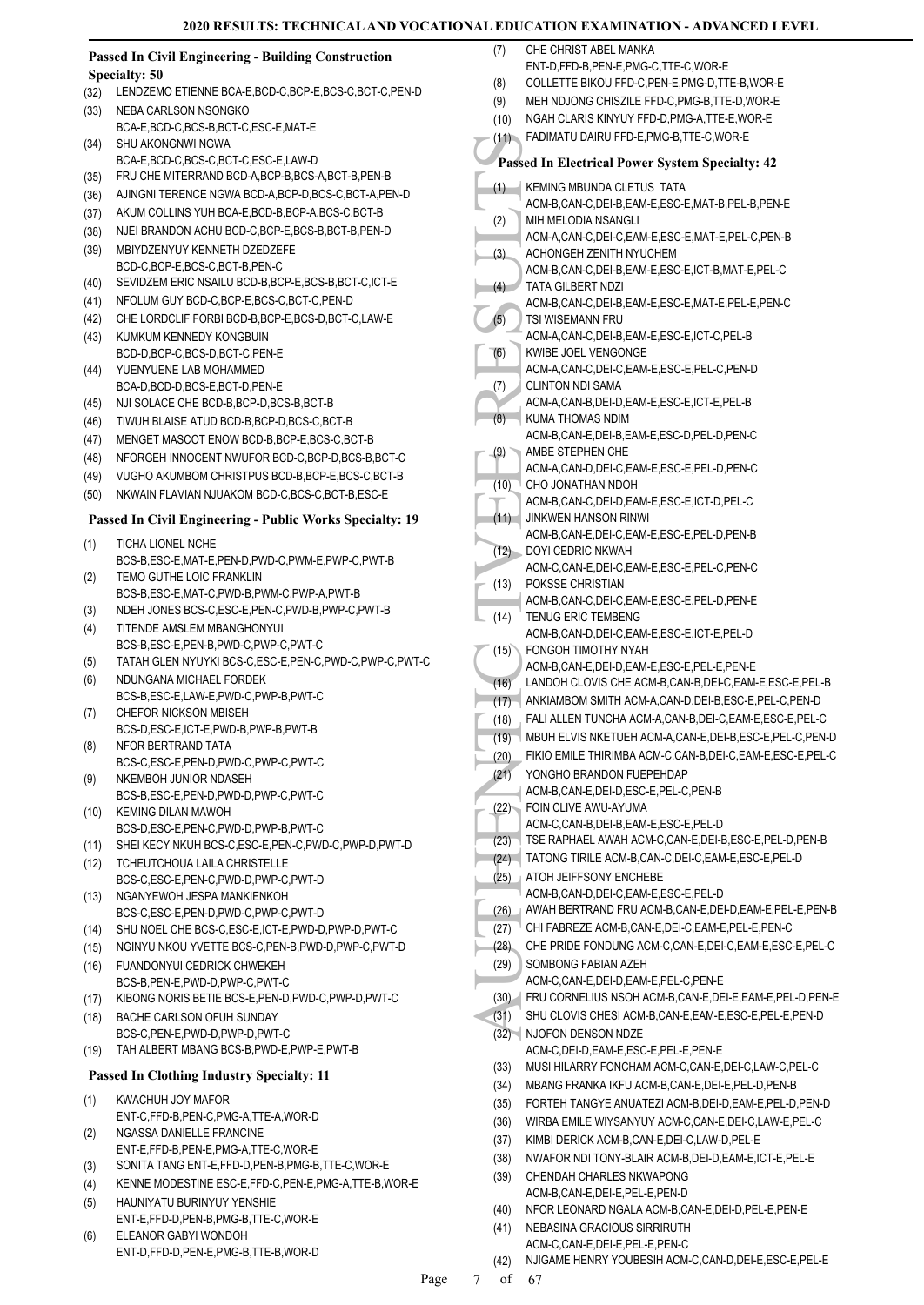#### **Passed In Electrical Power System Specialty: 42**

#### **Passed In Electronics Specialty: 26**

- JEAN JARET VERNYUY CSY-B,DES-C,EAM-C,EMA-A,ESC-B,FPE-C,MAT-A,MCT-B (1) MEKONTSO YEMELI ROMARIC (2)
- CSY-C, DES-C, EAM-E, EMA-A, ESC-E, EPE-C, MAT-C, MCT-B SOUNBOKET MOULIOM YVES FRANCK (3)
- CSY-B,DES-C,EAM-E,EMA-A,ESC-E,FPE-D,MAT-D,MCT-C AMBE DENESON NGWA (4)
- CSY-C,DES-C,EAM-E,EMA-C,ESC-D,FPE-D,MAT-C,MCT-C VERNYUY GERRY (5)
- CSY-C,DES-B,EAM-E,EMA-C,ESC-E,FPE-D,MCT-C PETEMBAN MARTIN PETINEANG (6)
- CSY-C,DES-C,EAM-E,EMA-C,ESC-E,FPE-D,MCT-C PENN SYLVANUS MULUH (7)
- CSY-C,DES-C,EAM-E,EMA-C,ESC-E,FPE-E,MCT-C TIOMENE SELATSA NELSON (8)
- CSY-C,DES-C,EAM-E,EMA-C,FPE-D,MAT-E,MCT-D API SIDEL AMBE (9)
- CSY-D,DES-D,EAM-E,EMA-B,ESC-E,FPE-D,MCT-C (10) AMANWI EDISON AMBE
- CSY-E,DES-C,EAM-E,EMA-C,ESC-E,FPE-D,MCT-D
- IKONGNENUI GEORGES CSY-E,DES-C,EAM-E,EMA-C,ESC-D,FPE-E,MCT-D (11)
- ANYANGWA EMMANUEL ATEKWANA CSY-E,DES-C,EAM-E,EMA-C,ESC-E,FPE-D,MCT-E  $(12)$ JAILA HARRISON LIMNYUY (13)
- CSY-E,DES-D,EAM-E,EMA-B,ESC-E,FPE-E,MCT-E DADJO NTINKWA JEAN EDRICE (14)
- CSY-D,DES-D,EAM-E,ESC-E,FPE-D,MAT-E,MCT-E
- (15) BRANDON NKENG CSY-C,DES-C,EMA-A,ESC-E,FPE-D,MCT-E
- ABONGWA ASSURANCE TANDIAFOR CSY-E,DES-C,EAM-E,EMA-A,FPE-D,MCT-D (16)
- NJEI AYAMEBOH AWAMOFOR CSY-E,DES-C,EMA-C,ESC-E,FPE-D,MCT-C (17)
- NDEH BLESSLY TATAH CSY-E,DES-C,EMA-D,ESC-E,FPE-D,MCT-C (18)
- NKENGBEZA ENNANG NDIENU DES-D,EAM-E,EMA-D,ESC-E,FPE-D,MCT-D (19)
- NZITIO TOUODJILO'O FRANK MARCIAL CSY-E,DES-D,EMA-C,ESC-E,FPE-E,MCT-D (20)
- GAWUM LOIC FILS SANDJO (21) CSY-E,DES-D,EAM-E,EMA-B,FPE-E,MCT-E
- MOUSSENGUE GERLY STHYVEN SEY CSY-E,DES-C,EAM-E,EMA-D,FPE-E,MCT-E (22)
- NGWA HAMILTON SUH ABONGNWI CSY-E,DES-C,EMA-C,FPE-D,MCT-D (23)
- (24) LUKONG EMMANUEL SAHFE DES-C,EMA-C,ESC-E,FPE-E,MCT-E
- (25) NGWA LOUIS AMBE DES-D,EMA-D,FPE-E,MCT-D
- (26) CHE NJELE LARY ONEAL JR DES-D,ESC-E,FPE-E,MCT-E

# **Passed In Heating Ventilation and Air Conditioning**

- **Specialty: 13**
- YUVEN RUTH SIMON (1)
- ACE-D,ACR-D,ESC-E,FPP-E,HVA-E,PEN-B,RIN-C NJOH BLESS NDE (2)
- ACE-C,ACR-C,ESC-E,FPP-E,HVA-E,PEN-E,RIN-B REMYHANS BAILA DINGA (3)
- ACE-C,ACR-E,ESC-E,FPP-E,HVA-D,PEN-C,RIN-C NGANG CLAUVIS AKUMA (4)
- ACE-D,ACR-D,ESC-E,FPP-E,HVA-E,PEN-E,RIN-C TCHINDA MAZWELL (5)
- ACE-D,ACR-D,ESC-E,FPP-E,HVA-E,MAT-E,RIN-D NDONWI BORIS CHEYIE (6)
- ACE-C,ACR-D,ESC-E,HVA-D,PEN-C,RIN-C
- FOFANG BRIYAN SHU CHE ACE-D,ACR-E,FPP-E,HVA-D,PEN-D,RIN-C (7)
- TANGMOH NADIAN SOBECHIA ACE-C,ACR-E,ESC-E,HVA-E,PEN-E,RIN-D (8)
- NZEVEZEM TANYA CARL ACE-D,ACR-E,ESC-E,HVA-E,PEN-D,RIN-D (9)
- (10) NGWA HANY NEBA ACE-D,ACR-E,FPP-E,HVA-E,PEN-E,RIN-E
- (11) TENGWI TATOU KINGSI Y ACE-C ACR-C ESC-E HVA-E RIN-D
- (12) NEBA DESTINY SHU ACE-D,ACR-E,ESC-E,PEN-C,RIN-C
- (13) FABOVE CHANTAL YOLANDE ACE-D,ESC-E,HVA-E,PEN-D,RIN-C

#### (1)<br>
MUCHAR (2)<br>
CMD-A ANUNC CMD-A ANUNC CMD-A ANUNC CMD-A ANUNC<br>
CMD-A ANUNC CMD-A ANUNC CMD-B TATA M CMD-B TATA M CMD-B TATA M CMD-B TATA M CMD-B TATA M CMD-B TATA M CMD-B TATA M CMD-B KUMA P CMD-B KUMA P CMD-B ANURC CMD **Passed In Home Economics Specialty: 24** NGONG NADEGE NAYAH CMD-A,ENT-D,FLE-A,LAW-E,NSC-A,PEN-A,RMH-A (1) ANUNG ONEGE HENRIETTA MUNAGAH CMD-A,ENT-C,FLE-A,LAW-E,NSC-B,PEN-B,RMH-A (2) ANYE SONIA NEH CMD-A,ENT-C,FLE-A,LAW-E,NSC-B,PEN-C,RMH-A (3) MANKA'A SHERON AMBE CMD-B,ENT-D,FLE-A,LAW-E,NSC-B,PEN-B,RMH-A (4) TATA MARVELLOUS BERI CMD-A,ENT-D,FLE-A,LAW-E,NSC-B,PEN-C,RMH-A (5) NFOR VERA JAJA CMD-A,ENT-D,FLE-A,LAW-E,NSC-C,PEN-C,RMH-A (6) (7) FON JOY NGWI CMD-B,ENT-D,FLE-A,LAW-D,NSC-B,PEN-E,RMH-A NFOR SANDRA NGWANKFU CMD-B,ENT-E,FLE-A,LAW-E,NSC-B,PEN-D,RMH-A (8) KUMA NADAGE NGEAH CMD-B,ENT-D,FLE-A,LAW-E,NSC-C,PEN-E,RMH-A (9) AMBE CLOUDATTE LUMNWI CMD-A,ENT-B,FLE-A,NSC-A,PEN-A,RMH-A  $(10)$ SIRRI MIRACLE MULUH CMD-A,ENT-C,FLE-A,NSC-B,PEN-B,RMH-A  $(11)$ (12) NAAH VIRGILINE NCHE CMD-B,FLE-A,NSC-B,PEN-B,REL-D,RMH-A NDIKUM BENITA ABAMABOU CMD-B,ENT-D,FLE-A,NSC-B,PEN-C,RMH-A (13) CHOM SONG ANUARITA CMD-A,ENT-E,FLE-A,NSC-B,PEN-C,RMH-A (14) WONISHI MBOUN DELPHINE CMD-B,ENT-E,FLE-A,NSC-B,PEN-B,RMH-A (15) (16) NING BRONHILDA CHE CMD-A,ENT-D,FLE-A,NSC-C,PEN-D,RMH-A TENENG MELVIS MEGHA CMD-A,ENT-E,FLE-A,NSC-C,PEN-C,RMH-A (17) (18) REJOYS KAKA CMD-A,ENT-E,FLE-A,NSC-B,PEN-D,RMH-A (19) ACHU ANNABEL ABEI CMD-B,ENT-D,FLE-A,NSC-C,PEN-D,RMH-A **NTAM CATHERINE ZIMA** CMD-B,ENT-E,FLE-A,NSC-C,PEN-E,RMH-A (20) (21) YABAH GLEN CMD-B,FLE-A,NSC-B,PEN-D,RMH-A (22) ETEIGHE DAURIANE CMD-B,FLE-A,NSC-C,PEN-E,RMH-A AZANGUE NGUEFACK BRENDA ROCHELLA CMD-B,FLE-C,NSC-C,PEN-D,RMH-A (23) (24) BONLE ELIZABETH PANYA CMD-B,FLE-C,NSC-D,PEN-E,RMH-A **Passed In Installation and Maintenance of Electronic Systems Specialty: 23** TANYAR ROBERTO VERNYUY ASY-C,AVS-C,EDI-E,ENT-C,MAT-E,NTS-C,PEN-D (1) NFONGANG CLIFORD AMBE ASY-D,AVS-B,EDI-E,ENT-D,ESC-E,NTS-B,PEN-D (2) SAMWED KELVALYST NKWAAH ASY-D,AVS-D,ESC-E,ICT-E,MAT-E,NTS-B,PEN-B (3) SHEY BRANDON FAI ASY-C,AVS-C,EDI-E,ENT-D,ESC-E,LAW-E,NTS-B (4) (5) NEBA FUH JUDE ASY-B,AVS-A,LAW-E,MAT-E,NTS-B,PEN-B (6) NKEMBE ZIDANE ASY-D,AVS-B,ENT-C,ESC-E,NTS-B,PEN-D NCHANJI FRED TANTOH ASY-D,AVS-B,ENT-D,ESC-E,NTS-C,PEN-B (7) SIEZONOH JUDICAEL AKO NGIFIA ASY-D AVS-B EDI-E ENT-C LAW-D NTS-C (8) NKWAIN LOVETTE SHANGHA ASY-C,AVS-B,EDI-E,ESC-E,NTS-C,PEN-E (9) (10) BONGNSO EMMANUEL ASY-D,AVS-B,ENT-E,ESC-E,NTS-C,PEN-D NZESENG OBED CHUMTWA ASY-D,AVS-C,EDI-E,ESC-E,NTS-C,PEN-C (11) (12) AJONGAKO BELTUS ASY-D,AVS-C,ENT-C,ESC-E,NTS-E,PEN-D HALALY ISLAM BEN ABDULAI ASY-C,AVS-B,EDI-E,ENT-E,NTS-D,PEN-E (13) (14) TOH ANDREW ASEH ASY-D,AVS-E,EDI-E,LAW-E,NTS-C,PEN-B (15) NGWA MARKCLIFT SUH ASY-E,AVS-B,EDI-E,ENT-E,NTS-C,PEN-D (16) AKWASILI BRIYANE EKAIH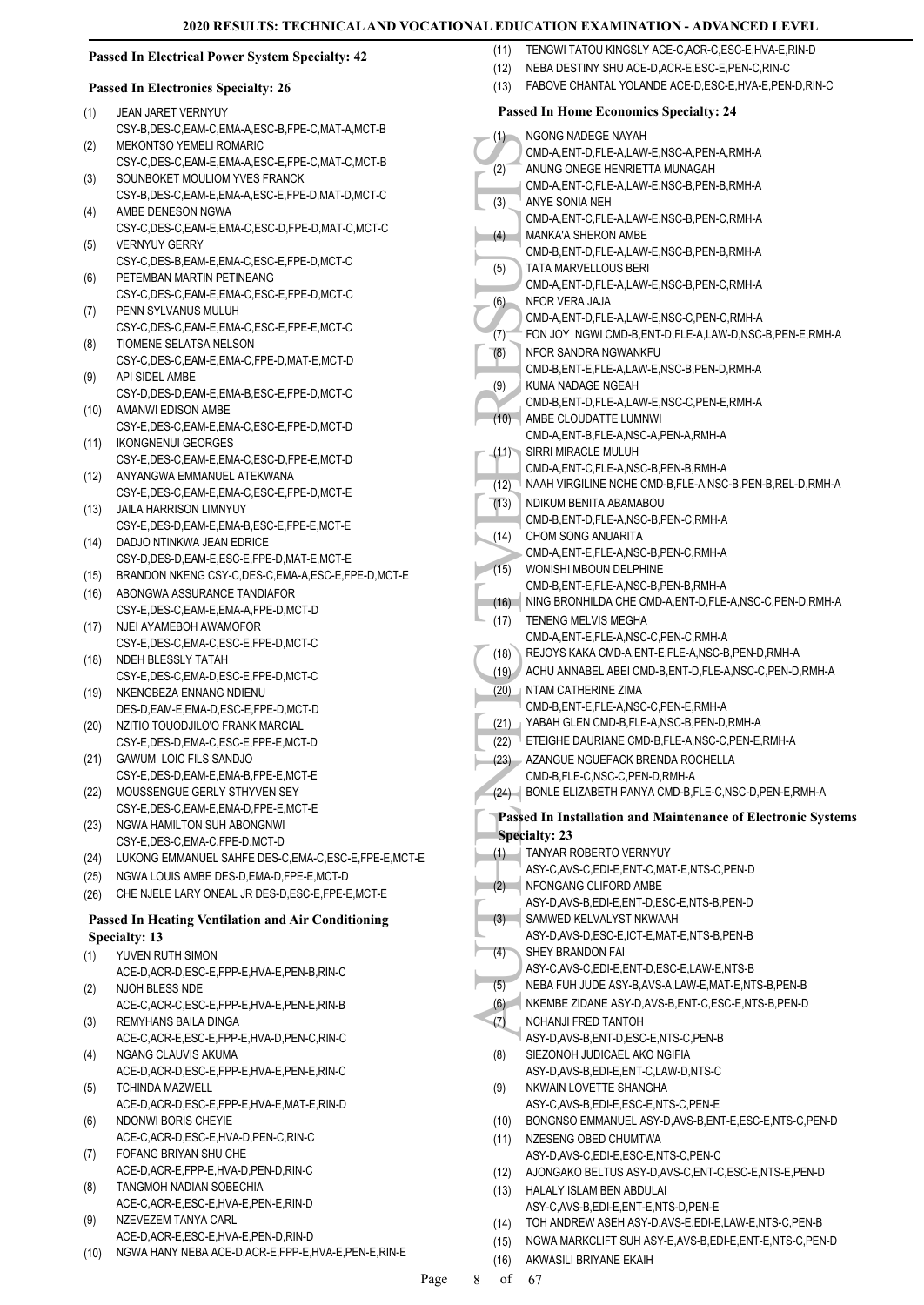|               | Passed In Installation and Maintenance of Electronic Systems                 | CHAH GISELA MBONG IPR-A,LAW-C,OAW-A,PCS-B,PEN-C<br>(6)                                                        |
|---------------|------------------------------------------------------------------------------|---------------------------------------------------------------------------------------------------------------|
| Specialty: 23 |                                                                              | TUMBANG BLESSING ABONG IPR-A,LAW-C,OAW-B,PCS-B,PEN-B<br>(7)                                                   |
|               | ASY-E,AVS-C,ENT-C,ESC-E,NTS-C,PEN-E                                          | FRANCISCA BELOLE MENDE IPR-C,LAW-B,OAW-B,PCS-B,PEN-B<br>(8)                                                   |
| (17)          | LWEON MANIANKEH NELSON ASY-B,AVS-B,ESC-E,NTS-B,PEN-C                         | JEMIMAH NCHANG IPR-A,LAW-B,OAW-B,PCS-C,PEN-C<br>(9)                                                           |
| (18)          | MBAKOH HENRY FRANK AKEWOH                                                    | TANTO LAURA NKUH IPR-B,LAW-E,OAW-B,PCS-B,PEN-B<br>(10)                                                        |
|               | ASY-D.AVS-B.EDI-E.NTS-B.PEN-C                                                | (11)<br>NCHANGNWI LARISA IPR-C,LAW-E,OAW-A,PCS-C,PEN-C                                                        |
| (19)          | NKEMNDONG BRANDON ASY-C, AVS-B, ESC-E, NTS-C, PEN-E                          | (12) KIEN EMMACULATE FORTI IPR-B,LAW-E,OAW-C,PCS-B,PEN-C                                                      |
| (20)          | SAMA RANDY CHAYI ASY-C, AVS-C, ENT-E, ESC-E, NTS-B                           | LUMBIH EMMANUELA SUH IPR-D, OAW-C, PCS-D, PEN-D<br>(13)                                                       |
| (21)          | NGONCHELE PENAYE GILBERT                                                     | NEBA YVETTE NGENEFORM IPR-D,OAW-C,PCS-E,PEN-D<br>(14)                                                         |
|               | ASY-C,AVS-C,ESC-E,NTS-D,PEN-D                                                |                                                                                                               |
| (22)          | ANYAM RANDY NCHANG ASY-D, AVS-D, ESC-E, NTS-B, PEN-E                         | <b>Passed In Surveying SURV Specialty: 4</b>                                                                  |
| (23)          | RAYOND FUNWIE ASY-D, AVS-D, ESC-E, NTS-D, PEN-D                              | (1)<br>SHENDE PROMISE YENYUI                                                                                  |
|               | <b>Passed In Marketing Specialty: 13</b>                                     | DPS-E,ENT-D,ESC-E,ICT-C,LSL-E,MAT-E,STS-E,TDR-E                                                               |
|               |                                                                              | MBAGHE JESPER YESSEH<br>(2)                                                                                   |
| (1)           | KUNBUM EDITH VOMA                                                            | DPS-E,ENT-E,ESC-E,LSL-E,MAT-E,PEN-E,STS-E,TDR-E<br>(3)<br>NKWETI TENDONGMOH TERENCE                           |
|               | BMA-C,BMG-C,CFN-A,DMP-A,ECO-D,MSK-B,PEN-B,PMP-B<br>NJAKOI THEDOSIA NKEINEN   | DPS-E,ENT-D,ESC-E,LSL-E,PEN-C,STS-E                                                                           |
| (2)           | BMA-E,BMG-D,CFN-B,DMP-B,ECO-E,MSK-B,PEN-B,PMP-C                              | CESKOUTSE SINZE JUVENALE LEBON<br>(4)                                                                         |
| (3)           | KOSHI THERESA KANOUWO                                                        | DPS-E,ENT-E,ESC-E,LSL-E,PEN-E,TDR-E                                                                           |
|               | BMA-C,BMG-D,CFN-D,DMP-A,MSK-C,PEN-B,PMP-C                                    | Passed In Wood Cabinet-Making Specialty: 11                                                                   |
| (4)           | <b>NEH MERILINE CHI</b>                                                      |                                                                                                               |
|               | BMA-E, BMG-C, CFN-E, DMP-B, MSK-C, PEN-D, PMP-C                              | (1)<br>AMBE GILDAS AMBE                                                                                       |
| (5)           | TARNTEH NOELLA NEH                                                           | CPR-C,ESC-E,FDD-C,FRT-A,MAT-D,PEN-C,PMT-B                                                                     |
|               | BMA-E, BMG-D, CFN-E, DMP-C, MSK-D, PEN-E, PMP-D                              | AMBE AFANWI HARISON NEBA<br>(2)                                                                               |
| (6)           | TATA MILLICENT NINI BMG-D, CFN-E, DMP-B, MSK-E, PEN-B, PMP-C                 | CPR-C,ESC-E,FDD-C,FRT-B,PEN-B,PMT-C<br>AMBE MOSTAPHA AMABO CPR-C,FDD-C,FRT-C,PEN-C,PMT-E                      |
| (7)           | SOUFFO BRICE BMG-D, CFN-C, DMP-D, MSK-B, PEN-E, PMP-D                        | (3)<br>LIMNYUY BRAIN FAI CPR-D, FDD-D, FRT-B, PEN-C, PMT-E                                                    |
| (8)           | BENISE NGEFOR CHENWIE                                                        | (4)<br>FOBISI DONATIEN FUNWIE YUH                                                                             |
|               | BMG-E,CFN-E,DMP-B,MSK-D,PEN-C,PMP-D                                          | (5)<br>CPR-E,FDD-C,FRT-C,PMT-C,REL-E                                                                          |
| (9)           | TESAH NOELA SANGO                                                            | NDUM CLIFFORD AKWE CPR-D, FDD-D, FRT-B, PEN-E, PMT-E<br>(6)                                                   |
| (10)          | BMG-E,CFN-E,DMP-C,MSK-E,PEN-C,PMP-C<br>NDZE PRINCELY NYUYKONGI               | NIBA GODWILL SUH CPR-E,FDD-E,FRT-B,PEN-E,PMT-D<br>(7)                                                         |
|               | BMG-C,CFN-D,DMP-D,LAW-E,MSK-D,PMP-E                                          | NDANG PAUL CHICK ESC-E, FDD-C, FRT-C, PEN-E, PMT-E<br>(8)                                                     |
| (11)          | <b>MOIRA BIH NGANGDOR</b>                                                    | LUKONG NESTOR KOSHOO CPR-D, FDD-E, FRT-C, PEN-E, PMT-E<br>(9)                                                 |
|               | BMA-E, BMG-E, CFN-D, DMP-B, MSK-E, PMP-D                                     | (10)<br>FOCHO LAVENSTIEN NGWENAH                                                                              |
| (12)          | MAIMUNA SABOH BMA-C, CFN-D, DMP-C, MSK-D, PMP-E                              | CPR-E,FDD-E,FRT-C,PEN-E,PMT-D                                                                                 |
|               |                                                                              |                                                                                                               |
| (13)          | FUH NKWAKANG HERMAN BMA-D, BMG-D, CFN-E, DMP-B, PMP-E                        | NEBA EMMANUEL SHU CPR-D, FDD-C, FRT-C, PMT-C<br>(11)                                                          |
|               |                                                                              |                                                                                                               |
|               | Passed In Metal Works and Industrial Piping Specialty: 15                    | <b>Passed In Single Subjects</b>                                                                              |
| (1)           | ASAAHNJU SIMPLICE ZEMOH                                                      | Passed In 5 Subjects: 11                                                                                      |
|               | ESC-E, MED-E, MIP-D, MOU-C, PEN-D, WOM-D                                     | (1)<br>LONFFO BRANDON TAWANGANG                                                                               |
| (2)           | ABONG LOUIS TOFEH ESC-E.MED-E.MIP-D.MOU-E.PEN-D.WOM-D                        | ASY-C,AVS-A,ENT-D,NTS-A,PEN-D                                                                                 |
| (3)           | TAJUFO DOUANLA JUNIOR                                                        | NDIFOR LESLY TAHLAH ASY-C.AVS-B.NTS-C.PEN-C.REL-E<br>(2)                                                      |
|               | ESC-E,LAW-E,MAT-E,MED-E,MIP-D,MOU-E                                          | (3)<br>NEMBU ESTINE TIFUH ASY-D, AVS-B, ENT-C, NTS-C, PEN-E                                                   |
| (4)           | MINNY PRINCELY TANKO MED-E, MIP-C, MOU-D, PEN-B, WOM-D                       | (4)<br>LAWIR ALEXIS NZEBELAI ASY-D, AVS-B, LAW-E, NTS-C, PEN-D                                                |
| (5)           | CHUWANZI HOPE MBIZIWOH MBOH<br>MED-E, MIP-C, MOU-D, PEN-C, WOM-D             | (5)<br>CONSTANTINE VIBOTILA DINSUIRU                                                                          |
| (6)           | TCHINDA SAHA DUREL ESC-E, MIP-C, MOU-E, PEN-B, WOM-E                         | ASY-D.AVS-C.ENT-E.NTS-D.PEN-C                                                                                 |
|               | ZOUM FREDERICK NGASHU MED-E, MIP-D, MOU-B, PEN-D, WOM-E                      | (6)<br>FORMARAH BLAISE NYAH BMA-D, BMG-D, CFN-E, FAC-C, LAW-C                                                 |
| (7)<br>(8)    | TENENG COLLINS POWELL ENT-C, ESC-E, MIP-D, MOU-D, WOM-D                      | (7)<br>LEKOUFOU WAYIN YANIQUE ASY-D, AVS-B, ENT-E, NTS-C, PEN-E                                               |
| (9)           | MEKWI COLIN RINWI MED-E, MIP-D, MOU-D, PEN-D, WOM-E                          | (8)<br>CHE BETRAND SUH ASY-E, AVS-C, ENT-D, NTS-E, PEN-C                                                      |
| (10)          | TIGMA JAPHET YESEH ESC-E, MED-E, MIP-D, MOU-D, WOM-D                         | (9)<br>FONJI ZIDANE MUASHEH ASY-C, AVS-D, ENT-D, NTS-D, PEN-E                                                 |
| (11)          | ATUD EMILE NJI ESC-E, MED-E, MIP-D, MOU-E, WOM-D                             | (10)<br>ATEMNKENG STEPHANE ZILEFAC                                                                            |
| (12)          | ALEBUEN CALISTUS MAKOKONG                                                    | ASY-E, AVS-C, ENT-E, NTS-C, PEN-E                                                                             |
|               | MED-E, MIP-D, MOU-E, PEN-D, WOM-E                                            | (11) ALFRAID NGUSI DPS-E, ENT-D, LSL-E, PEN-D, TDR-E                                                          |
| (13)          | KOUETE TAMAGUE CABREL MED-E, MIP-C, MOU-B, WOM-D                             | Passed In 4 Subjects: 39                                                                                      |
| (14)          | VUYUFAMBOM BORIS NTANGSE MED-E, MIP-C, MOU-C, WOM-D                          | (1)<br>MUA CLINTON KENAH ASY-C, AVS-A, NTS-B, PEN-B                                                           |
| (15)          | AWOMBI FRANCIS MUBE MED-E, MIP-D, MOU-C, WOM-D                               | (2)<br>KIMBO RINGO NFONGWANG EES-C, ENS-B, MMS-C, PEN-B                                                       |
|               |                                                                              | (3)<br>CHENWIE ERIC NGWA BCD-E, BCS-B, BCT-B, PEN-C                                                           |
|               | Passed In Plumbing and Hydraulic Installation Systems                        | (4)<br>ABDULAI JOHN WIYSANYUY ASY-C, AVS-B, NTS-B, PEN-E                                                      |
| (1)           | <b>Specialty: 2</b><br>AGHELSEY FUNGOH ANDRE                                 | (5)<br>MUKEHYUEH DESMOND SHITI BCD-C,BCS-C,BCT-C,PEN-C                                                        |
|               | AFM-E,ESC-E,PDR-D,PEN-E,PPM-E,WSD-D                                          | (6)<br>FUNWI GODWILL CHI ACM-B, DEI-D, PEL-C, PEN-C                                                           |
| (2)           | TASING PILATE YUNIWO AFM-D, PDR-D, PEN-E, PPM-D, WSD-D                       | (7)<br>NJI FABRICE PENN AVS-B, ENT-D, NTS-D, PEN-C                                                            |
|               |                                                                              | (8)<br>YUH JULIUS TIM BCD-C, BCS-C, BCT-B, PEN-E                                                              |
|               | Passed In Secretarial Administration and Communication                       | (9)<br>CHE BLESS NUMFOR ALENWI CPR-E, FRT-C, PEN-C, PMT-B                                                     |
|               | <b>Specialty: 14</b>                                                         | (10)<br>NDE FUH DILANE ACM-B, DEI-E, PEL-E, PEN-A                                                             |
| (1)           | <b>ACHA GENESIS TIZEM</b><br>ECO-D, ICT-D, IPR-A, LAW-B, OAW-A, PCS-B, PEN-A | (11)<br>AMBE AFUTEH ASY-C, AVS-B, ICT-E, NTS-C                                                                |
| (2)           | SYVOLINE MANGESA ICT-E, IPR-A, LAW-B, OAW-A, PCS-B, PEN-A                    | (12)<br>AKOR SYNTHIA BINWIE BMA-C, BMG-D, CFN-D, FAC-B                                                        |
| (3)           | ANUMANDE BAZIL CFN-E, IPR-B, LAW-C, OAW-B, PCS-D, PEN-E                      | (13)<br>MUMA ARSHLEY NAYAH BCD-D, BCS-C, BCT-C, PEN-C<br>(14)<br>ENOW BETECK SIMON ASY-D, AVS-B, NTS-D, PEN-D |

(15) NDE AJEY NWI BCD-C,BCS-C,BCT-D,LAW-D

(5) KELLY BRIDE MENYINGEFEH IPR-A,LAW-A,OAW-A,PCS-B,PEN-B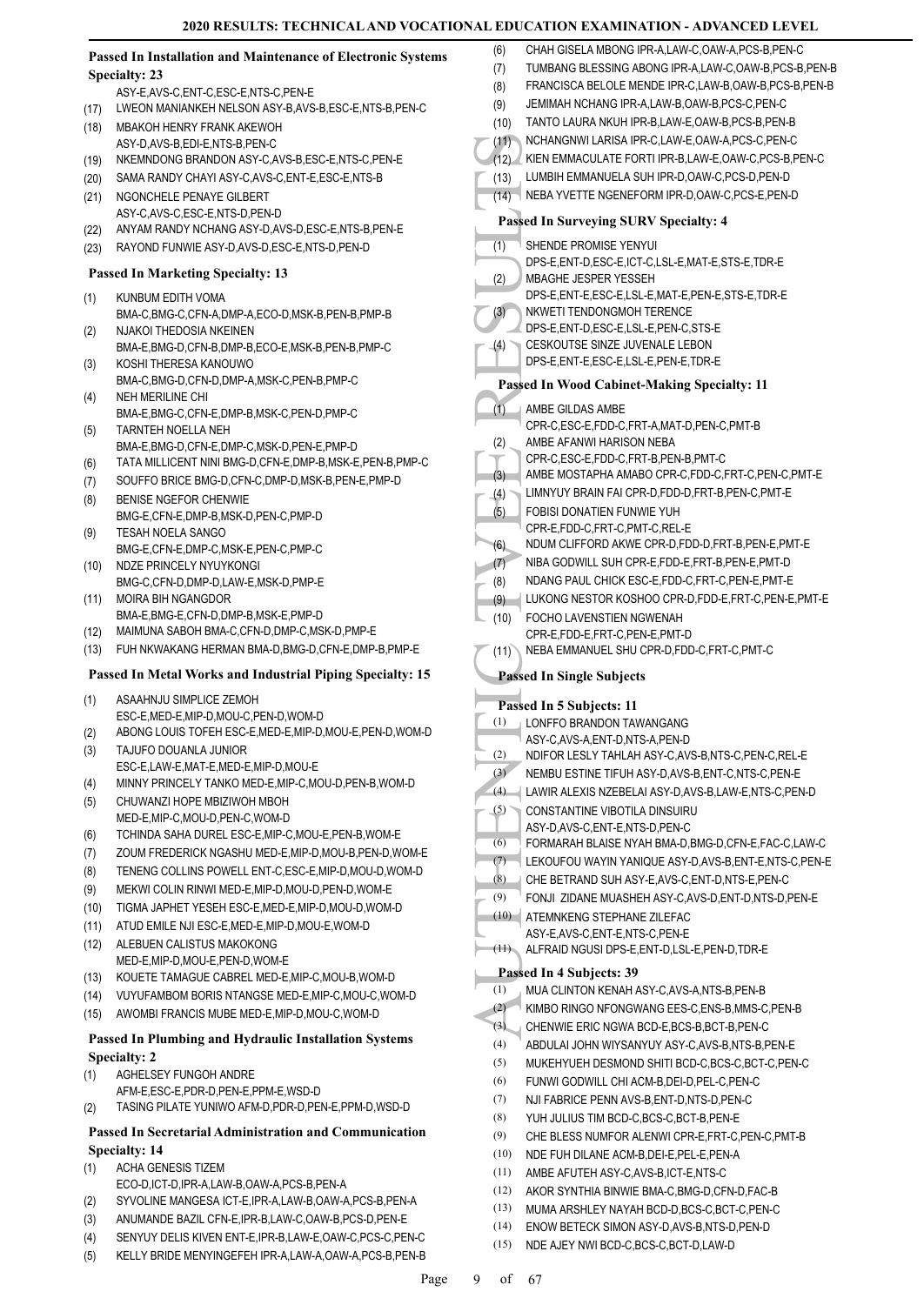#### **Passed In Single Subjects**

#### **Passed In 4 Subjects: 39**

- (16) FONKELEH FRANKLINE CHIATIAH ASY-E,AVS-B,NTS-D,PEN-D
- (17) WIHKOCHONYINGONG JUNIOR BCA-C,BCD-E,BCS-D,PEN-C
- (18) NGIE THOMPSON NGINYU BCD-E,BCS-C,BCT-C,PEN-D
- (19) LUKONG LOVET NYUYSHIYI MIP-D,MOU-C,PEN-D,WOM-D
- (20) MBIYDZENYUY MARTIN SEHKA CPR-D,FDD-C,FRT-C,PEN-E
- (21) CHO FLEVEN NGWASHI BCD-D,BCS-D,BCT-C,PEN-E
- (22) KEWIR BOLTHIN GHEENKENYUY ASY-E,AVS-C,NTS-C,PEN-E
- (23) ALONDI RYANDY NSEPINANUH BCD-C,BCS-C,BCT-E,PEN-E
- (24) MULUH GILBERT MOFOR ASY-F AVS-B NTS-D PEN-F
- (25) INNOCENTIA ASHLY BIH BMA-B,BMG-E,CFN-D,CMA-E
- (26) FUHNWI COLLINS NEBA ACE-D,FPP-E,PEN-C,RIN-D
- (27) CHE BELMOND EES-D,ENS-E,MMS-E,PEN-C
- (28) AWAN NUELA ACHA BMA-E,BMG-D,CFN-D,FAC-D
- (29) NEBA GODLOVE BCA-E,BCS-D,BCT-C,PEN-E
- (30) ABONGWA CLIVERT NDONWIE EES-D,ENS-E,MMS-E,PEN-C
- (31) AMBE CHARLES NGWA ACM-C,DEI-D,PEL-E,PEN-E
- (32) NKANTI REGAN CHONZE ESC-E,MAP-D,MMP-C,PEN-E
- (33) KENZONG NJUNBWEN GHOUTUM ASY-D,AVS-E,ENT-E,NTS-D
- (34) NCHE BLESS NJI BCD-D,BCS-D,BCT-E,PEN-E
- (35) ANGAFOR PRINCELY ABONGMBUH EES-D,ENS-E,MMS-E,PEN-E
- (36) COLLIN LAIKA NYUYKI MIP-E,MOU-D,PEN-E,WOM-E
- (37) ZOFOA SOULEMAN NGWUNJEH ENT-D,ESC-E,LSL-E,PEN-E
- (38) NJODZEKA GLORY PEMMUNYUY DPS-E,LAW-D,LSL-E,PEN-E
- (39) BACHE FIDELIS UNJI EES-D,ENS-E,MMS-E,PEN-E

#### **Centre No: 22031 GOVERNMENT TECHNICAL HIGH SCHOOL KUMBA**

Regist: 101, Sat for 6 or more Subjects: 101, Passed : 72 % Passed : 71.29, Sanctioned : 0

# **Results of Successful Candidates In Order Of Merit**

# **Passed In Accounting Specialty: 4**

- CHICK RAPHAEL TATA BMA-D,BMG-B,CAC-E,CFN-C,CMA-A,ECO-C,FAC-C,PEN-A (1)
- ASHU EYONGNJO GIFTY BMA-D,BMG-B,CFN-B,CMA-D,ECO-E,FAC-E (2)
- (3) BERGELINE IYA ANWI BMA-E,BMG-C,CFN-E,CMA-C,ECO-E,FAC-D
- (4) EKOP RUTH BMG-D,CFN-D,CMA-E,FAC-E,PEN-C

#### **Passed In Automobile Construction-Light Vehicle Maintenance Specialty: 1**

(1) NDONGO NELSON TANGIRI AUT-D,EES-E,ENS-E,ESC-E,MMS-D

#### **Passed In Civil Engineering - Building Construction Specialty: 16**

- MUKWELLE CARLSON EDUBE (1)
- BCD-C,BCP-B,BCS-B,BCT-A,ESC-C,ICT-C,MAT-E KAMENI NUMBISSIE PAUL (2)
- BCA-C,BCD-C,BCP-B,BCS-C,BCT-B,ESC-E,MAT-E NGWABEISI VAPIER AKONGNWI (3)
- BCA-E,BCD-C,BCP-E,BCS-B,BCT-A,ESC-E,PEN-C KETOH JULIUS FUKAH (4)
- BCA-E,BCD-C,BCP-E,BCS-C,BCT-B,ESC-E,PEN-C KIMBENG ALFRED MFORMOH (5)
- BCA-E,BCD-B,BCP-D,BCS-C,BCT-B,ESC-E,MAT-E
- KANG BERTRAND ABANG BCA-E,BCD-B,BCP-E,BCS-C,BCT-B,ESC-E,MAT-E (6) TABE DONATIEN TAMBEAGBOR
- BCA-E,BCD-C,BCP-D,BCS-C,BCT-C,ESC-E,MAT-E (7)
- (8) MEH EUGENE KWA BCA-E,BCD-B,BCP-D,BCS-C,BCT-C,ESC-E
- (9) NJOCK GEORGE EBOT BCA-E,BCD-C,BCS-E,BCT-C,ESC-E,MAT-E
- (10) OWAKA ROCKSON ONU BCA-E,BCD-C,BCP-D,BCS-C,BCT-B
- (11) ENOW WILSON AYUK BCA-E,BCD-B,BCS-D,BCT-B,ESC-E
- (12) OTTE CHARLES ELANGWE BCA-E,BCD-C,BCS-C,BCT-B,ESC-E
- (13) MENKEMLIH ROMISE CHOP BCA-E,BCD-C,BCP-D,BCS-D,BCT-C
- (14) NGES DOMINIC GAMA BCD-B,BCP-D,BCS-B,BCT-B
- (15) NGWA CLINTON BCD-C,BCP-E,BCS-C,BCT-B

# **Passed In Clothing Industry Specialty: 3**

(16) ENOW JOHNSON EBEN BCA-E,BCD-C,BCS-D,BCT-C

| (1)              | BEZAWUNG DIANA TANGA-BEH                                                                                          |
|------------------|-------------------------------------------------------------------------------------------------------------------|
|                  | ENT-E,FFD-C,MAT-E,PEN-D,PMG-A,TTE-C                                                                               |
| (2)<br>(3)       | SONA MARY AKAMA ENT-E, FFD-D, PEN-C, PMG-A, TTE-D, WOR-E<br>ELANGWE SUSAN NONGA ESC-E, FFD-C, PEN-C, PMG-B, TTE-E |
|                  |                                                                                                                   |
|                  | <b>Passed In Electrical Power System Specialty: 2</b>                                                             |
| (1)              | <b>ENOW SHALLONY AKUM</b>                                                                                         |
| (2)              | ACM-B,CAN-C,DEI-B,EAM-E,ESC-D,ICT-E,PEL-B<br>MERCY OWAKA ACM-B, DEI-C, ESC-E, PEL-C                               |
|                  |                                                                                                                   |
|                  | Passed In Home Economics Specialty: 3                                                                             |
| (1)              | MUBAH CLAUDINE NFOR RAMS                                                                                          |
| (2)              | CMD-A, ENT-D, FLE-A, ICT-E, NSC-D, PEN-B, RMH-B<br><b>TEGHEN FAITH TEGHEN</b>                                     |
|                  | CMD-A, ENT-D, FLE-A, NSC-D, PEN-B, RMH-B                                                                          |
| (3)              | NJANG SUSAN ENEKE CMD-A, ENT-E, FLE-A, NSC-E, PEN-C, RMH-B                                                        |
|                  | Passed In Installation and Maintenance of Electronic Systems                                                      |
|                  | <b>Specialty: 5</b>                                                                                               |
| (1)              | JOHN BATO MOTO                                                                                                    |
| (2)              | ASY-B, AVS-B, ESC-E, ICT-E, MAT-E, NTS-B, PEN-D<br>SIAGA CAPWELL ASY-D, AVS-D, ESC-E, NTS-E, PEN-B                |
| $\overline{(3)}$ | YUFANYU CARLOS NSHOME ASY-C, AVS-C, ESC-E, NTS-E, PEN-E                                                           |
| (4)              | UKU IDRIDE KANYIME ASY-D, AVS-D, ESC-E, NTS-E, PEN-D                                                              |
| (5)              | NANA SARGA DARIE ASY-C, AVS-E, ESC-E, MAT-E                                                                       |
|                  | Passed In Maintenance of Electro-Mechanical Equipment                                                             |
|                  | <b>Specialty: 2</b>                                                                                               |
| (1)              | <b>MBIKWA VALERI AGBOR</b>                                                                                        |
|                  | ESC-E,ICT-E,MAP-B,MEE-E,MMP-B,MTF-E,PEN-C<br>NDE AMINA NASHI ESC-E,ICT-E,MAP-B,MAT-E,MMP-B,PEN-B                  |
| (2)              |                                                                                                                   |
|                  | <b>Passed In Manufacturing Mechanics Specialty: 3</b>                                                             |
| (1)              | NKINGOUM NZEBAH GLADYS                                                                                            |
| (2)              | ESC-E, IAN-C, MAT-E, MSP-B, PEN-C, PPR-C<br>ADAMUH JOSAIAH ACHUA ESC-E, IAN-C, MSP-B, PEN-E, PPR-B                |
| (3)              | KWAH NJOH TANGOH DENZEL ESC-E, IAN-C, MSP-C, PEN-B, PPR-D                                                         |
|                  | <b>Passed In Marketing Specialty: 3</b>                                                                           |
|                  |                                                                                                                   |
| (1)              | OBASE BRISHNEL BAKAMBOA<br>BMG-B,CFN-D,DMP-A,ECO-E,MSK-D,PEN-B,PMP-D                                              |
| (2)              | NYAME ASHU STEPHEN EKWOGE                                                                                         |
|                  | BMA-E,BMG-C,CFN-C,DMP-B,PMP-E                                                                                     |
| (3)              | MBOINI RELEVANT BI BMG-E, DMP-D, MSK-E, PEN-C, PMP-E                                                              |
|                  | <b>Passed In Secretarial Administration and Communication</b>                                                     |
|                  | <b>Specialty: 3</b>                                                                                               |
| (1)<br>(2)       | ASIKORI SOLANGE BEPWEE IPR-B, OAW-D, PCS-B, PEN-C<br>ASONGAYI WISDOM IPR-B.OAW-C.PCS-D.PEN-D                      |
| (3)              | NGOUNECK TABOKEM HERVINE STANEEL                                                                                  |
|                  | IPR-C,OAW-D,PCS-E,PEN-C                                                                                           |
|                  | <b>Passed In Wood Cabinet-Making Specialty: 2</b>                                                                 |
| (1)              | OKIA LESTRA NANJE CPR-C, ESC-E, FDD-D, FRT-C, PEN-B, PMT-C                                                        |
| (2)              | AMBE THADDEUS ACQUINAS CPR-D, FDD-E, FRT-C, PMT-D                                                                 |
|                  | <b>Passed In Wood Processing Specialty: 6</b>                                                                     |
| (1)              | MUA RICHARD DEAGHA                                                                                                |
|                  | ESC-E,ICT-D,LPR-B,MMC-D,WPR-B,WPS-C,WSW-B                                                                         |
| (2)              | TITA ALUSIUS ABANDA                                                                                               |
|                  | ESC-E,LPR-A,MMC-A,WPR-B,WPS-B,WSW-A                                                                               |
| (3)              | TANYI NCHO PETER ESC-E, LPR-B, MMC-C, WPR-C, WPS-C, WSW-B                                                         |
| (4)              | <b>EKOI SAMSON MOSONGISELI</b><br>ENT-E,LPR-B,MMC-D,WPR-C,WPS-C,WSW-B                                             |
| (5)              | EBONG NJUME SAMUEL LPR-B, MMC-B, WPR-D, WPS-C, WSW-B                                                              |
| (6)              | NKAMMO VALERIE LPR-B, MMC-D, WPR-C, WPS-C, WSW-B                                                                  |
|                  | <b>Passed In Single Subjects</b>                                                                                  |
|                  |                                                                                                                   |

#### **Passed In 6 Subjects: 1**

- KUM GERSON JUNIOR (1)
	- BMA-E,BMG-E,CFN-E,CMA-E,ECO-E,PEN-C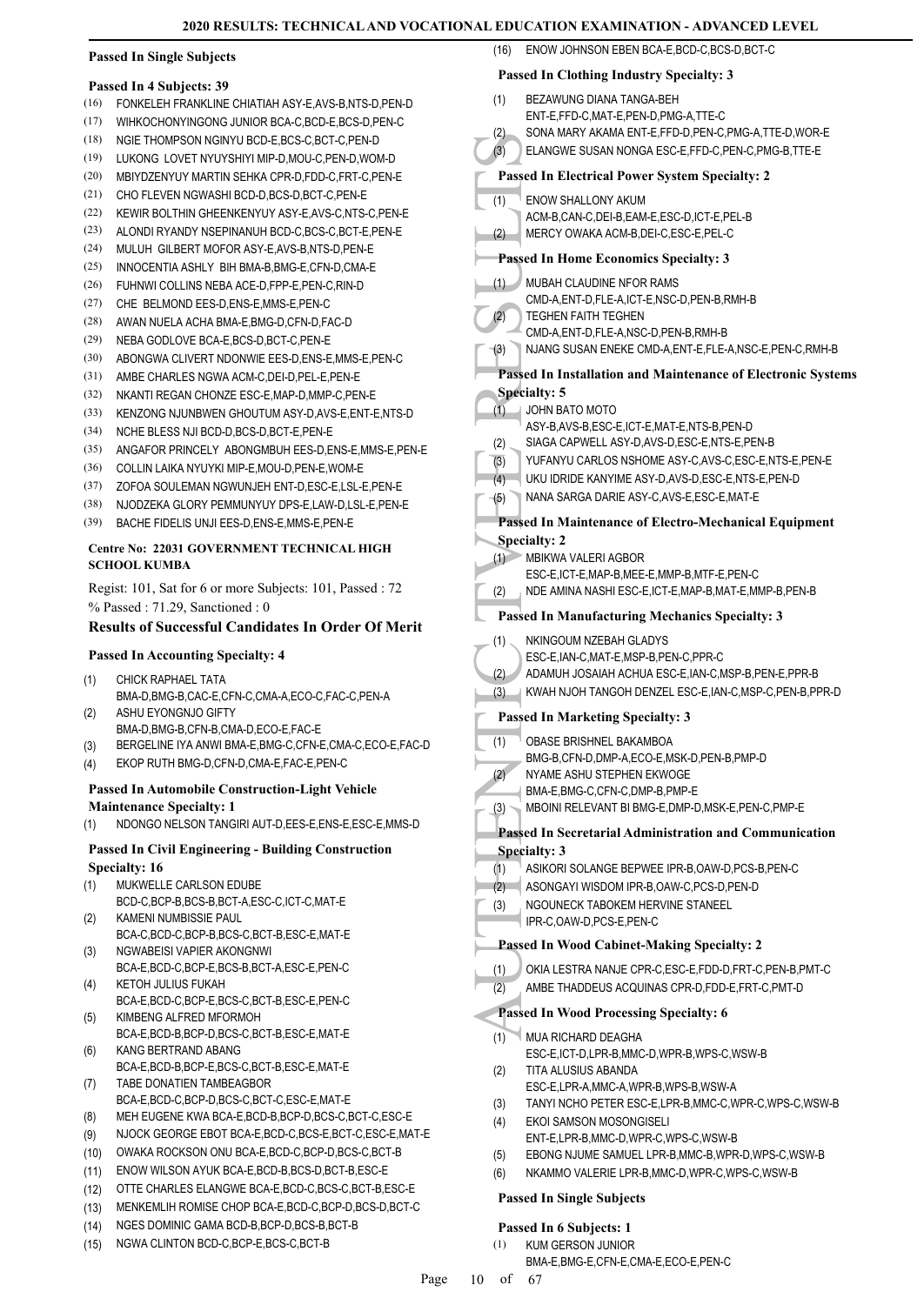### **Passed In Single Subjects**

#### **Passed In 5 Subjects: 1**

(1) MARY-ANNE NJWENG ASHU BMA-E,BMG-C,CFN-D,CMA-E,PEN-A

#### **Passed In 4 Subjects: 17**

- (1) EKOME MESAPE PRINCELY IAN-B,MSP-A,PEN-C,PPR-B
- DEFFREY MAFRE MIREILLE BLANCHE FFD-B PFN-C PMG-B TTF-D (2)
- (3) TABE GLORIA EKONGHOMANDEM BMA-D,BMG-B,CFN-B,ECO-D
- (4) TANKO NOELA DZEMTAT BMG-B,CFN-D,FAC-E,PEN-B
- (5) NGEME JUNIOR SILVA MEKOLLE IAN-D,MSP-C,PEN-C,PPR-C
- (6) MANYO DANIEL OBI IAN-E,MSP-C,PEN-B,PPR-D
- (7) AKO GILBERT NJOCK BCD-D,BCS-C,BCT-C,PEN-E
- (8) MANDJI KELINE DORCAS BMG-D,CFN-C,FAC-E,PEN-C
- (9) NJETI MIRIAM ASANGAMBIRI BMG-B,CFN-C,ECO-E,FAC-E
- (10) MOKO NEAMESSIA EDMOND ASY-C,AVS-C,NTS-E,PEN-E NGWA BEDECK JUNIOR MC BRANDON (11)
- IAN-D,MSP-C,PEN-E,PPR-D
- (12) OYA CLARA OKOR BMA-E,BMG-C,CFN-E,PEN-C
- (13) NDUMBE ROSELINE IKONO CFN-E,DMP-E,PEN-B,PMP-E
- (14) NOBOSSE GRAY VANEL ASY-D,AVS-D,NTS-E,PEN-D
- (15) TAMBE JOB EYONG ASY-D,AVS-E,ESC-E,PEN-D
- (16) KUM SIXTUS KEBEI IAN-E,MSP-D,PEN-E,PPR-E
- (17) TSOPZE EDWIN ASY-E,AVS-D,ESC-E,PEN-E

#### **Centre No: 22032 GOVERNMENT TECHNICAL HIGH SCHOOL MAMFE**

Regist: 33, Sat for 6 or more Subjects: 32, Passed : 20 % Passed : 62.50, Sanctioned : 2

#### **Results of Successful Candidates In Order Of Merit**

#### **Passed In Civil Engineering - Building Construction Specialty: 10**

- (1) EBOT DESMOND EBAI BCD-C,BCP-E,BCS-C,BCT-B,ESC-E
- (2) TABE ABDEL TARTIE BCD-D,BCS-D,BCT-B,ESC-E,MAT-E
- (3) EGBE FEDERIC AKO ASONG BCD-C,BCS-C,BCT-A,ESC-E
- (4) NTUI ABEY TEKWE THOMAS BCD-C,BCS-B,BCT-B,ESC-E
- (5) ENOW EMMANUEL TAKANG BCD-C,BCS-C,BCT-A,ESC-E
- (6) EBOT AGBOR SANGAYA BCD-C,BCS-C,BCT-B,ESC-E
- (7) ENOW LEO MANYOR BCD-C,BCP-E,BCS-C,BCT-B
- (8) OBEN BRANDON TANYI BCD-C,BCS-C,BCT-B,ESC-E
- (9) EYONG PEKINGS ARREY BCD-D,BCS-C,BCT-B,ESC-E
- (10) NSANGU GINETU BCD-E,BCS-C,BCT-B,ESC-E

#### **Passed In Electrical Power System Specialty: 7**

- (1) EYONG KELVIN TABI ACM-C,CAN-D,DEI-C,ESC-E,PEL-C
- (2) TAMBE GRYGORY NYENTY ACM-C,CAN-E,DEI-C,ESC-E,PEL-D
- (3) AYABI SUNDAY TAKU ACM-C,CAN-D,DEI-C,ESC-E,PEL-E
- (4) EKPOR VICTOR NWENYOR ACM-C,CAN-E,DEI-C,ESC-E,PEL-D
- (5) AJIAH PROSPER ACM-C,DEI-C,ESC-E,PEL-D
- (6) ENOW SAMPSON ATEM ACM-C,DEI-D,ESC-E,PEL-C
- (7) AYUK VITALIS ASAH ACM-C,CAN-E,DEI-D,PEL-E

#### **Passed In Home Economics Specialty: 2**

- (1) ARREY RUTH NKONGHO CMD-C,FLE-B,NSC-C,PEN-E,RMH-B
- (2) ABINE BLESSING AYANIGA CMD-D,FLE-B,NSC-E,PEN-D,RMH-B

#### **Passed In Wood Cabinet-Making Specialty: 1**

(1) EBASOH ACHINGALE AUGUSTINE CPR-E,ESC-E,FRT-D,MAT-E

#### **Centre No: 22033 GOVERNMENT TECHNICAL HIGH SCHOOL OMBE**

Regist: 49, Sat for 6 or more Subjects: 48, Passed : 33 % Passed : 68.75, Sanctioned : 5

#### **Results of Successful Candidates In Order Of Merit**

#### **Passed In Automobile Construction-Light Vehicle Maintenance Specialty: 2**

TAGUNU SAMUEL NGAWO CHWIGIE AUT-C,EES-D,ENS-B,ESC-E,MED-E,MMS-B,PEN-B (1)

# **Passed In Civil Engineering - Building Construction**

MBUH AJIJATU DZESINYUY EES-D, ENS-E, ESC-E, MMS-E, PEN-E

(2) TABOT<br>
BCA-E, ABUNA<br>
BCA-D, ABUNA<br>
BCA-D, TABEH<br>
TIKU T(<br>
1) EBOT S<br>
TIKU T(<br> **Passed In** 1)<br>
EBOT S<br>
ACM-B, **Passed In** 1<br>
SERGE MAIMO NGU L/<br>
TAMBE<br>
TABAKU<br>
Passed In 1<br>
SERGE MAIMO NGU L/<br>
TAMBE HERBE<br>
Passed In 1<br> **Specialty: 5** AJAH ROBERT NDAPENE BCA-D,BCD-C,BCP-C,BCS-D,BCT-B,ESC-E,ICT-E (1) TABOT BRANDON MBENG BCA-E,BCD-C,BCP-D,BCS-C,BCT-B,ESC-E,REL-E (2) ABUNAW OSCAR ARREY BCA-D,BCD-B,BCP-D,BCS-C,BCT-A,ESC-E (3) (4) TABEH JEANNOT ADOH BCD-C,BCS-D,BCT-C,ESC-E,LAW-A (5) TIKU TONNY BECHEM BCD-D,BCS-E,BCT-C,ESC-E,PEN-E **Passed In Electrical Power System Specialty: 1** EBOT STANIS BRIAN-ETTA ACM-B,CAN-C,DEI-B,EAM-E,ESC-E,MAT-E,PEL-C,PEN-A (1) **Passed In Marketing Specialty: 1** (1) MBAKU BERINETTE EGOBE BMA-E,BMG-C,DMP-B,PEN-C,PMP-E **Passed In Metal Works and Industrial Piping Specialty: 5** (1) SERGE NGUH SOH ESC-E,MED-E,MIP-C,MOU-E,PEN-D,WOM-E (2) MAIMO CHRISTOPHER CHE ESC-E,MIP-C,MOU-C,PEN-D,WOM-B (3) NGU LANDRY AMAAH ESC-E,MIP-C,MOU-D,PEN-B,WOM-E (4) TAMBE TABE BERTRAND MED-E,MIP-C,MOU-E,PEN-B,WOM-D (5) HERBERT NJIE TEKE MED-E,MIP-D,MOU-E,PEN-D,WOM-D **Passed In Single Subjects Passed In 4 Subjects: 19** (1) EBARINAM NELVIS ANDONG BCD-B,BCS-E,BCT-B,PEN-C (2) ENOW TAKOH JUVERT MIP-B,MOU-C,PEN-D,WOM-C (3) JOSHUA ANEFIOK JOSEPH BCD-C,BCS-D,BCT-B,PEN-C (4) TATA RAYMOND GAWUM CPR-C,FDD-E,FRT-C,PEN-B (5) ASONG NYIAWUNG RONALDO MIP-C,MOU-C,PEN-D,WOM-D (6) ASSOUE EHOBA RANDY EES-D,ENS-E,MMS-C,PEN-B (7) MABUEN ROLAND MUWAIN EES-E,ENS-C,MMS-D,PEN-C (8) TITO ODETTE NUNG MIP-C,MOU-D,PEN-D,WOM-D (9) NDALAH TIZI BLAISE MIP-C,MOU-D,PEN-E,WOM-D (10) ASAH CARLSON TINDO MIP-D,MOU-C,PEN-E,WOM-D (11) ELIO THEODORE MOKAMBI MIP-C,MOU-E,PEN-D,WOM-E (12) CHU-BIN JUNIOR UGHE MIP-C,MOU-E,PEN-D,WOM-E (13) MBEY BORIS NJITO MIP-D,MOU-E,PEN-E,WOM-D (14) FEH JAVEA CLEGG MIP-C,MOU-E,PEN-E,WOM-E (15) ITOE NDIP HENRY MIP-D,MOU-E,PEN-E,WOM-E (16) MOPAWILL DJOMENI ARNOL JORES AUT-E,EES-E,ENS-D,PEN-E (17) AKPAYI MAXWELL TABOH MIP-D,MOU-E,PEN-E,WOM-E (18) HONGLA FABIOLA NGOLIBONG BMA-E,BMG-D,PEN-E,PMP-E (19) FELIX BEA NDOKO MIP-D,MOU-E,PEN-E,WOM-E **Centre No: 22034 GOVERNMENT TECHNICAL HIGH SCHOOL WUM**  Regist: 6, Sat for 6 or more Subjects: 6, Passed : 3 % Passed : 50.00, Sanctioned : 0 **Results of Successful Candidates In Order Of Merit Passed In Clothing Industry Specialty: 1** (1) KETCHAH URSULA EYUI FFD-E,PMG-A,TTE-E,WOR-E **Passed In Home Economics Specialty: 1** (1) MERCY MBONG CMD-D,FLE-B,NSC-E,PEN-E,RMH-B **Passed In Single Subjects Passed In 4 Subjects: 1** (1) YAO UMARU BCD-E,BCS-C,BCT-C,LAW-E

#### **Centre No: 22037 MARTHLO COMPREHENSIVE BILINGUAL COLLEGE, BUEA**

Regist: 39, Sat for 6 or more Subjects: 39, Passed : 25 % Passed : 64.10, Sanctioned : 0

#### **Results of Successful Candidates In Order Of Merit**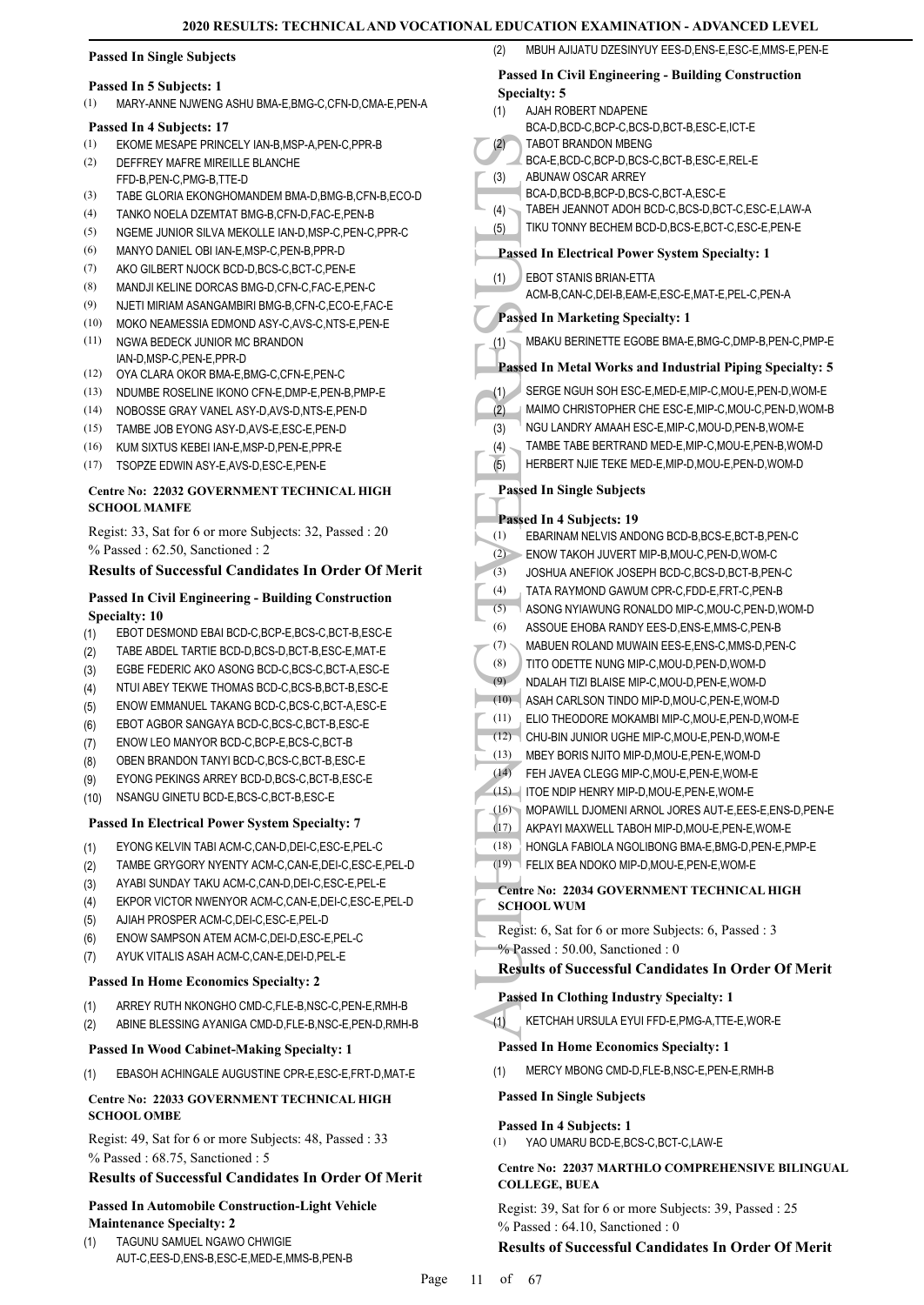#### **Passed In Accounting Specialty: 1**

ETONEBONG JANNICK NNANGE BMA-A,BMG-C,CFN-C,CMA-E,ECO-E,FAC-D (1)

#### **Passed In Civil Engineering - Building Construction Specialty: 6**

- ETCHI PETER KEWONG (1)
- BCA-E,BCD-C,BCP-C,BCS-C,BCT-B,ESC-D,ICT-C
- (2) OBASI ISAAC CHUKWU BCD-B,BCP-E,BCS-B,BCT-B,ESC-C,LAW-A
- (3) MUNJO KAISEN SHEY BCD-C,BCP-D,BCS-C,BCT-B,ESC-E,ICT-E EBAGE EUGENE EBAGE JUNIOR (4)
- BCD-C,BCP-E,BCS-C,BCT-B,LAW-C
- (5) KENSO FRANK BOLTON BCD-D,BCP-D,BCS-C,BCT-C (6) NJEA MOSES KOMBESON BCD-E,BCP-E,BCS-C,BCT-C
- **Passed In Electrical Power System Specialty: 1**
- (1) TANYI BATE FRANKLINE ACM-C,DEI-B,ESC-D,PEL-C

#### **Passed In Marketing Specialty: 4**

- OKON KEVIN NGOE BMG-B,CFN-D,DMP-E,ECO-C,LAW-B,MSK-E,PMP-D (1) TANZONG MAYEKA CLIFFORD CHA (2)
- BMG-C,CFN-E,DMP-C,ECO-E,LAW-B,MSK-D,PMP-E
- (3) NJUME NELSON NGOLE BMA-E,BMG-D,DMP-D,MSK-E,PMP-E
- (4) TAKANG ONEKE AGBOR BMG-B,CFN-E,DMP-C,MSK-D

#### **Passed In Secretarial Administration and Communication Specialty: 11**

- ENOMBE MOURINE ELEH (1)
- ICT-E,IPR-A,LAW-E,OAW-C,PCS-B,PEN-B
- (2) MBOWOH THERESE IPR-A,LAW-E,OAW-C,PCS-B,PEN-B
- (3) GLADYS ISANGE NGANGA IPR-D,LAW-E,OAW-C,PCS-B,PEN-B
- (4) KAMDEM MARY MAYONG IPR-C,LAW-E,OAW-D,PCS-B,PEN-B
- (5) MANYI CORDELIA KETOH IPR-C,LAW-E,OAW-D,PCS-B,PEN-C
- (6) LIKOVE HANNAH ENYOWE IPR-E,LAW-D,OAW-D,PCS-C,PEN-A
- (7) TAITI ELISBERTH YADIMA IPR-E,LAW-D,OAW-D,PCS-C,PEN-A
- (8) AGHOH JUDITH MUNTENIH IPR-E,LAW-E,OAW-D,PCS-B,PEN-B
- (9) BIH BAH GRACE IPR-E,LAW-D,OAW-E,PCS-C,PEN-B
- (10) NTAM NAYAH NOELA MBU IPR-E,LAW-E,OAW-D,PCS-C,PEN-B
- (11) WECHOU HELEN NSAH IPR-D,LAW-E,OAW-E,PCS-D,PEN-E

#### **Passed In Single Subjects**

#### **Passed In 4 Subjects: 2**

- (1) AJONG KINGSLEY BEZACHONG BCD-C,BCS-C,BCT-B,LAW-B
- (2) TIMAH CHARLES TEJI ACM-C,DEI-C,LAW-D,PEL-C

#### **Centre No: 22041 KUMBA EXTERNAL**

Regist: 16, Sat for 6 or more Subjects: 15, Passed : 9 % Passed : 60.00, Sanctioned : 0

# **Results of Successful Candidates In Order Of Merit**

#### **Passed In Electrical Power System Specialty: 1**

(1) KADJI THIERRY NGOUNOU ACM-D,DEI-C,ESC-E,PEL-C

#### **Passed In Home Economics Specialty: 1**

(1) ALEAMBONG STELLA CMD-A,ENT-E,FLE-B,NSC-E,PEN-E,RMH-C

#### **Passed In Installation and Maintenance of Electronic Systems Specialty: 2**

- NELSON MANDELA SAMA (1)
- ASY-E,AVS-C,EDI-E,ESC-E,MAT-E,NTS-D
- NGAHAN TCHAPTCHET BRICE DORIEN ASY-D,AVS-C,ESC-E,NTS-D,PEN-E (2)

#### **Passed In Manufacturing Mechanics Specialty: 1**

(1) MIYANG YVON TATA ESC-E,IAN-E,MSP-C,PEN-D,PPR-C

#### **Passed In Secretarial Administration and Communication Specialty: 2**

- (1) NKWENTI ANGELA NGUM IPR-A,LAW-C,OAW-C,PCS-C,PEN-B
- (2) MBAH BEATRICE ENIH IPR-D,LAW-D,OAW-C,PCS-D,PEN-C

# **Passed In Single Subjects**

#### **Passed In 4 Subjects: 2**

- (1) ELANGWE ROSE WASE BMG-C,CFN-D,ECO-C,PEN-C
- (2) ABUA NOAH ABUA ASY-C,AVS-D,NTS-D,PEN-D

# **Centre No: 22045 LIMBE EXTERNAL**

- Regist: 124, Sat for 6 or more Subjects: 121, Passed : 58
- % Passed : 47.93, Sanctioned : 0

#### **Results of Successful Candidates In Order Of Merit**

- **Passed In Accounting Specialty: 6**
- MARTHA EPOSI NGANGE LOBE (1)
- BMA-E,BMG-A,CAC-E,CFN-B,CMA-E,ECO-D,FAC-C,ICT-B
- (2) ANDIN BENICE BMA-D,BMG-A,CAC-E,CFN-A,CMA-C,ECO-C,FAC-B
- MUYANG LUIZA NJOH BMA-D,BMG-B,CAC-E,CFN-A,CMA-C,ECO-C,FAC-C (3)
- NGESO JENNIFER NJAHKWO (4)
- BMA-A,BMG-A,CFN-A,CMA-C,ECO-C,FAC-B
- (5) MOHAMED KOBENYI BMA-E,BMG-A,CFN-A,CMA-E,FAC-E
- (6) ANENG QUINIVATE AFOH BMG-C,CFN-E,CMA-E,FAC-E

#### **Passed In Marketing Specialty: 41**

For Passed In 1<br>
WARTHENTIC (1)<br>
WARTHENTIC (1)<br>
Tesuits of<br>
Passed In MARTHENTIC (1)<br>
(4)<br>
(4)<br>
(5)<br>
(6)<br>
Passed In 1<br>
EPUPU BMA-A,<br>
MOHAN, ANENG BMA-A,<br>
MOHAN, ANENG BMA-A,<br>
MOHAN, ANENG BMA-E,<br>
(5)<br>
TANG I BMA-E,<br>
(7)<br> EPUPU MERCY MOKOTO BMA-C,BMG-A,CFN-B,DMP-B,ECO-C,MSK-B,PMP-C (1) NDOGMO BRICO-PHINE NANGE BMA-E,BMG-A,CFN-A,DMP-C,ECO-E,MSK-B,PMP-A (2) TANG DELPHINE MUAM BMA-C,BMG-A,CFN-B,DMP-D,ECO-E,MSK-A,PMP-B (3) TATA BERINYUY ALTANIA BMA-B,BMG-B,CFN-C,DMP-B,ECO-E,MSK-D,PMP-C (4) MBALLA EBANDA LUCIE BMG-C,CFN-B,DMP-A,ECO-E,MSK-C,PMP-B (5) (6) TEMNYONG DERIC BMG-C,CFN-A,DMP-E,LAW-A,MSK-E,PMP-D (7) AKAH JOB FONSAH BMA-E,BMG-B,CFN-D,DMP-B,MSK-C,PMP-D BAKIA PERRY JAVIS AYUK MBELLA BMG-B,CFN-D,DMP-B,ICT-E,MSK-E,PMP-D (8) KUETCHE MACHE ILONA CARLY BMA-E,BMG-B,CFN-D,DMP-B,MSK-E,PMP-D  $(9)$ OTIA KUMBONG KELLY BMG-D,CFN-D,DMP-D,LAW-B,MSK-D,PMP-E  $(10)$ TEBAH VELMA-FAVOUR AYAH (11) BMA-E,BMG-E,CFN-D,DMP-D,MSK-C,PMP-C CYDONIE MENDY NKONGMIC BMG-B,CFN-D,DMP-C,ECO-E,MSK-E,PMP-E (12) CHANTAL NAYOH NTANGSI BMG-C,CFN-D,DMP-D,LAW-E,MSK-D,PMP-E (13) (14) YUFOLA JOYCE BMG-C,CFN-E,DMP-D,ECO-E,MSK-D,PMP-E YEMELE MBOGNING STEPHANO TRESOR (15) BMA-E,BMG-B,CFN-E,DMP-D,MSK-E,PMP-E (16) EVRARD NAKA EKEMA BMG-C,CFN-C,DMP-A,MSK-A,PMP-C (17) NAPHTY WASE BOKWE BMG-B,CFN-C,DMP-B,MSK-D,PMP-C RUSSELLA JONGNAINABI NYAYING BMG-B,CFN-D,DMP-D,MSK-C,PMP-D (18) (19) DJUINE-ANNE MARIE LORE BMA-E,BMG-E,CFN-B,DMP-B,MSK-D ASSI MOUSSI CLAIRE PATRICIA (20) BMG-E,CFN-D,DMP-B,MSK-C,PMP-D (21) BIE CLAUDETTE EKPE BMG-B,CFN-D,DMP-E,MSK-C,PMP-E (22) BRYAN GIMA KOVUYIH BMG-B,CFN-C,DMP-D,MSK-E,PMP-E (23) NTARALAH COCO AKUBOM BMG-C,CFN-D,DMP-E,MSK-D,PMP-D (24) MUNIRIH OLENGE MEDIKI BMA-E,BMG-E,CFN-B,DMP-D,PMP-E (25) ENOW GLADYS CHETU BMG-E,CFN-E,DMP-B,MSK-E,PMP-E (26) IMBI BRENDA TACHU BMG-D,CFN-D,DMP-E,MSK-D,PMP-E SHAMSIATU SEMTETAM IDRESU BMG-E,CFN-E,DMP-E,MSK-C,PMP-E (27) (28) CHIE GILAND NDIBABONGHA BMG-E,CFN-E,DMP-E,MSK-E,PMP-D (29) ATABE RADOLF CFN-D,DMP-E,LAW-E,MSK-E,PMP-E (30) SIDONIE BERINYU BMA-E,CFN-E,DMP-E,MSK-E,PMP-E (31) ENEKE BLESSING ARREY BMG-E,CFN-E,DMP-E,LAW-E,PMP-E (32) ESSIMI JADE LAURE-LAINE CFN-E,DMP-A,MSK-C,PMP-E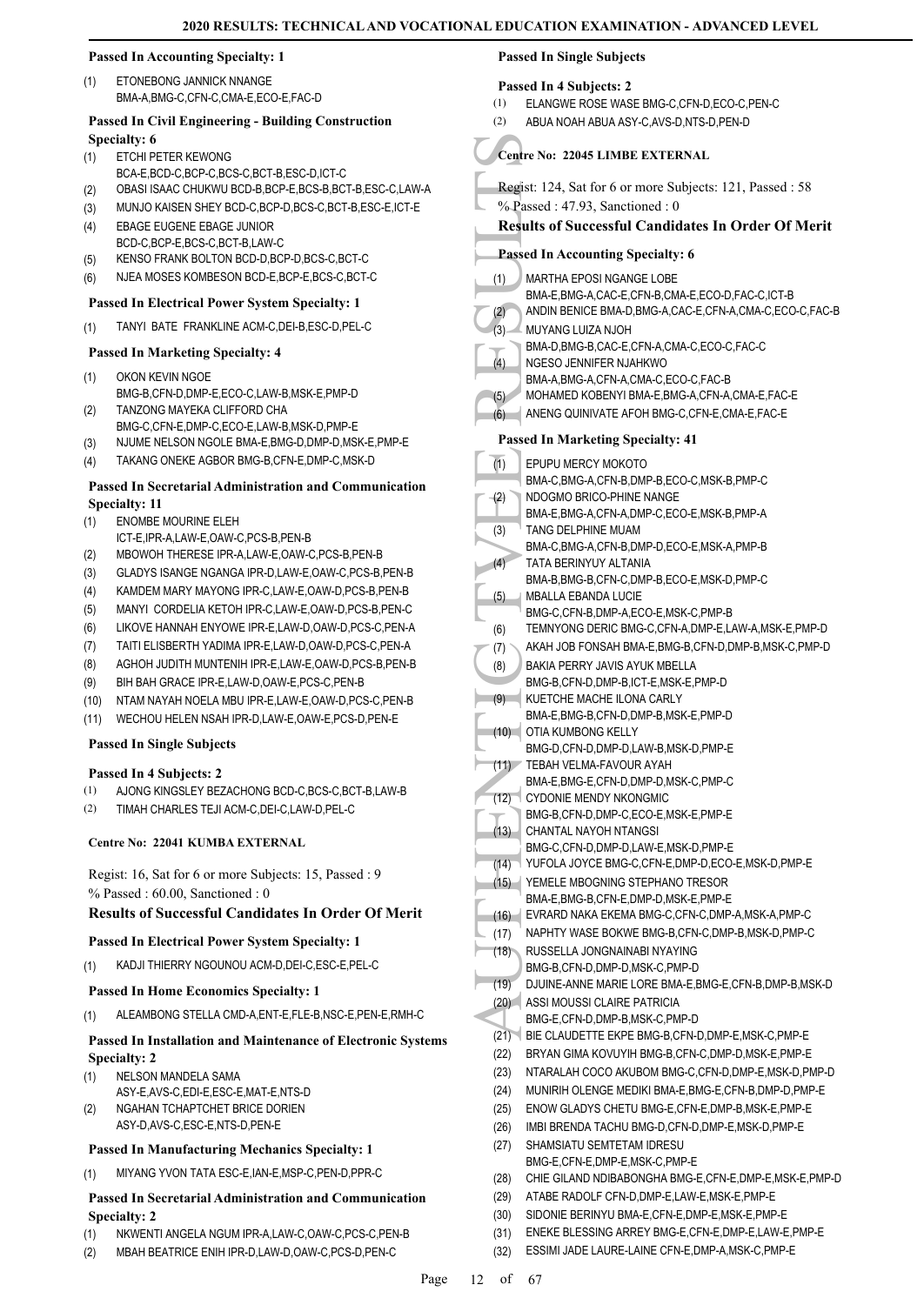#### **Passed In Marketing Specialty: 41**

- (33) BUHDENG ERFRANK BAHBILLA BMG-D,CFN-D,DMP-D,PMP-D
- (34) PAVEL MBOYAM FUSI CFN-E,DMP-C,MSK-D,PMP-E
- (35) AKUNDO MCKENZIE AKUMBOM BMA-E,CFN-E,DMP-C,PMP-E
- (36) NGUM LOIS AMBE BMG-C,CFN-E,DMP-E,PMP-E
- (37) IDEN NCHONG NKAH BMG-E,CFN-E,DMP-D,PMP-E
- (38) MEH IVONE EWIH BMG-D,CFN-E,DMP-E,PMP-E
- (39) OTE GIRESS EMOH BMG-D,CFN-E,DMP-E,PMP-E
- (40) NWANYEK VIRGINIE NAHYE BMG-E,CFN-D,DMP-E,MSK-E
- (41) ENANGA TONGA SPORA BMG-D,CFN-E,DMP-E,PMP-E

#### **Passed In Secretarial Administration and Communication Specialty: 2**

- MARY MENDOE MUKETE (1)
- ICT-C,IPR-B,LAW-C,OAW-D,PCS-A,PEN-A (2) ETONDI LYDIA LYONGA IPR-A,LAW-B,OAW-D,PCS-A,PEN-A

#### **Passed In Single Subjects**

#### **Passed In 5 Subjects: 2**

- DJAMPOU NJINGANG VANISSA (1)
- BMA-E,BMG-B,CFN-B,CMA-C,ECO-E (2) NJENYUEI PALVIN ECHA BMA-E,BMG-B,CFN-D,ECO-E,FAC-E

#### **Passed In 4 Subjects: 7**

- (1) EMEH DOMINIQUE ATEMNKENG BMG-C,CFN-C,DMP-E,ECO-E
- (2) TOSAM JULIET NENG BMA-E,BMG-C,CFN-C,CMA-E
- (3) BIBILA CANIS FONEBI BMA-E,BMG-D,CFN-D,CMA-D
- (4) ELOBE RUTH TAMA BMA-E,BMG-C,CFN-D,FAC-E
- (5) AKUWN SUSAN BMG-E,CFN-D,LAW-D,PMP-E
- (6) MEH LOVELINE MANG BMG-E,CFN-D,CMA-E,ECO-E
- (7) ALANG CHANTAL KWAM BMA-D,BMG-E,CFN-E,FAC-E

#### **Centre No: 22046 MAMFE EXTERNAL**

Regist: 21, Sat for 6 or more Subjects: 20, Passed : 9 % Passed : 45.00, Sanctioned : 0

#### **Results of Successful Candidates In Order Of Merit**

#### **Passed In Civil Engineering - Building Construction Specialty: 1**

(1) OBEN PETER ASHU BCD-C,BCS-C,BCT-A,ESC-E

#### **Passed In Electrical Power System Specialty: 3**

- (1) LATIE ROLAND EBI ACM-C,CAN-E,DEI-C,ESC-D,PEL-E
- (2) ENDO BELVIN ABA ACM-C,DEI-C,ESC-E,PEL-C
- (3) EGBE AUSTIN EGBE ACM-C,DEI-C,ESC-E,PEL-E

#### **Passed In Home Economics Specialty: 1**

(1) ETA EMELDA OKWON CMD-D,ENT-D,FLE-A,NSC-D,PEN-C,RMH-B

#### **Passed In Secretarial Administration and Communication Specialty: 3**

- (1) FOMBANG JULIANA AJAH IPR-B,LAW-D,OAW-B,PCS-B,PEN-B
- (2) NKAH ROSTAND ACHU ICT-E,IPR-C,OAW-C,PCS-C,PEN-D
- (3) SHEILA MANYI BABILA IPR-C,OAW-C,PCS-D,PEN-E

#### **Passed In Single Subjects**

#### **Passed In 5 Subjects: 1**

OROCK OJONG BLANDIN EKPO BMG-E,CFN-D,ECO-E,FAC-D,PEN-E (1)

#### **Centre No: 22051 NATIONAL COMPREHENSIVE HIGH SCHOOL LIMBE**

Regist: 96, Sat for 6 or more Subjects: 96, Passed : 75 % Passed : 78.13, Sanctioned : 0

#### **Results of Successful Candidates In Order Of Merit**

#### **Passed In Accounting Specialty: 19**

- KANGKAH GILDA AWACHWI BMA-B,BMG-A,CAC-B,CFN-A,CMA-B,ECO-B,FAC-A,ICT-B (1)
- (2) FAITH YOUGHO MELAFAH

|      | BMA-B, BMG-B, CAC-C, CFN-A, CMA-A, ECO-A, FAC-A, ICT-C                    |
|------|---------------------------------------------------------------------------|
| (3)  | <b>BENGYELLA PETER BIBILA</b>                                             |
|      | BMA-A,BMG-A,CAC-D,CFN-A,CMA-B,ECO-C,FAC-A,ICT-B                           |
| (4)  | AMBE THERESIA BIH                                                         |
|      | BMA-B, BMG-A, CAC-D, CFN-B, CMA-B, ECO-D, FAC-A, ICT-B                    |
| (5)  | OTEH JEMIRIA YOKU                                                         |
| (6)  | BMA-D,BMG-B,CAC-D,CFN-D,CMA-E,ECO-E,FAC-C,ICT-D<br>JANICE-MONIQUE ASUA    |
|      | BMA-D,BMG-B,CAC-E,CFN-E,CMA-E,ECO-E,FAC-C,ICT-E                           |
| (7)  | NGOMPANG RONICE WEZIBIL                                                   |
|      | BMA-A, BMG-A, CAC-E, CFN-A, CMA-B, ECO-C, FAC-B                           |
| (8)  | SAKTCHI CARINE CALLBORN                                                   |
|      | BMA-B, BMG-A, CAC-D, CFN-B, CMA-C, ECO-D, FAC-B                           |
| (9)  | NDAZIAH KELEBONG MERCY                                                    |
|      | BMA-B, BMG-A, CAC-E, CFN-C, CMA-B, ECO-E, FAC-B                           |
| (10) | WUNG LARISSA MBONG                                                        |
|      | BMA-D, BMG-A, CAC-E, CFN-D, CMA-B, ECO-C, FAC-B                           |
| (11) | EPEY DIYAN CONFIDENCE AWHO AREEY                                          |
|      | BMA-C,BMG-A,CAC-E,CFN-B,CMA-D,ECO-E,FAC-D                                 |
| (12) | DIBIA EMMANUEL CHIZORBA                                                   |
|      | BMA-C,BMG-B,CAC-E,CFN-C,CMA-B,ECO-E,FAC-D                                 |
| (13) | TEBAH BLANDINE NJWENG                                                     |
|      | BMA-C, BMG-A, CAC-E, CFN-D, CMA-D, FAC-C, ICT-E                           |
| (14) | ZEH IVODIA NNAM BMA-E,BMG-A,CFN-D,CMA-C,ECO-E,FAC-E                       |
| (15) | KIYOR FAITH MBULY BMA-E, BMG-C, CFN-C, CMA-E, ECO-E, FAC-E                |
| (16) | CHE PETER ANAZIE BMA-E, BMG-D, CFN-C, CMA-D, FAC-E, ICT-E                 |
| (17) | ALICE WINKOR NAMBO BMA-E, BMG-B, CFN-D, CMA-E, FAC-E                      |
| (18) | <b>EWANG TRACY TELMA MUKE</b>                                             |
|      | BMA-D, BMG-D, CFN-E, CMA-E, FAC-D                                         |
| (19) | ANGWI SUSAN NGU BMG-C, CFN-E, CMA-C, FAC-D                                |
|      | <b>Passed In Marketing Specialty: 51</b>                                  |
| (1)  | EDWINE BENSON LINOGE                                                      |
|      | BMA-B,BMG-A,CFN-A,DMP-B,ECO-B,ICT-C,MSK-B,PMP-C                           |
| (2)  | OFON PRINCEWILL WILLIAM                                                   |
|      | BMA-C,BMG-B,CFN-C,DMP-D,ECO-E,ICT-C,MSK-C,PMP-C                           |
| (3)  | EMMANUEL KUM NGUM                                                         |
|      | BMA-D, BMG-A, CFN-B, DMP-C, ECO-E, ICT-D, MSK-D, PMP-D                    |
| (4)  | DELAXY ELEMA NETO MBOTTE                                                  |
|      | BMA-B,BMG-A,CFN-A,DMP-A,ECO-B,MSK-B,PMP-C                                 |
| (5)  | AKOMBI DIANELLE ENYUWE<br>BMA-B, BMG-A, CFN-A, DMP-B, ECO-B, MSK-C, PMP-B |
| (6)  | BESSONG REMOEL NJANG                                                      |
|      | BMA-C, BMG-A, CFN-B, DMP-B, ECO-C, MSK-E, PMP-C                           |
| (7)  | ASHU IJANG JANICE BATTEY                                                  |
|      | BMA-D, BMG-A, CFN-A, DMP-B, ECO-E, MSK-C, PMP-C                           |
| (8)  | LIWONJO MARCEL NDIVE                                                      |
|      | BMA-E,BMG-A,CFN-B,DMP-B,ECO-D,MSK-C,PMP-C                                 |
| (9)  | ENJOH LARISIA NISANGO                                                     |
|      | BMA-E,BMG-A,CFN-B,DMP-B,ECO-C,MSK-C,PMP-D                                 |
| (10) | NYEMDO ABUM CLAUDE JUNIOR                                                 |
|      | BMA-B, BMG-B, CFN-C, ECO-D, ICT-C, MSK-D, PMP-B                           |
| (11) | <b>BIH VIDONIE CHE</b>                                                    |
|      | BMA-C,BMG-A,CFN-C,DMP-D,ECO-E,MSK-D,PMP-C                                 |
| (12) | SIVLA ANSLEM JINYUY<br>BMA-D,BMG-B,CFN-C,DMP-C,ECO-E,MSK-D,PMP-D          |
| (13) | AGWA RUTH TAGWE                                                           |
|      | BMA-D,BMG-B,CFN-B,DMP-D,ECO-E,MSK-D,PMP-D                                 |
| (14) | CHEFOR RAPHA NGEMENYIAN                                                   |
|      | BMA-C,BMG-B,CFN-C,DMP-E,ECO-E,MSK-D,PMP-D                                 |
| (15) | NJINUWO GLENN SAMA                                                        |
|      | BMA-E,BMG-C,CFN-C,ECO-E,ICT-C,MSK-D,PMP-C                                 |
|      | <b>JATOR TECKLA KAWA</b>                                                  |
| (16) |                                                                           |
|      | BMA-E,BMG-C,CFN-D,DMP-E,ECO-E,MSK-E,PMP-E                                 |
| (17) | KOME NADESH EBUDE                                                         |
| (18) | BMG-B,CFN-B,DMP-C,ECO-D,MSK-D,PMP-E<br>NYSTCHUM SHARON AFAUMBEH           |

- BMA-B,BMG-B,CFN-D,DMP-D,MSK-E,PMP-D KOUPHE PRIGHT SHISHI (19)
- BMG-B,CFN-C,DMP-C,ECO-E,MSK-D,PMP-D
- (20) TAM NADESH STAH BMA-C,BMG-B,CFN-D,ECO-D,MSK-E,PMP-D
- (21) NDILLE MARK KOME BMA-E,BMG-B,CFN-C,ECO-E,MSK-D,PMP-D
- (22) SOH ELIZABETH YAOHOLA NJWENG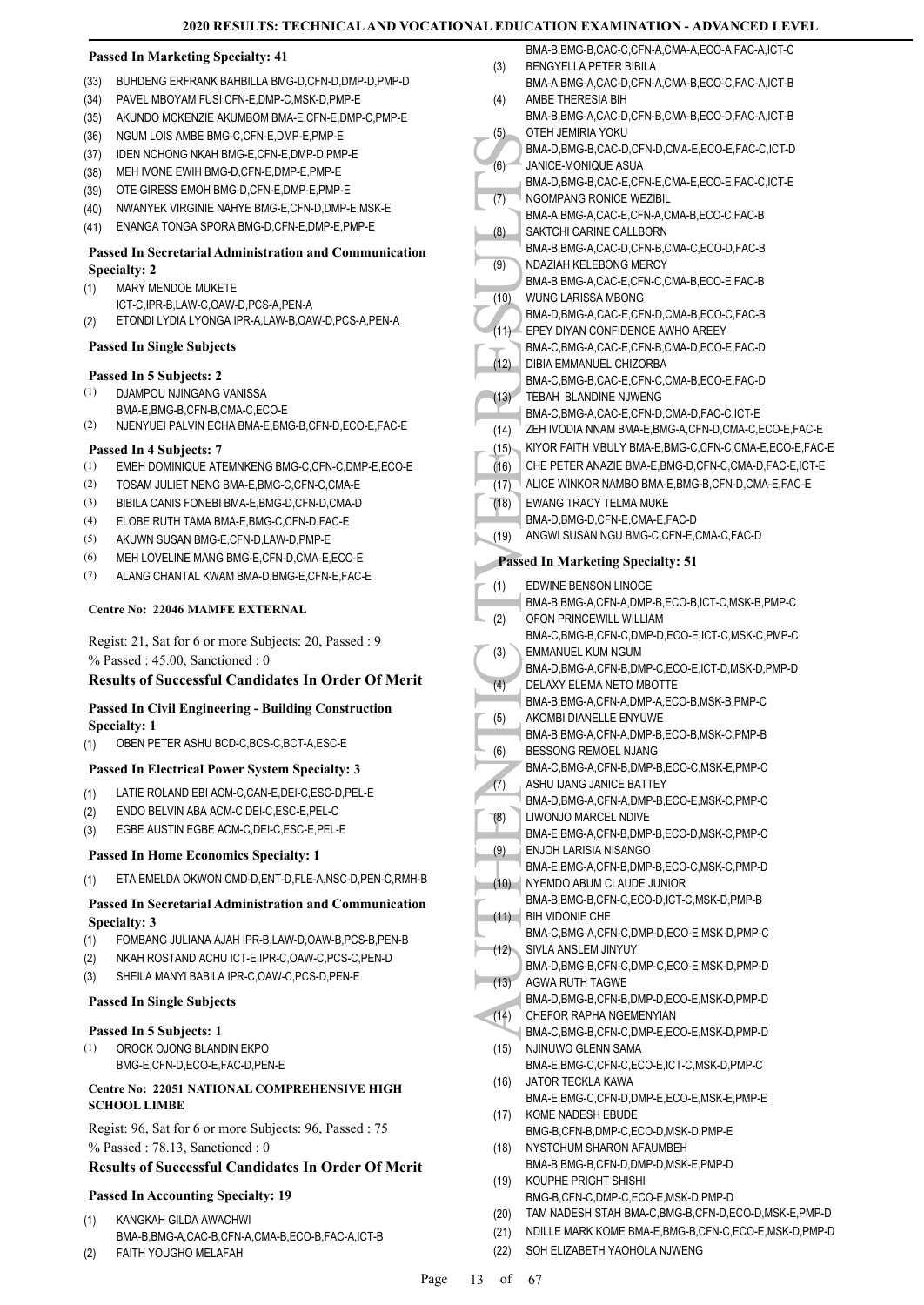| <b>Passed In Marketing Specialty: 51</b> |                                                                                               | NDI BETILA NTALLA IPR-E, OAW-E, PCS-E, PEN-E<br>(1)                                        |  |
|------------------------------------------|-----------------------------------------------------------------------------------------------|--------------------------------------------------------------------------------------------|--|
|                                          | BMA-E, BMG-B, CFN-C, DMP-C, MSK-E, PMP-E                                                      | <b>Passed In Single Subjects</b>                                                           |  |
| (23)                                     | GBOR NYANGA WANKI BMG-C, CFN-C, DMP-C, ICT-E, MSK-D, PMP-E                                    |                                                                                            |  |
| (24)                                     | DINKAA SHARON NAHBILA                                                                         | Passed In 4 Subjects: 5<br>CHIA ALPHONSIUS MBALI BCD-C,BCS-C,BCT-C,PEN-E<br>(1)            |  |
|                                          | BMG-D,CFN-D,DMP-C,ECO-E,MSK-C,PMP-E                                                           | KIYO DERICK TATA BCD-C, BCS-D, BCT-C, ICT-E<br>(2)                                         |  |
| (25)                                     | BONBI BORIS BROWN NGU                                                                         | (3)<br>BUDI NOEL MBUNKUR BCD-C, BCS-D, BCT-D, ICT-E                                        |  |
| (26)                                     | BMA-E,BMG-B,CFN-E,DMP-E,MSK-D,PMP-C<br>CELINE BESUMBU EWANGA                                  | NGENGE BLANDINE BINDE BMG-E,CFN-E,FAC-E,LAW-B<br>(4)                                       |  |
|                                          | BMG-B,CFN-D,DMP-E,ICT-E,MSK-D,PMP-D                                                           | (5)<br>NDEH LARECIA NDI BMG-D,CFN-E,FAC-E,LAW-E                                            |  |
| (27)                                     | GINANZEA SCHOLARSTICA AWUNG                                                                   |                                                                                            |  |
|                                          | BMG-C,CFN-D,DMP-B,ECO-E,MSK-E,PMP-E                                                           | <b>Centre No: 22054 OMBE EXTERNAL</b>                                                      |  |
| (28)                                     | WEREBESI LOUIZA-SOPHIE<br>BMA-E, BMG-B, CFN-E, DMP-C, MSK-E, PMP-E                            | Regist: 18, Sat for 6 or more Subjects: 17, Passed : 4                                     |  |
| (29)                                     | NEH KERINE NJI BMA-E, BMG-C, CFN-E, ICT-D, MSK-E, PMP-E                                       | % Passed: 23.53, Sanctioned: 0                                                             |  |
| (30)                                     | TEBOH ANDERSON TEBOH BMA-B, BMG-B, CFN-C, MSK-E, PMP-B                                        | <b>Results of Successful Candidates In Order Of Merit</b>                                  |  |
| (31)                                     | ABUN RUTH OTANG BMG-B,CFN-C,DMP-D,MSK-D,PMP-E                                                 |                                                                                            |  |
| (32)                                     | GERMAINE NGEI MOKOKO BMG-C, CFN-D, DMP-D, MSK-D, PMP-C                                        | <b>Passed In Clothing Industry Specialty: 1</b>                                            |  |
| (33)                                     | VAKENNA DELRENE NUVAGA                                                                        | OKUMO THERESE MBOKE<br>(1)                                                                 |  |
|                                          | BMG-B,CFN-E,DMP-D,MSK-E,PMP-D                                                                 | ENT-C,ESC-E,FFD-B,PEN-B,PMG-A,TTE-B,WOR-E                                                  |  |
| (34)                                     | ALEMNJU FABRICE ASONGLEFAE<br>BMG-C,CFN-D,DMP-C,MSK-E,PMP-E                                   | <b>Passed In Home Economics Specialty: 1</b>                                               |  |
| (35)                                     | ALLISON PRICILIA EBUDE BMA-E, BMG-D, DMP-B, MSK-D, PMP-E                                      | (1) MUNJI JACQUELINE ANENG                                                                 |  |
| (36)                                     | RACHEL FONCHA ESEME BMG-B, CFN-E, DMP-E, MSK-D, PMP-D                                         | CMD-C, ENT-E, FLE-A, NSC-E, PEN-C, RMH-B                                                   |  |
| (37)                                     | ETTA CECILIA OROCK BMG-C, CFN-C, DMP-E, ECO-E, PMP-E                                          | <b>Passed In Single Subjects</b>                                                           |  |
| (38)                                     | NJOH DIVINE MOFA BMG-B,CFN-E,DMP-E,MSK-D,PMP-E                                                | Passed In 4 Subjects: 2                                                                    |  |
| (39)                                     | MTAM LINDA NDUM BMG-D,CFN-D,DMP-E,MSK-E,PMP-D                                                 | (1)<br>AYUK LOUIS TANYI ACM-B, DEI-C, PEL-D, PEN-E                                         |  |
| (40)                                     | TOH CHELSEA AKROW BMG-D, CFN-C, DMP-E, MSK-E, PMP-E                                           | (2)<br>FRAMBO EMMANUEL EYONG MIP-D, MOU-E, PEN-E, WOM-E                                    |  |
| (41)                                     | MUSHE BENIS ZOFUNYUIW BMG-D, CFN-D, DMP-E, ECO-E, PMP-D                                       |                                                                                            |  |
| (42)                                     | CHEKUBE NOBERT MADU BMG-C,CFN-D,DMP-E,MSK-E,PMP-E                                             | <b>Centre No: 22055 PROGRESSIVE COMPREHENSIVE HIGH</b><br><b>SCHOOL BAMENDA</b>            |  |
| (43)<br>(44)                             | ATEH AGEI RELINDIS BMA-E, BMG-D, CFN-E, DMP-E, MSK-E<br>NKONGMIC CYNTHIA ACHENJANG            |                                                                                            |  |
|                                          | BMG-D,CFN-E,DMP-E,MSK-E,PMP-E                                                                 | Regist: 106, Sat for 6 or more Subjects: 106, Passed: 90<br>% Passed: 84.91, Sanctioned: 0 |  |
| (45)                                     | NGAMA BLESSING NGONG BMG-E,CFN-D,ECO-E,MSK-E,PMP-E                                            | <b>Results of Successful Candidates In Order Of Merit</b>                                  |  |
| (46)                                     | ANUAMBOSEH SHARON FOZOH BMG-C, CFN-E, DMP-B, MSK-E                                            |                                                                                            |  |
| (47)                                     | NAYOMBO CHANSLYN MISSODI BMG-C, CFN-B, MSK-E, PMP-E                                           | <b>Passed In Accounting Specialty: 18</b>                                                  |  |
| (48)                                     | EKEH NJUME ERIC BMA-E,CFN-D,DMP-B,PMP-E                                                       | ASHLEY ACHIKEKI LAIMO<br>(1)                                                               |  |
| (49)                                     | BALIKI LUCY BOKWE BMG-B,CFN-D,MSK-E,PMP-E                                                     | BMA-A,BMG-A,CAC-B,CFN-A,CMA-C,ECO-C,FAC-B,LAW-A                                            |  |
| (50)                                     | TICY SOPHIE NIMBILA BMG-C, CFN-C, MSK-E, PMP-E<br>EYONG HELEN NKONGHO BMA-E,CFN-E,DMP-E,PMP-E | (2)<br>NJEI EMMANUELA BEI                                                                  |  |
| (51)                                     |                                                                                               | BMA-A,BMG-B,CAC-B,CFN-B,CMA-C,ECO-B,FAC-A,LAW-A<br>CHENWI SANDRA LUM<br>(3)                |  |
|                                          | <b>Passed In Single Subjects</b>                                                              | BMA-A,BMG-B,CAC-B,CFN-C,CMA-C,ECO-B,ENT-A,FAC-A                                            |  |
|                                          | Passed In 5 Subjects: 4                                                                       | (4)<br>ACHA DOLLY EFON                                                                     |  |
| (1)                                      | EBAMU VANESIA FOTOCK BMA-E, BMG-C, CFN-B, ECO-E, FAC-D                                        | BMA-A, BMG-A, CAC-E, CFN-B, CMA-C, ECO-B, FAC-C, LAW-A<br>SIRRI NOELA CHO                  |  |
| (2)                                      | MEH AUSTINE BIM BMA-E, BMG-D, CFN-C, ECO-D, ICT-E                                             | (5)<br>BMA-A, BMG-A, CAC-D, CFN-B, CMA-D, ECO-B, ENT-B, FAC-D                              |  |
| (3)                                      | MISOM MIKI KEND CARLSON BMA-E, BMG-C, CFN-D, ECO-E, FAC-E                                     | (6)<br>NDIFOR JUNIOR FORNGWA                                                               |  |
| (4)                                      | NGOE LEVISE AJEBE BMA-D, BMG-D, CFN-E, CMA-E, ICT-E                                           | BMA-A, BMG-C, CAC-D, CFN-C, CMA-C, ECO-E, ENT-A, FAC-B                                     |  |
|                                          | Passed In 4 Subjects: 1                                                                       | (7)<br>NCHINDA STEPHANIE NIMUCHAP                                                          |  |
| (1)                                      | NGENGE MILDRED BERI BMA-E, BMG-D, CFN-E, PMP-E                                                | BMA-C,BMG-A,CAC-E,CFN-A,CMA-E,ECO-C,ENT-A,FAC-C<br>KAMTA YOLAND NGAFFO<br>(8)              |  |
|                                          | Centre No: 22053 NKAMBE EXTERNAL                                                              | BMA-A,BMG-A,CAC-E,CFN-D,CMA-E,ECO-A,FAC-C,ICT-C                                            |  |
|                                          |                                                                                               | SHIRI LYDIENNE FRU<br>(9)                                                                  |  |
|                                          | Regist: 12, Sat for 6 or more Subjects: 12, Passed : 10                                       | BMA-B,BMG-A,CAC-E,CFN-B,CMA-E,ECO-C,ENT-C,FAC-C                                            |  |
|                                          | $%$ Passed: 83.33, Sanctioned: 0                                                              | NKWAIN HARIETTE NAWOH<br>(10)<br>BMA-A,BMG-B,CAC-E,CFN-B,CMA-D,ECO-D,FAC-C,ICT-D           |  |
|                                          | <b>Results of Successful Candidates In Order Of Merit</b>                                     | (11)<br>NGUM YVETTE AWAH                                                                   |  |
|                                          | <b>Passed In Civil Engineering - Building Construction</b>                                    | BMA-C,BMG-B,CAC-E,CFN-C,CMA-E,ECO-C,FAC-D,LAW-A                                            |  |
|                                          | <b>Specialty: 1</b>                                                                           | NYAMBI MARY MAGDALENE BIH<br>(12)                                                          |  |
| (1)                                      | FRANK BAIMA BCD-C, BCP-C, BCS-C, BCT-B, ESC-E                                                 | BMA-A,BMG-A,CFN-C,CMA-C,ECO-D,FAC-C,LAW-A<br><b>KEBEH CYEDINE MBONG</b><br>(13)            |  |
|                                          | <b>Passed In Electrical Power System Specialty: 2</b>                                         | BMA-B, BMG-A, CAC-D, CFN-B, CMA-D, ECO-B, FAC-B                                            |  |
| (1)                                      | DZEDZEMOON BORIS FONYUY                                                                       | NGWA NORA TIFUH<br>(14)                                                                    |  |
|                                          | ACM-B,CAN-E,DEI-C,LAW-B,PEL-E                                                                 | BMA-A, BMG-A, CFN-C, CMA-D, ECO-C, ENT-D, FAC-B                                            |  |
| (2)                                      | WAA NICK ASAH ACM-B,CAN-E,DEI-C,ESC-E,LAW-C                                                   | (15)<br>WAINYU EMMACULLATA GHANGHA NDIM                                                    |  |
|                                          | <b>Passed In Marketing Specialty: 1</b>                                                       | BMA-B, BMG-E, CFN-B, CMA-D, ECO-C, FAC-D, ICT-E<br>(16)<br>NCHUNGONG NADEGE ANEMBOM        |  |
| (1)                                      | LILEN ALPHONSIUS FINIMUA                                                                      | BMA-B, BMG-B, CFN-C, CMA-E, ENT-D, FAC-D                                                   |  |
|                                          | BMG-D,CFN-E,DMP-D,ICT-E,MSK-E,PMP-E                                                           | NGWELA RAMEY BMA-D, BMG-B, CFN-D, CMA-E, FAC-E, LAW-B<br>(17)                              |  |
|                                          | <b>Passed In Secretarial Administration and Communication</b>                                 | FUH RITA NGUM BMA-D, BMG-D, CAC-E, CFN-E, FAC-D<br>(18)                                    |  |
|                                          | <b>Specialty: 1</b>                                                                           | <b>Passed In Marketing Specialty: 51</b>                                                   |  |
|                                          | $D_{0}$                                                                                       | $\alpha f = 67$<br>1 <sub>A</sub>                                                          |  |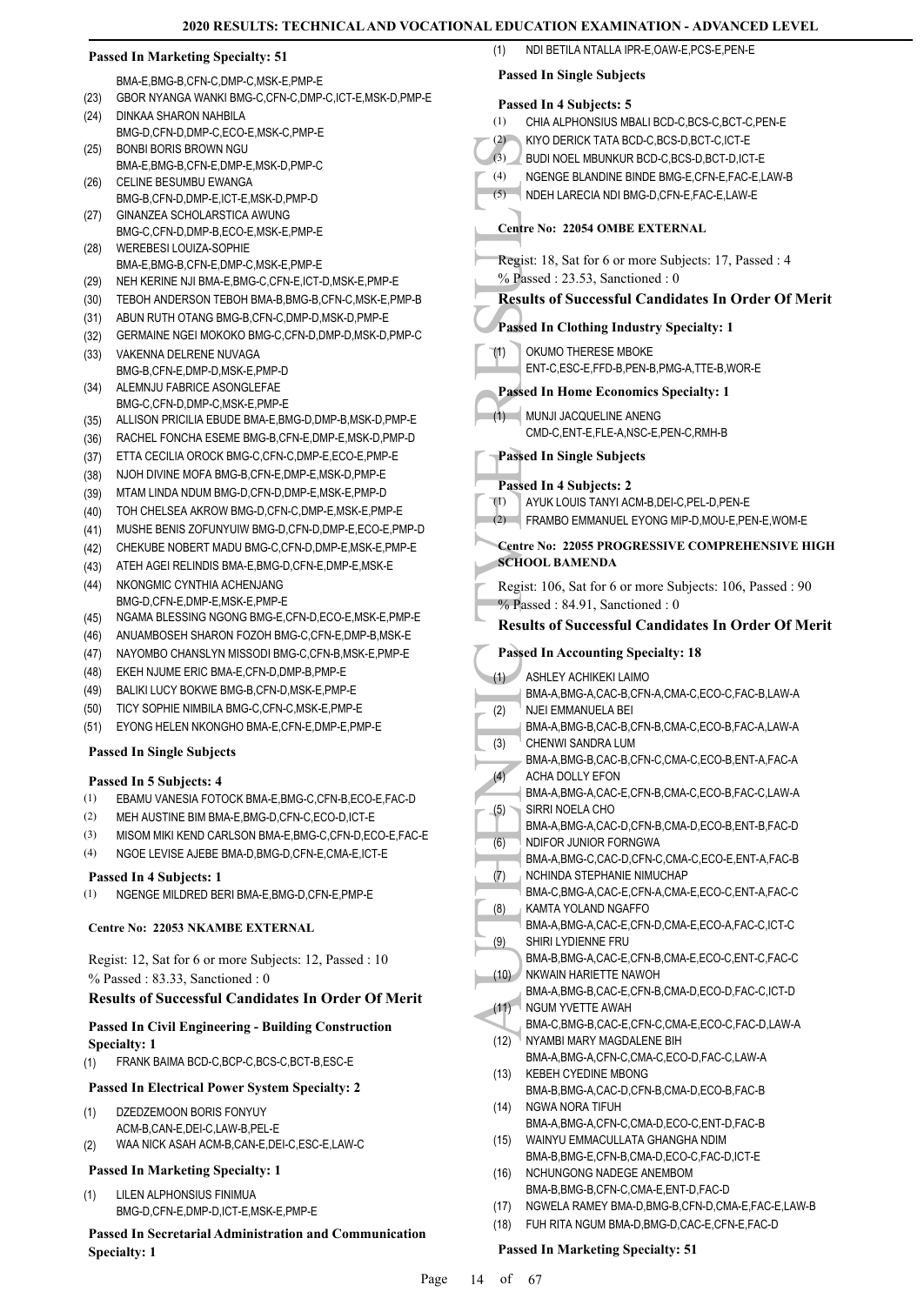#### **Passed In Marketing Specialty: 51**

- AYANGWO KEREN AZANGHABAH BMA-A,BMG-B,CFN-D,DMP-B,ECO-C,ENT-B,MSK-B,PMP-D (1)
- CHIFU DIAN BERI BMA-B,BMG-B,CFN-C,DMP-E,ECO-E,LAW-A,MSK-B,PMP-A (2)
- AGHETEMBOM PRECIOUS VUMOMBI NJUH BMA-D,BMG-A,CFN-D,DMP-C,ECO-E,ENT-B,MSK-C,PMP-C (3)
- NAHBILA NANCY SOPPO (4)
- BMA-E,BMG-B,CFN-C,DMP-D,ECO-C,ENT-C,MSK-B,PMP-D NANGA EDELQUEEN NGWA (5)
- BMA-E,BMG-B,CFN-C,DMP-D,ECO-E,ENT-B,MSK-C,PMP-C BIH SANDRINE NGWA (6)
- BMA-B,BMG-C,CFN-D,DMP-E,ECO-D,ENT-B,MSK-D,PMP-D TANGUO NGEK JORDAN CLINTON (7)
- BMA-E,BMG-B,CFN-D,DMP-C,ECO-E,LAW-C,MSK-D,PMP-C MAAKEM IRANI DANNIELLA (8)
- BMA-E,BMG-B,CFN-D,DMP-D,ECO-E,ENT-C,MSK-C,PMP-D NKAH BRACHINDA BIH (9)
- BMA-D,BMG-D,CFN-D,DMP-E,ECO-E,LAW-D,MSK-C,PMP-D NYE MARY TATA (10)
- BMA-E,BMG-D,CFN-E,DMP-D,ECO-E,ICT-E,MSK-B,PMP-C WAINKEM PELSEY NEYAH (11)
- BMA-B,BMG-A,CFN-C,DMP-D,ECO-B,MSK-B,PMP-B MANGA DESMOND MBENG  $(12)$
- BMA-B,BMG-A,CFN-D,DMP-C,ECO-C,MSK-B,PMP-B MARIAM ELIASU (13)
- BMA-E,BMG-A,CFN-B,DMP-C,LAW-A,MSK-C,PMP-D NEBA EMMACULATE NGUM (14)
- BMA-C,BMG-B,CFN-D,ECO-E,ENT-A,MSK-B,PMP-C NDAMBOBI BORIS SIENKWONGHO (15)
- BMG-B,CFN-B,DMP-D,ECO-E,ENT-A,MSK-C,PMP-D TUBUOH COURAGE MBUH (16)
- BMA-E,BMG-A,CFN-D,ECO-E,ENT-A,MSK-B,PMP-C CYNTHIA EZEUKWU
- BMA-C,BMG-B,CFN-D,DMP-D,LAW-B,MSK-C,PMP-C (17) MENDA DENNIS SENTIEH
- BMA-D,BMG-B,CFN-D,DMP-C,ECO-D,MSK-B,PMP-C (18) NWUNJOH VERA SARAH (19)
- BMA-E,BMG-A,CFN-D,DMP-E,ENT-B,MSK-B,PMP-D NDE EMMANUELLA LUM (20)
- BMG-B,CFN-D,DMP-C,ECO-E,LAW-B,MSK-C,PMP-D MBUH SOLANGE NGWI (21)
- BMA-E,BMG-D,CFN-E,ECO-E,ENT-C,MSK-D,PMP-D SILAMONYUY LENDZELE KIGHE FREE (22)
- BMA-D,BMG-A,CFN-C,DMP-D,MSK-C,PMP-C
- NGAM LIZETH NDOOM BMG-A,CFN-C,ECO-E,ENT-C,MSK-C,PMP-D (23)
- NGWINCHI ISSABEL PEPAN BMG-B,CFN-C,DMP-D,ENT-B,MSK-C,PMP-E (24)
- (25) MAI NANCY CHOU BMA-E,BMG-B,CFN-E,LAW-B,MSK-C,PMP-D
- (26) CHE EMELDA MANKA BMG-C,CFN-C,DMP-E,LAW-B,MSK-D,PMP-D
- NSAME MARINETTE AKINIVEM BMA-E,BMG-C,CFN-E,LAW-C,MSK-B,PMP-D (27) NDIKUM ZOUSSE JUNIOR (28)
- BMG-D,CFN-D,DMP-D,LAW-B,MSK-C,PMP-E FORKU ETO-O TANGMOH (29)
- BMG-A,CFN-E,DMP-E,ICT-D,MSK-C,PMP-D
- (30) AKWI MARION BMG-C,CFN-E,ECO-E,ENT-B,MSK-C,PMP-E
- (31) ATOH RISA MANKA BMG-C,CFN-E,DMP-E,LAW-B,MSK-C,PMP-E YAMUKUOH AISHATU LENYIN (32)
- BMA-E,BMG-D,CFN-D,DMP-D,ENT-B,MSK-E MAMBO NKWENTI NOELA CHEO (33)
- BMA-E,BMG-C,DMP-E,ENT-D,MSK-C,PMP-D FRU KING GEORGE NGWASHI (34)
- BMG-C,CFN-E,DMP-E,ENT-D,MSK-D,PMP-D NGUM NADESH FANWONG
- BMA-E,BMG-E,DMP-D,ENT-C,MSK-D,PMP-E (35)
- (36) LARISSA AWAH BMG-D,CFN-E,DMP-D,ECO-E,MSK-D,PMP-D
- KELLY-PRIESTLY SHARU BMG-D,CFN-E,DMP-E,ENT-D,MSK-E,PMP-D (37)
- NFORMI BILLIZ-WILLIAMS NFUBFU BMG-C,CFN-C,DMP-D,ENT-B,MSK-D (38)
- (44) ACHUE<br>
(45) AWA S'<br>
(46) WARIC<br>
(47) WIRBA<br>
(47) WIRBA<br>
(47) WIRBA<br>
(47) WIRBA<br>
BMG-E,<br>
(49) VUH V/<br>
MBAH I<br>
YISA TI<br>
Passed In Specialty:<br>
(1) ONDOC<br>
CFN-C,<br>
(2) AZABU<br>
CFN-C,<br>
(2) AZABU<br>
CFN-C,<br>
(3) NGUM JESINT<br>
NGU (39) HAMEN RODRIC NJIKE BMA-D, BMG-B, ECO-D, MSK-B, PMP-D (40) NGAH HILARY LENJOH BMG-D,CFN-D,LAW-A,MSK-D,PMP-D (41) NTANIFOR MARTIN CHE BMG-C,CFN-D,LAW-B,MSK-D,PMP-E (42) TANTEH RUTH EBONGNWI BMG-C,CFN-E,ENT-D,MSK-C,PMP-D (43) MBUTAL STEPHANY FIEN BMG-D,CFN-E,LAW-B,MSK-C,PMP-E (44) ACHUE CATHERINE ANYOH BMG-C,CFN-E,DMP-E,MSK-C,PMP-D (45) AWA SYDONIE MAGHA BMG-C,CFN-E,DMP-E,MSK-C,PMP-D (46) WARI COURAGE MAYAH BMG-D,CFN-E,LAW-D,MSK-D,PMP-E (47) WIRBA LEONARD ATANGNI BMG-C,CFN-E,DMP-E,MSK-D,PMP-E UMMI SAWDATOU ABUBAKAR BMG-E,DMP-E,LAW-E,MSK-C,PMP-E  $(48)$ (49) YUH VANESSA BI CFN-E,DMP-D,LAW-D,MSK-E,PMP-E (50) MBAH NOELAR ENGONWEI BMG-C,CFN-E,MSK-E,PMP-D (51) YISA TERCY NANGEH BMG-E,CFN-E,MSK-D,PMP-E **Passed In Secretarial Administration and Communication Specialty: 6** ONDOGO ONDOGO JUNIOR DANIEL CFN-C,ENT-B,ICT-C,IPR-A,LAW-A,OAW-B,PCS-C,PEN-B (1) AZABU JULIETTE FANIE CFN-E,ENT-D,IPR-E,LAW-D,OAW-D,PCS-D,PEN-B (2) (3) NAIN MARY THERESIA ICT-D,IPR-A,LAW-A,OAW-A,PCS-C,PEN-A (4) JESINTA YIMENEH ENT-E,IPR-B,LAW-C,OAW-B,PCS-C,PEN-B (5) NGUM MIRANDA FUH ENT-D,IPR-C,LAW-C,OAW-C,PCS-E,PEN-C (6) SOMNKWA SINTIA TUME IPR-C,LAW-C,OAW-A,PCS-C,PEN-B **Passed In Single Subjects Passed In 6 Subjects: 3** ADELA KISLEVIE YUOH BMA-B,BMG-B,CFN-C,ECO-B,ENT-B,FAC-E (1) NDENGMUKALA LAMBERT TEBIT AZEH BMA-D,BMG-B,CFN-D,ECO-C,FAC-E,ICT-C  $(2)$ (3) NGUM NADINE TIMA BMA-D,BMG-D,CFN-E,ECO-E,ENT-D,FAC-D **Passed In 5 Subjects: 5** (1) AGUM BLESSING AMAH BMA-D,BMG-B,CFN-D,ECO-D,ENT-C BLESSING FONGWA TAGMON BMA-E,BMG-B,CFN-C,ENT-D,FAC-E (2) (3) NJOBUIN NORA KWASEH BMA-C,BMG-D,CFN-E,ENT-C,FAC-E ASENUE PERSEVERANCE FORSUH BMA-D,BMG-C,CFN-E,ENT-D,FAC-E (4) (5) ADE MIREL LEMNUE BMA-E,BMG-B,CFN-D,ECO-E,FAC-E **Passed In 4 Subjects: 7** (1) NJUNG CHINELLE WAMAH BMA-D,BMG-C,CFN-E,FAC-C (2) MELVIS BIHSHE NGU CFN-E,LAW-C,MSK-D,PMP-D (3) NGUMBI USLA NGWENYI BMG-D,DMP-D,ENT-D,PMP-E (4) NDZELEN NINA-BERTHE AYENIKA CFN-E,DMP-D,ENT-C,MSK-E (5) TANGIE TAGNIZEU IVAN STIV BMG-E,CFN-D,ENT-D,MSK-E (6) ANYERE ELIAS FAVOUR BMA-E,BMG-D,FAC-E,ICT-D (7) NTOH MILDRED WUSEIGHO CFN-E,LAW-D,MSK-E,PMP-E **Centre No: 22065 SAINT RITAS TECHNICAL & COMMERCIAL COLLEGE, NKAMBE**  Regist: 31, Sat for 6 or more Subjects: 30, Passed : 29 % Passed : 96.67, Sanctioned : 0 **Results of Successful Candidates In Order Of Merit Passed In Accounting Specialty: 4** NGONG MAURA NYUYFOMO BMA-B,BMG-B,CAC-D,CFN-D,CMA-C,ECO-C,FAC-B,ICT-C (1) SAB BAN NOEL CEDRICK BMA-B,BMG-B,CAC-E,CFN-C,CMA-C,ECO-C,FAC-C,ICT-C (2) ISSA RAMATU AMIRA BMA-B,BMG-A,CAC-D,CFN-C,CMA-E,ECO-D,FAC-D,ICT-E (3) (4) NKOKO NAOMI RINYU BMA-E,BMG-D,CMA-E,FAC-E **Passed In Civil Engineering - Building Construction Specialty: 3**
- (1) NDI NLOMO RAOUL BCD-C,BCS-B,BCT-A,ESC-E,ICT-B (2) EFFIA BERTRAND VOBO BCD-C,BCS-C,BCT-C,ESC-E,REL-B
	- (3) NKWAIN MAXIME MUMUKOM BCD-B,BCS-B,BCT-C,ESC-E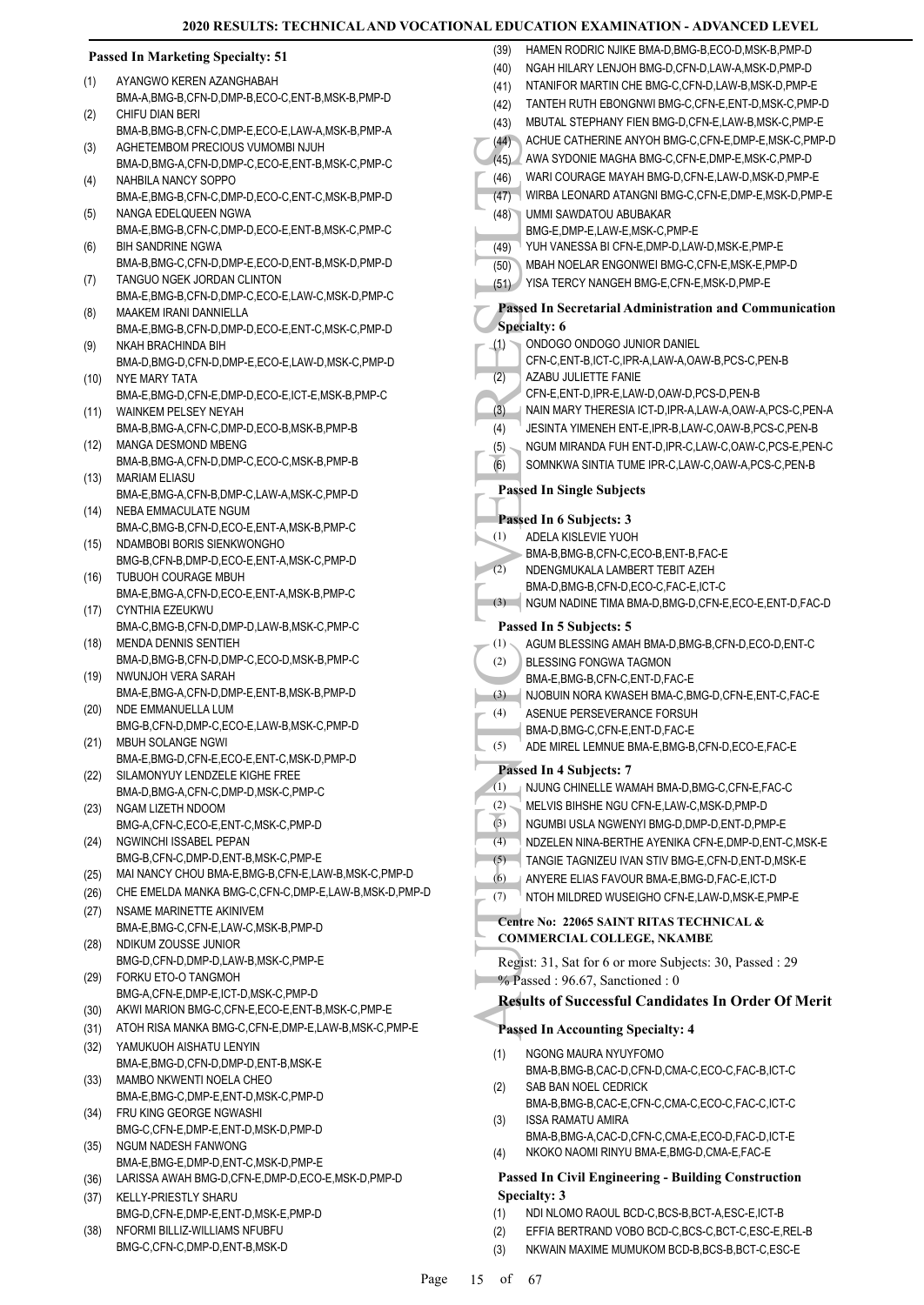$(1)$ 

#### **Passed In Electrical Power System Specialty: 5**

- (1) NDOMI SHERIDAN NDZI ACM-A,CAN-D,DEI-B,ESC-E,LAW-B,PEL-C
- WIRBA LESLIE BODZEMU ACM-B,CAN-E,DEI-C,ESC-E,PEL-D,REL-B (2)
- (3) NDI KELLYDIAN NSIRBU ACM-C,CAN-E,DEI-C,ESC-E,PEL-E,REL-B
- NJOLAH REMI-HANS KONGNSO (4)
- ACM-B,CAN-D,DEI-C,ESC-E,LAW-E,PEL-E (5) KAY MABEL BIY ACM-B,DEI-C,ESC-E,ICT-C,PEL-E

#### **Passed In Home Economics Specialty: 2**

- NGALA NFOR IMMACULATE LEFE CMD-A,ENT-C,FLE-A,LAW-E,NSC-D,PEN-B,REL-B,RMH-B (1)
- NGWAYI ANIFN ARA NJULA CMD-A,FLE-A,LAW-C,NSC-D,PEN-C,REL-C,RMH-B (2)

#### **Passed In Marketing Specialty: 8**

- TANTOH DIANE BONGYOH BMA-E,BMG-A,CFN-C,DMP-B,ECO-D,ICT-C,MSK-B,PMP-C (1)
- ADAMU NOVELLA KUH BMA-E,BMG-C,CFN-C,DMP-C,ECO-E,ENT-B,MSK-C,PMP-C (2)
- NFOR BRENDA BERINYU BMA-E,BMG-C,CFN-B,DMP-C,ECO-E,ICT-C,MSK-B,PMP-D (3)
- NFOR AMADINE NYEH BMA-E,BMG-B,CFN-C,DMP-D,ECO-E,MSK-C,PMP-D,REL-B (4)
- NFIE LORETTA NSUNGLIN BMA-E,BMG-A,CFN-D,DMP-D,ICT-C,MSK-C,PMP-D (5)
- ABE RITA NGWANYU BMG-C,CFN-E,DMP-E,ECO-E,ENT-B,MSK-D,PMP-D (6)
- NCHADZE ELIAN BONGSIYSI BMG-A,CFN-C,DMP-D,ENT-C,MSK-C,PMP-E (7)
- JUAIRATOU FATU YUGUDA BMG-B,CFN-E,DMP-E,ENT-C,MSK-D,PMP-D (8)

#### **Passed In Secretarial Administration and Communication Specialty: 1**

YEMBE ORINTHIA BIENDE ENT-C,IPR-C,LAW-B,OAW-D,PCS-B,PEN-B (1)

#### **Passed In Single Subjects**

#### **Passed In 6 Subjects: 1**

NDIGHAM JOYNELLE CHECHE BMA-C,BMG-D,CFN-C,CMA-D,ECO-E,ICT-C (1)

#### **Passed In 4 Subjects: 5**

- (1) SUNJO GLEN BERLA BCD-B,BCS-B,BCT-B,ICT-E
- (2) LAGHAI ANGELO YUFENYUY BCD-C,BCS-C,BCT-C,REL-B
- (3) TUMI HOPE MBORONG BCD-C,BCS-B,BCT-C,ICT-E
- (4) BAN NDIKUM SAB ADONIS RONALD ACM-C,DEI-C,ICT-C,PEL-E
- (5) YAFOR ROLAND KWINJI BCD-D,BCS-C,BCT-C,REL-D

#### **Centre No: 22066 MOLYKO EXTERNAL, BUEA**

Regist: 46, Sat for 6 or more Subjects: 41, Passed : 19 % Passed : 46.34, Sanctioned : 0

# **Results of Successful Candidates In Order Of Merit**

#### **Passed In Marketing Specialty: 19**

- MOUDIO TOUDOU PELAGIE SANDRA BMA-B,BMG-A,CFN-B,DMP-B,ECO-B,MSK-B,PMP-C (1)
- (2) MANGA SARAH JOSE BMA-E,BMG-A,DMP-D,ECO-A,MSK-C,PMP-B
- (3) CLAUDINE NDUM NJI BMG-B,CFN-C,DMP-B,MSK-C,PMP-C
- (4) CHE JEVIS NGONG BMG-C,CFN-B,DMP-B,MSK-E,PMP-E
- (5) NSANGE MARIAM ETEH BMG-B,CFN-E,DMP-B,MSK-E,PMP-D
- KWA YOLANDE CLAIR MANYU BMG-D,CFN-E,DMP-C,MSK-E,PMP-E (6)
- (7) SHALLOTE JAMA ENGONWEI BMG-B,CFN-E,DMP-E,MSK-E,PMP-E
- (8) NDI CLEMENT BMA-A,BMG-A,MSK-B,PMP-B
- (9) ACHAM CHRISTABELLE SIH BMG-B,DMP-B,MSK-E,PMP-E
- (10) MBIANYI VIVIAN NAMA BOKENG BMG-B,CFN-E,DMP-C,MSK-E
- (11) GHANJU ISABELLE KONCHIY TANG BMG-B,DMP-C,MSK-E,PMP-E
- (12) NJOWEI ELISA NDI BMG-D,CFN-D,DMP-D,MSK-D
- (13) ELOVE MARI- CLEOPHAS MESSANGA

|      | BMG-C,CFN-E,DMP-C,PMP-E                                   |
|------|-----------------------------------------------------------|
| (14) | FRANKA WACHABAH TASHI BMG-B,DMP-D,MSK-E,PMP-E             |
| (15) | SINJU RALPH FEH BMG-C, CFN-E, DMP-C, MSK-E                |
| (16) | COMFORT AMAH OBI MBIA BMG-C, CFN-D, DMP-E, PMP-E          |
| (17) | MBIWAN TINO TAKOR BMG-C.CFN-E.DMP-E.MSK-E                 |
| (18) | NJIKANG BELCHEN TEMBU BMG-E,CFN-E,DMP-E,MSK-D             |
| (19) | MPAH VICTOR WANG BMG-E,CFN-E,DMP-E,MSK-E                  |
|      | Centre No: 22068 ST. PAULS BILINGUAL COMPREHENSIVE        |
|      | <b>COLLEGE NKWEN, BAMENDA</b>                             |
|      | Regist: 105, Sat for 6 or more Subjects: 104, Passed : 61 |
|      | $%$ Passed : 58.65, Sanctioned : 0                        |
|      |                                                           |
|      | <b>Results of Successful Candidates In Order Of Merit</b> |
|      | <b>Passed In Accounting Specialty: 17</b>                 |
|      |                                                           |

TANKEH WINIFRED NCHANG

(18) NJIKAN<br>
Centre No:<br>
COLLEGE<br>
Regist: 105<br>
% Passed :<br>
Results of<br>
Passed In /<br>
TANKE<br>
BMA-A,<br>
WESHE<br>
BMA-A,<br>
NGEC-<br>
BMA-A,<br>
NGEC-<br>
BMA-A,<br>
NGEC-<br>
BMA-A,<br>
NGEC-<br>
BMA-A,<br>
NGEC-<br>
BMA-A,<br>
NGEC-<br>
BMA-A,<br>
NGEC-<br>
BMA-A,<br>
NGE VESHENG LIZZIET TOMOKUM BMA-A,BMG-B,CAC-D,CFN-C,CMA-A,ECO-A,FAC-B,ICT-B (2) NGECHE STEPHANIE BMA-A,BMG-A,CAC-E,CFN-A,CMA-B,ECO-B,FAC-B,ICT-C (3) TAMAJONG ELMER BIH BMA-A,BMG-B,CAC-E,CFN-B,CMA-B,ECO-C,FAC-C,ICT-C  $(4)$ NKEFOR WOTSESE SIMONE-BENJAMIN BMA-A,BMG-C,CAC-E,CFN-C,CMA-C,ECO-C,FAC-B,ICT-B (5) PING PING SAMANTHA AKOH BMA-A,BMG-B,CFN-D,CMA-C,ECO-A,FAC-C,ICT-C (6) AMY BURINYUY NJOLAI BMA-A,BMG-B,CFN-B,CMA-B,ECO-E,FAC-C,ICT-C (7) ESTHER NGEBI ASONGWE BMA-A,BMG-C,CFN-D,CMA-D,ECO-E,FAC-E,ICT-C (8) LOSHA NICAISE-AIMEE SOLII BMA-A,BMG-C,CFN-C,CMA-E,ECO-D,FAC-E,ICT-E (9) ANGAFOR EMMANUEL AZAWEH BMA-B,BMG-D,CFN-D,CMA-D,ECO-E,FAC-B,ICT-E (10) TSITOH PRECIOUS ASHWEWBOM (11)

BMA-A,BMG-A,CAC-B,CFN-A,CMA-B,ECO-A,FAC-A,ICT-C

- BMA-C,BMG-D,CFN-C,CMA-E,ECO-C,FAC-C,ICT-E SAM ANKINIMBOM MAUREEN  $(12)$
- BMA-D,BMG-C,CFN-C,CMA-E,ECO-D,FAC-C,ICT-E MAHFAH SIDOINE METOH (13)
- BMA-D,BMG-B,CFN-D,CMA-D,ECO-E,FAC-E,ICT-D NGEMUNYI CYNTHIA DAISY (14)
- BMA-D,BMG-D,CFN-E,CMA-D,ECO-E,FAC-E,ICT-E
	- (15) NER KAH NADIGE BMA-A,BMG-A,CFN-B,CMA-C,ECO-B,FAC-A
- (16) NDI TATIANA BECHE BMA-D,BMG-D,CFN-C,CMA-E,ECO-C,FAC-E
- NKENNI PRECIOUS NGANGFEN  $(17)$ 
	- BMA-E,BMG-C,CFN-C,CMA-E,ECO-E,FAC-D

**Passed In Marketing Specialty: 34**

- TOHNAIN SHANSLINE MAITI BMA-D,BMG-C,CFN-C,DMP-B,ECO-E,ICT-C,MSK-B,PMP-C (1) MAMBO NEH ADELINE BMA-E,BMG-D,CFN-D,DMP-A,ECO-E,ICT-D,MSK-D,PMP-D (2)
- NSAI KELLY BERI BMA-E,BMG-B,CFN-C,DMP-A,ECO-E,MSK-A,PMP-A (3)
- DZEVELA VIVIANA JAVNYUY  $(4)$
- BMA-B,BMG-B,CFN-C,DMP-D,ECO-E,MSK-C,PMP-D TADOH PEPERTUA ANGWI (5)
- BMA-E,BMG-D,CFN-E,DMP-A,ECO-E,MSK-C,PMP-C
- DJUMENE MELONG BORESSE BMA-E,BMG-B,CFN-C,DMP-B,ECO-E,MSK-E,PMP-E (6)
- RANDZEE CHERRY (7)
- BMA-E,BMG-D,CFN-D,DMP-B,ECO-E,MSK-C,PMP-D NDE PATRICIA ESSEWEN MANKA (8)
- BMA-E,BMG-E,CFN-E,DMP-A,ICT-E,MSK-D,PMP-B MBONG ELIZABETH MBUEN (9)
- BMA-E,BMG-D,CFN-E,DMP-B,ECO-E,MSK-D,PMP-D NCHANG GENEVIEVE (10)
- BMG-E,CFN-E,DMP-A,ECO-E,ICT-E,MSK-D,PMP-D
- BAKAM KAMGA RONETTE-LAURE BMA-B,BMG-C,CFN-D,DMP-B,MSK-B,PMP-C (11)
- (12) NUMFOR BIH JOYCE BMA-E,BMG-D,CFN-E,DMP-A,MSK-C,PMP-D
- (13) TANYI VALERY WINTOH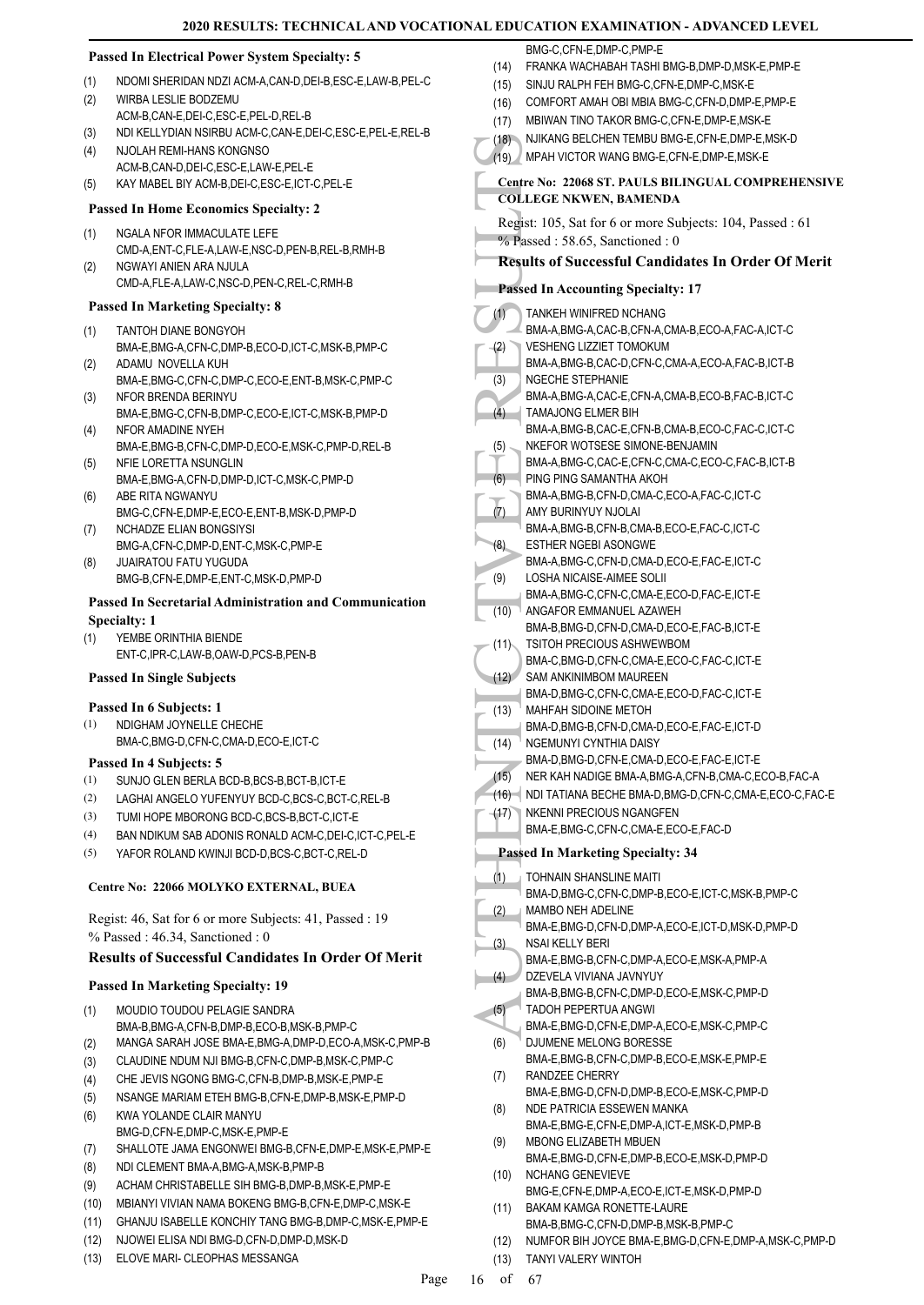#### **Passed In Marketing Specialty: 34**

- BMG-D,CFN-D,DMP-B,ICT-E,MSK-C,PMP-E KELLY BERINYUY KIYWO (14)
- BMA-E,BMG-E,CFN-E,DMP-A,ICT-E,MSK-D
- (15) ARCHILLE BIYEH M'GINEH BMG-A,CFN-B,ECO-E,MSK-C,PMP-D
- (16) KOUTIA DOUNGMO BELVA BMG-C,CFN-C,DMP-A,MSK-C,PMP-E (17) EGEBE SLEZOR AFAH BMG-B,CFN-E,DMP-C,MSK-A,PMP-E
- ANJEH CHARLES GAWUM FOTAH BMG-B,CFN-E,DMP-B,MSK-D,PMP-D (18)
- (19) FRU DAMAS FON BMG-D,CFN-C,DMP-B,MSK-C,PMP-E
- (20) SANGNYUY CYNTHIA BMG-D,CFN-C,DMP-B,MSK-D,PMP-E
- (21) TANJONG ODETTE NGEGAH BMG-E,CFN-D,DMP-A,MSK-D,PMP-E
- VIYOFF EMMANUELLA WUJUNGBUEN BMG-D,CFN-E,DMP-A,MSK-D,PMP-E (22)
- (23) NGUMBIH ASHLEY ATIBOME BMA-E,CFN-E,DMP-A,MSK-E,PMP-E
- (24) BARAH LUCIEN BURINYUY BMG-C,CFN-E,DMP-E,MSK-C,PMP-E
- (25) VENAN HANS JUNIOR ABONG CFN-E,DMP-A,MSK-C,PMP-D
- (26) KEHDING GERMAINE YEBA BMG-D,CFN-D,DMP-A,MSK-E
- (27) TUFOIN LINMARIE MBU CFN-E,DMP-B,MSK-C,PMP-D
- (28) NANDED MIRIAM-WRINKLER BMG-D,CFN-E,DMP-B,MSK-D
- (29) ANKUNGHA BERRY ANNE MUSU CFN-E,DMP-B,MSK-D,PMP-D
- (30) TUH ONIZA GHEA BMG-D,CFN-D,DMP-D,MSK-C
- (31) MBULI BRENDA BMG-E,CFN-E,DMP-B,MSK-D
- (32) TEGIA THERESE NKAMBU BMG-E,CFN-E,DMP-B,MSK-E
- (33) LUMNWI JOICE CFN-E,DMP-B,MSK-E,PMP-E
- (34) AKUMBOM JISLAIN BMG-D,CFN-E,DMP-E,MSK-E

#### **Passed In Single Subjects**

### **Passed In 5 Subjects: 5**

- (1) SHWEMBOM GABIN KEBOU BMA-D,BMG-C,CFN-D,FAC-E,ICT-D
- (2) ECHU BREZ-MACSEN UTTIA BMA-C,BMG-D,CFN-E,FAC-E,ICT-C
- (3) WAIBU CALESH KUNIKE BMA-E BMG-C, CEN-D, CMA-E, ECO-E
- (4) SHONGA SERGE NJELLE BMA-C,BMG-E,CFN-D,CMA-E,ICT-E
- NYAMBOT CONSTANCIA ABENG BMA-E,BMG-E,CFN-E,CMA-E,ECO-E (5)

#### **Passed In 4 Subjects: 5**

- (1) NTUMSI MARIE-CLAIRE MBU BMA-E,BMG-C,CFN-E,FAC-E
- (2) TSITOH EMMANUEL MBI-NKWAIN BMA-E,BMG-D,CFN-D,ICT-E
- (3) NCHE FRANK BILL BMA-D,CFN-E,FAC-E,ICT-E
- (4) MOFOR WALACE CHI BMA-E,BMG-D,CFN-E,CMA-E
- (5) ATEH CYNTHIA NCHOTIE BMA-E,BMG-D,CFN-E,ECO-E

#### **Centre No: 22071 PRESBYTERIAN COMPREHENSIVE HIGH SCHOOL LIMBE**

Regist: 27, Sat for 6 or more Subjects: 27, Passed : 20 % Passed : 74.07, Sanctioned : 0

#### **Results of Successful Candidates In Order Of Merit**

#### **Passed In Accounting Specialty: 6**

- NGOTTO MARY WASSA (1)
- BMA-C,BMG-A,CAC-E,CFN-A,CMA-C,ECO-A,FAC-C LEMNWI BLESSING FUH (2)
- BMA-E,BMG-B,CFN-C,CMA-D,ECO-E,FAC-E AJAGAH DESHALNET WASODERE (3)
- BMA-E,BMG-C,CFN-D,CMA-D,ECO-E,FAC-E
- (4) MBONG UFRESHA AMUH BMG-A,CFN-C,CMA-E,ECO-D,FAC-E
- (5) TAMOMBI SPENCER USAM BMA-D,BMG-D,CFN-C,CMA-E,FAC-E
- VUSHONG MARYLINE AKIMBON BMA-E,BMG-C,CFN-E,CMA-E,FAC-E (6)

#### **Passed In Marketing Specialty: 8**

- NTOLA CHRISTINA NGOMBONDO BMA-E, BMG-C, CFN-E, DMP-C, LAW-E, MSK-E (1)
- (2) TANYI AGNES TABOT BMA-E,BMG-C,CFN-D,DMP-E,MSK-E,PMP-E
- (3) CHU LUCAS BMG-D,CFN-E,DMP-D,ICT-E,MSK-E,PMP-E
- (4) FRU KEZIA SWIRI BMG-B,CFN-E,DMP-E,MSK-D,PMP-D
- (5) NEBA VERONICA MANKA BMG-D,CFN-E,DMP-D,LAW-E,PMP-E
- (6) SUMABIA SONI GLADYS NGEHU BMG-C,CFN-D,DMP-C,PMP-E
- (7) ALANG NAOMI CHUO BMG-B,CFN-E,DMP-D,MSK-E
- (8) UMBU MELVIS MUKOH BMG-C,CFN-E,DMP-E,MSK-E

#### **Passed In Single Subjects**

- (1)<br>
(2) NGANK<br>
(2) ATEMA<br>
(1) MBEGH<br>
(2) NGOMI<br>
(3) MOFA (SELEH<br>
Centre No:<br>
COLLEGE<br>
Regist: 36,<br>
<sup>9</sup>/<sub>0</sub> Passed :<br>
Results of<br>
Passed In (1)<br>
(1) BMA-B,<br>
(3) ASHLE<br>
(3) ASHLE<br>
(3) ASHLE<br>
(5) CEDRI(<br>
(7) MATILC BMA-E,<br>
C **Passed In 5 Subjects: 2** (1) NGANKAM DIONE SONIA BMA-D,BMG-B,CFN-B,CMA-E,ECO-E (2) ATEMAGI PETRA BMA-D,BMG-B,CFN-D,CMA-D,ECO-E **Passed In 4 Subjects: 4** (1) MBEGHA RACHINHESA KEHNYI BMA-E,BMG-B,CFN-E,CMA-E (2) NGOMDI SHEY ELODI BMA-E,BMG-C,CFN-D,CMA-E (3) MOFA CLAUDINE BOKWE BMA-E,BMG-D,CFN-D,CMA-E (4) SELEHBO VIRGINI WEHBOH BMG-D,CFN-E,DMP-E,LAW-E **Centre No: 22073 ATLANTIC TECHNICAL COMMERCIAL COLLEGE LIMBE**  Regist: 36, Sat for 6 or more Subjects: 36, Passed : 29 % Passed: 80.56, Sanctioned: 0 **Results of Successful Candidates In Order Of Merit Passed In Accounting Specialty: 8** ENOW CYRILLE MBUH BMA-B,BMG-B,CAC-C,CFN-D,CMA-C,ECO-E,FAC-C,LAW-E  $(1)$ ASHLEY BEN NABILA FONKEM BMA-E,BMG-B,CAC-E,CFN-C,CMA-C,ECO-E,FAC-E,LAW-A (2) TEKEH LILLY OGEN BMA-C,BMG-A,CFN-B,CMA-C,ECO-E,FAC-C,LAW-B (3) FANG ANTHONY TUFOIN BMA-E,BMG-B,CAC-E,CFN-E,CMA-C,FAC-E,ICT-E  $(4)$ CHICK PETER TAH BMA-E,BMG-D,CFN-E,CMA-E,ECO-E,FAC-E,LAW-E (5) (6) CEDRIC AKENJI NGU BMA-E,BMG-D,CFN-E,CMA-D,FAC-E MATILDA PRECIOUS KILLAGHAN BONGDZEEM BMG-D,CFN-E,CMA-E,ECO-E,FAC-E (7) (8) SAMA KEREAN NGOUGUE BMG-E,CFN-E,CMA-E,FAC-E **Passed In Civil Engineering - Building Construction Specialty: 1** TEMBI HUMPHREY MOMA BCA-E,BCD-E,BCP-E,BCS-D,BCT-A,LAW-E  $(1)$ **Passed In Electrical Power System Specialty: 1** (1) CHE ERIC NYAH ACM-B,CAN-E,DEI-C,LAW-B,PEL-D **Passed In Marketing Specialty: 18** NGUM KALSIE RACHEAL BMG-A,CFN-D,DMP-A,ECO-E,LAW-A,MSK-C,PMP-B (1) LAMBI MARIETTA KITINGUI BMA-E,BMG-B,CFN-C,DMP-C,LAW-B,MSK-C,PMP-B (2) LUM MERCY AMBE BMG-A,CFN-D,DMP-B,ECO-C,LAW-E,MSK-C,PMP-C (3) NGWA ASOH WALLACE BMA-E,BMG-C,CFN-D,DMP-C,LAW-B,MSK-D,PMP-E (4) NGANGO NDIPABONGA JULLIET BMG-E,CFN-E,DMP-B,ECO-E,LAW-D,MSK-E,PMP-D (5) MARVELOUS ROSELINE BONGLA LALEN BMG-B,CFN-C,DMP-C,ECO-C,MSK-C,PMP-C (6) TEBIT SANDRINE MAMBO BMG-B,CFN-D,DMP-C,LAW-C,MSK-E,PMP-C  $(7)$ (8) SHU DANIEL NDONWI BMA-E,BMG-B,CFN-D,DMP-E,MSK-D,PMP-C MBUH JASMINE NGAH-AKA BMG-D,CFN-E,DMP-C,ECO-E,MSK-C,PMP-C (9) (10) NJITIA NISNA FLORA BMG-C,CFN-D,DMP-C,LAW-E,MSK-E,PMP-C NGWANA FAVOUR ANDA BMG-C,CFN-E,DMP-B,LAW-D,MSK-E,PMP-E (11) EKA CELINE NSELEMA BMG-B,CFN-E,DMP-E,LAW-E,MSK-D,PMP-D (12) TANGA VANISIA ECHONG BMG-D,CFN-D,DMP-D,LAW-E,MSK-E,PMP-D (13) TONGWA SYNTHIA NTUMBONG BMG-C,CFN-E,DMP-D,LAW-E,MSK-E,PMP-E (14) BEECHING HERDRINE NCHACHA (15)
	- CFN-E,DMP-C,LAW-E,MSK-D,PMP-C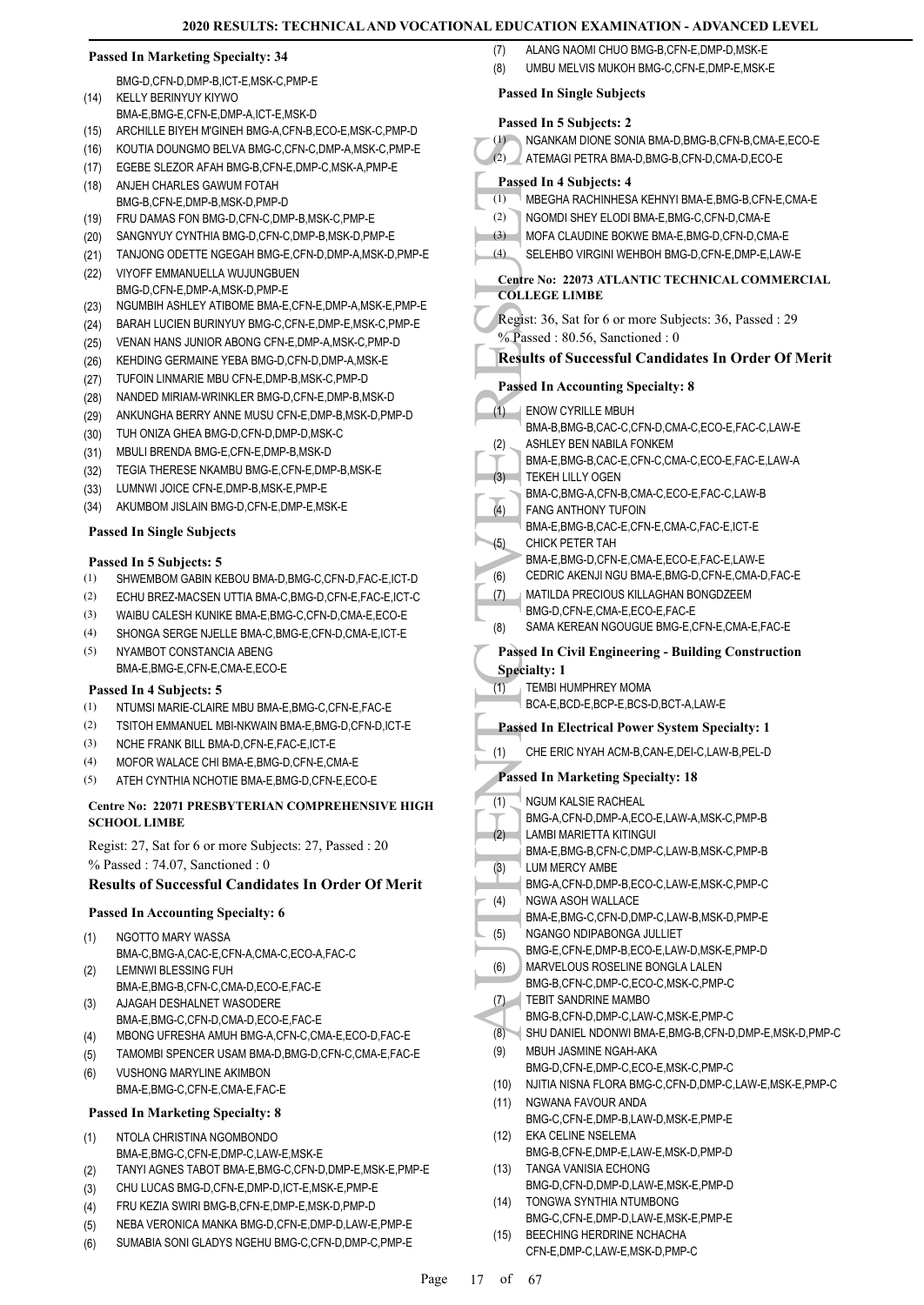|             |                                                                                             | (13)   | NJEBU EMMANUELA NKEH                                                 |
|-------------|---------------------------------------------------------------------------------------------|--------|----------------------------------------------------------------------|
|             | <b>Passed In Marketing Specialty: 18</b>                                                    |        | BMA-B, BMG-A, CFN-A, CMA-C, ECO-A, FAC-C                             |
| (16)        | LEUDJOU YOUMSSIE NELLY MARIANE                                                              | (14)   | LAMBI FABRICE JANEKEH                                                |
|             | BMG-D,CFN-E,LAW-E,MSK-D,PMP-E                                                               |        | BMA-A,BMG-A,CAC-E,CFN-B,CMA-A,FAC-C                                  |
| (17)        | AFAWAH FABIOLA ESHIGWE BMG-E, DMP-B, MSK-E, PMP-E                                           | (15)   | NING THERESIA KOUHLOR                                                |
| (18)        | CHUMOM JOYCELINE NGEA BMG-D, CFN-E, DMP-C, PMP-E                                            |        | BMA-D, BMG-A, CFN-C, CMA-D, ECO-E, FAC-C                             |
|             | <b>Passed In Single Subjects</b>                                                            | (16)   | THELMA SOBILA EWELI LAJONG                                           |
|             |                                                                                             |        | BMA-E,BMG-A,CFN-B,CMA-D,ECO-D,FAC-E                                  |
|             | Passed In 4 Subjects: 1                                                                     | (17)   | KANDUNG HENSALINE                                                    |
| (1)         | ENOW PECKINS ELONDE BMG-E,CFN-E,DMP-E,LAW-E                                                 |        | BMA-B,BMG-B,CFN-D,CMA-C,ECO-E,FAC-E                                  |
|             | Centre No: 22075 FRANKFILS COMPREHENSIVE COLLEGE                                            | (18)   | NGUM JOY NGUM BMA-D, BMG-B, CFN-A, CMA-E, ECO-D, FAC-E               |
| <b>BUEA</b> |                                                                                             | (19) - | MANKA-AFANWI BLANDINE NEBA<br>BMA-E,BMG-B,CFN-C,CMA-C,ECO-E,FAC-E    |
|             |                                                                                             | (20)   | CHELA FABRICE BMA-D, BMG-C, CFN-D, CMA-C, ECO-E, FAC-E               |
|             | Regist: 5, Sat for 6 or more Subjects: 5, Passed: 2                                         | (21)   | OBIE EYUKA VERNON BMA-D, BMG-D, CAC-E, CFN-C, CMA-E, FAC-D           |
|             | $%$ Passed: 40.00, Sanctioned: 0                                                            | (22)   | MBARIKA DARING BAH AGWE BMG-B, CFN-C, CMA-E, FAC-E, ICT-D            |
|             | <b>Results of Successful Candidates In Order Of Merit</b>                                   | (23)   | ETOMBI BECKY MAFANY BMG-A,CFN-D,CMA-E,ECO-E,FAC-D                    |
|             | <b>Passed In Marketing Specialty: 2</b>                                                     | (24)   | JULIE NYOLE ANYE BMA-D, BMG-C, CFN-D, CMA-D, FAC-E                   |
|             |                                                                                             | (25)   | <b>CHEFOR PRECIOUS KOPEKWI</b>                                       |
| (1)         | WOLETA MARLIZE ETONDE CFN-E, DMP-D, MSK-E, PMP-E                                            |        | BMA-E,CFN-D,CMA-B,ECO-E,FAC-E                                        |
| (2)         | GEMA LAURA SAKAME BMG-E, CFN-E, DMP-E, MSK-E                                                |        | (26) EMILIA WHITE LIMUNGA LA NJUMBE                                  |
|             | Centre No: 22076 IMPERIAL COMPREHENSIVE COLLEGE                                             |        | BMA-E, BMG-B, CFN-D, CMA-E, FAC-E                                    |
|             | NITOP III, BAMENDA                                                                          |        | <b>Passed In Marketing Specialty: 55</b>                             |
|             | Regist: 12, Sat for 6 or more Subjects: 12, Passed: 7                                       |        |                                                                      |
|             | $%$ Passed: 58.33, Sanctioned: 0                                                            | (1)    | LUKONG ARISTIDE FONYUY                                               |
|             | <b>Results of Successful Candidates In Order Of Merit</b>                                   |        | BMA-A,BMG-A,CFN-A,DMP-A,ECO-B,ICT-C,MSK-A,PMP-C                      |
|             |                                                                                             | (2)    | MUNDE VALSTEPH MUSI                                                  |
|             | <b>Passed In Marketing Specialty: 6</b>                                                     |        | BMA-B, BMG-A, CFN-C, DMP-B, ECO-D, MSK-C, PMP-B                      |
| (1)         | NJILIN VICTORY NDIPABONGA                                                                   | (3)    | ASHU GLIEN ANDANG<br>BMA-C,BMG-B,CFN-C,DMP-A,ECO-C,MSK-B,PMP-C       |
|             | BMA-C,BMG-B,CFN-B,DMP-C,ECO-E,MSK-E,PMP-D                                                   |        | $(4)$ EFIGANIE JENIFER EQUACHO                                       |
| (2)         | FEH ALEXENDER BMA-D, BMG-B, CFN-C, DMP-D, MSK-D, PMP-D                                      |        | BMA-D,BMG-B,CFN-C,DMP-B,ECO-E,MSK-C,PMP-C                            |
| (3)         | NGUM BLESSING CHE                                                                           | (5)    | TABE AGAPE EBOT                                                      |
|             | BMA-D, BMG-C, CFN-D, DMP-E, MSK-E, PMP-D                                                    |        | BMA-E,BMG-A,CFN-E,DMP-C,ECO-E,MSK-A,PMP-C                            |
| (4)         | MBAH ABIT VIRGILINE BMA-E, BMG-C, CFN-E, DMP-E, MSK-E                                       | (6)    | NIMUNOH PALMRISS MAH                                                 |
| (5)         | KUSUNA FAITH BMG-C, CFN-E, DMP-E, MSK-E, PMP-E                                              |        | BMA-D, BMG-B, CFN-D, DMP-B, ECO-E, MSK-D, PMP-C                      |
| (6)         | MBUH LOVET MENYIAN BMA-E, BMG-D, CFN-E, MSK-E, PMP-E                                        | (7)    | HEGAH-CARRING ENYOWE EMBOLA                                          |
|             | <b>Passed In Single Subjects</b>                                                            |        | BMA-C,BMG-C,CFN-D,DMP-B,ECO-E,MSK-D,PMP-E                            |
|             |                                                                                             | (8)    | LOUISE UNGITOH BANKI                                                 |
|             | Passed In 4 Subjects: 1                                                                     |        | BMA-E,BMG-C,CFN-C,DMP-B,LAW-E,MSK-D,PMP-D<br>NGOH NGOH HANNAH DIPOKO |
| (1)         | IMRANA SOULEYMANOU BMG-E, CFN-E, DMP-C, ENT-C                                               | (9)    | BMA-E,BMG-D,CFN-D,DMP-A,ECO-E,MSK-D,PMP-C                            |
|             | Centre No: 22078 INTER COMPREHENSIVE COLLEGE                                                | (10)   | <b>GILBERT FUHNWI</b>                                                |
|             | <b>GREAT SOPPO, BUEA</b>                                                                    |        | BMA-E,BMG-A,CFN-E,DMP-A,ECO-E,MSK-E,PMP-E                            |
|             |                                                                                             | (11)   | NGOE BELLE STEPHANNIE                                                |
|             | Regist: 120, Sat for 6 or more Subjects: 114, Passed : 91<br>% Passed: 79.82, Sanctioned: 0 |        | BMA-E,BMG-B,CFN-D,DMP-E,ECO-E,MSK-E,PMP-C                            |
|             |                                                                                             | (12)   | ANOLD CHIMA ETUKA                                                    |
|             | <b>Results of Successful Candidates In Order Of Merit</b>                                   |        | BMA-D,BMG-C,CFN-E,DMP-D,ECO-E,MSK-E,PMP-E                            |
|             | <b>Passed In Accounting Specialty: 26</b>                                                   | (13)   | PETER ESAMBI NGOH                                                    |
|             |                                                                                             |        | BMG-B,CFN-D,DMP-B,ECO-A,MSK-B,PMP-C<br>LEKE RONETTE ALEMLEKE         |
| (1)         | NKAFU KIRIAN NKENG<br>BMA-A, BMG-B, CAC-D, CFN-A, CMA-A, ECO-C, FAC-A, ICT-C                | (14)   | BMG-A,CFN-C,DMP-A,ECO-E,MSK-B,PMP-C                                  |
| (2)         | TRACY CHENTU TATI TUMENNIE                                                                  | (15)   | <b>ENANGA DORLYNE YUME</b>                                           |
|             | BMA-B, BMG-A, CAC-E, CFN-D, CMA-A, ECO-C, FAC-B, ICT-E                                      |        | BMG-A,CFN-D,DMP-B,ECO-E,MSK-C,PMP-B                                  |
| (3)         | WANJI RAMI ZIYU                                                                             | (16)   | EBONG HELEN ADIANGKI                                                 |
|             | BMA-C,BMG-A,CAC-E,CFN-C,CMA-C,ECO-B,FAC-E,ICT-B                                             |        | BMA-E,BMG-A,CFN-C,DMP-D,MSK-B,PMP-C                                  |
| (4)         | ONWUMERE CHIKODIRI PRECIOUS                                                                 | (17)   | AGBOR YVONNE NJI BMG-B,CFN-D,DMP-B,ECO-D,MSK-B,PMP-D                 |
|             | BMA-A,BMG-A,CAC-C,CFN-A,CMA-B,ECO-B,FAC-B                                                   |        | (18) EBUDE NKWELLE NOELLA                                            |
| (5)         | JOY AZAH FRU BMA-B, BMG-A, CAC-C, CFN-B, CMA-A, ECO-B, FAC-B                                |        | BMG-B,CFN-D,DMP-B,ECO-E,MSK-B,PMP-D                                  |
| (6)         | TEBOH BORIS NGUTE ELANGWE                                                                   |        | (19) TERRI-ANN ENANGA MONDOA                                         |
|             | BMA-B, BMG-A, CFN-B, CMA-C, ECO-A, FAC-C, ICT-D                                             |        | BMG-B,CFN-C,DMP-B,ECO-E,MSK-C,PMP-E                                  |
| (7)         | TEMBI JUSTINE AKAY                                                                          | (20)   | NDIKARA BRONHILDA NYOH<br>BMG-B,CFN-E,DMP-B,ECO-E,MSK-C,PMP-C        |
| (8)         | BMA-A,BMG-A,CFN-B,CMA-B,ECO-D,FAC-C,ICT-D<br><b>BERI MARVELOUS</b>                          | (21)   | NJECK CLODINE EKEABA                                                 |
|             | BMA-B, BMG-A, CAC-E, CFN-A, CMA-D, ECO-B, FAC-D                                             |        | BMG-B,CFN-C,DMP-D,ECO-D,MSK-C,PMP-D                                  |
| (9)         | NFOR MIDRATE NTEYAH                                                                         | (22)   | MOKWE ISAAC BOKWE                                                    |
|             | BMA-B, BMG-A, CAC-E, CFN-C, CMA-C, ECO-D, FAC-D                                             |        | BMG-B,CFN-E,DMP-C,ECO-E,MSK-C,PMP-C                                  |
| (10)        | NDIFON BOKKERS ENGONWEI                                                                     | (23)   | TAMGWA VANESSA MBUGE                                                 |
|             | BMA-B,BMG-A,CAC-D,CFN-D,CMA-E,ECO-D,FAC-D                                                   |        | BMG-A,CFN-E,DMP-E,ECO-D,MSK-C,PMP-D                                  |
| (11)        | NSABINLA PEARL-PRECIOUS FIEN WIRBAH                                                         | (24)   | VERLA ZITA SUINYUY BMG-B, CFN-E, DMP-C, ECO-E, MSK-C, PMP-D          |
|             | BMA-C,BMG-C,CAC-D,CFN-E,CMA-D,ECO-E,FAC-B                                                   | (25)   | KAI GOODENOUGH FOY                                                   |
| (12)        | YIINSO CHECY YENNYUY                                                                        |        | BMA-E.BMG-B.CFN-C.DMP-D.MSK-D.PMP-E                                  |

(26) NKEMACHA OXWARD AKUMANYI

BMA-E,BMG-A,CFN-D,CMA-E,ECO-E,FAC-E,ICT-E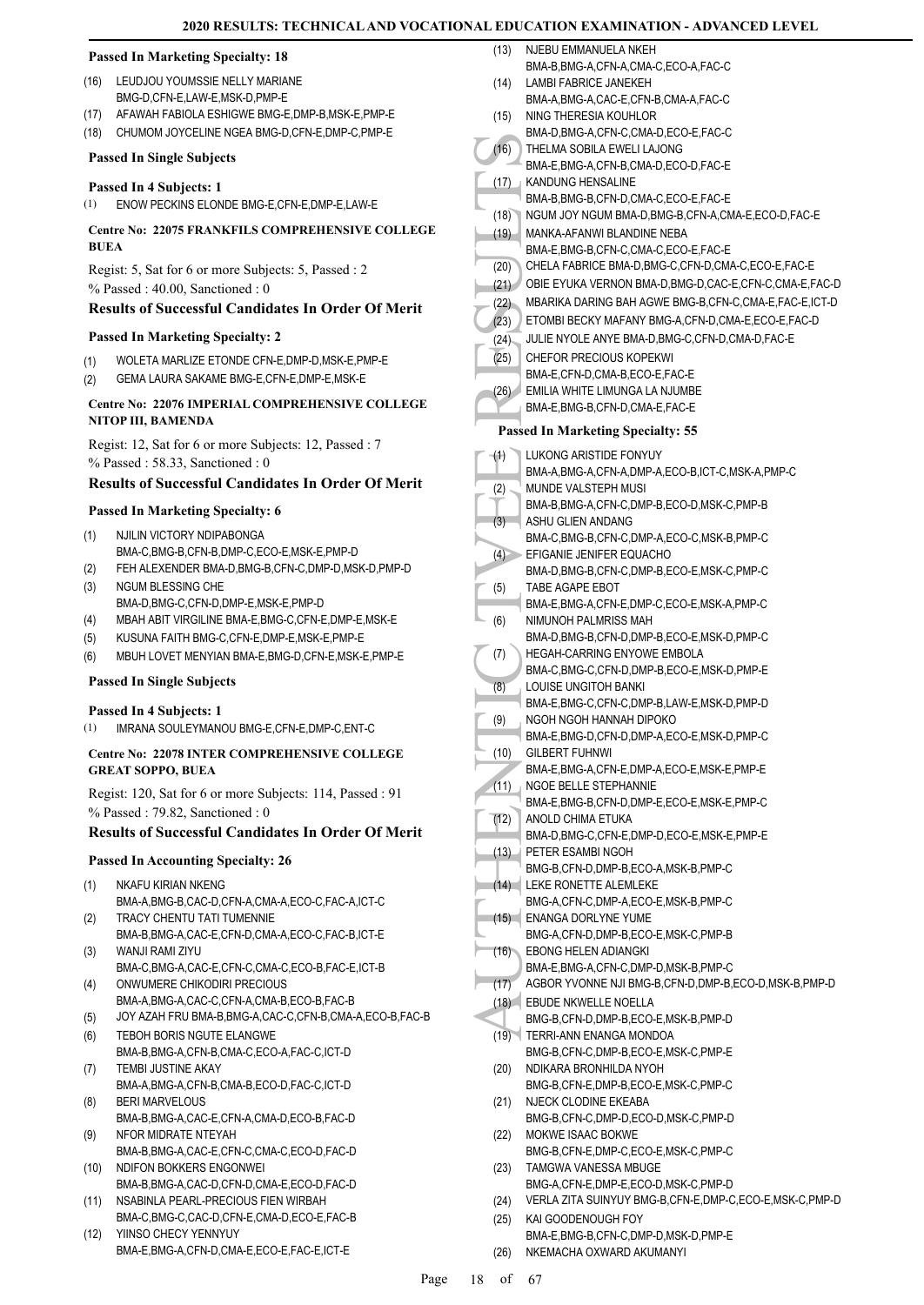### **Passed In Marketing Specialty: 55**

|      | BMG-E.CFN-C.DMP-C.ECO-E.MSK-C.PMP-E |
|------|-------------------------------------|
| (27) | <b>VEBAIN DIANA TITAKEH</b>         |

- BMG-B,CFN-E,DMP-D,ECO-E,MSK-D,PMP-E
- (28) WUNG MCNELSON BMG-B,CFN-E,DMP-D,ECO-E,MSK-D,PMP-E
- (29) NDI LESLY NGALA BMG-C,CFN-D,DMP-E,ECO-E,MSK-E,PMP-D ATEMLEFAC FOABEH DARIUS (30)
- BMA-E,BMG-D,CFN-E,DMP-C,ECO-E,PMP-D NWANA HESTON ANYE (31)
- BMA-D,CFN-E,DMP-C,ECO-E,MSK-E,PMP-E ATABONG BORIES ATEM (32)
- BMA-E,BMG-D,DMP-D,ECO-E,MSK-D,PMP-E ANJE EMMACULATE AMAH (33)
- BMG-E,CFN-D,DMP-E,ECO-E,MSK-D,PMP-E (34) DECIMORRAH GHARWOH BMG-B,CFN-D,DMP-B,MSK-C,PMP-D
- KOMNKAN PHUSTIN NWIFAI NEMFOR BMG-C,CFN-C,DMP-B,MSK-D,PMP-D (35)
- MEBEGA MEBEGA PIERRE ROMEO BMG-D, DMP-B, ICT-F, MSK-D, PMP-C (36)
- (37) ETONGE KARL NEMBO BMG-D,CFN-D,DMP-B,MSK-D,PMP-D
- (38) ALENYO BRIDGET NKOYO BMG-D,CFN-D,DMP-C,MSK-B,PMP-E
- (39) EYONG CHANTAL ENOW BMG-B,CFN-D,DMP-C,MSK-D,PMP-E
- (40) MELGINE NCHITAN BMG-B,CFN-E,DMP-D,MSK-D,PMP-D
- TABE TAKU MARCEL NAPOLEON (41)
- BMG-A,CFN-E,DMP-D,ECO-E,MSK-E (42) TAKU RITALINE TABOT BMG-B,CFN-E,DMP-E,ECO-E,MSK-C
- DINAYEN HOSEA KONGNYUY BMG-B,CFN-E,DMP-C,MSK-E,PMP-E (43)
- (44) NJOH GIRLKELLY ENUWA BMG-E,CFN-E,DMP-B,ECO-E,MSK-D
- (45) SONE BERNARD EPIE BMG-C,CFN-E,ECO-E,MSK-C,PMP-E
- (46) EWANE ROY NGAWE BMG-D,CFN-D,DMP-D,MSK-E,PMP-E
- (47) NJUH TANWIE MULUH BMA-E,CFN-E,DMP-B,MSK-E,PMP-E
- SANDRINE WATCHOH DEGOH (48)
- 
- BMG-E,CFN-E,DMP-D,MSK-D,PMP-E
- (49) MBONGTA VERA AKECHE BMG-E,CFN-E,DMP-E,MSK-E,PMP-D
- (50) SENGE ASHLEY NOPONDO BMG-D,DMP-C,MSK-D,PMP-E
- (51) FRI MARIMA ATANGA BMG-C,CFN-E,DMP-D,PMP-E
- (52) NYINCHO NDIP AGBOR DARREN CFN-E,DMP-D,MSK-E,PMP-E
- (53) ROSEMARY ABUNAW AGBOR CFN-E,DMP-E,MSK-D,PMP-E
- PRINCE MACNDIP TANYI OJONG JUNIOR CFN-E,DMP-E,MSK-E,PMP-D (54)
- (55) FLORENCE NAMONDO NDIP BMG-D,CFN-E,DMP-E,MSK-E

#### **Passed In Single Subjects**

#### **Passed In 6 Subjects: 1**

NDANYI LARRY ANUNGA BMA-D,BMG-A,CFN-C,CMA-D,ECO-D,ICT-E (1)

#### **Passed In 5 Subjects: 2**

- (1) GLORY MBONGO BMA-E,BMG-B,CFN-C,CMA-D,ECO-E
- (2) MOTIA SHANTA METUME BMA-D,BMG-C,CFN-D,CMA-E,ECO-E

#### **Passed In 4 Subjects: 7**

- (1) NDZE LOT TEGHA BMA-D,BMG-A,CFN-C,CMA-D
- (2) TAH TEGHEN ISIDORO BMG-B,CFN-E,ECO-E,MSK-E
- (3) MANJONG NELLY NGENUE BMA-E,BMG-D,CFN-C,ECO-E
- (4) STANDLEY FABUIN KWIFOR MALIVA BMG-D,CFN-E,CMA-D,ECO-E
- (5) ALI ADAMU SHEFU MADAKI BMG-D,CFN-E,ECO-E,MSK-E
- (6) CHELSIE DIMABONGHA NUMVI BMA-E,BMG-D,CFN-E,CMA-E
- (7) GAMSI AUSTIN AFUMBOM BMA-E,BMG-E,CFN-E,DMP-E

#### **Centre No: 22084 DOUALA EXTERNAL**

Regist: 301, Sat for 6 or more Subjects: 294, Passed : 170 % Passed : 57.82, Sanctioned : 1

# **Results of Successful Candidates In Order Of Merit**

# **Passed In Accounting Specialty: 11**

- SUH EMMANUELA NUMFOR BMA-A,BMG-A,CAC-B,CFN-A,CMA-A,ECO-A,FAC-A,ICT-D (1)
- (2) LAPA TCHOFFO FRANK STEVE
- (6) MACHINIC (6) MACHINIC (6) MACHINIC (6) MACHINIC (7) BAMA-B, NGONC BMA-B, NGONC BMA-B, NGONC BMA-B, NGONC BMA-B, NGU C (7) BESSA BMA-B, NGU C (1) FRU ST AUT-B, MBIOUR (1) FRU ST AUT-D, MADH F GABSIL (1) C (3) AUT-D, MAD BMA-C,BMG-D,CAC-E,CFN-E,CMA-D,ECO-E,FAC-E,ICT-D NGONGANG MURINE NJENU BMA-A,BMG-A,CAC-B,CFN-A,CMA-A,ECO-B,FAC-B (3) AKWA COURAGE FRU BMA-A,BMG-A,CAC-C,CFN-A,CMA-A,ECO-C,FAC-A (4) KILLA SIDONEY BMA-A,BMG-A,CAC-E,CFN-D,CMA-B,ECO-C,FAC-D (5) NCHINDA JECOLIA NKENGNE BMA-C,BMG-A,CFN-A,CMA-C,ECO-B,FAC-C (6) NKEM PRISCANOELA MANYI BMA-B,BMG-B,CFN-B,CMA-D,ECO-D,FAC-E (7) NGONG BALAH BERTHELOT BMA-B,BMG-C,CAC-D,CFN-E,CMA-B,FAC-C (8) (9) NGU CYNDY BIH BMA-C,BMG-A,CFN-D,CMA-C,FAC-E,ICT-D BESSAWA MBOCKA MADELEINE REINE LAURE BMA-B,CFN-E,CMA-E,FAC-D,ICT-E (10) (11) NGEMITA CYNTHIA NDUNGLA BMG-E,CFN-E,CMA-E,FAC-E **Passed In Automobile Construction-Light Vehicle Maintenance Specialty: 12** FRU STOMPHERT NGWABANDASHI AUT-B,EES-B,ENS-B,ESC-E,ICT-E,MAT-E,MMS-C (1) MBIOUNYI BLAISE WOMOHBEH AUT-D,EES-D,ENS-D,ESC-E,MMS-D,PEN-C (2) KAMANI KAMANI NSOH THIERRY AUT-D,EES-D,ENS-C,ICT-E,MMS-C (3) (4) NDAH BLAISE AGWE AUT-E,EES-C,ENS-C,MED-E,MMS-D GABSIA STANLEY GWANDIMA AUT-D,EES-C,ENS-D,MED-E,MMS-D (5) (6) ABDURAZACK MBIYDZENYUY AUT-D,EES-D,ENS-D,MMS-D (7) ELORH STEPHEN OROCK AUT-E,EES-D,ENS-D,MMS-C (8) DJITTA TCHOFFO PAPIN AUT-E,EES-E,ENS-C,MMS-E (9) MALONGO EBOLO ROLAND STEVE AUT-E,EES-E,ENS-D,MMS-E (10) NYAMBI JERESSE KAMWA AUT-E,EES-E,ENS-D,MMS-E (11) NJANKOUO NSANGOU VICTOR AUT-E,EES-E,ENS-E,MMS-E (12) FUT BORIS NJEI AUT-E,EES-E,ENS-E,MMS-E **Passed In Civil Engineering - Building Construction Specialty: 31** TUFOIN ELKANAH MBEHNI BCA-D,BCD-B,BCP-B,BCS-B,BCT-B,ESC-E,PEN-B  $(1)$ BIYONG NORBERT JONDE BCA-E,BCD-B,BCP-B,BCS-B,BCT-A,ESC-E,PEN-C (2) TARNTEH KASIMO BCA-B,BCD-C,BCP-C,BCS-D,BCT-B,ESC-E,MAT-E (3) FOMBAN BRANDON MBAH BCA-E,BCD-C,BCP-B,BCS-B,BCT-B,ESC-E (4) (5) FONGOH DOH FIDELE BCA-E,BCD-C,BCP-C,BCS-C,BCT-C,LAW-D (6) MBUH LAURENCE BCA-D,BCD-C,BCP-C,BCS-C,BCT-C,MAT-E AKEM HYGENOUS TANGU BCA-E,BCD-B,BCP-D,BCS-C,BCT-B,LAW-E (7) (8) FUSI CYLIVAN SHU BCA-E,BCD-C,BCP-D,BCS-C,BCT-B,PEN-E (9) SONG DESMOND YEM BCD-B,BCP-C,BCS-C,BCT-A,ESC-E (10) EKULLE JEPHTHAH NDINGA BCA-C,BCD-B,BCP-E,BCS-B,BCT-B (11) BANTI FRITZ KOYILA BCD-C,BCP-B,BCS-C,BCT-B,ESC-E (12) KUM LABAN NYAH BCD-C,BCS-C,BCT-C,ESC-E,PEN-B (13) FON NDE NATHANAEL BCA-E,BCD-B,BCP-D,BCS-C,BCT-B (14) NTUOMBA GODRICK NYUIBI BCD-E,BCS-B,BCT-C,ESC-E,PEN-B
- FONCHAMYO LEWIS GANGBOBGA BCA-D,BCD-C,BCP-D,BCS-C,BCT-C (15) (16) DARLINE SAM BCD-C,BCS-C,BCT-C,LAW-C,MAT-E (17) AWASUNG JOEL BCA-D,BCD-D,BCP-C,BCS-D,BCT-B
	- (18) CHIAMBOM JESLENE FIBANG BCD-B,BCP-E,BCS-C,BCT-C,ICT-E
- (19) KWO BERNARD NYANG BCD-C,BCP-E,BCS-C,BCT-C,PEN-D
- (20) NCHANJI SUBEIROU FAI BCD-E,BCP-C,BCS-C,BCT-C,PEN-E
- (21) FOFULENG DOHBILA JUNIOR BCA-E,BCD-C,BCP-D,BCS-D,BCT-C
- (22) BANKEH MACKSON BCD-E,BCP-E,BCS-C,BCT-B,LAW-E
- (23) TAKU JOEL BCD-B,BCP-E,BCS-C,BCT-B
- (24) FOBI EMMANUEL NEBA BCA-E,BCD-B,BCS-C,BCT-B
- (25) KHAN BRULINE PENN BCD-B,BCS-C,BCT-C,ESC-E
- (26) NIVEH DIRAN SUMVI BCA-E,BCD-B,BCS-C,BCT-C
- (27) LUFUNG DURAND KWATEBUSEI BCD-C,BCP-E,BCS-C,BCT-C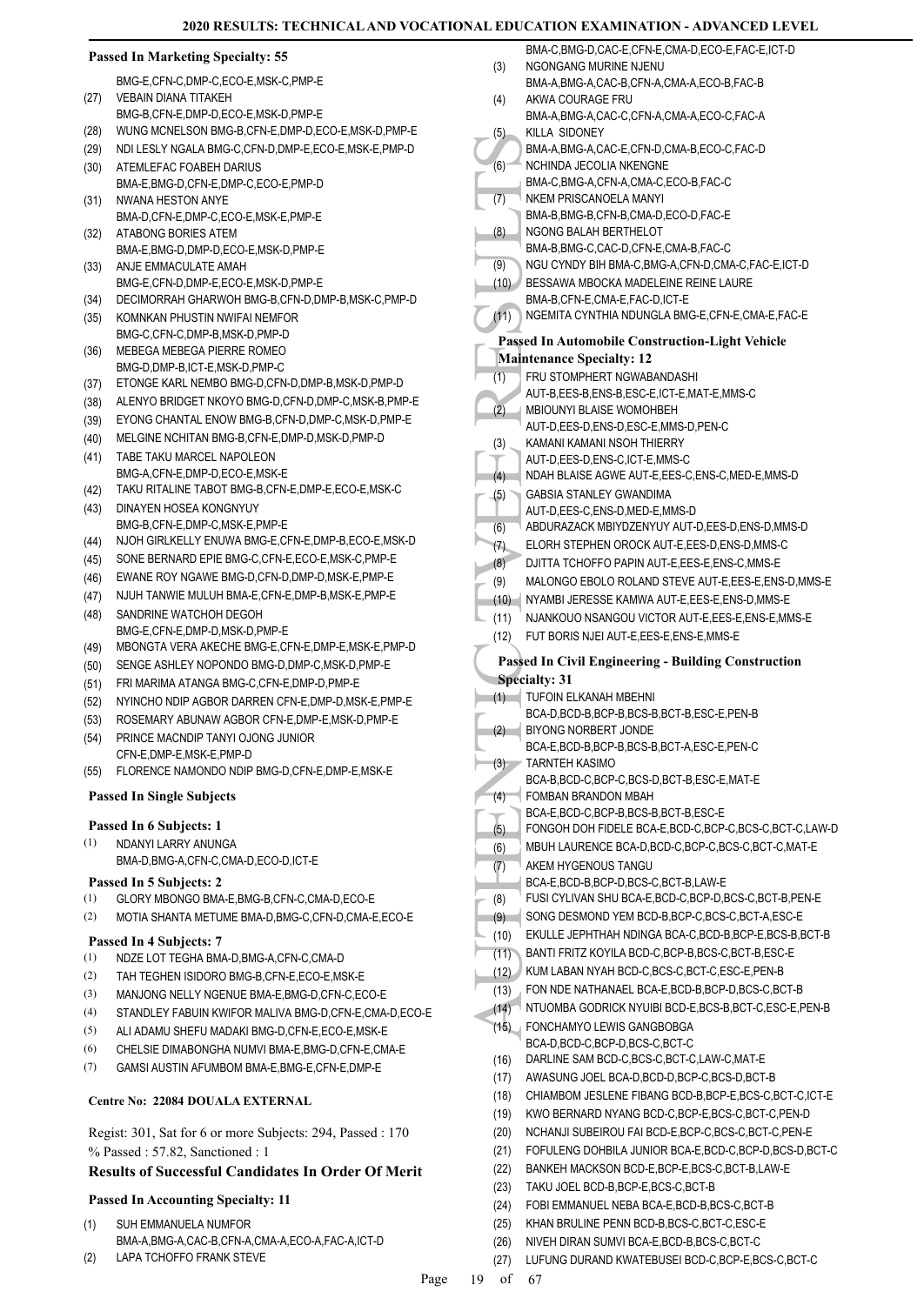#### **Passed In Civil Engineering - Building Construction Specialty: 31**

- (28) NDASI HYACINTH AKWEWO BCD-D,BCP-E,BCS-C,BCT-B
- (29) TUFOIN CLOVIS YEM BCD-C,BCP-E,BCS-D,BCT-C
- (30) BESSONG GODWILL MANYI BCD-E,BCP-D,BCS-C,BCT-C
- (31) AWASUME ERNEST AJUE BCA-E,BCD-E,BCS-E,BCT-C

#### **Passed In Electrical Power System Specialty: 40**

- ETONG STANLEY ENOW ACM-A,CAN-C,DEI-A,EAM-E,ESC-C,MAT-E,PEL-B (1) LONCHI BLESS NKAZE (2)
- ACM-B,CAN-C,DEI-B,EAM-E,ESC-E,MAT-E,PEL-C
- (3) MUNA SEDRIC TITA ACM-A,CAN-C,DEI-A,ESC-E,PEL-C,PEN-D
- (4) NYOH ISIDORE TUFOIN ACM-B,CAN-D,DEI-B,ESC-E,PEL-C,PEN-C
- (5) FUH NIBA VINNY ACM-B,CAN-E,DEI-C,ESC-E,LAW-B,PEL-C
- NCHOPUNKEH DESWMOND AKONDUNG ACM-C,CAN-D,DEI-C,ESC-E,PEL-D,PEN-E (6)
- (7) LISSOUKE JUSTIN ACM-B,CAN-D,DEI-D,ESC-E,PEL-E,PEN-D
- TEZEH MANDELA TEBONG ACM-C,CAN-E,DEI-C,ESC-E,ICT-E,PEL-C (8) NJUAKOM BERTHRAND NKELI (9)
- ACM-C, CAN-D, DEL-C, EAM-E, ESC-E, PEL-E (10) FULI ZIDANNE AKABA ACM-C,CAN-E,DEI-C,ESC-E,LAW-E,PEL-E
- (11) NGANG ARMEL CHE ACM-B,CAN-D,DEI-C,PEL-C,PEN-C
- 
- (12) TEGHA VICTORY ALEM ACM-A,CAN-C,DEI-C,ESC-E,PEL-C
- (13) TABI OBEN MICHEAL ENOH ACM-C,CAN-C,DEI-B,PEL-D,PEN-D
- (14) PATRICK SAFOR CHICK ACM-B,CAN-E,DEI-C,PEL-E,PEN-C (15) ITOE PETER JABEA ACM-B,CAN-E,DEI-C,EAM-E,PEL-C
- (16) NKEH CALISTUS YAFEH ACM-C,CAN-C,DEI-B,EAM-E,PEL-E
- (17) NDOH AWAH TANGIE ACM-C,DEI-B,ESC-D,ICT-E,PEL-D
- (18) CHIABI DESMOND NKWAIN ACM-B,CAN-C,DEI-C,ESC-E,PEL-E
- (19) NGALE OUM NICK ACM-C,CAN-D,DEI-C,PEL-C,PEN-E
- (20) NUMVI AMSTRONG GANA ACM-B,CAN-E,DEI-C,ENT-E,PEL-D
- (21) ISMAEL ACHU ACM-B,CAN-E,DEI-C,ESC-E,PEL-D
- (22) KANG VITALIS MVO ACM-C,CAN-E,DEI-B,ESC-E,PEL-D
- (23) TUFOIN ARKLAND MUNANG ACM-C,CAN-D,DEI-C,ESC-E,PEL-E
- NNANE MAXHEAL ETIKWE NJATE ACM-C,CAN-E,DEI-C,PEL-E,PEN-D (24)
- (25) TEIH FLOREBERT NKWETEH ACM-C,CAN-E,DEI-C,ESC-E,PEL-D
- (26) WULNIGHEWE-MBOM ELVIS ACM-B,CAN-E,DEI-D,ICT-E,PEL-E
- FOKOUN NGASSAM PRINCE EMMANUEL ACM-D,CAN-E,DEI-D,PEL-E,PEN-D (27)
- (28) AKONI CLAUD KUH ACM-C,CAN-E,DEI-E,LAW-D,PEL-E
- (29) ABONGWINE RENE ACM-D,CAN-D,DEI-D,ESC-E,PEL-E
- (30) NDIWARA HORACE AGWO ACM-B,CAN-E,DEI-B,PEL-C
- (31) AKO SCOTT TANYI ACM-B,DEI-C,ESC-E,PEL-C
- (32) CHI ELVIS CHE ACM-C,CAN-B,DEI-C,MAT-E
- (33) SHUNDOH PRIDE TANGWE ACM-B,CAN-D,DEI-C,PEL-D
- (34) NENGANG BUDRINE ABIRE ACM-B,CAN-E,DEI-B,PEL-D
- (35) BROUNDON FONGUOK TAMBU ACM-B,CAN-E,DEI-C,PEL-D
- (36) NGOME LARRY TAYI ACM-B,CAN-E,DEI-C,PEL-D
- (37) ACHIRI DONALBAIN GEH ACM-C,CAN-B,DEI-E,MAT-D
- DAMIAN NGHOMBOUCHE WOUZIZUNG ACM-A,CAN-E,DEI-D,PEL-E (38)
- (39) ORLU DEMIEN ANDIMA ACM-C,CAN-E,DEI-C,PEL-E
- (40) AMAECHI MICHAEL OKORONKWO ACM-D,DEI-C,EAM-E,PEL-E

#### **Passed In Home Economics Specialty: 1**

(1) ABANGE CECILIA EBANGA CMD-E,FLE-C,PEN-E,RMH-D

#### **Passed In Marketing Specialty: 40**

- ASANGA ADELE NOELYNE FIGHENDOH BMA-B,BMG-A,CFN-A,DMP-B,ECO-D,ENT-A,MSK-A,PMP-B (1) FAITH EBENYE LIMUNGA (2)
- BMA-C,BMG-C,CFN-B,DMP-B,ECO-E,ICT-C,MSK-C,PMP-B BEDIAM A NDEM GRACE DANIELLE (3)
- BMA-C,BMG-B,CFN-C,DMP-B,ECO-D,ICT-D,MSK-B,PMP-D TATAH IRENE SHAMWUN (4)
- BMA-D,BMG-A,CFN-C,DMP-B,ECO-E,MSK-B,PMP-C
- (5) NJIPYI MARY BMA-A,BMG-C,CFN-D,DMP-B,ECO-E,PMP-C
- MOTER (10)<br>
(11) NDIBAE<br>
(11) NUM FORBA<br>
(11) FORBA<br>
EMG-D<br>
NUM FORBA<br>
EMG-D<br>
NUM FORBA<br>
EMG-D<br>
NUM FORBA<br>
EMG-C<br>
(13) NUM BIMA-E,<br>
BMG-D<br>
DIENSI<br>
MAFON BMA-E,<br>
BMA-E,<br>
BMA-E,<br>
BMA-E,<br>
EMG-D<br>
DIENSI<br>
MAFON BMA-E,<br>
EMG-D<br>
D AFANWI FASTERI YNE YENGE NATALIA BMA-E,BMG-B,CFN-C,DMP-B,MSK-D,PMP-E (6) (7) CHE ANITA AWAH BMA-D,BMG-B,CFN-E,DMP-C,MSK-D,PMP-D (8) NEVISE NYAH BMA-E,BMG-C,CFN-C,DMP-C,MSK-D,PMP-D YONGHA YANIK BENG BMG-D,CFN-D,DMP-D,ENT-B,MSK-E,PMP-D (9) (10) NDIBABONGA ALICE BMA-C,BMG-D,CFN-D,DMP-D,MSK-E,PMP-D (11) NJI MURIEL REJOICE BMA-E,BMG-C,CFN-E,DMP-B,MSK-D,PMP-E FORBAH BRANDON NGWA BMG-D,CFN-E,DMP-B,ICT-E,MSK-D,PMP-D  $(12)$ NJIFORFUT FRIZ NUKAMYAH BMA-E,BMG-B,CFN-D,DMP-E,MSK-E,PMP-E (13) KIWINE NGON YVES ROLAND BMA-C,BMG-C,CFN-E,DMP-E,MSK-E,PMP-E (14) MBIKEUNDA ALLAIN GERESSE BMG-D,CFN-E,DMP-C,ECO-E,MSK-E,PMP-E  $(15)$ (16) DIENSI ZITA NINDUM BMA-E,BMG-E,CFN-E,DMP-E,MSK-E,PMP-E (17) NTEIBOH THOMAS BMG-B,CFN-E,DMP-D,ENT-B,MSK-E MAFON LEBKUNA FRANKA NIMBOT BMA-E,BMG-C,DMP-C,MSK-E,PMP-D (18) (19) EPIE MUKE WILMA ASHLEY BMA-E,CFN-E,DMP-C,MSK-D,PMP-C ZILEFACK VIRGINIE NKEMDONG BMA-E,CFN-E,DMP-C,MSK-D,PMP-D (20) (21) AWA BLESS NDAH BMG-C,CFN-E,DMP-C,MSK-E,PMP-E (22) DJOMO BENKAM GODLOVE BMG-D,CFN-D,DMP-E,MSK-D,PMP-D (23) TIM ZENO NGANG BMG-B,CFN-E,DMP-E,MSK-E,PMP-E (24) ESTHER VALEMEYTTA BMG-D,CFN-D,DMP-E,MSK-D,PMP-E (25) OROCK CARLNELSON MBI BMG-C,CFN-E,DMP-E,MSK-D,PMP-E (26) NDIP MARIE MAGDALEINE BMA-E, BMG-D, CFN-E, MSK-D, PMP-E (27) LUNCHE SANDRA GWEJI BMG-D,CFN-E,DMP-E,MSK-D,PMP-E (28) MOTALE FERDEREL ITOE BMA-E,BMG-D,CFN-E,DMP-E,PMP-D NJINGKA SANDRA MBIMINYUY BMG-C,CFN-E,DMP-E,MSK-E,PMP-E (29) (30) SANYUY STEPHAN-RICARDO BMA-E,BMG-E,CFN-E,DMP-C,MSK-E (31) HONORINE FEMUEH BMA-E,CFN-E,DMP-D,MSK-E,PMP-E (32) NZOMBO ANNE BMG-E,CFN-E,DMP-E,MSK-E,PMP-E (33) TAH CHRISTEL AMBANG BMG-B,CFN-D,DMP-D,MSK-E (34) ASHU ALICE EBANGHA BMG-D,CFN-E,DMP-C,MSK-E (35) ATEH JOEL NDE BMG-D,CFN-D,DMP-D,MSK-E (36) GAJI DELAND KIYIME BMG-D,CFN-E,DMP-E,PMP-E BISONG STEVEN SCOTT ESONG BEJUH JR BMG-E,CFN-E,DMP-D,PMP-E (37) (38) MBU HULDA EFONDEM CFN-E,DMP-D,MSK-E,PMP-E (39) TAMODOUNG YOTA BRICE KEVIN BMG-D,CFN-E,MSK-E,PMP-E (40) KHELI MAMBO NDEFRU CFN-E,DMP-E,MSK-E,PMP-E **Passed In Metal Works and Industrial Piping Specialty: 12** TCHUECAM GIRESSE TAGNE ENT-E,ESC-E,MED-E,MIP-D,MOU-E,WOM-E (1) (2) TABI MARTIN LONJE ENT-E,MED-E,MIP-C,MOU-D,WOM-D NGWANI CORNELIUS KONTIM MED-E,MIP-D,MOU-C,PEN-E,WOM-D (3) (4) ATANGA BRIAN NZENEWAH ENT-D,MED-E,MIP-D,MOU-E,WOM-D (5) NCHANG ADE MARK BRIGHT ENT-D,MED-E,MIP-C,MOU-E,WOM-E (6) NJOMBU BLAISE ESC-E,MED-E,MIP-D,MOU-D,WOM-D (7) TAH BRANDON NDAHNGOH ENT-E,MED-E,MIP-D,MOU-E,WOM-D (8) FORBIT JONATHAN MBAH MED-E,MIP-E,MOU-E,PEN-D,WOM-D (9) TUMMA CALED SUNYIN MED-E,MIP-C,MOU-D,WOM-C KONTCHIEU NOUDJOM STEVE JOEL MED-E,MIP-C,MOU-E,WOM-C (10) (11) FUNWIE PRIDE TANWIE MED-E,MIP-D,MOU-D,WOM-C (12) NJOCK TESTONY NTANTANG MED-E,MIP-D,MOU-D,WOM-D **Passed In Wood Cabinet-Making Specialty: 1**
	- (1) TANGOH BETRAN GEH CPR-C,ESC-E,FDD-E,FRT-D

# **Passed In Single Subjects**

#### **Passed In 4 Subjects: 22**

- (1) TENENG CLINTON BCD-B,BCS-D,BCT-C,PEN-D
- (2) TAKU NGWESSE DARLINTON BMA-C,BMG-B,CFN-C,ECO-E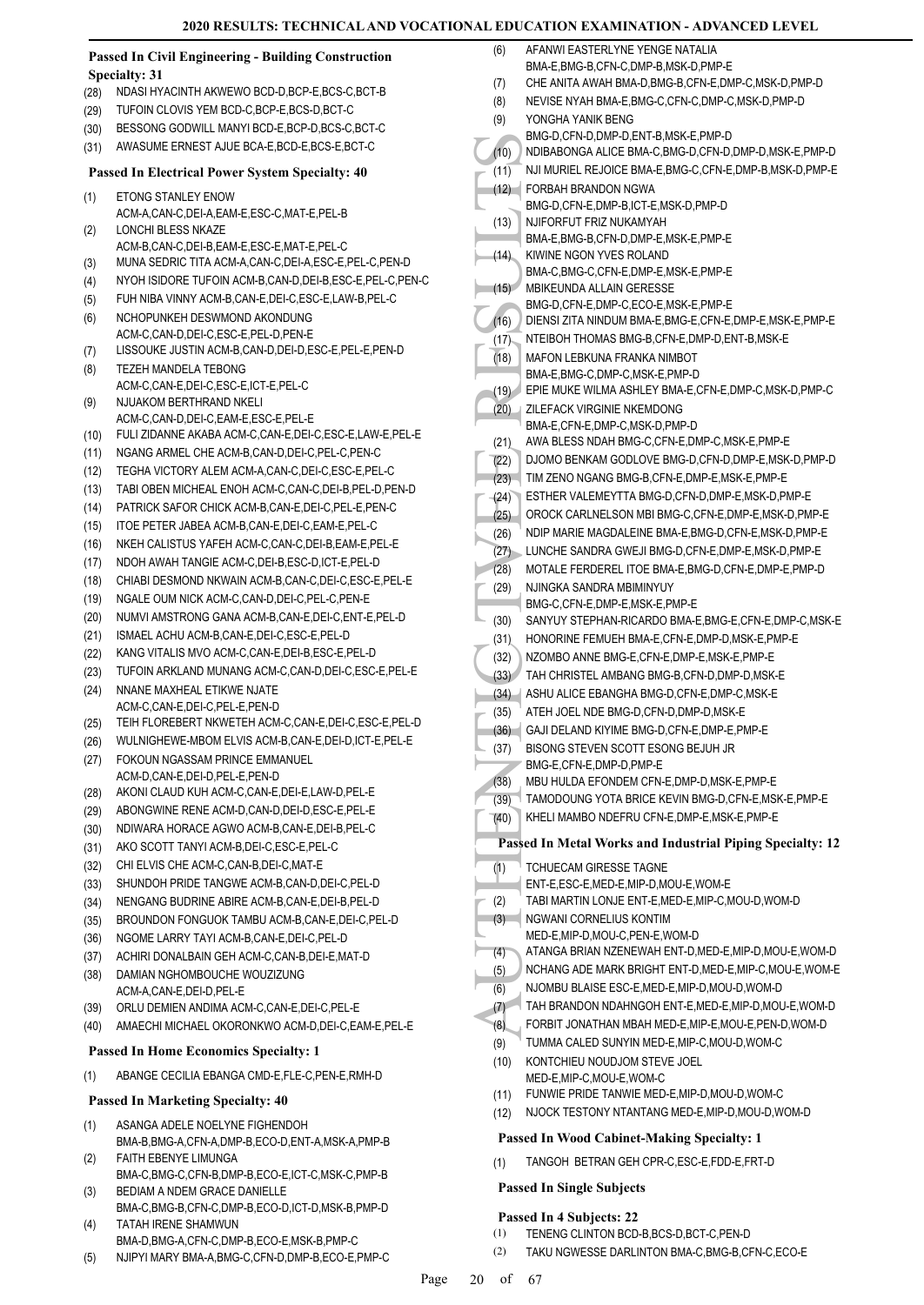# **Passed In Single Subjects**

#### **Passed In 4 Subjects: 22**

- (3) ETOH ROSY-GRACE MBONG BMA-E,BMG-C,CFN-C,FAC-D
- (4) MAYUKA PAUL KARNGONG KABA BCD-C,BCS-D,BCT-C,LAW-E ARREYTOB CORNELIA EGBE ACHANG (5)
- BMA-C,BMG-D,CFN-E,DMP-C
- (6) NGEA DERICK KUM ACM-C,DEI-C,PEL-E,PEN-E
- (7) KUGHA ARIF PURKANCHU MED-E,MIP-D,PEN-D,WOM-C
- (8) AWA NERVICE TAKAM EES-D,ENS-C,MMS-D,PEN-E
- (9) AWA DERICK NKENG EES-D,ENS-C,MMS-D,PEN-E
- (10) AWA EPHENCIN EES-C,ENS-D,MMS-D,PEN-E
- (11) LAFON HENRY FANKA ACM-C,DEI-C,PEL-E,PEN-E
- (12) TATAW ATEM NAPOLEON EES-D,ENS-C,MMS-E,PEN-E
- (13) KOUIPOU FONGAND CEPHAS ANNICET BMA-D,BMG-C,CFN-E,CMA-E
- (14) ZUGBOH CHO BORIS ENT-D,MIP-C,MOU-E,WOM-E
- MUTANICK JUNIOR GILBERT ADJOMO MICHA (15) ENT-E,MED-E,MIP-D,WOM-D
- (16) NGONJE NOELA NINA BMA-E,BMG-C,CFN-E,FAC-E
- (17) ATABONG KELVIN MORFAW BMA-E,BMG-D,CFN-E,DMP-E
- (18) CHI BLANDINE SIRRI BMA-E,BMG-D,CFN-E,ECO-E
- (19) ZUO CEDRICK MUA ACM-D,DEI-E,PEL-E,PEN-E
- (20) SOFFACK DOUGLAS MIP-D,MOU-E,PEN-E,WOM-E
- (21) SERGE ANENG EES-E,ENS-E,MMS-E,PEN-E
- (22) NDANJIM BARZIL ANJI BMG-E,CFN-E,ECO-E,FAC-E

#### **Centre No: 22086 ST. PAULS HIGHER TECHNICAL COMP. COLL. BONJONGO**

Regist: 12, Sat for 6 or more Subjects: 12, Passed : 4 % Passed : 33.33, Sanctioned : 0

# **Results of Successful Candidates In Order Of Merit**

#### **Passed In Accounting Specialty: 1**

ELDO DANTHY AKWA NTAH BMA-D,BMG-B,CFN-C,CMA-D,FAC-C,ICT-E (1)

#### **Passed In Marketing Specialty: 3**

- (1) EFFOE JEANIS LIMUNGA BMG-C,CFN-D,DMP-C,MSK-E,PMP-E
- (2) GRACE NANE NJIE BMG-D,CFN-D,DMP-C,MSK-E,PMP-E
- (3) FONGOCK RAPHAEL ELUMBA BMG-E,CFN-D,DMP-D,MSK-E

#### **Centre No: 22089 SALVATION BILINGUAL HIGH SCHOOL MOLYKO, BUEA**

Regist: 24, Sat for 6 or more Subjects: 24, Passed : 19 % Passed : 79.17, Sanctioned : 0

# **Results of Successful Candidates In Order Of Merit**

#### **Passed In Accounting Specialty: 4**

- (1) ADIJA TRIYA BMA-A,BMG-A,CAC-C,CFN-B,CMA-C,ECO-C,FAC-A
- (2) NGWE MOSES LIWOH BMA-A,BMG-A,CFN-A,CMA-B,ECO-C,FAC-A
- NJINKENG MILANI ANU (3)
- BMA-B,BMG-A,CFN-B,CMA-C,ECO-E,FAC-A (4) MBE CAVETTE WAKIA BMA-C,BMG-B,CFN-E,CMA-E,FAC-E

# **Passed In Marketing Specialty: 13**

- (1) DIVINETTE NDIP BAFOU BMG-A,CFN-C,DMP-B,MSK-C,PMP-D
- (2) ANDOH ARENTINA AMA BMG-A,CFN-C,DMP-B,MSK-C,PMP-D
- (3) ABANG FRANCIS ENOW BMG-A,CFN-D,DMP-C,MSK-C,PMP-D
- (4) INAH YANICK ENANG BMG-A,CFN-B,DMP-C,MSK-E,PMP-D
- (5) AWAMBA MAXBRINE ANJI BMG-B,CFN-D,DMP-A,MSK-D,PMP-D
- (6) ELOMA HANNAH MOJOKO BMG-C,CFN-D,DMP-D,MSK-B,PMP-E
- 
- (7) CHICK DILAND MUSONG BMG-C,CFN-D,DMP-C,MSK-E,PMP-E
- ALETANU TELMA NTABANGOA BMG-C, CFN-F, DMP-B, MSK-F, PMP-F (8)
- (9) MBILICHO IRENE AKANIE BMG-B,CFN-D,DMP-C,MSK-C
- (10) KUM PRECIOUS NCHUNG BMG-B,CFN-D,DMP-B,MSK-E
- (11) VISHIE GODWILL MAKWONDOH BMG-C,CFN-D,DMP-B,MSK-D
- (12) AJAMJI LYDIA YALLO BMG-C,DMP-D,MSK-E,PMP-E

|      | <b>Passed In Single Subjects</b>                                                              |
|------|-----------------------------------------------------------------------------------------------|
| (1)  | Passed In 5 Subjects: 1<br>NEMUNDENG MBAH MARIUS BMA-E, BMG-A, CFN-D, CMA-E, ECO-E            |
|      | Passed In 4 Subjects: 1                                                                       |
|      | (1) NDAM MARINET MAJINDA BMG-D,CFN-E,ECO-E,FAC-E                                              |
|      | Centre No: 22090 YAOUNDE EXTERNAL                                                             |
|      | Regist: 641, Sat for 6 or more Subjects: 627, Passed: 328<br>$%$ Passed: 52.31, Sanctioned: 0 |
|      | <b>Results of Successful Candidates In Order Of Merit</b>                                     |
|      | <b>Passed In Accounting Specialty: 57</b>                                                     |
| (1)  | ENEOBE PRECIOUS EKEAWAH                                                                       |
|      | BMA-A,BMG-A,CAC-D,CFN-A,CMA-C,ECO-B,FAC-B,ICT-A                                               |
| (2)  | KEDJU KING DAVID ABONGWI                                                                      |
|      | BMA-B, BMG-A, CAC-E, CFN-A, CMA-D, ECO-A, FAC-B, ICT-B                                        |
| (3)  | AYINUI LIONEL PONGDE                                                                          |
| (4)  | BMA-A,BMG-A,CAC-E,CFN-A,CMA-D,ECO-C,FAC-B,ICT-B<br><b>KENG SOLANGE MUNEME</b>                 |
|      | BMA-A,BMG-A,CAC-E,CFN-B,CMA-D,ECO-B,FAC-B,ICT-C                                               |
| (5)  | FORTI ATANGA GHISLAIN                                                                         |
|      | BMA-A,BMG-A,CAC-D,CFN-A,CMA-C,ECO-E,FAC-C,LAW-B                                               |
| (6)  | TAKU BORIS AWA                                                                                |
|      | BMA-A, BMG-A, CAC-B, CFN-A, CMA-B, ECO-A, FAC-A                                               |
| (7)  | MAHBOU KAMDEM PAULE ASA<br>BMA-A, BMG-B, CAC-B, CFN-A, CMA-B, ECO-A, FAC-A                    |
| (8)  | NJI BLESSING AKE                                                                              |
|      | BMA-B, BMG-A, CAC-C, CFN-A, CMA-B, ECO-A, FAC-A                                               |
| (9)  | BESONG EUSTESS BESONG                                                                         |
|      | BMA-A, BMG-A, CAC-E, CFN-A, CMA-C, ECO-A, FAC-A                                               |
| (10) | FOUDA MBEZELE DONALD AUREL                                                                    |
| (11) | BMA-A,BMG-B,CAC-D,CFN-A,CMA-C,ECO-A,FAC-A<br>YOYOH EDITH KENYI                                |
|      | BMA-A,BMG-B,CAC-E,CFN-A,CMA-B,ECO-A,FAC-B                                                     |
| (12) | NGEFOR BLESSING ANYANG                                                                        |
|      | BMA-A, BMG-A, CAC-E, CFN-B, CMA-B, ECO-B, FAC-B                                               |
| (13) | <b>NJUSSE KAMTIA MELANIE</b>                                                                  |
|      | BMA-A, BMG-A, CAC-E, CFN-A, CMA-B, ECO-D, FAC-B                                               |
| (14) | <b>VERLA DERICK KERNYUY</b><br>BMA-A,BMG-B,CAC-E,CFN-A,CMA-B,ECO-A,FAC-D                      |
| (15) | MBACHA RYAN UNEIHNYEI                                                                         |
|      | BMA-B, BMG-A, CAC-E, CFN-A, CMA-C, ECO-C, FAC-B                                               |
| (16) | LEYUGA ORNELLA DOBGIMA                                                                        |
|      | BMA-A, BMG-A, CAC-D, CFN-C, CMA-C, ECO-C, FAC-C                                               |
| (17) | <b>VETICA VEGINE MABONGLE</b>                                                                 |
| (18) | BMA-B,BMG-A,CFN-C,CMA-C,ECO-B,FAC-C,ICT-D<br>NKEMACHI THEOPHILUS NKEMACHI                     |
|      | BMA-B,BMG-B,CAC-D,CFN-A,CMA-D,ECO-D,FAC-B                                                     |
| (19) | NGWA BRANDOLF-MAC                                                                             |
|      | BMA-B,BMG-A,CAC-E,CFN-C,CMA-D,ECO-C,FAC-C                                                     |
| (20) | LANTENG BRENDA CHEBUKEH                                                                       |
|      | BMA-B, BMG-A, CAC-E, CFN-D, CMA-C, ECO-C, FAC-C                                               |
| (21) | AZIPOH PEKWALEKE<br>BMA-C,BMG-A,CAC-E,CFN-B,CMA-D,ECO-E,FAC-B                                 |
| (22) | SIME TAPONDJOU GESALIDE ARIANE                                                                |
|      | BMA-A,BMG-B,CAC-E,CFN-B,CMA-E,ECO-C,FAC-D                                                     |
| (23) | MAMBO CLAUDIA FONDONG                                                                         |
|      | BMA-B, BMG-D, CAC-E, CFN-C, CMA-B, ECO-C, FAC-E                                               |
| (24) | NWENTEM SOLANGE YUREN                                                                         |
| (25) | BMA-C, BMG-A, CFN-C, CMA-E, ECO-D, FAC-C, ICT-E<br>OBANDE BORIS EGOH                          |
|      | BMA-D,BMG-A,CFN-C,CMA-E,ECO-E,FAC-E,LAW-B                                                     |
| (26) | <b>BORIS FOTABONG ACHENEK</b>                                                                 |
|      | BMA-B,BMG-A,CFN-C,CMA-D,ECO-C,FAC-B                                                           |
|      |                                                                                               |

(13) MENDA HERMOLYNE DE SHE BMG-D,CFN-E,DMP-C,MSK-E

- (27) VUDINGA LILA NAIGA BMA-B,BMG-B,CFN-B,CMA-D,ECO-D,FAC-B
- (28) AWA KELEP TEKU BMA-A,BMG-C,CAC-E,CFN-B,CMA-C,FAC-B GHAM NAURISE NYUYKIGHAN (29)
- BMA-A,BMG-B,CFN-B,CMA-E,ECO-C,FAC-E (30) NKWAIN DEI-VOLUNTAS MISAWIMBOM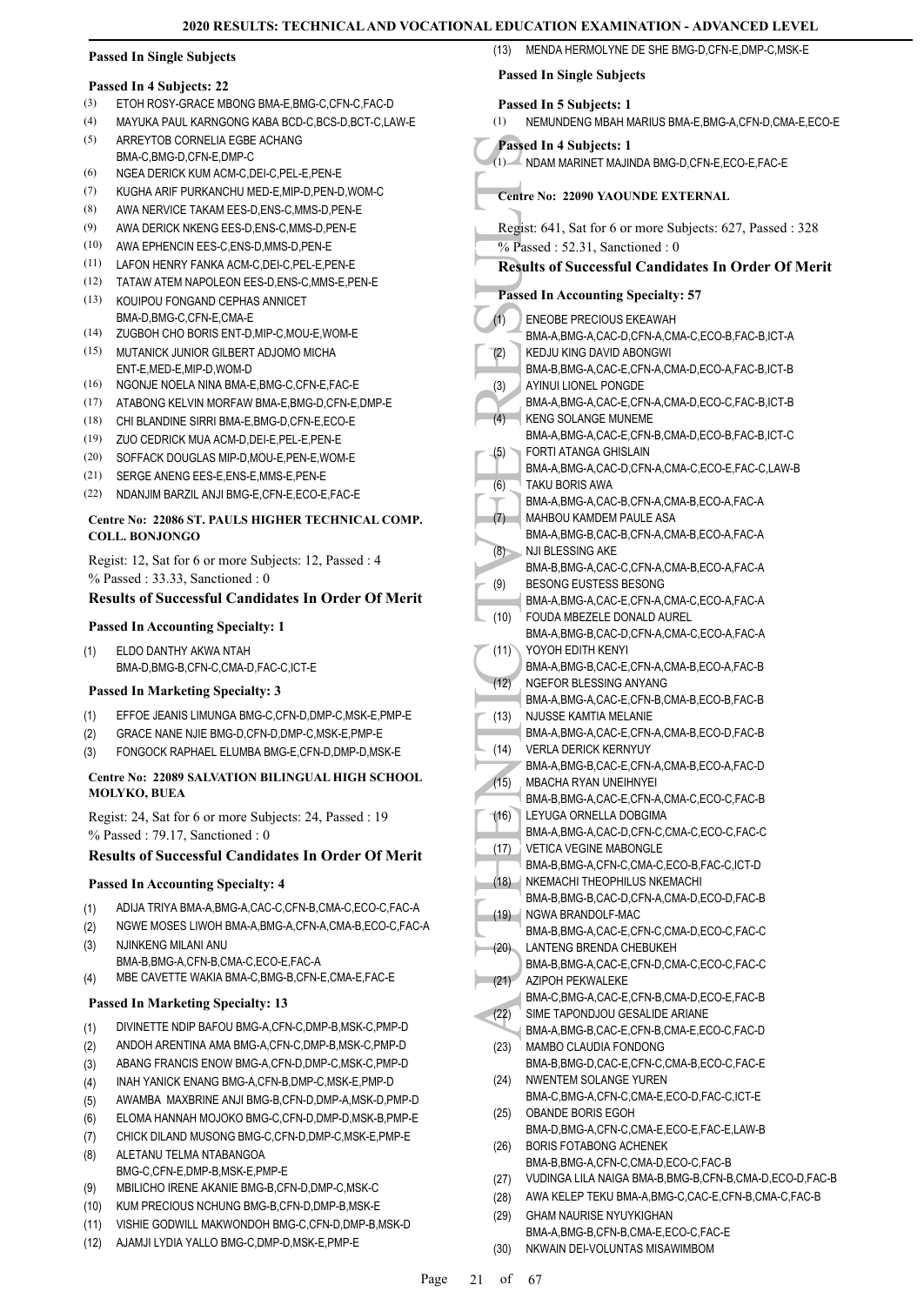|      | <b>Passed In Accounting Specialty: 57</b>                                                     |              | (10) AWA ELISIA NSHI                                                                                                    |
|------|-----------------------------------------------------------------------------------------------|--------------|-------------------------------------------------------------------------------------------------------------------------|
|      | BMA-C,BMG-A,CFN-C,CMA-E,ECO-C,FAC-D                                                           | (11)         | BMA-E,BMG-B,CFN-C,DMP-B,ECO-C,MSK-A,PMP-C<br>SO'O NGOUNE REINE ALICIA                                                   |
| (31) | ADU LIZ-BENSON ANOH                                                                           |              | BMA-C, BMG-B, CFN-D, DMP-D, ECO-A, MSK-C, PMP-C                                                                         |
|      | BMA-B, BMG-A, CFN-E, CMA-E, ECO-B, FAC-E                                                      | (12)         | NGUM ASSURANCE TICHA                                                                                                    |
| (32) | YANGE RONALD DINAYEN                                                                          |              | BMA-D,BMG-B,CFN-B,DMP-B,ECO-E,MSK-B,PMP-C                                                                               |
|      | BMA-D,BMG-B,CFN-B,CMA-E,ECO-E,FAC-C                                                           | (13)         | BAHOYA SAMUEL ELEASAR                                                                                                   |
| (33) | FON OSTENSIA KENG BMA-C, BMG-B, CFN-D, CMA-D, ECO-E, FAC-C                                    |              | BMA-E,BMG-B,CFN-B,DMP-D,ECO-C,MSK-B,PMP-B                                                                               |
| (34) | NGECHO PRECIOUS ALOMOWING                                                                     | (14)         | ASAH HARIENETTE KENG                                                                                                    |
|      | BMA-C, BMG-B, CAC-E, CFN-D, ECO-D, FAC-D<br>KETCHA RYAN TCHAPTCHET                            |              | BMA-D,BMG-B,CFN-D,DMP-C,LAW-B,MSK-C,PMP-C<br>MUNJONG PAULA NCHANG                                                       |
| (35) | BMA-C,BMG-A,CFN-D,CMA-E,ECO-E,FAC-D                                                           | (15)         | BMA-E,BMG-B,CFN-C,DMP-B,ECO-D,MSK-C,PMP-C                                                                               |
| (36) | DJOUHOU TAGNE MURIELLE-LAURE                                                                  | (16)         | EYONG BORIS EYONG                                                                                                       |
|      | BMA-D, BMG-A, CFN-C, CMA-E, ECO-E, FAC-D                                                      |              | BMA-D.BMG-C.CFN-B.DMP-C.ECO-E.MSK-C.PMP-B                                                                               |
| (37) | MBABETH CLAUDETTE ENGWARI                                                                     |              | (17) TERESSINA ANSAHMBOM NYONGO                                                                                         |
|      | BMA-B, BMG-B, CFN-E, CMA-D, ECO-E, FAC-E                                                      |              | BMA-E,BMG-A,CFN-E,DMP-B,ECO-E,MSK-B,PMP-C                                                                               |
| (38) | NJOGANG KOUANGA MEGANE LATIVIA                                                                | (18)         | NOELEEN AGINI KONYI KWEH                                                                                                |
|      | BMG-C,CFN-B,CMA-E,ECO-E,FAC-C,ICT-E<br><b>BRANDON SEKA SANOSI</b>                             | (19)         | BMA-E,BMG-B,CFN-A,DMP-D,ECO-E,MSK-C,PMP-C<br>SWIRRI KEZIE ALBRIGHT NDE                                                  |
| (39) | BMA-D,BMG-B,CFN-C,CMA-E,ECO-E,FAC-E                                                           |              | BMA-B,BMG-C,CFN-C,DMP-B,ECO-D,MSK-E,PMP-D                                                                               |
| (40) | MBAH MIRAND ABECK                                                                             | (20)         | SAGHEN RACHEAL NYUYMENKA                                                                                                |
|      | BMA-C.BMG-C.CFN-C.CMA-E.ECO-E.FAC-E                                                           |              | BMA-E,BMG-B,CFN-D,DMP-D,ECO-C,MSK-B,PMP-D                                                                               |
| (41) | NEH GLORY TSE BMA-E, BMG-C, CFN-B, CMA-E, ECO-D, FAC-E                                        |              | (21) TENENG JUNIOR BRIGHT                                                                                               |
| (42) | MESUMBE KELVIN NDIALLE                                                                        |              | BMG-C,CFN-D,DMP-B,ECO-E,ICT-D,MSK-C,PMP-C                                                                               |
|      | BMA-E,BMG-C,CFN-D,CMA-E,ECO-C,FAC-E                                                           | (22)         | CHE LARRISA LUM                                                                                                         |
| (43) | AMADOU CLINTON NKIRI                                                                          |              | BMA-D,BMG-C,CFN-C,DMP-B,ECO-E,MSK-C,PMP-D<br>(23) NABOH EMMADINE DIANE MIMBEMSIMBOM                                     |
|      | BMA-E,BMG-C,CFN-D,CMA-E,ECO-D,FAC-D<br>CHIA MARIE-CLAIRE MUANA                                |              | BMA-E,BMG-B,CFN-D,DMP-B,ECO-E,MSK-D,PMP-C                                                                               |
| (44) | BMA-E,BMG-C,CFN-C,CMA-E,ECO-E,FAC-E                                                           | (24)         | MUNGYEH WILLINETH AKOH                                                                                                  |
| (45) | MBONO SANAM A BABAN DANIEL RENIOF                                                             |              | BMA-E,BMG-B,CFN-D,DMP-C,ECO-E,MSK-C,PMP-C                                                                               |
|      | BMA-E,BMG-C,CFN-D,CMA-E,ECO-E,FAC-D                                                           | (25)         | TCHUINMOGNE GAKAM BRICE CABREL                                                                                          |
| (46) | NADIA KUMBONG FAIH                                                                            |              | BMA-C,BMG-E,CFN-D,DMP-B,LAW-E,MSK-D,PMP-C                                                                               |
|      | BMA-E,BMG-B,CFN-D,CMA-E,ECO-E,FAC-E                                                           | (26)         | BETTY AN CHANTAL MBA                                                                                                    |
| (47) | NGEH MERNEVA YEMLI                                                                            | (27)         | BMA-D,BMG-C,CFN-B,DMP-D,ECO-E,MSK-D,PMP-D<br>NFON PRESCILLIA BIHLUM                                                     |
| (48) | BMA-E,BMG-B,CFN-E,CMA-E,ECO-E,FAC-D<br>MAMBE EMMANUELLA SAH                                   |              | BMA-C,BMG-B,CFN-E,DMP-B,ECO-E,MSK-D,PMP-E                                                                               |
|      | BMA-E,BMG-E,CFN-B,CMA-E,ECO-E,FAC-E                                                           | (28)         | MULUKOH JOVICE AWA                                                                                                      |
| (49) | <b>CLINTON NGAN SANGO</b>                                                                     |              | BMA-E,BMG-C,CFN-D,DMP-B,ECO-E,MSK-C,PMP-D                                                                               |
|      | BMA-E.BMG-B.CFN-E.CMA-E.ECO-E.FAC-E                                                           | (29)         | CHOP KARLA NOELLE FENNY                                                                                                 |
| (50) | CHE NCHANG CONSTANT                                                                           |              | BMA-E,BMG-B,CFN-D,DMP-C,ECO-E,MSK-C,PMP-D<br>PATU AISHA MASSAQWO                                                        |
| (51) | BMA-E,BMG-C,CFN-E,CMA-E,ECO-E,FAC-E<br>ANYAM STEPHANIE NGWI BMA-D, BMG-B, CFN-D, CMA-D, FAC-C | (30)         | BMA-E,BMG-A,CFN-E,DMP-D,ECO-E,MSK-D,PMP-C                                                                               |
| (52) | ARREY-MANYOR MARY-GEN OROCK                                                                   | (31)         | MBOGNING TANE RITA MERVEILLE                                                                                            |
|      | BMA-C, BMG-B, CFN-D, CMA-D, FAC-E                                                             |              | BMA-E,BMG-B,CFN-D,DMP-C,ECO-E,MSK-D,PMP-D                                                                               |
| (53) | NSONG QUEENTA FUAM BMA-D, BMG-D, CFN-C, CMA-E, FAC-E                                          | (32)         | TEBAH WILBROAD TEMBOCK                                                                                                  |
| (54) | FESANG FELIX CHU BMA-C, BMG-D, CFN-E, CMA-E, FAC-E                                            |              | BMA-E,BMG-C,CFN-D,DMP-D,ECO-E,MSK-C,PMP-C                                                                               |
| (55) | MULUH SANDRA FRI BMA-E, BMG-C, CFN-E, CMA-E, FAC-E                                            |              | (33) ATEKWE QUEENATE ANOUSOH<br>BMA-E,BMG-B,CFN-E,DMP-C,ECO-E,MSK-B,PMP-E                                               |
| (56) | NJI HOPE NTALLAH BMG-B,CFN-B,CMA-E,FAC-C                                                      | (34)         | AKWENG CLEARANCE ONYA                                                                                                   |
| (57) | KAMWA KOUNTCHOU CYRILLE ARNOLD                                                                |              | BMA-E,BMG-B,CFN-D,DMP-B,ECO-E,MSK-E,PMP-E                                                                               |
|      | BMG-D,CFN-E,CMA-E,FAC-E                                                                       | (35)         | TENENG MIRANIE MATUH                                                                                                    |
|      | <b>Passed In Electrical Power System Specialty: 1</b>                                         |              | BMA-E,BMG-C,CFN-E,DMP-C,ECO-E,MSK-C,PMP-D                                                                               |
| (1)  | WOMEI ANGELBEL TOHBI ACM-C, DEI-C, ESC-E, ICT-D, PEL-E                                        | (36)         | NGENUI JOYCE TAMUKUM<br>BMA-E,BMG-C,CFN-E,DMP-E,ECO-C,MSK-C,PMP-E                                                       |
|      | <b>Passed In Marketing Specialty: 211</b>                                                     | (37)         | BOGNING NOUMEDEM JOEL BRADON                                                                                            |
|      |                                                                                               |              | BMA-E,BMG-C,CFN-D,DMP-D,ECO-E,MSK-D,PMP-D                                                                               |
| (1)  | NJEI RANDY AKWEN<br>BMA-E, BMG-C, CFN-A, DMP-A, ECO-E, ENT-B, MSK-C, PMP-C                    | (38)         | VIRGINIE ABONG PIVAGA                                                                                                   |
| (2)  | <b>ELANGWE FEDERICK</b>                                                                       |              | BMA-E,BMG-D,CFN-D,DMP-B,ECO-E,MSK-D,PMP-E                                                                               |
|      | BMA-E,BMG-B,CFN-D,DMP-B,ECO-D,LAW-B,MSK-B,PMP-D                                               | (39)         | MEFOE MBIDA ARIELLE CAROLINE YVANA                                                                                      |
| (3)  | WIRSIY PRUDENCIA BONGKISHERI                                                                  | (40)         | BMA-C,BMG-D,CFN-D,DMP-D,ECO-D,MSK-E,PMP-E<br>MBU VELMA MAGHA                                                            |
|      | BMA-E,BMG-E,CFN-E,DMP-D,ECO-E,LAW-B,MSK-E,PMP-D                                               |              | BMA-E,BMG-D,CFN-E,DMP-C,ECO-D,MSK-E,PMP-E                                                                               |
| (4)  | <b>WIRSIY THERESE BERKA</b>                                                                   | (41)         | KAMENI LEUMALEU BRENDA MIXON                                                                                            |
|      | BMA-A,BMG-A,CFN-A,DMP-B,ECO-A,MSK-A,PMP-C<br>RUTH ANN-MARIE SIRRI CHI                         |              | BMA-E,BMG-E,CFN-D,DMP-E,ECO-E,MSK-E,PMP-D                                                                               |
| (5)  | BMA-B, BMG-A, CFN-D, DMP-A, ECO-E, MSK-A, PMP-A                                               | (42)         | NCHAH SANDRA TAMANJONG                                                                                                  |
| (6)  | NGEH AMANDINE NDAGUE                                                                          |              | BMG-A,CFN-D,DMP-B,LAW-B,MSK-C,PMP-B                                                                                     |
|      | BMA-D, BMG-A, CFN-A, DMP-A, ECO-C, MSK-C, PMP-D                                               | (43)         | NJUEN SYNTIA CHE BMG-A, CFN-B, DMP-A, ECO-E, MSK-C, PMP-C<br>TIKWEH LEONEL FON BMA-E, BMG-A, CFN-D, DMP-B, MSK-B, PMP-B |
| (7)  | <b>ISABELLE JAVSINLA</b>                                                                      | (44)<br>(45) | MBUNUI GISEL BMG-B,CFN-B,DMP-B,LAW-C,MSK-C,PMP-D                                                                        |
|      | BMA-D, BMG-A, CFN-B, DMP-A, ECO-D, MSK-B, PMP-C                                               | (46)         | FONYUY RODRICK NYUUKONGE                                                                                                |
| (8)  | KHAN REJOICE MAGHA<br>BMA-D,BMG-A,CFN-B,DMP-A,ECO-C,MSK-C,PMP-C                               |              | BMG-B,CFN-B,DMP-B,ECO-E,MSK-C,PMP-B                                                                                     |
| (9)  | LAMINSI YOUDJEU STEVE DIMITRI                                                                 | (47)         | KIEMEH VERMA BMG-C, CFN-B, DMP-A, ECO-D, MSK-C, PMP-C                                                                   |
|      | BMA-C.BMG-A.CFN-C.DMP-C.ECO-C.MSK-B.PMP-B                                                     | (48)         | NAH ROSETTA MUNGUH                                                                                                      |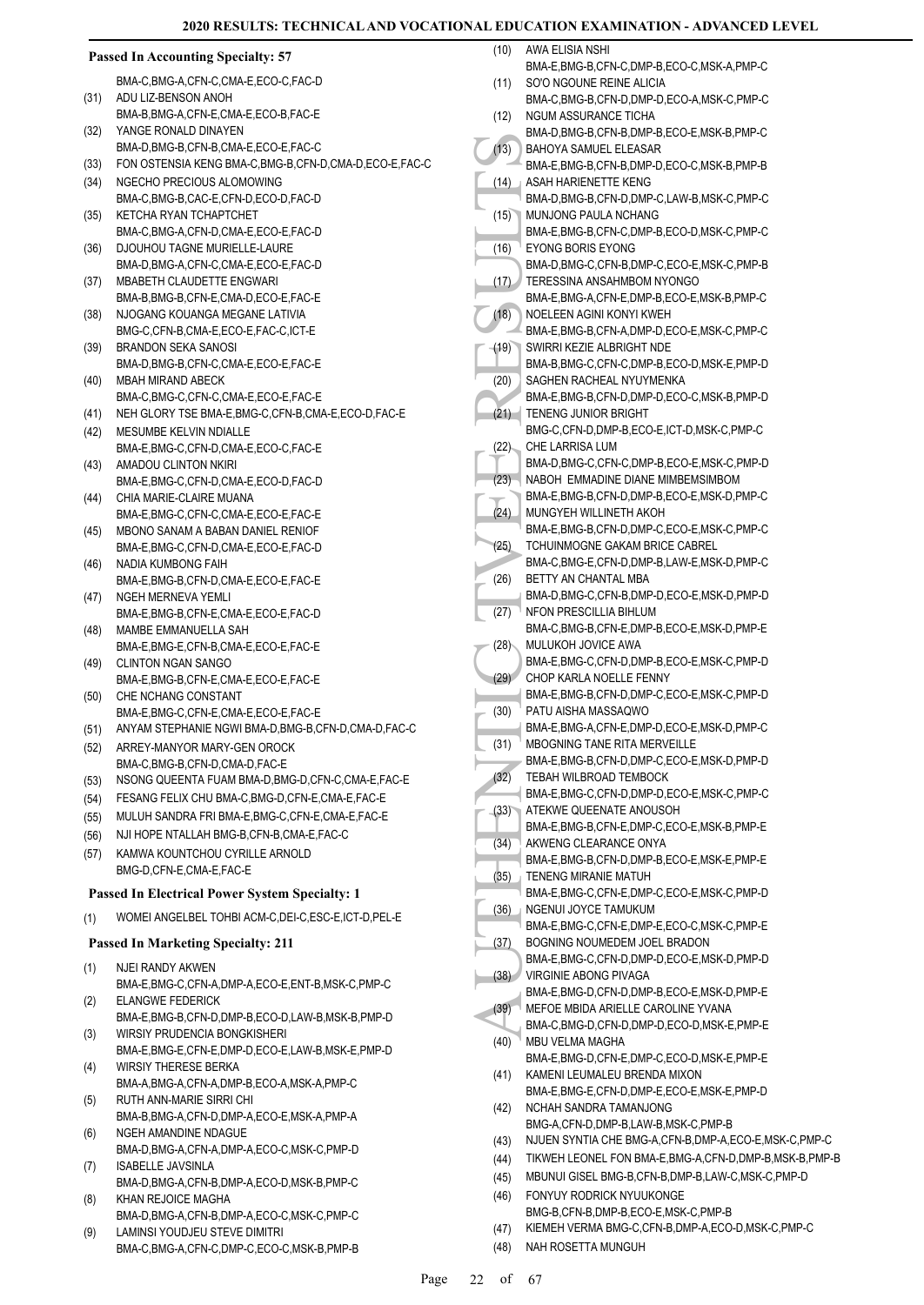|      | <b>Passed In Marketing Specialty: 211</b>                                | (89)  | MANDAH SEPHERINE NKWENTI<br>BMG-E,CFN-E,DMP-B,ECO-E,MSK-E,PMP-E                 |
|------|--------------------------------------------------------------------------|-------|---------------------------------------------------------------------------------|
|      | BMG-B,CFN-C,DMP-B,ECO-C,MSK-C,PMP-C                                      | (90)  | NDIWUM MARY FULAI KA-AH                                                         |
| (49) | NGARKA THELMA BONYA                                                      |       | BMG-E,CFN-E,DMP-C,LAW-E,MSK-E,PMP-E                                             |
|      | BMG-A,CFN-C,DMP-A,ECO-E,MSK-D,PMP-C                                      | (91)  | AKEWO PERRY PENN BMA-E, BMG-D, CFN-E, DMP-E, ECO-E, MSK-E                       |
| (50) | NGWEFORM CLEMENTINA                                                      | (92)  | NENGANG SHARLEN BMG-E, CFN-E, DMP-D, LAW-E, MSK-E, PMP-E                        |
|      | BMG-D,CFN-A,DMP-A,LAW-D,MSK-D,PMP-C                                      | (93)  | AKAH ROY AYUK BMG-D, CFN-E, DMP-E, ECO-E, MSK-E, PMP-E                          |
| (51) | EGBE ESPINA BESSONG NYOR                                                 |       | NIVEH JOEL ABONGWE BMG-D, CFN-C, DMP-A, MSK-C, PMP-C                            |
|      | BMA-D,BMG-B,CFN-D,DMP-B,MSK-B,PMP-C                                      | (94)  |                                                                                 |
| (52) | MUMFOR JOHN FONCHA                                                       | (95)  | NSEHNGOIN MEBRIDE NGAM                                                          |
|      | BMG-B,CFN-C,DMP-C,ECO-C,MSK-C,PMP-C                                      |       | BMG-B,CFN-C,DMP-C,MSK-C,PMP-D<br>AWU KELVIN ATABE BMG-B,CFN-D,DMP-D,MSK-B,PMP-C |
| (53) | PAGUEM FOUODJI LEILA REINE                                               | (96)  |                                                                                 |
|      | BMG-A,CFN-D,DMP-C,ECO-E,MSK-B,PMP-C                                      | (97)  | NJAM EMILIA ZETEM BMG-C, CFN-D, DMP-B, MSK-D, PMP-C                             |
| (54) | NAHJELLA SHANTICE NWANA                                                  | (98)  | NKWAIN THEOLA NGHEAH BMG-B,CFN-B,DMP-B,MSK-E,PMP-E                              |
|      | BMG-B,CFN-C,DMP-B,ECO-E,MSK-C,PMP-C                                      | (99)  | OYENGOM SHINA MANDA BMG-B, CFN-D, DMP-B, MSK-D, PMP-D                           |
| (55) | AWA FRITZ MBUH BMA-E, BMG-B, CFN-D, DMP-C, MSK-B, PMP-C                  |       | (100) SUH LILY ASOH BMG-C, CFN-E, DMP-B, MSK-D, PMP-C                           |
| (56) | NZIKI ROSITA SHUASHE                                                     |       | (101) AWA CLAUDIA MAGHA BMG-B,CFN-E,DMP-B,MSK-C,PMP-E                           |
|      | BMA-E, BMG-A, CFN-D, DMP-E, MSK-B, PMP-B                                 |       | (102) NZAJE SEAN MENGUINI BMG-D, CFN-C, DMP-B, MSK-D, PMP-D                     |
| (57) | MUNGO GILINDA ENIH                                                       |       | (103) TENENG LESLY NDA BMG-C, CFN-E, DMP-B, MSK-C, PMP-D                        |
|      | BMG-B,CFN-C,DMP-C,ECO-D,MSK-C,PMP-D                                      |       | (104) NGES GEORGE BUSH CHIA NAIN                                                |
| (58) | WIYSANYUY VIDIA ARCHLEY LEINYUY                                          |       | BMG-E,CFN-C,ECO-C,MSK-C,PMP-C                                                   |
|      | BMG-D,CFN-C,DMP-B,ECO-D,MSK-C,PMP-D                                      | (105) | ATEH SHURI JERNNISTER BMG-B, CFN-E, DMP-C, MSK-C, PMP-D                         |
| (59) | NAFAK KENKA FRANKY LIVINGSTONE                                           |       | (106) GABRIELLE VERNYUY SUIVEN                                                  |
|      | BMG-D,CFN-D,DMP-C,ECO-C,MSK-D,PMP-B                                      |       | BMA-A,BMG-E,CFN-D,DMP-B,MSK-E                                                   |
| (60) | SONGNA ERNEST KUNZ                                                       |       | (107) MBAPPE LARISE MANGEPIUH                                                   |
|      | BMA-D.BMG-B.CFN-D.DMP-B.MSK-D.PMP-D                                      |       | BMA-E,BMG-C,CFN-D,DMP-B,MSK-D                                                   |
| (61) | SAMA TORI - PRIDE NDAWO<br>BMG-B,CFN-D,DMP-B,ECO-E,MSK-C,PMP-D           |       | (108) FONGANG ALAIN ANOUMA BMG-B, CFN-E, DMP-C, MSK-D, PMP-D                    |
| (62) | NGONG BREET FUAI NDUM                                                    | (109) | MUBONGHO CLIVERT WADMI                                                          |
|      | BMG-D,CFN-D,DMP-B,LAW-E,MSK-C,PMP-C                                      |       | BMG-C,CFN-E,DMP-C,MSK-C,PMP-D                                                   |
| (63) | BURNLEY OBEN NGUNDUE SUH                                                 |       | (110) TASAH SANDRA SHOLA BMG-C, CFN-C, DMP-C, MSK-D, PMP-E                      |
|      | BMG-D, CFN-B, DMP-B, ECO-E, MSK-D, PMP-D                                 |       | (111) NOUNSSI FOKA MIGRANGE SENDRA                                              |
| (64) | AZOH JINA FRI BMG-A,CFN-D,DMP-D,ECO-C,MSK-D,PMP-E                        |       | BMG-C,CFN-C,DMP-C,MSK-D,PMP-E                                                   |
| (65) | KINDONG ETHELINE CHENG                                                   |       | (112) SHIMBO EMELINE EBYEAH BMG-D, CFN-D, DMP-E, MSK-B, PMP-C                   |
|      | BMG-B,CFN-E,DMP-B,ECO-E,MSK-C,PMP-E                                      |       | (113) ATANGA PRECILIA NGWINIFORM                                                |
| (66) | NANGAH BLANCH NJI BMG-D, CFN-E, DMP-A, LAW-C, MSK-E, PMP-D               |       | BMG-C,CFN-D,DMP-C,MSK-D,PMP-E                                                   |
| (67) | NKWENJA NOELA NGHECHA FUCHE                                              |       | (114) TOMNJO NERIS GOH BMG-B, CFN-D, DMP-D, MSK-D, PMP-E                        |
|      | BMG-C,CFN-D,DMP-C,MSK-D,PEN-C,PMP-E                                      |       | (115) SELUM CHE THELMA VERONIQUE                                                |
| (68) | <b>TATAH FRANCIS FONYUY</b>                                              |       | BMG-C,CFN-E,DMP-D,MSK-C,PMP-D                                                   |
|      | BMG-C,CFN-D,DMP-C,ECO-D,MSK-C,PMP-E                                      |       | (116) ANDON ANWEI TERCY BMG-C, CFN-E, DMP-C, MSK-C, PMP-E                       |
| (69) | FONDZEMBAM GABRIEL NYUYFONI                                              |       | (117) <sup>1</sup> TCHINDA DOUNGTIO DJAMEL ZIDANE                               |
|      | BMA-E, BMG-E, CFN-D, DMP-B, MSK-D, PMP-C                                 |       | BMG-D,CFN-D,DMP-C,MSK-D,PMP-D                                                   |
| (70) | POUH MELVIS CHOM BMA-E, BMG-C, CFN-D, DMP-E, MSK-D, PMP-C                |       | (118) JAFF VERONICA JAIVEN BMG-D, CFN-D, DMP-D, MSK-D, PMP-D                    |
| (71) | ANNETTE LEINYUY BMA-E, BMG-B, CFN-E, DMP-D, MSK-C, PMP-E                 |       | (119) NKAIMBI PRIDE KONGFIYIN BMG-E,CFN-D,DMP-C,MSK-D,PMP-D                     |
| (72) | NAHBESWING WENDY                                                         |       | (120) AFANA ONAMBELE SALOMON EMMANUEL                                           |
|      | BMG-D,CFN-D,DMP-B,ECO-E,MSK-E,PMP-D                                      |       | BMG-C,CFN-E,DMP-D,ECO-E,MSK-C                                                   |
| (73) | <b>BONJUM BILL AZUHBU</b>                                                |       | (121) VIFEMEH RITA NATANG BMG-D, CFN-E, DMP-B, ECO-E, MSK-D                     |
|      | BMG-C,CFN-E,DMP-D,ECO-E,MSK-C,PMP-D                                      |       | (122) SAH VANEL NJAHFOR BMG-D.CFN-E.DMP-B.MSK-E.PMP-D                           |
| (74) | NKIPANG MARY NDASHI                                                      |       | (123) MIRACLE WALVIFIYIN BMG-D,CFN-C,DMP-D,MSK-D,PMP-E                          |
|      | BMA-D, BMG-C, CFN-E, DMP-C, MSK-D, PMP-E                                 |       | (124) NGWA SOLANGE NEH BMG-E, CFN-D, DMP-C, MSK-D, PMP-D                        |
| (75) | FONDZEGHA DANILA KEERI                                                   |       | (125) CHO CONELIUS MUNGYEH BMG-B, CFN-E, DMP-C, MSK-E, PMP-E                    |
|      | BMG-C,CFN-D,DMP-D,ECO-E,MSK-D,PMP-E                                      | (126) | CARLSON KACHEP KINJAH CFN-E, DMP-D, LAW-C, MSK-D, PMP-D                         |
| (76) | ABONG BLANDINE KIANBOM                                                   |       | (127) SUNJO FLORA SUMILLA BMG-C, CFN-D, DMP-E, MSK-D, PMP-D                     |
|      | BMA-E,BMG-D,CFN-E,DMP-D,MSK-D,PMP-C                                      |       | (128) SONGWAT TICHA SHERON BMG-B, CFN-D, DMP-D, MSK-E, PMP-E                    |
| (77) | <b>TEKANG CLARA EFON</b>                                                 |       | (129) TCHOUAMBOU TOTZEU GILDAS                                                  |
|      | BMA-E,BMG-D,CFN-E,DMP-B,MSK-D,PMP-E                                      |       | BMG-D,CFN-E,DMP-B,MSK-E,PMP-D                                                   |
| (78) | AYO EBANA YANNICK BMG-C, CFN-E, DMP-D, ICT-E, MSK-C, PMP-E               |       | (130) DIANG ROLAND NGONG BMG-D, CFN-D, ECO-E, MSK-C, PMP-D                      |
| (79) | LENYUY KELLY KIVEN                                                       |       | (131) SAMJE DEOGRATIAS NUMVI BMG-D, CFN-D, DMP-D, MSK-E, PMP-C                  |
|      | BMG-C,CFN-E,DMP-B,ECO-E,MSK-E,PMP-E                                      |       | (132) NTANI PRISCA SHULA BMG-C, CFN-D, DMP-D, MSK-E, PMP-E                      |
| (80) | <b>BIRMO SERAPHINE LIMNYUY</b>                                           |       | (133) KAMMOGNE DONGMEZA DANIELLE NATACHA                                        |
|      | BMA-E,BMG-B,CFN-E,ECO-E,MSK-D,PMP-E<br>SUANFOUO WATIO STAYELLE MERVEILLE |       | BMG-C,CFN-E,DMP-D,MSK-E,PMP-D                                                   |
| (81) | BMG-C,CFN-D,DMP-E,ECO-E,MSK-E,PMP-D                                      |       | (134) ABANKE CALEB NGWAFOR II BMG-C, CFN-E, DMP-E, MSK-D, PMP-D                 |
|      | EMMANUELA NTEIN BMG-D,CFN-C,DMP-E,ECO-E,MSK-D,PMP-E                      |       | (135) RAPHEAL ALOBWEDE MBUOGEKOME                                               |
| (82) | MBOGOL SOPPI ROSE                                                        |       | CFN-E,DMP-D,LAW-E,MSK-D,PMP-C                                                   |
| (83) | BMA-E,BMG-D,CFN-C,DMP-D,MSK-E,PMP-E                                      |       | (136) RENAULD YANNICK MONGO NKEH                                                |
|      | NCHE SYDNEY FRU BMG-C, CFN-E, DMP-C, ECO-E, MSK-E, PMP-E                 |       | BMG-C,DMP-D,ECO-E,MSK-E,PMP-D                                                   |
| (84) |                                                                          |       | (137) TEMBENG BIH JUNIE DORCAS                                                  |
| (85) | MARK KONYUY BMG-D, CFN-E, DMP-B, ICT-E, MSK-E, PMP-E                     |       | CFN-E,DMP-B,ECO-E,MSK-E,PMP-D                                                   |
| (86) | OLIVETTE NYANGHA BMA-E, BMG-D, CFN-E, DMP-E, MSK-D, PMP-D                |       | (138) JUSTEN NGALIM ANDIME BMG-C, CFN-D, DMP-D, ECO-E, MSK-E                    |
| (87) | MELETSA CYNTHIA-HORNELA                                                  |       | (139) FORTUNE BIDLOLA BMG-D, CFN-D, DMP-D, MSK-E, PMP-E                         |
|      | BMG-E,CFN-D,DMP-D,ECO-E,MSK-E,PMP-D                                      |       | (140) TSE NSOLO JERRY ENRIQUE ONDO                                              |
| (88) | BONKUNG KARI THEOPHILUS                                                  |       | BMG-E,CFN-C,DMP-D,MSK-E,PMP-E                                                   |
|      | BMG-E,CFN-E,DMP-C,ICT-E,MSK-D,PMP-E                                      |       |                                                                                 |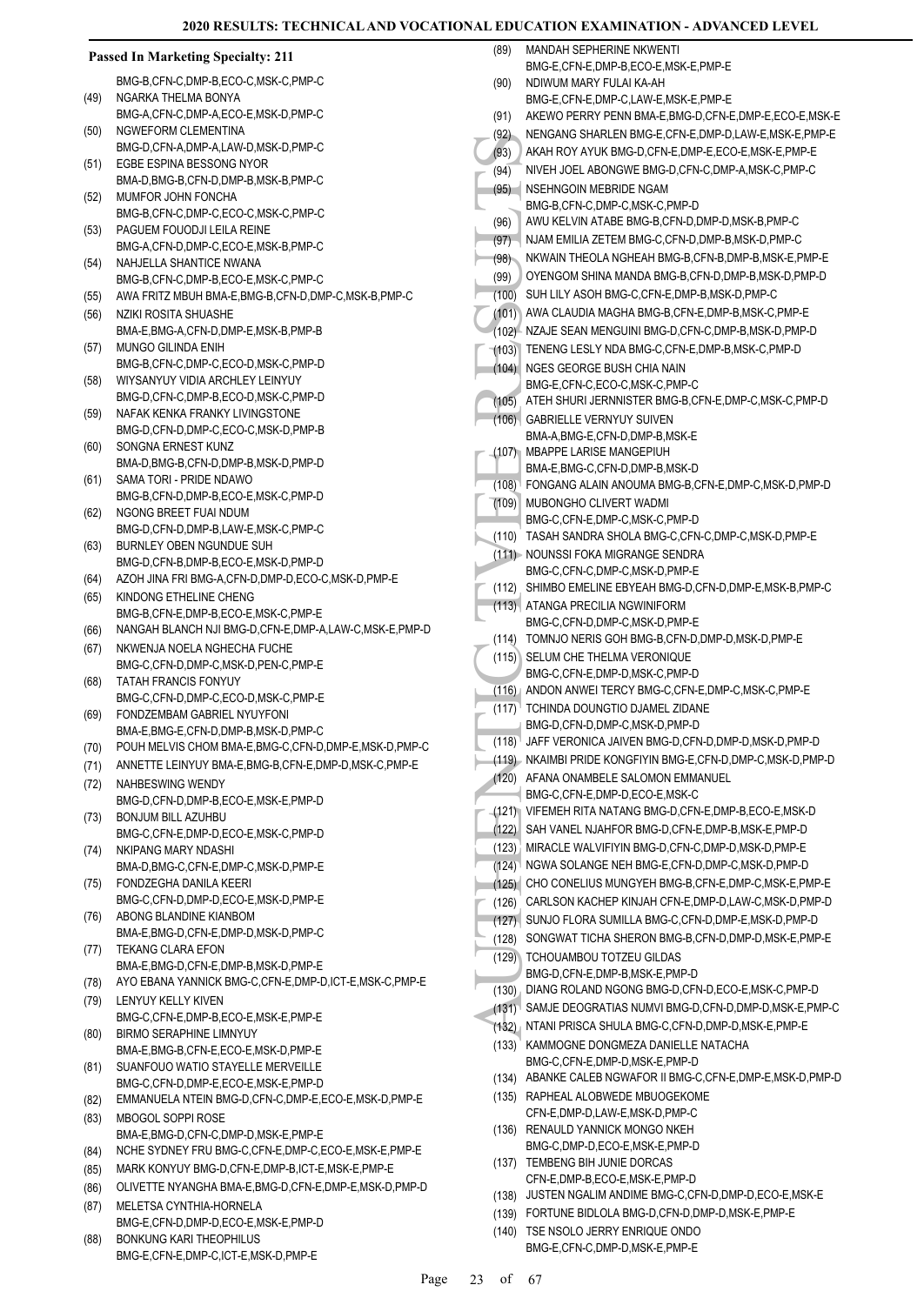#### **Passed In Marketing Specialty: 211**

|                | Passed in Marketing Specially: 211                                                                |
|----------------|---------------------------------------------------------------------------------------------------|
| (141)          | YOUMBI TSAFACK ROLF BMA-C,CFN-D,DMP-E,ECO-E,PMP-E                                                 |
|                | (142) ETAH BELVINA ENEKE BMA-E, BMG-E, CFN-E, MSK-C, PMP-D                                        |
|                | (143) LAHKA SANDRINE BONGWIR BMG-D, CFN-E, DMP-C, MSK-E, PMP-E                                    |
|                | (144) NDONGO ELELE JOSEPH BMA-E, CFN-E, DMP-B, MSK-E, PMP-E                                       |
| (145)          | LUM ROSABEL BMG-E,CFN-D,DMP-C,ECO-E,PMP-E                                                         |
| (146)          | LUM NGWEFONDA DORENDA                                                                             |
|                | BMG-D,CFN-E,DMP-C,ECO-E,PMP-E<br>MUMA DARAIN AWAMBENG BMA-E, BMG-E, DMP-D, ECO-E, PMP-C           |
| (147)<br>(148) | AMBE ROSABEL LUM BMG-C, CFN-E, DMP-E, MSK-D, PMP-E                                                |
| (149)          | SEGUE BRUNA BIBIANE BMG-E, CFN-E, DMP-C, MSK-D, PMP-E                                             |
|                | (150) NCHUYEKE SADIAN GWE BMG-E, CFN-E, DMP-D, MSK-D, PMP-D                                       |
| (151)          | EVINA MINKOMA CELESTINE LAISLY                                                                    |
|                | BMA-E,BMG-E,DMP-B,MSK-E,PMP-E                                                                     |
| (152)          | DJIELE NGANDEU FRANCEL-ERIC                                                                       |
|                | BMG-D,CFN-E,DMP-C,MSK-E,PMP-E                                                                     |
|                | (153) ZEBAZE AISSATOU SARANE BMG-E, CFN-D, DMP-D, ECO-E, MSK-E                                    |
|                | (154) TADTIFO ARSENE KEVIN BMA-E, BMG-D, CFN-E, DMP-D, PMP-E                                      |
| (155)          | MONICA NANGE BMG-E.CFN-E.DMP-C.MSK-E.PMP-E                                                        |
| (156)          | MEH VIRLY ZOW CFN-E, DMP-D, ECO-E, MSK-E, PMP-D                                                   |
| (157)          | <b>DJOUMESSI EUNICE LAURICE</b>                                                                   |
|                | BMG-C,CFN-E,DMP-E,MSK-E,PMP-E<br>(158) ANKIAMBOM RAYAN JICK BMG-E, CFN-D, DMP-E, ECO-E, MSK-E     |
| (159)          | MULUH MILDRED MENGWI BMG-E,CFN-E,DMP-E,MSK-E,PMP-D                                                |
| (160)          | NGONO RUTH MILENA BMG-E.CFN-E.DMP-E.MSK-E.PMP-D                                                   |
| (161)          | OBANDE JEANE ANGI BMA-E,CFN-E,DMP-E,MSK-E,PMP-D                                                   |
| (162)          | TAFEN KOUAMI SARAH NAOMI                                                                          |
|                | BMG-E,CFN-E,DMP-D,LAW-E,PMP-E                                                                     |
| (163)          | NDEH TOBIAS NDUM BMG-E, CFN-E, DMP-D, LAW-E, PMP-E                                                |
| (164)          | DEFANG MATILDA-KELLY NDEMAZEAH                                                                    |
|                | BMA-E,CFN-E,DMP-E,MSK-E,PMP-E                                                                     |
| (165)          | JONDO ANAFACK VINEL JUNIOR<br>BMG-E,CFN-E,DMP-E,MSK-E,PMP-E                                       |
|                | (166) FAITH SEFE NDOFOR-NDUEH                                                                     |
|                | BMA-E,CFN-E,DMP-E,MSK-E,PMP-E                                                                     |
|                | (167) ATABONGAFAC SIFORA BMG-C, CFN-E, DMP-C, MSK-C                                               |
|                | (168) ZOFOA BERTILA NAYAH BMG-D, CFN-C, DMP-C, MSK-E                                              |
| (169)          | YONG BERTRAND CFN-C, DMP-C, MSK-E, PMP-D                                                          |
| (170)          | TILONG DJATSA ALLIANCE BMG-D, CFN-E, DMP-B, PMP-D                                                 |
| (171)          | ARREY LAURA MANCHANG BMA-E, BMG-B, DMP-D, MSK-E                                                   |
| (172)          | NJINWI JUNIOR GLENNKIT BMG-D, CFN-B, DMP-E, MSK-E                                                 |
| (173)          | NGWA GRACE NGUM BMG-D,CFN-D,DMP-C,PMP-E                                                           |
|                | (174) ADA EFANDE NGONO GAELLE BMG-C, CFN-E, DMP-C, MSK-E                                          |
| (175)          | TISHI EDWAN WAWOH BMG-E,CFN-D,DMP-B,PMP-E                                                         |
| (176)          | AMBO SHENA BMG-D, CFN-E, DMP-B, MSK-E<br>TANYI GEORGE MICHEAL ASHU BMG-C, CFN-D, DMP-D, MSK-E     |
| (177)<br>(178) | MUMBONG ROBERT O'NELL BMG-D, DMP-C, ECO-E, PMP-D                                                  |
| (179)          | TUMA BELINDA LANGMIA CFN-D, DMP-C, MSK-D, PMP-E                                                   |
| (180)          | NJONG BRICE LANDRY MIMBEMSIMBOM                                                                   |
|                | BMG-D,CFN-E,DMP-C,PMP-E                                                                           |
|                | (181) ASONDOH CLINTON TANGWE BMG-E, CFN-E, DMP-B, MSK-E                                           |
| (182)          | TANGOH MUKUM FOREWAH BMG-D,CFN-E,DMP-C,PMP-E                                                      |
| (183)          | KEPNOU OSUNGO MOUNGANG IDELLE                                                                     |
|                | BMG-D,CFN-E,DMP-C,MSK-E                                                                           |
| (184)          | GIEBANG ALVINE NTEWYUIH BMG-D,CFN-D,DMP-D,MSK-E                                                   |
|                | (185) ALBERT FONYUY BIMELA BMG-E, CFN-E, DMP-B, MSK-E                                             |
| (186)          | MUA THELMA EKEI CFN-D,ECO-E,MSK-C,PMP-E                                                           |
| (187)          | NDINGWAN KYEN-MBAKA MIRIAM BMA-E,CFN-E,DMP-B,MSK-E                                                |
| (188)          | CHE PEPERTUA NCHANG BMG-D,ECO-E,MSK-D,PMP-E                                                       |
| (189)          | LUKONG MICHAEL LEINYUY BMG-D, CFN-E, DMP-D, MSK-E<br>NCHANG CARINE CHE CFN-E, DMP-D, MSK-D, PMP-E |
| (190)          | NYINGA NDASI CELESTINE BMG-E,CFN-C,DMP-E,MSK-E                                                    |
| (191)<br>(192) | AWASIRI NADIA BMA-E,BMG-D,DMP-D,MSK-E                                                             |
| (193)          | SIRRI SILVYL ANYE BMG-E,CFN-E,DMP-D,PMP-D                                                         |
|                | (194) ANGEL FRI PRINCESS CHO BMG-E, CFN-E, DMP-C, MSK-E                                           |
|                | (195) BUH NELSON MEH BMG-D, CFN-E, DMP-E, MSK-D                                                   |

(196) KANYIMI JANET YEJUHU BMG-C,CFN-E,DMP-E,PMP-E (197) BIME BURIS BURINYUY BMG-D,CFN-E,DMP-D,MSK-E

(202) LUFUN<br>
(203) DANTS<br>
(204) SAHA (205) FANOE<br>
(206) RAYEJ CYNTH<br>
(206) RAYEJ CYNTH<br>
(207) CYNTH (208) MBAH I<br>
(207) MBAH I<br>
(209) MBAH I<br>
(209) MBAH I<br>
(209) MBAH I<br>
(209) MBAH I<br>
(209) MBAH I<br>
(209) MBAH I<br>
(209) MBAH TCHANI WANGA MARCELLE PRICILLIA BMA-D,DMP-E,MSK-E,PMP-E (198) (199) PATIPE NJIKE EZEKIEL JOEL BMG-E,DMP-D,MSK-E,PMP-E (200) BELINDA GHAKANYUY BMA-F CFN-F DMP-D PMP-F (201) NGOOH VOAULA YUFENYU BMG-D,CFN-E,DMP-E,MSK-E (202) LUFUNG BANGYINEH JOELLE CFN-E,DMP-D,ECO-E,PMP-E (203) DANTSE FOSSI MICHELLE FRIDA CFN-E,DMP-D,MSK-E,PMP-E (204) SAHA MOUAFO JOVANIE EMELDA BMG-E,CFN-E,DMP-D,PMP-E (205) FANOEL DZEVELA CFN-E,DMP-D,MSK-E,PMP-E (206) RAYE JESSICA LESLIE BMG-E,DMP-E,MSK-E,PMP-D (207) CYNTHIA SWIRRI ACHUA CFN-E,DMP-D,MSK-E,PMP-E (208) NTAMEN EVANS BAILACK BMG-D,CFN-E,DMP-E,MSK-E (209) MBAH MICHAL FRI BMG-E,CFN-E,DMP-E,PMP-E (210) JOSELLA VERSHIYI NDZE BMG-E,CFN-E,DMP-E,PMP-E (211) YABOH MBOWOH JO-ANNE BMG-E,CFN-E,DMP-E,PMP-E **Passed In Secretarial Administration and Communication Specialty: 3** FONYUY VIOLETTE NYUYDZEWOLA CFN-E,ICT-C,IPR-B,LAW-A,OAW-B,PCS-B,PEN-B (1) (2) SUSANAH AGBOR ARREY IPR-C,OAW-B,PCS-C,PEN-B (3) PHUTUH RITHA IPR-D,OAW-C,PCS-D,PEN-D **Passed In Single Subjects Passed In 6 Subjects: 1** WAMBO MICHAEL SIENI BMA-E,BMG-D,CFN-D,ECO-E,FAC-C,ICT-B (1) **Passed In 5 Subjects: 21** (1) FULAI DOMENETINA TOSAM BMA-B,BMG-A,CFN-B,ECO-C,FAC-D (2) MULUH BLESSING PENN BMA-C,BMG-A,CFN-D,ECO-D,FAC-E AZANGO KEMEGNI MICHEL LOIC BMA-C,BMG-B,CFN-B,ECO-E,FAC-E (3) (4) CHICK HARIET NGUM BMA-D,BMG-C,CFN-A,ECO-E,FAC-E (5) YEMELI KAZE CHANELLE BMA-D,BMG-C,CFN-B,FAC-E,LAW-D (6) AWAUNDEM BRANDON BMA-E,BMG-B,CFN-D,CMA-E,LAW-C  $(7)$  YONG BRAIN ANYAHMBOM BMA-B, BMG-D, CEN-C, CMA-E, ECO-E MAMBO-NEH MARIE CLAIRE LIBI BMA-E,BMG-B,CFN-C,ECO-D,FAC-E (8) (9) BUNG SEM CEDRICK BMA-E,BMG-C,CFN-D,ECO-C,FAC-D (10) NDINGWAN MCJUNIOR NJEH BMA-E,BMG-B,CFN-C,CMA-E,ECO-E (11) AMBE CEDRIC RIKA BMA-C BMG-C CEN-D CMA-E ECO-E (12) DEMANOU MOMO SANDRA BMA-D,BMG-C,CFN-C,ECO-E,FAC-E (13) MATCHIO ROSITA TCHIO BMA-D,BMG-D,CFN-B,CMA-E,ECO-E (14) MBUH LARISA TIZAH BMA-E,BMG-C,CFN-C,ECO-E,FAC-E (15) USATE CARINE EKWAIYA BMA-E,BMG-C,CFN-C,ECO-E,FAC-E (16) FUEN TESSA ASOGHO BMA-D,BMG-D,CFN-E,ECO-D,FAC-D (17) NKOU BERINIS NAYA BMA-E,BMG-B,CFN-D,ECO-E,FAC-E (18) NAHSANG NADESH FOWON BMA-E,BMG-D,CFN-D,ECO-D,FAC-E (19) BENGHWA SHELA BISAHNYU BMA-E,BMG-E,CFN-C,ECO-E,FAC-D (20) LEMBEH MAXWELL BUOWEH BMA-E,BMG-D,CFN-E,CMA-E,ECO-E (21) MULUH ABIGAIL PENN BMA-E,BMG-D,CFN-E,ECO-E,FAC-E **Passed In 4 Subjects: 34** (1) NZAMWI YENBEN PHANUELLE FLORE BMA-D, BMG-A, CEN-B, FAC-D (2) NKAIN NGAM EMIELDA BMA-C,BMG-B,CFN-C,CMA-E (3) NKWAIN NAURA MBU JEH BMA-E,BMG-D,CFN-A,FAC-D (4) FEYUFE LILIAN TING BMA-B,BMG-C,CFN-D,FAC-E (5) ASANG CLAVINE FRINWIE BMA-D,BMG-B,CFN-D,ECO-E (6) CHEGHE HAPPINESS NCHUNG BMA-E,BMG-D,CFN-C,CMA-C (7) ETOIJECK BENJAMIN UBANAKO BMG-D,CFN-E,LAW-B,PMP-D (8) TUTI PILATE BANSIKA BMA-E BMG-C, CEN-C, ECO-E (9) GANKAM FREDERIC BARDES BMA-D, BMG-B, CEN-E, CMA-E (10) KENFACK DONGOCK BILIE JASON BMG-E,CFN-E,DMP-B,ECO-D (11) FONJI KELLY SELLAH BMA-D,BMG-B,CFN-E,ECO-E (12) ASANJI SYLVIE NGUM BMA-D,BMG-D,CFN-D,CMA-E (13) ALUSOMBOM SYLVIA VUGAVTESM CFN-E,DMP-D,ENT-C,PMP-E

(14) FOSSUNG JUDE ESENDEGE BMG-D,CFN-D,ECO-E,LAW-D

(15) FOTSO KENMEGNE DYVANE DUREL

Page 24 of 67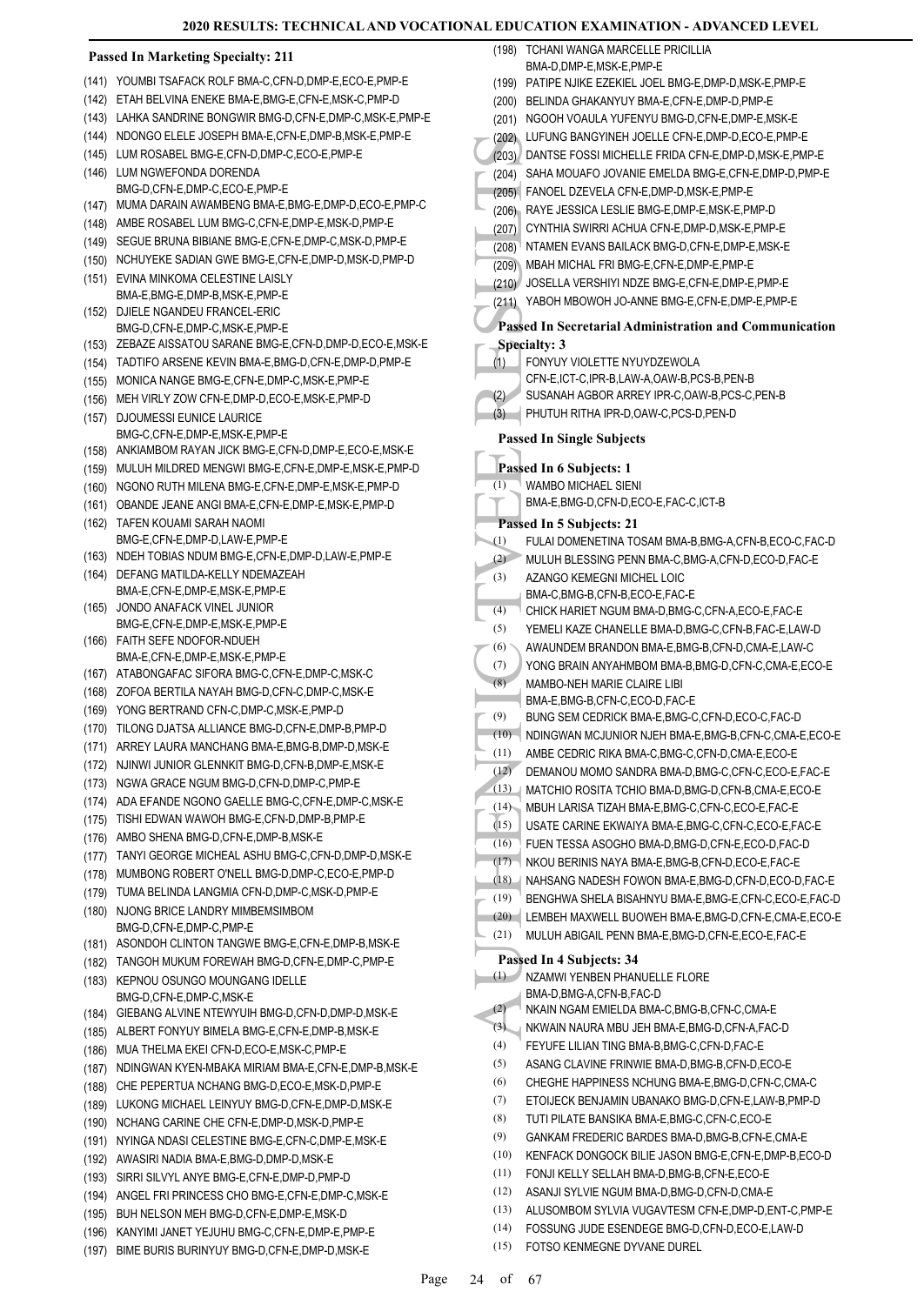# **Passed In Single Subjects**

#### **Passed In 4 Subjects: 34**

BMA-D,BMG-D,CFN-D,DMP-E

- (16) CHIMUNU PRAISES SHIMINYI BMA-E,BMG-C,CFN-D,FAC-E
- (17) MAC MUABE FAITH NKALE BMA-E,BMG-D,CFN-D,ECO-D
- (18) MBOKE TAKANG FAITH AGBOR BMA-E,BMG-D,CFN-D,ECO-E
- (19) MELVIS ALAH BMA-E,BMG-D,CFN-D,CMA-E
- (20) BIH ROSELINE ANYE BMG-D,CFN-D,DMP-E,ECO-E
- (21) LEONARD AMBE BMA-E,BMG-C,CFN-E,ECO-E
- (22) BIHGUEMGNI ANNA MARIE MOFOR BMA-E,BMG-D,CFN-E,FAC-D
- (23) AMBANG SONIA BMA-E,BMG-D,CFN-E,PMP-D
- (24) CHE EUKERIA MA'AH BMA-D,BMG-D,CFN-E,ECO-E
- (25) TAMBIGNUI AGAPE MBONEGNUI BMG-D, CEN-E, DMP-D, ECO-E
- (26) MEDOLINE MANTON PEKELEKE BMG-E,CFN-C,CMA-E,ECO-E
- (27) TAMENANG TABIE ULRICH BMA-E,BMG-E,CFN-C,FAC-E
- (28) AKWA MARCELLINE AWAH BMA-E,BMG-C,CFN-E,CMA-E
- (29) WIRNKAR PADRE PIO NSOADZEM CFN-E,DMP-E,ECO-E,ENT-C
- (30) WANECHAM NOELA AFOR BMG-D,CFN-D,ECO-E,FAC-E
- (31) MIH GERALD TEH BMA-E,BMG-D,CFN-E,ECO-E
- (32) MONJIH CLOUDIA MEMOFETE CFN-E,DMP-E,LAW-D,MSK-E
- (33) ABONDO MVOMO JOEL MANUEL BMA-E,BMG-E,CFN-E,FAC-E
- (34) MBAH MMAMBANG JEMIMA BMG-E,CFN-E,CMA-E,ECO-E

#### **Centre No: 22091 ST. FREDERICKS COMPREHENSIVE HIGH SCHOOL BAMENDA**

Regist: 29, Sat for 6 or more Subjects: 29, Passed : 24 % Passed : 82.76, Sanctioned : 0

#### **Results of Successful Candidates In Order Of Merit**

#### **Passed In Accounting Specialty: 4**

- MELI POUOKEM DILANE BMA-A,BMG-A,CAC-C,CFN-B,CMA-B,ECO-B,FAC-B (1)
- FOPAH KINGSTAR ATEH BMA-B,BMG-B,CAC-E,CFN-C,CMA-C,FAC-B (2)
- SABOH DYLAND NKENGUM BMA-E,BMG-A,CAC-E,CFN-C,ECO-E,FAC-D (3)
- (4) DOH JUSRIC TATA BMA-D,BMG-C,CFN-D,CMA-E,ECO-E,FAC-D

#### **Passed In Marketing Specialty: 16**

- BAUKET DEBRAT NCHUYEKEH BMA-D,BMG-B,CFN-D,DMP-E,ECO-E,ENT-B,MSK-C,PMP-E (1)
- MBUENDA CHATRICE BMA-C,BMG-A,CFN-B,DMP-D,ECO-C,MSK-B,PMP-C (2)
- FATIME ABDOULAYE SALEH BMA-D,BMG-B,CFN-D,DMP-D,ECO-D,MSK-C,PMP-E (3)
- MAH CHRISTABEL BMA-E,BMG-D,CFN-B,DMP-E,ECO-E,MSK-D,PMP-D (4) AJEH YVETTE SHEFA
- BMA-E,BMG-C,CFN-E,DMP-E,ENT-C,MSK-E,PMP-D (5) TIFON SANDRA WEHNA (6)
- BMA-E,BMG-C,CFN-E,DMP-E,ECO-E,MSK-D,PMP-E PRIDE BA-ABONGA SIGALA (7)
- BMA-E,BMG-B,CFN-D,DMP-C,MSK-D,PMP-D ALI ABDOULAYE SALEH
- BMA-E,BMG-B,CFN-D,DMP-B,MSK-E,PMP-E (8)
- YAHMENSEI CALEOPETRA NJOBE BMG-B,CFN-E,DMP-D,ECO-E,ENT-C,MSK-D (9)
- (10) SHIEKEU LILIAN FRU BMA-E,BMG-D,CFN-D,DMP-C,MSK-E,PMP-D
- JUIKWOH MILENA JORDIE NKIFOR BMA-E,BMG-E,CFN-C,DMP-E,MSK-D,PMP-C (11)
- (12) ENJEH TRACY BMG-D,CFN-E,DMP-D,ENT-D,MSK-E,PMP-E
- ANDEH RAMSON TANTOH BMA-E,BMG-E,CFN-E,DMP-D,MSK-E,PMP-E (13)
- (14) JONAH NJWENG ANYE BMG-B,CFN-D,DMP-E,MSK-D,PMP-E
- (15) NCHE ADREAN NGEH CFN-D,DMP-C,MSK-D,PMP-D
- (16) TAH BORIS BIMELA BMG-D,CFN-E,DMP-D,PMP-E

#### **Passed In Single Subjects**

#### **Passed In 5 Subjects: 1**

| (1)         | MENGMO SANDRINE KINYUY BMA-E, BMG-C, CFN-E, ECO-E, FAC-E                                                         |
|-------------|------------------------------------------------------------------------------------------------------------------|
|             | Passed In 4 Subjects: 3                                                                                          |
| (1)         | TEBOH CHANCELINE ANOH CFN-E, DMP-D, ENT-C, MSK-E                                                                 |
| (2)         | NGWAHEN SINORITA CHO BMG-C, CFN-E, ECO-E, MSK-E                                                                  |
| (3)         | AKAM GIDEL CHE BMA-D, BMG-D, CFN-E, FAC-E                                                                        |
|             | Centre No: 22093 GOVERNMENT TECHNICAL HIGH<br><b>SCHOOL TIKO</b>                                                 |
|             | Regist: 94, Sat for 6 or more Subjects: 94, Passed: 74                                                           |
|             | % Passed: 78.72, Sanctioned: 1<br><b>Results of Successful Candidates In Order Of Merit</b>                      |
|             | <b>Passed In Accounting Specialty: 7</b>                                                                         |
| (1)         | MELONDE BLANCH AKUME                                                                                             |
|             | BMA-B,BMG-B,CAC-E,CFN-C,CMA-D,ECO-D,FAC-B,LAW-C                                                                  |
| (2)         | PEUFENE NAGI BLANDINE                                                                                            |
|             | BMA-D, BMG-A, CFN-E, CMA-E, ECO-E, FAC-D, LAW-B<br><b>BIH DORIS NDIFOR</b>                                       |
| (3)         | BMA-E, BMG-A, CAC-E, CFN-D, CMA-D, ECO-E, FAC-E                                                                  |
| (4)         | ETAMPE ALAIN TANJOCK                                                                                             |
|             | BMA-E, BMG-B, CAC-E, CFN-E, CMA-C, FAC-E, LAW-D                                                                  |
| (5)         | UMENI SEDRICK-JUNIOR                                                                                             |
|             | BMA-B, BMG-A, CAC-D, CFN-A, CMA-B, FAC-A                                                                         |
| (6)         | NANJE DILYS BOKENGWE                                                                                             |
|             | BMA-C, BMG-A, CFN-D, CMA-D, FAC-B, LAW-D<br>MBE CORRIETA KUM BMA-D, BMG-B, CFN-D, CMA-E, FAC-D, LAW-D            |
| (7)         |                                                                                                                  |
|             | <b>Passed In Civil Engineering - Building Construction</b>                                                       |
|             | <b>Specialty: 21</b>                                                                                             |
| (1)         | NDUBUISI KENNETH ARIRIGUZA                                                                                       |
| (2)         | BCA-C,BCD-C,BCP-A,BCS-C,BCT-B,ESC-D,MAT-D<br>ELUNGE DILAN BCA-D, BCD-C, BCP-C, BCS-C, BCT-B, ESC-E, PEN-C        |
| (3)         | ESEGEMU CORNELIUS ESUA                                                                                           |
|             | BCA-E,BCD-E,BCP-C,BCS-D,BCT-C,ESC-E,PEN-E                                                                        |
| (4)         | NJUH EWI HILLA BCA-D, BCD-C, BCP-B, BCS-C, BCT-B, ESC-E                                                          |
| (5)         | CHENKO COLLINS CHANG                                                                                             |
|             | BCA-E,BCD-C,BCP-B,BCS-C,BCT-B,ESC-E                                                                              |
| (6)         | KANG LOT-MARK AGBOR                                                                                              |
|             | BCD-D,BCP-D,BCS-C,BCT-B,ESC-E,PEN-C                                                                              |
| (7)         | ADU ELIAS TAMBE BCA-D, BCD-C, BCS-D, BCT-B, ESC-E, PEN-D<br>TEKWE RAWUL ACHA BCD-D.BCP-C.BCS-E.BCT-C.ESC-E.PEN-C |
| (8)         | DANIEL SONE NTOKO BCA-C,BCD-D,BCP-C,BCS-E,BCT-C,ESC-E                                                            |
| (9)<br>(10) | RANDINE YAMBUIN LIMNGWANG                                                                                        |
|             | BCA-E,BCD-E,BCS-C,BCT-B,ESC-E,PEN-C                                                                              |
| (11)        | BESTON ESEMBU ALUNGWA                                                                                            |
|             | BCA-E,BCD-D,BCP-C,BCS-D,BCT-C,ESC-E                                                                              |
| (12)        | PRINCE BISONG ENOWMAH BCD-C,BCP-D,BCS-C,BCT-B,PEN-C                                                              |
| (13)        | ROMANUS CHIBUEZE NWAEZI                                                                                          |
|             | BCA-D,BCD-D,BCS-C,BCT-C,PEN-D                                                                                    |
| (14)        | MBAKOP NGATCHA FABRICE THEOPHANE<br>BCA-E,BCD-C,BCP-C,BCS-E,BCT-C                                                |
| (15)        | DJEUKOUA NGONDJI FRANCEL BRONZE                                                                                  |
|             | BCA-E,BCD-C,BCP-D,BCS-D,BCT-C                                                                                    |
| (16)        | TAH PRINCEWILL TENDU BCA-D, BCP-E, BCS-D, BCT-C, ESC-E                                                           |
| (17)        | MBENGONG HARRIS YUHSINYU                                                                                         |
|             | BCA-E,BCD-E,BCP-D,BCS-D,BCT-C                                                                                    |
| (18)        | NZILLE NDUMBE CLOVIS BCA-E,BCP-D,BCS-D,BCT-D,PEN-E                                                               |
| (19)        | AKWONYAMBI ELVIS TABOT BCD-D,BCP-D,BCS-E,BCT-D,PEN-E                                                             |
| (20)        | TIMBONG BORRIS SOH BCD-E, BCP-D, BCS-D, BCT-C                                                                    |
| (21)        | GABILA BELTUS TITA BCD-E, BCP-D, BCS-E, BCT-C                                                                    |

#### **Passed In Clothing Industry Specialty: 5**

- (1) NDITAMBEREH IS-HAQ PILEH FFD-B,PEN-D,PMG-A,TTE-B,WOR-D
- (2) ETOF MELVIS NDAI FFD-B,PEN-D,PMG-B,TTE-C,WOR-D
- (3) NGAAJIEH CYNTHIA MBINZE FFD-C,PMG-B,TTE-C,WOR-E
- (4) CHEGHE QUINTA CHU FFD-C,PMG-B,TTE-D,WOR-E
- (5) EBONG BELINDA DIONE FFD-D,PMG-B,TTE-C,WOR-E

# **Passed In Electrical Power System Specialty: 26**

- TINCHOM KAMAYI GUILLAUME ACM-A,CAN-E,DEI-B,EAM-E,ESC-D,PEL-C,PEN-A (1) (2) NSAKAR DENIS KAWOP
-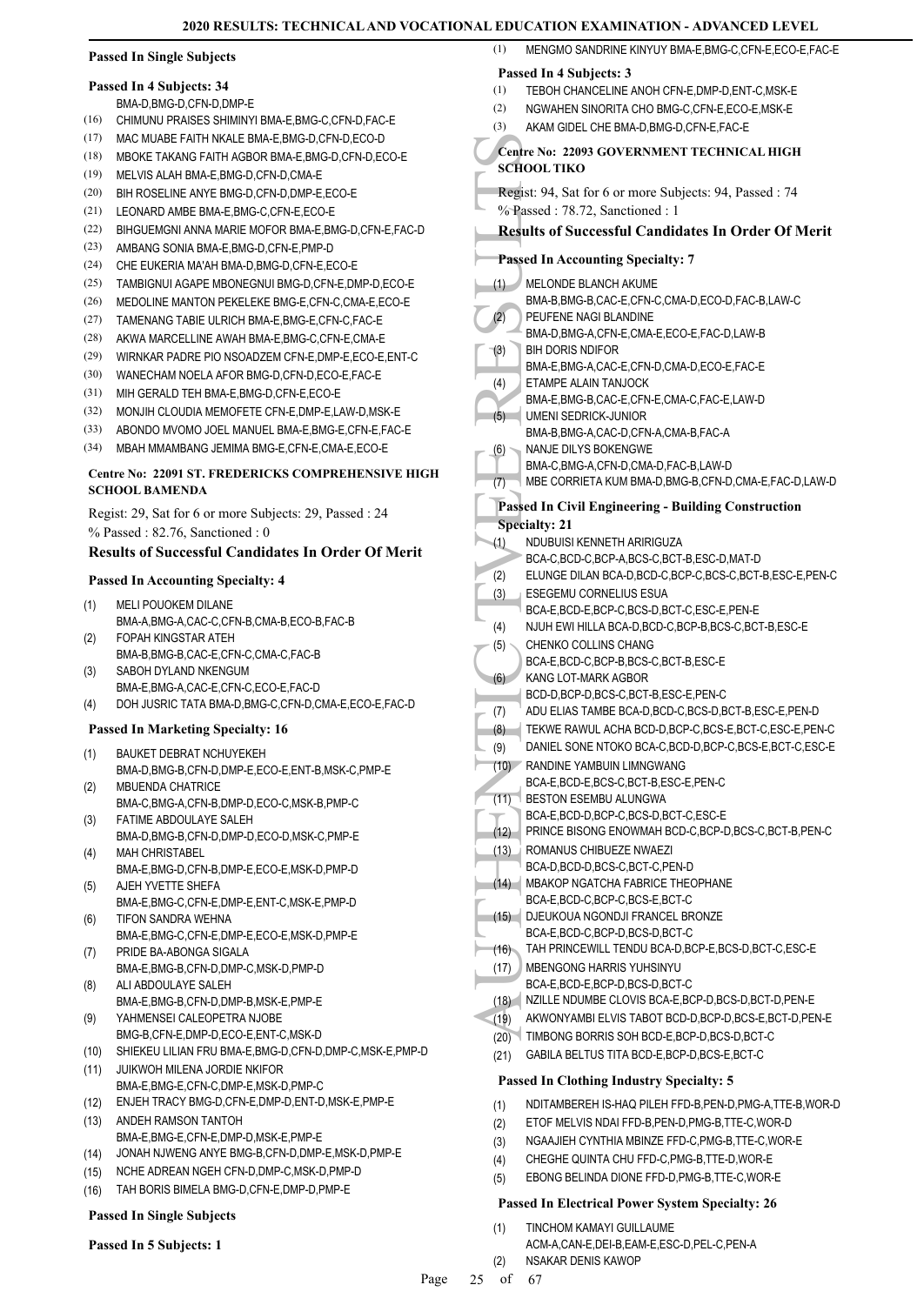#### (4) MCHAN<br>
(5) BMA-C,<br>
(6) BLESSI<br>
(6) BMA-C,<br>
(6) BMA-C,<br>
(7) VALER,<br>
E, UANG I MBIGH,<br>
(7) VALER,<br>
BMA-C,<br>
BMA-C,<br>
SHUNNG I MA-C,<br>
SHUNNG I MA-C,<br>
SHUNNG I MA-C,<br>
SHUNNG I MA-C,<br>
SHUNNG I MA-C,<br>
SHUNNG I MA-C,<br>
SHUNNG I **Passed In Electrical Power System Specialty: 26** ACM-A,CAN-E,DEI-B,EAM-E,ESC-D,PEL-C,PEN-C NKEMASONG COLLINS ASONGAFAC ACM-C,CAN-C,DEI-B,EAM-E,ESC-E,PEL-C,PEN-D (3) EYONG CLINTON AKO ACM-B,CAN-E,DEI-C,EAM-E,ESC-E,PEL-C,PEN-C  $(4)$ BETINGA GILBERT PENDA ACM-B,CAN-D,DEI-C,EAM-E,ESC-E,PEL-E,PEN-C (5) YANICK BABILA SANGALI ACM-A,CAN-E,DEI-C,EAM-E,ESC-E,PEL-E,PEN-D (6) ANGU CHRISTIAN FUH ACM-C,CAN-E,DEI-C,EAM-E,ESC-E,PEL-D,PEN-C (7) TATA FLORENCE MUDEH ACM-A,CAN-E,DEI-B,ESC-E,PEL-C,PEN-B (8) TIKELA DAOUDA SIMPLICE JUNIOR ACM-A,DEI-C,EAM-E,ESC-E,PEL-D,PEN-B (9) KIMENG HONOURAY KUBUO ACM-C,CAN-E,DEI-B,EAM-E,ESC-E,PEL-C (10) (11) NTOKO NJUME OSCAR ACM-C,CAN-E,DEI-B,EAM-E,ESC-E,PEL-D (12) NUGANGA NOEL WAMBANG ACM-C,CAN-E,DEI-B,ESC-E,PEL-E,PEN-E (13) NESTA CHE SAMA ACM-C,CAN-D,DEI-C,EAM-E,ESC-E,PEL-E (14) ZANG JUDE BONG ACM-C,CAN-E,DEI-C,ESC-E,PEL-E,PEN-E (15) EVINA ONDJA'A DAVID MOISE ACM-B,DEI-B,ESC-E,PEL-E,PEN-B (16) TAMBI ROGER ENOW ACM-A,DEI-C,ESC-E,PEL-E,PEN-D (17) TAMUKUM MIVETTE TENGU ACM-B,CAN-E,DEI-C,PEL-D,PEN-D (18) TATA COMFORT ONANA ACM-A,CAN-E,DEI-C,ESC-E,PEL-E (19) AZAH BRUNO NDAH ACM-B,CAN-D,DEI-C,EAM-E,PEL-E (20) NGONG ERIC FALE ACM-B,CAN-E,DEI-C,LAW-E,PEL-D (21) ATABE BRIAN ECHOME ACM-C,CAN-E,DEI-C,PEL-E,PEN-D TAMZE NGOUSSEU CYRIL RUCEL (22) ACM-B,CAN-E,DEI-C,ESC-E,PEL-E (23) SHU JUDE AMABO ACM-A,CAN-E,DEI-C,PEL-E (24) MUFONG DONAVANE NDIFON ACM-B,CAN-E,DEI-C,PEL-D (25) MTAM KANGHA ETIENNE ACM-C,DEI-B,ESC-E,PEL-E (26) TIMA JESE AGBOR ACM-C,DEI-C,ESC-E,PEL-E **Passed In Home Economics Specialty: 6** CHANTAL BELULE NANYENGA CMD-B,ENT-D,FLE-A,NSC-E,PEN-C,RMH-B (1) NKENGAFAC ALICE AGWEHNDEM CMD-B,FLE-A,NSC-D,PEN-C,RMH-A (2) (3) NGWA QUINEVA MANKAA CMD-C,ENT-E,FLE-A,PEN-D,RMH-B (4) RASSTEL BENWEI OBAT CMD-B,FLE-B,PEN-E,RMH-C (5) TABE GISLAIN IVERAN ENEKE CMD-D,FLE-B,PEN-D,RMH-C (6) KAPAWA THERESE CMD-C,FLE-B,PEN-E,RMH-C **Passed In Marketing Specialty: 1** (1) FUKENG MISPA NENG BMG-C,CFN-D,DMP-E,LAW-E,MSK-E **Passed In Single Subjects Passed In 5 Subjects: 1** (1) NJIMAKA NADEGE AGNYEN BMA-E,BMG-B,CFN-E,CMA-E,LAW-D **Passed In 4 Subjects: 7** (1) NKEIH FABRAISE NKWANUI ACM-A,DEI-C,PEL-D,PEN-D (2) PIMANJEM NANGO EBENEZER ACM-A,DEI-C,PEL-E,PEN-D (3) EDWIN ETTA OMA ACM-C,DEI-C,PEL-E,PEN-B (4) CHE RUDOLF NYOU ACM-C,DEI-C,PEL-E,PEN-C (5) ETA CLOVIS OWIH ACM-C,DEI-C,PEL-E,PEN-D (6) ALAIN EBUNGA EPEH ACM-C,DEI-C,PEL-E,PEN-E (7) ATENEKARA FABUHELA NGESANG BMA-E,BMG-D,CFN-E,CMA-E **Centre No: 22096 PRESBYTERIAN COMPREHENSIVE SECCONDARY SCHOOL BUEA**  Regist: 23, Sat for 6 or more Subjects: 23, Passed : 20 % Passed : 86.96, Sanctioned : 3 **Results of Successful Candidates In Order Of Merit Passed In Accounting Specialty: 7** (1) (2) (3) (4) (5) (6) (1) (2) (3) (4) (5) (7) (9) (10) (12) (1) (1) (2) (3) (4) (5) (6) (7) (8) (9) (10) (11)

| (1)  | <b>GIREZ ETONGO NJOH</b>                                                                      |
|------|-----------------------------------------------------------------------------------------------|
|      | BMA-E,BMG-B,CFN-D,CMA-D,ECO-E,FAC-E,ICT-D                                                     |
| (2)  | EKEKE ESEA-YANNICK KULU YUME                                                                  |
| (3)  | BMA-B,BMG-B,CFN-C,CMA-D,ECO-E,FAC-C<br>BOGHUMA NAHDIA GANYONGA                                |
|      | BMA-C, BMG-B, CFN-B, CMA-E, ECO-D, FAC-E                                                      |
| (4)  | NCHANG JOYCELINE AWASUM                                                                       |
|      | BMA-C,BMG-B,CFN-C,CMA-E,ECO-E,FAC-D                                                           |
| (5)  | <b>BLESSING TONYIEMOLA</b>                                                                    |
|      | BMA-E, BMG-B, CFN-C, CMA-E, ECO-E, FAC-E<br>MBIGHA NABILA ALIEH                               |
| (6)  | BMA-D, BMG-B, CFN-D, CMA-E, ECO-E, FAC-E                                                      |
| (7)  | DOUNGUE YANGUE JOZIANE BMA-C, BMG-D, CFN-D, CMA-E, FAC-E                                      |
|      | <b>Passed In Marketing Specialty: 12</b>                                                      |
|      |                                                                                               |
| (1)  | <b>VALERIE MASOMA MAFANY NDELEY</b><br>BMA-E, BMG-A, CFN-C, DMP-A, ECO-E, ICT-B, MSK-B, PMP-B |
| (2)  | <b>IJANG PRISMIKE NDANG</b>                                                                   |
|      | BMA-C, BMG-A, CFN-D, DMP-B, ECO-D, ICT-C, MSK-B, PMP-C                                        |
| (3)  | SHUNNA NGENYI QUEEN                                                                           |
|      | BMA-D, BMG-D, CFN-E, DMP-B, LAW-B, MSK-E, PMP-E                                               |
| (4)  | YOLANDE EBUDE ETONE MELOKO                                                                    |
| (5)  | BMA-D, BMG-C, CFN-E, DMP-A, MSK-D, PMP-D<br>ATUH GOODNESS ENJEI                               |
|      | BMA-E,BMG-D,CFN-D,DMP-B,MSK-E,PMP-E                                                           |
| (6)  | BIH PALVIN CHICK BMA-E, BMG-E, CFN-D, DMP-C, MSK-E, PMP-D                                     |
| (7)  | MOLONGO MARY-HEIKE ELEWA                                                                      |
|      | BMA-E, BMG-E, CFN-E, DMP-B, MSK-E, PMP-E                                                      |
| (8)  | ACHU TERRI RUTH BMG-D,CFN-C,DMP-B,MSK-D,PMP-D                                                 |
| (9)  | LIFONGO PAUL LIFONGO JUNIOR<br>BMG-E,DMP-C,ICT-D,MSK-C,PMP-D                                  |
| (10) | UFEICHEK DELA FOULEFACK                                                                       |
|      | BMG-C,CFN-E,DMP-B,LAW-E,MSK-D                                                                 |
| (11) | LUCY JOFFI GRACE BMG-E, CFN-E, DMP-B, MSK-D, PMP-E                                            |
| (12) | FLORENCE ANWI BATEH AKUNG                                                                     |
|      | BMG-C,CFN-E,DMP-D,MSK-E,PMP-E                                                                 |
|      |                                                                                               |
|      | <b>Passed In Single Subjects</b>                                                              |
|      | Passed In 5 Subjects: 1                                                                       |
| (1)  | <b>EMMACULATE LIENGU MOKONGO</b>                                                              |
|      | BMA-D, BMG-B, CFN-D, ECO-E, FAC-E                                                             |
|      | Centre No: 22098 REGINA PACIS HIGHER TECHN. & COMM.                                           |
|      | <b>COLLEGE MUTENGENE</b>                                                                      |
|      | Regist: 52, Sat for 6 or more Subjects: 52, Passed : 51                                       |
|      | % Passed: 98.08, Sanctioned: 0                                                                |
|      | <b>Results of Successful Candidates In Order Of Merit</b>                                     |
|      | <b>Passed In Accounting Specialty: 17</b>                                                     |
|      | KOUDJOU SHADIA ASHLEY AGBOR E                                                                 |
| (1)  | BMA-A, BMG-A, CAC-B, CFN-A, CMA-A, ECO-C, ENT-A, FAC-B                                        |
| (2)  | TANYU SYLVERA ELIZABETH NAMONDO                                                               |
|      | BMA-A, BMG-A, CAC-D, CFN-A, CMA-A, ECO-A, FAC-B                                               |
| (3)  | ZEFAC FABIOLA NGIMACHA                                                                        |
|      | BMA-A,BMG-A,CAC-E,CFN-D,CMA-A,ECO-D,FAC-A<br>SERENA MAKOUNDJOU TENDA                          |
| (4)  | BMA-B, BMG-A, CAC-D, CFN-A, CMA-C, ECO-D, FAC-C                                               |
| (5)  | ESEDEGEH FOSUNG FOTULLAH                                                                      |
|      | BMA-C,BMG-B,CFN-C,CMA-C,ECO-C,FAC-C,LAW-B                                                     |
| (6)  | NDEFON ACHUTAKOH                                                                              |
|      | BMA-C, BMG-A, CFN-A, CMA-D, ECO-E, FAC-E, ICT-B                                               |
| (7)  | MESUMBE LINDA MUKE<br>BMA-D, BMG-A, CAC-E, CFN-B, CMA-B, ECO-E, FAC-D                         |
| (8)  | ENOW TIKU ELDRIDA MAKEH                                                                       |
|      | BMA-D, BMG-B, CFN-B, CMA-B, FAC-B, ICT-B                                                      |
| (9)  | <b>VERANSO GHISLAIN DZERINYUY</b>                                                             |
|      | BMA-B, BMG-A, CFN-C, CMA-B, ECO-C, FAC-D                                                      |
| (10) | SAKWE BLESSING VERONICA ULE<br>BMA-D, BMG-A, CFN-C, CMA-B, FAC-D, ICT-C                       |
| (11) | ASUKWA LARRYKING TAMON                                                                        |
|      | BMA-B, BMG-A, CFN-A, CMA-E, ECO-E, FAC-D                                                      |
| (12) | DILANDCAR LYONGA ELIVE<br>BMA-C, BMG-B, CFN-C, CMA-E, FAC-E, PEN-A                            |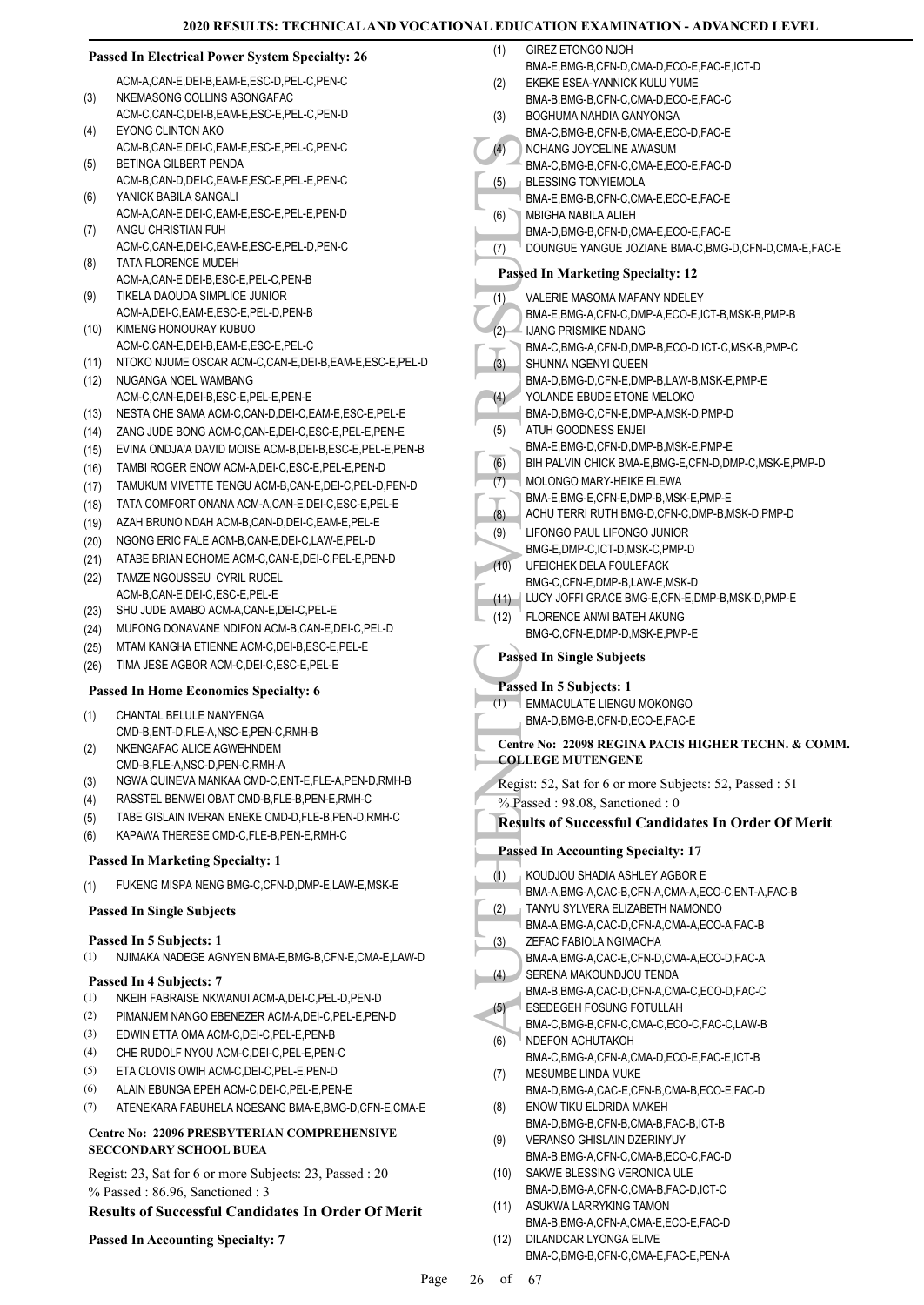| <b>Passed In Accounting Specialty: 17</b> |                                                                               | NGINJOH FUNYE MAGDANY FAMWE<br>(32)<br>BMG-B,CFN-B,DMP-C,MSK-E,PMP-E                                              |
|-------------------------------------------|-------------------------------------------------------------------------------|-------------------------------------------------------------------------------------------------------------------|
| (13)                                      | TAMBE EDWARD TAMBE                                                            | <b>Passed In Single Subjects</b>                                                                                  |
|                                           | BMA-C,BMG-A,CFN-D,CMA-C,ECO-E,FAC-D                                           |                                                                                                                   |
| (14)                                      | MICHEL YVAN NTUI AYUK<br>BMA-E,BMG-B,CFN-B,CMA-D,FAC-D,ICT-C                  | Passed In 5 Subjects: 1                                                                                           |
| (15)                                      | NGOMAYACK ALBERTINE VANELLIE                                                  | (1) SIRRI EVELYNE SUH BMA-E, BMG-A, CFN-D, CMA-E, ECO-E                                                           |
|                                           | BMA-E,BMG-A,CFN-A,CMA-C,ECO-E,FAC-E                                           | Passed In 4 Subjects: 1                                                                                           |
| (16)                                      | NYARK ANOH ABEL NCHINYAM                                                      | (1)<br>LEBAGA GHISLAIN NUMVI BMA-A, BMG-B, CFN-D, CMA-E                                                           |
|                                           | BMA-E,BMG-A,CFN-C,CMA-D,ECO-E,FAC-E                                           | Centre No: 22108 FONAB HIGH SCHOOL NKWEN, BAMENDA                                                                 |
| (17)                                      | WILLIAM LITIE BOANA BMA-D, BMG-B, CFN-D, CMA-C, FAC-E                         |                                                                                                                   |
|                                           | <b>Passed In Marketing Specialty: 32</b>                                      | Regist: 12, Sat for 6 or more Subjects: 12, Passed: 6                                                             |
| (1)                                       | ATEGHA NOEL-PRIDE FORSUH                                                      | % Passed: 50.00, Sanctioned: 0                                                                                    |
| (2)                                       | BMA-B, BMG-A, CFN-A, DMP-A, ECO-C, ICT-C, MSK-B, PMP-B<br>HANNAH MOJOKO OTANG | <b>Results of Successful Candidates In Order Of Merit</b>                                                         |
|                                           | BMA-C, BMG-A, CFN-C, DMP-A, ECO-E, ICT-C, MSK-C, PMP-C                        | <b>Passed In Accounting Specialty: 1</b>                                                                          |
| (3)                                       | ANWI PRECIOUS AGWO<br>BMA-B, BMG-A, CFN-A, DMP-A, ECO-E, MSK-A, PMP-C         | SHU GAIUS ABENWI BMG-B,CFN-C,CMA-D,ECO-E,FAC-E,ICT-C<br>(1)                                                       |
| (4)                                       | MEKOFOR ANGU CHI BRANDON                                                      | <b>Passed In Civil Engineering - Building Construction</b>                                                        |
|                                           | BMA-A, BMG-A, CFN-A, DMP-A, ECO-C, MSK-D, PMP-D                               | <b>Specialty: 4</b>                                                                                               |
| (5)                                       | NICK MBELLA MBELLA                                                            | NGWA HARIS BCA-E, BCD-B, BCP-B, BCS-D, BCT-B, ESC-E<br>(1)                                                        |
| (6)                                       | BMA-B, BMG-A, CFN-A, DMP-A, ECO-D, MSK-E, PMP-C<br>ALIEH-SEH LOVELINE BENG    | (2)<br>NDAH ANTHONY NCHO BCD-A, BCP-C, BCS-D, BCT-A, ESC-E<br>NDAH YANNICK NDAH BCD-A, BCP-C, BCS-E, BCT-A, ESC-E |
|                                           | BMA-D, BMG-B, CFN-B, DMP-A, ECO-E, MSK-A, PMP-C                               | (3)<br>MBUTAH CLIFFORT ABOH BCD-C, BCS-E, BCT-C, ESC-E<br>(4)                                                     |
| (7)                                       | <b>ITOE MODESTA MANDE</b>                                                     |                                                                                                                   |
|                                           | BMA-E,BMG-B,CFN-B,DMP-A,ECO-E,MSK-B,PMP-B                                     | Passed In Electrical Power System Specialty: 1                                                                    |
| (8)                                       | AKPAI DIYANT NANYENE<br>BMA-C,BMG-B,CFN-B,DMP-A,ECO-E,MSK-C,PMP-C             | ACHU ALBERT YIBAIN<br>(1)                                                                                         |
| (9)                                       | <b>ENOW BRANDON NJOCK</b>                                                     | ACM-B,CAN-E,DEI-C,EAM-E,ESC-D,MAT-E,PEL-C                                                                         |
|                                           | BMG-A,CFN-E,DMP-A,ECO-D,MSK-D,PEN-B,PMP-C                                     | <b>Centre No: 22109 MUTENGENE EXTERNAL</b>                                                                        |
| (10)                                      | TAMBE TAMBESSEM JUSLINE                                                       |                                                                                                                   |
|                                           | BMA-D, BMG-A, CFN-C, DMP-D, MSK-D, PEN-A, PMP-D                               | Regist: 38, Sat for 6 or more Subjects: 36, Passed: 29                                                            |
| (11)                                      | <b>MARION MAMUA GOBINA</b><br>BMA-E,BMG-B,CFN-D,DMP-A,MSK-D,PEN-A,PMP-D       | $%$ Passed: 80.56, Sanctioned: 0                                                                                  |
| (12)                                      | MEH TEM BRIAND                                                                | <b>Results of Successful Candidates In Order Of Merit</b>                                                         |
|                                           | BMA-D,BMG-A,CFN-B,DMP-B,ECO-E,MSK-D,PMP-D                                     | <b>Passed In Accounting Specialty: 1</b>                                                                          |
| (13)                                      | ATANGA MONGUE JOAN                                                            | (1)<br>ORO BUMA CAROLINE BELIE BMA-D, BMG-B, CFN-D, CMA-E, FAC-D                                                  |
| (14)                                      | BMA-C, BMG-B, CFN-B, DMP-C, ECO-E, MSK-C, PMP-E<br>AKAT EKANDIM               | <b>Passed In Marketing Specialty: 24</b>                                                                          |
|                                           | BMA-E,BMG-C,CFN-C,DMP-A,ECO-E,MSK-C,PMP-D                                     |                                                                                                                   |
| (15)                                      | MANCHO BRANDON FOMBO                                                          | AWA NOELLA BMA-C, BMG-A, CFN-B, DMP-C, ECO-D, MSK-C, PMP-D<br>(1)<br>(2)<br>BATE-ARUNG GEORGE                     |
|                                           | BMA-E,BMG-A,CFN-C,DMP-B,ICT-D,MSK-E,PMP-D<br>EMENYI MANUELLA SELACHA NKAFU    | BMA-C,BMG-C,CFN-C,DMP-A,ICT-D,MSK-E,PMP-C                                                                         |
| (16)                                      | BMA-E,BMG-B,CFN-E,DMP-A,ICT-D,MSK-D,PMP-D                                     | (3)<br>DYLISS NGWOH DAWOH                                                                                         |
| (17)                                      | AJAPMOH GRACE AMIN                                                            | BMA-E,BMG-B,CFN-C,DMP-A,ECO-E,MSK-D,PMP-B                                                                         |
|                                           | BMA-E,BMG-B,CFN-C,DMP-B,ECO-E,MSK-D,PMP-D                                     | DEUKO NGALEU ARMAND JORDAN<br>(4)                                                                                 |
| (18)                                      | MBOGOUM KABIWA ZAVIERE                                                        | BMA-B,BMG-B,CFN-D,DMP-B,ECO-D,MSK-D,PMP-E<br>(5)<br>ELIMBI NAPHTALI IKOME NJESHU                                  |
| (19)                                      | BMA-D,BMG-C,CFN-C,DMP-A,ECO-E,MSK-D,PMP-E<br>EYOLLE RODNEY TAMBE-TAKANG       | BMG-C,CFN-E,DMP-B,ECO-E,ICT-E,MSK-E,PMP-D                                                                         |
|                                           | BMA-D,BMG-B,CFN-D,DMP-B,ECO-E,MSK-D,PMP-D                                     | (6)<br>DAYEBGA LESLIE GOMIA                                                                                       |
| (20)                                      | KORIE BARRY GLENN BATE UZO                                                    | BMA-E,BMG-C,CFN-D,DMP-D,ICT-E,MSK-E,PMP-D                                                                         |
|                                           | BMA-E,BMG-C,CFN-C,DMP-B,ECO-E,ICT-E,MSK-D                                     | ATABONGAWUNG NOEL NCHONGANYI<br>(7)                                                                               |
| (21)                                      | EKOKOBE KESHA NGWE                                                            | BMA-E,BMG-B,CFN-A,DMP-B,MSK-C,PMP-D<br>(8)<br>ANKO VALILEE CHE BMA-B, BMG-B, CFN-A, DMP-E, MSK-C, PMP-D           |
| (22)                                      | BMA-E,BMG-D,CFN-E,DMP-B,ICT-C,MSK-E,PMP-E<br>SENGE BERNICE EHAWEH             | MUTANGA BABINGTON ASONGWE<br>(9)                                                                                  |
|                                           | BMA-D,BMG-A,CFN-B,DMP-A,ECO-E,PMP-D                                           | BMA-E,BMG-C,CFN-D,DMP-A,ICT-C,MSK-E                                                                               |
| (23)                                      | <b>BUH EMMACULATE NDUM</b>                                                    | (10)<br>NKEMATEH RANDY NKEMBU                                                                                     |
|                                           | BMG-B,CFN-D,DMP-A,ECO-E,MSK-C,PMP-C                                           | BMA-E,BMG-B,CFN-E,DMP-A,ICT-C,PMP-E                                                                               |
| (24)                                      | CALMIRA NALOVAH LYSINGE                                                       | (11)<br>FONCHA DARREN FONCHA<br>BMA-E,BMG-B,CFN-C,DMP-B,LAW-E,PMP-E                                               |
| (25)                                      | BMA-D, BMG-B, CFN-D, DMP-A, MSK-D, PMP-D<br>NKIE MAROLE FOSSUNG               | TONYI SHALLOTE NJENKUO<br>(12)                                                                                    |
|                                           | BMA-E,BMG-A,CFN-C,DMP-A,ECO-D,PMP-E                                           | BMG-A,CFN-E,DMP-B,ECO-E,MSK-E,PMP-E                                                                               |
| (26)                                      | CECILIA CHINYERE IHEANETU                                                     | NGEMTO FORKA ANICET BMG-A, CFN-B, DMP-B, MSK-D, PMP-C<br>(13)                                                     |
|                                           | BMA-E,BMG-B,CFN-D,DMP-B,MSK-C,PMP-D                                           | NGONG BERTRAND CHE BMG-B, CFN-D, DMP-B, ECO-E, MSK-D<br>(14)                                                      |
| (27)                                      | TCHAKOUA LAURIANE NGAM                                                        | ENOW CALVIN ENOW BMG-B,CFN-D,DMP-B,ECO-E,PMP-E<br>(15)                                                            |
| (28)                                      | BMA-E,BMG-A,CFN-E,DMP-A,ECO-E,MSK-D<br>NGOWO THERESIA CLAUDIA MOKONYA         | NKENG AWA TAKA BMA-E, BMG-C, CFN-D, DMP-B, PMP-D<br>(16)                                                          |
|                                           | BMG-C,CFN-D,DMP-A,ICT-C,MSK-E,PMP-E                                           | SIMON TEBEKE HERBST JUNIOR<br>(17)<br>BMG-C,CFN-D,DMP-B,ICT-E,PMP-E                                               |
| (29)                                      | MENKA SEMI YVANA BMA-E, BMG-B, CFN-C, DMP-B, MSK-E, PMP-E                     | (18)<br>NKONGMIK BOWOU SONIA LAETITIA                                                                             |
| (30)                                      | LUM PRINCESS MERVEL NDIFOR                                                    | BMA-E, BMG-B, CFN-E, DMP-C, PMP-E                                                                                 |
|                                           | BMA-E, BMG-B, CFN-E, DMP-B, MSK-E, PMP-D                                      | ANJIE ABIABA FABIOULA BMG-C, CFN-D, DMP-D, MSK-D, PMP-E<br>(19)                                                   |
| (31)                                      | NGALLE LAURA-ASHLEY ETOH<br>BMG-A,CFN-B,DMP-A,MSK-D,PMP-D                     | BIHLUM ESTELLE NIBA BMG-E, CFN-E, DMP-C, MSK-D, PMP-D<br>(20)                                                     |
|                                           |                                                                               |                                                                                                                   |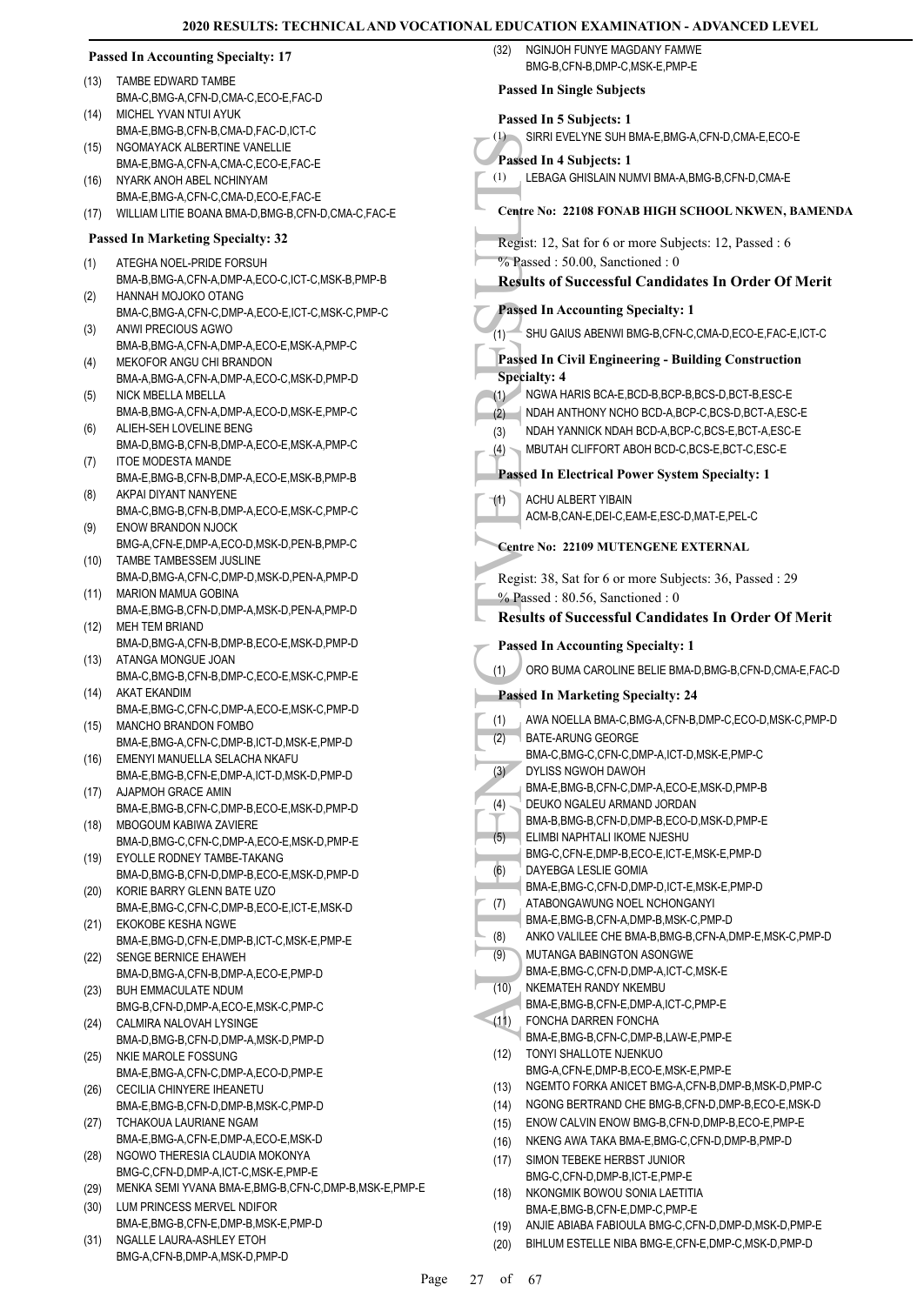BMG-D, CEN-E, DMP-D, LAW-C, MSK-E, PMP-E

#### **Passed In Marketing Specialty: 24**

- (21) CHEFEH NINA NGANG BMG-E,CFN-D,DMP-D,MSK-E,PMP-E
- (22) NWANEBU MBAWASEH HUBERT BMG-B,CFN-D,DMP-C,PMP-E
- (23) NKAFU MARION EFUETAKOH BMG-B,CFN-E,DMP-B,PMP-E
- (24) SUZI EWUNE MOORE BMA-E,BMG-B,DMP-D,PMP-E

#### **Passed In Single Subjects**

#### **Passed In 5 Subjects: 2**

- (1) TUMENTA NESLA ETANE BMA-E,BMG-A,CFN-E,DMP-B,ECO-E
- SOYANG PHILBERT KWENYUI (2)
- BMA-E,BMG-A,CFN-E,CMA-C,ECO-E

# **Passed In 4 Subjects: 2**

- (1) YOUTOUM BIBICHE BMA-E,BMG-B,CFN-E,DMP-B
- ZATCHOU DEMANOU HERMINE GLADIS BMA-E,BMG-C,DMP-B,ECO-E (2)

#### **Centre No: 22113 BAMENDA NEW LAYOUT EXTERNAL**

Regist: 241, Sat for 6 or more Subjects: 226, Passed : 100 % Passed : 44.25, Sanctioned : 0

#### **Results of Successful Candidates In Order Of Merit**

#### **Passed In Accounting Specialty: 5**

- JUNIOR IGNATIUS AFUMBOM (1)
- BMA-A,BMG-A,CAC-D,CFN-A,CMA-C,ECO-C,FAC-A NDE GRACEBEL NGUM (2)
- BMA-D,BMG-A,CAC-E,CFN-A,CMA-E,ECO-B,FAC-C BERINYUY LEONARD WIRKUI (3)
- BMA-B, BMG-C, CAC-E, CEN-B, CMA-C, ECO-E, EAC-B
- (4) ATEAFAC DESLINE BMA-A,BMG-B,CFN-D,CMA-E,ECO-E,FAC-C NTEH CYNTHIA MUSIH (5)
	- BMA-D,BMG-B,CFN-D,CMA-E,ECO-E,FAC-C

#### **Passed In Marketing Specialty: 56**

- CHUGEH BERTRAND BMA-E,BMG-B,CFN-D,DMP-C,ECO-C,ENT-A,MSK-C,PMP-B (1) NGWAINMBI JOY NENG (2)
- BMA-C,BMG-B,CFN-B,DMP-A,ECO-D,MSK-B,PMP-C ZAMA CHRISTIAN FRU (3)
- BMA-C,BMG-B,CFN-B,DMP-C,ECO-C,MSK-B,PMP-C TATA KENNETH RINGNYUI (4)
- BMG-C,CFN-C,DMP-C,ECO-E,ENT-C,MSK-E,PMP-C PHILOMINA SIVIE (5)
- BMA-E,BMG-B,CFN-C,DMP-D,ECO-E,MSK-C,PMP-C KAFAIN MARCEL KAIN (6)
- BMA-E,BMG-C,CFN-E,DMP-C,ENT-C,MSK-E,PMP-C ASAMA EMMACULATE NKWAH (7)
- BMA-E,BMG-B,CFN-D,ECO-E,LAW-B,MSK-D,PMP-E TAMUFOR GOODNESS FONSOH
- BMA-E,BMG-E,CFN-C,DMP-A,ECO-E,MSK-E,PMP-D (8) KIEN MELANIE NCHE (9)
- BMA-D,BMG-D,CFN-E,DMP-D,ECO-E,MSK-C,PMP-E ATIEGEH LAURA NGWOMUKOH (10)
- BMA-E,BMG-D,CFN-E,DMP-D,ENT-C,MSK-D,PMP-E NDIFOR VELMA NGWEYI-LEM (11)
- BMG-C,CFN-C,DMP-D,ENT-B,MSK-C,PMP-D TIMAH BLESSING ANEBIT  $(12)$ 
	- BMG-C,CFN-D,DMP-E,LAW-A,MSK-C,PMP-E
- (13) NKON BELINDA ETEH BMG-B,CFN-D,DMP-D,ENT-C,MSK-D,PMP-E
- (14) MBUTAL VIVIAN FIEN BMG-B,CFN-E,ECO-E,ENT-C,MSK-C,PMP-D
- NAFIE-SHATU ALHAJI NJOBDI BMG-C,CFN-E,DMP-D,ENT-C,MSK-C,PMP-E (15)
- NGWAINMBI JERRY NINYING BMG-C,CFN-E,DMP-B,ECO-E,MSK-C,PMP-E (16)
- CHUYUM ELVIS DIANGHA BMG-C,CFN-D,DMP-E,ENT-B,MSK-E,PMP-D (17)
- TSOMBOU KELICK JOCELYNE (18)
- BMG-C,CFN-E,DMP-D,ENT-C,MSK-D,PMP-E KAH EWO AFOU-KEZE (19)
- BMA-E,BMG-B,CFN-D,DMP-D,MSK-D,PMP-E (20) DZEAYE NIVES YENNYUY
- (25) TATA K<br>
BMG-D<br>
(26) MANKA BMG-D<br>
(27) TAMUF<br>
NDIK MUNG-B<br>
(27) TAMUF<br>
NDIK MUNG-B<br>
(37) NDIK BMG-C<br>
FOIN R<br>
(31) NGUM BMG-C<br>
FOIN R MGLEH<br>
(37) NGUM BMG-C<br>
(37) MBANY BMG-C<br>
(37) MBANY BMG-C<br>
(37) MBANY BMG-C<br>
(37) M (21) NEBA LINUS ACHIDI BMA-E,BMG-E,CFN-E,DMP-C,MSK-D,PMP-E (22) FRU NJI LEO BMG-E,CFN-D,DMP-E,ECO-E,MSK-E,PMP-E (23) AZAH VALENTINE NJI BMG-B,CFN-D,DMP-D,ENT-B,MSK-C (24) REFOR KENNEDY YAMJONG BMG-A,CFN-D,LAW-C,MSK-C,PMP-D TATA KELNA-CHELSEA NTOBO BMG-D,CFN-D,ENT-B,MSK-C,PMP-D (25) (26) MANKA'A PELAGIE NJI BMG-B,CFN-D,DMP-E,ENT-C,MSK-C (27) TAMUFOR BILDARD VOMA BMG-E,CFN-D,DMP-B,ENT-C,MSK-D NJONGUO SHERON NKEANGAFACK BMG-B,CFN-E,ENT-C,MSK-C,PMP-E (28) (29) NFOMI ATHENA LIMNYUY BMG-D,CFN-C,DMP-E,ENT-C,MSK-D NDIKWASOH FAITH ZOUPONYUI BMG-C,CFN-E,LAW-B,MSK-D,PMP-E (30) (31) FOIN RHODA NINDUM BMG-D,CFN-E,ENT-B,MSK-D,PMP-E (32) BANTAR BRANDON TANYU BMG-E,CFN-D,DMP-B,MSK-D,PMP-E (33) NGEH VICTOR NJUNG BMG-C,CFN-E,DMP-D,ENT-D,MSK-D (34) NGUM SOLANGE NCHE BMA-E,BMG-B,CFN-E,MSK-D,PMP-D (35) FRU VALERY CHE BMG-D,CFN-D,DMP-C,MSK-D,PMP-E MBANWEI BERINE AKOICHOU BMG-C,CFN-E,ENT-E,MSK-D,PMP-D (36) (37) MALEH DELISA FUEN BMG-D,CFN-E,DMP-E,LAW-B,MSK-E (38) LAAH DILAND SAMGENAH BMG-C,CFN-E,DMP-D,MSK-D,PMP-E (39) AWAH EMMANUELA LUM BMG-B,CFN-E,DMP-E,ENT-D,MSK-E (40) FOUTE DEKOU SERDRIQUE BMG-D,CFN-E,DMP-D,MSK-E,PMP-E (41) BAH HELGA ATAM BMG-D,CFN-E,DMP-D,MSK-E,PMP-E TCHINDA TANEKEU DIANELLE CFN-E,DMP-E,ENT-D,MSK-E,PMP-E  $(42)$ OKONKWO ONYINYE JUSTINA BMG-E,CFN-E,ENT-D,MSK-E,PMP-E (43) (44) ANIM JANICE INJOH BMG-E,CFN-E,DMP-E,ENT-D,MSK-E (45) AMBE HANSON CHE BMG-E,CFN-E,DMP-E,MSK-E,PMP-E (46) OKELE PRINCESS KELLEY CHIOMA BMG-B,CFN-C,MSK-C,PMP-E (47) AZINWI NGWA JUSTICE BMG-B,CFN-E,DMP-C,MSK-D (48) NJI VANILLI CHE BMG-C,CFN-E,MSK-C,PMP-E (49) NTUMNWI RINA MEYANWI BMG-D,CFN-E,MSK-C,PMP-D (50) MANKA LUCIEN NEBA BMG-B,CFN-E,MSK-D,PMP-E (51) KUSEN SORIEL DOHNTAH BMG-D,CFN-E,MSK-C,PMP-E (52) SIRRI MARY BMG-C,CFN-E,MSK-E,PMP-D (53) AKWA GLORY ANYE BMG-D,DMP-C,MSK-E,PMP-E (54) TITIH SIAN ATUH BMG-D,CFN-E,DMP-D,MSK-E (55) KUNSAH BANYEH BBERTRAND BMA-E,BMG-E,MSK-E,PMP-D (56) FONKWA ERNEST ASOH CFN-E,DMP-E,MSK-E,PMP-E **Passed In Secretarial Administration and Communication Specialty: 7** EMELINE MANGWING AFUANJIH (1) ENT-D,IPR-A,LAW-B,OAW-B,PCS-B,PEN-C (2) SHU MILTON NEBA ICT-D,IPR-B,LAW-A,OAW-C,PCS-D,PEN-B (3) CHUYEH DIANA IPR-B,LAW-E,OAW-B,PCS-D,PEN-C (4) WIRNGO NUELA DINNYUY IPR-B,LAW-E,OAW-C,PCS-E,PEN-D (5) SHU LAURA LUMNWI IPR-B,LAW-E,OAW-E,PCS-D,PEN-D (6) AGHANWING BRENDA MUMA IPR-D,LAW-E,OAW-E,PCS-D,PEN-C (7) NKWAIN JACINTA NEBU LAW-B,OAW-D,PCS-D,PEN-C **Passed In Single Subjects Passed In 6 Subjects: 2**
	- ETOH JOEL ANGYEIUNO (1)
		- BMA-D,BMG-A,CFN-B,ECO-E,ENT-A,FAC-D
	- (2) FEN LINETH NENG BMA-E,BMG-D,CFN-C,ECO-C,ENT-A,FAC-E

#### **Passed In 5 Subjects: 3**

- (1) NGAFOR BORIS TIZI BMG-C,CFN-D,ECO-D,ENT-B,MSK-D
- (2) NJI BLESSING ECHIEMBE BMA-D,BMG-B,CFN-E,ENT-C,FAC-D
- NFORNINGDOH RANDY ACHOMGONG BMA-E,BMG-C,CFN-E,ECO-E,LAW-C (3)

#### **Passed In 4 Subjects: 27**

- (1) DJIMO THELMA-KATIA MBIGI BMA-D,BMG-B,CFN-C,ENT-C
- (2) YELLVALHA GRACE DMP-B,ENT-C,MSK-D,PMP-D
- (3) PHUNGEH MAXIMINUS YONDOH BMG-D,CFN-B,ENT-C,MSK-E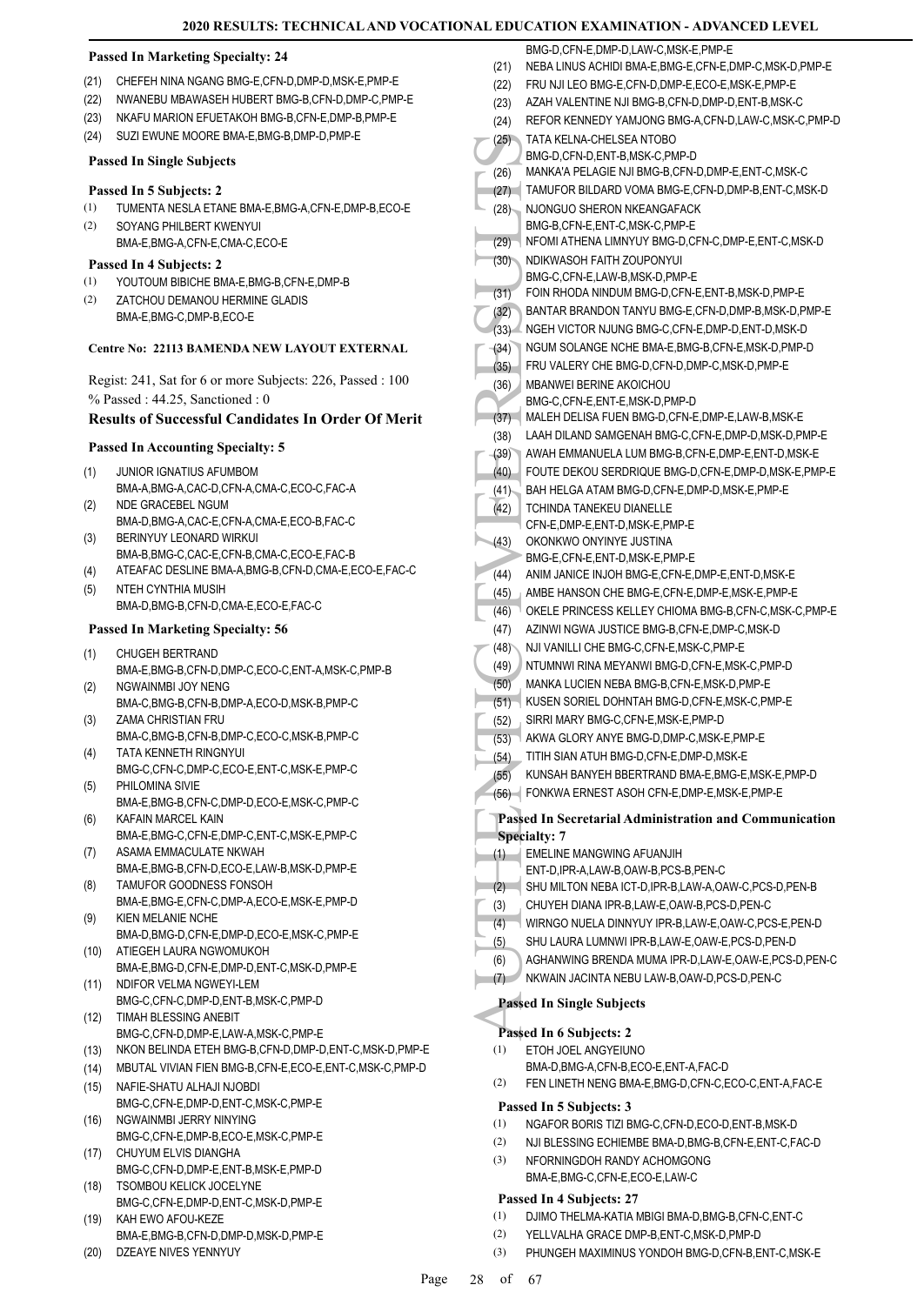#### **Passed In Single Subjects**

#### **Passed In 4 Subjects: 27**

- (4) ABONGWA RUTH BMG-B,CFN-D,ECO-E,ENT-C
- (5) LEKUMBOU NGWENYI MEBRIGHT BMG-D,CFN-E,LAW-C,MSK-C
- (6) MENKEM GLORY NKONAYA BMG-D,ENT-B,MSK-E,PMP-E
- (7) BIH SASKIA CHI TAKOH BMG-D,CFN-C,ECO-E,ICT-D
- (8) VUNOGAH CHARLOTTE MASHILI BMG-E,ENT-B,MSK-E,PMP-D
- (9) DUIYIBE CEDRICK DZERNYUY CFN-E,DMP-D,ENT-C,PMP-E
- (10) NJI DESMOND KAN BMG-C,CFN-E,LAW-E,MSK-E
- (11) NGWANI GLENN AFANYU CFN-E,DMP-E,ENT-D,MSK-D
- (12) TEBI RAMATOU ENJONG BMG-E CEN-E ECO-D, ENT-D
- (13) EKAWA VANISIA EBITOH BMG-D,CFN-E,LAW-E,MSK-D
- (14) KHAN SIMEON PAYNE BMG-E,CFN-E,ENT-C,MSK-E
- (15) TUH THERESIA GHAIH BMG-E,DMP-E,ENT-D,MSK-D
- (16) RUTH MBOUGH YENDA BMG-E,CFN-E,ENT-D,MSK-E
- (17) SAMA KARINE FRED BMG-D,CFN-E,LAW-E,MSK-E
- (18) SIRRI NOELLA MORGAN BMA-E,BMG-D,CFN-E,FAC-E
- (19) APONG OPHILIA AYONGWI BMG-E,CFN-E,ENT-D,MSK-E
- (20) NJOWE YUTTA YEUMEUTEU BMG-E,CFN-E,DMP-E,ENT-D
- (21) ZAPENAH MBEBEYE MIREILLE CFN-D,LAW-E,MSK-E,PMP-E
- (22) KINGNBONG ANITA NGIN BMG-E,CFN-E,ENT-D,MSK-E
- (23) TESO ATEKWANA KINGSLEY CFN-E,LAW-D,MSK-E,PMP-E
- (24) ZEE EUNICE CHE CFN-E,ENT-D,MSK-E,PMP-E
- (25) AKOGWA ROSIMA EDOH BMG-E,CFN-E,ECO-E,MSK-E
- (26) NGEANOH MAURICELLE BMG-E,DMP-E,ENT-E,MSK-E
- (27) NJINGOMANJI NAOMI LUM BMG-E,CFN-E,ECO-E,MSK-E

#### **Centre No: 22122 FOUNDATION EDUCATION TECHNICAL COLLEGE, MUTENTENG**

Regist: 26, Sat for 6 or more Subjects: 25, Passed : 17 % Passed : 68.00, Sanctioned : 0

#### **Results of Successful Candidates In Order Of Merit**

#### **Passed In Accounting Specialty: 1**

FUAMBUANG GERALD NSOHSE BMA-D,BMG-D,CFN-D,CMA-E,FAC-D (1)

#### **Passed In Marketing Specialty: 15**

- EVELYN OWOBO (1)
- BMA-D,BMG-D,CFN-B,DMP-D,ECO-E,MSK-C,PMP-E ITOE MARION QUASINWI (2)
- BMA-E,BMG-E,CFN-D,DMP-C,ECO-E,MSK-D,PMP-E
- (3) CHE LOUIS FAN BMA-D,BMG-C,CFN-D,DMP-B,MSK-E,PMP-D ANDONG QUEEN ABAIWEH
- BMG-B,CFN-C,DMP-D,ECO-E,MSK-C,PMP-E (4)
- (5) TAHIRI AWEH BMG-C,CFN-E,DMP-E,ECO-E,MSK-D,PMP-D
- (6) ALI CAREEN AFANYU BMA-E,BMG-D,CFN-D,ECO-E,MSK-D,PMP-E
- (7) MUKUM JOEL KOFFI BMG-C,CFN-B,DMP-B,MSK-B,PMP-E
- EKEME LADYLYN AKONGNOH BMG-C, CFN-D, DMP-D, MSK-B, PMP-D (8) BWONWI DESTALINE JAMLACK (9)
- BMG-B,CFN-D,DMP-E,MSK-C,PMP-D
- (10) ALABAH BRANDON NDAH BMA-D,BMG-C,CFN-D,MSK-E,PMP-E
- BERNICE MANDA MUNGEH ANYIMA BMG-E,CFN-E,DMP-B,MSK-D,PMP-E (11)
- (12) ZANG NELLY-BLAINCH NJEH BMA-E,BMG-C,DMP-E,MSK-C
- (13) SHEY EMMANUEL FEN BMG-D,CFN-E,DMP-D,MSK-E
- (14) MAYOLUCH MARILYN NWONGWE BMG-E,CFN-E,DMP-C,MSK-E
- (15) ENNE SELARIE NKWA CFN-E,DMP-E,MSK-D,PMP-E

#### **Passed In Single Subjects**

#### **Passed In 4 Subjects: 1**

(1) PEUMBOMBI ZIBELLA BMA-E,BMG-A,CFN-D,ECO-E

#### **Centre No: 22126 SUMMERSET BILINGUAL COLLEGE BUEA**

Regist: 99, Sat for 6 or more Subjects: 93, Passed : 54

|                                           | $%$ Passed: 58.06, Sanctioned: 1                                              |  |
|-------------------------------------------|-------------------------------------------------------------------------------|--|
|                                           | <b>Results of Successful Candidates In Order Of Merit</b>                     |  |
| <b>Passed In Accounting Specialty: 14</b> |                                                                               |  |
| (1)                                       | ANYISONG ELIZABETH ATONGAFAC                                                  |  |
|                                           | BMA-A, BMG-A, CAC-E, CFN-A, CMA-B, ECO-C, FAC-B                               |  |
| (2)                                       | AGHEN THOMAS AGHEN                                                            |  |
|                                           | BMA-A, BMG-A, CAC-E, CFN-A, CMA-C, ECO-E, FAC-B                               |  |
| (3)                                       | KUM JOSEPH MEH<br>BMA-B, BMG-A, CAC-E, CFN-B, CMA-C, ECO-D, FAC-A             |  |
| (4)                                       | NGONG CLAUDIA MBOH                                                            |  |
|                                           | BMA-C, BMG-A, CAC-E, CFN-B, CMA-E, ECO-D, FAC-C                               |  |
| (5)                                       | FUHNWI ROSELINE LUMNWI                                                        |  |
|                                           | BMA-D, BMG-A, CFN-B, CMA-C, ECO-B, FAC-C                                      |  |
| (6)                                       | NKIANYI ALBERTO BMA-C, BMG-A, CFN-B, CMA-D, ECO-B, FAC-E                      |  |
| (7)                                       | TABI KELTON ENOW BMA-A,BMG-A,CFN-E,CMA-C,ECO-D,FAC-C<br>AKOJUEN JULLIETY OTOP |  |
| (8)                                       | BMA-C, BMG-A, CFN-C, CMA-B, ECO-E, FAC-E                                      |  |
| (9)                                       | NGUM BELANI CHE BMA-D, BMG-A, CFN-C, CMA-E, ECO-C, FAC-D                      |  |
| (10)                                      | NYAH AFUBOM TOWIH                                                             |  |
|                                           | BMA-D, BMG-B, CFN-C, CMA-D, ECO-E, FAC-C                                      |  |
| (11)                                      | NEH CHELSY CHE BMA-C, BMG-A, CFN-D, CMA-E, ECO-D, FAC-E                       |  |
| (12)                                      | TEBA CANDY NANZI BMA-C, BMG-B, CFN-E, CMA-E, ECO-E, FAC-E                     |  |
| (13)                                      | AGBOR MARIECLAIR ETENGENENG<br>BMA-A, BMG-A, CFN-D, CMA-E, FAC-D              |  |
| (14)                                      | ANGAMFOR ROY AZOMFOR BMA-D, BMG-C, CFN-D, CMA-E, FAC-E                        |  |
|                                           |                                                                               |  |
|                                           | <b>Passed In Marketing Specialty: 34</b>                                      |  |
| (1)                                       | TONGOH MBUONCHO FRIESHET                                                      |  |
| (2)                                       | BMA-A, BMG-A, CFN-A, DMP-B, ECO-C, MSK-B, PMP-A<br>ATANGWA LEVIS ABIA         |  |
|                                           | BMA-B, BMG-A, CFN-C, DMP-B, ECO-D, MSK-D, PMP-C                               |  |
| (3)                                       | ETAKAR TEYE AKPEY                                                             |  |
|                                           | BMA-E,BMG-A,CFN-A,DMP-C,ECO-E,MSK-C,PMP-D                                     |  |
| (4)                                       | FLAVIN IMBE ABAH                                                              |  |
| (5)                                       | BMA-E, BMG-A, CFN-D, DMP-B, ECO-E, MSK-B, PMP-D<br>ADEKWE NAOMI ASETAH        |  |
|                                           | BMA-E,BMG-A,CFN-D,DMP-B,ECO-E,MSK-C,PMP-D                                     |  |
| (6)                                       | NKENG SHARON EWENYE NJIE                                                      |  |
|                                           | BMA-E, BMG-A, CFN-C, DMP-B, ECO-E, MSK-E, PMP-E                               |  |
| (7)                                       | TIGOH BORICE ABAH                                                             |  |
| (8)                                       | BMA-E,BMG-B,CFN-D,DMP-B,ECO-E,MSK-D,PMP-E<br>NJUME NADINE EBUDE               |  |
|                                           | BMA-E, BMG-B, CFN-D, DMP-B, ECO-E, MSK-D, PMP-E                               |  |
| (9)                                       | RANDAL MOH ABUGICHE                                                           |  |
|                                           | BMA-E,BMG-A,CFN-D,DMP-C,ECO-E,MSK-E,PMP-E                                     |  |
| (10)                                      | EYOME LARISSA NKENFACK<br>BMG-A,CFN-A,DMP-C,ECO-E,MSK-B,PMP-D                 |  |
| (11)                                      | EBWE ANGEL BERTHA EBANE                                                       |  |
|                                           | BMG-A,CFN-D,DMP-B,ECO-E,MSK-B,PMP-D                                           |  |
| (12)                                      | MBENDE DINA-RECHEL NGALAME                                                    |  |
|                                           | BMA-D, BMG-B, CFN-C, DMP-B, MSK-C, PMP-E                                      |  |
| (13)                                      | MAKEJI PATIENCE NSEMMY                                                        |  |
| (14)                                      | BMA-E,BMG-B,CFN-C,DMP-B,MSK-C,PMP-E<br>SONGNOH CHARLES ESEGEMU DIANG          |  |
|                                           | BMA-B, BMG-B, CFN-E, DMP-D, MSK-D, PMP-D                                      |  |
| (15)                                      | NDODE EDITH TIOKE BMG-A,CFN-D,DMP-C,ECO-E,MSK-D,PMP-E                         |  |
| (16)                                      | TAKOR-EBANGHA MONICA EBOT                                                     |  |
|                                           | BMA-D,BMG-B,CFN-E,DMP-E,MSK-E,PMP-D                                           |  |
| (17)                                      | LEKUNG PAULINE NWANA<br>BMG-C,CFN-C,DMP-E,ECO-E,MSK-E,PMP-E                   |  |
| (18)                                      | NJANGO CHRISTABEL MBONG                                                       |  |
|                                           | BMG-A,CFN-B,DMP-B,MSK-B,PMP-E                                                 |  |
| (19)                                      | NAHLELA MILANI BMG-C,CFN-C,DMP-D,MSK-D,PMP-D                                  |  |
| (20)                                      | LOPTY FESTUS MABIF BMG-B,CFN-E,DMP-C,MSK-D,PMP-D                              |  |
| (21)                                      | MUH SYNTHIA MFING BMA-E, BMG-D, CFN-C, DMP-B, MSK-D                           |  |

(22)

ASONGACHE CHIAJOH ANOTHNY BMA-E,BMG-E,CFN-E,DMP-B,PMP-C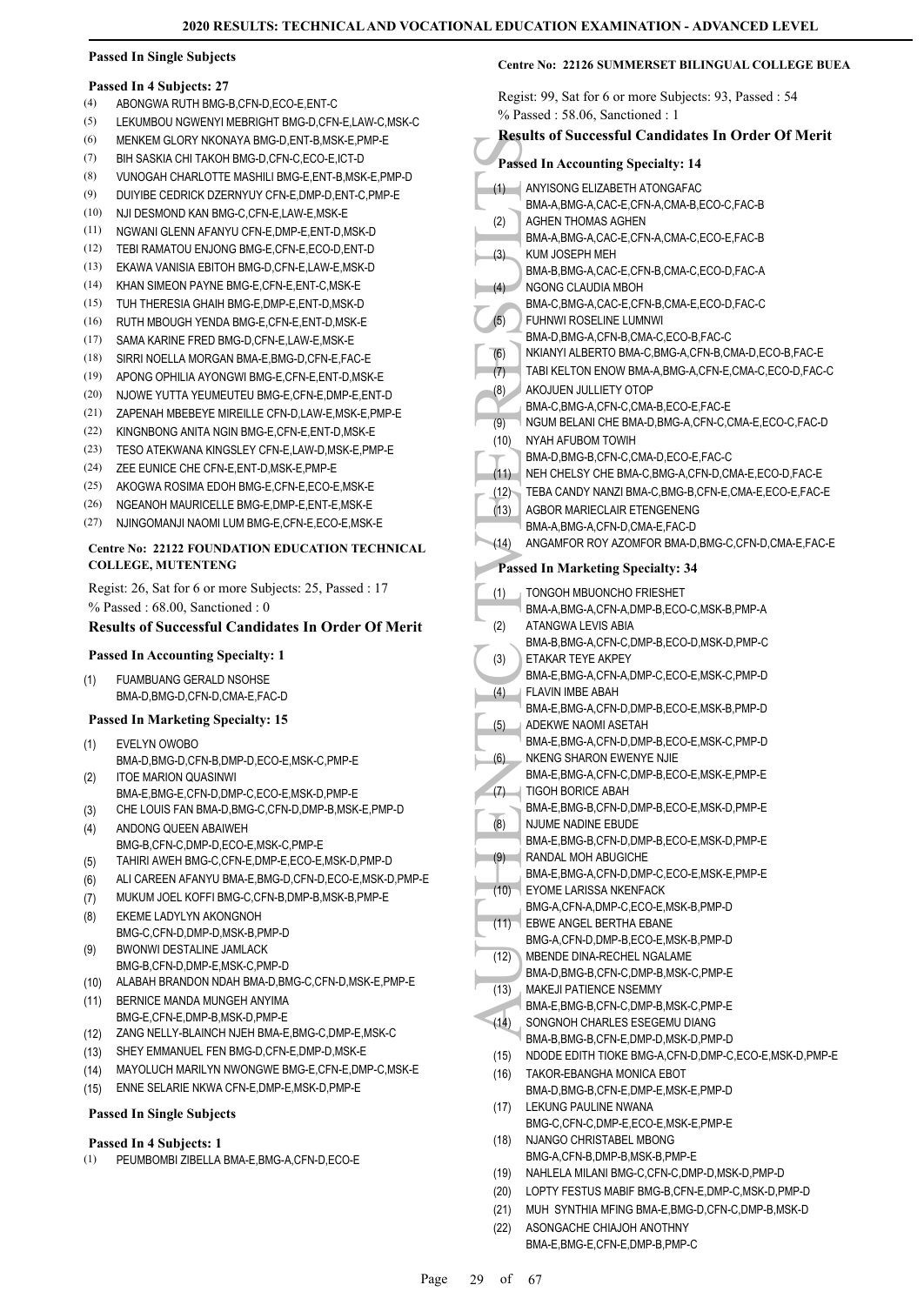#### **Passed In Marketing Specialty: 34**

- (23) BESONG MBI KELLY BMG-C,CFN-E,DMP-B,MSK-E,PMP-E
- (24) LUM MARIVON FRU BMG-B,CFN-E,DMP-D,MSK-D,PMP-E
- (25) MBAH KELISE BMG-C,CFN-E,DMP-C,MSK-E,PMP-E
- (26) NORA BONGLA BMG-C,CFN-E,DMP-C,MSK-E,PMP-E
- (27) AGATHA EFETI ESUME BMG-D,CFN-E,DMP-C,MSK-E,PMP-E
- (28) EKANE BORIS EBONG BMG-C,CFN-E,DMP-B,MSK-D
- (29) BENI LIDWIN FUEN BMG-C,CFN-E,DMP-B,PMP-D
- (30) IMAH MARY MAGDALENE BMG-B,CFN-E,DMP-E,MSK-D
- (31) MBUA DANIEL IKOME BMG-C,CFN-E,DMP-C,MSK-E
- (32) MESUE NDODE MBOLLE BMG-C,CFN-E,DMP-D,MSK-E
- (33) MUSONG ESTHER ENYAH BMG-B,CFN-E,DMP-E,MSK-E
- (34) NCHUA TATIANA EMANE BMG-D,CFN-E,DMP-D,MSK-E

#### **Passed In Single Subjects**

#### **Passed In 4 Subjects: 6**

- (1) ZIMEH MESSE FAITH BMA-C,BMG-D,CFN-C,FAC-E
- (2) LANYIA COLLETE AGHEN BMG-B,CFN-D,CMA-E,ECO-E
- (3) ANONG NADINE AKUM BMA-E,BMG-C,CFN-C,DMP-E
- (4) AMAH NANDINE TIGOH BMA-E,BMG-C,CFN-E,PMP-E
- (5) AMAH AGI BLISS ADU BMA-E,BMG-D,CFN-D,ECO-E
- (6) OBEN VICTORINE TABOT BESONG BMA-E,BMG-E,CFN-E,DMP-D

#### **Centre No: 22133 CAMBRIDGE COMP. BILINGUAL COLLEGE MUTENGENE**

Regist: 29, Sat for 6 or more Subjects: 27, Passed : 15 % Passed : 55.56, Sanctioned : 0

#### **Results of Successful Candidates In Order Of Merit**

#### **Passed In Marketing Specialty: 11**

- (1) KENG EMMA NIH BMA-C,BMG-B,CFN-C,DMP-E,MSK-D,PMP-D
- GEMLAK BONG THEOPHILUS BMG-A,CFN-D,DMP-E,ECO-E,MSK-D,PMP-D (2)
- (3) AKONI EMELDINE BMA-D,BMG-C,CFN-D,DMP-D,MSK-D
- (4) NFORMI STEPHANIE KUH BMG-C,CFN-C,DMP-D,MSK-E,PMP-E
- ABECK GENEVIEVE NWANCHAN BMG-D,CFN-E,DMP-E,MSK-E,PMP-E (5)
- (6) MUA DUREL OROCK BMG-C,CFN-C,DMP-B,MSK-D
- (7) OBIE FRANCISCA MOSARI BMG-C,CFN-D,DMP-C,PMP-D
- (8) BENG PRISLY CHE BMG-D,CFN-E,DMP-C,PMP-E
- (9) TANSHUO LARISSA AWOH BMG-C,CFN-E,DMP-E,MSK-E
- (10) NJOBI GEOGETTE NGUM BMG-D,CFN-E,DMP-E,MSK-E
- (11) ETI CLARRIS BIH BMG-E,CFN-E,DMP-E,MSK-E

#### **Passed In Single Subjects**

#### **Passed In 4 Subjects: 4**

- (1) SEM SEN ASHLEY BMA-E,BMG-A,CFN-C,FAC-E
- (2) CHU GODLOVE MEH BMA-D,BMG-D,CFN-D,FAC-E
- (3) KUM VASTY KUMBONG BMA-D,BMG-D,CFN-E,ECO-E
- (4) ATANGA MELANI AKWI BMA-E,BMG-D,CFN-D,FAC-E

#### **Centre No: 22134 ST. THERESA INTERNATIONAL BILINGUAL COMPREHENSIVE BUEA**

Regist: 56, Sat for 6 or more Subjects: 55, Passed : 35 % Passed : 63.64, Sanctioned : 0

#### **Results of Successful Candidates In Order Of Merit**

#### **Passed In Accounting Specialty: 6**

- BUME NATASHA DIBABONGHA BACKE BMA-A,BMG-A,CAC-C,CFN-B,CMA-D,ECO-C,FAC-B,ICT-D (1)
- HETTY-BLESSING AKPATA BMA-C,BMG-A,CAC-E,CFN-B,CMA-E,ECO-B,FAC-D (2)
- NEG ERNESTINE ASANGA (3)
- BMA-B,BMG-A,CFN-C,CMA-E,ECO-E,FAC-C TABE OMNISCIENCE AGBA (4)
- BMA-A,BMG-B,CFN-D,CMA-E,ECO-E,FAC-E
- (5) RUTH PEPALGO BMA-B,BMG-B,CFN-D,CMA-E,ECO-D,FAC-E
- (6) BWANGAI ELVYNE KENG

BMA-B,BMG-C,CFN-C,CMA-E,ECO-E,FAC-E

| <b>Passed In Marketing Specialty: 27</b> |  |
|------------------------------------------|--|
|------------------------------------------|--|

| (1)              | NTAH BALBINA ABU                                                                                            |
|------------------|-------------------------------------------------------------------------------------------------------------|
| (2)              | BMA-E,BMG-B,CFN-C,DMP-B,ECO-D,ICT-E,MSK-D,PMP-C<br>NWAKUNA CLIVERT EFUETNCHA                                |
|                  | BMG-B,CFN-C,DMP-D,ECO-E,LAW-D,MSK-D,PMP-D                                                                   |
| (3)              | <b>EWANG VERONICA MPUDE</b>                                                                                 |
| (4)              | BMA-E, BMG-B, CFN-D, DMP-E, ECO-E, MSK-E, PMP-D<br>HENRY FUDA OWAN BMA-E, BMG-B, CFN-D, DMP-C, MSK-C, PMP-C |
| (5)              | AFANYU CARLTON TALLA                                                                                        |
|                  | BMA-E,BMG-A,CFN-D,DMP-C,MSK-E,PMP-C                                                                         |
| (6)<br>(7)       | MODESTINE KAHNDI BMA-E,BMG-B,CFN-C,DMP-D,MSK-C,PMP-D<br>ATEMKENG NJUKENG TONY SYLVA                         |
|                  | BMG-C,CFN-E,DMP-C,LAW-C,MSK-C,PMP-D                                                                         |
| (8)              | NASANG SAMKIA EMILIA                                                                                        |
| (9)              | BMG-C,CFN-D,DMP-C,LAW-E,MSK-D,PMP-E<br>FOUBE RINDA BLAKE BMG-C, CFN-E, DMP-E, ECO-E, MSK-D, PMP-E           |
| (10)             | YATAH RUTH TEMBI BMG-D, CFN-E, DMP-C, LAW-E, MSK-E, PMP-E                                                   |
| (11)             | ANTITEBEM ATEM BMA-C, BMG-B, CFN-C, DMP-C, PMP-E                                                            |
| (12)             | AYUKNDANG SOPHIE AYUK BMG-C, CFN-C, DMP-B, MSK-D, PMP-D                                                     |
| (13)             | NCHENGE MARTHA CLARIS TABOTNDIP<br>BMG-B,CFN-E,DMP-B,MSK-B,PMP-E                                            |
| (14)             | LIKAMBI SOPHIE LIKOWO BMG-A,CFN-D,DMP-B,MSK-E,PMP-E                                                         |
| (15)             | <b>BANGKI DESTERIENE ASETEC</b>                                                                             |
| (16)             | BMA-E.BMG-B.CFN-D.DMP-B.PMP-D<br>METOMBOUBI NWOH LIZA BMA-E,BMG-B,CFN-D,DMP-C,MSK-D                         |
| (17)             | TANTOH DERECK ASONYU BMA-B, BMG-C, CFN-E, DMP-E, PMP-C                                                      |
| (18)             | ALI FONSAH BMG-C,CFN-C,DMP-D,MSK-E,PMP-E                                                                    |
| (19)             | EWUSI ALICE EKIA ESE BMG-B, CFN-C, DMP-E, MSK-E, PMP-E                                                      |
| (20)             | ASONGACHA ELSIE FONGUE<br>BMA-E,BMG-C,CFN-D,DMP-C,PMP-E                                                     |
| (21)             | ELMAR-PRAISE MBI JUNIOR BMA-E, BMG-B, CFN-E, DMP-D, PMP-E                                                   |
| (22)             | JETTY ELIZABETH NGOWO NDUMBE                                                                                |
| (23)             | BMG-C,CFN-E,DMP-C,MSK-E,PMP-E<br>NGONG MERCY KINYUY BMG-B,CFN-C,DMP-E,PMP-E                                 |
| (24)             | MERCY DIPITA KWANE BMG-C, CFN-E, DMP-D, MSK-C                                                               |
| (25)             | ZEMEH ESTHER NGWING AMENJO BMG-D, CFN-D, DMP-E, PMP-E                                                       |
| (26)             | NGAMINI FLORENT NOUMBU BMG-E,CFN-D,DMP-E,MSK-D<br>AGNESS PEMBE NEMBA BMG-D, CFN-E, DMP-E, PMP-E             |
| (27)             |                                                                                                             |
|                  | <b>Passed In Single Subjects</b>                                                                            |
| (1)              | Passed In 5 Subjects: 1<br>ESTHER FULE NGOH BMA-D, BMG-A, CFN-A, ECO-C, FAC-D                               |
|                  | Passed In 4 Subjects: 1                                                                                     |
| $\left(1\right)$ | MBOFUNG TINA BINWI BMA-D, BMG-D, CFN-E, FAC-E                                                               |
|                  | Centre No: 22147 AYUNGHA BILINGUAL COLLEGE                                                                  |
|                  | <b>NGOUSSO, YAOUNDE</b>                                                                                     |
|                  | Regist: 260, Sat for 6 or more Subjects: 249, Passed : 170                                                  |
|                  | % Passed: 68.27, Sanctioned: 4<br><b>Results of Successful Candidates In Order Of Merit</b>                 |
|                  |                                                                                                             |
|                  | <b>Passed In Accounting Specialty: 40</b>                                                                   |
| (1)              | SEH JESSICA BAKARI<br>BMA-B, BMG-A, CAC-B, CFN-A, CMA-A, ECO-A, FAC-A, ICT-B                                |
| (2)              | FEMBA ISABELLA YATA                                                                                         |
|                  | BMA-A,BMG-A,CAC-C,CFN-A,CMA-A,ECO-B,FAC-B,ICT-B                                                             |
| (3)              | NETAM KENDRA MEAVA LESLIE<br>BMA-A,BMG-A,CAC-E,CFN-A,CMA-A,ECO-A,FAC-A,ICT-D                                |
| (4)              | MBAH JOSEPHINE KIEN                                                                                         |
|                  | BMA-C,BMG-A,CAC-D,CFN-C,CMA-B,ECO-C,FAC-A,ICT-B                                                             |
| (5)              | ELONGA LONTCHI JORES PIE-CLAUDE<br>BMA-A,BMG-A,CAC-D,CFN-D,CMA-B,ECO-E,FAC-A,ICT-D                          |
| (6)              | <b>WATANG SERGE NJIGHE</b>                                                                                  |
|                  | BMA-C, BMG-A, CAC-E, CFN-C, CMA-A, ECO-E, FAC-B, ICT-C                                                      |
| (7)              | ACHONDO BRENDA NSANG<br>BMA-E,BMG-B,CAC-E,CFN-A,CMA-C,ECO-E,FAC-C,LAW-A                                     |
| (8)              | ESUA EMMANUELLA DAISY EBAMU                                                                                 |
| (9)              | BMA-B,BMG-B,CAC-E,CFN-D,CMA-B,ECO-D,FAC-C,ICT-C<br>NANA YOLAND KEMAYOU                                      |
|                  |                                                                                                             |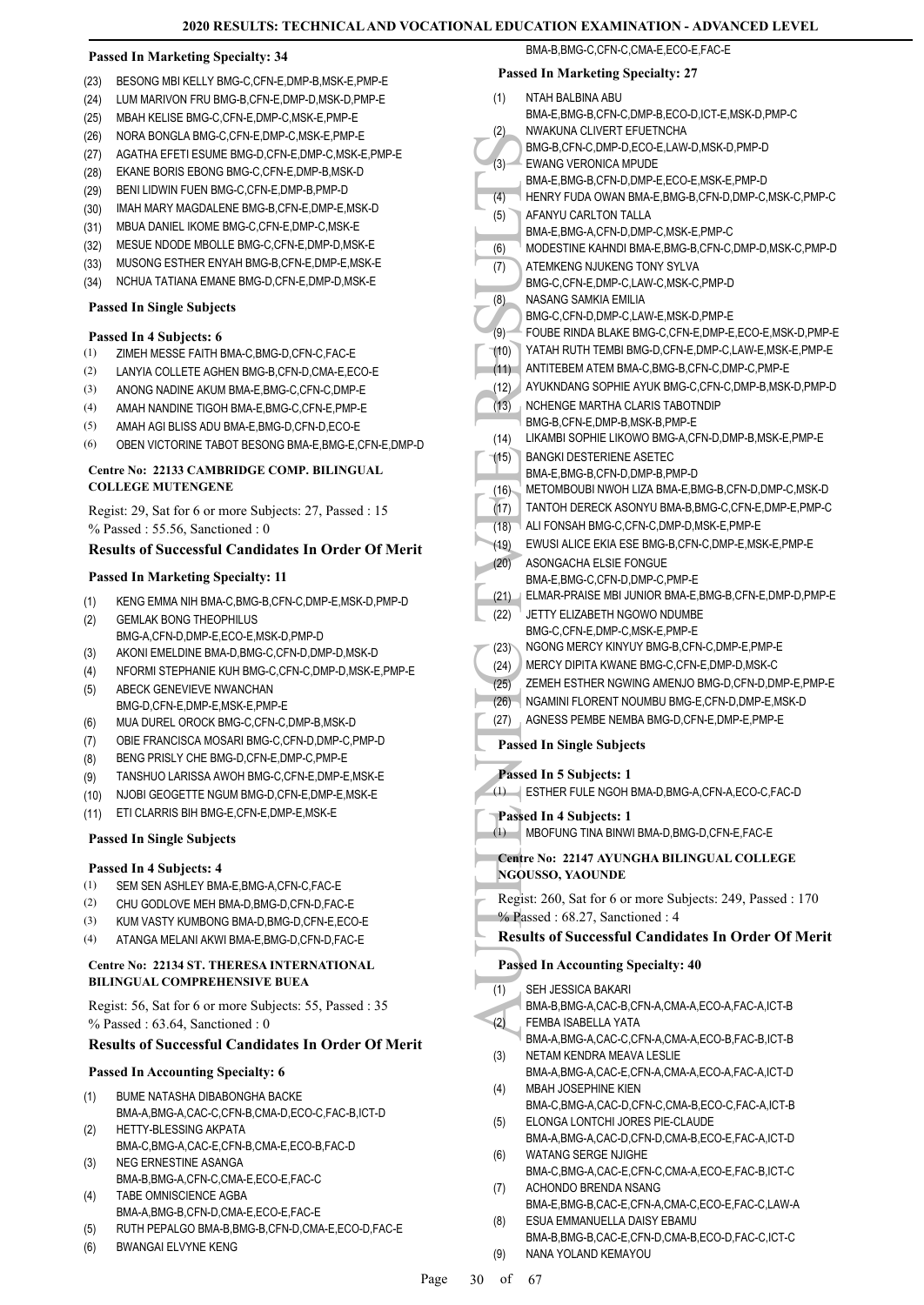#### (10)<br>
(11) ROALE,<br>
(12) BCA-E,<br>
BCA-E,<br>
BCA-E,<br>
BCA-E,<br>
BCA-E,<br>
BCA-E,<br>
BCA-E,<br>
BCA-E,<br>
BCA-E,<br>
BCA-E,<br>
BCA-E,<br>
BCA-E,<br>
BCA-E,<br>
BCA-E,<br>
BCA-E,<br>
BCA-E,<br>
BCA-E,<br>
BCA-E,<br>
BCA-E,<br>
BCA-E,<br>
BCA-E,<br>
BCA-E,<br>
BCA-E,<br>
BCA-E,<br>
BCA-E, **Passed In Accounting Specialty: 40** BMA-A,BMG-A,CAC-D,CFN-A,CMA-C,ECO-B,FAC-B FRANCISCA LEMNUI BMA-B,BMG-A,CAC-C,CFN-D,CMA-B,ECO-D,FAC-B (10) FONYUY ASHLY-MARRIETTE KERNYUY BMA-B,BMG-A,CFN-C,CMA-D,ECO-B,FAC-B,ICT-E (11) FEYEH PRINCEWILL NTENYI BMA-C,BMG-A,CAC-E,CFN-C,CMA-B,ECO-C,FAC-C  $(12)$ NKELEWE SELABI LUCILLE CHARYELLE BMA-B,BMG-B,CFN-C,CMA-D,ECO-E,FAC-B,ICT-D  $(13)$ AZENUI DESMOND BMA-B,BMG-C,CAC-D,CFN-C,CMA-D,ECO-C,FAC-C (14) WABONGWA MANGWI NEVILLE BMA-A,BMG-A,CFN-B,CMA-C,ECO-E,FAC-B (15) FOKA METAGNE EMERENCE LAFORTUNE BMA-B,BMG-A,CFN-D,CMA-D,ECO-C,FAC-A (16) (17) LEINYUY ARMATA BMA-C,BMG-B,CAC-E,CFN-B,CMA-C,FAC-B (18) ATUD VICTORY AZEH BMA-C,BMG-B,CFN-B,CMA-E,ECO-D,FAC-C (19) TEKE ZIAN AWANG BMA-A,BMG-A,CFN-D,CMA-E,ECO-D,FAC-D MADIYOMBOM RACHEL BMA-D,BMG-B,CFN-B,CMA-D,ECO-E,FAC-C (20) NCHANG SYNTHIA CHO BMA-D,BMG-B,CFN-B,CMA-E,ECO-C,FAC-D  $(21)$ (22) MBUH LYNN NGECHE BMA-E,BMG-A,CFN-B,CMA-E,ECO-C,FAC-E (23) LUM FABIOLA NJI BMA-D,BMG-B,CAC-E,CFN-D,CMA-C,FAC-D NFORMI EXCELL NGANTI BMA-D,BMG-B,CAC-E,CFN-B,CMA-E,FAC-E (24) BESSALA DARREN NATHANEL NGUTA BMA-B, BMG-D, CEN-E, CMA-E, FAC-D, ICT-E (25) SOH CINTHIA DOMINIQUE KOUSSING BMA-E,BMG-C,CFN-D,CMA-D,ECO-E,FAC-E (26) (27) MIYOUPO DJOUKAM STELLA BMA-C,BMG-A,CFN-B,CMA-C,FAC-C NJUIKOM TALA ANGE EVELYNE BMA-B,BMG-B,CFN-C,CMA-E,FAC-B (28) WABONGWE ASONGWE BRAYAN BMA-C,BMG-B,CFN-C,CMA-D,FAC-C (29) (30) FRU BRANDON BMA-D,BMG-B,CFN-D,CMA-E,FAC-B (31) ALI BRANDON MBAM GUGAH BMA-D,BMG-D,CFN-D,CMA-D,FAC-B (32) ASHU MIRABLE BMA-E,BMG-C,CFN-E,CMA-C,FAC-C ATANGANA ROMEO JOEL TALLA BMA-C,BMG-C,CFN-C,CMA-E,FAC-E (33) NGUEPI KEWELL DJORKAEFF BMA-C,BMG-D,CFN-D,CMA-E,FAC-C (34) (35) HARRIET NYUYDINE BMA-D,BMG-B,CFN-E,CMA-E,FAC-D (36) TEGHA FABRICE NDIFOR BMA-E,BMG-B,CFN-D,CMA-E,FAC-E (37) BOBGALA DESMOND BMA-E,BMG-B,CFN-E,CMA-E,FAC-E NGONO ESSOMBA INES FIDELLE BMA-E,BMG-D,CFN-E,CMA-E,FAC-E (38) (39) ANDIN DORIS DOBGIMA BMA-E,BMG-E,CAC-E,CFN-E,FAC-E (40) MBU ANNISSETTE BATINYUY BMG-A,CFN-C,CMA-C,FAC-B **Passed In Automobile Construction-Light Vehicle Maintenance Specialty: 3** TANI ABDU RAZAK NYUYFORAK EES-C,ENS-A,ESC-C,MED-E,MMS-B,PEN-B (1) ZAMGANG CHI BRIAN-COLLINS NDOH EES-B,ENS-C,ESC-D,MED-E,MMS-B,PEN-B (2) (3) NGOUSUM HARRISON CHIAMBAH EES-D,ENS-D,ESC-E,MMS-C **Passed In Civil Engineering - Building Construction Specialty: 24** GONZALEZ KOULOUSSE YANN DARYL BCA-C,BCD-A,BCP-C,BCS-C,BCT-B,ESC-E,MAT-D,PEN-D (1) LUKONG ELIAS MBIYDZENYUY BCA-C,BCD-C,BCP-B,BCS-C,BCT-B,ESC-E,LAW-A (2) JAM CLINTON MBUKAM BCA-D,BCD-B,BCP-C,BCS-C,BCT-A,ESC-E,ICT-E (3) (4) FONGO RENE BCA-C,BCD-C,BCP-C,BCS-D,BCT-B,ESC-E,ICT-E SAHLA GLEN NYUYKONGMO BCD-B,BCP-C,BCS-C,BCT-B,ESC-E,PEN-A (5) BCD-B, BCP-E, BCS-C, BCT-B, ESC-E, PEN-A TOH EVANS WAINMBONG BCA-E, BCD-B, BCP-C, BCS-C, BCT-A, ESC-E (8) MOUAFO TIHAM EMMANUEL BCA-E,BCD-C,BCP-C,BCS-C,BCT-B,ESC-E (9) NGOLEFAC DORIAN NKAFU BCA-E,BCD-C,BCP-D,BCS-C,BCT-B,ESC-E (10) TAKUKAM BROWNLY TAKUKAM BCA-E,BCD-C,BCP-D,BCS-C,BCT-B,LAW-E  $(11)$ BONGJILA CLAUVIS FONDZENYUY BCA-E,BCD-C,BCS-E,BCT-B,ESC-E,LAW-C (12) KUMFO RODRIGUE LIONEL BCD-C,BCP-E,BCS-C,BCT-C,ESC-E,ICT-E (13) (14) AKONGNWI BRANDON SHU BCD-C,BCP-C,BCS-D,BCT-A,PEN-B (15) BANNAVTI RENE KIHDZE BCD-C,BCS-C,BCT-B,LAW-B,MAT-E (16) FORLEBA ELVIS TITAMUSING BCA-D,BCD-B,BCP-C,BCS-C,BCT-C (17) KIKISHIY KEVIN TALLA BCD-A,BCP-D,BCS-B,BCT-C,ICT-E (18) JAICHE FERDINAND KUNCHO BCD-C,BCP-E,BCS-C,BCT-B,LAW-E (19) ESSIMI NGOLO JEAN ANICET BCD-D,BCP-C,BCS-E,BCT-B,PEN-E (20) FOINJONG FRANCIS SUH BCD-B,BCP-D,BCS-C,BCT-A (21) TANGYE BRANDON ANUATIZIH BCD-B,BCP-C,BCS-B,BCT-C (22) AFUHNUE YANIK ABONGWA BCD-C,BCP-D,BCS-D,BCT-B (23) MBAH BELTUS TAKWENNY BCD-C,BCP-D,BCS-D,BCT-C (24) NIFANG CLERIFF BCD-D,BCP-E,BCS-D,BCT-B **Passed In Electrical Power System Specialty: 30** NYONGBELA BRAIN ACM-D,CAN-C,DEI-B,EAM-E,ESC-D,LAW-A,PEL-E  $(1)$ (2) BAH ESAU TAAH ACM-B,CAN-E,DEI-B,EAM-E,ESC-E,PEL-E,PEN-B NJEICK LARIHANCE FORBID ACM-C,CAN-E,DEI-C,EAM-E,ESC-D,PEL-D,PEN-E (3) MUSHONGONG AMSTRONG NJAMCHU ACM-B,CAN-E,DEI-C,ESC-E,LAW-B,PEL-E (4) YUNYUYKEM LORDBRAN ACM-C,CAN-D,DEI-D,ESC-E,LAW-B,PEL-E (5) (6) NKAM LESLY ACM-B,CAN-D,DEI-C,ESC-E,LAW-E,PEL-E (7) JICK JASON WAINFEIN ACM-B,CAN-E,DEI-C,ESC-E,ICT-C (8) ACHAGYI CLINTON NGARIBA ACM-C,CAN-B,DEI-D,PEL-E,PEN-D (9) TANKE HANS ASSENG ANYI ACM-C,CAN-E,DEI-C,ESC-E,ICT-B (10) NUMFOR FOTSEU FAITH ACM-B,CAN-C,DEI-C,ESC-E,PEL-E (11) LEKENDACK STEPHEN ACM-C,CAN-C,DEI-C,ESC-E,PEL-E NJOYA MOHAMED MOUSTAPHA ACM-B,CAN-E,DEI-C,PEL-E,PEN-E (12) (13) NCHE AMUANGWA CHI ACM-C,CAN-E,DEI-C,ESC-E,PEL-E (14) NGALA TRACY RITA SHURI ACM-E,CAN-E,DEI-C,PEL-E,PEN-C (15) BOUBA BELLO DJINGUI ACM-B,CAN-E,DEI-D,ESC-E,PEN-E (16) NDUM BLOMMESTEIN NDUM ACM-D,CAN-E,DEI-D,ESC-E,PEL-D LEINJUNG RAFFAYETTE MKONG ACM-E,CAN-D,DEI-C,ESC-E,PEL-E (17) (18) KUM PETER SANG ACM-E,CAN-E,DEI-E,LAW-B,PEL-E (19) NGANDI VALERY ANKINIMBOM ACM-C,CAN-E,DEI-D,ESC-E,PEL-E (20) TATA SEDRICK DINNYUY ACM-D,CAN-E,DEI-C,ESC-E,PEL-E (21) ENYEGUE POLYCARPE ACM-E,CAN-E,DEI-D,LAW-E,PEL-E TOUOTSAP MOFO JUNIOR CABEL ACM-E,CAN-E, DEI-D, ESC-E, LAW-E (22) (23) DJIMI NKOUOKAM CHRISTIAN ACM-B,DEI-C,ESC-E,PEL-E (24) FOINMUJANG CYRILLE JUAKOM ACM-C,CAN-E,DEI-C,ESC-E (25) AKWO ASHLY CHWEFUNG ACM-C,CAN-E,DEI-D,PEL-E (26) TESSODONG URICH ACM-C,CAN-E,DEI-D,PEL-E (27) NGWA NEBA PICKENS ACM-D,CAN-E,DEI-C,PEL-E (28) YUH ROMANUS ACM-D,CAN-E,DEI-D,ESC-E (29) NGNINTEDEM TEGUEM DONALD ACM-E,CAN-E,DEI-C,PEL-E (30) MIAFO DONGMO DAGUER BERTHOLE ACM-E,CAN-E,DEI-C,PEL-E **Passed In Marketing Specialty: 49** LAMBOU MANUELA AUDREY BMA-E,BMG-A,CFN-A,DMP-A,ECO-C,ICT-B,MSK-A,PMP-B (1) KUTI RUTH MEUGHU BMA-B,BMG-A,CFN-D,DMP-A,ECO-E,ICT-C,MSK-B,PMP-C (2)

- (6) LOH MILTON LOH BCA-D,BCD-B,BCP-D,BCS-C,BCT-B,PEN-B
- (7) WIRDZEYI BRICE FOMONYUY

(3)

NFUH ELVINE BEI

BMA-B,BMG-A,CFN-A,DMP-C,LAW-A,MSK-C,PMP-C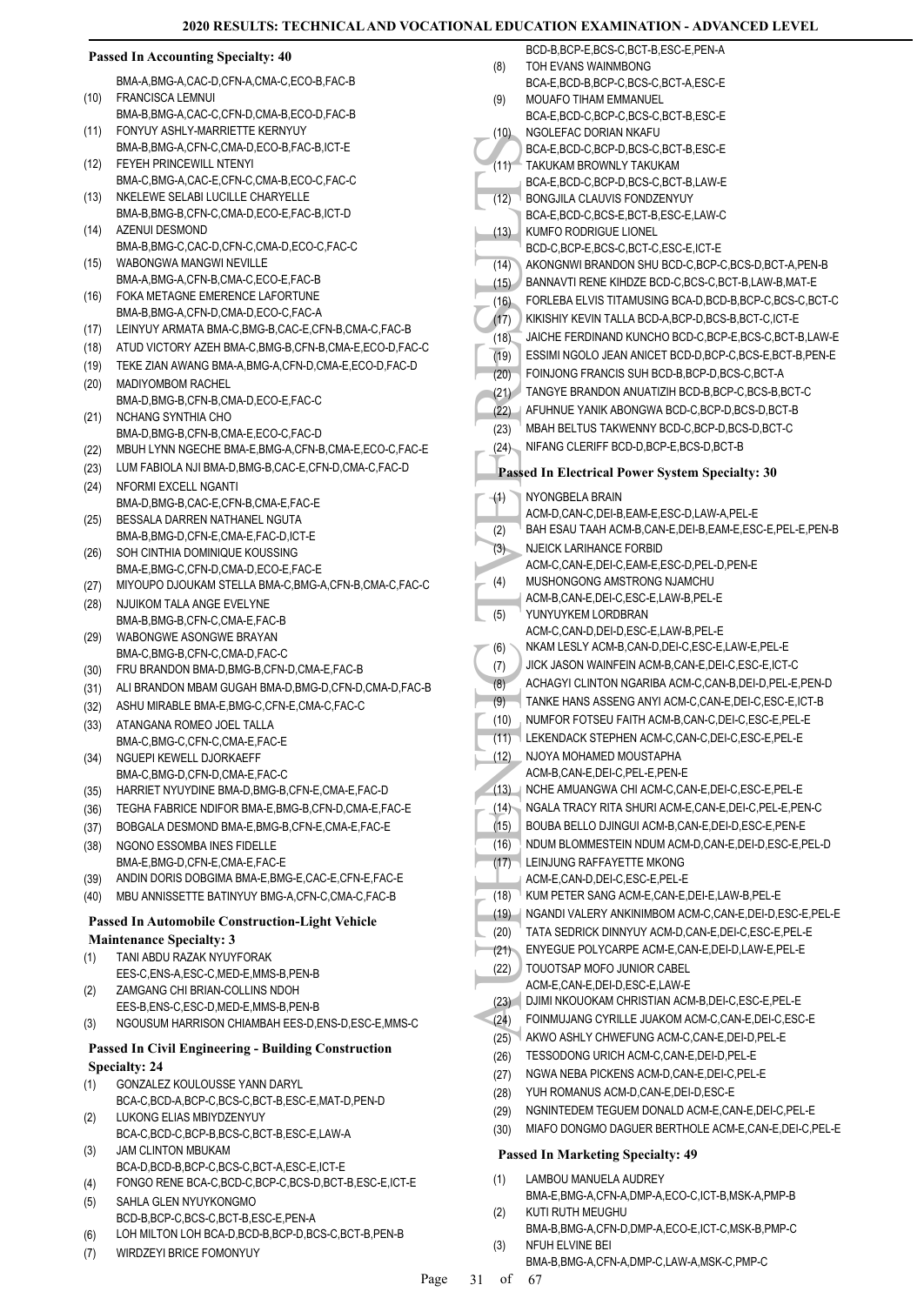# **Passed In Marketing Specialty: 49**

- MBACHICK FLORIBEL NDUM BMA-E,BMG-A,CFN-A,DMP-B,ICT-C,MSK-A,PMP-B (4)
- MAMBO SUH SAMA BMA-C,BMG-B,CFN-B,DMP-B,ECO-C,MSK-C,PMP-C (5)
- TAAH KELLY ANYAH (6)
- BMA-D,BMG-A,CFN-B,DMP-B,ECO-E,MSK-B,PMP-D MBU KAREN CHIA (7)
- BMA-E,BMG-A,CFN-B,DMP-D,ECO-D,MSK-B,PMP-C BENEDICTA NALIYONG TIAH (8)
- BMA-E,BMG-B,CFN-C,DMP-B,ECO-D,MSK-B,PMP-D TENGEN CHANCELINE FRI (9)
- BMA-C,BMG-A,CFN-C,DMP-D,ECO-E,MSK-C,PMP-C AZOH NERISSA AWAWING (10)
- BMG-A,CFN-E,DMP-C,ECO-D,LAW-E,MSK-B,PMP-C NGANG CARINE SIRRI (11)
- BMA-D,BMG-B,CFN-B,DMP-C,ECO-E,MSK-D,PMP-C JONWI BRINDA (12)
- BMA-E,BMG-B,CFN-D,DMP-B,ECO-D,MSK-D,PMP-C AYONTA SELABOUE JORDAN DIKSON (13)
- BMA-D,BMG-C,CFN-D,DMP-C,ECO-E,MSK-C,PMP-C NONO FABRICE (14)
- BMA-E,BMG-B,CFN-C,DMP-C,ECO-E,MSK-D,PMP-C ABDULLAZIZZ WANDI ABUBAKAR  $(15)$
- BMA-E,BMG-C,CFN-D,DMP-B,ECO-E,MSK-B,PMP-D TANWIE VANISA LEM (16)
- BMA-E,BMG-B,CFN-E,DMP-C,ECO-D,MSK-D,PMP-D MBAH JOYCE LEPYONGA (17)
- BMA-D,BMG-A,CFN-D,DMP-B,MSK-C,PMP-C NTOKIA STANISLAS NGOCHUWEH (18)
- BMA-D,BMG-B,CFN-C,DMP-B,MSK-C,PMP-C WIYSANNYUY SINTHIA BURINYUY (19)
- BMG-A,CFN-C,DMP-C,ECO-E,MSK-C,PMP-D
- TOMLA GIMBIATU MUSA BMG-B,CFN-C,DMP-D,LAW-B,MSK-D,PMP-E (20)
- NGO NYAMI II NOUKEU ADELINE ALISSA BMA-E,BMG-C,CFN-B,DMP-B,MSK-D,PMP-D (21)
- (22) DJIATSA LUISA NSOH BMG-C,CFN-D,DMP-D,LAW-A,MSK-D,PMP-E
- (23) NTITEBEM AMALIA BMA-E,BMG-B,CFN-D,DMP-D,MSK-D,PMP-E
- (24) LUM CLARIS FUH BMA-E,BMG-D,CFN-D,DMP-C,MSK-D,PMP-E
- EBOA KATSING BESIN BMA-E,BMG-D,DMP-B,ECO-E,MSK-E,PMP-D (25)
- (26) AGBOR DARIUS NGUNU BMG-C,CFN-D,DMP-B,MSK-A,PMP-C
- (27) TOKO ANNICK FLORE BMG-B,CFN-C,DMP-B,MSK-E,PMP-D
- (28) SHU CARITON NWUNFOR BMG-C,CFN-B,DMP-E,MSK-D,PMP-D
- (29) MOFO BLESSING TELEN BMG-B,CFN-E,DMP-D,MSK-D,PMP-E
- (30) SIRRI MABEL BMG-B,CFN-E,DMP-D,MSK-E,PMP-E
- MFORBORINGONG KELYPRIDE SIRRI BMA-E,BMG-B,CFN-D,MSK-E,PMP-E (31)
- (32) LEPSONGA NADEGE BMG-C,CFN-E,DMP-E,MSK-D,PMP-D
- (33) EMMERENCIA SIRRI BMA-E,BMG-D,CFN-E,DMP-D,MSK-E
- (34) SHEY ANITA BUUH BMA-E,BMG-D,CFN-D,MSK-E,PMP-E
- (35) AKOSA DAMARIS AGWE BMG-E,CFN-E,DMP-D,MSK-D,PMP-E
- AMANWI NAOMI NADESH ASOH AFANWI BMG-E,CFN-E,DMP-E,MSK-C,PMP-E (36)
- NONGHO SHARON MBUTAMBO BMG-F,CFN-F,DMP-F,MSK-F,PMP-F (37)
- (38) CHINEPOH CYNTHIA SELAKWE BMG-B,CFN-B,MSK-B,PMP-D
- (39) KARAWA MOHASS BMG-C,DMP-B,MSK-C,PMP-D
- NGUEMENI SIEWE BLONDELLE FLORE BMG-C,CFN-C,DMP-B,PMP-E (40)
- (41) NEBA SYLVANOUS NSOH BMG-D,CFN-D,DMP-B,PMP-D
- (42) CHEFOR ELVIS AWAH BMG-B,DMP-D,MSK-D,PMP-E
- (43) FUH KUUM COLLINS BMG-C,DMP-D,MSK-D,PMP-E
- (44) ALYSON NGAM BMG-E,CFN-E,DMP-C,MSK-C
- (45) NDENGUE ZENGUE MEL CHRIS BMG-D,CFN-E,DMP-D,PMP-E
- (46) TADONGTOUO BEAULYS MICHEAL BMA-E,BMG-C,DMP-E,PMP-E
- (47) TANGONG ATEH CHRISTENSIA BMG-D,CFN-D,DMP-E,PMP-E
- (48) DORISONIA NGWE BMG-D,CFN-E,DMP-E,MSK-E
- (49) NJEM JEANIS MENGWI BMA-E,BMG-D,MSK-E,PMP-E

# **Passed In Single Subjects**

- **Passed In 5 Subjects: 2**
- (1) TEMBAN KARIN AMEI BMA-C,BMG-A,CFN-B,CMA-C,ECO-E

#### AUTHENTIC TVEE RESULTS (2) KPWE SHALLOTTE EKAH BMA-E,BMG-A,CFN-D,ECO-C,FAC-E **Passed In 4 Subjects: 22** (1) TUFOIN JOEL SONG BCD-C,BCS-C,BCT-B,LAW-B (2) ALUH COLLINS TANIFORM BCD-C,BCS-C,BCT-B,PEN-C (3) ATANGA BETRAND TANIFORM BCD-C,BCS-C,BCT-A,ENT-E (4) NCHE DIVINE ADEY EES-D,ENS-B,MMS-E,PEN-B (5) MULUH VICTORY WOPONG BMA-B,BMG-B,CFN-D,FAC-E (6) BANSI SUH AFANWI ACM-B,DEI-E,PEL-E,PEN-B (7) ANGUH JUNIOR AMAH BCD-C,BCS-D,BCT-B,ICT-E (8) MBIYDZELA DESMOND LEINYUY BCD-C,BCS-D,BCT-C,PEN-D (9) KUHVER ABDALAZIZ DZEVELA ACM-C,CAN-E,DEI-D,LAW-C (10) CHO VICTORY TANDONTUOH EES-E,ENS-D,MMS-E,PEN-A MIMB MAKONDO OSCAR ABED-NEGO ACM-C,CAN-E,DEI-D,LAW-C (11) (12) EYONG AGBOR HANS JULIUS ACM-C,CAN-E,DEI-D,PEN-C (13) EKWE CHARLES ERIC AIMEE BMA-D,BMG-C,CFN-D,FAC-E (14) CHE BETRAN NGWA ACM-D,DEI-C,ESC-E,PEN-D (15) AGHETSE ALOMONWING BERTRAND ACM-C, CAN-E, DEI-D, LAW-E (16) NDIFOR AWANGE LARRY TIM ACM-C,CAN-E,DEI-D,LAW-E (17) NDIFOR FERDINAND TANJANG BMG-C,CFN-D,CMA-E,ECO-E (18) BINDZI BINDZI WILLIAMS ACM-C,DEI-E,LAW-E,PEL-E (19) ENOW TABE JUNIOR BMA-E,BMG-C,CFN-E,FAC-E (20) ANJOFUI SYLVESTRE AJEAGAH EES-D,ENS-E,MMS-E,PEN-E (21) KUITTO ADRIEN WILFRID EES-E,ENS-D,LAW-E,MMS-E (22) MEH DELPHINE BMG-E,CFN-E,ECO-E,PMP-E **Centre No: 22148 STAR MODERN COLLEGE OF TECHNOLOGY TIKO**  Regist: 84, Sat for 6 or more Subjects: 84, Passed : 73 % Passed: 86.90, Sanctioned: 0 **Results of Successful Candidates In Order Of Merit Passed In Automobile Construction-Light Vehicle Maintenance Specialty: 3 MOKA MATHIAS NGALLE** AUT-E,EES-E,ENS-E,ESC-E,MAT-E,MMS-E,PEN-E (1) (2) CHE DILAND CHE AUT-E,EES-E,ENS-E,ESC-E,MAT-E,MMS-E (3) ABA DESMOND AKAM EES-E,ENS-D,MAT-E,MMS-D **Passed In Civil Engineering - Building Construction Specialty: 8** TCHOUMKE TAMBU MATHIAS BCA-E,BCD-D,BCP-D,BCS-D,BCT-C,ENT-E,ESC-E,MAT-E (1) BARYO MOGO NDI GERALD BCD-C,BCP-C,BCS-C,BCT-C,ENT-D,ESC-E,MAT-E (2) NJONG BONAVENTURE NDUMTAIN BCA-D,BCD-D,BCP-C,BCS-D,BCT-B,ESC-E,LAW-D (3) (4) SANGA GEORGE AUGI BCD-D,BCP-E,BCS-D,BCT-C,ESC-E,MAT-E UGWUCHUKWU ROLAND OHANELE BCD-E,BCP-E,BCS-D,BCT-D,PEN-E (5) (6) FEBOTEH CLOVIS NGE BCD-E,BCP-D,BCS-E,BCT-E,ESC-E (7) BROWN NFORMANYI ESENDEGEH BCD-C,BCP-E,BCS-C,BCT-C TIERRIS STEPHANE ALEMNJI TAKUNJU BCD-E,BCP-E,BCS-E,BCT-D (8) **Passed In Electrical Power System Specialty: 13**

- KETO GEREASE MENGE ACM-C,CAN-D,DEI-C,EAM-E,ESC-E,MAT-E,PEL-C,PEN-D (1)
- ABEH MALDINI NFONJONG ACM-C,CAN-E,DEI-C,EAM-E,ESC-E,MAT-E,PEL-E,PEN-D (2) TAMBE LOVETTE AGBORNYANG (3)
	- ACM-C,CAN-C,DEI-B,ESC-D,MAT-E,PEL-C,PEN-B
- SARAH EKWA BIBIANE JUDITH ACM-C,CAN-D,DEI-B,ESC-E,MAT-E,PEL-D,PEN-D (4)
- TAMO VICKHRAM DONFIGEH ACM-B,CAN-C,DEI-C,EAM-E,ESC-E,MAT-E,PEL-E (5)
- (6) HICSON EKUNZOCK FORZONG JUNIOR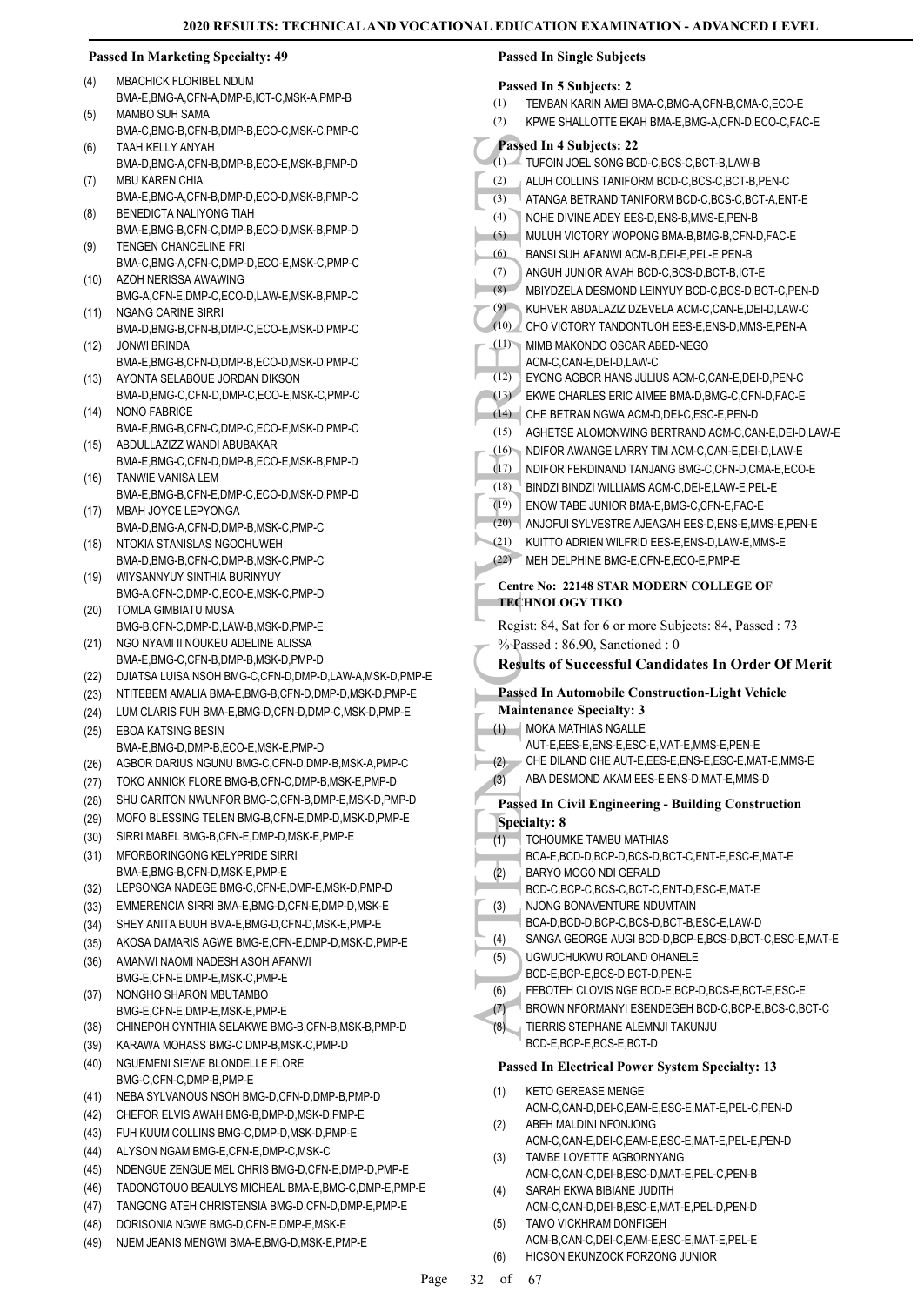# **Passed In Electrical Power System Specialty: 13**

- ACM-C,CAN-E,DEI-B,ESC-E,MAT-E,PEL-D,PEN-E AMBE GISCARD UFON ACM-C,CAN-E,DEI-C,ESC-E,MAT-E,PEL-E,PEN-C (7)
- (8) BAH BORIS TENDOH ACM-C,CAN-C,DEI-C,MAT-E,PEL-C,PEN-B
- (9) ASSAH BRICE ZASGUE ACM-D,CAN-C,DEI-C,MAT-E,PEL-D,PEN-C
- (10) TUFOIN KENNETH TIM ACM-C,CAN-C,DEI-C,ESC-E,MAT-E,PEL-D
- (11) IBRISS CAMEL FANKEM ACM-C,CAN-E,DEI-C,MAT-E,PEL-D,PEN-E
- (12) TEBA DAVIDSON NEMBO ACM-C,CAN-D,DEI-C,MAT-E,PEL-C
- (13) ANGAH SERGE AYUK ACM-B,CAN-D,DEI-C,MAT-E,PEL-E

#### **Passed In Marketing Specialty: 21**

- DJIENGOUE LEUKAM ARMANDINE DELPHINE BMA-A,BMG-B,CFN-A,DMP-A,ECO-E,MSK-C,PMP-C (1)
- NGOKAM BLANDINE CHARLESY NGANG BMA-A,BMG-B,CFN-B,DMP-B,ECO-E,MSK-D,PMP-E (2)
- NDAKWI RELINDIS ANGAWA BMA-D,BMG-B,CFN-D,DMP-B,ECO-C,MSK-E,PMP-D (3)
- NJILA HONORINE KFUKFUH BMA-D,BMG-B,CFN-C,DMP-A,ECO-E,MSK-E,PMP-D (4)
- ELIZABETH BESSEM CHE BMA-B,BMG-B,CFN-D,DMP-D,ECO-E,MSK-C,PMP-D (5)
- UNCHURU JOEBESS TIGOH TAMBE BMA-E,BMG-B,CFN-B,DMP-B,ECO-E,MSK-D,PMP-E (6)
- NYACHE KOMALO BENADETTE BMA-C,BMG-C,CFN-D,DMP-B,ECO-E,MSK-D,PMP-D (7)
- BAHZO TAYONG ANKOH BMA-D,BMG-A,CFN-D,DMP-C,ECO-E,MSK-E,PMP-D (8)
- AYONGE MBONG BELINDA BMA-D,BMG-B,CFN-D,DMP-B,ECO-E,MSK-E,PMP-D (9)
- AVEBEY NGENDO ABEL BENOIT (10)
- BMA-E,BMG-A,CFN-E,DMP-C,ECO-E,MSK-D,PMP-D FUH CHRISTIANE KILOMBE (11)
- BMA-E,BMG-B,CFN-D,DMP-C,ECO-E,MSK-D,PMP-E CHE VISHELL MBUH  $(12)$
- BMA-E,BMG-B,CFN-E,DMP-B,ECO-E,MSK-D,PMP-E SHELTRICSY NANYONGO ENDU (13)
- BMA-D,BMG-A,CFN-B,DMP-A,MSK-D,PMP-D INTOH NADIN ANYANGWA  $(14)$
- BMA-C,BMG-A,CFN-A,DMP-D,MSK-C,PMP-E EPEPE MISPA MATIO MOUEYAN (15)
- BMA-A,BMG-C,CFN-E,DMP-B,MSK-D,PMP-E ZANGUE GNITENDEM LOLITA MABEL (16)
- BMA-E,BMG-B,CFN-C,DMP-A,ECO-E,PMP-E
- ASHU TABE EBOT ANNI B. BMG-A,CFN-E,DMP-C,ECO-E,MSK-D,PMP-D  $(17)$
- (18) NGO BEAUTY NDABU BMA-D,BMG-C,CFN-E,DMP-D,ECO-E,PMP-D
- OYERE ROSALYN ASHU OJONG DOH BMG-C,CFN-E,DMP-D,ECO-E,MSK-D,PMP-D (19)
- (20) ANJAO CALIN NDIME BMA-E,BMG-B,CFN-E,DMP-C,MSK-E
- (21) TAKEM PELAGIE MUNESHI BMG-D,CFN-E,DMP-C,MSK-E,PMP-D

#### **Passed In Metal Works and Industrial Piping Specialty: 20**

- CHAFEH LAWRENCE CHE ENT-D,ESC-E,MAT-E,MED-D,MIP-B,MOU-C,PEN-B,WOM-A (1)
- DJOUSSE TAFACDAH ROMARIC (2)
- ENT-C,ESC-E,MAT-E,MED-E,MIP-C,MOU-D,PEN-D,WOM-B GABASHI NEVIEL NGONGHANEH (3)
- ENT-C,ESC-E,MAT-E,MED-D,MIP-C,PEN-C,WOM-D ABE MARCELLINUS NKEVE (4)
- ENT-C,ESC-E,MAT-E,MED-E,MIP-C,MOU-E,WOM-B ZONG BERVIL NGONG (5)
- ENT-E,ESC-E,MAT-E,MED-E,MIP-C,PEN-C,WOM-C FUH NGWA BETRAND (6)
- ENT-E,ESC-E,MAT-E,MED-E,MIP-C,PEN-D,WOM-C ANYE AMAH KELVIN (7)
- ENT-D,ESC-E,MAT-E,MED-E,MIP-C,PEN-D,WOM-D ABA NDAH BROWNDON (8)
- ENT-E,ESC-E,MAT-E,MED-E,MIP-C,PEN-D,WOM-D ANGYIE JERRY ENDOH (9)
- ENT-D,ESC-E,MED-E,MIP-C,PEN-B,WOM-D
- (10) KLORANE NYENTI MBI ACHEM

ENT-D,MAT-E,MED-E,MIP-C, PEN-D, WOM-C

- (11) NJI FABRICE YANKI ESC-E,MAT-E,MED-E,MIP-B,PEN-D,WOM-C
- (14) TIMAH<br>
(15) ALAIN (15) ALAIN ENT-D,<br>
(16) MBIKIS<br>
(17) JAMBU<br>
(17) JAMBU<br>
(18) FONKI<br>
(18) FONKI<br>
(19) KOMET<br>
Passed In 5<br>
(19) MACDC<br>
(20) IADAT<br>
Passed In 5<br>
MACDC<br>
(2) IHIMBR<br>
(2) HIMBR<br>
(3) DIELAN FOMBE<br>
ELVIS POM AGAKA FORSONG BERTRAND ENT-C,MAT-E,MED-E,MIP-C,PEN-E,WOM-C (12) ROMARIO ANDO ANKOH ENT-E,ESC-E,MIP-C,MOU-E,PEN-D,WOM-C (13) (14) TIMAH PRIDE TIMAH ENT-E,MAT-E,MIP-C,MOU-E,PEN-E,WOM-C ALAIN JUNIOR ACHUNIGAH CHE ENT-D,MAT-E,MED-E,MIP-C,WOM-C (15) (16) MBIKISE CLIFORTH WAZINE ENT-E,MAT-E,MED-E,MIP-C,WOM-B (17) JAMBUIN CLINTON GABUIN ESC-E,MAT-E,MIP-C,PEN-E,WOM-C (18) FONKI LAWRENCE CHENWI MAT-E,MED-E,MIP-D,PEN-D,WOM-C (19) KOMETA ARNOLD TEHTENUI MAT-E,MIP-C,MOU-E,PEN-E,WOM-E (20) TADATIN GNITEDEM IDRISSOU MED-E,MIP-C,MOU-E,WOM-C **Passed In Single Subjects Passed In 5 Subjects: 2** (1) MACDONA MUDASI ENT-C,MAT-E,MIP-C,PEN-B,WOM-C (2) NTOH PRINCEWILL CHIA BMA-C,BMG-B,CFN-C,CMA-D,ECO-E **Passed In 4 Subjects: 6** (1) INTONG MARCIAN OWI NJOMBE BMA-C,BMG-B,CFN-B,CMA-E (2) IHIMBRU MBONG REGINA BMA-D,BMG-B,CFN-C,CMA-E (3) DIELAND BIBIH TOGAM BCD-D,BCS-C,BCT-C,ENT-E (4) FOMBE BLAISE TAZOH ENT-E,MIP-C,PEN-E,WOM-B (5) ELVIS NJANG OJONG BCD-E,BCS-C,BCT-D,PEN-E (6) RAJUE FNOW EYONG ACM-F DEL-C, PEL-E, PEN-E **Centre No: 22149 COLLEGE DENSEIGNMENT GENERAL ET TECHNIQUE COMMERCIAL BONABERI DOUALA**  Regist: 64, Sat for 6 or more Subjects: 64, Passed : 60 % Passed : 93.75, Sanctioned : 0 **Results of Successful Candidates In Order Of Merit Passed In Accounting Specialty: 17** TSI BRENDA NETUNG BMA-A,BMG-A,CAC-C,CFN-A,CMA-A,ECO-B,ENT-A,FAC-A (1) TAMIYAH MELVER FENUI BMA-A,BMG-A,CAC-C,CFN-B,CMA-C,ECO-A,ENT-A,FAC-A (2) ETCHU ROSEMARY AYUK BMA-A,BMG-B,CAC-C,CFN-B,CMA-A,ECO-A,ENT-B,FAC-A (3) CHE AKWA AKONGNWI BMA-A,BMG-A,CAC-D,CFN-A,CMA-A,ECO-A,FAC-B,ICT-D (4) AZANJI NINIVI NGUE BMA-A,BMG-A,CAC-D,CFN-C,CMA-D,ECO-C,ENT-B,FAC-B (5) CHEBI SYNTHIA NGUM BMA-B,BMG-B,CAC-E,CFN-A,CMA-E,ECO-D,ENT-B,FAC-D (6) MOKI SHARON CECILE SEHDZEKA BMA-A,BMG-B,CAC-D,CFN-A,CMA-D,ENT-C,FAC-B (7) AKOR MBUH BRICELY BMA-A,BMG-D,CAC-C,CFN-C,CMA-B,FAC-C,ICT-E (8) (9) SHIMINYIH JOELA BMA-A,BMG-B,CFN-B,CMA-C,ECO-D,FAC-C BWANG SETH SOLACE BMA-B,BMG-B,CFN-B,CMA-C,ECO-E,FAC-C (10) ATEMAFAC NJINJU JUNIOR BMA-A,BMG-B,CFN-C,CMA-B,ECO-E,FAC-D (11) FEUDJIO YMELE ADONIS ROOSEVELT (12) BMA-A,BMG-D,CFN-D,CMA-B,ECO-E,FAC-E (13) NJINUWO RIGSON BMA-C,BMG-B,CFN-C,CMA-E,FAC-E,LAW-D BLESSING FANIDIANE NJOMO ITUTE BMA-B,BMG-C,CFN-C,CMA-E,FAC-E,LAW-E (14) (15) BUNG JOSELINE ALUMA BMA-B,BMG-C,CFN-C,CMA-C,FAC-D (16) FRU CHE MUASAH BMA-A,CFN-E,CMA-C,FAC-E,ICT-E (17) DJUIKEM TEUWA BERLINE BMA-D,CFN-E,CMA-E,FAC-E **Passed In Marketing Specialty: 39** BESSONG CAROLE PESSONG BMA-A,BMG-A,CFN-A,DMP-B,ECO-D,ICT-C,MSK-A,PMP-C (1) NGUM ZITA TEMBE (2)
	- BMA-B,BMG-B,CFN-B,DMP-C,ECO-D,ENT-A,MSK-A,PMP-C CHARITY NAHBILA (3)
		- BMA-D,BMG-C,CFN-B,DMP-B,ECO-C,ENT-A,MSK-C,PMP-C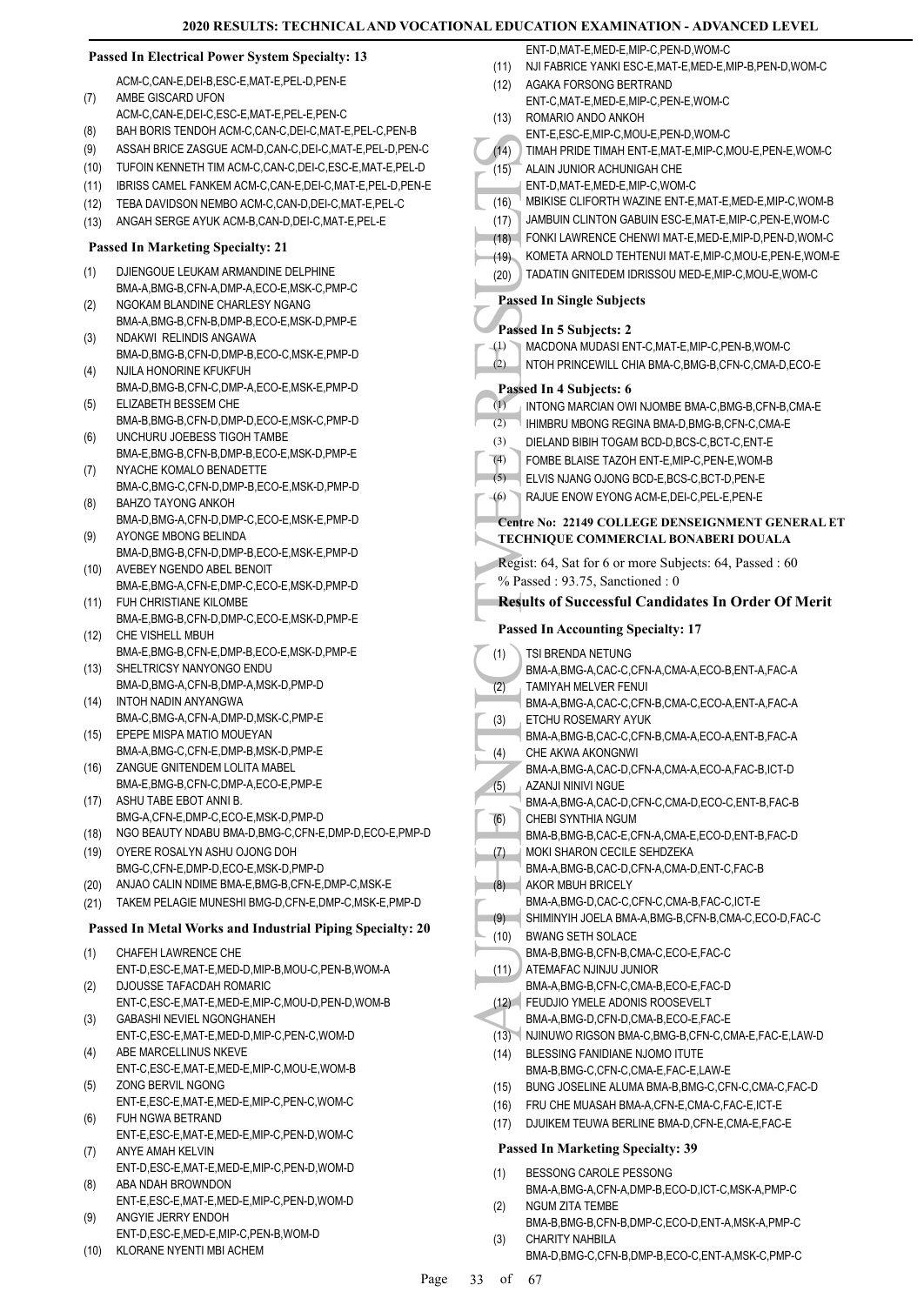# **Passed In Marketing Specialty: 39**

- NJEI HOPE ACHA CELESTINE BMA-C,BMG-A,CFN-D,DMP-B,ECO-E,ENT-A,MSK-E,PMP-C (4) TUASHU FADIMATOU ZARAHOU BEDEAI
- BMA-A,BMG-B,CFN-C,DMP-E,ECO-E,ENT-B,MSK-E,PMP-E (5) OUZEROU YOUHENYI (6)
- BMA-B,BMG-A,CFN-E,DMP-B,ECO-E,ICT-E,MSK-E,PMP-D NJI LANDRINE ALERE NAHGELA (7)
- BMA-A, BMG-A, CEN-C, DMP-B, ENT-A, MSK-C, PMP-C NICOLE GABRIELA MBOGEH CHINDO (8)
- BMA-B,BMG-A,CFN-B,DMP-A,ICT-D,MSK-C,PMP-C AWUM MARVELOUS DOH (9)
- BMA-A,BMG-B,CFN-B,DMP-B,ECO-E,MSK-C,PMP-C ACHUO VICTORINE IZIA (10)
- BMA-A,BMG-B,CFN-B,DMP-B,ECO-E,MSK-D,PMP-D NJADOUM NGAPOUT LEATITIA INGRID (11)
- BMA-B,BMG-B,CFN-C,DMP-A,ECO-E,MSK-C,PMP-D (12) LEM LINDA FUH
- BMG-D,CFN-C,DMP-B,ECO-E,ENT-A,MSK-B,PMP-D
- MANGA LARISSA SABINA NAH MUNYA (13) BMA-B,BMG-E,CFN-C,DMP-D,ENT-B,MSK-C,PMP-C
- (14) JOUONANG ABBO CLARISSE MERVEILLE BMA-B,BMG-D,CFN-C,DMP-B,ICT-E,MSK-B,PMP-D (15) NGWAN DIEUDONNE ROFUR
- BMA-B,BMG-D,CFN-D,DMP-B,ICT-C,MSK-E,PMP-C AKORO MAIRO ENYONG (16)
- BMA-A,BMG-B,CFN-C,DMP-D,ICT-D,MSK-E,PMP-E MBEMA LAURA ANYES NGOYOUN (17)
- BMA-D,BMG-C,CFN-C,DMP-C,ENT-C,MSK-E,PMP-D (18) NIGUI DJIATSOP DANENE SORELE
- BMA-E,BMG-C,CFN-D,DMP-A,ECO-E,MSK-C,PMP-D
- (19) MARILYNE BIH BMA-B,BMG-D,CFN-C,DMP-E,ICT-D,MSK-D,PMP-D
- (20) NGU LIONEL LUMWIN BMA-B,BMG-E,CFN-D,DMP-B,ECO-E,MSK-D,PMP-D
- (21) TUME VIOLET SHIYNYUY BMA-D,BMG-B,CFN-C,DMP-D,ECO-E,MSK-D,PMP-D SIBER SAMIRA YENYUI (22)
- BMA-D,BMG-C,CFN-D,DMP-D,ECO-E,MSK-D,PMP-D NJOH SANGYUY MUYANG WITNEY (23)
- BMA-D,BMG-C,CFN-E,DMP-B,ECO-E,MSK-E,PMP-D BAHAY TAIWE JEAN (24)
- BMA-E,BMG-C,CFN-D,DMP-C,ECO-E,MSK-D,PMP-E FOLA ANOLD YUFONYUY (25)
- BMA-C,BMG-E,CFN-E,DMP-B,ICT-E,MSK-E,PMP-E
- FOSOH RAPHEAL TANJUNG (26) BMG-C,CFN-C,DMP-B,ECO-E,MSK-D,PMP-E
- (27) CHIAMBA BLESSING FULY BMG-C,CFN-C,DMP-E,ECO-E,MSK-C,PMP-D
- (28) CHE ELISE MAHI BMA-E,BMG-D,CFN-C,DMP-D,ECO-E,MSK-D
- MALIEFEH MANJENKO GOLDER BMG-D,CFN-E,DMP-B,ECO-E,ICT-E,MSK-D (29)
- TALLEH ACOSTA BOFUNG BMA-B,BMG-E,CFN-E,DMP-D,MSK-E,PMP-E (30)
- (31) MUJANATU SHIMINY BMG-C,CFN-C,DMP-C,MSK-D,PMP-E
- (32) NDIBABONGA SHERON GWAABE BMG-B,CFN-D,DMP-E,LAW-D,MSK-D
- (33) MOFOR FIEMBANG ERIC BMG-C,CFN-C,DMP-E,MSK-E,PMP-E
- (34) NGONG LIZEITE FUNKUIN BMG-D,CFN-E,DMP-C,ENT-E,PMP-E
- (35) DJOKO MAGUELEU LYDIA BMA-D,BMG-D,CFN-E,MSK-E,PMP-E
- (36) NCHANG CYNTIA BMG-D,CFN-D,DMP-E,MSK-E,PMP-E
- (37) NGWADE BORIS KELLY MOMA BMA-D,CFN-E,DMP-A,MSK-E
- (38) SYLVIA GWOSONGA TALA BMG-E,CFN-E,MSK-E,PMP-D
- (39) MATHO TALOKOM LYDIANE BMA-E,CFN-E,MSK-E,PMP-E

#### **Passed In Single Subjects**

#### **Passed In 5 Subjects: 1**

FOSSO NGINYU MEGANE LINDSEY BMA-B,BMG-C,CFN-E,FAC-E,ICT-E (1)

#### **Passed In 4 Subjects: 3**

- (1) EWANG ANTOINETTE MPODE CFN-B,DMP-C,ENT-C,MSK-E
- (2) TANLAKA BRIDGISTER BONGSIYSI BMA-C,BMG-B,CFN-C,ECO-E

|                                                                              | (3)                                                       | ATABONGAWUNG SYLVIA BMA-C, BMG-E, CFN-E, FAC-E                                  |  |
|------------------------------------------------------------------------------|-----------------------------------------------------------|---------------------------------------------------------------------------------|--|
| <b>Centre No: 22151 SURE FOUNDATION COMPREHENSIVE</b><br><b>COLLEGE TIKO</b> |                                                           |                                                                                 |  |
|                                                                              | Regist: 100, Sat for 6 or more Subjects: 100, Passed : 57 |                                                                                 |  |
|                                                                              |                                                           | $%$ Passed: 57.00, Sanctioned: 0                                                |  |
|                                                                              |                                                           | <b>Results of Successful Candidates In Order Of Merit</b>                       |  |
|                                                                              |                                                           | <b>Passed In Accounting Specialty: 22</b>                                       |  |
|                                                                              | (1)                                                       | TENGUNGWOH EMILIEN BEJUANDEM<br>BMA-A, BMG-A, CAC-C, CFN-A, CMA-B, ECO-C, FAC-A |  |
|                                                                              | (2)                                                       | AMARACHI COVENANT OKAFOR<br>BMA-A, BMG-A, CAC-D, CFN-A, CMA-A, ECO-C, FAC-B     |  |
|                                                                              | (3)                                                       | EPETI LAURA LUMA<br>BMA-A, BMG-A, CAC-D, CFN-B, CMA-A, ECO-C, FAC-A             |  |
|                                                                              | (4)                                                       | THIERRY CHAM AGON<br>BMA-A, BMG-A, CAC-E, CFN-A, CMA-B, ECO-B, FAC-A            |  |
|                                                                              | (5)                                                       | ATUD JOEL TETUH                                                                 |  |
|                                                                              |                                                           | BMA-A, BMG-A, CAC-B, CFN-C, CMA-A, ECO-D, FAC-B                                 |  |
|                                                                              | (6)                                                       | HUBERT RANDY BHEN TAH                                                           |  |
|                                                                              | (7)                                                       | BMA-A,BMG-A,CAC-E,CFN-A,CMA-B,ECO-B,FAC-C<br>NDIFUAN COURAGE NJUBEH             |  |
|                                                                              |                                                           | BMA-A,BMG-A,CAC-E,CFN-B,CMA-B,ECO-C,FAC-C                                       |  |
|                                                                              | (8)                                                       | <b>BILEGE ROSE VANISIA</b>                                                      |  |
|                                                                              |                                                           | BMA-B, BMG-A, CFN-C, CMA-C, ECO-E, FAC-B                                        |  |
|                                                                              | (9)                                                       | KETO KELVINE AGBOR                                                              |  |
|                                                                              |                                                           | BMA-B, BMG-A, CFN-A, CMA-D, ECO-D, FAC-D                                        |  |
|                                                                              | (10)                                                      | SINJOH JULIET BUNG BMA-D, BMG-A, CFN-B, CMA-C, ECO-E, FAC-B                     |  |
|                                                                              | (11)                                                      | FON ALNORD MBAH MIDUG                                                           |  |
|                                                                              | (12)                                                      | BMA-A, BMG-B, CFN-C, CMA-D, ECO-C, FAC-E<br><b>NGANJE LUNYU ZUBERU</b>          |  |
|                                                                              |                                                           | BMA-C, BMG-A, CFN-D, CMA-C, ECO-E, FAC-D                                        |  |
|                                                                              | (13)                                                      | NGUVE JABEA JEMEDI                                                              |  |
|                                                                              |                                                           | BMA-B, BMG-B, CFN-C, CMA-E, ECO-E, FAC-D                                        |  |
|                                                                              | (14)                                                      | TANYI FESTUS TAMBOMBO<br>BMA-E, BMG-A, CFN-C, CMA-D, ECO-E, FAC-D               |  |
|                                                                              | (15)                                                      | NGUNKENG DEVIS AGANDIA                                                          |  |
|                                                                              |                                                           | BMA-C, BMG-B, CFN-E, CMA-D, ECO-E, FAC-D                                        |  |
|                                                                              | (16)                                                      | MESAME CONSTANCE NKWELLE                                                        |  |
|                                                                              | (17)                                                      | BMA-D, BMG-B, CFN-E, CMA-D, ECO-E, FAC-E<br>NAHBILLA NORAL FOYABO               |  |
|                                                                              |                                                           | BMA-E.BMG-B.CFN-D.CMA-D.ECO-E.FAC-E                                             |  |
|                                                                              | (18)                                                      | KEMAYOU DATCHIE LUCAS BMA-A, BMG-C, CFN-E, CMA-D, FAC-D                         |  |
|                                                                              | (19)                                                      | OJONG BRYAN BUINDA BMA-A, BMG-B, CFN-E, CMA-E, FAC-D                            |  |
|                                                                              | (20)                                                      | ASHLEY BEYA NGOH BMA-B, BMG-B, CFN-E, CMA-D, FAC-D                              |  |
|                                                                              | (21)                                                      | SOUME AKOUE MICHAEL JORDAN                                                      |  |
|                                                                              |                                                           | BMA-D, BMG-C, CFN-D, CMA-E, FAC-E                                               |  |
|                                                                              | (22)                                                      | ANDWIKWA MALCOM ADOFFEL                                                         |  |
|                                                                              |                                                           | BMA-E, BMG-B, CFN-D, CMA-E, FAC-E                                               |  |
|                                                                              |                                                           | <b>Passed In Marketing Specialty: 28</b>                                        |  |
|                                                                              |                                                           | CHUYONG BRISTNEY BIH YABOA                                                      |  |
|                                                                              | (1)                                                       | BMA-D,BMG-A,CFN-B,DMP-B,ECO-E,MSK-A,PMP-C                                       |  |
|                                                                              | (2)                                                       | DANYING FABRICE BOSE                                                            |  |
|                                                                              |                                                           | BMA-E,BMG-B,CFN-E,DMP-E,ECO-E,MSK-C,PMP-E                                       |  |
|                                                                              | (3)                                                       | ENJEMA SOPHIE FINDI                                                             |  |
|                                                                              |                                                           | BMA-E,BMG-B,CFN-D,DMP-C,MSK-C,PMP-D                                             |  |
|                                                                              | (4)                                                       | LUM JOSEPHA PAULINE EKEN                                                        |  |
|                                                                              |                                                           | BMA-E,BMG-B,CFN-D,DMP-B,MSK-D,PMP-E                                             |  |
|                                                                              | (5)                                                       | ATENING PRECIOUS FORKWEN                                                        |  |
|                                                                              |                                                           | BMA-E,BMG-B,CFN-D,DMP-B,MSK-E,PMP-E<br>AWATIM ABONG DAMARIS                     |  |
|                                                                              | (6)                                                       | BMG-B,CFN-E,DMP-C,ECO-E,MSK-D,PMP-D                                             |  |
|                                                                              | (7)                                                       | EGUM JOY WENONG BMA-E, BMG-A, CFN-D, DMP-C, MSK-E, PMP-E                        |  |
|                                                                              | (8)                                                       | ABUNAW ARRAY MYRA SYDNEY                                                        |  |
|                                                                              |                                                           | BMA-D, BMG-B, DMP-D, ECO-E, MSK-E, PMP-E                                        |  |
|                                                                              | (9)                                                       | KEZOH SHARON ANGIEGEN BMA-E, BMG-B, CFN-B, DMP-C, MSK-D                         |  |
|                                                                              | (10)                                                      | ANGYIE SHARON ANSAH BMG-B, CFN-E, DMP-D, MSK-B, PMP-E                           |  |

- (11) EBUDE MIREILLE EBOMBE BMA-E,BMG-B,CFN-E,DMP-B,MSK-E
- (12) CHINJI VIOLET NFUNYA BMA-D,BMG-C,CFN-D,DMP-D,MSK-D
- CHONGONG DAVID ASTENGBOM (13) BMA-D,BMG-B,CFN-E,DMP-D,MSK-E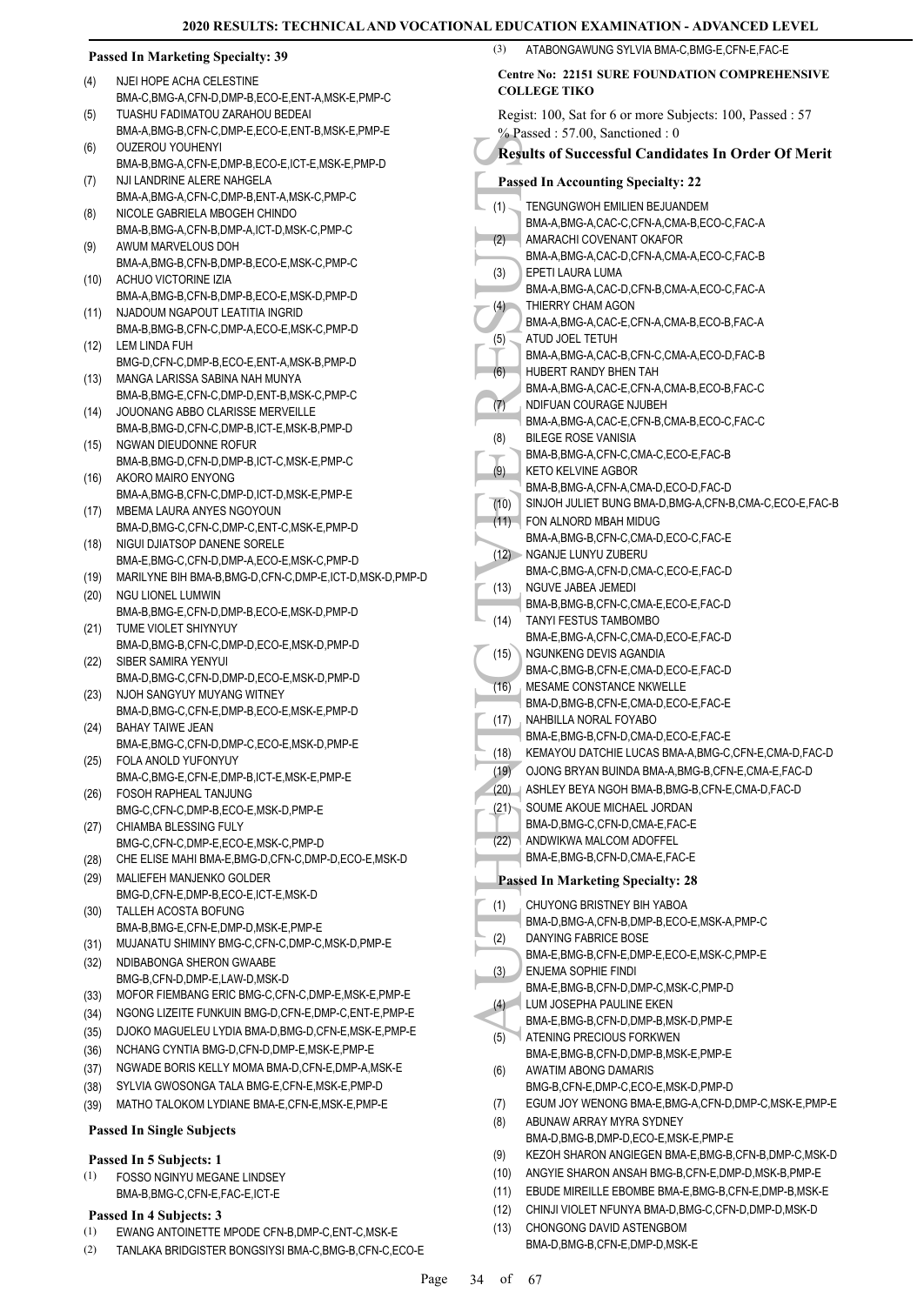#### **Passed In Marketing Specialty: 28**

- (14) KONGLA NADINE JAVELON BMA-E,BMG-C,CFN-E,DMP-B,MSK-E
- (15) ANDO BETHEL ANYOH BMG-C,CFN-E,DMP-C,MSK-D,PMP-E
- EMMANUEL CHUKWU EMEKA OSUJI BMG-B,CFN-E,DMP-E,MSK-D,PMP-E (16)
- (17) SUFOR BRANDON NDIFOR BMA-E,BMG-C,CFN-D,DMP-D,MSK-E
- (18) TIMBU CONFIDENCE ALAWA BMG-B,CFN-E,DMP-E,MSK-E,PMP-E
- (19) MOTALE HELLEN WASE BMG-C,CFN-E,DMP-D,ECO-E,MSK-E
- (20) NKAM QUINIVA MENYE BMA-E,BMG-C,CFN-E,DMP-E,PMP-E
- (21) MAGDALINE NSUNYA FOTECK BMG-C,CFN-E,DMP-B,MSK-E
- (22) ENDOH EMANI DESTALINE BMG-B,CFN-E,DMP-D,MSK-E
- (23) YEFIAH IDENT NLABO BMG-C,CFN-D,DMP-E,MSK-E
- (24) NADINE ENIH NJICHO BMG-C,CFN-E,DMP-D,MSK-E
- (25) SYLLYBRI KUJEH BACHE BMG-C,CFN-E,DMP-E,MSK-E
- (26) NERISSIA YOUH UZEH BMG-E,CFN-E,DMP-C,MSK-E
- (27) API JELVIS NGEH BMG-E,CFN-D,DMP-D,MSK-E
- (28) FONGE KUM SMITH BMG-E,CFN-D,DMP-E,MSK-E

#### **Passed In Single Subjects**

#### **Passed In 4 Subjects: 7**

- (1) JOY FIN NKEM BMA-E,BMG-B,CFN-B,DMP-D
- (2) TRESOR TINA NSEN ACHUO BMA-D,BMG-B,CFN-E,DMP-C
- (3) KANG MALONASH EYISAH BMA-C,BMG-B,CFN-D,CMA-E
- (4) MBUTOH MELANIE MBUTOH BMG-B,CFN-E,ECO-D,MSK-E
- (5) FON YEWONG CLARA BMA-E,BMG-D,CFN-E,CMA-D
- (6) AGBOR NKEMENTOR PETER BMA-E,BMG-D,CFN-E,DMP-E
- (7) NSHI SEDOLINE ATIN BMA-E,BMG-D,CFN-E,DMP-E

#### **Centre No: 22155 ATLANTA BILINGUAL COMPREHENSIVE HIGH SCHOOL DOUALA**

Regist: 261, Sat for 6 or more Subjects: 260, Passed : 228 % Passed : 87.69, Sanctioned : 0

# **Results of Successful Candidates In Order Of Merit**

#### **Passed In Accounting Specialty: 12**

- ANGUH STEPHAN FOWA (1)
- BMA-A,BMG-A,CAC-D,CFN-B,CMA-C,ECO-A,FAC-A,ICT-D NQUIN ODETTE AZINWI (2)
- BMA-B,BMG-C,CAC-C,CFN-B,CMA-B,ECO-D,FAC-A,ICT-C YUFENYUY JASON NYUYKI (3)
- BMA-D,BMG-A,CAC-D,CFN-C,CMA-D,ECO-C,FAC-C,ICT-B APIAPSEH PRIDY NDZINEWO (4)
- BMA-C,BMG-C,CAC-E,CFN-D,CMA-E,ECO-E,FAC-C,ICT-E KWA BERTILA CHOM (5)
- BMA-A,BMG-B,CAC-A,CFN-C,CMA-A,ECO-A,FAC-B NDAPE NJOKI YANNICK (6)
- BMA-B,BMG-B,CAC-C,CFN-A,CMA-B,ECO-D,FAC-B ATABONG ASHLEY FONTEM (7)
- BMA-A,BMG-A,CAC-E,CFN-B,CMA-B,ECO-C,FAC-C NGWA LARICIANUEL ASOH (8)
- BMA-C,BMG-A,CAC-E,CFN-A,CMA-A,ECO-D,FAC-B ETA SERODIA BESSIMBI (9)
- BMA-A,BMG-B,CAC-D,CFN-C,CMA-C,ECO-C,FAC-B BONGBIH NJEBUSI MICHEL NJAH (10)
- BMA-D,BMG-C,CAC-E,CFN-C,CMA-E,ECO-E,FAC-E SUMARIA - ZILLA SHIRRI NGABOU (11)
- BMA-D, BMG-A, CEN-D, CMA-D, ECO-E, EAC-E PENTE MARIE MICHELLE  $(12)$
- BMA-D,BMG-B,CFN-E,CMA-E,ECO-E,FAC-C

### **Passed In Automobile Construction-Light Vehicle Maintenance Specialty: 21**

- TANDA PELKLIN CHE AKONGNWI (1)
- AUT-B,EES-A,ENS-A,ESC-B,ICT-C,MAT-B,MED-E,MMS-A
- PIPA ELIJAH AZIEH AUT-D,EES-B,ENS-B,ESC-E,ICT-E,MED-E,MMS-C (2)
- RICARDO KOVUYIH ZOFOA AUT-C,EES-A,ENS-B,ESC-E,MED-E,MMS-B (3)
- (4) DUBILA HARISE JAFF AUT-E,EES-B,ENS-B,ESC-E,MED-E,MMS-B
- PHUNGEH CHARLES MBIH AUT-C,EES-B,ENS-D,ESC-E,MED-E,MMS-C (5)
- (9) MBUH MOFFC<br>
(10) MOFFC<br>
(11) MOFFC<br>
(11) MORE RUN ACHUR<br>
(12) TCHOU<br>
(13) NDONC<br>
FUASH AKAMA<br>
(15) ANGAF<br>
(16) AKAMA<br>
(17) ANGAF<br>
(17) ANGAF<br>
(20) LAYIE<br>
Passed In (20) Passed In Specialty:<br>
TUAFFEN BCA-A,<br>
(21) NDAM B TCHANTCHOU NJIKE ETIENNE DEGAULE AUT-D,EES-D,ENS-B,ESC-E,MED-E,MMS-D (6) AKA CHOPNJUNG FRANK-DONALD AUT-D,EES-C,ENS-C,ESC-E,MMS-B (7) TAMELA ZOUHO ROMUALD LARSON EES-B,ENS-D,ENT-C,MED-E,MMS-C (8) (9) MBUH BRUTUS ANYAM AUT-E,EES-B,ENS-B,ESC-E,MMS-C (10) MOFFO NJOGA DUVUOL AUT-E,EES-B,ENS-C,MED-E,MMS-C (11) NYUISHOH CONSTANT NUNYUI AUT-D,EES-B,ENS-C,MED-E,MMS-D (12) NDZI CYRILE WENNYU AUT-E,EES-C,ENS-C,MED-E,MMS-D (13) TCHOUMI LOIC JUNIOR AUT-E,EES-C,ENS-C,ESC-E,MMS-D (14) ACHU ROBERT ACHU AUT-D,EES-E,ENS-D,ESC-E,MMS-D (15) NDONG BENHOLD AUT-E,EES-C,ENS-D,MED-E,MMS-E (16) FUASHI EMMANUEL KEUNDE AUT-E,EES-D,ENS-D,MED-E,MMS-D (17) ANGAFOR BRUNO NGEH AUT-E,EES-E,ENS-D,ENT-D,MMS-E (18) AKAMA LORIS NANJE AUT-D,EES-C,ENS-C,MMS-B (19) AKWE NYONGA STEPHANE AUT-E,EES-C,ENS-D,MMS-C (20) ILAYI ELVIS EES-D,ENS-D,MED-E,MMS-D (21) ACHIRI MOKAM YVAN AUT-D,EES-E,ENS-D,MMS-E **Passed In Civil Engineering - Building Construction Specialty: 59** YUFENYUY RENE GHAKANYUY BCA-A,BCD-A,BCP-A,BCS-A,BCT-A,ESC-C,ICT-C,MAT-A  $(1)$ . KUM CHAM KEVIN NDIFOR BCA-C,BCD-B,BCP-B,BCS-B,BCT-A,ESC-C,MAT-C,PEN-A  $(2)$ NKWAIN BRIAN ASUNKWAIN BCA-D,BCD-B,BCP-B,BCS-A,BCT-B,ESC-D,ICT-C,MAT-E (3) ENOW ANO AFFUEMBEY BCA-B,BCD-B,BCP-B,BCS-B,BCT-B,ESC-E,ICT-E,MAT-C (4) JOEL MENDONG FOMUNUNG BCA-B,BCD-C,BCP-C,BCS-C,BCT-B,ESC-E,MAT-D,PEN-C (5) FOMBANG TRAVIS BCA-B,BCD-A,BCP-A,BCS-B,BCT-B,ESC-E,PEN-A (6) TANGWING CYPRIAN AKOLONG BCA-C,BCD-A,BCP-C,BCS-C,BCT-A,ESC-D,MAT-D (7) (8) KHAN JUNIOR BCA-C,BCD-B,BCP-C,BCS-C,BCT-B,ESC-D,ICT-D NDAM CALEB MBAKU BCA-E,BCD-B,BCP-A,BCS-B,BCT-B,ESC-E,MAT-D (9) WANKO KAMTCHOUANG MAURIAL BLANCHAR BCA-C,BCD-B,BCP-C,BCS-B,BCT-B,ESC-E,MAT-E  $(10)$ LIBANDA FEDELIS BCA-D,BCD-B,BCP-C,BCS-C,BCT-B,ESC-E,ICT-E (11) (12) NDIKUM YEMLONG MORTIMA BCA-D,BCD-B,BCP-C,BCS-C,BCT-C,ESC-E,PEN-D NEBA DIEUDONNE AMBE BCD-B,BCP-C,BCS-B,BCT-C,ESC-E,MAT-E,PEN-D (13) GODLOVE NGUM WUNG (14) BCA-C,BCD-C,BCP-E,BCS-C,BCT-B,ESC-E,PEN-D KENGNI FODUM ERIC VERGAL BCA-E,BCD-B,BCP-D,BCS-C,BCT-B,ESC-E,PEN-E (15) TSONWA DASSE FRANKY RIVAROL BCA-E,BCD-C,BCP-E,BCS-C,BCT-C,ESC-E,PEN-D (16)
	- KEPUA NGONG YANICK BCD-B,BCP-C,BCS-B,BCT-B,ESC-E,PEN-B (17)
	- FORKWA SHEDIE NGATI (18)
	- BCA-D,BCD-A,BCP-C,BCS-B,BCT-A,ESC-E
	- TANGIE BLESS NKEMAT BCD-A,BCP-C,BCS-B,BCT-B,ESC-E,MAT-D (19)
	- NJOWIR MAXMILIAN YARADZE (20)
	- BCA-E,BCD-A,BCP-C,BCS-B,BCT-A,ESC-E (21) CHIA KILLIAN GAMA BCA-C,BCD-B,BCP-C,BCS-B,BCT-B,ESC-E
	- (22) SOFI PRIDE YESEH BCD-C,BCP-D,BCS-B,BCT-B,ESC-E,PEN-B
	- ALUSOHMBOM YANICK MABONG BCA-E,BCD-B,BCP-B,BCS-C,BCT-B,ESC-E (23) NDIFOR ALLAIN TIFUCHU BCD-B,BCP-B,BCS-C,BCT-B,ESC-E,PEN-E (24)
	- (25) NCHE NOEL FRU BCA-C,BCD-C,BCP-B,BCS-C,BCT-C,ESC-E
	- (26) FORBID GERALD FEH BCA-E,BCD-A,BCP-C,BCS-C,BCT-B,ESC-E
	- FOUNYI NGUANJI BECKLY BCA-E,BCD-A,BCP-D,BCS-C,BCT-A,ICT-E (27)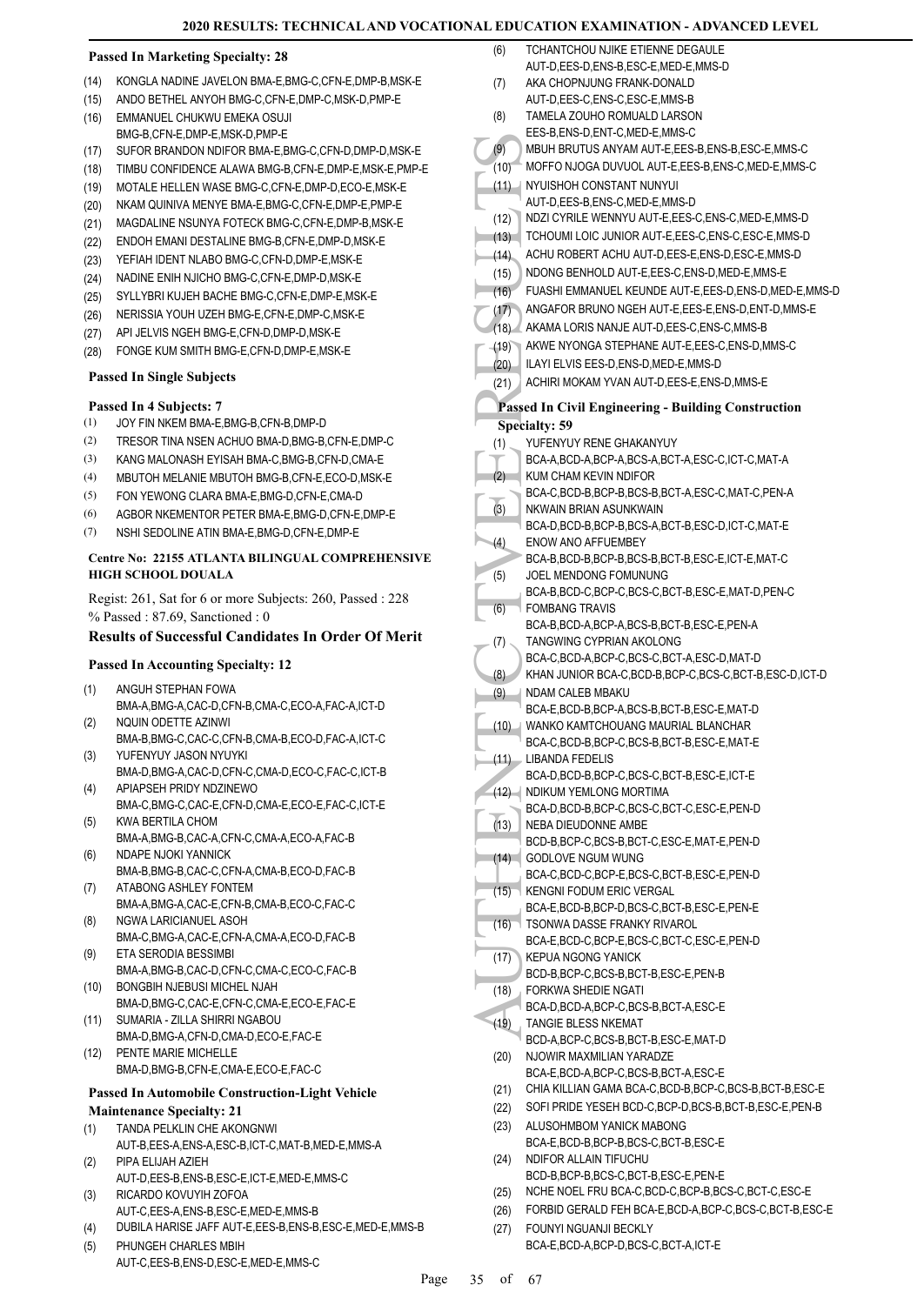|              | <b>Passed In Civil Engineering - Building Construction</b>                     |      | ACM-A,CAN-C,DEI-B,EAM-E,ESC-E,MAT-E,PEL-C                                             |
|--------------|--------------------------------------------------------------------------------|------|---------------------------------------------------------------------------------------|
|              | <b>Specialty: 59</b>                                                           | (16) | LONANG NGUESOB GABRIEL ANDERSON                                                       |
| (28)         | NDANG CLOTEL TASANG                                                            |      | ACM-A,CAN-C,DEI-C,EAM-E,ESC-E,MAT-E,PEL-C                                             |
|              | BCA-E,BCD-B,BCP-C,BCS-B,BCT-B,ESC-E                                            | (17) | NJICHA MAR-COR-LINE FONJ0NG                                                           |
| (29)         | UKPONG GODWIN UKPONG                                                           |      | ACM-A,CAN-C,DEI-B,ESC-E,PEL-D,PEN-A                                                   |
|              | BCA-E,BCD-C,BCP-C,BCS-C,BCT-B,ESC-E                                            | (18) | NANG HERIJUEL YONGHABI<br>ACM-A,CAN-C,DEI-B,ESC-D,ICT-D,PEL-C                         |
| (30)         | KAKAM CHEASSA JUNIOR                                                           | (19) | ASANGBEH FLORA AWAH                                                                   |
|              | BCA-E,BCD-B,BCP-D,BCS-C,BCT-C,ESC-E                                            |      | ACM-A,CAN-D,DEI-B,EAM-E,ESC-E,PEL-B                                                   |
| (31)         | NSOM ROLAND TUFOIN                                                             | (20) | KWA MARCEL MUH ACM-B,CAN-D,DEI-B,ESC-E,PEL-C,PEN-C                                    |
|              | BCA-E,BCD-D,BCP-D,BCS-C,BCT-B,ESC-E                                            | (21) | CHEFOR PRISCA ANUMBOSE                                                                |
| (32)         | FORSUH ZIDANE AZIWOH BCA-C, BCD-A, BCP-B, BCS-D, BCT-B                         |      | ACM-B,CAN-D,DEI-C,ESC-E,PEL-C,PEN-C                                                   |
| (33)         | TEPI FRANCE STELIX TEPI BCD-B, BCP-C, BCS-C, BCT-B, PEN-C                      | (22) | MASSAKO DANIEL ACM-B,CAN-E,DEI-D,ESC-E,PEL-C,PEN-B                                    |
| (34)         | KHAN IVO AWA BCD-B, BCP-C, BCS-C, BCT-B, ESC-E                                 | (23) | CHOU LARISSA ZEH ACM-B, DEI-C, EAM-E, ESC-E, PEL-D, PEN-B                             |
| (35)         | BACHIEH BLAISE BCA-E, BCD-B, BCP-C, BCS-C, BCT-B                               | (24) | NFON FRANCIS NSA ACM-B,CAN-D,DEI-B,EAM-E,ESC-E,PEL-C                                  |
| (36)         | NKWAIN REWARD BIH BCA-E, BCD-B, BCP-C, BCS-C, BCT-B                            | (25) | NDIFON LIVINUS OYESONG                                                                |
| (37)         | MBUH EUGENE PENN BCA-D, BCD-B, BCP-C, BCS-C, BCT-C                             |      | ACM-B,CAN-E,DEI-B,ESC-E,ICT-D,PEL-C                                                   |
| (38)         | CHIAMBAH PARINE TIM BCD-C, BCP-D, BCS-B, BCT-B, ESC-E                          | (26) | MBAHKO JOHN JUNIOR FORPENENUH                                                         |
| (39)         | NFONGEH MACKVIN BELL BCD-C,BCS-C,BCT-C,ESC-E,PEN-B                             |      | ACM-A,CAN-E,DEI-C,ESC-E,ICT-E,PEL-C                                                   |
| (40)         | ESUH CLINTEN NKUMBE BCA-E, BCD-B, BCP-D, BCS-C, BCT-B                          | (27) | BENG JUDE JUNIOR WUNG                                                                 |
| (41)         | SHEY BRIANT WIYSAHNYUY BCD-B, BCP-E, BCS-C, BCT-B, PEN-E                       |      | ACM-C.CAN-D.DEI-C.ESC-E.ICT-D.PEL-D                                                   |
| (42)         | NI JOHN NZETUWO BCA-E, BCD-C, BCP-C, BCS-D, BCT-B                              | (28) | NDUFENKEH MAZINI MAKOW                                                                |
| (43)         | MAXWELLE CHENUE WANKAH BCD-B,BCP-E,BCS-C,BCT-B,ICT-E                           |      | ACM-B,CAN-E,DEI-C,ESC-E,MAT-E,PEL-C                                                   |
| (44)         | NJINGOU AWOUDOU MUNDIH BCD-C,BCP-D,BCS-C,BCT-B,ESC-E                           | (29) | TANKWA BALDWIN ACHUO<br>ACM-C,CAN-D,DEI-D,ESC-E,ICT-D,PEL-C                           |
| (45)         | TCHOUPE TCHAKOUNDE CHRISTIAN CHROME                                            | (30) | KAH GENESIS KIMBO ACM-B,CAN-E,DEI-B,EAM-E,ESC-E,PEL-D                                 |
|              | BCA-E,BCD-B,BCP-C,BCS-D,BCT-C                                                  | (31) | AJISHE TAKWI MANN CHRIST                                                              |
| (46)         | SHU TAMUKONG KINGSLEY BCD-C, BCP-E, BCS-C, BCT-B, PEN-D                        |      | ACM-B,CAN-D,DEI-C,EAM-E,ESC-E,PEL-E                                                   |
| (47)         | MBAH JOHN MBAH BCD-B,BCS-C,BCT-C,MAT-E,PEN-E                                   | (32) | GWEI TARSHI EMMANUEL ACM-A,CAN-D,DEI-B,ESC-E,PEL-C                                    |
| (48)         | GHINKHIE DESMOND GHINYUY                                                       | (33) | KUH BLAISE CHIA ACM-B,CAN-C,DEI-C,ESC-D,PEL-D                                         |
|              | BCD-C,BCP-D,BCS-E,BCT-C,PEN-C                                                  | (34) | EYONGEROK EBAI DANIEL ACM-B,CAN-D,DEI-B,ESC-E,PEL-C                                   |
| (49)         | BRANDON EKEH BCA-E, BCD-C, BCP-E, BCS-C, BCT-B                                 | (35) | NFOR KILIAN NGWANI ACM-B,CAN-E,DEI-B,ESC-E,PEL-C                                      |
| (50)         | HONKAM BOUPDA JEAN AUGUSTIN                                                    | (36) | PHUNGEH VINCENT YOHNDOH                                                               |
| (51)         | BCA-D,BCD-C,BCS-E,BCT-C,ESC-E<br>ANYE TANGIE NDE BCA-E,BCD-C,BCP-D,BCS-E,BCT-D |      | ACM-B,CAN-C,DEI-C,ESC-E,PEL-D                                                         |
|              | ATAKIE NELSON ACHA BCA-E, BCD-D, BCP-E, BCT-C, PEN-D                           | (37) | NJIA ETIENNE SUNDAY ACM-C,CAN-B,DEI-B,EAM-E,PEL-E                                     |
| (52)<br>(53) | NDAMBOSEH TENGWING AKOW BCD-D, BCP-B, BCS-B, BCT-B                             | (38) | KEYOUNYUI NELSON FUMBESEH                                                             |
|              | TANKOH PRINCEWILL NUBIA BCD-B, BCP-D, BCS-C, BCT-B                             |      | ACM-B,CAN-D,DEI-C,ESC-E,PEL-C                                                         |
| (54)<br>(55) | BRUETUS MAKAM TEKUH BCD-B, BCP-D, BCS-C, BCT-B                                 | (39) | MBI ENOW LEONARD APPELGRYN                                                            |
| (56)         | CHIMANYINE TERENCE MOFOR BCD-C, BCP-E, BCS-C, BCT-B                            |      | ACM-A,CAN-D,DEI-C,ESC-E,PEL-E                                                         |
| (57)         | RINGNYU LARRY NGEH BCD-C, BCS-C, BCT-B, ESC-E                                  | (40) | HENRY CHE DEKOUM ACM-B,CAN-E,DEI-B,ESC-E,PEL-D                                        |
| (58)         | KUETE FOMEKONG ALGOR BCD-C, BCP-D, BCS-D, BCT-C                                |      | (41) TAKANG ROBERT OROCK ACM-B,CAN-C,DEI-D,ESC-E,PEL-D                                |
| (59)         | AWAH GLADSON EKILI BCD-D, BCP-D, BCS-E, BCT-B                                  | (42) | NJOUONANG TCHOUANKAP YVAN OSTREL                                                      |
|              |                                                                                | (43) | ACM-C,CAN-B,DEI-C,ESC-E,PEL-E<br>YUNINSHI ELVIS NCHANJI ACM-C,CAN-E,DEI-B,ESC-E,PEL-D |
|              | Passed In Electrical Power System Specialty: 56                                | (44) | KEHBILA RONIQUE BABILA ACM-C,CAN-D,DEI-C,ESC-E,PEL-E                                  |
| (1)          | <b>NGUM BREAYON KWE</b>                                                        | (45) | MBEKOKEH LOVET RITREH ACM-B, DEI-C, ESC-E, PEL-E, PEN-E                               |
|              | ACM-A,CAN-C,DEI-A,EAM-C,ESC-D,ICT-D,MAT-B,PEL-A                                | (46) | TSAMOH IVO NKOKO ACM-C,CAN-E,DEI-C,ESC-E,PEL-D                                        |
| (2)          | WONJADE AUGUSTIN NELSON MARZIEL                                                | (47) | MBANWEI BENEDICT MBANWEI                                                              |
|              | ACM-A,CAN-A,DEI-A,EAM-E,ESC-C,ICT-C,MAT-C,PEL-B                                |      | ACM-C.CAN-E.DEI-C.ESC-E.PEL-E                                                         |
| (3)          | NKEMALEMNJI HENRY FUAMAZEH                                                     | (48) | WIYLINYUY NATHAN FONYUY ACM-B,CAN-C,DEI-C,PEL-D                                       |
|              | ACM-B,CAN-A,DEI-B,EAM-C,ESC-E,ICT-D,MAT-B,PEL-A                                | (49) | ZEKIENG STANDLY TSECHOP ACM-B, DEI-B, ESC-E, PEL-C                                    |
| (4)          | KANJO NOEL NGARKA<br>ACM-B,CAN-C,DEI-B,EAM-D,ESC-C,MAT-D,PEL-A,PEN-A           | (50) | VERNYUY SHERIFDEEN NYUYKOGHI ACM-C,CAN-E,DEI-B,PEL-C                                  |
| (5)          | FOKUNYANG DOBGIMA JERRY                                                        | (51) | TAMBE BELTRAN ETA ACM-B,CAN-C,DEI-C,PEL-E                                             |
|              | ACM-A,CAN-C,DEI-A,EAM-E,ESC-E,ICT-C,MAT-D,PEL-B                                | (52) | FRU ATAMA JUNIOR DUCLAIRE ACM-B,CAN-E,DEI-C,PEL-D                                     |
| (6)          | <b>NGAIN GENESSIS NGONG</b>                                                    | (53) | CARTON SAMJELLA ACM-B, DEI-C, ESC-E, PEL-E                                            |
|              | ACM-A,CAN-C,DEI-B,EAM-C,ESC-E,ICT-D,MAT-E,PEL-A                                |      | (54) DEFFO DEFFO YVAN DONALD ACM-C,CAN-D,DEI-C,PEL-E                                  |
| (7)          | DAGA RODRIQUE AMBE TAWA                                                        | (55) | OKIE CLOVIS ESONGKWO ACM-B, DEI-C, ESC-E, PEL-E                                       |
|              | ACM-A,CAN-C,DEI-B,EAM-E,ESC-C,MAT-C,PEL-A                                      |      | (56) MBELLA PEUMEDJI DIOMEDE ACM-D,CAN-E,DEI-D,PEL-E                                  |
| (8)          | NGONO THEFERENCE DUI-IH                                                        |      |                                                                                       |
|              | ACM-A,CAN-B,DEI-B,EAM-D,ESC-D,MAT-E,PEL-B                                      |      | <b>Passed In Home Economics Specialty: 6</b>                                          |
| (9)          | NYANG GILBERT POH                                                              | (1)  | MBENG CYDOLINE AFUMBOM                                                                |
|              | ACM-B,CAN-B,DEI-B,EAM-E,ESC-C,MAT-E,PEL-B<br>YUWUDI HADDISON SEBONG            |      | CMD-A, ENT-E, FLE-A, NSC-D, PEN-B, RMH-B                                              |
| (10)         | ACM-B,CAN-B,DEI-B,EAM-E,ESC-D,MAT-E,PEL-B                                      | (2)  | AMBO QUEEN LEADER FIH                                                                 |
| (11)         | CHO JIPAP ADAM JUNIOR                                                          |      | CMD-A, ENT-D, FLE-A, NSC-E, PEN-D, RMH-B                                              |
|              | ACM-A,CAN-C,DEI-C,EAM-E,ESC-D,MAT-E,PEL-A                                      | (3)  | TALEPAH QUINIVER FORGHAB                                                              |
| (12)         | RANDY KIMBI ACM-A,CAN-C,DEI-A,EAM-E,ESC-E,MAT-E,PEL-C                          |      | CMD-B, ENT-D, FLE-A, NSC-E, PEN-E, RMH-B                                              |
| (13)         | NKONGHO GEORGE NTAH                                                            | (4)  | FRIDA NJUH CMD-B,FLE-A,NSC-E,PEN-E,RMH-B                                              |
|              | ACM-A,CAN-B,DEI-B,EAM-E,ESC-E,ICT-E,PEL-C                                      | (5)  | ACHA SHANTAL MBAYI CMD-C, FLE-A, NSC-E, PEN-E, RMH-B                                  |
| (14)         | FON KINGSLEY ASONGWE                                                           | (6)  | AGNESS BESSEM TAMBEL CMD-C, ENT-D, FLE-B, PEN-E, RMH-C                                |
|              | ACM-B,CAN-C,DEI-A,EAM-E,ESC-E,ICT-E,PEL-B                                      |      | <b>Passed In Marketing Specialty: 29</b>                                              |
| (15)         | MUYU YUVENTELCY NGO                                                            |      |                                                                                       |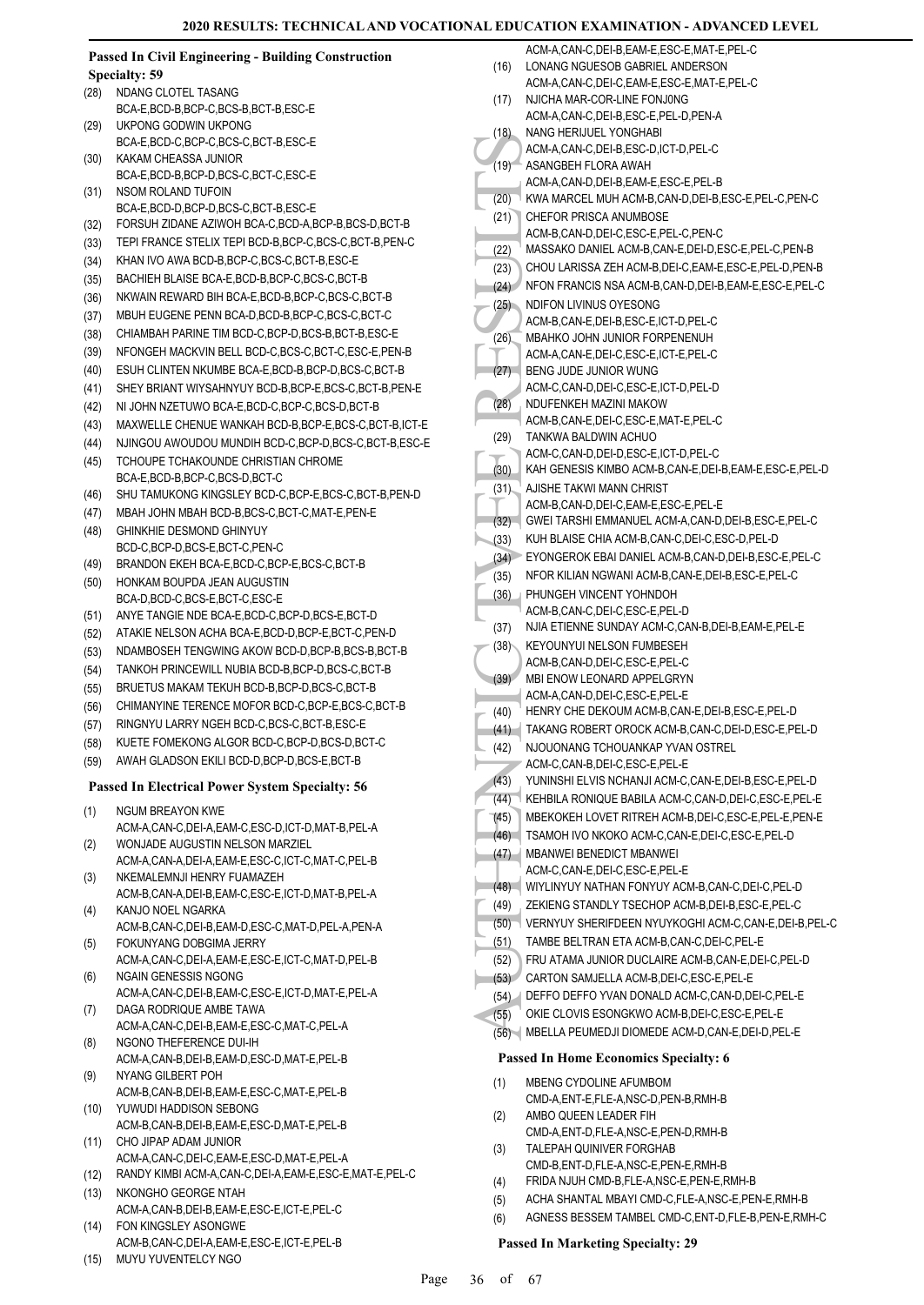#### **Passed In Marketing Specialty: 29** ATWOJU SOLANGE OKEH BMA-E,BMG-A,CFN-D,DMP-A,ECO-E,ENT-B,MSK-B,PMP-D (1) NJUKENG FRED BMA-D,BMG-A,CFN-E,DMP-B,ECO-E,ICT-E,MSK-C,PMP-C (2) ANYE STEPHEN FRU BMA-E,BMG-B,CFN-C,DMP-A,ECO-E,ICT-E,MSK-C,PMP-E (3) ASOH-AFANYI EILEEN TATA BMA-A,BMG-A,CFN-A,DMP-C,ECO-B,MSK-A,PMP-B (4) GOLA QUINCY-KELLY FOMONYUY BMA-C,BMG-B,CFN-D,DMP-A,ICT-B,MSK-C,PMP-A (5) AWEZEKE PAULLINE RAISA NKEMPU BMA-C,BMG-A,CFN-B,DMP-B,ECO-E,MSK-B,PMP-C (6) ACHU LUM STEPHANI BMA-C,BMG-B,CFN-D,DMP-B,ECO-C,MSK-C,PMP-C (7) NGONJO BRANDON AMBE BMA-E,BMG-B,CFN-D,DMP-D,ENT-B,MSK-C,PMP-C (8) OKANDA JULIANA EMMERY BMG-C,CFN-D,DMP-D,ECO-E,ENT-C,MSK-E,PMP-E (9) FRANKLESLEEY TAMBI ROYSMITH (10) BMG-C,CFN-D,DMP-B,ENT-B,MSK-D,PMP-C NGOCK VELMA RIHANA NAHBILA BMG-B,CFN-C,DMP-B,LAW-E,MSK-C,PMP-C (11) (12) NAHBUM TINA BMG-B,CFN-C,DMP-C,ENT-C,MSK-E,PMP-C ATEHGWASHI OSCALINE MBEREKE BMG-B,CFN-C,DMP-D,ENT-C,MSK-C,PMP-D (13) PHEMBU CLAOUDIAN YUFONYI BMG-B,CFN-D,DMP-B,LAW-D,MSK-C,PMP-D (14) FULI NGWENUI RACHEL BMA-E,BMG-B,CFN-C,DMP-D,MSK-D,PMP-C (15) NDUMU KUNA ANABEL BMA-E,BMG-B,CFN-D,DMP-B,MSK-E,PMP-D  $(16)$ AKINIBOM RANDY NGAM BMA-E,BMG-B,CFN-E,DMP-B,MSK-E,PMP-D (17) KENAH ROSEMARY ZIAH BMG-E,CFN-D,DMP-C,LAW-B,MSK-E,PMP-E (18) (19) NGWIE CHELSEA EVANA BMG-C,CFN-C,DMP-B,MSK-D,PMP-E MATHAN SYNDRANE MBOTIJI BMG-B,CFN-E,DMP-D,MSK-D,PMP-B (20) (21) MBELLE LYDIA MAPO BMG-D,CFN-E,DMP-C,MSK-E,PMP-D (22) NGAH JULIUS DZELAMONYUY BMG-C,CFN-E,DMP-C,ICT-E,PMP-E NGONG BERTRAND CHIA-A-CHIA BMG-D,CFN-E,DMP-E,ENT-C,MSK-E (23) (24) SEGAH LARISSA FOFEH BMG-D,CFN-E,DMP-D,ECO-E,PMP-E (25) NGOUENI DZEUPA MYLENE BMG-C,CFN-E,DMP-C,PMP-C (26) KUDJI HAPPI AURRIOLE LYNN BMG-D,DMP-B,MSK-E,PMP-E (27) NDEH KELVIN ABONGWE CFN-D,DMP-C,ECO-E,MSK-E (28) CHRISTINA OFFU NJONG CFN-E,DMP-D,MSK-D,PMP-E (29) NGWENCHEP BUINDA PRISCA BMG-D,CFN-D,DMP-E,PMP-E **Passed In Metal Works and Industrial Piping Specialty: 32** ISHMAEL YANGEH CHE ENT-C,ESC-E,ICT-E,MAT-B,MED-D,MIP-B,MOU-A,WOM-A (1) TANEKOUO TIA VALDES KLUIVERT ENT-C,ESC-E,MAT-C,MED-D,MIP-C,MOU-A,WOM-A (2) WENJIE CARLET NDOH ENT-C,ESC-D,MAT-D,MED-E,MIP-C,MOU-D,WOM-C (3) TUMASANG PATRICK NCHOTEJEM ENT-C,ESC-E,MED-D,MIP-B,MOU-C,WOM-C (4) KEMEDJIO SAMBO IVAN RUSSEL ESC-E,MAT-D,MED-E,MIP-B,MOU-B,WOM-B (5) LEGIMA BRIGHT BAINA ENT-C,ESC-E,MED-E,MIP-C,MOU-C,WOM-B (6) TCHATCHOUA GHISLAIN ANDO ENT-C,ESC-E,MED-E,MIP-D,MOU-B,WOM-C (7) TATANG MOHAMED FONDANUI ENT-D,ESC-E,MED-E,MIP-D,MOU-E,WOM-D (8) TAKOUGANG FOYEN CHRISTIAN ENT-E,MAT-E,MED-E,MIP-C,MOU-E,WOM-D (9) (10) WAMBA KOUAH EDRICE ENT-C,MED-E,MIP-B,MOU-B,WOM-C (13) (17) (21) (27) (3) (1) (3) (4) (5) (1)

(11) JAM NELVIS BIMCHAM ENT-E,MED-D,MIP-B,MOU-A,WOM-C (12) NDONWIE RANSOME NJI ENT-C,MED-D,MIP-D,MOU-B,WOM-D (17) BERINY<br>
ENT-E,<br>
(18) NKONG SEMA FRITZ (20)<br>
(21) NKONG SEMA FRITZ WAMBA<br>
(22) THIERF MBOHI MBAH (22)<br>
(23) MBOHI MBAH (25) KETCH<br>
(23) KETCH MED-E,<br>
(28) KETCH MED-E,<br>
(28) KETCH MED-E,<br>
(28) JUM SII ISAAC<br>
(29) JUM S NDZAH MEH QUEENTANUS FRANKLIN ENT-C,MED-D,MIP-D,MOU-C,WOM-C (14) KAMGANG ERIC SINNES ESC-E,MED-D,MIP-C,MOU-C,WOM-B (15) NDJONTU JEFFKIND ENT-D,MED-D,MIP-C,MOU-B,WOM-D (16) DJOUSSE MELI ZIDANE ESC-E,MED-E,MIP-C,MOU-B,WOM-C BERINYUY LAWRENCE NGALIM ENT-E,MED-E,MIP-C,MOU-A,WOM-D (18) NKONG ALAIN TUMBU ENT-C,MED-E,MIP-C,MOU-E,WOM-C (19) SEMA FABRICE ENT-E,MED-E,MIP-C,MOU-C,WOM-D (20) FRITZ SAKO ENT-C,MED-E,MIP-C,MOU-E,WOM-D WAMBA SOBGOU PATRICK THURAM ENT-D,MED-E,MIP-C,MOU-E,WOM-D (22) THIERRY ASAH ASHU ENT-E,ESC-E,MED-D,MIP-C,WOM-D (23) MBOH EMMANUEL MED-E,MIP-C,MOU-C,WOM-C (24) MBAH CHYVERSE MBANWEI MED-E,MIP-C,MOU-D,WOM-C (25) KENYUH BORIS ABONGE MED-E,MIP-C,MOU-D,WOM-C (26) MOLEM NDANGO CESARIO-ZIDAN MED-E,MIP-C,MOU-D,WOM-D **KETCHEM JOTHAM AGBOR BEYANG** MED-E,MIP-C,MOU-E,WOM-C (28) MBUNYI LENICE FOBANG MED-E,MIP-C,MOU-D,WOM-E (29) JUM SILAS IBEMSIH MED-E,MIP-C,MOU-E,WOM-D (30) ISAAC THOMAS MED-E,MIP-E,MOU-D,WOM-C (31) FRU JOSEPH CHO MED-E,MIP-D,MOU-D,WOM-D (32) TONJUCK JISEL FORKA MED-E,MIP-C,MOU-E,WOM-E **Passed In Single Subjects Passed In 5 Subjects: 1** (1) OTIA KASPER MENDI BMA-E,BMG-B,CFN-B,ECO-E,FAC-C **Passed In 4 Subjects: 12** (1) NGWESSE NNOKE SOCRATE BCD-C,BCS-D,BCT-C,PEN-C (2) NGANG COLLINS FRU BCD-C,BCS-C,BCT-C,PEN-E NTENKAH ABELLE NKEMVOH MAXWEL ENT-D,MED-E,MIP-C,WOM-D (4) TANJONG GODLOVE KETUM ENT-C,MIP-D,MOU-E,WOM-D (5) ATIE CHO BRANDON ENT-D,MIP-C,MOU-E,WOM-D (6) NAPANDA ROMARIO NOLEYE ENT-D,MED-E,MIP-C,WOM-E (7) KAMNGANG DIANE CFN-E,DMP-E,LAW-C,PMP-E (8) AZEUMO SONDONG STYVE JUNIOR ENT-E,MED-E,MIP-D,WOM-E (9) AWA CARINE WENZI ACM-E,DEI-D,PEL-E,PEN-E (10) BATE FELMA AYUK ETCHU ENT-E,MED-E,MIP-E,WOM-D (11) ASONGAFAC ALAIN ULYSE NKANGU BCA-E,BCS-E,BCT-D,PEN-E (12) NSHOM LOVELINE WEIH BMA-E,BMG-E,CFN-E,CMA-E **Centre No: 22156 COLLEGE PRIVE LAIC NGUESSON CHARLES DOUALA**  Regist: 42, Sat for 6 or more Subjects: 41, Passed : 31 % Passed: 75.61, Sanctioned: 0 **Results of Successful Candidates In Order Of Merit Passed In Accounting Specialty: 6** NINLA NGOUMPA JEFFE VIANE BMA-C,BMG-B,CAC-E,CFN-A,CMA-C,ECO-D,FAC-C (2) MEME ROSE BMA-C,BMG-A,CAC-E,CFN-A,CMA-E,ECO-D,FAC-C CHAKU FALON KEUH BMA-B,BMG-E,CAC-E,CFN-D,CMA-D,ECO-E,FAC-E ASHU EBOT AGBORKANG PATRESS BMA-C,BMG-C,CAC-D,CFN-D,CMA-D,FAC-C BANYE COLLINS NJODZEKA BMA-D,BMG-B,CFN-B,CMA-E,ECO-D,FAC-E (6) FUH BRIAN BAN BMA-C,BMG-B,CFN-C,CMA-E,FAC-E **Passed In Civil Engineering - Building Construction Specialty: 1** EMMANUEL NGEH BCA-D,BCD-C,BCP-B,BCS-D,BCT-C,MAT-E,PEN-E **Passed In Clothing Industry Specialty: 1** (1) JUM LIDIAN NDISI FFD-B,PEN-E,PMG-B,TTE-E,WOR-D

**Passed In Electrical Power System Specialty: 7**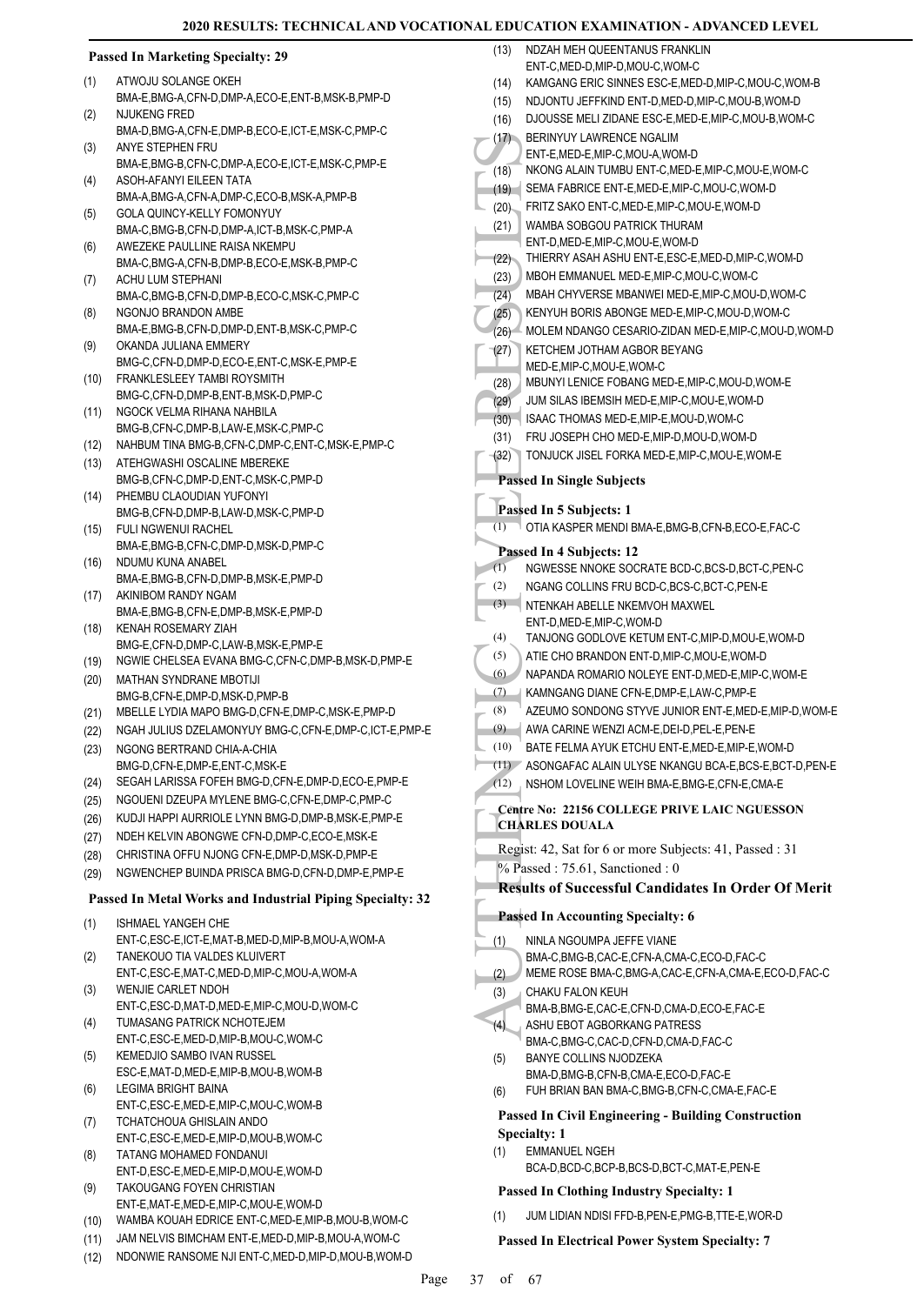|  | <b>Passed In Electrical Power System Specialty: 7</b> |  |  |
|--|-------------------------------------------------------|--|--|
|--|-------------------------------------------------------|--|--|

- LENJO FABRICE FABIO FANFON ACM-C, CAN-E, DEL-C, ESC-E, PEL-D, PEN-C (1)
- MBOUOMBOUO MOKOUOP ABDOU BAKAR (2)
- ACM-C,CAN-E,DEI-C,ESC-E,PEL-E,PEN-D NDIFON PETRA NDUNGMBOWO (3)
- ACM-B,CAN-E,DEI-C,ESC-E,PEL-D
- (4) NDE ANYITEH ETANGABU ACM-B,CAN-D,DEI-C,ESC-E,PEL-E
- (5) TATAH NELSON TSENTAR ACM-B,CAN-E,DEI-D,ICT-E,PEL-D
- (6) AZIE NWI EXPECTANT ACM-C,CAN-E,DEI-D,ESC-E,PEL-E
- (7) TATU JULIUS NGUNYI ACM-C,CAN-D,DEI-B,PEL-E

#### **Passed In Marketing Specialty: 12**

- TARNTEH MIRIKISU NJINGELA (1)
- BMA-E,BMG-C,CFN-C,DMP-B,ECO-D,MSK-B,PMP-D TATSIADZO NINTIDEM MARCOSE (2)
- BMA-E,BMG-C,CFN-D,DMP-A,ECO-E,MSK-D,PMP-C MAI DEBORAH ENAM (3)
- BMA-E,BMG-B,CFN-D,DMP-C,ENT-C,MSK-E,PMP-E AMANA WENDI EZENGWO (4)
- BMA-E,BMG-C,CFN-D,DMP-D,ECO-E,MSK-D,PMP-D
- (5) SIRRI CLAUDIA ADOH BMA-E,BMG-B,CFN-B,DMP-C,MSK-C,PMP-E
- ESSOMBA TCHAKOUNTE JOHANE BMA-E,BMG-B,CFN-A,DMP-E,MSK-D,PMP-E (6)
- NGWA BRENDA MANKA'A AFANWI BMA-E,BMG-D,CFN-D,DMP-C,MSK-D,PMP-E (7)
- TEUMI TCHOUDI RAISSA BMA-E,BMG-E,CFN-D,DMP-C,ENT-D,MSK-E (8)
- (9) NGOME SHERIBEL NZELLE BMG-C,CFN-D,DMP-C,MSK-A,PMP-E
- (10) NGUM LYSETTE ANU BMA-C,BMG-E,CFN-E,DMP-D,MSK-E
- (11) CHI JUDITH BIH CFN-E,DMP-C,MSK-D,PMP-D
- (12) SAPIA KELEKEH LAMBI BMG-E,CFN-D,DMP-E,MSK-E

#### **Passed In Single Subjects**

#### **Passed In 4 Subjects: 4**

- (1) KEHCHOLIA EDITH BINYUI BMA-E,BMG-B,CFN-B,LAW-B
- (2) NEBA SYLVIA AKWANWI FFD-C,PEN-E,PMG-B,WOR-C
- (3) FOLEFAC KELLY NDELOH BMA-E,BMG-C,CFN-D,CMA-E
- (4) NDZE GOERGE MICHEAL NTUNYUY ACM-E,DEI-E,PEL-E,PEN-D

#### **Centre No: 22157 CENTRAL BILINGUAL COLLEGE BEPANDA, DOUALA**

Regist: 59, Sat for 6 or more Subjects: 59, Passed : 45 % Passed : 76.27, Sanctioned : 0

#### **Results of Successful Candidates In Order Of Merit**

#### **Passed In Accounting Specialty: 11**

- MIRABEL MBONG NDONGKEH BMA-A,BMG-A,CAC-A,CFN-A,CMA-A,ECO-A,ENT-A,FAC-A (1)
- MULUH NELLY NGWI BMA-A,BMG-A,CAC-B,CFN-A,CMA-A,ECO-A,ENT-A,FAC-A (2)
- TELA GILBERT CHE (3)
- BMA-A,BMG-A,CAC-B,CFN-B,CMA-B,ECO-A,ENT-A,FAC-A FOFUNG MIRIAM AMBIT FORSAH (4)
- BMA-A,BMG-B,CAC-E,CFN-A,CMA-C,ECO-C,ENT-A,FAC-B MUNONGO DYLIS INDAH (5)
- BMA-B,BMG-A,CAC-E,CFN-A,CMA-C,ECO-E,ENT-A,FAC-A KIMBI PRISCILLA NTANDFUNG (6)
- BMA-C,BMG-A,CFN-B,CMA-B,ECO-A,ENT-A,FAC-C NJOH ROONEY TAZEEH (7)
- BMA-E,BMG-A,CFN-A,CMA-D,ECO-D,ENT-A,FAC-C ELVIS NJIMINY ENOW (8)
- BMA-C,BMG-B,CFN-B,CMA-D,ECO-E,ENT-C,FAC-D ENI REGINA NDAM (9)
- BMA-E,BMG-A,CFN-B,CMA-E,ECO-E,ENT-A,FAC-E ENAM TAMA EMMANUELLA (10)
- BMA-D,BMG-B,CFN-C,CMA-D,ECO-E,ENT-A,FAC-E NGALANI MOUDJEU COLLINETTE ANAISE (11)
- BMA-E,BMG-B,CFN-B,CMA-E,ECO-E,ENT-A,FAC-E

#### **Passed In Marketing Specialty: 24**

| (1)          | AHONE NKUMBE HEDWIG                                                         |
|--------------|-----------------------------------------------------------------------------|
|              | BMA-E,BMG-A,CFN-C,DMP-A,ECO-C,ENT-A,MSK-A,PMP-C                             |
| (2)          | MOKWE VANEL NDIE                                                            |
|              | BMA-A, BMG-A, CFN-A, DMP-B, ECO-D, ICT-E, MSK-D, PMP-C                      |
| (3)          | NDZENYUY HARRIET MAH                                                        |
|              | BMA-D, BMG-B, CFN-B, DMP-B, ECO-E, ENT-B, MSK-D, PMP-C                      |
| (4)          | NYUNGA AWAMENGI MENYAM                                                      |
|              | BMA-E,BMG-B,CFN-D,DMP-B,ECO-E,ENT-A,MSK-B,PMP-C                             |
| (5)          | MAHNMEH RANDY - BELL NDI<br>BMA-C, BMG-A, CFN-B, DMP-B, ENT-B, MSK-C, PMP-D |
| (6)          | NJI EMMANUEL TITA                                                           |
|              | BMG-C,CFN-E,DMP-A,ECO-E,ENT-B,MSK-D,PMP-D                                   |
| (7)          | NDUME MALACHI NGOH EMILE                                                    |
|              | BMA-E, BMG-C, CFN-C, DMP-B, ECO-E, ENT-B, MSK-E                             |
| (8)          | NDZEMBANTEH SODATOU                                                         |
|              | BMA-E, BMG-C, CFN-C, DMP-C, ENT-B, MSK-E, PMP-E                             |
| (9)          | KWAWA TACHAGAM PATRICK MICHEL                                               |
|              | BMA-E,BMG-B,CFN-E,DMP-E,ECO-E,ENT-C,PMP-E                                   |
| (10)         | KWETMEKONTCHOU FRANK DUCLAIR                                                |
|              | BMG-C,CFN-C,DMP-A,ENT-A,MSK-D,PMP-D                                         |
| (11)         | NYUAFA GODWILL NJILAH<br>BMG-C,CFN-D,DMP-B,ENT-A,MSK-C,PMP-E                |
|              | NJUTIH AZE GLORY BMG-C, CFN-C, DMP-A, ECO-E, MSK-B, PMP-D                   |
| (12)<br>(13) | ALSIWOH ALCHIBEL MUNSI                                                      |
|              | BMG-B,CFN-D,DMP-B,ENT-B,MSK-D,PMP-E                                         |
| (14)         | AGBO CHINAGOROM BMG-D,CFN-D,DMP-B,ENT-A,MSK-C,PMP-E                         |
| (15)         | NGEBONG ROGERS CHENUI                                                       |
|              | BMA-D,BMG-D,CFN-B,DMP-B,ENT-C,MSK-E                                         |
| (16)         | MALDINI YEMBE NGWANG                                                        |
|              | BMG-B,CFN-C,DMP-C,ENT-C,MSK-E,PMP-E                                         |
| (17)         | NGO NONGA MARTINE DORETTE                                                   |
|              | BMG-C,CFN-E,DMP-C,ECO-E,MSK-C,PMP-B                                         |
| (18)         | NJI NKWENTI KAMMY LOIC                                                      |
|              | BMA-E, BMG-D, CFN-C, DMP-B, MSK-C, PMP-E                                    |
| (19)         | MARTHA DELOSI JOHN                                                          |
|              | BMG-D,CFN-D,DMP-C,ENT-B,MSK-E,PMP-E<br>NJUMBE KWOGE NADESH EBUDE            |
| (20)         | BMG-E,CFN-C,DMP-E,ENT-C,MSK-D,PMP-E                                         |
| (21)         | <b>MENGIE BREHILDA EKANEU</b>                                               |
|              | BMA-E, BMG-D, CFN-D, DMP-E, ENT-D, PMP-E                                    |
| (22)         | EGUTE FRITZ ENYINWAH BMG-C, CFN-D, DMP-C, ENT-A, MSK-D                      |
| (23)         | KEMDJO FONDJA GILDAS BRAXTON                                                |
|              | BMA-E, BMG-C, CFN-E, DMP-E, PMP-D                                           |
| (24)         | SHIWO NCHOCNGAM QUEEN BMG-E, CFN-E, DMP-D, PMP-E                            |
|              | <b>Passed In Single Subjects</b>                                            |
|              |                                                                             |
|              | Passed In 5 Subjects: 2                                                     |
| (1)          | NKINYAM NGWE BLESSING BMA-D, BMG-C, CFN-C, ENT-B, FAC-E                     |
| (2)          | BOUKAM FAITH WATARD BMA-E, BMG-D, CFN-D, CMA-E, ENT-C                       |
|              | Passed In 4 Subjects: 8                                                     |
| (1)          | TAH MIRANDA SIH BMA-E, BMG-B, CFN-D, ENT-B                                  |
| (2)          | NKEN EDOUARD CFN-D, DMP-B, ENT-C, MSK-D                                     |
| (3)          | ACHO VARNESA NGHEGUEH BMG-D, CFN-E, DMP-C, ENT-C                            |
| (4)          | TCHATCHOU JULIE BMG-B, ENT-E, MSK-D, PMP-E                                  |
| (5)          | BUO SANDRA EKEI BMG-D, DMP-E, ENT-C, PMP-E                                  |
| (6)          | TCHONOUE FONEND KELVIN BMG-C, DMP-E, ENT-D, MSK-E                           |
| (7)          | BUMLEP THIERRY ALEX BMG-D, CFN-E, ENT-C, PMP-E                              |
| (8)          | NJUAKOM JOCELYNE SIHBI BMA-E, BMG-E, CFN-D, FAC-E                           |
|              |                                                                             |

- (4) TCHATCHOU JULIE BMG-B,ENT-E,MSK-D,PMP-E
- (5) BUO SANDRA EKEI BMG-D,DMP-E,ENT-C,PMP-E
- (6) TCHONOUE FONEND KELVIN BMG-C,DMP-E,ENT-D,MSK-E
- (7) BUMLEP THIERRY ALEX BMG-D,CFN-E,ENT-C,PMP-E
- (8) NJUAKOM JOCELYNE SIHBI BMA-E,BMG-E,CFN-D,FAC-E

## **Centre No: 22158 CHRIST THE KING HIGH SCHOOL NKWEN BAMENDA III**

Regist: 11, Sat for 6 or more Subjects: 11, Passed : 11 % Passed : 100.00, Sanctioned : 0

#### **Results of Successful Candidates In Order Of Merit**

#### **Passed In Accounting Specialty: 2**

- NGANTEH FAITH JAJA BMA-C,BMG-B,CFN-D,CMA-C,ECO-E,FAC-D (1) ALONDI GLORY MASSA (2)
	- BMA-C,BMG-A,CFN-E,CMA-E,ECO-E,FAC-D

#### **Passed In Marketing Specialty: 8**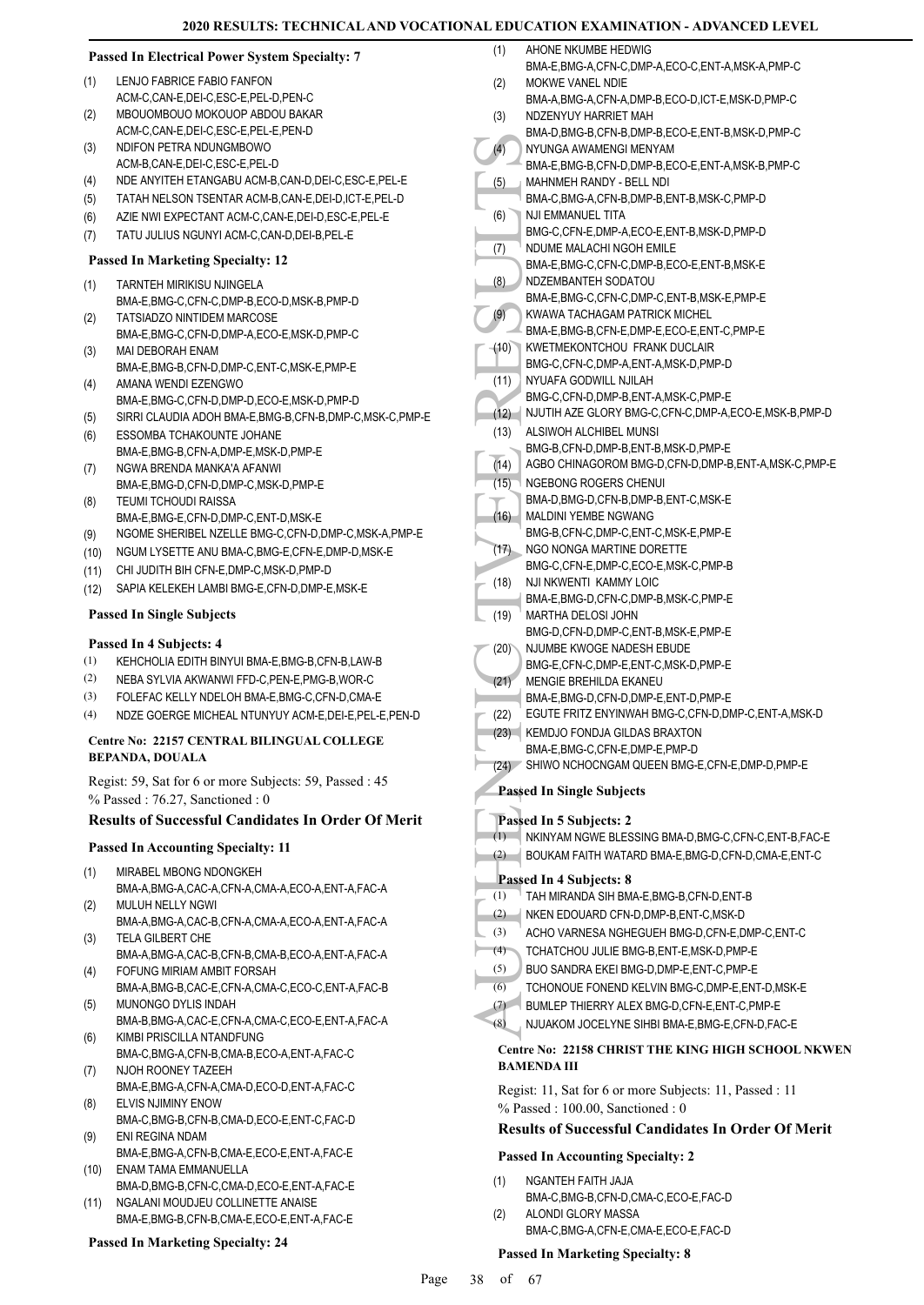#### **Passed In Marketing Specialty: 8**

- (1) NGUYE PRINCELEY BMG-A,CFN-D,DMP-B,LAW-B,MSK-C,PMP-E
- (2) KINDNESS REBANG BMG-A,CFN-C,ECO-E,LAW-D,MSK-C,PMP-C
- NGOMONTOH EMELINE WAPENNISEH (3)
- BMA-D,BMG-B,CFN-D,DMP-D,MSK-B,PMP-D MASSA JOY FORYEZEH (4)
- BMG-A,CFN-E,DMP-E,LAW-E,MSK-D,PMP-C NANGTAMA SHAMA KEJU (5)
- BMG-C,CFN-E,DMP-E,LAW-E,MSK-C,PMP-D NYUYDZERJO SINTIA KOLEM (6)
- BMG-C,CFN-E,DMP-C,MSK-C,PMP-D
- (7) NYUYKONGE MODEST BMG-C,CFN-E,DMP-D,MSK-C,PMP-D
- (8) MBAH QUINIVA FRI BMG-C,CFN-E,DMP-D,MSK-D,PMP-D

# **Passed In Single Subjects**

# **Passed In 4 Subjects: 1**

(1) BERINYUY SIDONY VISHA VEGHA BMA-E,BMG-B,CFN-E,LAW-E

# **Centre No: 22160 BONABERI EXTERNAL**

Regist: 160, Sat for 6 or more Subjects: 153, Passed : 66 % Passed : 43.14, Sanctioned : 0

# **Results of Successful Candidates In Order Of Merit**

# **Passed In Accounting Specialty: 11**

- TANEKEU TCHOUGMO ZIDANE BMA-D,BMG-A,CAC-E,CFN-A,CMA-D,ECO-D,FAC-D,ICT-E (1)
- NDIALLE NNOKE SERGE LANDRY BMA-D,BMG-A,CAC-E,CFN-A,CMA-A,ECO-A,FAC-B (2) WIRKOM SIDONI BERINYUY
- BMA-C,BMG-A,CFN-D,CMA-E,ECO-D,FAC-D,LAW-D (3) AYENA WITHNEY-TRECY (4)
- BMA-C,BMG-B,CFN-C,CMA-E,ENT-C,FAC-D
- ANDAMFI AYONG CHELLA FAELLE BMA-C,BMG-C,CFN-D,CMA-D,ENT-D,FAC-D (5)
- NJONG ROSE PETULAR ANGUM BMA-C,BMG-B,CFN-D,CMA-E,ECO-E,FAC-D (6)
- KAVIEN LUM CHARLIZE THERON BMA-E,BMG-C,CFN-E,CMA-E,ENT-D,FAC-E (7)
- (8) ANTEH MAGDALENE NGOZI BMA-A,BMG-D,CFN-E,CMA-C,FAC-C
- (9) BLANDLINE BIMONDUM BMA-B,BMG-C,CFN-C,CMA-D,FAC-E
- KONGNYUY CHELSEA KINYUY EZI BMA-A,BMG-C,CFN-D,CMA-D,FAC-E (10)
- DJIETCHEU AUDREY SYLVANIE BMA-B,CAC-E,CFN-E,CMA-C,FAC-D (11)

# **Passed In Marketing Specialty: 36**

- NWANYEK ASHIEL CHUMTA BMA-A,BMG-A,CFN-D,DMP-A,ECO-E,MSK-C,PMP-C (1)
- NGWAFANG EDITH MONGAIH BMA-E,BMG-D,CFN-D,DMP-C,ECO-E,MSK-C,PMP-D (2)
- NKENGAFAC STEPHANY BMA-E,BMG-C,CFN-E,DMP-E,ECO-E,MSK-C,PMP-D (3)
- NGENGE ESTELLA MBUSHI BMA-C,BMG-C,CFN-D,DMP-B,MSK-C,PMP-D (4)
- NCHOKO HARISON MBUA MBUA BMG-B,CFN-B,DMP-E,ECO-D,MSK-D,PMP-D (5)
- (6) MALLAH JAMBA BMG-D,CFN-C,DMP-E,ENT-B,MSK-E,PMP-D
- NDZI FANNY GIRBONG BMA-E,BMG-C,CFN-D,DMP-C,MSK-C,PMP-E (7)
- SHIMINYI RODANEL YARI BMA-C,BMG-D,CFN-D,DMP-D,ECO-D,PMP-D (8)
- NJOTU MACDONALD AMINE BMA-C,BMG-C,CFN-E,DMP-E,MSK-D,PMP-E (9)
- CHEFOR MILTON ATABONGAFACK BMA-E,BMG-E,CFN-D,DMP-D,MSK-B,PMP-E (10)
- (11) NCHANG NADIA BMA-E,BMG-C,CFN-E,DMP-E,MSK-D,PMP-D
- NEMBU VANESSA NAGIE BMA-B,BMG-E,CFN-E,DMP-D,MSK-E,PMP-E (12)
- JING SANDRA NDONGWA BMA-E,BMG-E,CFN-D,DMP-C,MSK-E,PMP-E (13)

(18) SHEY-N<br>
BMG-C<br>
(19) TAH FA<br>
(20) TAH FA<br>
(21) TAH FA<br>
CHICK<br>
(21) TAH FA<br>
CHICK<br>
(22) TAH FA<br>
CHICK<br>
(22) TAH DAI FRU NE<br>
(22) RMG-D<br>
(25) APANN<br>
(26) NGWEL<br>
(25) NGWEL<br>
(27) NGWEL<br>
(27) NGWEL<br>
(27) NGWEL<br>
(27) NGWEL<br> (15) SALLY AKWEN CHO BMA-E,BMG-E,CFN-E,DMP-B,MSK-E,PMP-E TEMBU BRITA DORIN TENGUH BMA-E,BMG-D,CFN-E,DMP-E,MSK-E,PMP-E (16) (17) NUNYI LIDWINA MONGAI BMA-C,BMG-C,DMP-C,MSK-D,PMP-E SHEY-NCHANGANG VIANNEY WIRNYU BMG-C,CFN-D,DMP-B,MSK-E,PMP-D (18) (19) TAH FALONE SHIRI CFN-D,DMP-C,ECO-E,MSK-E,PMP-E (20) CHICK PRISCA MAMBO BMG-C,CFN-E,DMP-E,MSK-E,PMP-E (21) TAFUH VALENTINE AMBE BMA-E,BMG-E,CFN-D,DMP-E,PMP-D (22) FRU NELVIS FRU BMG-E,CFN-E,DMP-D,ENT-D,PMP-E (23) CHO JENICA L'OR LUM BMG-D,CFN-E,DMP-E,LAW-E,MSK-D OROCK EGBE CLARISE ARREY BMG-D,CFN-E,DMP-E,MSK-E,PMP-E (24) APANWUN DOLIAN AKWESEH BMA-D,BMG-E,CFN-E,DMP-E,PMP-E (25) (26) NDOALACK BRENDA KWASINWI BMG-B,CFN-D,DMP-C,MSK-E (27) NGWELUM QUEENCY NJI BMA-D,CFN-E,DMP-C,PMP-D (28) FRI ANJIM BRINNA BMG-D,CFN-D,DMP-E,PMP-E (29) MANKAA ODETTE BMA-E,CFN-D,DMP-D,PMP-E (30) MFOIPONG HUSUELLA VAUTRELLE BMA-E,CFN-E,DMP-D,PMP-E (31) MATAGO RAKI CFN-E,DMP-D,MSK-E,PMP-E WIRBA ODILE KIBULA NYUY KIGHAN BMG-D,CFN-E,DMP-E,PMP-E (32) (33) YUMBI LIZETTE BMG-D,CFN-E,DMP-E,PMP-E (34) FON RELINDIS NGUM BMA-E,CFN-E,DMP-D,PMP-E (35) NFOR CONFIDENCE MUYU BMG-E,CFN-E,DMP-E,PMP-E (36) BIJINGSI RANIBEL BMA-E,CFN-E,MSK-E,PMP-E **Passed In Single Subjects Passed In 5 Subjects: 1** (1) NANJE FRIDA DIALE BMA-D,BMG-D,CFN-E,DMP-D,ICT-E **Passed In 4 Subjects: 18** (1) SEMINA NORA KETCHEM MPE BMA-C,BMG-A,CFN-D,ECO-C (2) NDE BRAINDA AFOR BMG-D,CFN-E,DMP-C,ENT-C (3) WEYIH RENDER SUNGFE BMA-D,BMG-C,CFN-D,ECO-E (4) AMBE HENRY DANIEL CHI BMG-D,CFN-E,DMP-C,ICT-E (5) FONJINDAM DESTINE YARO BMA-E,BMG-D,CFN-C,CMA-E (6) AHONE FAVOUR LOBETHAL BMG-D,CFN-E,DMP-D,ENT-D NGWALEH BONAVENTURE KWOGHO BMA-E,BMG-C,CFN-D,ECO-E (7) (8) SEVIDZEM EDWIN BMG-C,CFN-E,ENT-D,PMP-E (9) ATIGHE DESMOND TAMANJONG BMA-D,BMG-D,CFN-D,CMA-E (10) ALI FAVOUR NFUNJE BMA-E,BMG-C,CFN-D,CMA-E (11) ANEAMBIRI GODWILL ABONGYA BMA-E,BMG-C,CFN-E,PMP-E (12) BITOM PETSETEYE MICHEL RAYAN BMA-E,BMG-D,CFN-D,ECO-E (13) NCHANG MARTHA SHU BMG-E,CFN-E,DMP-E,LAW-D (14) MULU MELVER PIEFOR BMA-E,BMG-D,CFN-E,ICT-E (15) MBONY MEUGWE ADEG BMA-D,BMG-E,CFN-E,CMA-E (16) KAH MCELIOT BMA-E,BMG-D,CFN-E,CMA-E (17) AKOH EMMANUEL ACHIKI BMA-E,BMG-E,CFN-E,DMP-E (18) NGIE NABELLA NUNKFU BMA-E,BMG-E,CFN-E,FAC-E **Centre No: 22161 INSTITUTE POLYVALENT MARTIN LUTHER, DOUALA**  Regist: 25, Sat for 6 or more Subjects: 25, Passed : 16 % Passed : 64.00, Sanctioned : 2 **Results of Successful Candidates In Order Of Merit Passed In Accounting Specialty: 3**

(14) TEBUG KELLY IJANG BMA-E BMG-D CEN-D DMP-D MSK-E PMP-E

- NDIZANG LILIAN ACHE BMA-D,BMG-B,CFN-D,CMA-D,ECO-E,FAC-C (1)
- NJIE LAWIRE CHARLOTTE BMA-E,BMG-A,CFN-C,CMA-E,ECO-E,FAC-D (2)
- (3) ELANGA CARLIA BIH BMA-D,CFN-D,CMA-D,FAC-D

#### **Passed In Clothing Industry Specialty: 1**

(1) BINWI STEPHANIE ENT-D,FFD-B,ICT-D,PMG-B,TTE-B,WOR-E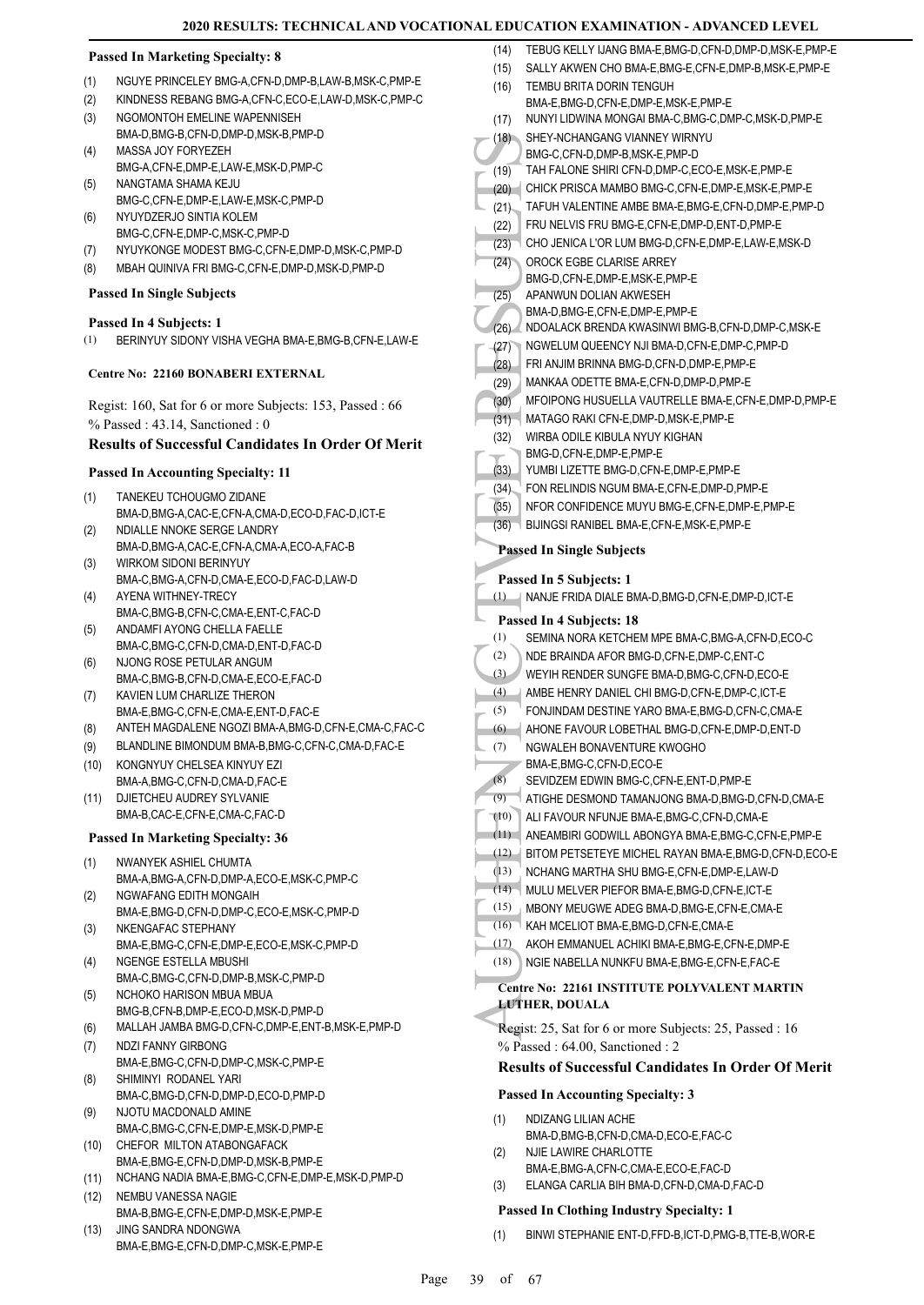# **Passed In Electrical Power System Specialty: 3**

- AJONG CHRISTIAN PATRICK ACM-C, CAN-E, DEI-D, ESC-E, PEL-C, PEN-B (1)
- BAMUM BISMARK ANCHONG ACM-D,CAN-E,DEI-C,ESC-E,PEL-D,PEN-C  $(2)$
- (3) KUTA ENTONG BECLEAR ACM-C,DEI-E,ESC-E,PEL-D

#### **Passed In Electronics Specialty: 1**

(1) NKEMBE CEDRIC ATEHFOR DES-D,ESC-E,FPE-E,MCT-E

# **Passed In Marketing Specialty: 6**

- MEBUNE ALICE AKENG (1)
- BMA-C,BMG-A,CFN-B,DMP-B,ECO-E,MSK-C,PMP-B AFOASEH DESTINY  $(2)$
- BMA-E,BMG-C,CFN-C,DMP-B,ICT-C,MSK-D,PMP-D NGUM FAITH CHE (3)
- BMA-E,BMG-C,CFN-D,DMP-D,ECO-E,MSK-C,PMP-C
- (4) SIRRI MARCELINE BMG-C,CFN-D,DMP-D,ECO-E,MSK-D,PMP-E
- (5) NAHBILA WESLINE BMA-E,BMG-E,CFN-E,DMP-C,MSK-E,PMP-E
- (6) GEUEBE YAMKOUE DYLAN BMG-D,CFN-E,DMP-C,MSK-E

#### **Passed In Single Subjects**

#### **Passed In 5 Subjects: 1**

- (1) ALOM SONITA MBONG BMA-E,BMG-D,CAC-E,CFN-E,LAW-C
- **Passed In 4 Subjects: 1**
- (1) MPAKO RODRIGUE ENONGENE BMA-E,BMG-C,CFN-D,CMA-E

# **Centre No: 22162 KING DAVID COMPREHENSIVE COLLEGE DOUALA**

Regist: 58, Sat for 6 or more Subjects: 57, Passed : 38 % Passed : 66.67, Sanctioned : 0

# **Results of Successful Candidates In Order Of Merit**

#### **Passed In Accounting Specialty: 3**

- TCHAPDA NJIKE MIREILLE STELLA BMA-C,BMG-A,CAC-E,CFN-B,CMA-D,ECO-C,FAC-B (1)
- KENGNE KANKO FLEURITTE DAINA BMA-B,BMG-B,CAC-C,CFN-E,CMA-E,FAC-B,LAW-E (2) ASHUI STEVEN WILSON (3)
	- BMA-A,BMG-C,CAC-E,CFN-C,CMA-D,FAC-C
- **Passed In Marketing Specialty: 26**
- PENN CHEFOR NEVILLE (1)
- BMA-A,BMG-A,CFN-A,DMP-A,ECO-A,MSK-A,PMP-A TOUSSIDO FOUPOUAGNIGNI HAROLD FOTREY (2)
- BMA-C,BMG-A,CFN-A,DMP-A,ECO-B,MSK-C,PMP-B AGHA VERA FONGWI (3)
- BMA-E,BMG-A,CFN-B,DMP-C,ECO-C,MSK-C,PMP-C NGWANG EMELDA RENGNYUY (4)
- BMA-E,BMG-B,CFN-C,DMP-B,ECO-E,MSK-B,PMP-C KUM SOPHIE NGENYI (5)
- BMA-E,BMG-C,CFN-B,DMP-B,ECO-E,MSK-C,PMP-D NKUNCHOH CASSANDRA AKEWESE (6)
- BMA-D,BMG-B,CFN-D,DMP-B,ECO-E,MSK-D,PMP-D SOHUFFEE SERGE TITABUA (7)
- BMA-E,BMG-B,CFN-D,DMP-B,ECO-E,MSK-E,PMP-C MUKAM KUETCHE WILFRIED (8)
- BMA-E,BMG-A,CFN-B,DMP-B,MSK-C,PMP-C
- UKIWO NJOKU OBIWO LUDOVIC BMA-D,BMG-B,CFN-C,DMP-B,ECO-D,PMP-E (9)
- MUDOH SHARON ABECK BMA-D,BMG-B,CFN-C,DMP-C,MSK-E,PMP-D (10)
- TANEFFO WATIO MELANIE BMG-B,CFN-D,DMP-B,ECO-D,MSK-D,PMP-E (11)
- (12) NDZE CHANTAL EWO BMG-C,CFN-C,DMP-C,LAW-E,MSK-C,PMP-E
- (13) NOUBA LEUMI CLAUDE LILIANE BMA-D,BMG-B,CFN-D,DMP-C,MSK-E,PMP-E
- (14) TAH PRECIOUS NGUM BMA-E,BMG-C,CFN-E,DMP-B,MSK-D,PMP-D
- (15) YATENG DARIUS BMA-E,BMG-B,CFN-D,DMP-C,ECO-E,PMP-D
- (16) NKEH SILAS ALLOGEFOR
- (20) MA-NKU<br>
(20) MA-NKU<br>
(21) KELLY BMA-E,<br>
(22) MADIN BMA-D,<br>
(22) NNOMI BMA-D,<br>
(22) NNOMI BMA-D,<br>
(24) NNOMI BMA-E,<br>
(26) MOHAN BMA-E,<br>
(26) MOHAN PARSEd In 1<br>
(1) NKOSS FOGHA BMA-E,<br>
Passed In 1<br>
EMA-E,<br>
(3) FOGHA BMA BMA-E,BMG-D,CFN-E,DMP-B,ECO-E,PMP-E NZEUFACK CHARLAYNE NAZARINE BMA-E,BMG-C,CFN-E,DMP-D,MSK-E,PMP-D (17) ABEN NADEGE UNGONWIE BMA-E,BMG-B,CFN-D,DMP-E,ECO-E,MSK-E (18) (19) NFOR JANET YEFON BMG-C,CFN-D,DMP-C,MSK-C,PMP-D (20) MA-NKUH NFOR EVE BMA-D,BMG-C,CFN-D,DMP-C,MSK-E KELLY NKENGAFAC NGEFAC BMA-E,BMG-C,CFN-D,DMP-C,PMP-E  $(21)$ (22) MADINATU VERNYUY BMA-D,BMG-D,CFN-E,DMP-B,MSK-E NNOMI ALOUMBE MICHELLE DAPHNE BMA-D,BMG-D,CFN-E,DMP-C,PMP-E (23) MUMFOR LUM TONKEU DRUZIL BMA-E,BMG-C,CFN-E,DMP-E,PMP-E (24) (25) IYA RAHEAL DOUH BALEMBA BMA-E,BMG-C,DMP-C,PMP-D (26) MOHAMMADU OUSSENIE BMG-C,CFN-E,DMP-E,PMP-E **Passed In Single Subjects Passed In 5 Subjects: 3** (1) NKOSSO BEAKLEAN ABAH BMA-D,BMG-A,CFN-B,ECO-C,FAC-D (2) FOGHAM VANESSA IJANG BMA-E,BMG-B,CFN-D,DMP-B,ECO-E **PENUAKUNKE LEONEL-LE-ROY NGHOLIAH** BMA-E,BMG-B,CFN-E,DMP-C,ECO-E (3) **Passed In 4 Subjects: 6** (1) EWI KIZETTA CHOU BMA-C,BMG-B,CFN-C,DMP-B (2) MEBEU SIMO CLAUDE BELGANE BMA-C,BMG-B,CFN-B,FAC-C (3) MEMOR NAOMI BMA-D,BMG-C,CFN-D,DMP-D (4) APISEH ALBRIGHT NGOCHI BMA-D,BMG-B,CFN-D,ECO-E (5) PEKANJI HONGWE DILORIES BMA-E,BMG-B,CFN-E,FAC-D (6) MBABIT GRACE MINYANG BMG-D,CFN-E,DMP-C,ICT-E **Centre No: 22168 OXFORD BILINGUAL COMPREHENSIVE COLLEGE MUTENGENE**  Regist: 3, Sat for 6 or more Subjects: 3, Passed : 1 % Passed : 33.33, Sanctioned : 0 **Results of Successful Candidates In Order Of Merit Passed In Marketing Specialty: 1** (1) MUNKI LINDA MANJUH BMG-B,CFN-C,DMP-B,MSK-E **Centre No: 22170 GOVERNMENT TECHNICAL HIGH SCHOOL TOMBEL**  Regist: 3, Sat for 6 or more Subjects: 3, Passed : 2  $\%$  Passed : 66.67, Sanctioned : 0 **Results of Successful Candidates In Order Of Merit Passed In Civil Engineering - Building Construction Specialty: 1** (1) MEJAME VICKYWHITE MASANGO BCD-B,BCP-E,BCS-B,BCT-B **Passed In Wood Cabinet-Making Specialty: 1** NGWAINBI ALLIANCE KUKWAH CPR-D,ESC-E,FDD-B,FRT-B,PMT-D (1) **Centre No: 22174 BAPTIST COMPREHENSIVE COLLEGE NKWEN**  Regist: 27, Sat for 6 or more Subjects: 27, Passed : 23  $\%$  Passed : 85.19, Sanctioned : 0 **Results of Successful Candidates In Order Of Merit Passed In Accounting Specialty: 8** CHIA GILDDY DESIRE VITAL NGONG BMA-A,BMG-A,CAC-B,CFN-A,CMA-A,ECO-A,FAC-A,ICT-A (1) FONKWA NYAMKAH AKUMA BMA-A,BMG-A,CAC-C,CFN-A,CMA-B,ECO-B,FAC-A (2) AYAFOR NAP-LILIA LEM (3)
	- BMA-A,BMG-A,CAC-E,CFN-C,CMA-D,ECO-E,FAC-B NJI ELIJAH NGEH (4)
	- BMA-A,BMG-C,CFN-D,CMA-D,ECO-D,FAC-E,ICT-C
	- (5) NSHOM GLEN TATAH BMA-B,BMG-B,CFN-B,CMA-D,ECO-D,FAC-C
	- (6) EMNGOH IAN-HARAN NSAKSE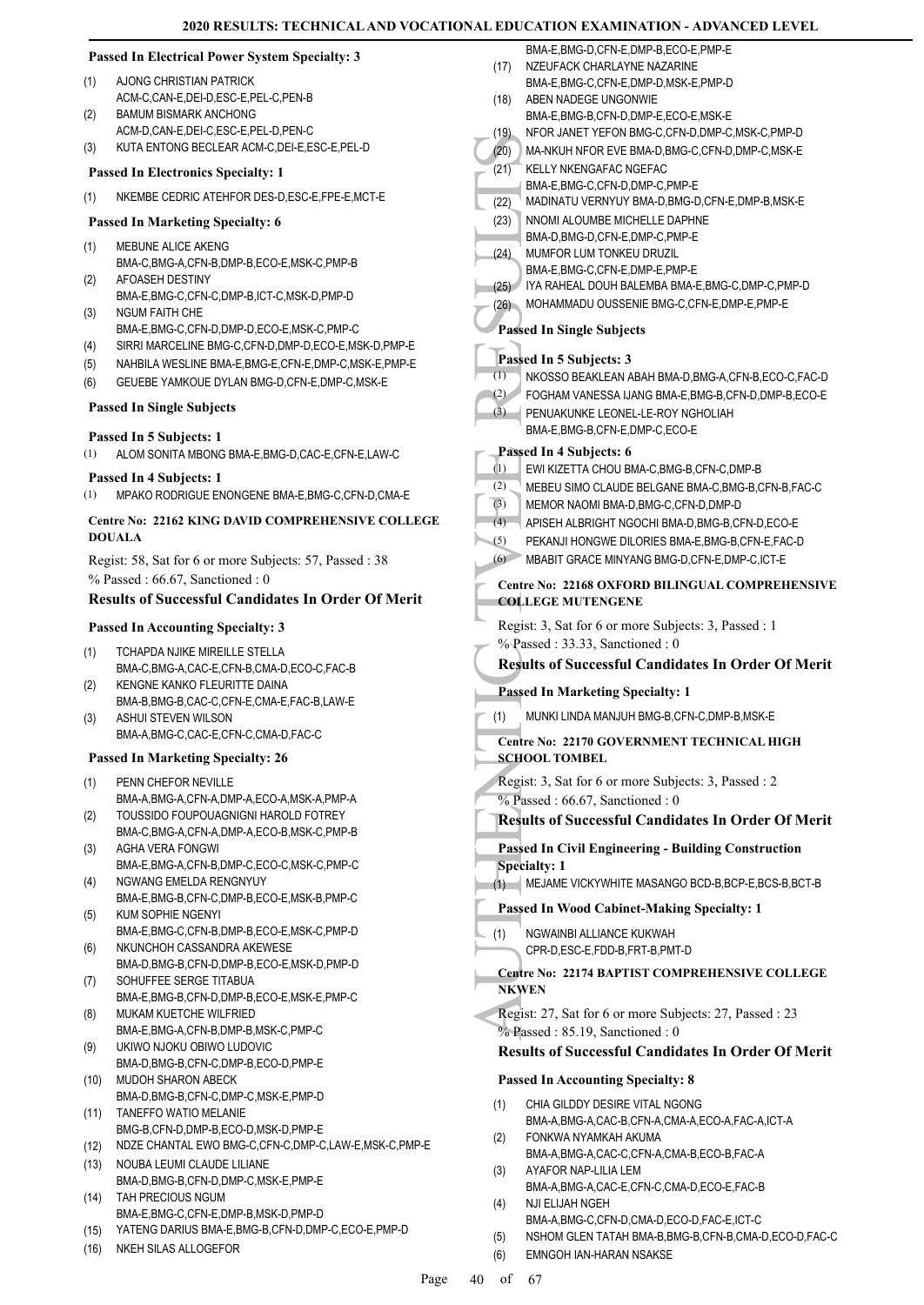|      | <b>Passed In Accounting Specialty: 8</b>                                   |              | BMG-C,CAC-E,CFN-B,ECO-E,FAC-C,LAW-B                                    |
|------|----------------------------------------------------------------------------|--------------|------------------------------------------------------------------------|
|      | BMA-B, BMG-B, CFN-C, CMA-E, ECO-D, FAC-D                                   | (6)          | MBANWEI CLAUDIA AJECK<br>BMA-D,CAC-E,CFN-C,ECO-E,FAC-B,LAW-C           |
| (7)  | <b>BRANDY VEBAIN PHUNCHU</b>                                               | (7)          | NGEH MAYBELLE MBU'U                                                    |
|      | BMA-D, BMG-A, CFN-B, CMA-E, ECO-E, FAC-D                                   |              | BMA-D,BMG-C,CFN-C,CMA-E,FAC-C,LAW-E                                    |
| (8)  | KPUYUF JOUSAINE LIMNYUY BMA-E, BMG-C, CFN-E, CMA-E, FAC-E                  | (8)          | <b>OBASE LESLIE EKPENI</b>                                             |
|      | <b>Passed In Marketing Specialty: 11</b>                                   | (9)          | BMA-D, BMG-D, CAC-E, CFN-D, CMA-D, FAC-E<br>NDIMIH FELDINER NCHEFEUT   |
| (1)  | MOFOR MANOR BLESSING                                                       |              | BMA-E,BMG-E,CAC-E,CFN-D,FAC-C,LAW-E                                    |
|      | BMA-A,BMG-C,CFN-D,DMP-C,ECO-E,MSK-B,PMP-C                                  | (10)         | FUL FERDINAND INUSA BMG-E, CAC-D, CF                                   |
| (2)  | NGANG SUNDAY KEFFOH                                                        | (11)         | NGWENYI MARGARET KANWUZI                                               |
|      | BMA-D,BMG-B,CFN-D,DMP-D,ECO-E,MSK-C,PMP-D<br>CHI MAC-BRAINE WANISI         |              | BMA-E, BMG-E, CFN-E, CMA-E, FAC-D                                      |
| (3)  | BMA-D, BMG-D, CFN-E, DMP-B, ICT-C, MSK-E, PMP-E                            | (12)         | TIOKENG SEIGNING ARISTO BMA-E, CAC-E                                   |
| (4)  | <b>KEMBONG FLORIDA NKAIMBI</b>                                             |              | <b>Passed In Electrical Power System Spec</b>                          |
|      | BMA-B, BMG-B, CFN-C, DMP-B, MSK-B, PMP-A                                   | (1)          | PELKINES ETEGHEN AKIME                                                 |
| (5)  | MALAH NKEM ABONGWA JUNIOR                                                  |              | ACM-A,CAN-B,DEI-B,EAM-E,ESC-E,MAT-C,                                   |
|      | BMA-D, BMG-B, CFN-C, DMP-C, MSK-D, PMP-C                                   | (2)          | SIHCHEA-A STEPHANY TANG                                                |
| (6)  | ETHEL FAVOUR CHING MUNGAI                                                  |              | ACM-B,CAN-C,DEI-C,EAM-E,ESC-E,PEL-C,I                                  |
|      | BMA-D,BMG-C,CFN-E,DMP-B,MSK-C,PMP-C                                        | (3)          | TADZONG SOB MARTIAL                                                    |
| (7)  | YONG DRUSILLA BEMSIMBOM                                                    |              | ACM-B,CAN-B,DEI-D,EAM-E,ESC-E,MAT-E,                                   |
|      | BMA-E, BMG-C, CFN-E, DMP-C, MSK-D, PMP-D<br><b>LADI BRITNEY NGAFANSI</b>   | (4)          | CALEB EGEIH FORKA ACM-A,CAN-C,DEI-B                                    |
| (8)  | BMA-D,BMG-E,CFN-E,DMP-E,MSK-D,PMP-C                                        | (5)          | AWASSOUM EBWELLE ALIX HARREL                                           |
| (9)  | BENGHI CHRISTABEL DENTEH                                                   |              | ACM-B,CAN-C,DEI-C,MAT-E,PEL-E,PEN-C<br>TANYI NWANYON DONASENT          |
|      | BMG-B,CFN-D,DMP-D,MSK-C,PMP-E                                              | (6)          | ACM-B,CAN-D,DEI-C,MAT-E,PEL-D,PEN-E                                    |
| (10) | TIOTSOP TEMCHING KARBEL                                                    | (7)          | WULEOBAKEH CLEMENT ACM-B,CAN-E,DI                                      |
|      | BMG-C,CFN-E,DMP-E,MSK-B,PMP-E                                              | (8)          | NCHIE EMMANUEL ASAH ACM-A,CAN-C,DI                                     |
| (11) | SHEY ASOHNYU BERTILLA BMA-D, BMG-C, CFN-E, DMP-E, MSK-D                    | (9)          | ITOE MORIA FIDELIS ACM-B,CAN-C,DEI-C,                                  |
|      | <b>Passed In Single Subjects</b>                                           | (10)         | AYUK TABI NOEL ACM-C, CAN-C, DEI-C, PEL                                |
|      |                                                                            |              | (11) AMINGOH BORIS FONKENG ACM-B,CAN-E                                 |
|      | Passed In 5 Subjects: 1                                                    | (12)         | TAKOW KLUVERT ACHA ACM-C,CAN-C,DE                                      |
| (1)  | ASHU AGNES MA-NCHUNG BMA-A,BMG-A,CFN-D,ECO-D,FAC-D                         | (13)         | RWINWI HERBERT NGANJU ACM-B,CAN-C                                      |
|      | Passed In 4 Subjects: 3                                                    | (14)         | KWANG DALINTEN EKOME ACM-C, CAN-E,                                     |
| (1)  | VISHI ARISTIDE VISHI BMA-C, BMG-C, CFN-D, FAC-E                            | (15)         | NEBA LOUIS AWANG ACM-B, CAN-E, DEI-E,                                  |
| (2)  | TATA PRINCEWILL NGORANG BMA-E, BMG-C, CFN-C, FAC-E                         | (16)         | NDANG ROSEBEL ACM-C, CAN-E, DEI-B, ES                                  |
| (3)  | NFOR PILATE NJILAH BMA-E, BMG-D, CFN-E, FAC-E                              | (17)         | NTAH KIERAN FOUMBIA ACM-A, DEI-C, ESC                                  |
|      | Centre No: 22179 GOVERNMENT TECHNICAL HIGH                                 | (18)         | FUNWI GILBERT AMBE ACM-B,CAN-C,DEI-                                    |
|      | <b>SCHOOL BAMENDANKWE</b>                                                  |              | (19) KEULIEU LEUGOUE CHARLES TEO ACM-B                                 |
|      | Regist: 8, Sat for 6 or more Subjects: 8, Passed : 7                       | (20)         | LIEN LACHE OJONG ACM-A, CAN-C, DEI-E, F                                |
|      | $%$ Passed: 87.50, Sanctioned: 0                                           | (21)         | ALANG JUDE KAI ACM-C, CAN-C, DEI-D, PEL                                |
|      | <b>Results of Successful Candidates In Order Of Merit</b>                  | (22)         | TAKOR TERRY TABI ACM-C, CAN-D, DEI-D, I                                |
|      |                                                                            |              | Passed In Heating Ventilation and Air C                                |
|      | <b>Passed In Civil Engineering - Building Construction</b>                 |              | <b>Specialty: 16</b>                                                   |
|      | <b>Specialty: 7</b>                                                        | (1)          | TAH CLIFFORD FORGWE                                                    |
| (1)  | AZUMANDE JEAN- BLAISE AKWAFOR<br>BCA-E,BCD-B,BCP-B,BCS-B,BCT-B,ESC-E,PEN-A |              | ACE-D, ACR-E, ESC-E, FPP-E, HVA-E, MAT-E,                              |
| (2)  | ABASIE NGOH MICLEM IKOM                                                    | (2)          | FONGOH VINCENT SOH                                                     |
|      | BCA-B,BCD-B,BCP-B,BCS-A,BCT-A,ESC-E                                        |              | ACE-C,ACR-C,ESC-E,FPP-E,HVA-E,MAT-D,                                   |
| (3)  | ATIGHE COLLINS NJINUE BCD-C, BCP-D, BCS-B, BCT-B, PEN-B                    | (3)          | TANGYI FONGOH JOEL<br>ACE-C,ACR-E,ESC-E,FPP-E,HVA-E,MAT-E,             |
| (4)  | AMAHDO CLAUDE BCD-C, BCP-C, BCS-B, BCT-C, PEN-C                            | (4)          | MISSIPAH MENTET BORIS DILANE                                           |
| (5)  | FONKWA CLINTON BCD-D, BCP-E, BCS-B, BCT-B, PEN-C                           |              | ACE-D, ACR-B, FPP-E, HVA-E, MAT-E, RIN-D                               |
| (6)  | FORCHE BRYAN BCD-E, BCP-D, BCS-B, BCT-C, PEN-B                             | (5)          | NKUAWOH FRANCOIS NGOBOH                                                |
| (7)  | ATIGHE FONGWA BERTRAND BCD-E, BCP-C, BCS-C, BCT-C, PEN-C                   |              | ACE-C,ESC-E,FPP-E,HVA-D,MAT-E,RIN-C                                    |
|      | Centre No: 22183 GOVERNMENT TECHNICAL HIGH                                 | (6)          | OBI GIRESSE ANGWEH ACE-D, ACR-E, FPF                                   |
|      | <b>SCHOOL LIMBE</b>                                                        | (7)          | ATABONG MARINUS AKA                                                    |
|      |                                                                            |              | ACE-D, ACR-D, FPP-E, HVA-E, MAT-E, RIN-D                               |
|      | Regist: 119, Sat for 6 or more Subjects: 119, Passed: 84                   | (8)          | ANDO LIONARD ACE-D, ACR-D, FPP-E, HVA-                                 |
|      | % Passed: 70.59, Sanctioned: 12                                            | (9)          | NSOSAH CELESTINE SHALANYUY                                             |
|      | <b>Results of Successful Candidates In Order Of Merit</b>                  |              | ACE-C,ACR-C,FPP-D,HVA-D,RIN-A<br>NJUCHOP LESLY ZECHIA ACE-C, ACR-E, FF |
|      | <b>Passed In Accounting Specialty: 12</b>                                  | (10)<br>(11) | TIOLEFACK ZEUGUEGNI TUDORET                                            |
| (1)  | AKONEH YUMBI GODLOVE                                                       |              | ACE-D,FPP-E,HVA-C,MAT-E,RIN-D                                          |
|      | BMA-A,BMG-A,CAC-A,CFN-A,CMA-A,ECO-A,FAC-A,LAW-A                            | (12)         | DJEUKAM NKAMENI THOMAS D`AQUIN                                         |
| (2)  | LARISA NYUYSEMO                                                            |              | ACE-D, ACR-E, FPP-E, HVA-E, RIN-D                                      |
|      | BMA-A,BMG-C,CAC-D,CFN-B,CMA-E,ECO-D,FAC-C,LAW-A                            | (13)         | MEKONTSO SOUMO FREDDY GODEFROY<br>ACE-E,ACR-E,HVA-E,MAT-E,RIN-E        |
| (3)  | WANDJI TANKIO HOSTALINE                                                    | (14)         | EBIRIMGA UZOMA LINUS ACE-D, ACR-D, HV                                  |
|      | BMA-A, BMG-C, CAC-C, CFN-C, CMA-B, ECO-E, FAC-B<br>ANDEH ADELINE ENGONWEI  | (15)         | NGWAM STANISLAS CHIA ACE-D, ACR-C, M                                   |
| (4)  | BMA-E,BMG-D,CAC-D,CFN-C,ECO-E,FAC-D,LAW-B                                  | (16)         | ALOBIA SUM GYRES ACE-E, ACR-E, FPP-E,                                  |
| (5)  | <b>BAWAK DERICK ORANK</b>                                                  |              |                                                                        |

YBELLE MBU`U IG-C,CFN-C,CMA-E,FAC-C,LAW-E SI IF EKPENI  $IG-D$ ,CAC-E,CFN-D,CMA-D,FAC-E **ELDINER NCHEFEUT**  $B = B$ CAC-E,CFN-D,FAC-C,LAW-E INAND INUSA BMG-E,CAC-D,CFN-E,FAC-A,LAW-E MARGARET KANWUZI IG-E,CFN-E,CMA-E,FAC-D SEIGNING ARISTO BMA-E CAC-E CMA-E FAC-C **Passed In Electrical Power System Specialty: 22 ETEGHEN AKIME**  $N-B,$ DEI-B,EAM-E,ESC-E,MAT-C,PEL-C A STEPHANY TANG N-C.DEI-C, EAM-E, ESC-E, PEL-C, PEN-B SOB MARTIAL  $N-B,$ DEI-D,EAM-E,ESC-E,MAT-E,PEL-E EIH FORKA ACM-A,CAN-C,DEI-B,MAT-E,PEL-D,PEN-E *IM EBWELLE ALIX HARREL*  $N$ -C,DEI-C,MAT-E,PEL-E,PEN-C **ANYON DONASENT** N-D, DEI-C, MAT-E, PEL-D, PEN-E (XEH CLEMENT ACM-B,CAN-E,DEI-B,PEL-D,PEN-C MANUEL ASAH ACM-A,CAN-C,DEI-E,PEL-E,PEN-B (IA FIDELIS ACM-B,CAN-C,DEI-C,PEL-E,PEN-E (INOEL ACM-C,CAN-C, DEL-C, PEL-E, PEN-D BORIS FONKENG ACM-B,CAN-E,DEI-C,ESC-E,PEL-D (12) TAKOW KLUVERT ACHA ACM-C,CAN-C,DEI-D,ESC-E,PEL-D ERBERT NGANJU ACM-B,CAN-C,DEI-E,PEL-E,REL-E (14) KWANG DALINTEN EKOME ACM-C,CAN-E,DEI-E,PEL-E,PEN-B (15) AWANG ACM-B,CAN-E,DEI-E,LAW-E,PEL-C OSEBEL ACM-C,CAN-E,DEI-B,ESC-E,PEL-E RAN FOUMBIA ACM-A,DEI-C,ESC-E,PEL-C **BERT AMBE ACM-B,CAN-C,DEI-C,PEL-E EUGOUE CHARLES TEO ACM-B,CAN-E,DEI-C,PEL-D** (20) LIEN LACHE OJONG ACM-A,CAN-C,DEI-E,PEL-E DE KAI ACM-C,CAN-C,DEI-D,PEL-E (RRY TABI ACM-C,CAN-D,DEI-D,PEL-E **Passed In Heating Ventilation and Air Conditioning**  ORD FORGWE R-E,ESC-E,FPP-E,HVA-E,MAT-E,PEN-E,RIN-C VINCENT SOH R-C,ESC-E, FPP-E, HVA-E, MAT-D, RIN-D ONGOH JOEL R-E,ESC-E,FPP-E,HVA-E,MAT-E,RIN-D MENTET BORIS DILANE R-B FPP-F HVA-F MAT-F RIN-D **H FRANCOIS NGOBOH** C-E,FPP-E,HVA-D,MAT-E,RIN-C SSE ANGWEH ACE-D,ACR-E,FPP-E,HVA-E,MAT-E,RIN-C MARINUS AKA R-D,FPP-E,HVA-E,MAT-E,RIN-D NARD ACE-D,ACR-D,FPP-E,HVA-E,MAT-E,RIN-E **CELESTINE SHALANYUY** R-C,FPP-D,HVA-D,RIN-A LESLY ZECHIA ACE-C, ACR-E, FPP-E, PEN-D, RIN-C K ZEUGUEGNI TUDORET P-E,HVA-C,MAT-E,RIN-D NKAMENI THOMAS D`AQUIN R-E,FPP-E,HVA-E,RIN-D O SOUMO FREDDY GODEFROY R-E,HVA-E.MAT-E,RIN-F UZOMA LINUS ACE-D,ACR-D,HVA-E,RIN-C TANISLAS CHIA ACE-D,ACR-C,MAT-E,RIN-D

JM GYRES ACE-E,ACR-E,FPP-E,MAT-E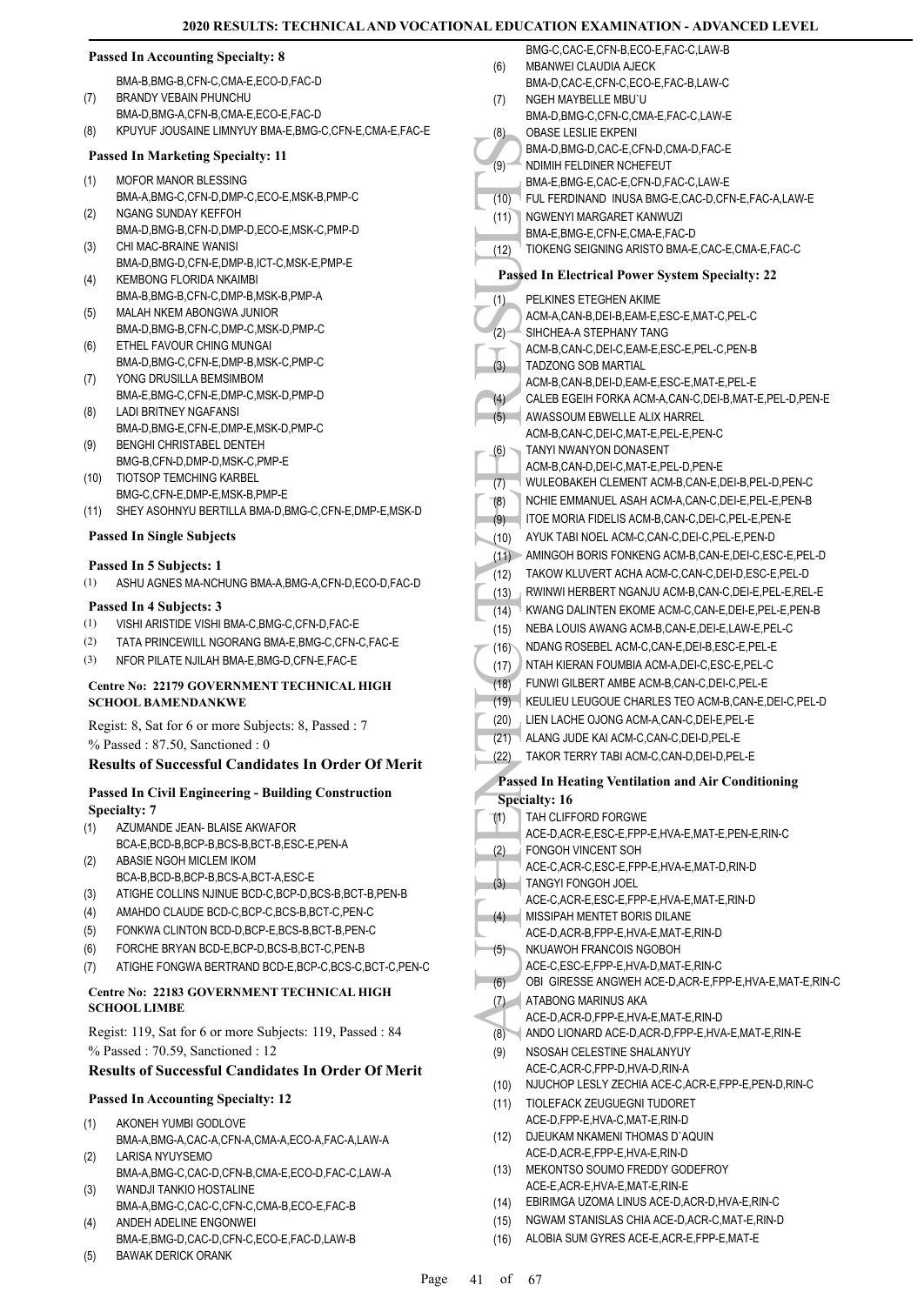#### **Passed In Metal Works and Industrial Piping Specialty: 14**

- JAPHET MOKI BAKIA (1)
	- LAW-C,MAT-E,MED-E,MIP-B,MOU-A,PEN-A,WOM-B
- LISUKE NDIVE HAMBLIN ESC-E,MAT-E,MED-E,MIP-D,MOU-A,PEN-C,WOM-C (2)
- (3) YENENYUIBEH KEVIN ENT-D,MED-D,MIP-B,MOU-C,PEN-A,WOM-B SONANG NGOLIEO ZIDANE
- ESC-E,MED-E,MIP-C,MOU-A,PEN-B,WOM-B (4)
- AKWENTA CONFIANCE EBUNE MAT-C,MED-E,MIP-C,MOU-D,PEN-B,WOM-C (5)
- JOSHUA FORMANYI FORKA MAT-D,MED-E,MIP-C,MOU-A,PEN-D,WOM-D (6)
- NJEMO JAVIS AMBALO MAT-E,MED-E,MIP-C,MOU-B,PEN-D,WOM-D (7)
- TAMBE BLESS OROCK ESC-E,MAT-E,MIP-C,MOU-E,PEN-E,WOM-E (8)
- (9) ALANG JOHN SAKADEI MAT-C,MIP-C,MOU-E,PEN-D,WOM-D
- (10) OPU ANGELE RANDY MAT-E,MIP-C,MOU-B,PEN-D,WOM-E
- (11) ADUCK JUNIOR SAKWE MAT-E,MED-E,MIP-C,MOU-E,WOM-C
- (12) WUFEKE NYITHUSE CALEB ESC-E,MED-E,MIP-D,MOU-E,WOM-E
- (13) RHINEHART CHE MED-E,MIP-B,MOU-B,WOM-C
- (14) SONGHOMBUE SUCCESS MED-E,MIP-C,MOU-E,WOM-E

#### **Passed In Secretarial Administration and Communication Specialty: 5**

- (1) MBAH MANASSE KUM CFN-E,IPR-B,LAW-C,OAW-C,PCS-A,PEN-A
- NOUBIL FRANCK LUDOVIC CFN-E,IPR-B,LAW-E,OAW-B,PCS-A,PEN-C (2)
- (3) TANGOH RAHI ENDAH IPR-B,LAW-E,OAW-C,PCS-B,PEN-D
- (4) CHAM NADESH IPR-E,LAW-E,OAW-D,PCS-D,PEN-E
- (5) TETCHE AMBOH GENEVIA IPR-E,LAW-E,OAW-D,PCS-E,PEN-E

#### **Passed In Single Subjects**

#### **Passed In 5 Subjects: 2**

- (1) AFA CHANSELINE EMMANI BMA-E,BMG-D,CFN-E,FAC-E,LAW-D
- (2) MONICA EDET BMA-E,BMG-D,CFN-E,FAC-D,LAW-E

#### **Passed In 4 Subjects: 13**

- MAKUNYUTSEMAMBOM MOKENYU CAJETAN ACM-B,CAN-C,DEI-D,PEN-D (1)
- (2) BESONG MARTIN NDIP ACM-C,CAN-B,DEI-D,PEN-E
- (3) ABONG BRANDON ENDASI MIP-C,MOU-E,PEN-D,WOM-C
- (4) NEOR FABIAN NDAMA MED-F MIP-C MOU-D PEN-C
- (5) MBAKE MARTIN NDELLEY MIP-C,MOU-D,PEN-D,WOM-D
- (6) FAKO HAJINOS JINOS ACM-C,CAN-E,DEI-D,PEN-E
- (7) NDAM YANNICK MIP-C,MOU-E,PEN-D,WOM-E
- (8) LANG DIEUDONNE ZIH ACM-C,DEI-D,LAW-E,PEL-E
- TOUKO-TCHAMGOUE NGALEU IGOR MIP-C,MOU-E,PEN-E,WOM-E (9)
- (10) BENDE SOLOMON BENDE MIP-C,MOU-E,PEN-E,WOM-E
- (11) ELANGWE CLOVIS MIP-C,MOU-E,PEN-E,WOM-E
- (12) KAMANKANG PIERRE THILBAUT ACE-D,HVA-E,PEN-E,RIN-E
- (13) NYENTI PASCAL TAMBONG MAT-E,MIP-D,PEN-E,WOM-E

#### **Centre No: 22184 LIKOMBA EXTERNAL**

Regist: 150, Sat for 6 or more Subjects: 144, Passed : 121 % Passed : 84.03, Sanctioned : 11

# **Results of Successful Candidates In Order Of Merit**

#### **Passed In Accounting Specialty: 1**

NGOUSI LEONARD AJIMSIMBOM BMA-E,BMG-B,CFN-E,CMA-D,FAC-C (1)

#### **Passed In Civil Engineering - Building Construction Specialty: 8**

- BAWA TAKANG BRANDON BCA-E,BCD-C,BCP-C,BCS-C,BCT-C,ESC-E,MAT-E,PEN-C (1)
- MENDI LAMBERT OFON BCA-D,BCD-D,BCP-D,BCS-C,BCT-E,MAT-E,PEN-E (2)
- (3) ASONGWE VERON TAMUTANA
- BCA-E,BCD-D,BCP-D,BCS-D,BCT-D,ENT-E,MAT-E
- (4) MAYIEN TIMOTHY BCA-E,BCD-D,BCP-C,BCS-C,BCT-C,MAT-E
- NKEMTA TCHOFFO LUCAS JAPHET BCA-E,BCD-E,BCP-D,BCS-D,BCT-E,PEN-E (5)
- (6) PANG EMILE KAH BCD-C,BCS-C,BCT-D,MAT-E,PEN-C
- (7) DOMCHE GUIOVANEL GHISLAIN BCD-C,BCS-C,BCT-C,ESC-E
- (8) ESSAH ROMEO NDE BCD-E,BCP-C,BCS-E,BCT-E

# **Passed In Electrical Power System Specialty: 11**

| (1) | EWANE EWONDO KINGSLEY                                   |
|-----|---------------------------------------------------------|
|     | ACM-C.CAN-C.DEI-B.EAM-E.ESC-E.MAT-E.PEL-C.PEN-C         |
| (2) | BENARD NDONG ACM-B,CAN-C,DEI-B,ESC-E,LAW-B,MAT-E,PEL-C  |
| (3) | JOHANS JILEFAC ATE ACHA                                 |
|     | ACM-C.CAN-C.DEI-B.ESC-E.MAT-E.PEL-C.REL-B               |
| (4) | CHE JOEL AMBE ACM-C.CAN-E.DEI-C.ESC-E.MAT-E.PEL-C.PEN-C |
| (5) | YANICK AMBE AWAHMBENG                                   |
|     | ACM-A.CAN-B.DEI-C.ESC-E.MAT-D.PEL-C                     |
| (6) | <b>ENOW CHRISTIEN AGBOR</b>                             |
|     | ACM-C.CAN-D.DEI-B.EAM-E.ESC-E.PEL-C                     |
| (7) | TOGEH ERNEST CNHEMI                                     |
|     | ACM-D.CAN-D.DEI-C.ESC-E.MAT-E.PEL-C                     |
| (8) | YOUSSA-OU YOUSSIFOU                                     |
|     | ACM-C.CAN-D.DEI-C.ESC-E.MAT-E.PEL-D                     |

- 
- (9) ABANDA TABE CYRILLE ACM-C,CAN-E,DEI-C,ESC-E,MAT-E,PEL-E
- (10) NKOMI KWEDE WILLIAM ACM-C,CAN-E,DEI-C,ESC-E,PEL-B (11) AMBE JOEL AGEH ACM-B,DEI-C,ESC-E,PEL-E

#### **Passed In Home Economics Specialty: 1**

(1) EWI SONNIA MBONG CMD-C,ENT-E,FLE-A,NSC-E,PEN-C,RMH-A

# **Passed In Marketing Specialty: 82**

- (4) BUMACHENTIC (8) ESSAH<br>
Passed In 1<br>
(1) EWANE CHEUGE HOME (1) DOMIC ACM-C, CHEUGE HOME ACM-C, CHEUGE HOME ACM-C, CHEUGE HOME ACM-C, CHEUGE HOME HOME ACM-C, CHEUGE HOME ACM-C, ABAND NIXOMI<br>
(1) EWANE ACM-C, ABAND NIXOMI ENOWETENGEN HAZEL ARREYEBOT BMA-D,BMG-B,CFN-B,DMP-B,ECO-D,MSK-D,PMP-C (1) AZENWI ELIZABETH NGWENING BMA-D,BMG-A,CFN-D,DMP-B,ECO-E,MSK-C,PMP-C (2) DAVON-YVAN ABENA WEYIH BMA-D,BMG-B,CFN-D,DMP-A,ECO-E,MSK-D,PMP-D (3) ETEM PRECIOUS VENETTA EBOT BMA-D,BMG-B,CFN-C,DMP-D,ECO-E,MSK-C,PMP-C (4) EPIE JOHN NGUNDE PALLE BMA-E,BMG-B,CFN-D,DMP-A,ECO-E,MSK-C,PMP-D (5) ENTAH DICHEZ MBEHTANG BMA-C,BMG-B,CFN-D,DMP-C,ECO-E,MSK-D,PMP-D (6) ANUCHEM HOSEA ANUCHEM BMA-E,BMG-C,CFN-E,DMP-B,ECO-C,MSK-C,PMP-D (7) WEHIE MBI BRONHILDA BMA-E,BMG-B,CFN-D,DMP-A,ECO-E,MSK-C,PMP-E (8) AMBE MALDINI AFAWNI BMA-E,BMG-A,CFN-E,DMP-B,ECO-E,MSK-D,PMP-C (9) TCHUALEU DIVINE BIEN BMA-C,BMG-C,CFN-D,DMP-B,ECO-E,MSK-D,PMP-E (10) ANTHONY PRAISE NKAN BMA-E,BMG-B,CFN-D,DMP-B,ECO-E,MSK-D,PMP-D (11) AKO ESTELLE NDUA BMA-E,BMG-B,CFN-D,DMP-B,ECO-E,MSK-D,PMP-D (12) ERICA NAGWAH SAMBA BMA-D,BMG-B,CFN-D,DMP-E,ECO-E,MSK-D,PMP-C (13) ETAROCK CLIFF MBI (14) BMA-D,BMG-D,CFN-D,DMP-D,ECO-E,MSK-C,PMP-E AYUK AGNES ETENGENENG AYAMBA BMA-E,BMG-B,CFN-E,DMP-D,ECO-D,MSK-E,PMP-D  $(15)$ SALLY SHIDFONE AZOH-MBI (16)
	- BMG-A,CFN-C,DMP-A,ECO-D,MSK-D,PMP-C
	- (17) MESEMBE BEATRICE ISANGA BMA-B,BMG-C,CFN-C,DMP-B,MSK-E,PMP-D
	- NTOKO EPOLE ESTHERVINE BMA-D,BMG-B,CFN-C,DMP-B,MSK-D,PMP-E (18)
	- (19) NGOWO CLARA BAH BMA-B,BMG-B,CFN-D,DMP-C,MSK-E,PMP-D
	- (20) DINAH MBOH SAMBA BMA-D,BMG-B,CFN-D,DMP-C,MSK-D,PMP-C
	- CHOFOR CLINTON TSE BMA-E,BMG-B,CFN-C,DMP-A,MSK-E,PMP-E (21)
	- UBETOU ROSEBEL AHOGIAH BMG-B,CFN-C,DMP-A,ECO-E,MSK-E,PMP-E (22)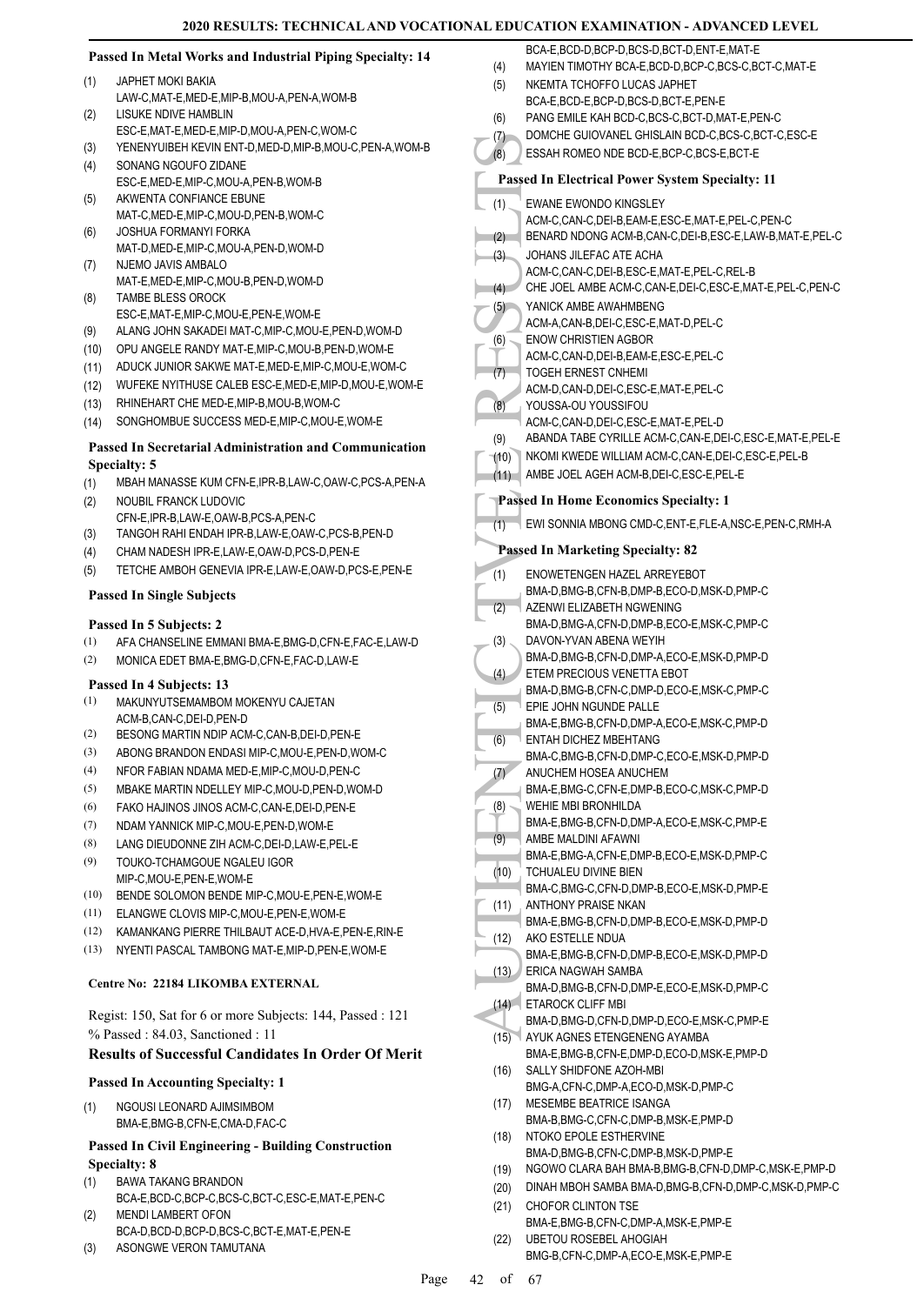|      | <b>Passed In Marketing Specialty: 82</b>                           | (67) | SALOME BOKOMBE NGANYA                                                                         |
|------|--------------------------------------------------------------------|------|-----------------------------------------------------------------------------------------------|
| (23) | NDIFON QUEENIVERE NGOB                                             | (68) | BMG-D,CFN-D,DMP-E,MSK-D,PMP-E<br>SERAPHINE YABONG TANDU                                       |
|      | BMG-C,CFN-D,DMP-B,ECO-E,MSK-D,PMP-C                                |      | BMG-C,CFN-E,DMP-E,MSK-E,PMP-D                                                                 |
| (24) | SHEVINE NGO-SOM BMG-B,CFN-C,DMP-E,ECO-E,MSK-C,PMP-D                | (69) | NCHON GWENDOLINE NGUNYI                                                                       |
| (25) | ASHU BIH TAKOR JOAN                                                |      | BMG-C,CFN-D,DMP-E,MSK-E,PMP-E                                                                 |
|      | BMG-C,CFN-E,DMP-C,ECO-D,MSK-C,PMP-D                                | (70) | BELGARY ERNESTINE DIANE                                                                       |
| (26) | ZIMASSA DESTINY CHEFOR                                             |      | BMA-E, BMG-C, DMP-D, MSK-E, PMP-E                                                             |
|      | BMG-C,CFN-D,DMP-A,ECO-E,MSK-D,PMP-E                                | (71) | SARIET ACHO TIMAH BMG-B, CFN-E, DMP-E, MSK-E, PMP-E                                           |
| (27) | <b>TAKALA MACK ELEORD</b><br>BMA-E.BMG-A.CFN-D.DMP-C.MSK-E.PMP-D   | (72) | OPOLE CHRISTINE LUSUWE BMG-D, CFN-E, DMP-D, MSK-E, PMP-E                                      |
| (28) | NGOH MINETTE ANSAHMBOM                                             | (73) | IKOME MOSES IKOME BMA-E, BMG-D, CFN-D, MSK-E, PMP-E                                           |
|      | BMA-E,BMG-B,CFN-D,DMP-B,MSK-E,PMP-D                                | (74) | LAURENTINE NGESEH BMA-E, BMG-C, CFN-E, DMP-E, PMP-E                                           |
| (29) | <b>BROWNHILDA ENI NGANG</b>                                        | (75) | KABE NENE MICHELINE BMA-E, BMG-E, CFN-D, DMP-D, MSK-E                                         |
|      | BMA-E,BMG-C,CFN-D,DMP-B,MSK-C,PMP-E                                | (76) | ITORO MARY SIMON BMA-E, BMG-D, CFN-D, DMP-E, PMP-E                                            |
| (30) | <b>ITOE GERMAIN PAGAR NJANGE</b>                                   | (77) | TIFUH JOVERT INGWARI BMG-D, CFN-E, DMP-E, MSK-E, PMP-D                                        |
|      | BMA-E,BMG-C,CFN-C,DMP-C,MSK-E,PMP-D                                | (78) | BONGBOH VELDA MUH BMG-B,CFN-E,DMP-B,MSK-D                                                     |
| (31) | JOKE JENIPHA ISANGE                                                | (79) | BESONG EYONG CLINTON BMA-E, BMG-B, DMP-B, MSK-E<br>FERDINAND NWUNZACK BMG-B.CFN-E.DMP-D.PMP-D |
|      | BMA-D,BMG-D,CFN-C,DMP-B,MSK-E,PMP-E<br>LEKENGU HAMILTON NWELANWILL | (80) | MUKETE SUBLAISE NJONG BMG-D,CFN-D,DMP-D,PMP-D                                                 |
| (32) | BMA-E,BMG-C,CFN-B,DMP-C,MSK-E,PMP-E                                | (81) | KYENG PRUDENCIA BMG-D,CFN-E,DMP-E,MSK-E                                                       |
| (33) | <b>BLANDINE MANYI FOTSING</b>                                      | (82) |                                                                                               |
|      | BMA-D,BMG-A,CFN-E,DMP-C,ECO-E,PMP-E                                |      | Passed In Metal Works and Industrial Piping Specialty: 2                                      |
| (34) | IVONNE NABILA DOH BMA-D, BMG-C, CFN-C, DMP-C, MSK-E, PMP-E         | (1)  | EBENEZER NGALACK GABUIN                                                                       |
| (35) | <b>EBOT RACHEAL BAKEH</b>                                          |      | ESC-E, MAT-E, MED-D, MIP-C, PEN-C, WOM-A                                                      |
|      | BMA-E, BMG-B, CFN-E, DMP-B, MSK-E, PMP-E                           | (2)  | CEDRICK LONG JUA ESC-E, MAT-E, MED-D, MIP-C, MOU-E, WOM-C                                     |
| (36) | GILLIAN AKWEN NDIM                                                 |      | <b>Passed In Single Subjects</b>                                                              |
|      | BMA-E,BMG-C,CFN-D,DMP-D,ECO-D,PMP-D                                |      |                                                                                               |
| (37) | NDANGE KAMILE-BERYL ETAKAT ATEH                                    |      | Passed In 5 Subjects: 5                                                                       |
| (38) | BMA-D,BMG-C,CFN-E,DMP-B,MSK-E,PMP-E<br>ANTHONY WILLIAM MWAMBO      | (1)  | MBAH MARIE MBAH BMA-D, BMG-C, CFN-C, DMP-B, PEN-B                                             |
|      | BMG-B,CFN-E,DMP-C,ECO-E,MSK-E,PMP-E                                | (2)  | ▶ JUSTINE MOJOKO NJIE BMA-D,BMG-C,CFN-C,DMP-D,LAW-D                                           |
| (39) | ELIZABETH BEKERI SAKWE                                             | (3)  | NGANYU LEONARD NDOKONG                                                                        |
|      | BMA-D,BMG-C,CFN-E,DMP-E,MSK-D,PMP-D                                |      | BMA-C, BMG-C, CFN-E, DMP-D, ECO-E                                                             |
| (40) | OBEN WYCLEF ETA BMA-D, BMG-C, CFN-E, DMP-D, MSK-E, PMP-E           | (4)  | AGBOR WATSON MBAH BMA-E, BMG-B, CFN-E, CMA-E, ECO-E                                           |
| (41) | KUNDU THOMAS OBIE                                                  | (5)  | CELINE BESSONG AYAMBA BMA-E, BMG-C, CFN-E, CMA-E, ECO-E                                       |
|      | BMA-E,BMG-E,CFN-C,DMP-C,ECO-E,MSK-E                                |      | Passed In 4 Subjects: 11                                                                      |
| (42) | ONEKE MIRIAM EBAI BMG-C, CFN-D, DMP-E, ECO-E, MSK-D, PMP-E         | (1)  | JOH ELDIN OBAYAM BMA-E, BMG-B, CFN-C, DMP-C                                                   |
| (43) | ELANGWE KILVERT MOSONGO                                            | (2)  | JENNITER JOHN MBAH BMA-D, BMG-B, CFN-C, CMA-E                                                 |
|      | BMA-D,BMG-D,CFN-E,DMP-C,MSK-E,PMP-E                                | (3)  | SALAH BENIS NAYAH BMG-A, CFN-D, CMA-E, ECO-E                                                  |
| (44) | LENGHA ROTHER MAKANG<br>BMA-E,BMG-C,CFN-D,DMP-D,MSK-E,PMP-E        | (4)  | MPONGUE JEANINE ELOME BMA-D, BMG-C, CFN-D, CMA-E                                              |
| (45) | MGOME CLARISSE NTUBE                                               | (5)  | ABAH CLARKSON TASAH BMA-E, BMG-A, CFN-E, ECO-E                                                |
|      | BMA-E,BMG-C,CFN-E,DMP-D,MSK-E,PMP-E                                | (6)  | VAVA CHIMBO KAILABRAY BMA-E, BMG-C, CFN-D, CMA-E                                              |
| (46) | KINKOH ERICNEUS FORGWEI                                            | (7)  | HONORINE NGUNEYI FORKA EKENYA                                                                 |
|      | BMA-D,BMG-D,CFN-D,DMP-E,MSK-E,PMP-E                                | (8)  | BMA-E,BMG-C,CFN-D,PMP-E<br>ANKON FIDELIS MBUEH ENT-E, MED-E, MIP-C, WOM-D                     |
| (47) | MBONKI SHELARINE KWASINWI                                          | (9)  | GLADYS CHOU ALANG BMA-E, BMG-D, CFN-E, DMP-D                                                  |
|      | BMA-E,BMG-D,CFN-E,DMP-E,MSK-E,PMP-E                                | (10) | NWADEH MIREILLE BUINFOR BMA-E, BMG-C, CFN-E, CMA-E                                            |
| (48) | ENONGENE DILAN EKAMBI<br>BMA-E,BMG-D,CFN-E,DMP-E,MSK-E,PMP-E       | (11) | KELLY RICESA EWI BMA-E, BMG-D, CFN-E, MSK-E                                                   |
| (49) | YOAH SHARON LOH BMA-E, BMG-B, CFN-C, DMP-A, MSK-E                  |      |                                                                                               |
| (50) | WEIFANG SARAH NYIBENGBEH                                           |      | Centre No: 22185 EMERGENCE BILINGUAL COLLEGE                                                  |
|      | BMA-E,BMG-B,CFN-D,DMP-B,MSK-D                                      |      | <b>MIAFFO SOLANGE BONABERI</b>                                                                |
| (51) | TINGOM CARINE NTOMKIWO BMG-B,CFN-C,DMP-C,MSK-E,PMP-D               |      | Regist: 22, Sat for 6 or more Subjects: 22, Passed : 18                                       |
| (52) | EJOLLE MARIE-CLAIRE BMA-B, BMG-D, CFN-E, DMP-B, MSK-D              |      | % Passed: 81.82, Sanctioned: 0                                                                |
| (53) | NDE GILDAS ABENEGO BMA-D, BMG-B, CFN-D, DMP-B, PMP-E               |      | <b>Results of Successful Candidates In Order Of Merit</b>                                     |
| (54) | ASHU NORA NYITIOSE BMG-B, DMP-D, ECO-E, MSK-C, PMP-C               |      |                                                                                               |
| (55) | TCHACHOU ELANGWE VANESSA                                           |      | <b>Passed In Accounting Specialty: 6</b>                                                      |
|      | BMG-B,CFN-E,DMP-B,MSK-D,PMP-D                                      | (1)  | GEORGES ODILE FRANCOISE BRIGITTE NICAISE                                                      |
| (56) | AMBE MAWANO VANESSA BMG-A, CFN-E, DMP-B, MSK-D, PMP-E              |      | BMA-A, BMG-A, CAC-D, CFN-A, CMA-D, ECO-E, FAC-D, ICT-B                                        |
| (57) | TANTOH RAISSA FUNENG BMG-B, CFN-E, DMP-B, MSK-E, PMP-D             | (2)  | EPENZA EMATE LESLIE SYLVANIE<br>BMA-A,BMG-B,CAC-C,CFN-A,CMA-B,ECO-E,FAC-B                     |
| (58) | COLLET CHINYERE OGADINMA                                           | (3)  | <b>BISI KEZIAH CHE</b>                                                                        |
|      | BMA-D, BMG-B, CFN-D, DMP-C, MSK-E                                  |      | BMA-A,BMG-B,CAC-E,CFN-B,CMA-B,ECO-D,FAC-C                                                     |
| (59) | LARRY SMITH FOANJONG BMA-D, BMG-C, CFN-D, DMP-C, PMP-E             | (4)  | NWUFOR ASHLEY ACHU                                                                            |
| (60) | MBANYUI RELINDIS SHONKEH<br>BMA-E,BMG-D,CFN-D,DMP-B,MSK-E          |      | BMA-A, BMG-B, CFN-A, CMA-D, ECO-E, FAC-E, ICT-E                                               |
| (61) | MUMA SIDONI ANWI BMA-E, BMG-C, CFN-E, DMP-B, PMP-E                 | (5)  | EWOH KERYN AWAH BMA-E, BMG-E, CAC-E, CFN-C, CMA-D, ICT-E                                      |
| (62) | MBELLA MALONDE JOSEPH BMA-E, BMG-C, CFN-E, DMP-B, MSK-E            | (6)  | MENU ROLAND AMAHBO BMA-C, BMG-B, CFN-D, CMA-D, FAC-D                                          |
| (63) | MOKAKE ANDIN GIDIONA BMA-E, BMG-C, CFN-D, DMP-C, PMP-E             |      | <b>Passed In Marketing Specialty: 11</b>                                                      |
| (64) | LANGHA STACEY MMBI BMA-E, BMG-C, CFN-C, DMP-E, PMP-E               |      |                                                                                               |
| (65) | ESONG MARINET MIROW BMA-E, BMG-B, CFN-E, MSK-D, PMP-E              | (1)  | AKWESE QUINCY ATENGONG<br>BMA-A,BMG-A,CFN-A,DMP-A,ECO-D,MSK-A,PMP-A                           |
| (66) | NGALAME JUSTINE SENGE BMA-E, BMG-C, CFN-E, DMP-C, PMP-E            | (2)  | ACHOUFACK YVANES DAREL                                                                        |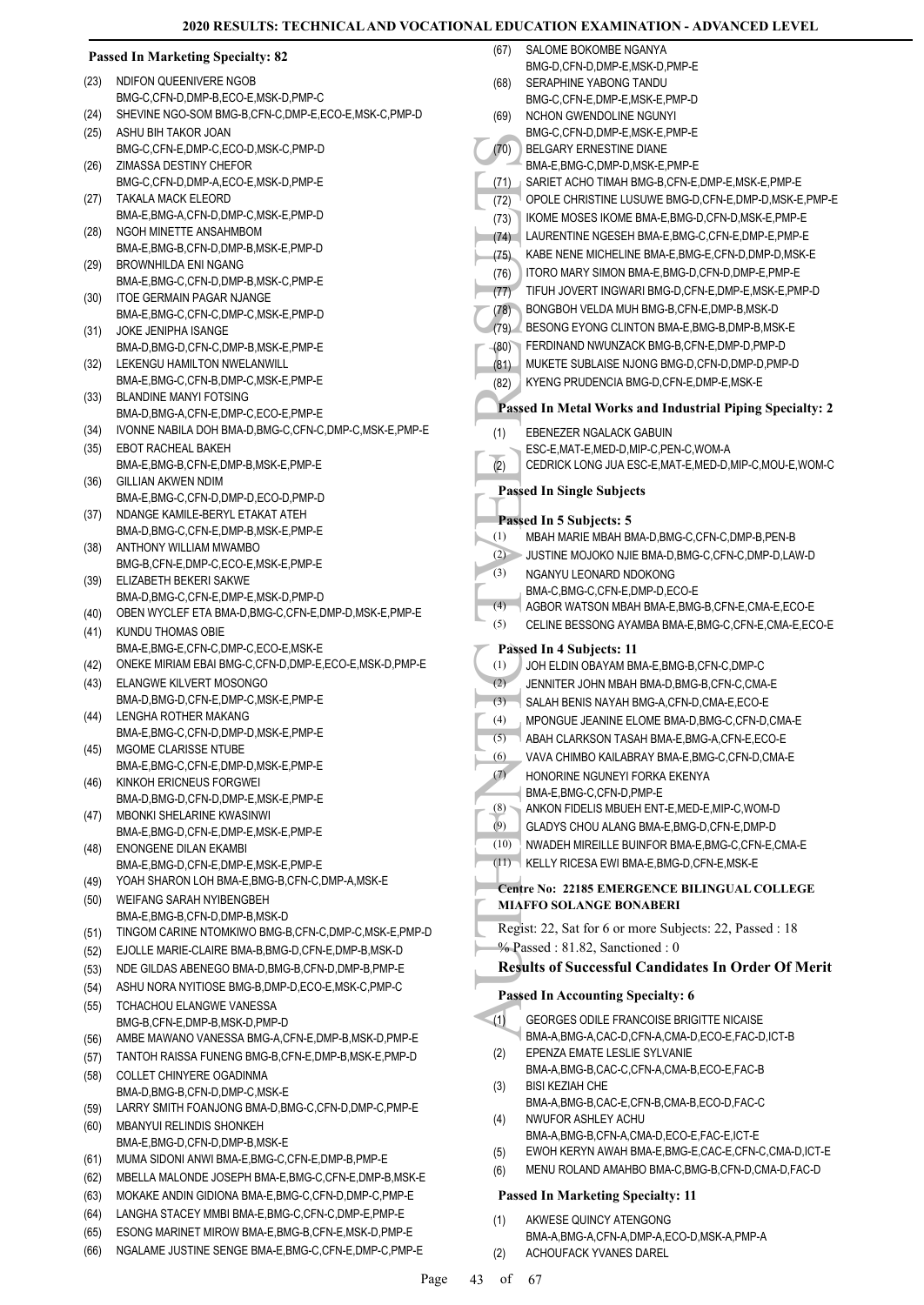|  | <b>Passed In Marketing Specialty: 11</b> |  |
|--|------------------------------------------|--|
|  |                                          |  |

BMA-D,BMG-A,CFN-B,DMP-A,ICT-D,MSK-A,PMP-C NDUMU GODWILL ABONGWA

- BMA-D,BMG-B,CFN-D,DMP-C,ICT-D,MSK-B,PMP-C (3) NGEDLE WOCHESE PATIENCE (4)
- BMA-E,BMG-C,CFN-D,DMP-B,ICT-E,MSK-B,PMP-D ALIMEZELI GUY DIMITRI (5)
- BMA-E,BMG-C,CFN-D,DMP-C,ICT-D,MSK-D,PMP-E SONGMO TSAFACK MEGANE ARIANE (6)
- BMA-C,BMG-D,CFN-D,DMP-D,MSK-D,PMP-E FORCHE SIDONIE NGWENUG
- BMA-E,BMG-C,CFN-D,DMP-E,MSK-E,PMP-E (7) AJOUATSA CHIEUGO PEREDECA (8)
- BMG-B,CFN-D,DMP-D,MSK-D,PMP-D NOUMSI FOTSO CHRISTELLE (9)
- BMA-D,BMG-C,CFN-B,DMP-E,PMP-E
- (10) ATANGCHO GISELIE RUTH NGUM BMG-B,CFN-D,MSK-C,PMP-E (11) FOKOU NOGNING PRICILE GRACE BMG-C,CFN-E,MSK-E,PMP-E

# **Passed In Single Subjects**

#### **Passed In 4 Subjects: 1**

(1) AJOUATSA DON UNIVERSALIO BMA-E,BMG-D,CFN-C,ICT-E

#### **Centre No: 22186 BEPANDA EXTERNAL**

Regist: 194, Sat for 6 or more Subjects: 184, Passed : 106 % Passed : 57.61, Sanctioned : 0

### **Results of Successful Candidates In Order Of Merit**

#### **Passed In Accounting Specialty: 13**

- MAFOMENE STELIANE BMA-A,BMG-A,CAC-E,CFN-A,CMA-B,ECO-A,FAC-A (1)
- CHE LEWIS NGWA BMA-D,BMG-B,CAC-C,CFN-A,CMA-D,ECO-C,FAC-A (2)
- NCHANG EMELTINE. B. BMA-D,BMG-B,CFN-C,CMA-E,ECO-E,ENT-C,FAC-E (3)
- (4) NZANWI PAMELA NGWENZACK BMA-E,BMG-B,CFN-D,CMA-E,ECO-E,ENT-C,FAC-D
- (5) NGALA BRENDA SHERIKA BMA-A,BMG-B,CFN-C,CMA-E,ECO-E,FAC-E
- CHIA HAPPINESS WIINAIN BMA-E,BMG-B,CFN-B,CMA-E,ECO-E,FAC-C (6)
- NOUBISSIE TCHOUANGOUA ULRICH BMA-C,BMG-B,CFN-C,CMA-E,ECO-E,FAC-E (7)
- (8) NGAH MARIE ANGE BMA-C,BMG-C,CFN-D,CMA-E,ECO-E,FAC-E
- CHEFOR LOIC NJUTEBOH BMA-D,BMG-E,CFN-D,CMA-E,FAC-E,ICT-C (9)
- (10) NZOUGWA STEPHY GRACE BMA-B,BMG-C,CFN-B,CMA-E,FAC-D
- (11) NYEH NDI HILDA BMA-E,BMG-E,CFN-A,CMA-E,FAC-C
- (12) NEWAH MBEPEP LINDA BMA-C,BMG-C,CFN-E,CMA-E,FAC-E
- LATALLE NGANMENI YANN DAVOR BMA-E,BMG-B,CFN-E,CMA-E,FAC-E (13)

#### **Passed In Marketing Specialty: 85**

- NGOFACK LEUBOU MORELLE BMA-A,BMG-B,CFN-A,DMP-A,ECO-B,MSK-B,PMP-A (1)
- TSOPMENE JORDAN ABRAH BMA-D,BMG-A,CFN-B,DMP-A,ECO-B,MSK-B,PMP-A (2)
- MANGA SOLANGE ESTHER BMA-B,BMG-C,CFN-A,DMP-A,ECO-E,MSK-C,PMP-A (3)
- MACNEIL BABILA ANDINBOBGA BMA-D,BMG-A,CFN-B,DMP-A,ECO-E,MSK-B,PMP-B (4) ATEKWA DESMOND UMENE
- BMA-D,BMG-A,CFN-A,DMP-B,ECO-D,MSK-B,PMP-C (5) POHLA LOUISE DENISE AICHA (6)
- BMA-E,BMG-B,CFN-B,DMP-A,ECO-E,MSK-C,PMP-A TCHUENTEU SIMO JEFF RUSSEL (7)
- BMA-E,BMG-B,CFN-C,DMP-A,ECO-E,MSK-B,PMP-C VOMA DEXKEMAL EMUNBOYE (8)
- BMA-D,BMG-B,CFN-D,DMP-C,ECO-E,MSK-B,PMP-D
- TITAKU DERICK QUEENCY WEMBO BMA-E,BMG-B,CFN-B,DMP-D,ECO-E,MSK-C,PMP-C (9)

| (10) | NGUEFACK FOGO BILLY DARLIN                                                |
|------|---------------------------------------------------------------------------|
|      | BMA-C,BMG-E,CFN-D,DMP-A,ECO-E,MSK-D,PMP-C                                 |
| (11) | WAMBO GOODNESS YOMBOH BAYONG<br>BMA-E,BMG-B,CFN-D,DMP-E,ECO-E,MSK-B,PMP-C |
| (12) | MANTOH ZENA NDIFOR                                                        |
|      | BMG-D,CFN-C,DMP-B,ECO-E,ENT-C,MSK-D,PMP-E                                 |
| (13) | NJI IVOLINE MENGIEPO                                                      |
|      | BMA-E,BMG-D,CFN-D,DMP-B,ECO-D,MSK-C,PMP-D                                 |
| (14) | NDITAH NGWEMETA SANDRA                                                    |
|      | BMA-E,BMG-B,CFN-D,DMP-D,ECO-D,MSK-D,PMP-D                                 |
| (15) | NIEUPY NDINANG EDDY LAMBERT                                               |
| (16) | BMA-E.BMG-E.CFN-C.DMP-B.ECO-E.MSK-D.PMP-D<br>NDUM ZOUBEDIN ATUD           |
|      | BMA-E,BMG-D,CFN-C,DMP-B,ECO-E,MSK-E,PMP-E                                 |
| (17) | KWEKAM TCHUESSEU HILARY DIVINE                                            |
|      | BMA-E,BMG-B,CFN-E,DMP-D,ECO-E,MSK-E,PMP-E                                 |
| (18) | SAMBA CHURCHILL MUKUM                                                     |
|      | BMG-B,CFN-C,DMP-B,LAW-D,MSK-C,PMP-A                                       |
| (19) | TCHILIEBOU ZEUFACK MICHELLE FERNANDE                                      |
|      | BMA-D,BMG-B,CFN-C,DMP-B,MSK-C,PMP-D<br>NJINTCHA DJEUFACK BELSIANE         |
| (20) | BMA-D,BMG-D,CFN-D,DMP-B,MSK-B,PMP-D                                       |
| (21) | YONG HOSTENCIA MBONG                                                      |
|      | BMG-C,CFN-D,DMP-D,ECO-D,MSK-C,PMP-E                                       |
| (22) | TASING LIUWZA NENE                                                        |
|      | BMG-A,CFN-E,DMP-E,ECO-E,MSK-C,PMP-D                                       |
| (23) | NYAMBOT DUCAS ANGUM                                                       |
|      | BMA-C, BMG-C, CFN-C, DMP-D, MSK-E, PMP-E                                  |
| (24) | FONGANG MBUNUY PAVEL<br>BMG-E,CFN-E,DMP-D,ENT-B,MSK-D,PMP-E               |
| (25) | <b>MBELLI CLAIRE ENGOWEI</b>                                              |
|      | BMA-E, BMG-D, CFN-C, DMP-C, MSK-E, PMP-E                                  |
| (26) | NDJEUA WANDJI ASHER URVICK                                                |
|      | BMA-D, BMG-E, CFN-D, DMP-C, ECO-E, MSK-E                                  |
| (27) | TAGAKOU MAGUIFFO VALDAMINE                                                |
|      | BMA-E, BMG-C, CFN-E, DMP-E, MSK-E, PMP-D                                  |
| (28) | NGUEFO KWUFO SYNDIE VALDEZE<br>BMA-E,BMG-D,CFN-D,DMP-D,MSK-E,PMP-E        |
| (29) | NTOUDJOM RHODA CARMEN                                                     |
|      | BMA-E, BMG-C, CFN-E, DMP-E, MSK-E, PMP-D                                  |
| (30) | KOM LYANCE ARTHUR                                                         |
|      | BMG-D,CFN-E,DMP-E,ECO-E,MSK-E,PMP-D                                       |
| (31) | EKWESSA EPOH YSIS TRISTANE                                                |
| (32) | BMA-E, BMG-D, CFN-E, DMP-D, MSK-E, PMP-E<br>NOBLE NKWACHI .K. ONYECHERE   |
|      | BMA-E, BMG-E, CFN-D, DMP-E, ENT-E, MSK-D                                  |
| (33) | NGOUPEYOU ROMUALD LANDRY                                                  |
|      | BMA-E, BMG-E, CFN-E, DMP-D, MSK-E, PMP-E                                  |
| (34) | SOLLOH EMMANUEL ATSI BMG-B,CFN-C,DMP-D,MSK-B,PMP-D                        |
| (35) | <b>ENOWEGBE BERLLINE EBASI</b>                                            |
|      | BMG-D,CFN-C,DMP-B,MSK-B,PMP-D                                             |
| (36) | ASOH NADEGE BMG-B, CFN-D, DMP-C, MSK-C, PMP-C                             |
| (37) | YEBGA JEAN PIERRE BMG-D, CFN-E, DMP-B, MSK-B, PMP-C                       |
| (38) | MUNDI JONES FORMBI BMG-B, CFN-B, DMP-C, ICT-E, PMP-D                      |
| (39) | BIH NANNE VANESSA MBATOH<br>BMG-B.CFN-D.DMP-C.MSK-D.PMP-D                 |
| (40) | TABENG YANITRA MAH BMG-C, CFN-D, DMP-D, MSK-C, PMP-D                      |
| (41) | PANGWEH NDAWA VERA BMG-C, CFN-D, DMP-D, MSK-C, PMP-D                      |
| (42) | NGAKUI ANTONIA BMA-D, BMG-C, CFN-C, DMP-C, PMP-E                          |
| (43) | <b>QAUN EKEKE HENRI PAUL ALEXANDER</b>                                    |
|      | BMG-D,CFN-E,DMP-B,MSK-D,PMP-C                                             |
| (44) | NSANGONG RAMSON TANSAH                                                    |
|      | BMA-E,BMG-E,CFN-C,DMP-B,MSK-D                                             |
| (45) | MOMO TSAGUE SANDRA DONNETTE                                               |
| (46) | BMG-D,CFN-C,DMP-C,MSK-E,PMP-D<br>NGWEM REBECCA LINDA ROLANDE              |
|      | BMG-D,CFN-D,DMP-C,MSK-D,PMP-D                                             |
| (47) | KEKAH CARINE NUPEN BMG-B, CFN-E, DMP-C, ECO-E, MSK-D                      |
| (48) | CHIMBOH FABIOLA CHIAKOH CFN-A, DMP-D, ECO-E, MSK-E, PMP-E                 |
| (49) | MALLE SERAPHINE NGAME BMG-C, CFN-D, DMP-C, MSK-E, PMP-E                   |
| (50) | EWANG MBAPPOU ARNOLD SERGE                                                |
|      | BMG-C.CFN-E.DMP-B.MSK-E.PMP-E                                             |

(51) LIKENYE ELODINE LOTRO BMG-B,CFN-E,DMP-D,MSK-E,PMP-D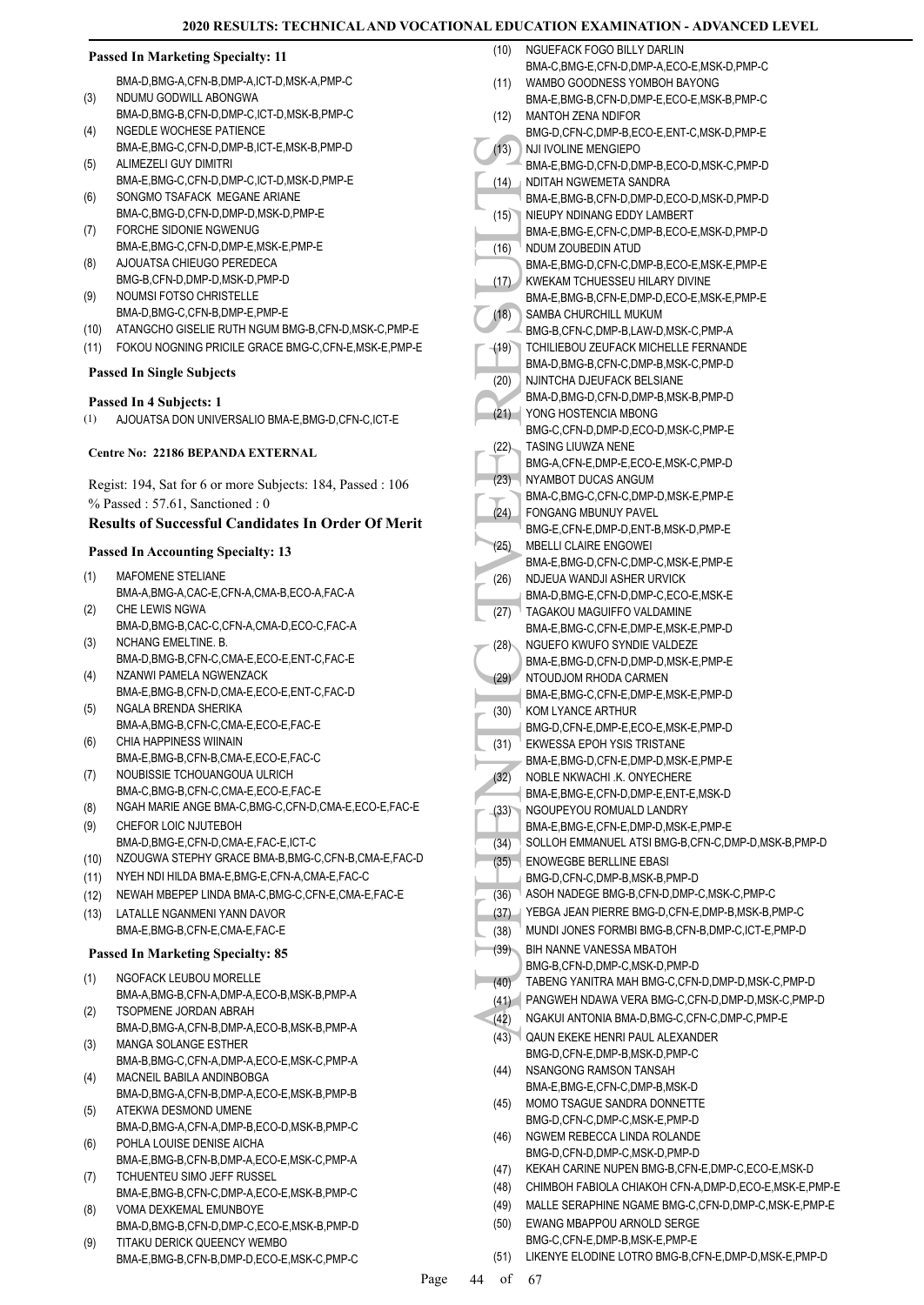|              | <b>Passed In Marketing Specialty: 85</b>                                                               | Passed In Electrical Power System Specialty: 1                                                  |
|--------------|--------------------------------------------------------------------------------------------------------|-------------------------------------------------------------------------------------------------|
| (52)         | NDOMOH GAMATA BMA-E, BMG-C, CFN-C, DMP-D, MSK-E                                                        | NJONG NALIEMBE WILLIAM ACM-E, DEI-E, ESC-E, MAT-E, PEL-E<br>(1)                                 |
| (53)         | KONGUE ELONGUE ESTHERE SHERYL                                                                          |                                                                                                 |
|              | BMG-C,CFN-E,DMP-B,MSK-E,PMP-E                                                                          | <b>Centre No: 22196 SABIBI COMPREHENSIVE COLLEGE TIKO</b>                                       |
| (54)<br>(55) | KOUENI SIEWE JORDAN BMG-B,CFN-E,DMP-D,ECO-E,PMP-E<br>TENDONG THEOPHILE AZUBUIKE                        | Regist: 3, Sat for 6 or more Subjects: 3, Passed: 2                                             |
|              | BMG-B,CFN-D,DMP-E,MSK-E,PMP-E                                                                          | % Passed: 66.67, Sanctioned: 0                                                                  |
| (56)         | RAMATOU ADAMU BMG-D,CFN-E,DMP-D,MSK-D,PMP-D                                                            | <b>Results of Successful Candidates In Order Of Merit</b>                                       |
| (57)         | ASANJI JUDE NEBA BMG-E,CFN-D,DMP-C,MSK-E,PMP-E                                                         | <b>Passed In Accounting Specialty: 1</b>                                                        |
| (58)         | NCHANG LUM CLAUDIA BMA-D, BMG-D, CFN-D, DMP-E, PMP-E                                                   |                                                                                                 |
| (59)         | BOBVALLA JOHN PASCAL FUMBU<br>BMG-B,CFN-E,DMP-E,MSK-E,PMP-E                                            | CHI NADIA KAH BMA-B, BMG-B, CFN-C, CMA-D, ECO-C, FAC-C, ICT-B<br>(1)                            |
| (60)         | TENENG ELVICE PENN BMG-D,CFN-E,DMP-D,MSK-D,PMP-E                                                       | <b>Passed In Marketing Specialty: 1</b>                                                         |
| (61)         | PAMGOU TOUKO MOUSTAPHA                                                                                 | BONG NSAHWAI JOHN KUM<br>$\left(1\right)$                                                       |
|              | BMG-E,CFN-E,DMP-B,MSK-E,PMP-E                                                                          | BMA-E,BMG-C,CFN-C,DMP-A,ECO-E,MSK-E,PMP-C                                                       |
| (62)         | TAKU ALBERT LYSINGE MBONGO<br>BMA-E,BMG-C,CFN-E,DMP-E,MSK-E                                            | <b>Centre No: 22197 NABESK COMPREHENSIVE COLLEGE</b>                                            |
| (63)         | TCHUALEU MEJIALEU STEVE DAREL                                                                          | <b>BUEA</b>                                                                                     |
|              | BMG-D,CFN-E,DMP-D,MSK-E,PMP-E                                                                          | Regist: 24, Sat for 6 or more Subjects: 24, Passed : 20                                         |
| (64)         | TJEGA MOISE JUNIOR BMG-E, CFN-E, DMP-D, MSK-D, PMP-E                                                   | $%$ Passed: 83.33, Sanctioned: 0                                                                |
| (65)         | NJONKOU NJOUEKOU WILFRED JUNIOR                                                                        | <b>Results of Successful Candidates In Order Of Merit</b>                                       |
| (66)         | BMA-E, BMG-D, CFN-E, DMP-E, MSK-D<br>EKANGO EMILIE ILARY BMA-E,CFN-D,DMP-D,ECO-E,PMP-E                 | <b>Passed In Accounting Specialty: 7</b>                                                        |
| (67)         | KEMAYOU CAMILLE BEDIANE                                                                                | KEBEI ATUNKEDZI CARLSON ACHUO<br>(1)                                                            |
|              | BMG-E,CFN-E,DMP-C,MSK-E,PMP-E                                                                          | BMA-D, BMG-A, CAC-B, CFN-B, CMA-C, ECO-C, FAC-B<br>EYENE DESULINE MANGA                         |
| (68)<br>(69) | ANAIGAH ROLYNES ATALE BMG-D, CFN-E, DMP-E, MSK-E, PMP-E<br>NANGA ANGOULA DIVAN CEDRIC                  | (2)<br>BMA-A, BMG-B, CAC-E, CFN-D, CMA-C, ECO-E, FAC-B                                          |
|              | BMG-E,CFN-D,DMP-E,MSK-E,PMP-E                                                                          | (3)<br>AWAFU NGEKWI NAOMI                                                                       |
| (70)         | NKUMETAIN MAIPEKENOH LIZETTE                                                                           | BMA-B, BMG-B, CFN-B, CMA-B, ECO-C, FAC-B                                                        |
|              | BMA-E,BMG-E,CFN-E,DMP-E,MSK-D                                                                          | (4) EDEL QUEEN MAWANU                                                                           |
| (71)         | NGACK MINKENG ARMELE BMA-D, BMG-E, CFN-E, DMP-E, PMP-E                                                 | BMA-B, BMG-B, CFN-B, CMA-D, ECO-E, FAC-C<br>ANKENGIM MARIEVON LEREH<br>(5)                      |
| (72)         | YEPTCHA NOUTCHA MAROLE<br>BMG-E,CFN-E,LAW-E,MSK-E,PMP-E                                                | BMA-B, BMG-B, CFN-B, CMA-C, ECO-E, FAC-D                                                        |
| (73)         | EBOUMBOU ALFRED DAMIEN JUNIOR                                                                          | (6)<br>FOFUNG BABILA DIVINE MASUMBE                                                             |
|              | BMG-D,CFN-D,DMP-B,MSK-D                                                                                | BMA-B, BMG-B, CAC-E, CFN-C, CMA-D, FAC-C                                                        |
| (74)         | TAMWO GUEDEM NAOMI LAURE BMG-B, DMP-D, MSK-C, PMP-E                                                    | MBOE DORIANNE MESUME BMA-E, BMG-B, CFN-D, CMA-E, FAC-D<br>(7)                                   |
| (75)         | NDOB GABILA TERENCE JORDAN BMA-E,CFN-D,DMP-B,PMP-D                                                     | <b>Passed In Marketing Specialty: 12</b>                                                        |
| (76)<br>(77) | TISSI MONKAM ELVIS JUNIOR BMG-C, DMP-D, MSK-E, PMP-D<br>NGO DIBELINE ANJEKE BMG-E, CFN-D, DMP-B, MSK-E | (1)<br>CHIEKO TCHOUMI NELLY LAURE                                                               |
| (78)         | NGONG CHRISTABEL NJEM BMG-E, CFN-C, DMP-E, MSK-E                                                       | BMA-C,BMG-B,CFN-C,DMP-A,ECO-E,MSK-C,PMP-C                                                       |
| (79)         | TUMASANG LONGTIOH RICHARD JUNIOR                                                                       | (2)<br>AGBOR NICOLE AYUK<br>BMA-D, BMG-B, CFN-C, DMP-B, ECO-E, MSK-B, PMP-C                     |
|              | BMG-C,DMP-E,MSK-E,PMP-E                                                                                | (3)<br>WIYADZEMA STACY SHERINYUY                                                                |
| (80)         | KILE NSANGLOH BELTHA BMG-D, DMP-D, MSK-E, PMP-E                                                        | BMA-E,BMG-C,CFN-D,DMP-B,MSK-D,PMP-E                                                             |
| (81)         | CHUNYI ROMELLA BEBANCHUH BMG-E,CFN-D,DMP-E,MSK-D                                                       | NZEGMELLE NUELLA METONE<br>(4)                                                                  |
| (82)         | KETCHANJI VALERY DJANYA BMG-E,CFN-E,DMP-C,MSK-E                                                        | BMA-E, BMG-B, CFN-D, DMP-C, MSK-D, PMP-E                                                        |
| (83)         | MBAH DESMOND EJONG BMG-E, CFN-D, DMP-E, PMP-E<br>NGANNOU NEGHA NICK DELAYE CFN-E, DMP-D, ECO-E, PMP-E  | (5)<br><b>BEWEI SHARON AJEUWAI</b><br>BMA-E,BMG-C,CFN-E,DMP-B,MSK-E,PMP-D                       |
| (84)<br>(85) | MANFRED PAGUIEL ESSOMBE BILLE                                                                          | NJONGI JULIUS MUKETE<br>(6)                                                                     |
|              | BMG-E,CFN-E,MSK-E,PMP-E                                                                                | BMG-D,CFN-D,DMP-D,ECO-E,MSK-E,PMP-D                                                             |
|              | <b>Passed In Single Subjects</b>                                                                       | TCHAMBEI DALIDA BETEKONG<br>(7)                                                                 |
|              |                                                                                                        | BMG-B,CFN-E,DMP-A,MSK-D,PMP-D<br>CHIDIMMA GRACE AGBONU BMG-C, CFN-B, DMP-C, MSK-C, PMP-E<br>(8) |
|              | Passed In 5 Subjects: 2                                                                                | AFONI KILO WILFRED BMG-D,CFN-C,DMP-C,MSK-C,PMP-D<br>(9)                                         |
| (1)          | NDIPISIRI NEOLA KHAN BMA-D, BMG-B, CFN-C, CMA-D, ECO-E                                                 | (10) NEBA CLERITA AFANWI BMG-D, CFN-D, DMP-A, MSK-E, PMP-D                                      |
| (2)          | NDUAH IBRAHIM QUEHOP BMA-E, BMG-E, CFN-E, DMP-C, ENT-D                                                 | TABI TABOT MANYOR BMG-C, CFN-D, DMP-B, MSK-E, PMP-E<br>(11)                                     |
|              | Passed In 4 Subjects: 6                                                                                | BABA PRUDENTIA KICHUISI BMG-D, CFN-E, DMP-B, MSK-E<br>(12)                                      |
| (1)<br>(2)   | NZIE POUANGBOURI JUNIOR BMA-D, BMG-B, CFN-C, FAC-D<br>NGANG RITA NGYANG T BMA-D, BMG-C, CFN-D, FAC-D   | <b>Passed In Single Subjects</b>                                                                |
| (3)          | DEUGOUE CHIAGA JOSLIN WILFRED                                                                          |                                                                                                 |
|              | BMA-E,BMG-C,CFN-C,ECO-E                                                                                | Passed In 5 Subjects: 1                                                                         |
| (4)          | NDOH NGOLLE FANNY YOLLANDE BMA-E, BMG-D, CFN-D, DMP-D                                                  | (1)<br>MBOKE AIME NGUH BMA-E, BMG-C, CFN-D, CMA-E, ECO-E                                        |
| (5)          | YONMENE SEVIANE BMA-E, BMG-D, CFN-D, ECO-E                                                             | <b>Centre No: 22198 GOLDEN INSTITUTE YAOUNDE</b>                                                |
| (6)          | NKENGANYI GIFTY AMINGWA BMA-E,CFN-C,ECO-E,FAC-E                                                        |                                                                                                 |
|              | Centre No: 22195 GOVERNMENT TECHNICAL HIGH                                                             | Regist: 46, Sat for 6 or more Subjects: 46, Passed: 38                                          |

# **SCHOOL EKONDO-TITI**

Regist: 3, Sat for 6 or more Subjects: 3, Passed : 1 % Passed : 33.33, Sanctioned : 0

**Results of Successful Candidates In Order Of Merit**

**Passed In Accounting Specialty: 3**

% Passed : 82.61, Sanctioned : 0

ABODO EMARENT VICTORIEN BMA-A,BMG-A,CAC-D,CFN-C,CMA-A,ECO-D,FAC-A (1)

**Results of Successful Candidates In Order Of Merit**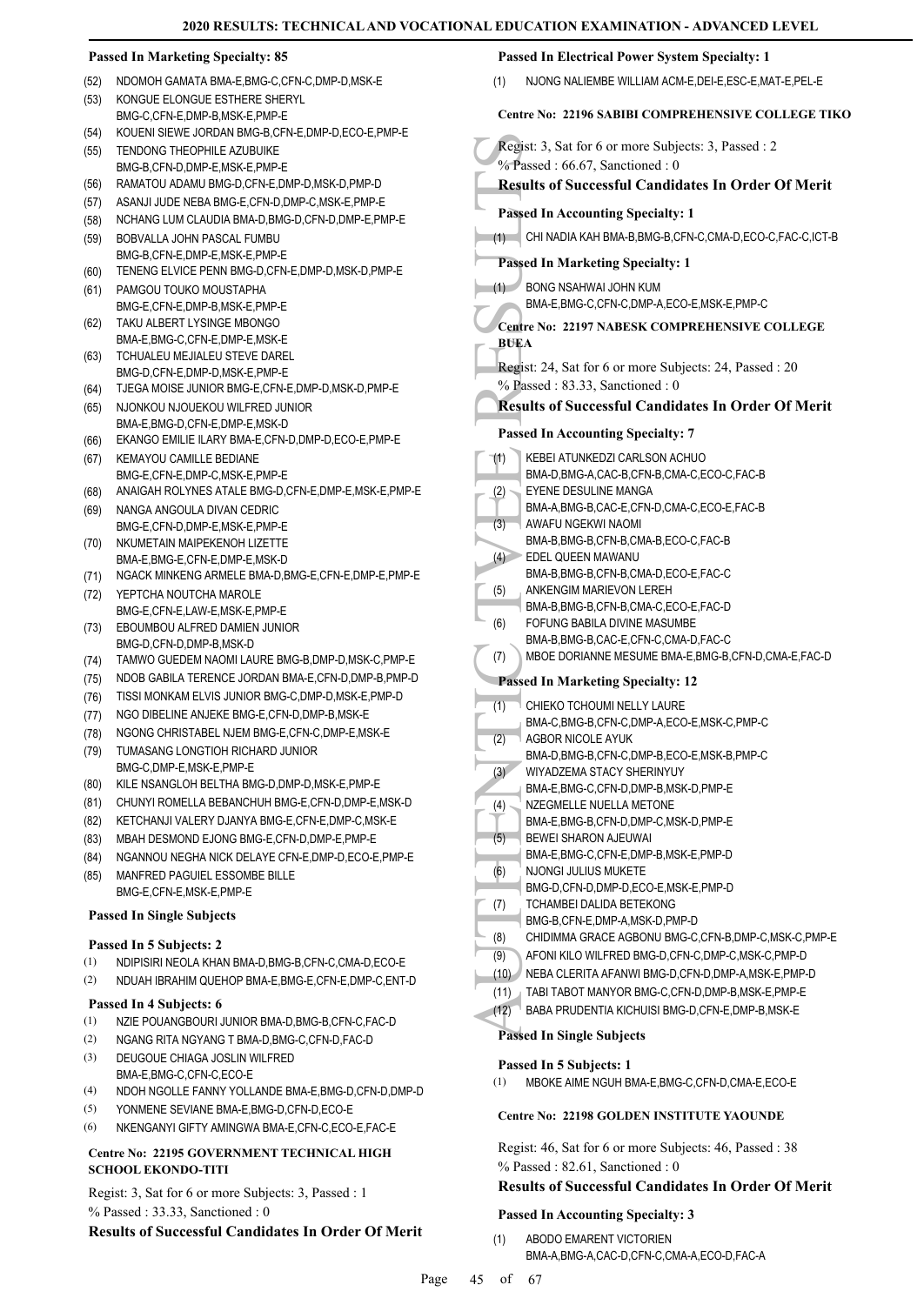|            | <b>Passed In Accounting Specialty: 3</b>                                                        | Centre No: 22199 INTEG BILINGUAL COLLEGE DOUALA                                                 |
|------------|-------------------------------------------------------------------------------------------------|-------------------------------------------------------------------------------------------------|
| (2)        | RAWDA JANATOU FOMONYUY<br>BMA-A, BMG-A, CFN-B, CMA-D, ECO-E, FAC-D                              | Regist: 8, Sat for 6 or more Subjects: 8, Passed : 5                                            |
| (3)        | WAGAB AWLENSA OUZAIMINE ABDERRAOUF                                                              | $%$ Passed: 62.50, Sanctioned: 0                                                                |
|            | BMA-D, BMG-B, CFN-B, CMA-E, FAC-E, ICT-C                                                        | <b>Results of Successful Candidates In Order Of Merit</b>                                       |
|            | <b>Passed In Marketing Specialty: 20</b>                                                        | <b>Passed In Accounting Specialty: 1</b>                                                        |
| (1)        | SENIOR MIKI ANTIOH BRITNEY                                                                      |                                                                                                 |
| (2)        | BMA-B, BMG-A, CFN-A, DMP-B, ICT-C, MSK-D, PMP-C<br>LEMNYOY LIFORTEL VANESSA                     | ZEINABOU AJIROTUTU BMA-C, CFN-C, CMA-C, FAC-D<br>(1)<br><b>Passed In Marketing Specialty: 4</b> |
|            | BMA-C,BMG-B,CFN-C,DMP-B,ICT-D,MSK-C,PMP-E                                                       | MIRABEL CHINAZA EMEKA                                                                           |
| (3)        | <b>TEKE KELLY ECHICK</b>                                                                        | (1)<br>BMA-C,BMG-C,CFN-B,DMP-B,ECO-D,MSK-B,PMP-C                                                |
|            | BMA-E,BMG-A,CFN-A,DMP-D,ECO-D,MSK-C,PMP-E                                                       | NGOUAMBE HAPPI VICTOR LOIS NINIVE<br>(2)                                                        |
| (4)        | NTEP NTEP PATRICIA                                                                              | BMA-E,BMG-D,CFN-C,DMP-C,ECO-E,MSK-B,PMP-D                                                       |
|            | BMA-C,BMG-A,CFN-B,DMP-D,MSK-D,PMP-C<br>TOH BASILE NGEH BMA-C, BMG-A, CFN-C, DMP-E, MSK-C, PMP-C | MBONG FAIDESH BMA-E, BMG-D, CFN-C, DMP-C, MSK-D, PMP-D<br>(3)                                   |
| (5)<br>(6) | MELANIE SHADA BINTI SHABANI                                                                     | (4)<br>NDOME KOTMUNA REINE LAURE                                                                |
|            | BMA-D,BMG-A,CFN-C,DMP-D,MSK-C,PMP-D                                                             | BMG-D,CFN-D,DMP-B,MSK-E,PMP-D                                                                   |
| (7)        | KAMENI HAMENI ELSA FRANCINE                                                                     |                                                                                                 |
|            | BMA-D, BMG-A, CFN-C, DMP-D, MSK-D, PMP-D                                                        | Centre No: 22200 MUGHEB NKWEN EXTERNAL                                                          |
| (8)        | KEMAYOU MIRIAM NJONJOP                                                                          | Regist: 31, Sat for 6 or more Subjects: 30, Passed : 20                                         |
|            | BMA-E,BMG-A,CFN-C,DMP-C,MSK-D,PMP-D                                                             | $%$ Passed: 66.67, Sanctioned: 0                                                                |
| (9)        | MIYANWI ANGELBEN MBAH                                                                           | <b>Results of Successful Candidates In Order Of Merit</b>                                       |
|            | BMA-D, BMG-B, CFN-C, DMP-E, MSK-D, PMP-D                                                        |                                                                                                 |
| (10)       | BONYEKI CLEMENT MASOMA                                                                          | <b>Passed In Accounting Specialty: 1</b>                                                        |
| (11)       | BMA-E, BMG-A, CFN-C, DMP-D, MSK-E, PMP-E<br>ELOUNDOU ALFRED OLIVIA                              | NGWAYI BRENDA MANJUH<br>(1)                                                                     |
|            | BMA-E, BMG-B, CFN-D, DMP-E, MSK-C, PMP-D                                                        | BMA-B, BMG-A, CFN-B, CMA-C, ECO-C, FAC-B, ICT-B                                                 |
| (12)       | MACHE DEFO SANDRA MAEVA                                                                         |                                                                                                 |
|            | BMA-D,BMG-B,CFN-D,DMP-E,MSK-E,PMP-D                                                             | <b>Passed In Marketing Specialty: 19</b>                                                        |
| (13)       | MADEFO FOTSING PRISCILLE MERVEILLE                                                              | (1) FRU IDRISE ANKUNGHA                                                                         |
|            | BMA-E,BMG-B,CFN-E,DMP-E,MSK-D,PMP-D                                                             | BMG-B,CFN-E,DMP-D,ENT-C,MSK-D,PMP-E                                                             |
| (14)       | MBEDE OWONA GUY HERMAN                                                                          | <b>GUNSEH BENADETTE FORTEH</b><br>(2)                                                           |
|            | BMA-E,BMG-C,CFN-D,DMP-D,MSK-E,PMP-D                                                             | BMA-E,BMG-B,CFN-E,DMP-B,MSK-D,PMP-E<br>SHURI PASCALINE MOFOR                                    |
| (15)       | NGUM FAITH BEGHELE                                                                              | (3)<br>BMG-D,CFN-D,DMP-E,ENT-D,MSK-D,PMP-D                                                      |
| (16)       | BMA-E, BMG-D, CFN-D, DMP-D, MSK-E, PMP-D<br>DONGUEU SOP RAYAN STANLEY                           | (4)<br>BIRSHU MELVIS NYUYDZE                                                                    |
|            | BMA-D, BMG-A, CFN-E, DMP-D, PMP-E                                                               | BMA-E,BMG-B,CFN-E,DMP-D,MSK-D,PMP-E                                                             |
| (17)       | NJENTO IWUJI PIERRIE GUREIN                                                                     | (5)<br>FOMBA VICTORY AFUPO                                                                      |
|            | BMA-E,BMG-C,CFN-D,DMP-D,PMP-E                                                                   | BMG-B,CFN-E,DMP-E,LAW-E,MSK-D,PMP-E                                                             |
| (18)       | ASSIGA ASTRUC GEORGES BMA-E, BMG-C, CFN-E, DMP-E, PMP-E                                         | SIRRI TATIANA NEBA BMA-E, BMG-D, CFN-E, ENT-D, MSK-D, PMP-D<br>(6)                              |
| (19)       | NJOUME CHARLOTTE BRENDA BMG-B,CFN-C,MSK-E,PMP-E                                                 | FRU PERPETUA LUM BIH BMG-A,CFN-E,DMP-B,MSK-C,PMP-D<br>(7)                                       |
| (20)       | MANG DOOH GILBERTE BMA-E, BMG-D, DMP-E, PMP-E                                                   | (8)<br>TATA BLESSING MBESE BMG-B,CFN-C,DMP-E,MSK-B,PMP-C                                        |
|            | <b>Passed In Secretarial Administration and Communication</b>                                   | (9)<br>DESMOND ABONGE ZHUH BMG-B, CFN-E, DMP-D, MSK-E, PMP-E                                    |
|            | <b>Specialty: 1</b>                                                                             | (10) MBZIGHA-A BELTIVATE MUTOH                                                                  |
| (1)        | NKEMNTA NIMOSOH ESTHER IPR-C, OAW-D, PCS-D, PEN-E                                               | BMG-D,CFN-E,DMP-E,MSK-C,PMP-E<br>NEMOPAH DELPHINE ASAPAH<br>(11)                                |
|            |                                                                                                 | BMG-D,CFN-D,DMP-E,MSK-E,PMP-E                                                                   |
|            | <b>Passed In Single Subjects</b>                                                                | FEFEKAM ANNI-CLARE BMG-C,CFN-E,DMP-E,MSK-E,PMP-E<br>(12)                                        |
|            | Passed In 5 Subjects: 2                                                                         | (13) INILALINE NYUYBEE YURIKA BMG-D, CFN-E, DMP-E, ENT-E, MSK-E                                 |
| (1)        | NJUABE SUCCESS YUNIKA BMA-D, BMG-A, CFN-B, CMA-D, ICT-C                                         | NDONGLA DONALEO NGU BMG-E,CFN-E,DMP-E,MSK-E,PMP-E<br>(14)                                       |
| (2)        | <b>MBASSI ASSE ANGE BEAUREL</b>                                                                 | NGWAN AMABILIS WEPNYUY BMG-B,CFN-E,MSK-D,PMP-D<br>(15)                                          |
|            | BMA-E,BMG-B,CFN-D,CMA-E,ICT-D                                                                   | CHE CHRISTABEL NCHANG BMG-C, CFN-E, DMP-E, MSK-E<br>(16)                                        |
|            | Passed In 4 Subjects: 12                                                                        | NGEH SIRI MELVIS BMG-E,CFN-E,MSK-D,PMP-E<br>(17)                                                |
| (1)        | ENAMA NDJIKI ANAIS JOCELINE BMA-C, BMG-B, CFN-C, CMA-D                                          | NKWAIN VOILET NIH-KIAH BMG-E,CFN-E,DMP-D,MSK-E<br>(18)                                          |
| (2)        | <b>MFOUAPON NFONDEN SUZY INGRID</b>                                                             | NDIEDZE DOLLY NGEHMEH BMG-D, DMP-E, MSK-E, PMP-E<br>(19)                                        |
|            | BMA-D,BMG-A,CFN-B,CMA-E                                                                         |                                                                                                 |
| (3)        | ASSIGA OBI SERENA LEA BMA-B, BMG-B, CFN-C, CMA-E                                                | Centre No: 22202 TIKO EXTERNAL                                                                  |
| (4)        | CLAIRE HENRI NGONO BMA-C, BMG-C, CFN-B, CMA-E                                                   |                                                                                                 |
| (5)        | KUETCHE SANDEU STEVE ALDO BMA-E, BMG-B, CFN-D, CMA-B                                            | Regist: 34, Sat for 6 or more Subjects: 32, Passed: 15                                          |
| (6)        | FRU IRENE CHE BMA-E, BMG-B, CFN-C, DMP-D                                                        | % Passed: 46.88, Sanctioned: 0                                                                  |
| (7)        | JIH JEANNETTE MAYA BMA-E, BMG-B, CFN-C, CMA-E                                                   | <b>Results of Successful Candidates In Order Of Merit</b>                                       |
| (8)        | NDONGO BIGADA GUSTAVE OJETA BMA-E, BMG-B, CFN-C, DMP-E                                          | <b>Passed In Marketing Specialty: 8</b>                                                         |
| (9)        | BERINYUY BRENDA BANLA BMA-E, BMG-B, CFN-D, CMA-E                                                |                                                                                                 |
| (10)       | NGWA SHARON LUM BMA-E, BMG-B, CFN-D, DMP-E                                                      | (1)<br>AKAM PELAGIE EMANI                                                                       |
| (11)       | ASSIGA ASTRUC PIERRETTE DAFNE                                                                   | BMA-D,BMG-B,CFN-B,DMP-B,ECO-B,MSK-D,PMP-D<br>GEVERT PAULA NAHBILA LEMA<br>(2)                   |
|            | BMA-D, BMG-C, CFN-E, CMA-E<br>(12) NGOA BESSALA DANIEL ERASTE BMA-E BMG-D CEN-D CMA-E           | BMA-E,BMG-B,CFN-C,DMP-C,ECO-E,MSK-E,PMP-E                                                       |

- (12) NGOA BESSALA DANIEL ERASTE BMA-E,BMG-D,CFN-D,CMA-E
- (3) TABANG BRAIN TABIT BMA-E,BMG-E,CFN-E,DMP-B,ECO-E,MSK-E
- (4) NGOH DENVIL MESUE BMG-E,CFN-E,DMP-E,ICT-E,MSK-E,PMP-E
- (5) DOBGIMA DORIAN NDIPNU BMA-E,BMG-D,CFN-E,DMP-D,MSK-E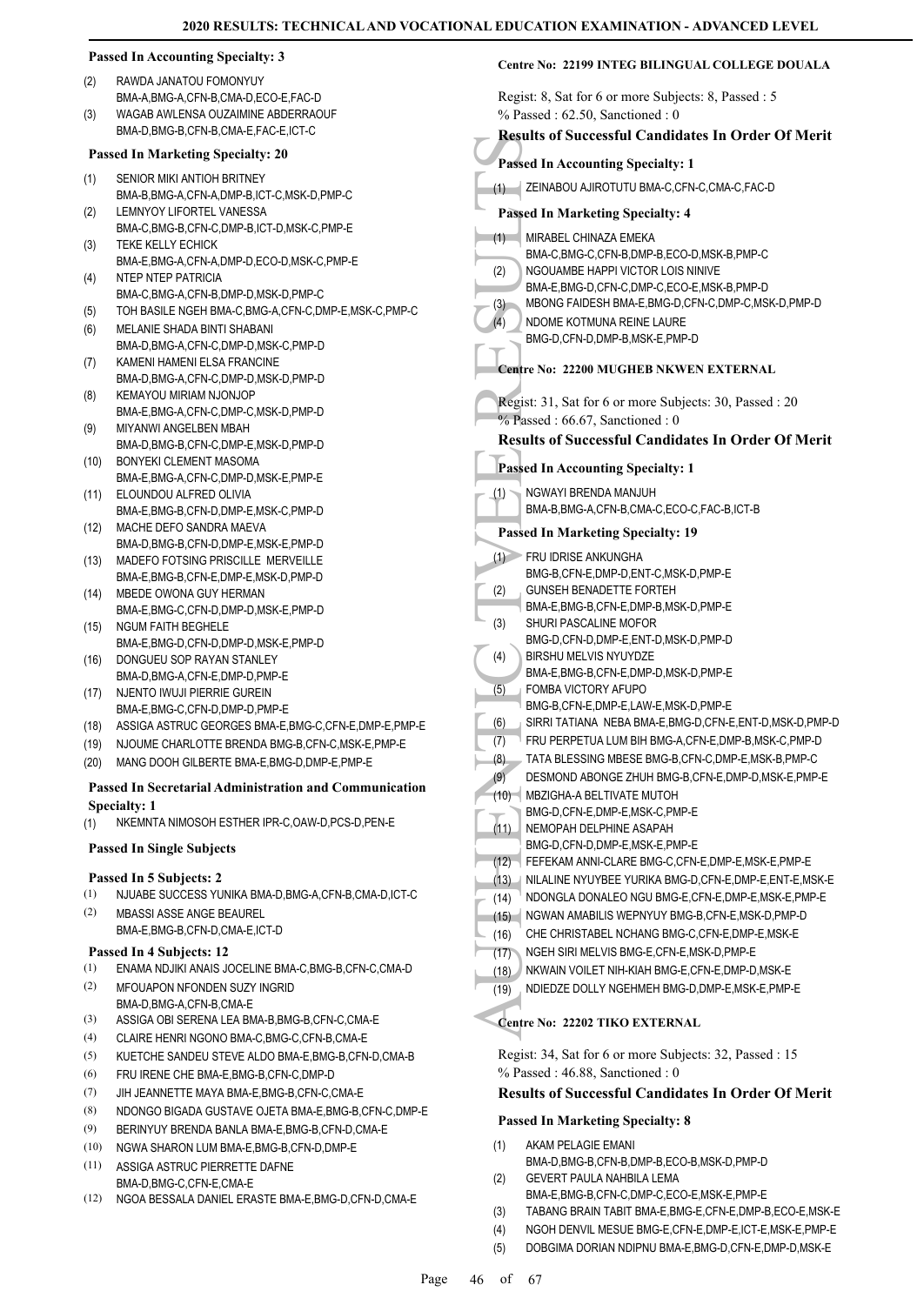#### **Passed In Marketing Specialty: 8**

- (6) NDAPNJONG CLAUDETTE BMG-D,CFN-D,DMP-C,PMP-D
- (7) UM NJIKI SEDRICK BMG-B,CFN-D,DMP-E,MSK-E
- (8) JOHN NGWA JUNIOR CFN-D,DMP-D,ECO-E,MSK-E

#### **Passed In Single Subjects**

#### **Passed In 5 Subjects: 3**

- (1) ATEM SARAH MANYI BATE BMA-D,BMG-C,CFN-E,DMP-D,ECO-E
- (2) DIALET NJINFUE BMA-E,BMG-E,CFN-E,DMP-B,ECO-E
- ASHU SHELDON BROWN ENOW BMA-E,BMG-E,CFN-E,ECO-E,ICT-E (3)

#### **Passed In 4 Subjects: 4**

- (1) EGBEWATT ROSE NCHONG BMG-B,CFN-D,ECO-E,MSK-E
- (2) DEKOUM SHURA ELECTRICIA BMA-E,BMG-C,CFN-C,ECO-E
- (3) NWANJE RENE ENYI BMA-E,BMG-C,CFN-E,CMA-E
- (4) ASSAH SENIOR-BRIGHT BMA-E,BMG-E,DMP-E,ECO-E

#### **Centre No: 22205 ST. MICHAELS ACADEMY OF SCIENCE AND ARTS NKWEN, BAMENDA**

Regist: 54, Sat for 6 or more Subjects: 54, Passed : 45 % Passed : 83.33, Sanctioned : 0

### **Results of Successful Candidates In Order Of Merit**

#### **Passed In Accounting Specialty: 12**

- FUH NADAGE BIH (1)
- BMA-A,BMG-B,CAC-D,CFN-A,CMA-B,ECO-B,FAC-A,ICT-D NYUYDZE BRANDON FONYUY (2)
- BMA-A,BMG-B,CAC-D,CFN-A,CMA-C,ECO-B,FAC-B MAIKA ALEX DULE (3)
- BMA-C,BMG-A,CAC-E,CFN-A,CMA-D,ECO-C,FAC-B VUMOMSE VANIKECLEAR (4)
- BMA-B,BMG-A,CFN-C,CMA-E,ECO-C,FAC-D,ICT-C ASOH MEBELINE KEZAF (5)
- BMA-D,BMG-A,CFN-A,CMA-D,ECO-C,FAC-C VELIEFAMBOM WILLET BALUH (6)
- BMA-B,BMG-B,CFN-B,CMA-D,ECO-E,FAC-D FORCHE VICTORY MASAH (7)
- BMA-E,BMG-C,CFN-C,CMA-E,ECO-D,FAC-E
- (8) FONGWI MELVIS MBOHLI BMA-C,BMG-C,CFN-B,CMA-E,FAC-D
- (9) NKWA THALIA YAYA BMA-D,BMG-B,CFN-D,CMA-E,FAC-D
- (10) BOJA SOLANGE KEIN BMA-E,BMG-D,CFN-D,CMA-E,FAC-E
- (11) BUNOH SIMONIAN NYAFEH BMA-E,BMG-E,CFN-D,CMA-E,FAC-E
- (12) MBRUTO ODELIANE NSHEGHA BMG-C,CFN-D,CMA-E,FAC-E

#### **Passed In Marketing Specialty: 31**

#### LOMBUNUI MARYLNEDA (1)

- BMA-A,BMG-A,CFN-A,DMP-B,ECO-B,MSK-A,PMP-C INOSA SAFIATU FARIDA (2)
- BMA-C,BMG-A,CFN-A,DMP-C,ECO-C,MSK-B,PMP-B ALI OBEDIENT LIHBE (3)
- BMA-D,BMG-A,CFN-B,DMP-B,ECO-C,MSK-B,PMP-D NGENTEH SONTIA THIERRY (4)
- BMA-E,BMG-B,CFN-D,DMP-A,ECO-D,MSK-C,PMP-D CHI CONILIUS TANEFOM (5)
- BMA-E,BMG-B,CFN-B,DMP-C,ECO-D,MSK-C,PMP-D LUNIWEN NADIA VIKIH (6)
- BMG-A,CFN-B,DMP-B,ECO-E,MSK-B,PMP-D
- (7) NKWI MIRANDA MAI BMG-B,CFN-C,DMP-B,ECO-C,MSK-B,PMP-D
- TAMFU COURAGE TOU BMG-C,CFN-B,DMP-B,ECO-E,MSK-C,PMP-E (8) MASSAMANGYE OSCALINE
- BMA-D,BMG-D,CFN-D,DMP-B,MSK-D,PMP-D (9)
- (10) MELO DILAN DINLA BMA-E,BMG-D,CFN-E,DMP-B,MSK-D,PMP-D
- (11) NGWE ETHEL BMA-E,BMG-D,CFN-D,DMP-C,MSK-E,PMP-D
- DINE FOMONYUY SANDRA BMA-E,BMG-E,CFN-D,DMP-D,MSK-D,PMP-D (12)
- KERE JEREMIAH EFUBAI BMG-E,CFN-D,DMP-C,ECO-E,MSK-D,PMP-E (13)
- (14) RAISSA WOHYE KINYUY BMG-B,CFN-B,DMP-B,MSK-C,PMP-D
- (15) SYLVIE SHESHE BMG-C,CFN-B,DMP-B,MSK-D,PMP-D

(20) MANIC BMG-C<br>
(21) DIANA VEBUH<br>
ENG-C<br>
(22) CEBUH<br>
ETOBI I TSAGU<br>
(22) CEBUH<br>
TSAGU<br>
(25) NYANC FUNGY<br>
(26) KOFFO<br>
(27) KOFFO<br>
(28) KOFFO<br>
(27) KOFFO<br>
(28) KOFFO<br>
(29) MAZO-C<br>
(30) MAZO-C<br>
(31) NGWA<br>
Passed In (1) SUH (16) ABA CELESTINA EYA BMG-C,CFN-C,DMP-B,MSK-C,PMP-E (17) TAGNOUA ZIDANE BMG-B,CFN-B,DMP-B,MSK-E,PMP-E (18) AMORA YONGYE BMG-B,CFN-B,DMP-D,MSK-E,PMP-E AYONGHE GLORY NCHANGNWI BMG-B,CFN-D,DMP-D,MSK-C,PMP-E (19) MANTO MELI PAGNIN FLORIANE BMG-C,CFN-C,DMP-C,MSK-E,PMP-E (20) (21) DIANA NYUYGHAM BMG-E,CFN-D,DMP-D,MSK-D,PMP-E (22) VEBUH GRACIOUS NKWAIN BMA-E,BMG-E,CFN-E,DMP-B,MSK-E (23) ETOBI HARRY LEWIS BMG-E,CFN-D,DMP-D,MSK-E,PMP-E TSAGUE NGOULADJO GERMAINE MABELLE BMG-D,CFN-C,DMP-B,MSK-D (24) (25) TSIKEH CARL NTUNE BMG-E,CFN-D,DMP-B,MSK-D (26) NYANGHA STEPHANIE NGE BMG-D,CFN-D,DMP-C,MSK-E (27) FUNGYANG ALIANCE NEH BMG-B,CFN-D,DMP-E,MSK-E (28) KOFFO TNCHINDA FRANK LEONEL BMG-D,CFN-C,DMP-E,MSK-E (29) ROSEVET NGHOKWAIKOI BMG-D,CFN-C,DMP-E,MSK-E (30) MAZO-OH MARICORE ASAAH BMG-D,DMP-E,MSK-D,PMP-E (31) NGWA CILIAN AYIBO BMG-D,CFN-D,DMP-E,MSK-E **Passed In Single Subjects Passed In 5 Subjects: 1** (1) SUH NCHANGNWI LUCK BMA-E,BMG-B,CFN-C,ECO-E,FAC-E **Passed In 4 Subjects: 1** (1) NDAMNSA EARLINESS MBULI BMA-E,BMG-E,CFN-E,FAC-E **Centre No: 22209 GOPAL BILINGUAL TECHNICAL COLLEGE YAOUNDE**  Regist: 43, Sat for 6 or more Subjects: 36, Passed : 18 % Passed : 50.00, Sanctioned : 0 **Results of Successful Candidates In Order Of Merit Passed In Accounting Specialty: 3** YOUMUH FRANKLIN KAYNWENMOKWAH BMA-A,BMG-C,CAC-E,CFN-A,CMA-D,FAC-D (1) EBUA RODALICK ACHUO BMA-D,BMG-C,CFN-D,CMA-E,ECO-E,FAC-D (2) (3) NYEGHOBUA DELAN MBITUWOH BMA-E,CFN-D,CMA-D,FAC-C **Passed In Civil Engineering - Building Construction Specialty: 6** (1) MUFUA LINUS YIGHA BCA-D,BCD-C,BCP-C,BCS-C,BCT-B,ESC-E (2) KUM RENE NGBETI BCD-C,BCP-C,BCS-C,BCT-B,ESC-E,LAW-E ALONDI APISEH NJISEH BCA-E,BCD-C,BCP-E,BCS-D,BCT-B,LAW-D (3) (4) KIMBI NGONG LAWRANCE BCD-B,BCP-C,BCS-C,BCT-B,ICT-E (5) NDI LEONARD KONFOR BCA-E,BCD-C,BCS-D,BCT-B (6) MBAYEN JUNIOR ALAIN CARLOS BCD-C,BCP-E,BCS-D,BCT-B **Passed In Marketing Specialty: 6** (1) SILSIL ROY MAXWELL BMG-D,CFN-E,DMP-E,ENT-D,MSK-E,PMP-E SAUNIER JORDANE OCEAN VALENE BMG-E,CFN-E,DMP-D,ENT-C,PMP-D (2) (3) NJEMFOR CHIMANINE CHINDI BMA-E,BMG-E,DMP-E,PMP-D (4) NDI RAMSON BMA-E,BMG-E,DMP-E,PMP-E (5) TAAH FIMMELY LEDUNE BMG-E,CFN-E,DMP-E,PMP-E (6) BINWY RITA NEBA BMG-E,CFN-E,DMP-E,MSK-E **Passed In Single Subjects**

#### **Passed In 5 Subjects: 1**

(1) NKENG SHEMAIAH NJI BMA-D,BMG-E,CFN-D,FAC-E,ICT-D

#### **Passed In 4 Subjects: 2**

- (1) MBA MBOLE GILATE M BMA-D,BMG-D,CFN-D,DMP-E
- (2) NEU CEDRANE ELZA DMP-E,LAW-E,MSK-E,PMP-D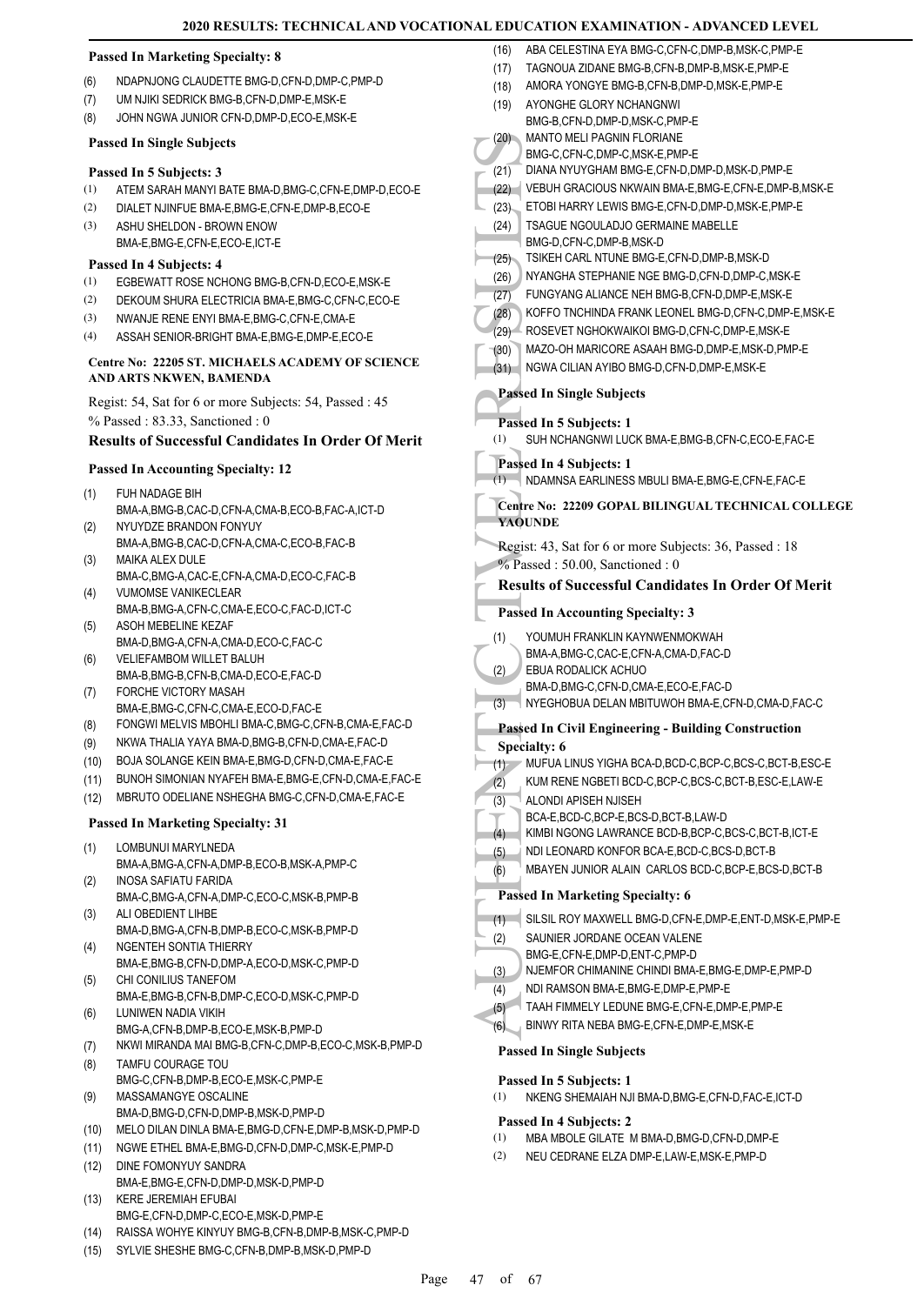#### **Centre No: 22214 WOKOKO EXTERNAL**

Regist: 111, Sat for 6 or more Subjects: 98, Passed : 65 % Passed : 66.33, Sanctioned : 1

# **Results of Successful Candidates In Order Of Merit**

#### **Passed In Accounting Specialty: 1**

EBEN HELMINA AGBOR BMA-C,BMG-B,CFN-B,CMA-C,ECO-A,FAC-B (1)

#### **Passed In Civil Engineering - Building Construction Specialty: 21**

- ONANA FOUDA MATHIEU BCA-D, BCD-B, BCP-B, BCS-C, BCT-A, ESC-E, PEN-B (1)
- MUH KINGSLINE TANG BCA-C,BCD-B,BCP-C,BCS-B,BCT-A,ESC-E,MAT-E (2) SAMKEH WILLIBROAD (3)
- BCA-E,BCD-C,BCP-C,BCS-C,BCT-B,ESC-E,LAW-E
- (4) MUMA PETER CHE BCA-E,BCD-B,BCP-D,BCS-D,BCT-C,PEN-D
- MADOU-BAP KENFACK MADINI BCA-E, BCD-B, BCP-D, BCS-E, BCT-B, PEN-E (5)
- (6) GODLOVE ASHU TABI BCA-E,BCD-C,BCP-E,BCS-E,BCT-C,PEN-B
- YAMBUIN-AMSTRONG LAKYOH BCA-E,BCD-C,BCS-C,BCT-B,ESC-E,LAW-E (7)
- NJINUWUH GLEN BABILA BCA-E,BCD-C,BCP-E,BCS-D,BCT-B,PEN-D (8)
- CORAND SAKWE NANJI BCD-E,BCP-D,BCS-C,BCT-C,ESC-E,PEN-E (9)
- ANYIAM LEONARD NDUM (10)
- BCA-E,BCD-E,BCP-E,BCS-D,BCT-D,PEN-C (11) NUFOR NOEL ANYE BCD-B,BCS-C,BCT-B,ESC-E,PEN-C
- (12) KUMA WILSON NSANGTUM BCD-C,BCP-D,BCS-C,BCT-B,PEN-D
- (13) NUBILA SAMGWA'A CEDRIC BCD-C,BCS-C,BCT-B,ESC-E,LAW-D
- (14) BUNG MALVIN MANGHA BCD-C,BCP-E,BCS-C,BCT-B,PEN-D
- LELINU AWUNGKENG BERTRAND BCA-E, BCD-C, BCP-C, BCT-C, PEN-E (15)
- (16) FONGE TERENCE NKAH BCA-E,BCD-C,BCP-C,BCS-E,BCT-C
- (17) ACHENJANG AKAWUNG AKA BCA-D,BCD-D,BCS-C,BCT-C,PEN-E
- (18) NAPOLEON DAVID EGURO BCA-E,BCD-D,BCS-D,BCT-C,PEN-E
- (19) NKWAIN OLIVER NDANG BCA-E,BCD-C,BCS-D,BCT-B
- (20) PETER NJAKO MUSENJA BCD-C,BCP-E,BCS-C,BCT-C
- (21) ASONGAFAC JINGEH BRANDON BCD-D,BCP-D,BCS-D,BCT-C

#### **Passed In Cosmetics and Pharmacology Specialty: 1**

(1) ENOW RAPHAEL ABM-C,APC-D,CPP-B,ESC-E,PEG-B

#### **Passed In Electrical Power System Specialty: 17**

- NKWAIN NGONG STEPHEN (1)
- ACM-C,CAN-D,DEI-A,ESC-E,MAT-E,PEL-D,PEN-B AKOW LEOPOLD AFUH (2)
- ACM-E,CAN-C,DEI-C,EAM-E,ESC-E,PEL-D,PEN-D

(3) NGONG EURA NDUM ACM-B,CAN-A,DEI-B,ESC-E,PEL-B,PEN-D

- AKONDI BASSANIO MBANJUA ACM-C,CAN-B,DEI-B,EAM-E,MAT-E,PEL-C (4)
- (5) CHE DIVINE ACM-C,CAN-E,DEI-C,EAM-E,PEL-C,PEN-B
- (6) BRINUSTINE CHEWI ACM-E,CAN-B,DEI-B,MAT-C,PEL-D,PEN-E
- (7) SONE EZIKE NDODE ACM-D,DEI-C,ESC-E,MAT-E,PEL-C,PEN-E
- (8) KETANG ERNEST CHEMEH ACM-C,CAN-C,DEI-B,ESC-E,PEL-D
- (9) NJENWIE ROLAND ACHA ACM-D,CAN-B,DEI-C,ESC-E,PEL-E
- (10) NJUME EWANG ROLAND ACM-C,CAN-E,DEI-B,ESC-E,PEL-E
- (11) TEKE COLLINS MOTOMBI ACM-D,CAN-E,DEI-C,PEL-C,PEN-E
- (12) IKOME DAVID FIKE ACM-B,CAN-D,DEI-B,PEL-C
- (13) LYONGA BRANDON NJIE ACM-C,CAN-B,DEI-C,PEL-C
- (14) BAYA ANYE EMMANUEL ACM-D,CAN-C,DEI-B,PEL-C
- (15) BECHEM EVINE MANYOR ACM-C,CAN-E,DEI-B,PEL-D
- (16) ELUMPEH PLACIDE ESSOMO ACM-C,CAN-C,DEI-E,PEL-D
- (17) CHE CALISTA FESI ACM-D,CAN-E,DEI-B,PEL-D

# **Passed In Home Economics Specialty: 5**

(1) YINKFU CLARIS MUNCHEP

- (a)<br>
Passed In 1<br>
(1) TANYI BMA-A,<br>
(2) TANYI BMA-A,<br>
(2) NEBA N<br>
MEBA N<br>
MEBA N<br>
MEBA N<br>
MEBA N<br>
MEBI N<br>
Specialty:<br>
(1) MEBI AFM-D,<br>
TANC FRANC<br>
Passed In 1<br>
(3) KEH TU<br>
(3) MEBI N<br>
MEBI N<br>
MEBI N<br>
MEBI N<br>
(4) AMAH TAYON CMD-B, ENT-D, FLE-B, LAW-E, NSC-D, PEN-B, RMH-A FONYA ANYINKE MARYLENE CMD-B,ENT-C,FLE-B,NSC-E,PEN-D,RMH-A (2) (3) MBAH BRENDA TEHPULU CMD-B,ENT-D,FLE-B,PEN-D,RMH-A (4) ALICE NGOMBA LOKE CMD-E,ENT-D,FLE-D,PEN-E,RMH-C (5) EKWAH CLAUDIA UNGYAH CMD-E,FLE-D,PEN-E,RMH-D **Passed In Marketing Specialty: 5** TANYI MATHIAS TANYI BMA-A,BMG-E,CFN-A,DMP-B,ENT-E,MSK-A,PMP-C (1) NEBA YVONNE LUMNWI BMG-B,CFN-D,DMP-E,ECO-E,MSK-D,PMP-D (2) (3) DORA NAMONDO LYONGA BMG-B,CFN-C,DMP-C,MSK-E,PMP-E (4) AGAHKI LEONEL AGHO BMG-C,CFN-E,DMP-B,PEN-C,PMP-E (5) NTIETSAP KAMTE YANNICK BELGE BMG-C,CFN-D,DMP-C,MSK-E **Passed In Plumbing and Hydraulic Installation Systems Specialty: 3** MBIEH LAWRENCE NGEMBENJI AFM-D,ESC-E,PEN-C,PPM-C,WSD-D (1) (2) TAH AGWANA ROMANUS ESC-E,PDR-E,PEN-D,PPM-D,WSD-C (3) FRANCIA NKEN RENDER AFM-E,PDR-E,PEN-E,PPM-D,WSD-C **Passed In Single Subjects Passed In 4 Subjects: 12** (1) KEH TUNG FREDERICK CPR-C,FRT-C,PMT-D,REL-B (2) MBEH MOH MOHAMED MUSTAFFA BCD-B,BCS-E,BCT-C,PEN-C (3) NJONG FABRIS NYIAGEH BMA-D,BMG-D,CFN-B,DMP-E (4) AMAH FRANKLINE HOMBO PEN-E,PHI-B,PPM-E,WSD-C (5) TAYONG FLORENCE ABANJO BMA-E,BMG-B,CFN-E,DMP-C (6) DEYINOU YANICK YANKENG PDR-D,PEN-E,PPM-D,WSD-C (7) MVILO ATEBA ONANA JEANNE BMG-B,CFN-E,ECO-E,FAC-E (8) NFORMI NAPOLEON NGALA BMA-E,BMG-D,CFN-D,CMA-E (9) AVUMBOM ELENOR MAKUTSI ACM-E,DEI-C,PEL-E,PEN-E (10) KEBILA BETRAND BABILA ICHU AFM-E,PDR-E,PEN-E,WSD-C (11) TANGSHI CHENADA ANGAH PDR-E,PEN-E,PPM-E,WSD-C (12) MAKWONDO FRICE NDIH CPR-E,FDD-E,FRT-D,PEN-E **Centre No: 22219 ISOKOLO EXTERNAL** 
	- Regist: 166, Sat for 6 or more Subjects: 161, Passed : 54 % Passed : 33.54, Sanctioned : 3

# **Results of Successful Candidates In Order Of Merit**

- **Passed In Accounting Specialty: 3**
- TAFON CLINTON NYUYDZEWOLA (1)
- BMA-B,BMG-A,CAC-C,CFN-C,CMA-B,ECO-C,FAC-B
- NYAGANG ROSINA NYALUM (2)
- BMA-B,BMG-C,CAC-E,CFN-B,CMA-B,FAC-C
- (3) TANG CARINE EMBI BMA-E,BMG-D,CFN-E,CMA-E,FAC-D

#### **Passed In Civil Engineering - Building Construction Specialty: 4**

- NGULEFAC NOEL MBAPNGONG (1)
- BCA-E,BCD-A,BCP-B,BCS-D,BCT-B,MAT-D
- (2) NJUNG CLIFFORD NDONYI BCD-B,BCP-E,BCS-C,BCT-B,LAW-E
- (3) NGOH MARCEL MBZILAIN BCD-C,BCP-E,BCS-D,BCT-B,LAW-E
- (4) CHEMSI EUGENE TIMNGE BCD-E,BCP-E,BCS-D,BCT-B,LAW-E

#### **Passed In Electrical Power System Specialty: 7**

- ATEKWANA CYNTHIA ABO (1)
- ACM-C,CAN-C,DEI-C,ESC-E,MAT-E,PEL-E (2) KEKA NDELEY NGOMBA ACM-C,CAN-C,DEI-D,MAT-E,PEN-E
- BERNARD MOTULU MOFFAH JUNIOR (3)
- ACM-C,CAN-C,DEI-E,MAT-E,PEN-E
- (4) BAKOMA CHARLES NANGELI ACM-B,DEI-E,MAT-D,PEL-E,PEN-E
- (5) CHEMBU LEVIS ASAGAPONG ACM-C,CAN-E,DEI-C,PEL-E,PEN-E
- (6) ELEMA CYPRAIN ELEMA ACM-B,CAN-C,DEI-E,PEL-E
- (7) ENOW WESLEY AGBOR ACM-B,CAN-E,DEI-E,PEL-E

### **Passed In Heating Ventilation and Air Conditioning Specialty: 2**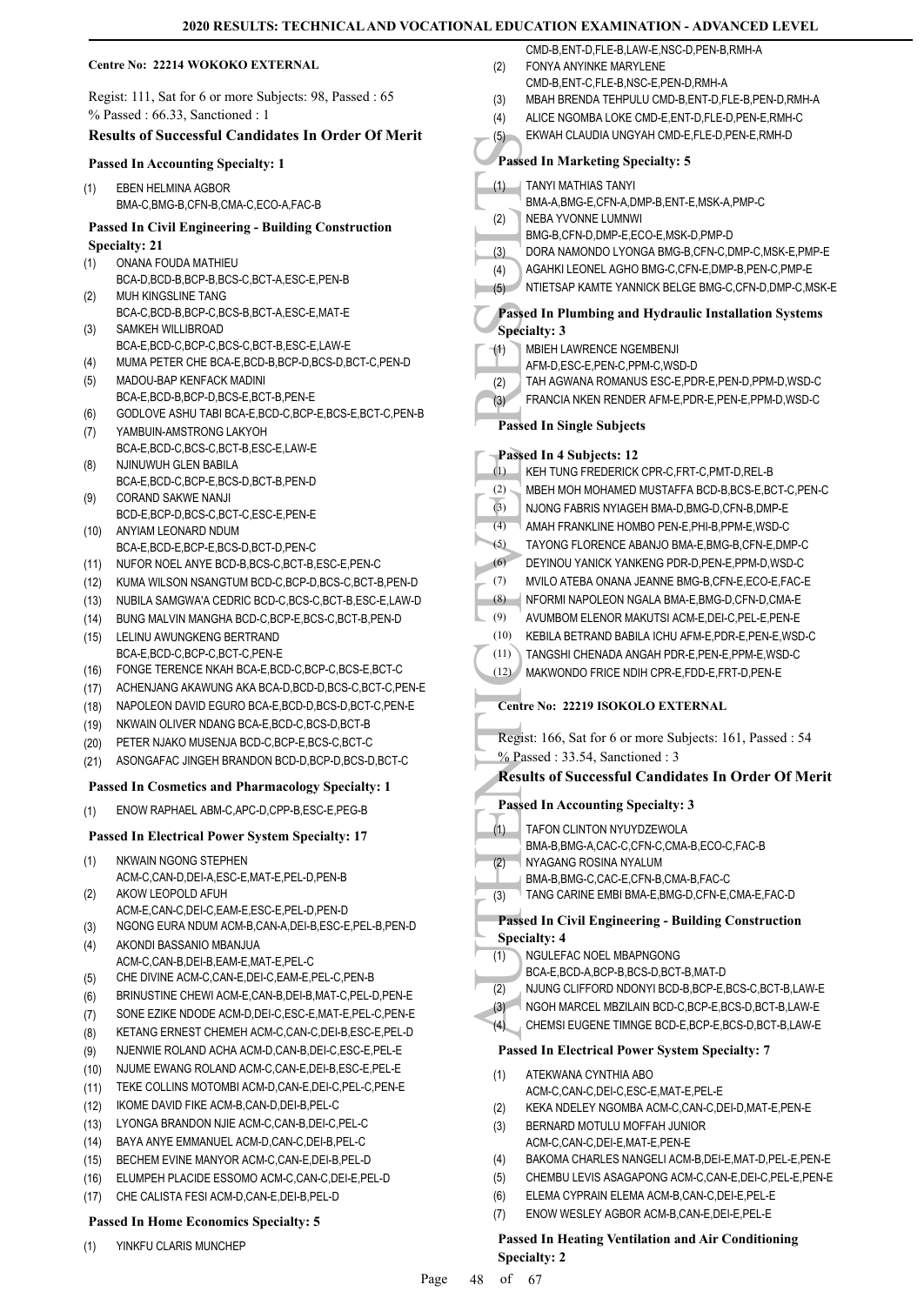#### **Passed In Heating Ventilation and Air Conditioning Specialty: 2**

- (1) CHE BORIS NGWANA ACE-D,ACR-E,ESC-E,HVA-E,MAT-C,RIN-D
- (2) KAMWAH TATANG HERVE ACE-D,ACR-E,FPP-E,HVA-E,RIN-E

#### **Passed In Marketing Specialty: 27**

- TOCHE EVIRAS FON BMA-A,BMG-A,CFN-A,DMP-B,ECO-B,MSK-C,PMP-B (1) IKOME JOSEPH MOKOTE
- BMG-D,CFN-C,DMP-B,ECO-E,LAW-D,MSK-D,PMP-D (2) AMABO FAITH FUNME (3)
- BMA-D,BMG-B,CFN-E,DMP-B,ECO-E,MSK-E,PMP-E OKILI DIVINE AJAH (4)
- BMG-E,CFN-D,DMP-E,ECO-E,LAW-E,MSK-D,PMP-E (5) BEH THIERRY ASHU BMG-D,CFN-D,DMP-B,ECO-C,MSK-C,PMP-D
- JERRY CHUBUIN NWENFUMOK BMG-D,CFN-D,DMP-A,MSK-E,PMP-D (6)
- (7) EKINDE JOVERT NTOKO BMG-D,CFN-D,DMP-D,MSK-C,PMP-D
- (8) NGU KHALED TICHA BMG-E,CFN-D,DMP-B,ECO-E,MSK-E
- (9) HELEN TAKOR ETA BMA-E,CFN-C,DMP-D,MSK-E,PMP-D
- (10) LETISIA NGANSO NDONKU BMG-E,CFN-D,DMP-C,LAW-E,MSK-E
- (11) AWUNO PATRICIA TAKOR BMG-D,CFN-E,DMP-E,MSK-D,PMP-E
- (12) EYA CLEVIS MBUN BMG-E,CFN-E,DMP-D,MSK-D,PMP-E
- (13) TONDE KONGO GABRIEL BMG-C,CFN-E,DMP-E,LAW-E,MSK-E
- (14) BINGAN BLANCH WONJE BMG-D,CFN-E,DMP-E,MSK-D,PMP-E
- (15) JULIE SALLY MOLENDE BMG-E,CFN-E,DMP-D,MSK-E,PMP-E
- (16) FORKAM DEEDRAVICK IJANG BMG-D,CFN-E,DMP-B,MSK-D
- (17) ACHE ANNARIE TABAH NJANG BMG-E,CFN-E,DMP-B,MSK-D
- (18) NJOYA BELKISU ACHA BMG-E,CFN-E,DMP-B,MSK-E
- (19) MUNA SHENEIDA ANDA BMG-E,CFN-E,DMP-B,MSK-E
- (20) CHICK JUNIOR BRANDON CFN-E,DMP-B,ECO-E,MSK-E
- (21) ELANGWE PHILIPA NGUNDE BMG-E,DMP-C,MSK-E,PMP-D
- (22) BORACHIO BACHE OMUNGO BMG-D,CFN-E,DMP-C,MSK-E
- (23) NALOWA WOLOWA FAUSTABEL BMG-D,CFN-E,DMP-C,PMP-E
- (24) LOLA MARIE KEREN WIYSUINYUY BMG-E,CFN-E,DMP-C,MSK-E
- TABUFOR CLEMENTINE NGWENGONG BMG-F CFN-F DMP-F MSK-F (25)
- (26) MBONG MERCY AKORO BMG-E,CFN-E,DMP-E,MSK-E
- (27) ETONDE CHARLINE EKO CFN-E,DMP-E,MSK-E,PMP-E

#### **Passed In Metal Works and Industrial Piping Specialty: 1**

ABONGWA CLINTON ABONGNIFOR MAT-E,MIP-C,MOU-E,PEN-E,WOM-D (1)

#### **Passed In Secretarial Administration and Communication Specialty: 1**

- (1) ESTHER NJEH TEBA CFN-E,IPR-B,LAW-D,OAW-B,PCS-B,PEN-B
- **Passed In Single Subjects**

#### **Passed In 4 Subjects: 9**

- (1) AZUH CLOVIS OBASE BCD-C,BCS-E,BCT-A,LAW-E
- (2) AZEH FRANMA BCD-D,BCS-E,BCT-A,LAW-D
- (3) NJUNG CLINTON FOMBII BCD-C,BCS-E,BCT-B,LAW-E
- (4) NDZI EVODIA YUUH CFN-E,DMP-B,LAW-E,PMP-E
- (5) NARDINE NGWIN AMBE BMA-F BMG-C, CEN-F FAC-F
- (6) API SHALOT ANDONG BMG-D,DMP-E,LAW-E,MSK-E
- (7) MBELE SMITH NDINGI CFN-E,DMP-E,LAW-E,MSK-E
- (8) SAH CHOMEH RACHEL BMG-E,CFN-E,DMP-E,LAW-E
- (9) NDANGOH BELDWIN CFN-E,DMP-E,LAW-E,PMP-E

#### **Centre No: 22221 CHARLES DE GAULLE COLLEGE LOGPOM DOUALA**

Regist: 25, Sat for 6 or more Subjects: 25, Passed : 23 % Passed : 92.00, Sanctioned : 0

#### **Results of Successful Candidates In Order Of Merit**

# **Passed In Accounting Specialty: 9**

- FRU BERRY-ANNE BIH BMA-A,BMG-B,CAC-C,CFN-B,CMA-B,ECO-C,FAC-A,ICT-E (1)
- (2) MAGNE ANGE OKRY

|      | AL EDUCATION EXAMINATION - ADVANCED LEVEL                                           |
|------|-------------------------------------------------------------------------------------|
|      | BMA-A, BMG-A, CAC-B, CFN-B, CMA-A, ECO-B, FAC-A                                     |
| (3)  | TAYONG SIELINOU DAVID JUNIOR                                                        |
|      | BMA-B,BMG-B,CAC-C,CFN-A,CMA-B,ECO-C,FAC-B                                           |
| (4)  | PIKOUONG MANTHO BRENDA                                                              |
|      | BMA-B, BMG-B, CAC-C, CFN-B, CMA-C, ECO-B, FAC-B                                     |
| (5)  | NZENGUN ELIMILORE ASONGNKIA                                                         |
| (6)  | BMA-C, BMG-A, CAC-C, CFN-B, CMA-C, ECO-D, FAC-A<br>TCHAKOUAYEU YAMKOUE TEDDY HELMER |
|      | BMA-E,BMG-C,CAC-E,CFN-D,CMA-E,ECO-D                                                 |
| (7)  | ENOANYOR RYAN JENKINS TANYI                                                         |
|      | BMG-E.CFN-D.CMA-E.ECO-E.FAC-E.PEN-E                                                 |
| (8)  | CHRISTIAN EPOSI MWAMBO BMG-B,CFN-D,CMA-E,ECO-E,FAC-E                                |
| (9)  | NEBA EMMANUEL FUNWI BMG-C, CFN-E, CMA-E, FAC-D                                      |
|      | <b>Passed In Marketing Specialty: 13</b>                                            |
| (1)  | AJUH STEPHANIE ASEH                                                                 |
|      | BMA-E, BMG-B, CFN-A, DMP-A, ECO-D, ICT-D, MSK-C, PMP-B                              |
| (2)  | FONGANG TAKAM SEBAS BOURGEOIS                                                       |
|      | BMA-A.BMG-A.CFN-A.DMP-A.ECO-A.MSK-B.PMP-A                                           |
| (3)  | NJAH GLEAN ACHWECK                                                                  |
|      | BMA-E,BMG-B,CFN-B,DMP-B,ECO-E,MSK-C,PMP-B                                           |
| (4)  | MICHELLE MESSI SONGU                                                                |
| (5)  | BMA-E.BMG-A.CFN-C.DMP-C.ECO-E.MSK-C.PMP-B<br>MOKANYA DOLLARDINE KOMBILE             |
|      | BMA-E, BMG-B, CFN-B, DMP-B, ECO-E, MSK-D, PMP-B                                     |
| (6)  | MAGHA JOMSEH CLAUDIA                                                                |
|      | BMG-B,CFN-C,DMP-C,ECO-D,ICT-E,MSK-C,PMP-B                                           |
| (7)  | AYONG TIFUH DAYAN                                                                   |
|      | BMA-D, BMG-D, CFN-C, DMP-B, ECO-E, MSK-D, PMP-D                                     |
| (8)  | METCHUIN JULIENNE FLORE                                                             |
|      | BMA-E, BMG-C, CFN-E, DMP-D, ECO-E, MSK-E, PMP-D                                     |
| (9)  | ERIC AYAKURAI MOSES                                                                 |
| (10) | BMG-B.CFN-B.DMP-C.ECO-E.MSK-B.PMP-C<br>ATEMKENG AWOUNTIA STESSIE MERVEILLE          |
|      | BMG-C,CFN-C,DMP-A,ECO-D,MSK-D,PMP-C                                                 |
| (11) | ABUMBI VENNESSA MANKA'A MUSOR                                                       |
|      | BMA-E,BMG-D,CFN-D,DMP-D,MSK-C,PMP-C                                                 |
| (12) | AKUM NGELAH JULIET BMG-D, CFN-E, DMP-E, ECO-E, MSK-E                                |
| (13) | MANIGOP MERLINA DIOR CFN-E, DMP-E, MSK-E, PMP-E                                     |
|      | <b>Passed In Single Subjects</b>                                                    |
|      | Passed In 4 Subjects: 1                                                             |
| (1)  | ETAH AMBOTEH UBANGO JUNIOR BMG-D, CFN-E, ECO-E, FAC-E                               |
|      |                                                                                     |
|      | Centre No: 22223 COLLEGE OF HOPES, ARTS AND SCIENCES<br><b>BEPANDA DOUALA</b>       |
|      | Regist: 76, Sat for 6 or more Subjects: 75, Passed: 61                              |
|      | $%$ Passed: 81.33, Sanctioned: 0                                                    |
|      | <b>Results of Successful Candidates In Order Of Merit</b>                           |
|      | <b>Passed In Accounting Specialty: 22</b>                                           |
| (1)  | LEBGA LESLY TITA BASI                                                               |
|      | BMA-A, BMG-A, CAC-C, CFN-A, CMA-A, ECO-A, FAC-A                                     |
| (2)  | TIOGUEU NGUEFACK PRINCESSE IVANNA                                                   |
|      | BMA-A, BMG-A, CAC-C, CFN-B, CMA-A, ECO-A, FAC-A                                     |
| (3)  | MONJU LAURA AKUMBOM                                                                 |
|      | BMA-A,BMG-B,CAC-B,CFN-A,CMA-A,ECO-A,FAC-B                                           |
| (4)  | TUMASANG THELMA AMA TUTU                                                            |
|      | BMA-A,BMG-A,CAC-D,CFN-B,CMA-A,ECO-A,FAC-A                                           |

- TUMASANG THELMA AMA TUTU BMA-A,BMG-A,CAC-D,CFN-B,CMA-A,ECO-A,FAC-A  $(4)$ TCHIDEMA ARINZE BRANDINE BMA-B,BMG-A,CAC-C,CFN-A,CMA-B,ECO-B,FAC-A (5) (6) JEFF BONEH BMA-A,BMG-A,CAC-D,CFN-A,CMA-B,ECO-B,FAC-B DONIA ANGUM ABANDE TAYONG BMA-A,BMG-B,CAC-D,CFN-A,CMA-A,ECO-D,FAC-B (7) DJEMI MIYO ERIC JUNIOR (8)
- BMA-A,BMG-D,CAC-E,CFN-B,CMA-B,ECO-E,FAC-C TADIE DOMTCHANG AUDREY MINOR (9)
- BMA-B,BMG-B,CAC-E,CFN-E,CMA-C,ECO-D,FAC-C NKWELLE - NDENE LARISA NYAKE (10)
- BMA-C,BMG-B,CAC-E,CFN-C,CMA-E,ECO-C,FAC-D
- (11) BENG SUNITA NDUM BMA-A,BMG-B,CFN-D,CMA-B,ECO-D,FAC-C
- (12) GJI KOLO BERNARD BMA-C,BMG-B,CFN-B,CMA-E,ECO-E,FAC-D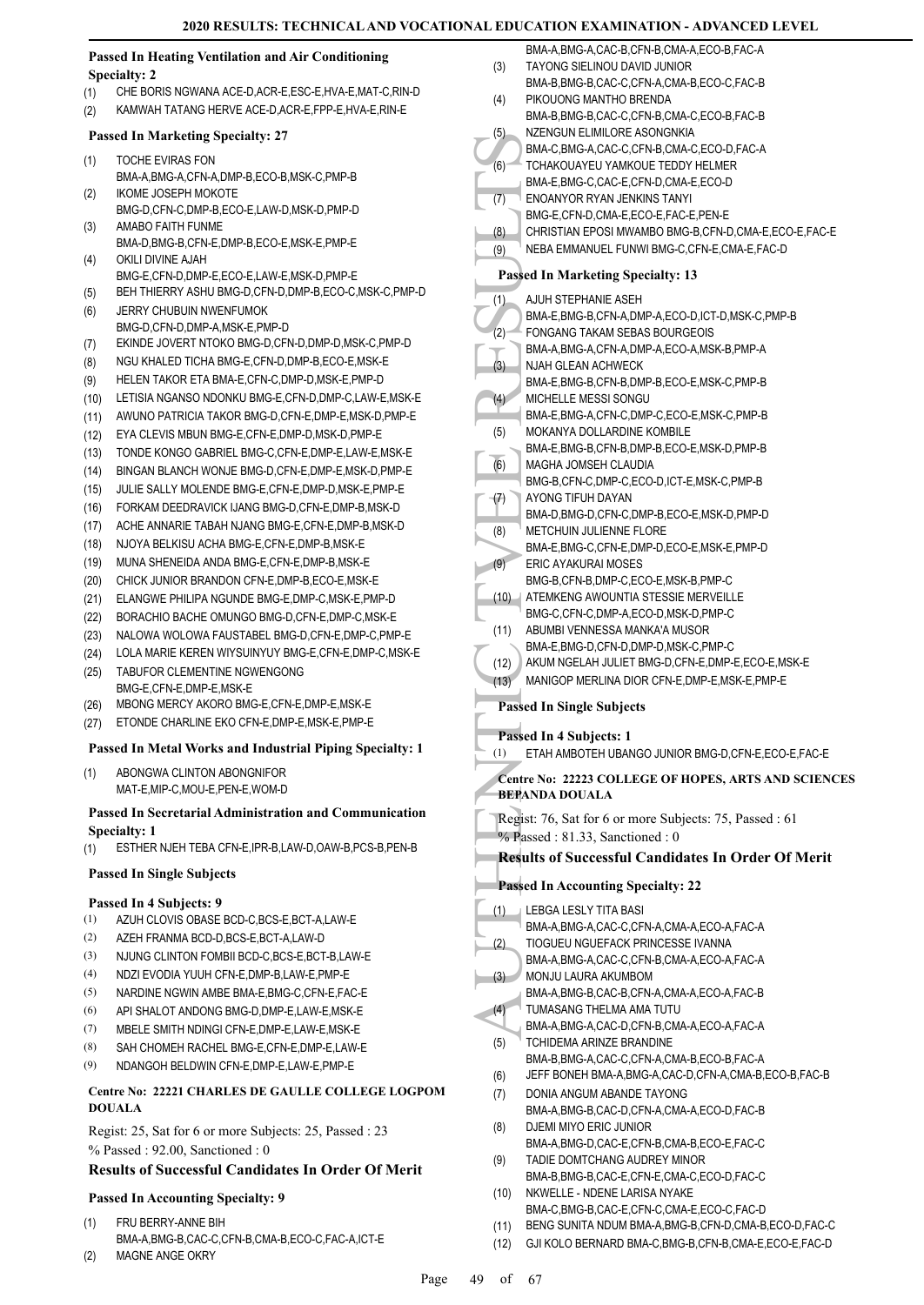#### **Passed In Accounting Specialty: 22**

- NKE ANCHI GENEROUS EKONG MECK BMA-A,BMG-C,CFN-D,CMA-E,ECO-E,FAC-D (13)
- (14) JOYNEL FANYU BMA-C,BMG-C,CFN-D,CMA-E,ECO-E,FAC-C
- MUNDE ENGOME FAFAH CASSANDRA LOIS BMA-A,BMG-C,CFN-D,CMA-E,ECO-E,FAC-E (15)
- VEZHUGHO STEPHANIE ATSIMBOM BMA-D,BMG-B,CFN-D,CMA-E,ECO-D,FAC-D  $(16)$
- (17) NENG RITA ZOMA BMA-B,BMG-D,CFN-D,CMA-E,ECO-D,FAC-E
- MBIADA NYAMSI SORELLE BMA-C,BMG-B,CFN-D,CMA-E,ECO-E,FAC-E (18)
- AWAH JOE CLAIRE IJIAH BMA-C,BMG-D,CFN-D,CMA-E,ECO-E,FAC-E (19)
- NGWING HENRIKA MOFOR JAHLIBER BMA-E,BMG-D,CFN-D,CMA-E,ECO-E,FAC-E (20)
- (21) ACHU EMMANUELA AGWI BMA-C,BMG-B,CFN-D,CMA-E,FAC-D
- NZUOPONGE SHARON MESINZE BMA-C,BMG-D,CFN-E,CMA-E,FAC-E (22)

#### **Passed In Marketing Specialty: 33**

- NGWOH FALON BMA-A,BMG-A,CFN-A,DMP-B,ECO-A,MSK-B,PMP-A (1)
- KENG EUNICE NSOH BMA-A,BMG-A,CFN-A,DMP-B,ECO-D,MSK-C,PMP-B (2)
- LAISIN ARISTIDE JUNIOR BMA-D,BMG-A,CFN-B,DMP-B,ECO-E,MSK-B,PMP-C (3)
- NJOKU CHINYERE COMFORT BMA-A,BMG-B,CFN-E,DMP-B,ECO-E,MSK-C,PMP-C (4)
- NJIKENG NELYSSE AMIN MAEVA BMA-A,BMG-C,CFN-E,DMP-B,ECO-E,MSK-C,PMP-D  $(5)$
- EKALE DAMIEN DURIX BMA-D,BMG-C,CFN-C,DMP-C,ECO-E,MSK-C,PMP-C (6)
- TAKENG SANDRA NIBA BMA-B,BMG-B,CFN-E,DMP-D,ECO-E,MSK-C,PMP-D (7)
- TCHIDEBERE ARINZE BRANDON BMA-D,BMG-B,CFN-E,DMP-C,ECO-E,MSK-D,PMP-C (8)
- LENA STACY BAMBOT BMA-C,BMG-C,CFN-D,DMP-D,ECO-E,MSK-C,PMP-D (9)
- PHUNEGHO AGHO (10)
- BMA-D,BMG-B,CFN-E,DMP-B,ECO-E,MSK-D,PMP-D NJUME NELLY EPOTE (11)
- BMA-B,BMG-E,CFN-D,DMP-C,ECO-E,MSK-D,PMP-D EWI SYLVIE NNUM (12)
- BMA-D,BMG-D,CFN-D,DMP-D,ECO-E,MSK-D,PMP-E TOKE DANIELLE NGABE (13)
- BMA-D,BMG-D,CFN-E,DMP-D,ECO-E,MSK-D,PMP-D KENGNE FOTSO ALEXANDRA (14)
- BMA-D,BMG-D,CFN-D,DMP-E,ECO-E,MSK-E,PMP-E ENOW MBIKANG BECKY (15)
- BMA-D,BMG-E,CFN-E,DMP-D,ECO-E,MSK-E,PMP-D NKWENTI ANNABEL NTANGWEN (16)
- BMA-E,BMG-D,CFN-E,DMP-E,ECO-E,MSK-E,PMP-D ETUGE JENADEL EBUDE (17)
- BMA-E,BMG-D,CFN-E,DMP-D,ECO-E,MSK-E,PMP-E NCHANG CHELSEA CHE (18)
- BMA-A,BMG-B,CFN-D,DMP-A,MSK-B,PMP-D ANUOSHI SANDRA MEMBI (19)
- BMA-E,BMG-B,CFN-A,DMP-C,MSK-B,PMP-D CHRISTINE LANGMIA NDONGBOWO (20)
- BMA-D,BMG-B,CFN-D,DMP-B,MSK-D,PMP-D NCHANJI FAITH WILSON (21)
- BMA-E,BMG-B,CFN-E,DMP-C,MSK-C,PMP-C LYDIE NAHNYONGA FOGAM (22)
- BMA-E,BMG-B,CFN-D,DMP-C,MSK-C,PMP-D CHIDIEBELLE EMMANUEL OKOYE (23)
- BMA-E,BMG-C,CFN-E,DMP-A,MSK-C,PMP-D MECHANE JOYCEY NDILLE (24)
- BMG-D,CFN-E,DMP-D,ECO-E,MSK-C,PMP-E CYNTHIA BONGMIBO TABEH (25)
- BMA-E,BMG-E,CFN-D,DMP-D,MSK-C,PMP-E
- TENENG IRINE WENDON BMG-D,CFN-D,DMP-D,ECO-E,MSK-E,PMP-D (26)
- (27) NZOUCHEU NAOMI BMA-D,CFN-E,DMP-C,ECO-E,MSK-E,PMP-E

MG-E.<br>
(33) BMG-E.<br>
TEKUR<br>
Passed In Stand In KENYU<br>
(2) NKEZE<br>
(3) NDIMM SAMA I<br>
(3) SAMA I<br>
(5) NERING TCHINIC BMA-D,<br>
Centre No:<br>
COLLEGE<br>
Regist: 30,<br>  $\phi_0$  Passed In PRAISE<br>
Passed In HAMA-B,<br>
FOTSO BMA-B,<br>
(2) PRAIS (28) BIH MIRIAM NDE BMA-D, BMG-E, CEN-E, DMP-D, MSK-D, PMP-E (29) SAKWE SANDRINE MBOE BMG-C,CFN-E,DMP-C,MSK-D,PMP-D (30) SONTOH SHARON BMG-C,CFN-E,ECO-E,MSK-D,PMP-E (31) EKEI FANG LOVELINE BMA-E,BMG-E,DMP-C,MSK-E,PMP-E NONG KAMBANG STEVE GALDINE BMG-E,CFN-E,DMP-D,MSK-E,PMP-E (32) (33) TEKURO KELLY NING CFN-E,DMP-D,ECO-D,MSK-E **Passed In Single Subjects Passed In 4 Subjects: 6** (1) KENYUYFON COLLET SHALANYUY BMA-E,BMG-B,CFN-E,FAC-D  $(2)$  NKF7F NDEMA7F BMA-F BMG-D, CFN-D, FAC-D (3) NDIMMY CARELLE BMA-D,BMG-C,CFN-E,FAC-E (4) SAMA DAVID MOKOM BMA-E,BMG-B,CFN-E,FAC-E (5) NKENGFACK THERESIA NKENJI BMA-C,BMG-E,CFN-E,FAC-D TCHINDA SELATSA COMFORT AUDREY BMA-D,CFN-E,DMP-D,ECO-E (6) **Centre No: 22224 DU VAAL BILINGUAL COMPREHENSIVE COLLEGE BEEDI -DOUALA**  Regist: 30, Sat for 6 or more Subjects: 29, Passed : 22 % Passed : 75.86, Sanctioned : 0 **Results of Successful Candidates In Order Of Merit Passed In Accounting Specialty: 2** PRAISE FAVOUR NGONG BMA-B,BMG-B,CFN-B,CMA-E,ECO-D,FAC-E (1) WAMBA NGAKAM HAISSAM BMA-D,BMG-A,CFN-B,CMA-E,ECO-E,FAC-D  $(2)$ **Passed In Marketing Specialty: 16** LINDA ROOSTER CHIDERA ANDZIE BMA-B,BMG-A,CFN-C,DMP-C,ECO-C,MSK-D,PMP-C (1) FOTSO JEAN ERIC BMA-E,BMG-B,CFN-D,DMP-A,ECO-D,MSK-D,PMP-C (2) KAMENI CHAMEDEU ZEPHIRIN WILLIAM BMA-A,BMG-D,CFN-C,DMP-C,ECO-E,MSK-E,PMP-D (3) PEM ODILE SANDRA BMA-D,BMG-E,CFN-E,DMP-B,ECO-E,MSK-D,PMP-E (4) MOUNGA TCHOKONTE KENOCHA BMA-E,BMG-D,CFN-E,DMP-D,ECO-E,MSK-E,PMP-E (5) SORAYA LYELA BANG MBANGWE BMG-A,CFN-E,DMP-B,ECO-E,MSK-C,PMP-E (6) NGUIMBOUS DANIELLE JOANNA BMA-E,BMG-C,CFN-D,DMP-B,MSK-D,PMP-E (7) KAMADJEU ALLAN JUNIOR BMG-C,CFN-E,DMP-B,ECO-E,MSK-D,PMP-E (8) KATHY-KEBEL NGWEBOH CENDOH BMA-E,BMG-E,CFN-D,DMP-B,ICT-E,PMP-E (9) YAAH MELYSSAR BANG MBANGWE (10) BMA-E,BMG-B,CFN-E,DMP-B,MSK-C (11) SAMUEL ADORATION BMG-C,CFN-E,DMP-C,MSK-C,PMP-E (12) MONGO ESTHER MARTINE BMG-E,CFN-E,DMP-D,MSK-C,PMP-D BOUM NSAMA LOUIS ARTHUR BMA-E,BMG-E,DMP-E,ECO-E,MSK-C (13) KUDE EMADE COLETTE EBONG BMA-E,BMG-E,CFN-E,DMP-E,PMP-E (14) (15) BOLOKO SEVERIN JUSTIN BMA-E,BMG-E,CFN-E,DMP-E,MSK-E (16) CHRISTOPHINE ALVIN ASHU BMA-E,BMG-E,DMP-C,MSK-E **Passed In Single Subjects**

#### **Passed In 5 Subjects: 3**

- (1) JADA MARIANNA NGO MBE BMA-C,BMG-D,CFN-E,DMP-C,ECO-E
- YOHANN HARRY NGON A BISCENE (2)
- BMA-E,BMG-B,CFN-C,CMA-E,ECO-E (3) JOYCE ETONDE EKO BMA-E,BMG-E,CFN-D,ECO-E,FAC-D

#### **Passed In 4 Subjects: 1**

(1) BENJAMIN PAUL NYAGA ONDOA BMA-E,BMG-B,CFN-D,ECO-C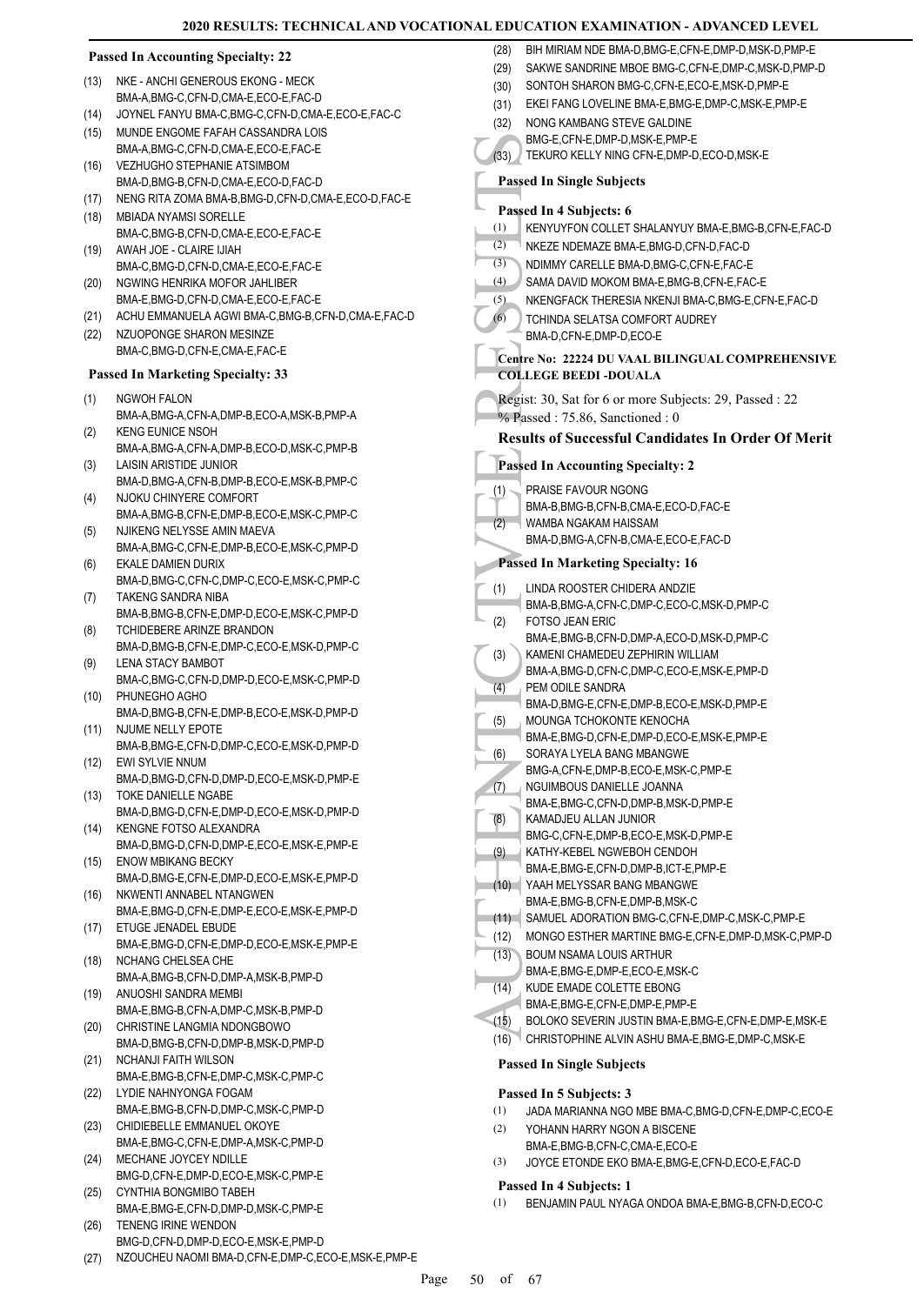|                          | Centre No: 22225 DOUALA ACADEMY OF ARTS AND                                                 | (3)  | SEMBA TEJEU PIERRE CAMILLE                                                   |
|--------------------------|---------------------------------------------------------------------------------------------|------|------------------------------------------------------------------------------|
| <b>SCIENCE, BONABERI</b> |                                                                                             | (4)  | BMA-E, BMG-A, CFN-B, DMP-B, ECO-C, MSK-B, PMP-B<br>EBELLE EDIMO JERKY-GLENN  |
|                          | Regist: 18, Sat for 6 or more Subjects: 18, Passed : 15                                     |      | BMA-D, BMG-B, CFN-B, DMP-B, ECO-E, MSK-B, PMP-C                              |
|                          | $%$ Passed: 83.33, Sanctioned: 0                                                            | (5)  | NJUMA DAISIE CLAIRE DIONE AKON                                               |
|                          | <b>Results of Successful Candidates In Order Of Merit</b>                                   |      | BMA-C.BMG-C.CFN-D.DMP-B.ECO-D.MSK-C.PMP-B                                    |
|                          |                                                                                             | (6)  | SUH ALENWI BONAVENTURE BULLUBE                                               |
|                          | <b>Passed In Accounting Specialty: 7</b>                                                    |      | BMG-B,CFN-C,DMP-A,ECO-E,MSK-B,PMP-A                                          |
| (1)                      | FONYUY PRINCEWILL FOMDUWIR                                                                  | (7)  | JAPMUH AMINOU SAIDOU<br>BMG-B,CFN-C,DMP-B,ECO-E,MSK-A,PMP-C                  |
|                          | BMA-A,BMG-A,CAC-D,CFN-B,CMA-C,ECO-C,FAC-A,ICT-C                                             | (8)  | CHI CALEB AZEH BMG-E, CFN-E, DMP-C, ECO-C, MSK-D, PMP-E                      |
| (2)                      | NDZENYUY EMMACULATE TUME BURINYUY<br>BMA-A, BMG-A, CAC-E, CFN-B, CMA-D, ECO-C, FAC-B, ICT-B | (9)  | MAFFO NKONGNE EMILIE LETISIA                                                 |
| (3)                      | CHE TINO NGANG                                                                              |      | BMG-D,CFN-D,DMP-C,ECO-E,MSK-E,PMP-D                                          |
|                          | BMA-A,BMG-B,CAC-E,CFN-B,CMA-C,ECO-D,FAC-B,ICT-D                                             | (10) | ACHA SANDRA ENGONWEI BMG-E, CFN-B, DMP-A, MSK-C, PMP-C                       |
| (4)                      | <b>KELSON ZONG MEH</b>                                                                      |      | (11) AGAGHUM LEANDER NIBA BMG-D, CFN-C, DMP-B, MSK-C, PMP-C                  |
|                          | BMA-A,BMG-A,CAC-E,CFN-A,CMA-C,ECO-E,FAC-C,ICT-D                                             |      | Centre No: 22227 COLLEGE CATHOLIQUE BILINGUE                                 |
| (5)                      | KIAMBOM QUINIVA NCHANGFON<br>BMA-B, BMG-A, CAC-E, CFN-A, CMA-C, ECO-C, FAC-C                |      | NOTRE DAME DES NATION, DOUALA                                                |
| (6)                      | MBATE LARISA BIEBWA                                                                         |      | Regist: 25, Sat for 6 or more Subjects: 25, Passed: 23                       |
|                          | BMA-B, BMG-A, CAC-C, CFN-A, CMA-C, ECO-E, FAC-D                                             |      | % Passed: 92.00, Sanctioned: 2                                               |
| (7)                      | TETU MARION ENGONWEI                                                                        |      | <b>Results of Successful Candidates In Order Of Merit</b>                    |
|                          | BMA-B, BMG-A, CFN-A, CMA-D, ECO-E, FAC-E                                                    |      |                                                                              |
|                          | <b>Passed In Marketing Specialty: 7</b>                                                     |      | <b>Passed In Accounting Specialty: 9</b>                                     |
| (1)                      | SOPHIE MARONITA NKONGHO                                                                     | (1)  | PENN ASOBO BMA-A, BMG-B, CAC-D, CFN-A, CMA-C, ECO-C, FAC-B                   |
|                          | BMA-A,BMG-C,CFN-B,DMP-B,ECO-E,MSK-A,PMP-A                                                   | (2)  | TEMBECK ALBRIGHT AWOM<br>BMA-D, BMG-A, CAC-E, CFN-B, CMA-D, ECO-C, FAC-E     |
| (2)                      | MOUGANG BOULLA ERIK DURAN                                                                   | (3)  | CHRISLYN MAGHA AWAH                                                          |
|                          | BMA-E,BMG-A,CFN-C,DMP-D,ECO-E,MSK-B,PMP-D                                                   |      | BMA-C,BMG-B,CFN-D,CMA-D,ECO-E,FAC-E,ICT-D                                    |
| (3)                      | REX NGOMBA EKO BMA-E, BMG-A, CFN-C, DMP-C, MSK-B, PMP-B                                     | (4)  | TONGWA CHRISPIN LEKE                                                         |
| (4)                      | NCHANG SYNDY ACHIRI<br>BMA-E,BMG-C,CFN-C,DMP-C,MSK-D,PMP-E                                  |      | BMA-D,BMG-B,CFN-B,CMA-D,ECO-D,FAC-C                                          |
| (5)                      | MATHO DAPEU CARELLE FLORE                                                                   | (5)  | ® LEWIS KEHBUMA NUVARDGA                                                     |
|                          | BMA-D, BMG-B, CFN-D, DMP-D, MSK-D, PMP-E                                                    | (6)  | BMA-D,BMG-B,CFN-D,CMA-E,ECO-E,FAC-C<br>WANYE STANLEY MANGONG                 |
| (6)                      | YEMGWA SACHOU CELINE BMG-C, CFN-E, ECO-E, MSK-C, PMP-E                                      |      | BMA-E,BMG-C,CFN-D,CMA-E,ECO-E,FAC-D                                          |
| (7)                      | SUH NOELA ZIE BMG-B,CFN-D,DMP-D,MSK-D                                                       | (7)  | MUKWE ASHLEY ANWEI                                                           |
|                          | <b>Passed In Single Subjects</b>                                                            |      | BMA-D,BMG-B,CFN-E,CMA-E,ECO-E,FAC-E                                          |
|                          |                                                                                             | (8)  | BUMA JOHN JUNIOR BMA-D, BMG-C, CFN-E, CMA-E, ECO-E, FAC-E                    |
| (1)                      | Passed In 4 Subjects: 1<br>NGAFOR PEACE ANGOB BMA-E, BMG-D, CFN-D, ICT-E                    | (9)  | BELINGA CLOTILDE SYLVANA ROSEANNE<br>BMA-E, BMG-B, CMA-E, ECO-E, FAC-E       |
|                          | Centre No: 22226 RAPHA BILINGUAL SCHOOL COMPLEX                                             |      | <b>Passed In Marketing Specialty: 13</b>                                     |
|                          | <b>DOUALA</b>                                                                               |      |                                                                              |
|                          |                                                                                             | (1)  | NGAFI YONGA INES VANESSA                                                     |
|                          | Regist: 22, Sat for 6 or more Subjects: 22, Passed : 21<br>% Passed: 95.45, Sanctioned: 0   | (2)  | BMA-D,BMG-A,CFN-C,DMP-A,ECO-C,MSK-A,PMP-D<br>NGAYE SITCHI GEDEON             |
|                          | <b>Results of Successful Candidates In Order Of Merit</b>                                   |      | BMA-D, BMG-A, CFN-D, DMP-B, ECO-D, MSK-C, PMP-C                              |
|                          |                                                                                             | (3)  | POSSI ELISABETH CAREILLE                                                     |
|                          | <b>Passed In Accounting Specialty: 10</b>                                                   |      | BMA-D, BMG-B, CFN-E, DMP-B, ECO-E, MSK-D, PMP-E                              |
| (1)                      | MOFOR NEH JUSTINE-ASTRID                                                                    | (4)  | NEMONGWE ROZET TAMANJI                                                       |
|                          | BMA-A,BMG-B,CAC-A,CFN-A,CMA-A,ECO-B,FAC-A                                                   | (5)  | BMA-E,BMG-A,CFN-D,DMP-D,ECO-E,MSK-C,PMP-E<br>EKEU NKAKAM STEVE JORKAFF       |
| (2)                      | <b>MULUH MARION MENYI</b>                                                                   |      | BMA-E,BMG-A,CFN-E,DMP-C,ECO-E,MSK-D,PMP-E                                    |
|                          | BMA-A,BMG-A,CAC-B,CFN-A,CMA-B,ECO-B,FAC-A                                                   | (6)  | ABIE LOWVETT ADA                                                             |
| (3)                      | MULUH ROSTAN MBUH<br>BMA-A,BMG-B,CAC-C,CFN-A,CMA-C,ECO-D,FAC-A                              |      | BMA-E,BMG-B,CFN-E,DMP-C,ECO-E,MSK-D,PMP-E                                    |
| (4)                      | MOMO TOUKEM ALICE KENDRA                                                                    | (7)  | <b>JACKY WOUL KANGKOLO</b>                                                   |
|                          | BMA-A,BMG-A,CAC-E,CFN-C,CMA-D,ECO-C,FAC-B                                                   |      | BMA-E,BMG-B,CFN-E,DMP-E,ECO-E,MSK-E,PMP-E                                    |
| (5)                      | JERRY JOHNSON CHOFOR NKWENTI                                                                | (8)  | NDOUN ISSIE MARIE PRINCESSE<br>BMA-E,BMG-B,DMP-B,ECO-E,MSK-C,PMP-E           |
|                          | BMA-D,BMG-B,CAC-D,CFN-B,CMA-C,ECO-C,FAC-B                                                   |      | (9) TEBIT FIDGLAS FON BMA-E, BMG-C, CFN-E, DMP-B, ECO-E, MSK-E               |
| (6)                      | ATUH DIEULYNE KAHMOH<br>BMA-B,BMG-B,CAC-E,CFN-C,CMA-E,ECO-C,FAC-D                           |      | (10) SAPI JORDAN BERDRAND                                                    |
| (7)                      |                                                                                             |      | BMG-C,CFN-E,DMP-B,ECO-E,MSK-E,PMP-E                                          |
|                          |                                                                                             |      |                                                                              |
|                          | FOTSO KEDDY INGRIDE AUDREY<br>BMA-B,BMG-B,CFN-B,CMA-C,ECO-E,FAC-C                           | (11) | TCHIEDJIEP SITCHI SCHEKINA CORALIE                                           |
| (8)                      | NDEH MARITHA EKWAH                                                                          |      | BMG-B,CFN-E,DMP-E,ECO-E,MSK-D,PMP-E                                          |
|                          | BMA-E,BMG-C,CFN-C,CMA-E,ECO-D,FAC-B                                                         | (12) | BALEMBE IMOULANOK AGNES FRESNELLE                                            |
| (9)                      | MBUI THERESIA NANGE                                                                         | (13) | BMG-B,DMP-B,ECO-E,MSK-E,PMP-E<br>ASSANATOU TCHAMY BMG-A, ECO-E, MSK-E, PMP-E |
|                          | BMA-B, BMG-D, CAC-E, CFN-D, CMA-E, FAC-C                                                    |      |                                                                              |
| (10)                     | NKENGAFAC RANDY DEFANG<br>BMA-E,BMG-C,CFN-E,CMA-E,ECO-E,FAC-E                               |      | <b>Passed In Single Subjects</b>                                             |
|                          |                                                                                             |      | Passed In 5 Subjects: 1                                                      |
| (1)                      | <b>Passed In Marketing Specialty: 11</b><br>ANANGAFACK ANITA NJETEH                         | (1)  | DZE SHALOM NCHUO BMA-D, BMG-B, CFN-D, ECO-D, FAC-E                           |

NIBANG NDONGMO SARA-JOYCE

(2)

BMA-D,BMG-B,CFN-B,DMP-A,ECO-C,MSK-B,PMP-A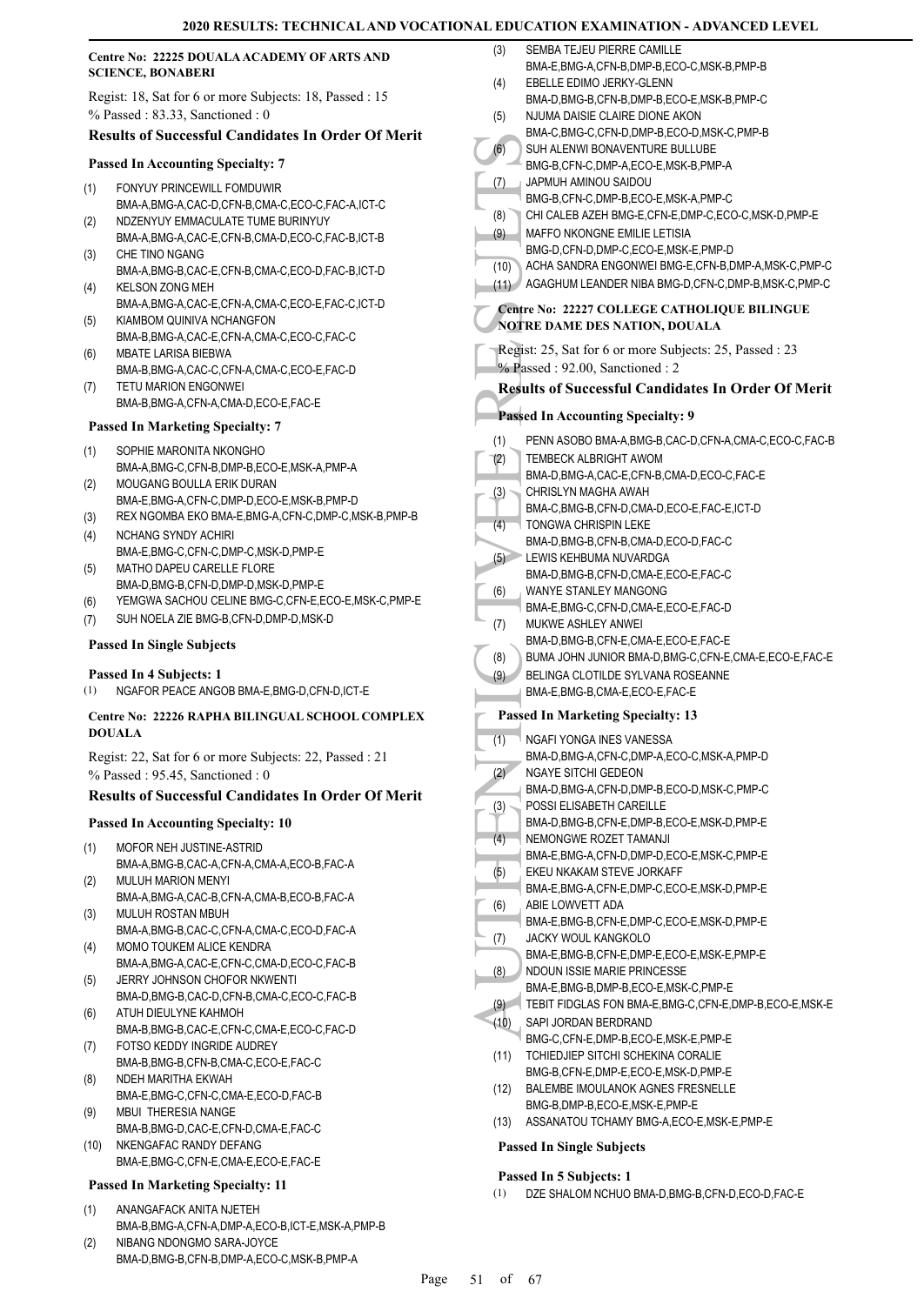#### **Centre No: 22228 COLLEGE PRIVE LAIC POLYVALENT BILINGUE LES FERMIONS BAFOUSSAM**

Regist: 130, Sat for 6 or more Subjects: 128, Passed : 101 % Passed : 78.91, Sanctioned : 0

# **Results of Successful Candidates In Order Of Merit**

#### **Passed In Accounting Specialty: 13**

- NDIFOR DIBEL NDIFOR BMA-D,BMG-C,CAC-D,CFN-D,CMA-E,ECO-E,FAC-C,ICT-E (1) NGANCHUR DORCAS BONGWE (2)
- BMA-C,BMG-B,CAC-E,CFN-D,CMA-D,ECO-E,FAC-D ANJUH FIDELIAN ENIM
- BMA-C,BMG-C,CFN-C,CMA-E,ECO-E,FAC-D,LAW-E (3) AKEM RALLYBRIGHT SIRRI (4)
- BMA-D,BMG-C,CFN-B,CMA-E,ECO-E,FAC-E,LAW-D NTUNGWEN MELVIS FEH (5)
- BMA-E,BMG-D,CFN-C,CMA-E,ECO-E,FAC-E,PEN-E
- (6) NZOLEFACK REMI BMA-C,BMG-B,CAC-E,CFN-C,CMA-C,FAC-B
- NWEOPENDEM MAXSWELLE BMA-B,BMG-A,CFN-C,CMA-C,ECO-E,FAC-D (7)
- BABILA BILL-CARLSON JUNIOR BMA-D,BMG-C,CFN-C,CMA-D,ECO-D,FAC-C (8) NWAPENDEM NKEMGIM PRECIOUS (9)
- BMA-E,BMG-B,CFN-C,CMA-E,ECO-E,FAC-C
- (10) BORIS BUKWARA BMA-E,BMG-E,CFN-D,CMA-D,FAC-E,LAW-E
- (11) FRU SOLOMON ANYE BMA-C,BMG-B,CFN-C,CMA-D,FAC-C
- (12) BIH-NWI BARBIERI ATANGA BMA-E,BMG-C,CFN-A,CMA-E,FAC-E (13) BESONGASOH LINDA BMG-C,CAC-E,CFN-A,ECO-E,FAC-E

# **Passed In Automobile Construction-Light Vehicle**

#### **Maintenance Specialty: 5**

- GWANE HANS CHONGWAN AUT-D,EES-B,ENS-C,MED-E,MMS-B,PEN-C (1)
- (2) ANYE JUNIOR NCHE AUT-E,EES-C,ENS-D,ESC-E,MMS-E,PEN-E
- (3) NGAKO ULRICH MAGIOIRE AUT-D,EES-B,ENS-B,MMS-B,PEN-B
- FOSSO NGOUANAT LOVIS GERVAIS AUT-C,EES-B,ENS-B,ESC-E,MMS-B (4)
- (5) TSATCHOUME MOMOH THIERRY AUT-E,EES-C,ENS-E,MMS-D

#### **Passed In Civil Engineering - Building Construction Specialty: 20**

- MBOHOPA TENDIKA HERNANDEZ BCA-B,BCD-C,BCP-C,BCS-C,BCT-B,ESC-C,ICT-C,MAT-E (1)
- AKAFAC TEDY FONJU (2)
- BCA-E,BCD-B,BCP-C,BCS-C,BCT-B,ESC-E,PEN-B TITAKU NELSON KUNDE (3)
- BCA-E,BCD-A,BCP-B,BCS-B,BCT-B,ESC-E,PEN-E ATANGA CLIFFORD FUH (4)
- BCA-E,BCD-C,BCP-C,BCS-C,BCT-B,ESC-E,PEN-B SAMGWA NEVILLE NWANDUNG (5)
- BCA-E,BCD-B,BCP-B,BCS-C,BCT-B,ESC-E,PEN-D CHE EMMANUEL NGAM (6)
- BCA-C,BCD-C,BCP-C,BCS-C,BCT-B,ESC-E,MAT-E KENFACK TEMBEKENG LEVIS (7)
- BCA-E,BCD-A,BCP-D,BCS-D,BCT-B,ESC-E,PEN-E NCHA CLETUS AGBOR (8)
- BCA-E,BCD-C,BCP-E,BCS-D,BCT-C,ESC-E,PEN-C WUTEH MACELINUS SOHQUO (9)
- BCA-E,BCD-A,BCP-C,BCS-D,BCT-B,PEN-C
- (10) FUH BORIS MUEGHE BCA-D,BCD-C,BCP-C,BCS-D,BCT-B,PEN-C
- TSAGUE TCHEUNKAM BORICE BCA-D,BCD-B,BCP-C,BCS-D,BCT-B,PEN-E (11)
- NYICHENTA MAGHE BORIS BCA-E,BCD-B,BCP-B,BCS-C,BCT-C,PEN-E (12)
- DIAGHA NDOUM IVERSON BCA-E,BCD-B,BCP-C,BCS-C,BCT-B,ESC-E (13)
- ENOW BRANDON WILLIAMS NJOCK (14)
- BCA-C,BCD-B,BCP-E,BCS-E,BCT-B,ESC-E GISLAIN TCHO FOMUGWE FUH (15)
- BCD-C,BCP-C,BCS-C,BCT-B,PEN-B
- (16) TONPIE YANNICK POLEKEH BCD-B,BCP-C,BCS-C,BCT-C,LAW-E
- (17) ABAMUKONG JUSTICE TANIFORM

BCD-B, BCP-D, BCS-D, BCT-B, ESC-E

- (18) AJAMAH ERNEST-JORDANE BCD-C,BCP-D,BCS-E,BCT-B,PEN-E
- (19) ANKINIBOM ZERAH CHIA BCD-C,BCS-D,BCT-B,ESC-E
- (20) VITAMEH GILBERT VITAMEH BCD-B,BCP-E,BCS-E,BCT-B
- (1) MUACI (2) NYENT<br>
(2) NYENT SONJO TATA L<br>
(3) SONJO TATA L<br>
(4) SHIWU ACM-B, NUMBL<br>
(2) NUMBL<br>
(2) NUMBL<br>
(2) NUMBL<br>
(3) NUMBL<br>
(2) NUMBL<br>
(4) NUMBL<br>
(4) NUMBL<br>
(4) NUMBL<br>
(5) NUMBL<br>
(4) NEWEN RAM-B, TATA K<br>
(6) NEWEN A **Passed In Clothing Industry Specialty: 4** (1) MUA CLARIS EWO FFD-B,PEN-C,PMG-B,TTE-B,WOR-E (2) NYENTY GERALDINE AGBOR FFD-B,PEN-D,PMG-B,TTE-C,WOR-E (3) SONJONG NAWANYI SHAMA FFD-C,PEN-E,PMG-B,TTE-B,WOR-E (4) TATA LESLIE BENYI FFD-C,PEN-E,PMG-D,TTE-B,WOR-E **Passed In Electrical Power System Specialty: 27** SHIWUN DARREL ACM-B,CAN-D,DEI-B,EAM-E,ESC-D,ICT-E,MAT-E,PEL-C (1) NUMBUMAH BORIS LEGIMA ACM-B,CAN-D, DEI-B, EAM-E, ESC-E, MAT-E, PEL-B  $(2)$ YUNGONG NSHOM BRIYAN ACM-C,CAN-C,DEI-C,EAM-E,ESC-E,MAT-D,PEL-C (3) (4) NKWENTI LAZARD ACM-B,CAN-B,DEI-B,EAM-E,ESC-E,PEL-B NCHIA WANKAM ANDY AFUKEDZEE ACM-A,CAN-C,DEI-C,ESC-E,ICT-D,PEL-C (5) (6) KINDO NDIFOR JUNIOR ACM-B,CAN-C,DEI-C,ESC-E,ICT-D,PEL-C NKEMETSA TENDONGLEFACK BRANDON ACM-C,CAN-C,DEI-C,EAM-E,ESC-E,PEL-C (7) ALA-AKO'OH MBA-AFACK CELIS ACM-B,CAN-D,DEI-C,EAM-E,ESC-E,PEL-C (8) (9) TATA COLLINS SENTIE ACM-C,CAN-D,DEI-C,EAM-E,PEL-C,PEN-E (10) CHIABOH ELVIS NTAM ACM-B,CAN-E,DEI-D,EAM-E,ESC-E,PEL-D (11) SHEY NELSON MBUH ACM-A,CAN-C,DEI-B,ESC-E,PEL-B GHOGOMU NCHOFUONG KELVIN ACM-A,CAN-C,DEI-C,ESC-E,PEL-C (12) (13) MAKAKWANG RUDOLF ACM-B,CAN-C,DEI-C,ICT-E,PEL-C (14) NGWA-AH AMIDA NGOULIJIH ACM-B,CAN-D,DEI-B,EAM-E,PEL-C (15) TANUI GISPA NUILIGIYANG ACM-B,CAN-E,DEI-B,ESC-E,PEL-C (16) ATEAWUNG JOHN EBESOH ACM-B,CAN-E,DEI-C,ESC-E,PEL-C (17) RANDY UGWACHO ACM-C,CAN-E,DEI-D,ESC-E,PEL-C (18) MBIVMBONG CLIFORD ACM-C,CAN-C,DEI-E,ESC-E,PEL-D (19) DANA ROLAND JITI ACM-D,DEI-C,ESC-E,PEL-C,PEN-E (20) EBUA SINCLAIR AWAH ACM-C,CAN-E,DEI-D,PEL-C,PEN-E (21) TATA KEVEN JULIANA ACM-D,CAN-D,DEI-C,ESC-E,PEL-D (22) FUNG DONALD MVO ACM-D,CAN-E,DEI-D,PEL-E,PEN-E (23) MUH GERALD TIMBONG ACM-E,CAN-E,DEI-D,LAW-E,PEL-E (24) FOKA ALEX DONALD ACM-B,CAN-D,DEI-D,PEL-C (25) KEMBEU NKWEMO BEAUCLAIR ACM-B,DEI-D,EAM-E,PEL-C (26) NGWA OLIVER ACM-D,DEI-C,ESC-E,PEL-C (27) CHE ROMARIC KAMAZIE ACM-E,DEI-D,ESC-E,PEL-C **Passed In Home Economics Specialty: 2** DZELAMONYUY BLESSING BERINYUY CMD-B,ENT-C,FLE-A,NSC-B,PEN-C,RMH-B  $(1)$ (2) NAM COMFORT SAIS CMD-B,FLE-A,NSC-D,PEN-D,RMH-B **Passed In Marketing Specialty: 20** FON DEITIO JAPHETH JUNIOR BMA-E,BMG-C,CFN-B,DMP-B,ECO-E,MSK-C,PEN-C,PMP-C (1) NSAI VIGIL BOTILA BMG-B,CFN-A,DMP-E,ECO-E,MSK-C,PEN-D,PMP-D  $(2)$ FON ENGWARI SHARELLE-LAURE BMG-C,CFN-C,DMP-D,ECO-E,MSK-C,PEN-C,PMP-C (3) FONYUY ESTEL WIYLINYUY BMG-B,CFN-D,DMP-C,ECO-E,MSK-D,PEN-D,PMP-D (4) NDASSIE FAVOUR NOUBISSI BMG-B,CFN-B,DMP-B,MSK-C,PEN-B,PMP-D (5) LUKONG FABIOLA MOOKIA BMG-B,CFN-C,DMP-C,MSK-D,PEN-B,PMP-D (6) VELMON NTIANOP KEBILA BMG-B,CFN-D,DMP-C,ECO-E,MSK-D,PMP-D (7) LIZZY MANDA-LEM NJOFOR BMG-B,CFN-D,DMP-E,MSK-D,PEN-B,PMP-E (8) (9) MAHSIH SHEY DIANE BMG-D,CFN-E,DMP-D,MSK-E,PEN-C,PMP-C (10) MENGLA JENNIDELA DOBGIMA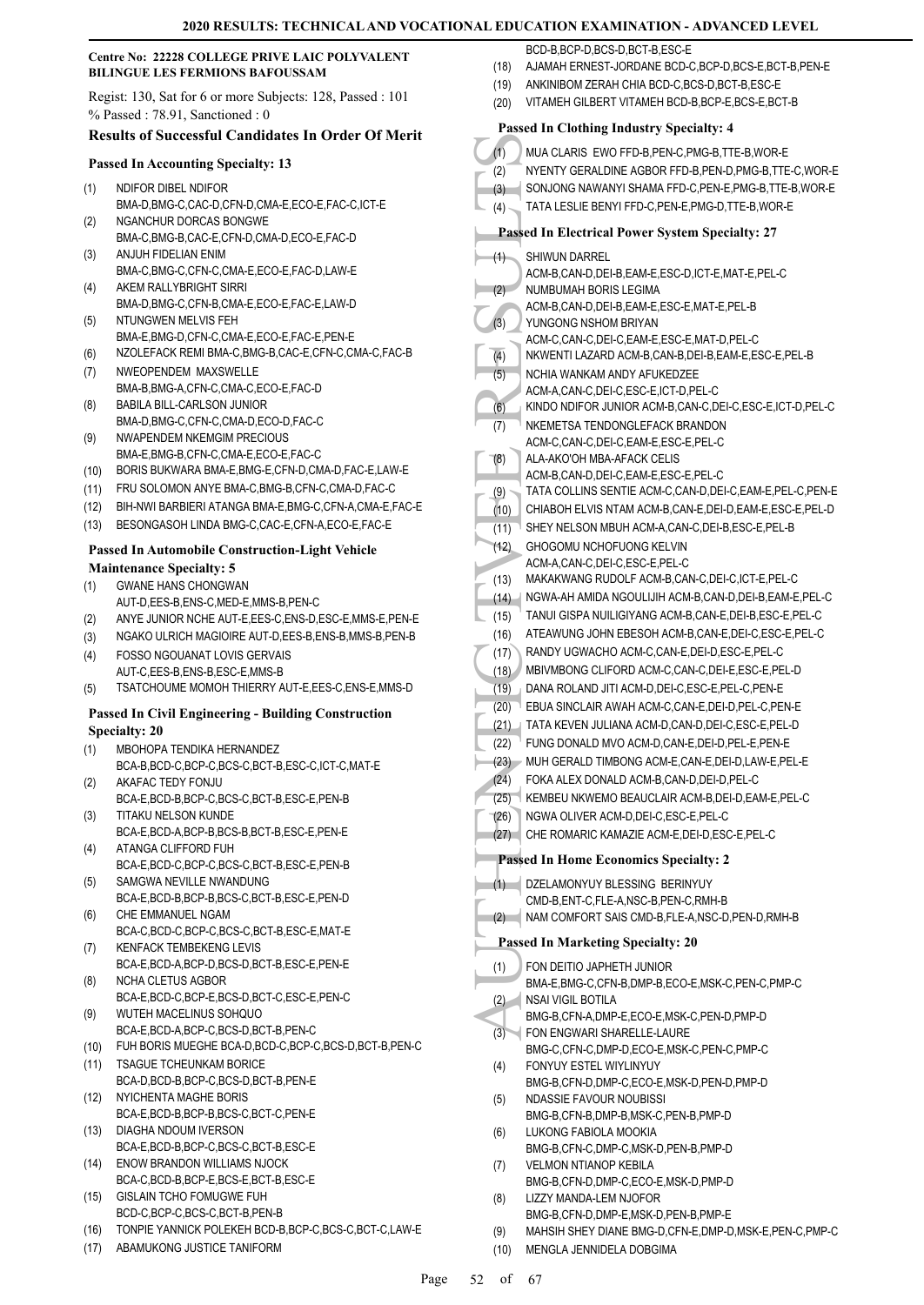#### **Passed In Marketing Specialty: 20**

BMG-D,CFN-E,DMP-B,ICT-E,MSK-D,PMP-D (11) ETENGENE WENDOLINE

- BMG-D,CFN-E,DMP-E,ENT-D,MSK-E,PMP-E
- (12) TINA NZEPO BMG-B,CFN-C,DMP-D,MSK-D,PMP-C
- (13) BLESSING NCHANGWI ADE BMG-C,CFN-B,DMP-E,PEN-C,PMP-E
- FORCHE EMMERANTINE AWAH (14) BMG-C,CFN-D,DMP-C,MSK-D,PMP-D
- MBUNYA ALOUSIUS TANGWA BMG-D,CFN-D,DMP-E,PEN-B,PMP-E (15)
- (16) NJI AMABO MAXCEL BMG-D,CFN-D,DMP-E,MSK-D,PEN-D
- (17) HARRIET ANGIE BMG-C,CFN-E,DMP-D,MSK-D,PMP-E
- PEMOKEH MARIENETTE SOPIWOH CFN-D,DMP-D,MSK-E,PEN-E,PMP-D (18)
- (19) SONE EBUDE SHARON BMG-E,CFN-E,DMP-D,PEN-D,PMP-E
- (20) YENJONG LARISSA NSHUKWI BMG-E,CFN-E,DMP-E,MSK-E

# **Passed In Wood Cabinet-Making Specialty: 2**

- (1) NDINGSA RISETH SUHTEH CPR-D,ESC-E,FDD-B,FRT-C,PMT-E
- (2) MENGNJO YUSUF KEWIR CPR-B,FDD-B,FRT-B,PMT-D

# **Passed In Single Subjects**

# **Passed In 4 Subjects: 8**

- (1) TENDONGMO CLAUDE BCD-B,BCS-C,BCT-C,PEN-E
- (2) NJUKANG ZIFAC CARLVINOUS BCD-C,BCS-D,BCT-C,PEN-E
- (3) WIRKOM KESHIA MBIVKA BMG-D,CFN-D,ECO-E,PEN-B
- (4) ACHIRI RAMSOME FON BCD-B,BCS-E,BCT-C,LAW-E
- (5) FUMBUI HANSON BMG-B,CFN-D,FAC-E,PEN-D
- (6) BRADLEY NZANTE METOUKE BMG-E,CFN-E,DMP-E,PEN-C
- (7) NSANGLI HAPPINESS WAINKEM BMG-E,CFN-D,DMP-D,PEN-E
- (8) NDIFORAMANG JEZER JORDAN CFN-E,DMP-E,MSK-E,PEN-C

#### **Centre No: 22230 KINGS BILINGUAL COMMUNITY COMPREHENSIVE COLLEGE BONADIKOMO, LIMBE**

Regist: 12, Sat for 6 or more Subjects: 12, Passed : 11 % Passed : 91.67, Sanctioned : 0

# **Results of Successful Candidates In Order Of Merit**

# **Passed In Accounting Specialty: 3**

- OBIT KELLY ACHO BMA-C,BMG-B,CFN-A,CMA-D,ECO-D,FAC-D,ICT-E (1)
- MBUH STEPHANIE NDIH BMA-D,BMG-B,CFN-D,CMA-E,ECO-C,FAC-D (2)
- (3) TSE DESTIN NDE BMA-B,BMG-E,CFN-C,CMA-D,FAC-D

# **Passed In Marketing Specialty: 5**

- NKONGHO MONIKA BRENDA BMA-D,BMG-C,CFN-C,DMP-B,MSK-C,PMP-D (1)
- TSAM PESTALOZZI FUEN BMA-E,BMG-D,CFN-C,DMP-B,MSK-D,PMP-E (2)
- LUME BLESSING NDETENYUI BMG-C,CFN-E,DMP-E,MSK-E,PMP-E (3)
- (4) ITSONG CHALENE ABIA BMG-D,CFN-E,DMP-D,MSK-D
- (5) NKWELLE MIRACLE EJEDE BMG-E,CFN-E,DMP-E,MSK-E

# **Passed In Single Subjects**

# **Passed In 6 Subjects: 1**

FONCHAM RODERICK CHICK BMA-E,BMG-C,CFN-D,ECO-D,FAC-E,ICT-D (1)

# **Passed In 5 Subjects: 1**

(1) EMANGA SONE ASHLEY BMA-E,BMG-D,CFN-E,ECO-E,FAC-E

# **Passed In 4 Subjects: 1**

(1) ENONGENE JONAS EPIE DMP-D,ICT-D,MSK-E,PMP-E

# **Centre No: 22232 OXFORD ACADEMIC COMPLEX TOMBEL**

Regist: 52, Sat for 6 or more Subjects: 51, Passed : 31 % Passed : 60.78, Sanctioned : 0

# **Results of Successful Candidates In Order Of Merit**

# **Passed In Accounting Specialty: 3**

- AKEN VIGINITE EKEN BMA-B,BMG-B,CFN-C,CMA-E,ECO-E,FAC-D (1) ETAPE MELLE GAYSHIAN MESODE
- BMA-D,BMG-C,CFN-B,CMA-E,ECO-E,FAC-E (2)
- NDELLE MARY-JOYCE EBUDE (3)
- BMA-C,BMG-D,CFN-C,CMA-E,ECO-D,FAC-E

# **Passed In Marketing Specialty: 20**

- MUNYAM LARRISA MUSO (1)
	- BMA-A,BMG-A,CFN-A,DMP-A,ECO-A,MSK-C,PMP-D METUGE CLINTON KOME (2)
	- BMA-E,BMG-B,CFN-A,DMP-B,ECO-C,MSK-C,PMP-E
- NZANG NJAMOU VANISSA BMA-C,BMG-B,CFN-B,DMP-C,ECO-D,MSK-C,PMP-D (3)
- AKUNYINGONG MICHEL BMA-E,BMG-C,CFN-B,DMP-B,ECO-E,MSK-C,PMP-D (4)
- YIEPIE TEBONG REINE (5)
- BMA-E,BMG-B,CFN-E,DMP-B,ECO-C,MSK-B,PMP-E TAKIE GRACE AGHIE (6)
- BMA-E,BMG-C,CFN-D,DMP-B,ECO-E,MSK-C,PMP-D NGOINJANG ANNATE (7)
- BMA-E,BMG-B,CFN-E,DMP-B,ECO-E,MSK-C,PMP-E NJUME EUNICE ESUNGE (8)
- BMA-E,BMG-E,CFN-C,DMP-C,ECO-E,MSK-C,PMP-E (9)
- KIMBI PHILEMON YUH BMG-C,CFN-C,DMP-B,ECO-E,MSK-E,PMP-E
- MESAPE NGALAME JEVANIS (10)
- BMG-C,CFN-C,DMP-E,ECO-D,MSK-D,PMP-E AKAME CHANTAL MECHANE (11)
- BMA-E,BMG-C,CFN-D,DMP-B,MSK-E,PMP-E
- (12) NFOR CLINTON CHE BMG-E,CFN-D,DMP-B,ECO-E,MSK-E,PMP-E
- NGONG EMMANUELLA MBUH (13) BMG-B,CFN-D,DMP-B,MSK-C,PMP-E
- EKAH-KUNDE SHALINE DIENGU  $(14)$
- BMG-D,CFN-D,DMP-C,ECO-E,MSK-D
- (15) ANAGHE BORIS BAH BMG-C,CFN-E,DMP-D,ECO-E,MSK-E
- (16) NGUEUDIA VANELLE NADIA BMG-B,CFN-E,DMP-D,MSK-E (17) BOH CHRYSANTUS JUNIOR BMG-D,CFN-E,DMP-B,MSK-E
- (18) EKAWA AWOBOH RELIDIS BMG-D,CFN-E,DMP-C,MSK-E
- (19) SALLE CHEERLY EPOTE BMG-D,CFN-E,DMP-E,MSK-E
- (20) KOME REXY MARCSHOE ESUNG BMG-E,CFN-E,DMP-E,MSK-E

# **Passed In Single Subjects**

# **Passed In 5 Subjects: 3**

- OJONG MENYUE DIRAND TAKANG (1)
- BMA-D,BMG-A,CFN-B,ECO-E,FAC-D
- (2) HALLE MBONG FABRICE BMA-C,BMG-B,CFN-C,CMA-D,ECO-D
- (3) NZELLE ONELLA EPITIME BMA-D,BMG-B,CFN-C,ECO-D,FAC-E

# **Passed In 4 Subjects: 5**

- (1) WASU FEDINAND BMG-B,CFN-B,ECO-D,FAC-D
- (2) MUKONG DERICK SAM BMG-B,CFN-C,CMA-E,ECO-C
- (3) IDRIS UGUM CARL BMG-E,CFN-E,DMP-B,ECO-E
- (4) KAMENI JANET ENGONWEI BMA-E,BMG-C,CFN-E,ECO-E
- (5) HONGIE NICELE BMG-D,CFN-E,CMA-E,ECO-D
- (3) MDELLI<br>
BMA-C,<br>
Passed In 1<br>
MUNYA<br>
BMA-A,<br>
(2) METUC<br>
BMA-A,<br>
(3) METUC<br>
BMA-A,<br>
BMA-A,<br>
BMA-A,<br>
BMA-E,<br>
RMA-E,<br>
TAKIE<br>
EMA-E,<br>
TAKIE<br>
BMA-E,<br>
TAKIE<br>
BMA-E,<br>
TAKIE<br>
BMA-E,<br>
TAKIE<br>
BMA-E,<br>
NGOIN,<br>
BMA-E,<br>
NGOIN,<br>
BMA-E **Centre No: 22233 AMASIA BILINGUAL SECONDARY SCHOOL EKOUNOU YAOUNDE**

Regist: 96, Sat for 6 or more Subjects: 95, Passed : 66 % Passed : 69.47, Sanctioned : 0

# **Results of Successful Candidates In Order Of Merit**

# **Passed In Accounting Specialty: 9**

- KENYI ANSELME BILIGA BMA-A,BMG-A,CAC-D,CFN-B,CMA-B,ECO-C,FAC-C,ICT-E (1)
- MOGUEM GWETH JUANNYTHA SMERALDA BMA-B,BMG-C,CAC-E,CFN-C,CMA-B,ECO-B,FAC-C,ICT-B (2)
- NKENG ZYPORAH TEBUG BMA-D,BMG-B,CAC-E,CFN-A,CMA-C,ECO-C,FAC-B,ICT-C (3) TUNGHA HERODIAS PONGHA (4)
	- BMA-B,BMG-A,CAC-E,CFN-C,CMA-B,ECO-C,FAC-C,ICT-E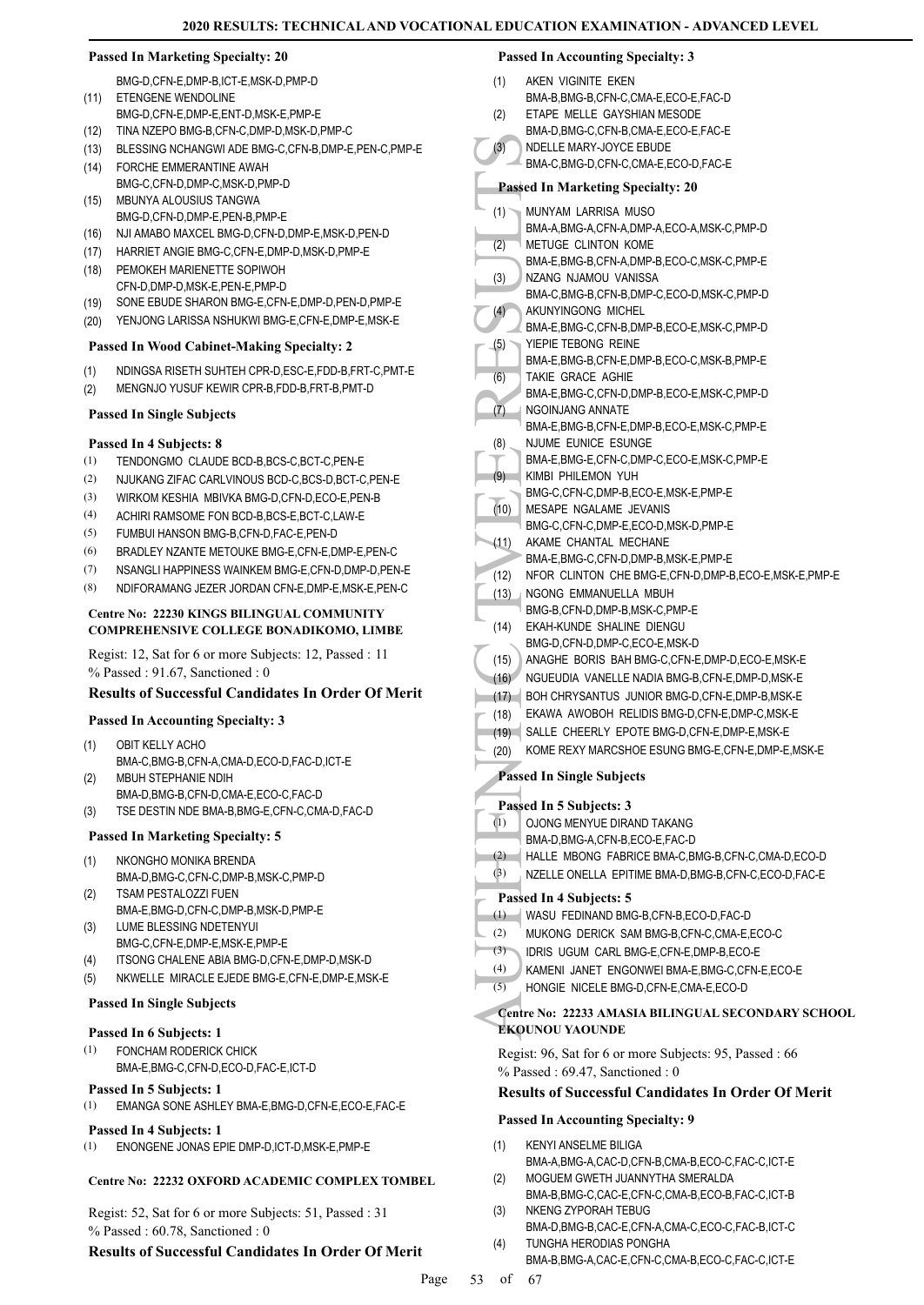|            | <b>Passed In Accounting Specialty: 9</b>                                                                       | <b>AKOH NGIDE</b><br>(7)                     |
|------------|----------------------------------------------------------------------------------------------------------------|----------------------------------------------|
| (5)        | AZAH MADOSHEL BAH                                                                                              | BMG-A,CFN-<br>(8)<br><b>LEINYUY PR</b>       |
|            | BMA-A, BMG-A, CAC-D, CFN-C, CMA-C, ECO-B, FAC-B                                                                | BMA-E, BMG-                                  |
| (6)        | NJEKE ENDUM LIMUNGA EMELDA                                                                                     | (9)<br><b>MBAH ACHA</b>                      |
|            | BMA-B, BMG-B, CAC-E, CFN-A, ECO-E, FAC-E                                                                       | <b>NGWINJO KI</b><br>(10)                    |
| (7)        | MOGUE TCHETENG ANGE OLIVE                                                                                      | (11)<br>EPETTY ROS                           |
|            | BMA-E,BMG-D,CFN-E,CMA-D,ECO-D,FAC-C                                                                            | BMG-D,CFN-                                   |
| (8)        | NSOM VIVIAN NEH BMA-E, BMG-E, CFN-E, CMA-E, ECO-E, FAC-E<br>NKENGAFAC BELTUS BMA-D, BMG-D, CFN-C, CMA-E, FAC-D | (12)<br><b>BOBDINGAN</b>                     |
| (9)        |                                                                                                                | <b>RELINDIS M/</b><br>(13)                   |
|            | <b>Passed In Automobile Construction-Light Vehicle</b>                                                         | BMA-E, BMG-<br>MEFOTIO M/<br>(14)            |
|            | <b>Maintenance Specialty: 2</b>                                                                                | SMITH BENI<br>(15)                           |
| (1)        | SIMO SYLVESTE WANKI<br>EES-D, ENS-C, ESC-E, LAW-E, MAT-E, MMS-D                                                | ALIDA VUAH<br>(16)                           |
| (2)        | NGWA ABONGNWI CHRISTBROWN                                                                                      | ANUMU FRA<br>(17)                            |
|            | AUT-C,EES-D,ENS-C,ICT-D,MMS-D                                                                                  | NGNEDJOU<br>(18)                             |
|            | <b>Passed In Civil Engineering - Building Construction</b>                                                     |                                              |
|            | <b>Specialty: 11</b>                                                                                           | <b>Passed In Meta</b>                        |
| (1)        | <b>BAME CHECHE KASINA</b>                                                                                      | (1)<br><b>MULUH RAC</b>                      |
|            | BCA-C,BCD-B,BCP-C,BCS-B,BCT-A,ESC-E,LAW-E,MAT-E                                                                | ENT-D,LAW-                                   |
| (2)        | SUH ELVIS NGWA                                                                                                 | CHE TEREN<br>(2)                             |
|            | BCA-E,BCD-C,BCP-C,BCS-C,BCT-A,ESC-E,LAW-B                                                                      | Passed In Wood                               |
| (3)        | TOH CYRIL SONG                                                                                                 | <b>NZAZE NDEI</b><br>(1)                     |
|            | BCA-C,BCD-B,BCP-C,BCS-C,BCT-B,ESC-E,MAT-E<br>NGWEI LOUIS NYUNG BCA-D, BCD-C, BCP-E, BCS-C, BCT-A, LAW-A        | CPR-C,ESC-                                   |
| (4)<br>(5) | TANIKURU BLESS ATANGA                                                                                          | <b>NJINUE SAM</b><br>(2)                     |
|            | BCA-D,BCD-C,BCP-C,BCS-B,BCT-A,ESC-E                                                                            | <b>Passed In Singl</b>                       |
| (6)        | TAMASANG BENOAL NTAH                                                                                           |                                              |
|            | BCA-D,BCD-B,BCP-D,BCS-C,BCT-A,ESC-E                                                                            | Passed In 5 Sul                              |
| (7)        | BRIYAND NYANYUI BCA-C, BCD-B, BCP-B, BCS-C, BCT-A                                                              | (1)<br>NJIBANGON                             |
| (8)        | TENYAH RODOFF NGOH BCA-E,BCD-D,BCP-C,BCS-C,BCT-A                                                               | BMA-D, BMG-<br>(2)<br><b>NFOUH BLES</b>      |
| (9)        | TABOT EBANGHA YANNICK OJONG                                                                                    | (3)<br>MBOUOMBO                              |
| (10)       | BCD-C,BCP-E,BCS-D,BCT-B,ESC-E<br>MOMOH JENEDOU MEYUENEDONYI                                                    | BMA-E, BMG-                                  |
|            | BCD-D,BCP-D,BCS-D,BCT-C,ESC-E                                                                                  | Passed In 4 Sul                              |
| (11)       | LATEH COLLINS ITUKA BCD-B, BCP-E, BCS-C, BCT-A                                                                 | (1)<br><b>FOKA TAGN</b>                      |
|            | <b>Passed In Electrical Power System Specialty: 15</b>                                                         | (2)<br><b>NEBA FANGI</b>                     |
|            |                                                                                                                | (3)<br><b>CHEO RIASS</b>                     |
| (1)        | FUL EMILLE NYINGCHIA                                                                                           | (4)<br><b>FAI COURAG</b>                     |
|            | ACM-A,CAN-A,DEI-B,EAM-E,ESC-E,ICT-E,MAT-E,PEL-C<br>AWAH FREDRICK MUNOH                                         |                                              |
| (2)        | ACM-B,CAN-D,DEI-B,ESC-E,LAW-B,PEL-C                                                                            | Centre No: 2223                              |
| (3)        | CHIMASA BLAISE ACM-B,CAN-C,DEI-B,EAM-E,ESC-E,PEL-E                                                             | Regist: 89, Sat f                            |
| (4)        | NGULEFAC OLIVER FONGUNG                                                                                        | % Passed: 32.5                               |
|            | ACM-B,CAN-D,DEI-B,EAM-E,ESC-E,PEL-D                                                                            | <b>Results of Suc</b>                        |
| (5)        | SAAH - MEZA CELESTIN BILA                                                                                      |                                              |
|            | ACM-B,CAN-E,DEI-B,EAM-E,ESC-E,PEL-C<br>MBENG THEOPHILUS SONG ACM-C,CAN-C,DEI-B,EAM-E,PEL-C                     | <b>Passed In Acco</b>                        |
| (6)<br>(7) | BINA COURAGE ALAMUNANG ACM-B,CAN-E,DEI-C,ESC-E,PEL-C                                                           | (1)<br><b>BIH KELLY B</b>                    |
| (8)        | BIJESANG KELVIN ACM-C,CAN-C,DEI-C,ESC-E,PEL-D                                                                  | BMA-B, BMG-                                  |
| (9)        | EVERTIUS WABILA FORSET ACM-B, DEI-C, ESC-E, PEL-D                                                              | (2)<br><b>APASO RELI</b>                     |
| (10)       | ETIENE AFONGOH ACM-B,CAN-E,DEI-C,PEL-D                                                                         | BMA-D, BMG-<br>(3)<br><b>NGUEMBON</b>        |
| (11)       | CHENYUI LANDIS FUHNKUEH ACM-C,CAN-E,DEI-C,PEL-D                                                                | BMG-D,CFN-                                   |
| (12)       | DINGANA BRAIN NJIMBOMBO ACM-B,CAN-E,DEI-C,PEL-E                                                                | <b>AYUK ROLLI</b><br>(4)                     |
| (13)       | BIMELA STANLEY NDZEGHA ACM-C,CAN-E,DEI-C,PEL-E                                                                 | Passed In Marl                               |
| (14)       | MOHAMMED MOUSTAPHA MOCTAR ACM-D,CAN-E,DEI-C,PEL-E                                                              |                                              |
| (15)       | KONKA ERNEST SUH ACM-D,CAN-E,DEI-C,PEL-E                                                                       | (1)<br>NGONG ERA                             |
|            | <b>Passed In Marketing Specialty: 18</b>                                                                       | BMA-E, BMG-<br>(2)<br>NGAM DIVIN             |
| (1)        | NSHA LESLYE BUTOH                                                                                              | BMG-D,CFN-                                   |
|            | BMA-D, BMG-E, CFN-C, DMP-E, ECO-D, ENT-B, MSK-D, PMP-D                                                         | AISHA NFOH<br>(3)                            |
| (2)        | MASSING ZAMBO LUCIENNE KEVINE                                                                                  | MEZOH JOY<br>(4)                             |
|            | BMA-B, BMG-A, CFN-D, DMP-B, ICT-D, MSK-D, PMP-B                                                                | BMG-C,CFN-                                   |
| (3)        | NGALA KELLY MANGWANG                                                                                           | <b>MEKEMTIE K</b><br>(5)                     |
|            | BMA-B,BMG-B,CFN-D,DMP-C,ECO-C,MSK-C,PMP-D                                                                      | BMG-D,CFN-                                   |
| (4)        | PRISCA BONJAB<br>BMA-E,BMG-C,CFN-D,DMP-B,ECO-E,MSK-C,PMP-D                                                     | OKENWA JA<br>(6)<br><b>LUMNWI YOI</b><br>(7) |
| (5)        | DJEMO ADRIANE NAOMIE LAFORTUNE                                                                                 | NJWE CARIN<br>(8)                            |
|            | BMA-E,BMG-D,CFN-E,DMP-B,ICT-E,MSK-C,PMP-C                                                                      |                                              |
|            |                                                                                                                | (9)<br>YANGO TEN                             |

KIMBO GRAHAM BHEMSEIMBOM BMG-D,CFN-E,DMP-E,ECO-E,ENT-C,MSK-D,PMP-D (6)

| AL LDU | AMINATION - ADVANCED LEVEL                                                                             |
|--------|--------------------------------------------------------------------------------------------------------|
| (7)    | AKOH NGIDE NATHALI                                                                                     |
|        | BMG-A, CFN-E, DMP-A, ECO-E, MSK-B, PMP-C                                                               |
| (8)    | LEINYUY PRISCILLA NYUYKONGE                                                                            |
| (9)    | BMA-E, BMG-A, CFN-E, DMP-E, MSK-D, PMP-D<br>MBAH ACHA BERITTA BMA-D, BMG-E, CFN-E, DMP-E, MSK-E, PMP-D |
|        | NGWINJO KETURAH BMG-B,CFN-E,DMP-B,MSK-B,PMP-D                                                          |
| (10)   |                                                                                                        |
| (11)   | EPETTY ROSINE MARGUERITE MARTIDA<br>BMG-D,CFN-E,DMP-B,MSK-D,PMP-C                                      |
| (12)   | BOBDINGA NJINWO HELARY BMG-C, CFN-E, DMP-B, MSK-C, PMP-E                                               |
| (13)   | RELINDIS MAKUONDO AMBAN                                                                                |
|        | BMA-E.BMG-C.CFN-E.MSK-C.PMP-D                                                                          |
| (14)   | MEFOTIO MARIS CFN-E, DMP-D, ECO-E, MSK-E, PMP-E                                                        |
| (15)   | SMITH BENI RUTH KESTIA BMA-E, BMG-E, CFN-E, MSK-E, PMP-E                                               |
| (16)   | ALIDA VUAH SAM BMG-C,DMP-A,MSK-D,PMP-C                                                                 |
| (17)   | ANUMU FRANCIS AKAWUNG BMG-C,DMP-C,MSK-E,PMP-C                                                          |
| (18)   | NGNEDJOU MENWETSE MIRALLE BMG-E,CFN-E,DMP-E,MSK-E                                                      |
|        |                                                                                                        |
|        | Passed In Metal Works and Industrial Piping Specialty: 2                                               |
| (1)    | <b>MULUH RACHIEF CHO</b>                                                                               |
|        | ENT-D,LAW-C,MAT-E,MED-C,MIP-B,MOU-B,WOM-C                                                              |
| (2)    | CHE TERENCE SUH ENT-E,LAW-B,MED-E,MIP-C,MOU-C,WOM-D                                                    |
|        | <b>Passed In Wood Cabinet-Making Specialty: 2</b>                                                      |
|        |                                                                                                        |
| (1)    | NZAZE NDEUGOUE ELIAS LANDRY                                                                            |
|        | CPR-C.ESC-E.FDD-C.FRT-B.LAW-C.MAT-D.PMT-D<br>NJINUE SAMUEL CPR-E,FDD-E,FRT-D,LAW-E,PMT-E               |
| (2)    |                                                                                                        |
|        | <b>Passed In Single Subjects</b>                                                                       |
|        | Passed In 5 Subjects: 3                                                                                |
| (1)    | NJIBANGONG BELTINE MANKA'A                                                                             |
|        | BMA-D, BMG-C, CFN-D, ECO-E, FAC-E                                                                      |
| (2)    | NFOUH BLESSING NAGVA BMA-E, BMG-D, CFN-D, ECO-E, ICT-E                                                 |
| (3)    | MBOUOMBOUO MOUHAMADOU NAZIR                                                                            |
|        | BMA-E, BMG-E, CFN-E, FAC-E, ICT-E                                                                      |
|        | Passed In 4 Subjects: 4                                                                                |
| (1)    | FOKA TAGNY LOIC STEVE BMA-B, BMG-D, CFN-E, CMA-D                                                       |
| (2)    | NEBA FANGBENG JUNIOR CHE EES-D, ENS-C, ICT-E, MMS-E                                                    |
| (3)    | CHEO RIASSA NGWE BMA-E, BMG-E, DMP-D, ENT-D                                                            |
| (4)    | FAI COURAGE NJINGI BMA-D, BMG-D, CFN-E, FAC-E                                                          |
|        |                                                                                                        |
|        | Centre No: 22234 AKWA DOUALA EXTERNAL                                                                  |
|        |                                                                                                        |
|        | Regist: 89, Sat for 6 or more Subjects: 83, Passed : 27                                                |
|        | % Passed: 32.53, Sanctioned: 0                                                                         |
|        | <b>Results of Successful Candidates In Order Of Merit</b>                                              |
|        | <b>Passed In Accounting Specialty: 4</b>                                                               |
|        |                                                                                                        |
| (1)    | BIH KELLY BRIGHT CHE<br>BMA-B, BMG-B, CAC-E, CFN-D, CMA-C, ECO-E, FAC-E                                |
| (2)    | APASO RELINDIS                                                                                         |
|        | BMA-D.BMG-B.CAC-E.CFN-D.CMA-E.FAC-E.ICT-E                                                              |
| (3)    | NGUEMBONG BOGNE THERESE DIVINE                                                                         |
|        | BMG-D,CFN-C,CMA-E,ECO-E,FAC-D                                                                          |
| (4)    | AYUK ROLLINS NJOCK BMG-E, CFN-D, CMA-E, FAC-C                                                          |
|        | <b>Passed In Marketing Specialty: 15</b>                                                               |
|        |                                                                                                        |
| (1)    | NGONG ERANDINE WALANG                                                                                  |
|        | BMA-E,BMG-B,CFN-D,DMP-B,ECO-E,ICT-C,MSK-D,PMP-E                                                        |
| (2)    | NGAM DIVINE MULOM                                                                                      |
|        | BMG-D,CFN-B,DMP-A,ECO-E,LAW-C,MSK-B,PMP-D<br>AISHA NFOH BMA-E, BMG-C, CFN-D, DMP-C, MSK-D, PMP-D       |
| (3)    |                                                                                                        |
| (4)    | MEZOH JOYSLINE NKENG                                                                                   |
|        | BMG-C,CFN-D,DMP-D,ECO-E,MSK-C,PMP-D<br>MEKEMTIE KENMEVE ORNELLA                                        |
| (5)    | BMG-D,CFN-E,DMP-B,ECO-E,ENT-E,MSK-C                                                                    |
| (6)    | OKENWA JAMES BMG-C, CFN-C, DMP-B, MSK-B, PMP-D                                                         |
| (7)    | LUMNWI YOKERIA BMG-C, DMP-B, ECO-E, MSK-D, PMP-E                                                       |
| (8)    | NJWE CARINE YEBE BMG-D, CFN-C, DMP-D, MSK-C, PMP-E                                                     |
| (9)    | YANGO TENDA SOREILLE LETICIA                                                                           |
|        | BMG-D,CFN-E,DMP-C,LAW-E,MSK-D                                                                          |
|        |                                                                                                        |

(10) MULUH GHANG ELVIRA BMG-D,CFN-D,DMP-C,MSK-E,PMP-E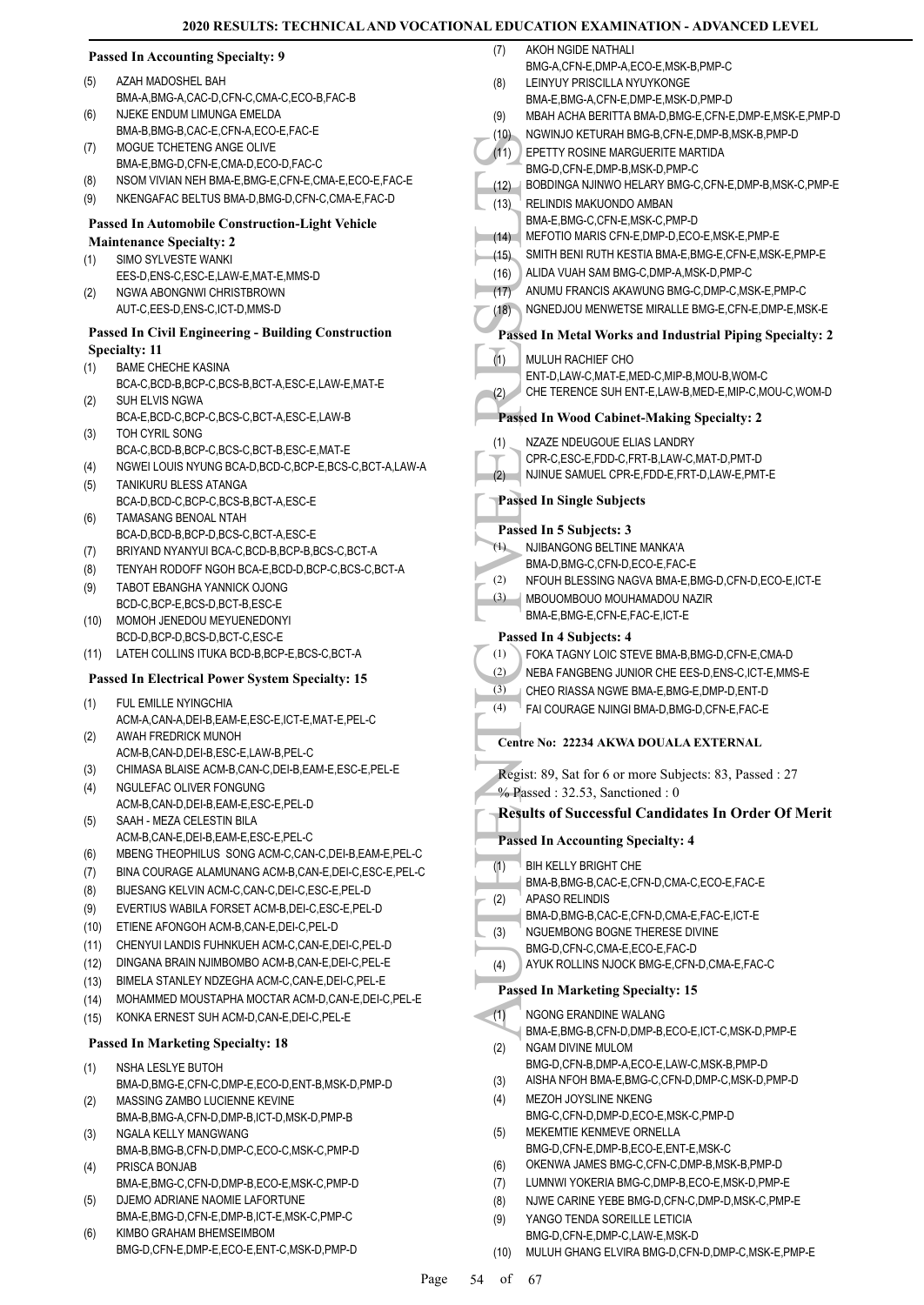#### **Passed In Marketing Specialty: 15**

- (11) NEH BLANDINE MBU CFN-C,DMP-C,ECO-E,MSK-E,PMP-E
- MATABE AMINA GREAT FOBE CFN-C,DMP-C,LAW-E,MSK-E,PMP-E (12)
- (13) PENN ELVIS TEKU BMG-C,CFN-D,DMP-D,MSK-B
- (14) SOPPI MBOKA AZANIE CHRISTELLE BMA-E,CFN-C,DMP-C,MSK-E
- (15) NANGE THERESE TOH BMG-E,CFN-E,DMP-D,MSK-E

#### **Passed In Secretarial Administration and Communication Specialty: 1**

(1) YONDO DJENGUE DIANE IPR-E,OAW-D,PCS-E,PEN-B

#### **Passed In Single Subjects**

#### **Passed In 6 Subjects: 1**

NGALEU KAMENI JOYCE DAPHNE BMA-E,BMG-E,CFN-E,DMP-B,ECO-E,ENT-D (1)

#### **Passed In 5 Subjects: 3**

- (1) KIMBENG LORANTINE ENDAH BMA-D,BMG-B,CAC-E,CFN-D,ICT-E
- (2) DANIEL TANTO BMA-E,BMG-D,CFN-D,CMA-D,ECO-E NGAGEU LEUWE DANIELLA SABASTINI (3)
- BMA-D,BMG-E,CFN-E,ECO-E,FAC-E

#### **Passed In 4 Subjects: 3**

- (1) NJINTE VANESSIA SHAMO BMA-E BMG-C, CEN-D, FAC-D
- (2) BOSUNGMEH FONCHAM BMA-E,BMG-D,CFN-E,DMP-D
- (3) EMILDINE BERINYUY BMA-E,BMG-D,CFN-E,CMA-E

#### **Centre No: 22235 PROVIDENCE BILINGUAL COMPREHENSIVE HIGH SCHOOL MBANGA**

Regist: 39, Sat for 6 or more Subjects: 38, Passed : 35 % Passed : 92.11, Sanctioned : 0

#### **Results of Successful Candidates In Order Of Merit**

#### **Passed In Accounting Specialty: 9**

- DIBOTTI EWOUDOU ADELE LAETICIA JASMINE BMA-B,BMG-A,CAC-E,CFN-B,CMA-B,ECO-C,FAC-C (1) LONGHO GLORY NEZAH
- BMA-D,BMG-A,CFN-A,CMA-C,ECO-E,FAC-C (2)
- TABUFOR JEAN JACQUES NGOFUH BMA-E,BMG-D,CFN-E,CMA-D,FAC-E,ICT-E (3)
- (4) KUDI JUNIOR AZI BMA-B,BMG-A,CFN-B,CMA-C,FAC-B
- ENANGA LIDWINE ESTHER ITOR BMG-B,CFN-C,CMA-C,ECO-E,FAC-C (5)
- (6) KIMBI ESTHER FUEN BMG-A,CFN-D,CMA-E,ECO-E,FAC-E
- (7) IHIMBRU KAREN YIBIRI BMG-A,CFN-D,CMA-E,FAC-E
- (8) NGOT DESERE BMG-C,CFN-C,CMA-D,FAC-E
- (9) VAVA CAROLE JOSO BMG-D,CFN-E,CMA-E,FAC-E

#### **Passed In Civil Engineering - Building Construction Specialty: 2**

- NDIFORBA NARCISSE NYAMPIDEMGHA BCD-D,BCS-E,BCT-C,ESC-E,LAW-E (1)
- (2) KWAIN CHRISTIAN NTAM BCD-E,BCP-E,BCT-C,ESC-D

#### **Passed In Marketing Specialty: 23**

- BARIDILO LYSENDER ZORABA BMA-E,BMG-A,CFN-C,DMP-A,ECO-C,MSK-C,PMP-D (1)
- EMMANUEL ABIMBOLA E. TOMOLOJU BMG-A,CFN-C,DMP-B,ECO-E,MSK-B,PMP-D (2)
- AYOMO BULU LISETTE BMG-A,CFN-D,DMP-C,ECO-C,MSK-C,PMP-C (3)
- (4) ALEMAFAC SOLACE BMG-B,CFN-C,DMP-B,ECO-E,MSK-B,PMP-C
- (5) ANYI JOHN EKI BMA-E,BMG-B,CFN-D,DMP-B,MSK-B,PMP-C
- (6) NSOM LIZETTE MAIH BMG-B,CFN-D,DMP-A,ECO-E,MSK-C,PMP-D
- HACKWI DOCAS BONGNWE BMG-A,CFN-B,DMP-C,ECO-E,MSK-D,PMP-D (7)
- (8) NGANG JOY MALU BMG-A,CFN-D,DMP-D,ECO-C,MSK-D,PMP-D
- CHIEDOCHIE RAYMOND ONYEKAONWU BMG-C,CFN-D,DMP-A,ECO-E,MSK-B,PMP-E (9)
- NGEH VEDOLINE AJIMSIMBOM BMG-A,CFN-E,DMP-B,ECO-D,MSK-D,PMP-E (10)
- (11) AGPEL BORIS BMG-C,CFN-E,DMP-B,ECO-D,MSK-B,PMP-E
- (15)<br>
(16) BRUNH<br>
FONGC BMG-A,<br>
(17) FONGC BMG-B,<br>
(17) FONGC BMG-B,<br>
(18) REGON<br>
(21) KUSUH<br>
(22) SAMUE<br>
(22) SAMUE<br>
(22) SAMUE<br>
Passed In Section BMG-B,<br>
(1) NGONC<br>
Centre No:<br>
SECONDA1<br>
Regist: 7, S% Passed In EXOKC<br>
Pa (12) KITU VIRGINIE FUEN BMG-A,CFN-C,DMP-E,ECO-E,MSK-D,PMP-E NTOH EVODIA NANGE BMG-B,CFN-E,DMP-D,ECO-E,MSK-C,PMP-E (13) (14) TAKU LARISA AZAH BMG-A,CFN-D,DMP-B,ECO-E,MSK-C (15) LUM LARISSA BMG-A,CFN-D,DMP-B,MSK-D,PMP-D (16) BRUNHILDA AKUMBOM BMA-E,BMG-B,CFN-C,DMP-D,MSK-C FONGOH MANTAN SHANDINI ZIONA BMG-A,CFN-D,DMP-C,MSK-E,PMP-D (17) ASONG ANTHERES NKENGBEZA BMG-B,CFN-E,DMP-D,MSK-D,PMP-D (18) (19) ENGOH SANDRINE AFONG BMG-C,CFN-C,DMP-E,MSK-D,PMP-E (20) YELOUMA MARIE CLAIRE BMG-B,CFN-E,DMP-D,MSK-E,PMP-E (21) KUSUH ELMINA NANGE BMG-B,CFN-E,DMP-E,ECO-E,MSK-E (22) SAMUEL MOKUBE EFUFA BMG-C,CFN-E,DMP-C,MSK-E (23) NDI HYGAI NDISI BMG-D,CFN-E,DMP-E,PMP-E **Passed In Single Subjects Passed In 4 Subjects: 1** (1) NGONG ANTHONY MBANG BCD-C,BCT-C,ESC-E,LAW-E **Centre No: 22237 PRESBYTARIAN COMPREHENSIVE SECONDARY SCHOOL FIANGO**  Regist: 7, Sat for 6 or more Subjects: 7, Passed : 4 % Passed : 57.14, Sanctioned : 0 **Results of Successful Candidates In Order Of Merit Passed In Accounting Specialty: 1** (1) EKOKO ESTHER MAKANE BMG-C,CFN-D,CMA-E,FAC-E **Passed In Marketing Specialty: 2** EZUMA SANDRA UDO BMA-E,BMG-C,CFN-E,DMP-D,MSK-D,PMP-E (1) (2) MOTALE LUCY TUA MOKANDA BMG-E,CFN-C,DMP-C,MSK-E **Passed In Single Subjects Passed In 4 Subjects: 1** (1) AMBE SOPHIA SIRRI BMG-B,CFN-B,ECO-E,FAC-E **Centre No: 22238 INSTITUTE PRIVE LAIC D'ETUDES TECHNIQUES BONABERI, DOUALA**  Regist: 57, Sat for 6 or more Subjects: 57, Passed : 52 % Passed : 91.23, Sanctioned : 0 **Results of Successful Candidates In Order Of Merit Passed In Accounting Specialty: 14** BENG NELSON TOH BMA-A,BMG-A,CAC-B,CFN-A,CMA-A,ECO-A,FAC-A (1) WASHA VERA NGAH BMA-A,BMG-A,CAC-C,CFN-A,CMA-C,ECO-C,FAC-A (2) MANKA'A HENNRIETA BMA-A,BMG-A,CAC-B,CFN-C,CMA-B,ECO-D,FAC-A (3) CHE BRANDON CHI BMA-A,BMG-C,CAC-E,CFN-D,CMA-E,ECO-E,FAC-D (4) CHEFOIN RACHEAL PIH BMA-E,BMG-C,CAC-D,CFN-B,CMA-E,ECO-E,FAC-C (5) ZITA ABONGJAM NUMVI BMA-D,BMG-A,CAC-E,CFN-B,CMA-E,ECO-E,FAC-E (6) BELMOND DOH KELLY BMA-D,BMG-B,CAC-E,CFN-C,CMA-E,ECO-E,FAC-C (7) NGOLLE-ENIME SHAMELLA DIONE BMA-A,BMG-A,CAC-D,CFN-C,ECO-E,FAC-A (8) (9) TANGYI PETER NJI BMA-B,BMG-C,CAC-E,CFN-B,CMA-C,FAC-B (10) NZEFOR GERMAINE BMA-D,BMG-B,CFN-D,CMA-E,ECO-E,FAC-C AKO ARRAH ZENGUE TAMBE BMA-C,BMG-C,CAC-E,CFN-D,CMA-E,FAC-C (11) (12) ANAKA SEDRIC AKU BMA-D,BMG-B,CAC-E,CFN-C,CMA-E,ECO-E (13) TSAFACK NGEDE STANY BMA-D,BMG-B,CAC-E,CFN-D,FAC-D (14) NCHUA RAJU OTOMI BMA-E,BMG-C,CFN-E,CMA-E,FAC-E

#### **Passed In Marketing Specialty: 34**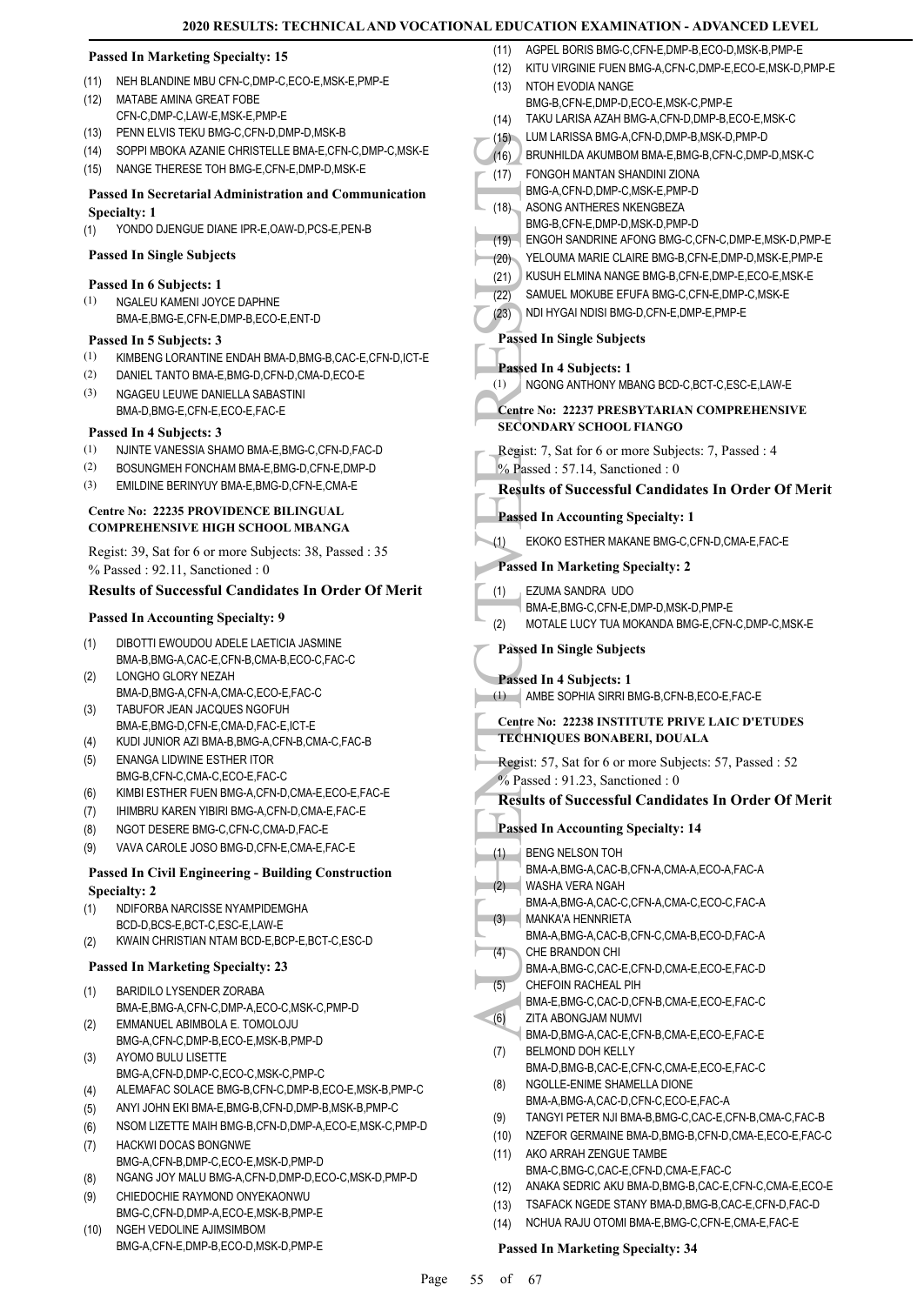|              | <b>Passed In Marketing Specialty: 34</b>                                                                       | (1)  | NDIFOR BERTRAND NEWUFOR<br>BMA-D,BMG-A,CFN-B,DMP-B,ECO-B,MSK-B,PMP-C                      |
|--------------|----------------------------------------------------------------------------------------------------------------|------|-------------------------------------------------------------------------------------------|
| (1)          | AJIENWIE KLIEVERT FRU                                                                                          | (2)  | KIA BERNICE BIMOH                                                                         |
|              | BMA-D, BMG-C, CFN-B, DMP-A, ECO-E, MSK-A, PMP-A<br><b>BLANDINE CRUKOH</b>                                      |      | BMA-E,BMG-A,CFN-A,DMP-D,ECO-D,MSK-C,PMP-E                                                 |
| (2)          | BMA-D, BMG-A, CFN-A, DMP-C, ECO-E, MSK-C, PMP-B                                                                | (3)  | EVETTE TOMLA<br>BMA-E,BMG-A,CFN-C,DMP-D,ECO-E,MSK-C,PMP-D                                 |
| (3)          | KUMAH EVIDENCE NDISI                                                                                           | (4)  | NYINGSIKO JERRY REFUH BMG-A, CFN-C, ECO-E, MSK-D, PMP-E                                   |
| (4)          | BMA-E,BMG-A,CFN-B,DMP-A,ECO-E,MSK-B,PMP-C<br><b>MAKONGO FALON</b>                                              | (5)  | NGONG PETROMILA BIH BMG-A, CFN-B, MSK-D, PMP-D                                            |
|              | BMA-D, BMG-A, CFN-C, DMP-B, ECO-E, MSK-B, PMP-B                                                                |      | <b>Passed In Single Subjects</b>                                                          |
| (5)          | BONDO BORIS KUNGHA MBANG                                                                                       |      | Passed In 4 Subjects: 2                                                                   |
|              | BMA-E,BMG-B,CFN-B,DMP-B,ECO-D,MSK-C,PMP-B<br>LUM KELLY BROWN FRU                                               |      | (1) SALLE VANICIA SENGE BMG-B, CFN-C, ECO-E, FAC-E                                        |
| (6)          | BMA-C, BMG-A, CFN-E, DMP-C, ICT-E, MSK-C, PMP-B                                                                | (2)  | NDA JOYSLINE MUYANG BMA-E, BMG-B, CFN-C, ECO-E                                            |
| (7)          | CHIA KASANDRA MANGONG                                                                                          |      | Centre No: 22240 NATIONAL BILINGUAL COLLEGE                                               |
|              | BMA-E,BMG-B,CFN-C,DMP-B,ECO-E,MSK-C,PMP-C                                                                      |      | <b>BONABERI DOUALA</b>                                                                    |
| (8)          | ASONDO PROSPER ABUNGWO                                                                                         |      | Regist: 11, Sat for 6 or more Subjects: 11, Passed : 9                                    |
| (9)          | BMA-B,BMG-D,CFN-D,DMP-C,ICT-E,MSK-C,PMP-C<br>ALIEH KATIA CHE                                                   |      | % Passed: 81.82, Sanctioned: 0                                                            |
|              | BMA-E,BMG-E,CFN-C,DMP-B,ECO-E,MSK-C,PMP-B                                                                      |      | <b>Results of Successful Candidates In Order Of Merit</b>                                 |
| (10)         | KENGNE EMMANUELLA TCHETCHOUA                                                                                   |      |                                                                                           |
|              | BMA-E,BMG-B,CFN-C,DMP-B,ECO-E,MSK-C,PMP-E                                                                      |      | <b>Passed In Accounting Specialty: 2</b>                                                  |
| (11)         | ATUH TELSI NDAM                                                                                                |      | (1) NGAKO NOUATONG MERVEILLE                                                              |
|              | BMA-D,BMG-C,CFN-E,DMP-B,ECO-E,MSK-D,PMP-D                                                                      |      | BMA-A, BMG-B, CAC-E, CFN-C, CMA-C, ECO-C, FAC-B                                           |
| (12)         | LUM RUTH AKUMA BMA-E, BMG-A, CFN-E, DMP-A, MSK-B, PMP-B                                                        | (2)  | SIRI RAISSA NJI                                                                           |
| (13)         | NTANGSE CYRENE KETIEBUI                                                                                        |      | BMA-A, BMG-A, CAC-E, CFN-C, CMA-C, ECO-E, FAC-C                                           |
| (14)         | BMA-E,BMG-A,CFN-E,DMP-B,MSK-B,PMP-C<br>NGEKWI DIVINE FAVOUR NSUH                                               |      | <b>Passed In Marketing Specialty: 5</b>                                                   |
|              | BMA-E,BMG-A,CFN-C,DMP-C,MSK-C,PMP-D                                                                            | (1)  | EWANE MONICA OJANG                                                                        |
| (15)         | YOLANDE VARDEZE WOBONGHO FORCHESIRI                                                                            |      | BMA-D,BMG-A,CFN-B,DMP-E,ECO-D,MSK-C,PMP-B                                                 |
|              | BMA-E, BMG-C, CFN-C, DMP-C, MSK-C, PMP-C                                                                       | (2)  | <b>FELASONG PERPS ABEA</b>                                                                |
| (16)         | AKO CLADAN TABI TAMBE                                                                                          |      | BMA-E,BMG-C,CFN-D,DMP-E,MSK-D,PMP-C                                                       |
|              | BMA-D, BMG-D, CFN-D, DMP-C, MSK-D, PMP-B                                                                       | (3)  | CHERIKA MOUASSO EPEE BUFUH                                                                |
| (17)         | NZUH GUILIETTE NGWENYI                                                                                         | (4)  | BMA-E,BMG-C,CFN-D,DMP-E,MSK-D,PMP-D<br>OBEN TAKOR MARIE BMG-B, CFN-D, DMP-B, MSK-D, PMP-E |
| (18)         | BMG-C,CFN-E,DMP-B,ECO-E,MSK-C,PMP-C<br>MBUH BERNADETTE BONDO                                                   | (5)  | KONGNYU ITA NAADE BMA-E, BMG-E, CFN-D, DMP-E, PMP-E                                       |
|              | BMA-E,BMG-D,CFN-D,DMP-B,MSK-C,PMP-D                                                                            |      |                                                                                           |
| (19)         | HALLE BELINDA NGEMAWAH                                                                                         |      | <b>Passed In Single Subjects</b>                                                          |
|              | BMG-B,CFN-C,DMP-E,ECO-E,MSK-E,PMP-C                                                                            |      | Passed In 4 Subjects: 2                                                                   |
| (20)         | <b>ESEH DAIRIUS STANLEY MUKETE</b>                                                                             | (1)  | AYUK ALICETTE AWANGHE BMA-C, BMG-B, CFN-D, FAC-E                                          |
|              | BMA-E,BMG-E,CFN-E,DMP-C,MSK-D,PMP-D                                                                            | (2)  | NGUEMTE DJOULAKO OLIVIA BMA-E, BMG-D, CFN-E, ICT-E                                        |
| (21)         | MASANGO ERIC MASANGO BMG-B,CFN-D,DMP-B,MSK-C,PMP-C                                                             |      | Centre No: 22243 COLLEGE POLYVALENT BILINGUE PRIVE                                        |
| (22)         | FRU EMMANUELA BIH BMG-D,CFN-D,DMP-A,MSK-D,PMP-C                                                                |      | <b>LAIC TAMA BAFOUSSAM</b>                                                                |
| (23)         | NGENGE COLLETE AMIKE BMG-C, CFN-E, DMP-B, MSK-C, PMP-D                                                         |      |                                                                                           |
| (24)         | MOHNENG RODIANE OHKIN BMG-B,CFN-E,DMP-C,MSK-D,PMP-C<br>TADOH SYLVIE NUBONYIN BMG-C, CFN-E, DMP-B, MSK-C, PMP-D |      | Regist: 97, Sat for 6 or more Subjects: 97, Passed: 87                                    |
| (25)         | FORBAH DELOIRES BMG-C, CFN-E, DMP-C, MSK-D, PMP-C                                                              |      | % Passed: 89.69, Sanctioned: 0                                                            |
| (26)<br>(27) | FUH LARISA AKWA BMG-D, CFN-D, DMP-B, MSK-E, PMP-D                                                              |      | <b>Results of Successful Candidates In Order Of Merit</b>                                 |
| (28)         | TITA SIKOD NAHVALA ROSIN BMG-D,CFN-E,DMP-B,MSK-D,PMP-E                                                         |      | <b>Passed In Accounting Specialty: 17</b>                                                 |
| (29)         | NGEH DERICK BIE BMG-B,CFN-E,DMP-C,MSK-E,PMP-E                                                                  |      | NEBA EMMANUELLA NEH                                                                       |
| (30)         | MILLA BAWERI HELEN BMG-D, CFN-E, DMP-C, MSK-E, PMP-D                                                           | (1)  | BMA-A, BMG-B, CAC-B, CFN-B, CMA-A, ECO-A, FAC-A, LAW-A                                    |
| (31)         | ANYE-ZAH ELVIS FRU BMG-D, CFN-D, DMP-E, MSK-E, PMP-C                                                           | (2)  | YONG EMMANUEL CHIA                                                                        |
| (32)         | PENN BLANDINE WONYOUH BMG-D, CFN-E, DMP-B, MSK-E, PMP-E                                                        |      | BMA-A,BMG-A,CAC-B,CFN-A,CMA-B,ECO-A,FAC-B,LAW-B                                           |
| (33)         | MOTEH MARIE BAKE BMG-C, CFN-E, DMP-E, MSK-D, PMP-E                                                             | (3)  | KIKOH MARLIS BIFENDE                                                                      |
| (34)         | CHI CONRALD ADE CFN-E, DMP-E, MSK-C, PMP-E                                                                     |      | BMA-A,BMG-B,CAC-B,CFN-C,CMA-A,ECO-D,FAC-A,LAW-B                                           |
|              | <b>Passed In Single Subjects</b>                                                                               | (4)  | BABA MAXCELINE NDEM                                                                       |
|              |                                                                                                                | (5)  | BMA-B, BMG-A, CFN-A, CMA-C, ECO-A, FAC-C, LAW-A<br>KELESEH BERTILA CHEKEDEY               |
|              | Passed In 5 Subjects: 1                                                                                        |      | BMA-B, BMG-B, CFN-C, CMA-B, ECO-B, FAC-A, LAW-A                                           |
| (1)          | AZESE FALONE BMA-E, BMG-B, CFN-D, ECO-E, FAC-E                                                                 | (6)  | NSAIBOTI LAETICIA NYIKIYAND                                                               |
|              | Passed In 4 Subjects: 3                                                                                        |      | BMA-A,BMG-C,CFN-E,CMA-C,ECO-C,FAC-B,LAW-A                                                 |
| (1)          | BOBGA LINDA NAHBILLA BMA-E, BMG-C, CFN-B, ECO-E                                                                | (7)  | NOELLA KININLA                                                                            |
| (2)          | LEKE ALEXGUIL KUNGANG BMA-E, BMG-C, CFN-B, CMA-E                                                               |      | BMA-B,BMG-B,CFN-D,CMA-D,ECO-C,FAC-B,LAW-B                                                 |
| (3)          | AWUNGLEFAC SOLANGE BMA-E, BMG-D, CFN-E, ECO-E                                                                  | (8)  | NDIEMFOR ORABELL NCHANGNWI<br>BMA-B,BMG-D,CFN-D,CMA-B,ECO-C,FAC-D,PEN-B                   |
|              | Centre No: 22239 HIGH TECH BILINGUAL HIGH SCHOOL,                                                              | (9)  | <b>TANGMO NADINE</b>                                                                      |
|              | <b>DOUALA</b>                                                                                                  |      | BMA-E,BMG-C,CFN-E,CMA-D,ECO-E,FAC-C,LAW-D                                                 |
|              | Regist: 10, Sat for 6 or more Subjects: 9, Passed : 7                                                          | (10) | NKEMTA SANDRA MANKWENTE                                                                   |
|              | % Passed: 77.78, Sanctioned: 0                                                                                 |      | BMA-B,BMG-E,CAC-E,CFN-E,CMA-D,ECO-E,FAC-D                                                 |
|              | <b>Results of Successful Candidates In Order Of Merit</b>                                                      | (11) | KEPSEU NDEUMO HESSAN JORES                                                                |
|              |                                                                                                                |      | BMA-E,BMG-E,CFN-E,CMA-E,ECO-E,FAC-C,LAW-C                                                 |
|              | <b>Passed In Marketing Specialty: 5</b>                                                                        | (12) | MOKENYU AKUMBOM JUNIOR KEZONG<br>BMA-B, BMG-C, CAC-E, CMA-B, ECO-D, FAC-A                 |
|              |                                                                                                                |      |                                                                                           |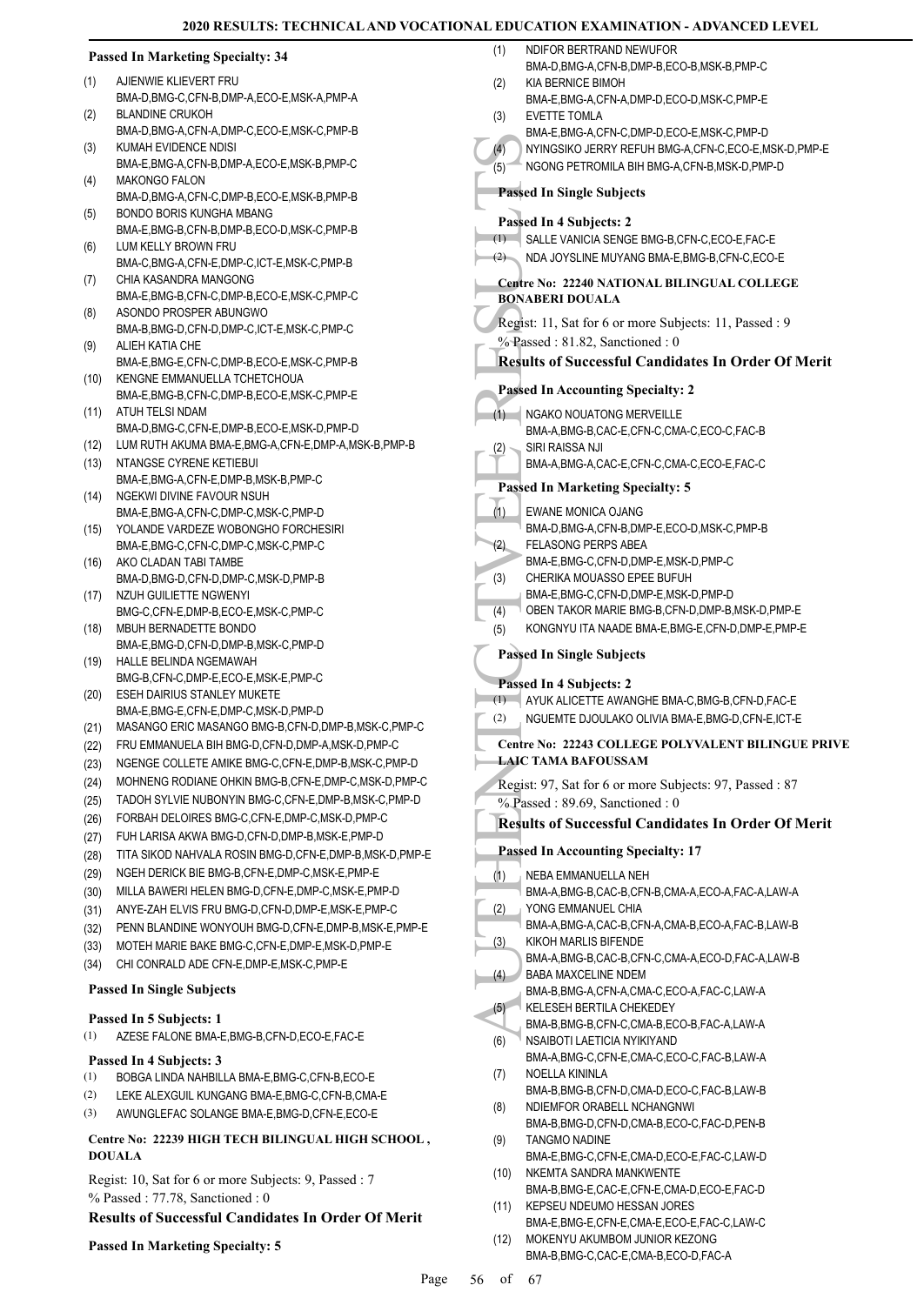|              | <b>Passed In Accounting Specialty: 17</b>                                                    |
|--------------|----------------------------------------------------------------------------------------------|
| (13)         | KARINE NGUM BMA-D, BMG-C, CFN-D, CMA-E, ECO-E, FAC-C                                         |
| (14)         | BIHNWI DESTINY BMA-D, BMG-B, CFN-E, CMA-E, ECO-E, FAC-C                                      |
| (15)         | MAKANGO YVETTE BMA-B, BMG-E, CFN-E, CMA-D, FAC-E, LAW-D                                      |
| (16)         | NGEOLEFAC JANVIER FUAFUELAKA                                                                 |
|              | BMG-E,CFN-E,CMA-E,FAC-E,LAW-D                                                                |
| (17)         | NAH CHANCELINE BMA-E,CFN-E,CMA-E,FAC-E,LAW-E                                                 |
|              | <b>Passed In Civil Engineering - Building Construction</b>                                   |
| (1)          | <b>Specialty: 27</b><br>KUUM NELSON NGONG                                                    |
|              | BCA-A,BCD-A,BCP-C,BCS-A,BCT-A,ESC-D,MAT-E                                                    |
| (2)          | FOFIE LONTSIE TCHOFFO RIVALDO                                                                |
|              | BCA-C,BCD-B,BCP-C,BCS-B,BCT-B,ESC-E,MAT-E                                                    |
| (3)          | <b>TCHINDA MELI ZIDANNE</b>                                                                  |
|              | BCA-B,BCD-B,BCP-A,BCS-A,BCT-A,ESC-D                                                          |
| (4)          | FONDOH BILL-DELINIE ACHO<br>BCA-D.BCD-A.BCP-A.BCS-A.BCT-A.ESC-E                              |
| (5)          | KEKENDAN JULIUS NCHINDA                                                                      |
|              | BCA-B, BCD-B, BCP-E, BCS-C, BCT-A, LAW-C                                                     |
| (6)          | ANENG BELTUS ATUD BCA-D, BCD-A, BCP-C, BCS-B, BCT-A, ESC-E                                   |
| (7)          | CHEGAN NKWENANG GHISLAIN                                                                     |
|              | BCA-C,BCD-A,BCP-D,BCS-B,BCT-A,ESC-E                                                          |
| (8)          | BRILLIANT FONGOH BCA-C, BCD-A, BCP-C, BCS-C, BCT-A, ESC-E                                    |
| (9)          | NDIFON RENE NKUNE BCA-D, BCD-B, BCP-B, BCS-C, BCT-B, LAW-E                                   |
| (10)         | FRANKLIN YIVEN BCA-D, BCD-A, BCP-D, BCS-C, BCT-A, ESC-E                                      |
| (11)         | <b>EBOA KAMIANG ACHEGHE</b>                                                                  |
| (12)         | BCA-E,BCD-A,BCP-D,BCS-B,BCT-A,ESC-E<br>AWAH EMMANUEL FUH BCA-E,BCD-A,BCP-E,BCS-C,BCT-A,ESC-E |
| (13)         | MUYA RENE NGOH BCA-E, BCD-B, BCP-E, BCS-B, BCT-B, ESC-E                                      |
| (14)         | KUM DENIS TEH BCA-E,BCD-B,BCP-E,BCS-C,BCT-A,ESC-E                                            |
| (15)         | ACHEKENG CLINTON NJUKANG                                                                     |
|              | BCA-E,BCD-B,BCS-C,BCT-B,ESC-E,LAW-E                                                          |
| (16)         | <b>TANDAFOR ELVIS TASHA</b>                                                                  |
|              | BCA-E,BCD-C,BCP-D,BCS-C,BCT-B,ESC-E                                                          |
| (17)         | TIMAH GISLAIN NGAMEN                                                                         |
| (18)         | BCA-E,BCD-C,BCP-E,BCS-C,BCT-B,ESC-E<br>NGWA LOUIS NEBA AKOUGNWI                              |
|              | BCA-E,BCD-B,BCP-C,BCS-B,BCT-B                                                                |
| (19)         | NGVUME MELVIN KEFEYIN BCD-C, BCP-D, BCS-D, BCT-B, LAW-B                                      |
| (20)         | FUL CRISTIANO BEALNALDO BCA-E,BCD-B,BCP-D,BCS-C,BCT-A                                        |
| (21)         | ELVIS AJI ATAGHA BCD-C, BCP-C, BCS-C, BCT-B, ESC-E                                           |
| (22)         | TCHOUKEU TCHUISSA VANITE DU BERCAILE                                                         |
|              | BCA-E,BCD-C,BCP-D,BCS-B,BCT-B                                                                |
| (23)         | NGUM GRACIOUS MKONG BCD-B,BCP-D,BCS-E,BCT-B,LAW-C                                            |
| (24)         | NTOHKONTEH OPHILIA NKWENBONG                                                                 |
|              | BCA-D, BCD-C, BCP-E, BCS-C, BCT-C<br>ADIANG KENEDY ESONG BCD-A, BCP-E, BCS-C, BCT-C          |
| (25)<br>(26) | GHONDA NYOUDA IVARIN BCD-B,BCP-E,BCS-D,BCT-B                                                 |
| (27)         | KAZE CYRILLE BCD-C, BCP-E, BCS-D, BCT-B                                                      |
|              | <b>Passed In Electrical Power System Specialty: 12</b>                                       |
| (1)          | NGWA GHISLAIN ACM-A,CAN-C,DEI-C,ESC-E,ICT-E,PEL-E                                            |
| (2)          | NGWA NEVILLE NDENECHO ACM-A,CAN-E,DEI-A,ESC-E,PEL-D                                          |
| (3)          | ATOH VEDOBEL TACHAM ACM-C,CAN-C,DEI-C,ESC-E,PEL-C                                            |
| (4)          | DJIODA JOSPIN PRIESTLY ACM-C,CAN-D,DEI-C,ESC-E,PEL-C                                         |
| (5)          | AYEAH SAMSON NGOAH ACM-B,CAN-C,DEI-C,ESC-E,PEL-E                                             |
| (6)          | TAHNFON FRITZ BILLA ACM-D, CAN-E, DEI-C, LAW-E, PEL-C                                        |
| (7)          | TINO BRUNO TABE ACM-C, CAN-D, DEI-D, ESC-E, PEL-D                                            |
| (8)          | DJOUNDA MELLI JOURDAIN ACM-C,CAN-E,DEI-C,ESC-E,PEL-E                                         |
| (9)          | CHI CALSON WANKI ACM-E,CAN-E,DEI-B,ESC-E,PEL-D                                               |
| (10)         | NJI SEDRICK CHE ACM-B, DEI-C, ESC-E, PEL-D                                                   |
| (11)         | MBAI-ARIM DANOL ACM-D, DEI-C, ESC-E, PEL-D                                                   |
| (12)         | CHOFOR MICHAEL FOKOU ACM-E,CAN-E,DEI-C,PEL-D                                                 |
|              |                                                                                              |

- FORBETEH NICKEL GLORY MANKA (1) CMD-A,ECO-E,ENT-B,FLE-A,ICT-C,NSC-A,PEN-C,RMH-A (2) ASOH SIDONY TANCHO
- CMD-A,ENT-D,FLE-A,NSC-A,PEN-B,RMH-A

|                  | ONAL EDUCATION EXAMINATION - ADVANCED LEVEL                                                     |
|------------------|-------------------------------------------------------------------------------------------------|
| (3)              | SHEY MARBEL KEKENDAN                                                                            |
| (4)              | CMD-A, ENT-C, FLE-A, NSC-B, PEN-B, RMH-A<br>LENDZEMO CECILINE LEINYUY                           |
|                  | CMD-A, ENT-D, FLE-A, NSC-B, PEN-B, RMH-A                                                        |
| (5)              | ATUH SIDELINE API CMD-A, ENT-D, FLE-A, NSC-B, PEN-D, RMH-A                                      |
| (6)              | WANDIM OLIVIA FUNJANG<br>CMD-B,ENT-E,FLE-A,NSC-C,PEN-D,RMH-B                                    |
| (7)              | YEMATA YIMELI BRENDA MIRABELLE                                                                  |
|                  | CMD-B,ENT-E,FLE-A,NSC-C,PEN-E,RMH-B                                                             |
|                  | <b>Passed In Marketing Specialty: 15</b>                                                        |
| (1)              | AWAH LARRYNETTE SWIRRI                                                                          |
| (2)              | BMA-E, BMG-B, CFN-C, DMP-C, ECO-E, MSK-E, PEN-B, PMP-E<br>ALIMA MBOMTON NJUWI                   |
|                  | BMG-C,CFN-D,DMP-E,ECO-E,MSK-C,PEN-B,PMP-E                                                       |
| (3)              | ILANI CHELSEA ALEMANJI KHUMBAH<br>BMA-D, BMG-C, CFN-C, DMP-D, ECO-E, MSK-C, PMP-E               |
| (4)              | NZEBELAI ELTHEL ZACHIA                                                                          |
|                  | BMA-E,BMG-B,CFN-D,DMP-D,ECO-D,MSK-D,PMP-D                                                       |
| (5)              | <b>MELI DOUANLA HERMANN</b><br>BMA-E,CFN-D,DMP-D,ECO-E,MSK-D,PEN-C,PMP-E                        |
| (6)              | <b>BINUE NAOMI MBIH</b>                                                                         |
|                  | BMA-D, BMG-C, CFN-D, DMP-E, ECO-E, MSK-E, PMP-E                                                 |
| (7)              | OUAGUIA KONGA BRENDA<br>BMG-D,CFN-E,DMP-D,MSK-D,PEN-C,PMP-E                                     |
| (8)              | NJENOWOH PFRISTER PAULUS NCHOCHU                                                                |
| (9)              | BMG-C,CFN-E,DMP-D,MSK-E,PEN-C,PMP-E<br>NGUM SINCLAIRE LIMNYUY                                   |
|                  | BMA-D, BMG-E, CFN-E, DMP-B, MSK-E, PMP-E                                                        |
| (10)             | ENOW OLIVIA NAH BMA-E,BMG-D,CFN-D,DMP-E,ECO-E,MSK-E                                             |
| (11)             | YUKTAT BRENDA NDECKNGWI<br>BMG-D,CFN-C,DMP-D,ECO-E,MSK-E                                        |
| (12)             | TANYI SONIER WIRNGOH BMG-C, CFN-E, DMP-E, MSK-C, PMP-E                                          |
| (13)             | NTIA FAVOUR AZUU BMG-E,CFN-E,DMP-C,MSK-D,PMP-E                                                  |
| (14)<br>(15)     | NGWA TINA-PEARL NJUIBIH BMG-D,CFN-D,MSK-D,PMP-E<br>ZHUH MARCEL AWONSANG BMG-E,CFN-E,DMP-E,MSK-D |
|                  |                                                                                                 |
|                  | <b>Passed In Secretarial Administration and Communication</b><br><b>Specialty: 4</b>            |
| (1)              | PEZIDIA NOPEDEH HUBERT                                                                          |
| (2)              | ICT-E,IPR-B,LAW-D,OAW-B,PCS-B,PEN-C<br>NSOYE MOHAMMADU NYUYFONI                                 |
|                  | IPR-B,LAW-E,OAW-C,PCS-B,PEN-C                                                                   |
| (3)              | MESAH BELLA DELLA IPR-B, OAW-C, PCS-C, PEN-C                                                    |
| (4)              | BRENDA NKWETTE IPR-B, OAW-D, PCS-D, PEN-E                                                       |
|                  | <b>Passed In Single Subjects</b>                                                                |
|                  | Passed In 6 Subjects: 1                                                                         |
| (1)              | DOH THOUGWAT JESIE OKIN<br>BMA-D, BMG-E, CFN-D, ECO-E, FAC-D, LAW-D                             |
|                  | Passed In 5 Subjects: 1                                                                         |
| (1)              | BIH PASCALINE FON BMA-D, BMG-D, CFN-E, DMP-E, ECO-E                                             |
|                  | Passed In 4 Subjects: 3                                                                         |
| $\left(1\right)$ | NKEMAKEM-MACARIOUS BCD-C,BCS-C,BCT-C,LAW-D                                                      |
| (2)<br>(3)       | FONJONG FABRICE TEMBENG ACM-D, DEI-B, ICT-E, PEL-E                                              |
|                  | NGUNYI ODILIA MANNAH BMG-D,CFN-E,FAC-E,PEN-D                                                    |
|                  | Centre No: 22244 HALF MILE LIMBE EXTERNAL                                                       |
|                  | Regist: 21, Sat for 6 or more Subjects: 20, Passed: 7                                           |
|                  | $%$ Passed: 35.00, Sanctioned: 0<br><b>Results of Successful Candidates In Order Of Merit</b>   |
|                  |                                                                                                 |
|                  | <b>Passed In Accounting Specialty: 1</b>                                                        |
| (1)              | AKAIN FABRICE MUH<br>BMA-A,BMG-B,CAC-E,CFN-D,CMA-A,FAC-D,ICT-C                                  |

# **Passed In Marketing Specialty: 1**

(1) NFOR LABAN NADINE BMG-D,CFN-D,DMP-B,LAW-E,MSK-E,PMP-E

### **Passed In Single Subjects**

#### **Passed In 4 Subjects: 5**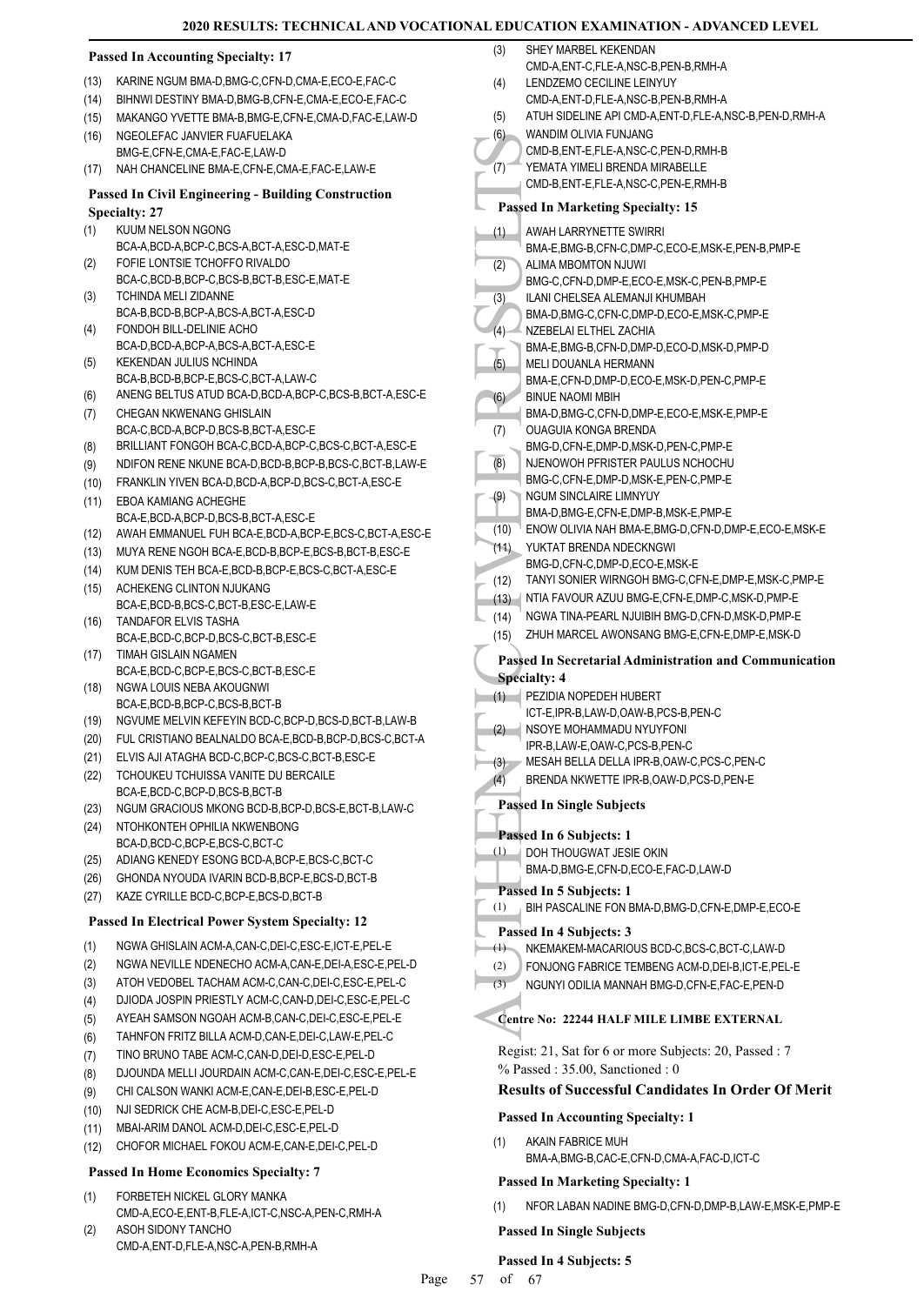#### **Passed In Single Subjects**

#### **Passed In 4 Subjects: 5**

- (1) NANG VALERY MBI BMG-D,DMP-B,LAW-C,MSK-E
- (2) EZIA CLAUDETTE KELLY BMG-D,LAW-B,MSK-E,PMP-E
- (3) NGOH EYVETTE NDOH BMG-C,CFN-E,DMP-E,LAW-E
- (4) MPEY NJANG STEFANNY BMG-E,CFN-E,ECO-E,PMP-E
- (5) MENANG JESLINE MESI BMG-E,CFN-E,DMP-E,ECO-E

# **Centre No: 22246 TOMBUKA MBANGA EXTERNAL**

Regist: 36, Sat for 6 or more Subjects: 36, Passed : 22 % Passed : 61.11, Sanctioned : 0

# **Results of Successful Candidates In Order Of Merit**

# **Passed In Accounting Specialty: 1**

(1) KANG DOH SENIORA MILLO BMG-B,CFN-B,CMA-E,ECO-E,FAC-E

# **Passed In Marketing Specialty: 18**

- ASONG AGNES ABOUSU BMA-E,BMG-A,CFN-B,DMP-A,ECO-E,LAW-B,MSK-C,PMP-C (1) BETEH ANTOINETTE OFON (2)
- BMA-C,BMG-B,CFN-C,DMP-A,ECO-C,MSK-D,PMP-D (3) MENDI LOVET BMG-B,CFN-C,DMP-C,ECO-E,LAW-E,MSK-D,PMP-E
- NTANGSHI BIBISH NDAMNJEM BMA-E,BMG-C,CFN-E,DMP-C,ECO-E,MSK-C,PMP-E (4)
- BODWIN AROKE TANKENG BMG-B,CFN-C,DMP-B,ECO-E,MSK-C,PMP-C (5)
- ACHU FARKILIA INDAM BMG-C,CFN-C,DMP-D,ECO-E,MSK-D,PMP-E (6)
- ANJITEM CHIRRA NTEHMBORH BMG-A,CFN-D,DMP-B,MSK-C,PMP-B (7)
- (8) MUKONG LARISA NENG BMG-A,CFN-D,DMP-B,MSK-D,PMP-D
- ETANYA MARGERATE ENEKE BMG-A,CFN-C,DMP-C,MSK-E,PMP-D (9)
- (10) NKWENCHA NARISIA BIH BMG-B,DMP-A,LAW-D,MSK-E,PMP-E
- (11) TIENTCHEU MAMFRED ELUAH BMG-A,CFN-E,DMP-E,MSK-C,PMP-E (12) OBUH CHARITY BMG-D,CFN-E,DMP-B,MSK-D,PMP-E
- 
- (13) AJAMAH DESIRE ATOMO BMG-B,DMP-E,ECO-E,MSK-D,PMP-E
- (14) ODEH JENEVAN BAKEH BMG-D,CFN-E,DMP-C,MSK-D,PMP-E (15) NTOULANG NANGA MAURICE CFN-E,DMP-B,MSK-E,PMP-D
- 
- (16) EPIE RANDY EKANE BMG-B,CFN-D,DMP-E,MSK-E
- (17) DOM MANJIO NANCY BMG-E,CFN-D,DMP-E,MSK-E (18) PENN EMMANUEL BMG-E,CFN-E,DMP-E,MSK-E

#### **Passed In Single Subjects**

#### **Passed In 5 Subjects: 2**

- (1) SATEH EVELINE BMA-E,BMG-B,CFN-E,DMP-B,LAW-E
- (2) OTTE GRACE YIBRI BMA-E,BMG-B,CFN-D,ECO-E,FAC-E

#### **Passed In 4 Subjects: 1**

(1) MUMA MARIE BANTAR BMG-D,CFN-E,DMP-E,LAW-E

#### **Centre No: 22247 BAMENDZI BAFOUSSAM EXTERNAL**

Regist: 26, Sat for 6 or more Subjects: 24, Passed : 18 % Passed : 75.00, Sanctioned : 0

#### **Results of Successful Candidates In Order Of Merit**

#### **Passed In Accounting Specialty: 2**

- NGEH CLARISE LURSHI (1)
- BMA-D,BMG-B,CAC-E,CFN-A,CMA-D,ECO-C,FAC-D,PEN-C
- (2) HABUBAKAR IDIRISU BMA-E,BMG-C,CFN-C,CMA-E,FAC-E

#### **Passed In Civil Engineering - Building Construction Specialty: 3**

- (1) NGUMA TOSAM ELVIS BCD-A,BCP-C,BCS-C,BCT-B,ESC-E
- (2) TANKO LIVINUSE NGEH BCD-B,BCP-D,BCS-D,BCT-C,ESC-E
- (3) KOUAKAN NEIL CLINTON BCD-B,BCP-E,BCS-D,BCT-C

#### **Passed In Electrical Power System Specialty: 3**

- NDINGONKIE MOHAMED PUANGHO ACM-A,CAN-C, DEI-D, EAM-E, ESC-C, ICT-C, MAT-E, PEL-B (1)
- (2) FOMBU HERCULIS FRU-NDI ACM-E,CAN-E,DEI-D,ESC-E,PEL-D
- (3) FONCHAM MAXCEL TAFREY ACM-D,CAN-E,DEI-C,PEL-E

# **Passed In Home Economics Specialty: 2**

| (1)          | DUBILA SANDRINE CMD-A, FLE-A, NSC-D, PEN-E, RMH-B                                                  |
|--------------|----------------------------------------------------------------------------------------------------|
| (2)          | FUH MIRABEL AKONGWNI ASOH                                                                          |
|              |                                                                                                    |
|              | CMD-D,FLE-B,NSC-E,PEN-D,RMH-C                                                                      |
|              | <b>Passed In Marketing Specialty: 4</b>                                                            |
|              |                                                                                                    |
| (1)          | FRU STANLEY CHE                                                                                    |
|              | BMA-B.BMG-A.CFN-A.DMP-A.ECO-E.MSK-C.PMP-B                                                          |
| (2)          | NCHANG BLANCH BMG-C,CFN-C,DMP-C,MSK-C,PMP-D                                                        |
| (3)          | EMENDA BERKEY AWUNGNJIA                                                                            |
|              |                                                                                                    |
|              | BMG-D,CFN-E,DMP-D,MSK-E,PMP-D                                                                      |
| (4)          | GOUBAM PAMELA TAYOH BMG-B, CFN-E, DMP-B, PMP-E                                                     |
|              | <b>Passed In Single Subjects</b>                                                                   |
|              |                                                                                                    |
|              | Passed In 5 Subjects: 1                                                                            |
|              |                                                                                                    |
| (1)          | MUGAH ELECTA NAYAH NAIN                                                                            |
|              | BMA-E, BMG-C, CFN-D, FAC-E, LAW-B                                                                  |
|              | Passed In 4 Subjects: 3                                                                            |
| (1)          | NSAKOR BASIRATOU BMG-B,CFN-D,DMP-D,PEN-E                                                           |
|              |                                                                                                    |
| (2)          | TAMANDA BLESS RINGNYU BMG-C.CFN-E.DMP-E.PEN-C                                                      |
| (3)          | TASONG EDRESS NGECHA BCD-C, BCS-E, BCT-D, PEN-E                                                    |
|              |                                                                                                    |
|              | Centre No: 22248 CHRISTIAN COMPREHENSIVE                                                           |
|              | SECONDARY SCHOOL NKOLMBONG, YAOUNDE                                                                |
|              | Regist: 50, Sat for 6 or more Subjects: 50, Passed : 28                                            |
|              |                                                                                                    |
|              | $%$ Passed: 56.00, Sanctioned: 0                                                                   |
|              | <b>Results of Successful Candidates In Order Of Merit</b>                                          |
|              |                                                                                                    |
|              | <b>Passed In Accounting Specialty: 6</b>                                                           |
| (1)          | ZUI BRIAN VISHITE                                                                                  |
|              |                                                                                                    |
|              | BMA-A,BMG-A,CAC-C,CFN-C,CMA-A,ECO-D,FAC-B,ICT-A                                                    |
| (2)          | ALIAH KENDALINE ANYE                                                                               |
|              | BMA-D.BMG-D.CFN-E.CMA-E.ECO-E.FAC-E                                                                |
| (3)          | ATIMENE NGUETOUM MARIE PIERRE                                                                      |
|              | BMA-D, BMG-D, CFN-E, CMA-D, FAC-E                                                                  |
| (4)          | <b>BOJA DARELLE AIMEE FORTUNE</b>                                                                  |
|              | BMA-D, BMG-D, CFN-D, CMA-E, FAC-E                                                                  |
|              |                                                                                                    |
| (5)          | NANGA HUBERT LEONEL KOTKY LAGLOIRE                                                                 |
|              | BMA-E, BMG-E, CFN-C, CMA-E, FAC-E                                                                  |
| (6)          | PANGETNA KEPTOUNDJI LATHIFA BMA-E,CFN-D,CMA-E,FAC-E                                                |
|              |                                                                                                    |
|              | <b>Passed In Marketing Specialty: 17</b>                                                           |
| (1)          | AJIME LOIS BERYNYUY ANGUM                                                                          |
|              | BMA-D, BMG-A, CFN-C, DMP-B, ECO-E, ICT-C, MSK-A, PMP-A                                             |
|              | <b>MENYI SIMO LAETITIA -LAURE</b>                                                                  |
| (2)          |                                                                                                    |
|              | BMA-D, BMG-E, CFN-D, DMP-B, ECO-D, ICT-B, MSK-C, PMP-D                                             |
| (3)          | MBOUFANG SEMBE MARYLINE KENDRA                                                                     |
|              | BMA-E,BMG-D,CFN-E,DMP-D,ECO-E,MSK-C,PMP-C                                                          |
| (4)          | FONDZEYUE DARYL TAMFU VERNYUY                                                                      |
|              | BMA-E,BMG-E,CFN-D,DMP-D,ECO-E,MSK-C,PMP-C                                                          |
| (5)          | AGWENJANG QUINCY ENGOWEI                                                                           |
|              | BMG-D,CFN-D,DMP-B,ECO-E,MSK-B,PMP-C                                                                |
|              |                                                                                                    |
| (6)          | TECHE TERENCE AKWANANG                                                                             |
|              | BMA-E,BMG-D,CFN-C,DMP-D,MSK-D,PMP-B                                                                |
| (7)          | <b>BIKORO NADIA KARELLE</b>                                                                        |
|              | BMA-E, BMG-E, CFN-E, DMP-C, MSK-C, PMP-D                                                           |
| (8)          | METU BODI-BOURIS METU                                                                              |
|              | BMG-E,CFN-E,DMP-C,ECO-E,MSK-D,PMP-D                                                                |
| (9)          | ASSONFACK NDEDJIO FRED BERTHAULD                                                                   |
|              | BMA-E,BMG-E,CFN-E,DMP-C,MSK-D,PMP-D                                                                |
|              |                                                                                                    |
| (10)         | KENMOGNE KAMDEM MANUELA CYNTHIA                                                                    |
|              | BMA-E,BMG-E,CFN-E,DMP-E,MSK-D,PMP-D                                                                |
| (11)         | PESUNGAZU TIPOH JUNIOR BMG-D, CFN-E, ECO-E, MSK-D, PMP-C                                           |
|              |                                                                                                    |
|              | CASSANDRA MECHEKENG AWASOM                                                                         |
| (12)         |                                                                                                    |
|              | BMG-E.CFN-E.DMP-D.MSK-D.PMP-E                                                                      |
| (13)<br>(14) | FORTECK EMMANUEL FORBIYA BMG-B,CFN-E,MSK-E,PMP-C<br>FOSSO KEMAJOU EMMANUEL BMG-D,CFN-E,MSK-D,PMP-D |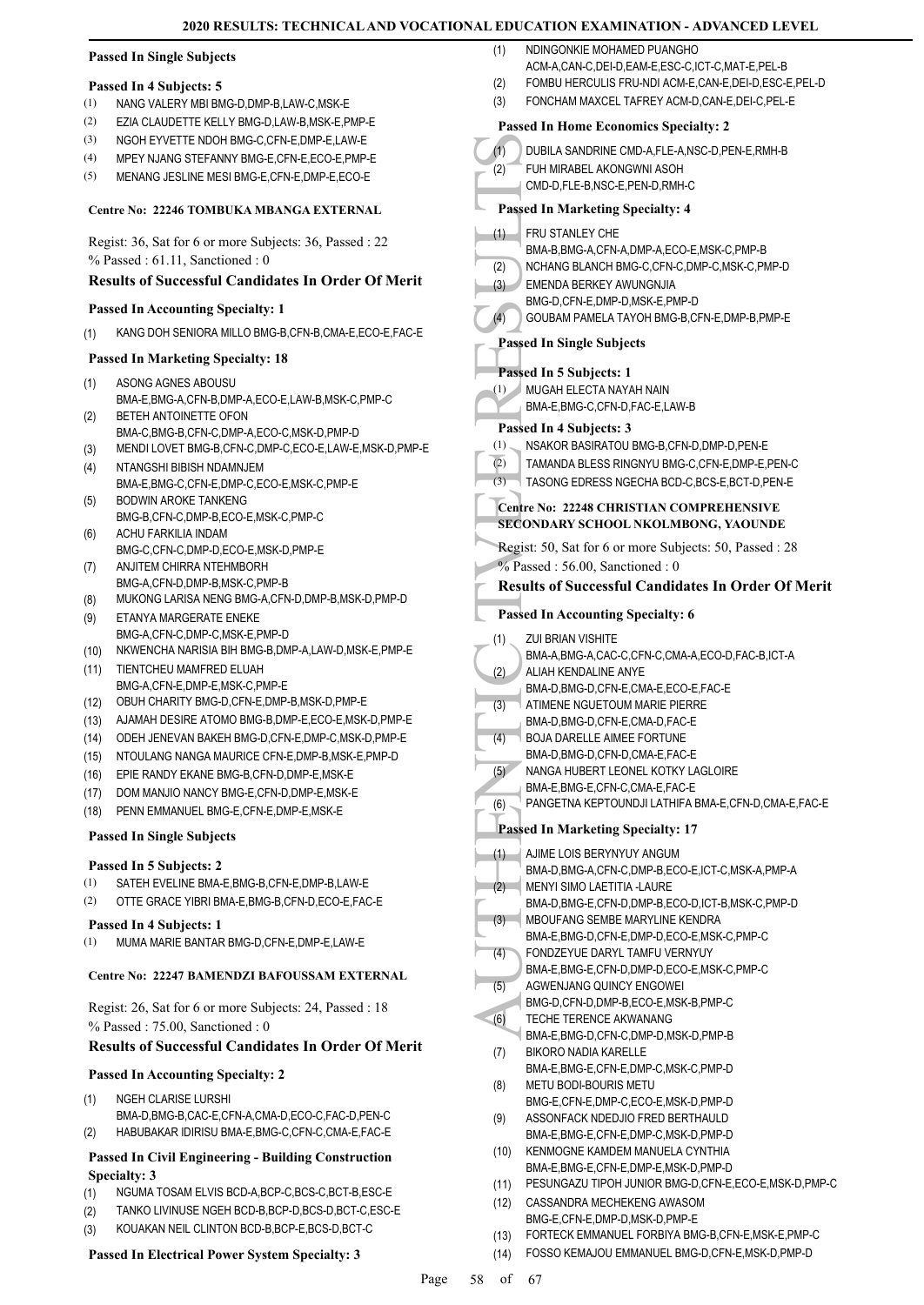|                                                                                               | 2020 RESULTS: TECHNICAL AND VOCATIONAL EDUCATION EXAMINATION - ADVANCED LEVEL                                       |  |
|-----------------------------------------------------------------------------------------------|---------------------------------------------------------------------------------------------------------------------|--|
| <b>Passed In Marketing Specialty: 17</b>                                                      | BONGOLINE JOHN BMG-B,CFN-D,DMP-D,MSK-C,PMP-E<br>(5)                                                                 |  |
| LONGLA DAISY FON CFN-E, DMP-C, MSK-D, PMP-E<br>(15)                                           | (6)<br>GHAAH PRECIOUS NEUBEH BMA-E, BMG-E, CFN-E, DMP-E, MSK-E                                                      |  |
| NZELENOU TCHINDA YANN ANSEL BMG-E, CFN-E, MSK-E, PMP-E<br>(16)                                | NYAMBI REJOICE FUAM BMG-D, DMP-E, MSK-D, PMP-E<br>(7)<br>YVONNE NAKOMA BMG-D, DMP-E, MSK-E, PMP-E<br>(8)            |  |
| ANIM PRECIOUS MBIKENWE CFN-E, DMP-E, MSK-E, PMP-E<br>(17)                                     |                                                                                                                     |  |
| <b>Passed In Single Subjects</b>                                                              | <b>Centre No: 22251 MAKENENE EXTERNAL</b>                                                                           |  |
| Passed In 6 Subjects: 1                                                                       | Regist: 9, Sat for 6 or more Subjects: 9, Passed : 6                                                                |  |
| (1)<br>KUDI BOJA ULRICH ALEH<br>BMA-D, BMG-C, CFN-C, CMA-E, ECO-E, ICT-D                      | $%$ Passed: 66.67, Sanctioned: 0<br><b>Results of Successful Candidates In Order Of Merit</b>                       |  |
| Passed In 5 Subjects: 1                                                                       |                                                                                                                     |  |
| (1)<br>SHU SONITA FUTONG BMA-E, BMG-B, CFN-B, CMA-E, ECO-B                                    | <b>Passed In Accounting Specialty: 1</b>                                                                            |  |
| Passed In 4 Subjects: 3                                                                       | JUM ALVINE MUSO BMA-D, BMG-E, CFN-E, CMA-E, FAC-E<br>(1)                                                            |  |
| (1)<br>ALAKE NGONGEH WOLFGANG MCTISEH<br>BMG-C,DMP-E,ICT-E,PMP-D                              | <b>Passed In Civil Engineering - Building Construction</b><br><b>Specialty: 1</b>                                   |  |
| (2)<br>SIGNE ISSA ARMANI BMG-D, CFN-C, CMA-E, ECO-E                                           | NJUOH BETRAND DENG BCD-B, BCS-B, BCT-A, ESC-E, ICT-D<br>(1)                                                         |  |
| (3)<br>TEMBAN JOEL FORGHANG BMG-D,CFN-E,CMA-E,ECO-E                                           | <b>Passed In Marketing Specialty: 4</b>                                                                             |  |
| <b>Centre No: 22249 COMPLEXE SCOLAIRE BILINGUE SAINT</b>                                      | (1)<br>FONACHAIN CHUFFI KARISA                                                                                      |  |
| <b>GABRIEL RITA, DOUALA</b>                                                                   | BMA-E,BMG-C,CFN-E,DMP-E,ECO-E,MSK-C,PMP-E                                                                           |  |
| Regist: 8, Sat for 6 or more Subjects: 8, Passed: 7                                           | (2)<br>ASANJI PERCYCOLE AGWAD                                                                                       |  |
| % Passed: 87.50, Sanctioned: 0                                                                | BMG-D,CFN-E,DMP-D,MSK-D,PMP-D<br>CAMINE RICHMOND LACKBUIN BMG-D.CFN-E.DMP-D.MSK-D<br>(3)                            |  |
| <b>Results of Successful Candidates In Order Of Merit</b>                                     | ABANG MARIAN BIH BMG-E, CFN-E, MSK-E, PMP-E<br>$-(4)$                                                               |  |
| <b>Passed In Civil Engineering - Building Construction</b>                                    | Centre No: 22253 INTEGRITY COMPREHENSIVE HIGH                                                                       |  |
| <b>Specialty: 1</b><br>LAMEH FABRIES NKETUNG BCD-E, BCS-D, BCT-B, ESC-E<br>(1)                | <b>SCHOOL EBONJI-TOMBEL</b>                                                                                         |  |
| Passed In Electrical Power System Specialty: 3                                                | Regist: 12, Sat for 6 or more Subjects: 12, Passed: 6                                                               |  |
|                                                                                               | % Passed: 50.00, Sanctioned: 0                                                                                      |  |
| TITA SHAMBELIN KANDI ACM-B,CAN-D,DEI-C,EAM-E,ESC-E,PEL-B<br>(1)<br>NGONG CLOVIS NKWAIN<br>(2) | <b>Results of Successful Candidates In Order Of Merit</b>                                                           |  |
| ACM-C,CAN-D,DEI-B,EAM-E,ESC-E,PEL-B                                                           | <b>Passed In Marketing Specialty: 6</b>                                                                             |  |
| AKO TABOT SAMUEL ACM-C,CAN-D,DEI-B,ESC-E,PEL-D<br>(3)                                         | (1)<br>KIMBI JUSTIN TIM                                                                                             |  |
| <b>Passed In Home Economics Specialty: 1</b>                                                  | BMA-E,BMG-B,CFN-D,DMP-C,ECO-D,MSK-E,PMP-E<br><b>BIH CONSTANCE</b><br>(2)                                            |  |
| (1)<br><b>TOSAM PASCHALINE NDISI</b>                                                          | BMA-E, BMG-D, CFN-E, DMP-B, MSK-E, PMP-E, REL-C                                                                     |  |
| CMD-C, ENT-E, FLE-B, LAW-E, NSC-E, PEN-D, RMH-A                                               | SONGBE JOYCE MBONG BMG-D, CFN-C, DMP-C, MSK-E, PMP-E<br>(3)                                                         |  |
| <b>Passed In Marketing Specialty: 1</b>                                                       | NKWAIN BERTILE FIEN BMG-E, CFN-D, DMP-E, MSK-E<br>(4)<br>IHIMBRU PERREWOL KANYIMI BMA-E,CFN-E,DMP-E,MSK-E<br>(5)    |  |
| MEH LEWIS FOFUNG BMG-E, CFN-C, DMP-B, MSK-C, PEN-B, PMP-D<br>(1)                              | BAIKONG FAVOUR NKAIMB BMG-E,CFN-E,DMP-E,MSK-E<br>(6)                                                                |  |
| Passed In Secretarial Administration and Communication                                        | Centre No: 22254 SMART COLLEGE OF TECHNOLOGY                                                                        |  |
| <b>Specialty: 1</b><br>GLORY KWANYUY IPR-C,LAW-E,OAW-C,PCS-D,PEN-E<br>(1)                     | <b>DOUALA</b>                                                                                                       |  |
| Centre No: 22250 COLLEGE POLYVALENT BILINGUE DES                                              | Regist: 79, Sat for 6 or more Subjects: 77, Passed : 64                                                             |  |
| <b>CHAMPION MAKENENE</b>                                                                      | % Passed: 83.12, Sanctioned: 0                                                                                      |  |
| Regist: 14, Sat for 6 or more Subjects: 14, Passed : 12                                       | <b>Results of Successful Candidates In Order Of Merit</b>                                                           |  |
| % Passed: 85.71, Sanctioned: 0                                                                | <b>Passed In Accounting Specialty: 10</b>                                                                           |  |
| <b>Results of Successful Candidates In Order Of Merit</b>                                     | (1)<br>NELLY MBOTIJI BMA-B,BMG-B,CAC-E,CFN-A,CMA-C,ECO-E,FAC-E                                                      |  |
| <b>Passed In Accounting Specialty: 2</b>                                                      | TSI DAISY RANSOM NDE<br>(2)<br>BMA-C,BMG-A,CAC-E,CFN-C,CMA-C,FAC-D                                                  |  |
| YAFFI NADECH BMA-A, BMG-A, CAC-E, CFN-C, CMA-D, FAC-C<br>(1)                                  | MABOH TATIANA BMA-B, BMG-B, CFN-E, CMA-D, ECO-E, FAC-C<br>(3)                                                       |  |
| (2)<br>YUNJI EMMANUEL KONG<br>BMA-D, BMG-A, CFN-C, CMA-E, ECO-D, FAC-E                        | NJUNKENG PRECIOUS N ANYIEMEN<br>(4)<br>BMA-D, BMG-B, CFN-B, CMA-D, ECO-E, FAC-E                                     |  |
| <b>Passed In Civil Engineering - Building Construction</b>                                    | (5)<br>AKUH ROBERT ACHE BMA-B,BMG-B,CAC-E,CFN-D,CMA-E,FAC-D                                                         |  |
| <b>Specialty: 1</b>                                                                           | BENG ELYSEE BUH BMA-A, BMG-A, CFN-D, CMA-D, FAC-C<br>(6)                                                            |  |
| YONG PRECIOUS AKWOCHU<br>(1)                                                                  | NGEAH CHE MARY BMA-C, BMG-A, CFN-A, CMA-E, FAC-D<br>(7)                                                             |  |
| BCD-B,BCP-C,BCS-A,BCT-B,ESC-E,ICT-E                                                           | (8)<br>NJONG DILAND BMA-E, BMG-B, CAC-E, CFN-C, FAC-E<br>(9)<br>KWA PHILEMON CHIA BMA-D, BMG-A, CFN-E, CMA-E, FAC-E |  |
| <b>Passed In Electrical Power System Specialty: 1</b>                                         | EKWOGE EMMANUEL ETUGE BMA-D, BMG-B, CFN-D, CMA-E, FAC-E<br>(10)                                                     |  |
| (1)<br>BOJI JUVISE KUSI ACM-C,CAN-E,DEI-D,ESC-E,PEL-C                                         | <b>Passed In Automobile Construction-Light Vehicle</b>                                                              |  |
| <b>Passed In Marketing Specialty: 8</b>                                                       | <b>Maintenance Specialty: 4</b>                                                                                     |  |
| (1)<br>AYEAH SAMUEL NCHAM                                                                     | BEKWAKE GERMANUS AWUDOU<br>(1)<br>AUT-B, EES-B, ENS-A, ESC-D, ICT-B, MAT-E, MED-E, MMS-B                            |  |
| BMA-D,BMG-B,CFN-D,DMP-B,ECO-E,MSK-D,PMP-D<br>NGAM DENZEL ANCHANG<br>(2)                       | (2)<br>NAVIL PEMUNTA                                                                                                |  |
| BMG-B,CFN-C,DMP-D,ECO-E,MSK-C,PMP-D                                                           | AUT-A, EES-B, ENS-B, ESC-E, ICT-C, MAT-E, MED-E, MMS-B                                                              |  |
| MANI ALAIN AYEAH BMG-B, CFN-E, DMP-E, ECO-E, MSK-D, PMP-E<br>(3)                              | SAMA HENMIS MBAH<br>(3)<br>AUT-A, EES-C, ENS-B, ESC-E, ICT-D, MED-E, MMS-B                                          |  |
| NDANG ELKANA MBUYONGHA<br>(4)<br>BMG-D,CFN-E,DMP-E,LAW-C,MSK-E,PMP-E                          | TSE BEDES NJI AUT-A, EES-C, ENS-B, ICT-D, MED-E, MMS-B<br>(4)                                                       |  |
|                                                                                               |                                                                                                                     |  |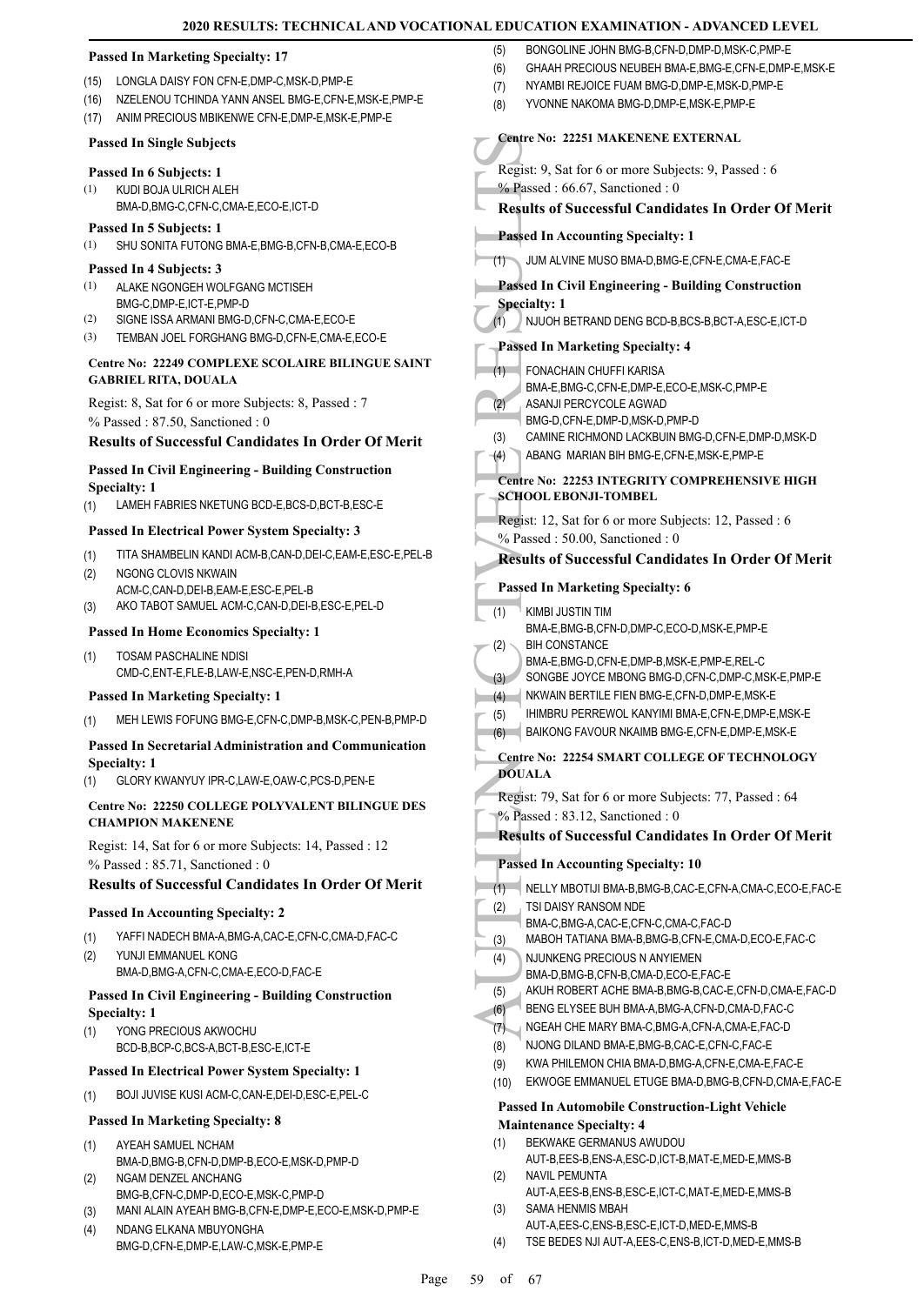|              | <b>Passed In Civil Engineering - Building Construction</b>                                                  | <b>Passed In Wood Cabinet-Making Specialty: 7</b>                                       |
|--------------|-------------------------------------------------------------------------------------------------------------|-----------------------------------------------------------------------------------------|
|              | <b>Specialty: 5</b>                                                                                         | BUHNYUY MELCHIZEDEK KENYUYFOON WIRBA<br>(1)                                             |
| (1)          | CHEGUI YEVALA PRINCE GEORGES                                                                                | CPR-C,ESC-E,FDD-B,FRT-C,ICT-C,MAT-E,PMT-B,WCA-E                                         |
| (2)          | BCA-E,BCD-B,BCP-C,BCS-B,BCT-B,ESC-E,ICT-C,MAT-E<br>ATEH FRANKLINE MBAH                                      | (2)<br>JING BORIS ADAMU CPR-C, ESC-D, FDD-C, FRT-C, ICT-E, PMT-A                        |
|              | BCA-E,BCD-B,BCP-C,BCS-B,BCT-A,ESC-E,ICT-D                                                                   | NSOH SILAS CHE CPR-C, ESC-E, FDD-D, FRT-B, ICT-D, PMT-B<br>(3)                          |
| (3)          | NGOM THIERRY NDIFON                                                                                         | SOVLA FREDRICK KANJOH CPR-C,ESC-E,FDD-B,FRT-C,PMT-B<br>(4)                              |
|              | BCA-D,BCD-C,BCP-C,BCS-C,BCT-B,ESC-E,ICT-E                                                                   | FESTUS NDONWI NIBA CPR-C, ESC-E, FDD-C, FRT-C, PMT-C<br>(5)                             |
| (4)          | LUMNWI LAURA BCA-E, BCD-D, BCP-C, BCS-B, BCT-B, ESC-E, ICT-E                                                | TAMAGUEPOU NGONCHELE FELIX CPR-C,FDD-C,FRT-D,PMT-B<br>(6)                               |
| (5)          | NGWA INNOCENT NWESELIE BCD-C,BCP-D,BCS-B,BCT-B,ESC-E                                                        | NGALLE MAC-BRIGHT ADIANG CPR-C,FDD-E,FRT-C,PMT-C<br>(7)                                 |
|              | <b>Passed In Electrical Power System Specialty: 6</b>                                                       | <b>Passed In Single Subjects</b>                                                        |
| (1)          | MENDI DOMINIC KEDZE                                                                                         | Passed In 4 Subjects: 3                                                                 |
|              | ACM-A,CAN-C,DEI-C,EAM-E,ESC-E,ICT-C,MAT-E,PEL-C                                                             | PIMEKWEN DIVINE TICHA BMA-B, BMG-A, CFN-A, CMA-D<br>(1)                                 |
| (2)          | FEBNCHAK BOBUIN BORRIS                                                                                      | (2)<br>FORBANG STEPHANIE NYOH BMA-D, BMG-B, CFN-E, DMP-C                                |
|              | ACM-A,CAN-C,DEI-C,EAM-E,ESC-E,ICT-D,PEL-D                                                                   | (3)<br>KEKAR STEPHANE ADE ICT-E, MED-E, MIP-D, WOM-E                                    |
| (3)          | ANANG GLAMICK CHE ACM-B, DEI-C, EAM-E, ESC-E, ICT-C, PEL-C<br>NGOU NGON SAMBOU OLIVIER                      | <b>Centre No: 22256 COLLEGE DE L'EXPERIENCE DU MOUNGO</b>                               |
| (4)          | ACM-B.DEI-B.EAM-E.ESC-E.ICT-E.PEL-C                                                                         | - NKONGSAMBA                                                                            |
| (5)          | TAKUD TEPONG SAMUEL ACM-B,CAN-E,DEI-B,ESC-E,PEL-D                                                           | Regist: 21, Sat for 6 or more Subjects: 21, Passed : 12                                 |
| (6)          | CHO MICHEAL FRU ACM-B,CAN-E,DEI-C,EAM-E,PEL-E                                                               | % Passed: 57.14, Sanctioned: 0                                                          |
|              | <b>Passed In Home Economics Specialty: 4</b>                                                                | <b>Results of Successful Candidates In Order Of Merit</b>                               |
|              |                                                                                                             |                                                                                         |
| (1)          | <b>MIRIAM BIH YANDE</b><br>CMD-B, ENT-E, FLE-A, ICT-D, NSC-B, PEN-D, RMH-A                                  | <b>Passed In Civil Engineering - Building Construction</b>                              |
| (2)          | <b>NGOH BERLINDA ENGONWEI</b>                                                                               | Specialty: 6                                                                            |
|              | CMD-A, ENT-C, FLE-A, NSC-A, PEN-B, RMH-A                                                                    | NSONG HAPPY NGOME<br>(1)<br>BCA-E,BCD-A,BCP-D,BCS-D,BCT-A,ESC-E,MAT-E,PEN-E             |
| (3)          | NDOSIRI REMI NKAMBI CMD-B,ENT-E,FLE-A,NSC-B,PEN-C,RMH-A                                                     | (2)<br>NKWEMBOBO KINKSLEY KWEDU                                                         |
| (4)          | YEMBE INNOCENT NSHINYU CMD-B, FLE-A, NSC-C, PEN-D, RMH-B                                                    | BCA-D,BCD-C,BCP-C,BCS-C,BCT-A,MAT-E,PEN-B                                               |
|              | <b>Passed In Marketing Specialty: 24</b>                                                                    | TIMA THOMAS TATA BCA-E, BCD-C, BCP-D, BCS-D, BCT-B, MAT-E<br>(3)                        |
|              |                                                                                                             | (4)<br>ENONE DIABE BCA-E, BCP-C, BCS-E, BCT-C, PEN-E                                    |
| (1)          | <b>BAMBO DANIEL NGANKA</b>                                                                                  | NKUMBE EKEME MORDIKIND BCA-E, BCD-C, BCS-C, BCT-B<br>(5)                                |
|              | BMA-E,BMG-A,CFN-C,DMP-D,ECO-E,ENT-B,MSK-C,PMP-D                                                             | GIMI CHURTAR BRANDON BCA-E, BCD-C, BCP-E, BCT-B<br>(6)                                  |
| (2)          | EFAM QUINETTE BAKA<br>BMA-D, BMG-A, CFN-D, DMP-C, ECO-E, MSK-C, PMP-D                                       | <b>Passed In Electrical Power System Specialty: 4</b>                                   |
| (3)          | MECUDA ENI LARYNET TEMBENG                                                                                  |                                                                                         |
|              | BMA-C,BMG-B,CFN-D,DMP-B,ECO-E,MSK-D,PMP-D                                                                   | (1)<br><b>NZEMEN EVARISTUS</b>                                                          |
| (4)          | TIM EDERQUEEN NEMBUO                                                                                        | ACM-B,CAN-E,DEI-C,ESC-E,MAT-E,PEL-D,PEN-C<br>(2)<br>MUA FERDINAND ACHUO                 |
|              | BMA-E,BMG-C,CFN-D,DMP-B,ICT-D,MSK-C,PMP-D                                                                   | ACM-B,CAN-E,DEI-B,ESC-E,PEL-D,PEN-C                                                     |
| (5)          | <b>MBAH STEPHEN</b>                                                                                         | YOUTE MOUOFO FRANK ACM-D, DEI-C, ESC-E, PEL-E, PEN-B<br>(3)                             |
|              | BMA-E,BMG-C,CFN-C,DMP-D,ECO-E,MSK-C,PMP-C                                                                   | YEBILLA ENANG DOH ACM-B, DEI-C, MAT-E, PEL-E, PEN-D<br>(4)                              |
| (6)          | NJAKA ZIDAN NCHENCHE LIALOM<br>BMA-E, BMG-A, CFN-C, DMP-A, MSK-B, PMP-C                                     | <b>Passed In Single Subjects</b>                                                        |
| (7)          | NONO VALDIAN MANKA                                                                                          |                                                                                         |
|              | BMA-E, BMG-A, CFN-C, DMP-B, MSK-B, PMP-C                                                                    | Passed In 4 Subjects: 2                                                                 |
| (8)          | MAR-TABI OJONG BMG-A, CFN-D, DMP-B, ECO-E, MSK-B, PMP-D                                                     | FABRICE NUGAH ACM-B, DEI-C, PEL-E, PEN-D<br>$(1)$ $\bar{ }$                             |
| (9)          | MANFORMEKA VERA NGONDA                                                                                      | (2)<br>KARI SAMUEL ACM-C, DEI-C, PEL-E, PEN-D                                           |
|              | BMA-E,BMG-A,CFN-E,DMP-A,MSK-B,PMP-D                                                                         | Centre No: 22257 ZION BILINGUAL INTERNATIONAL                                           |
| (10)         | NIMKRIT NGEMNWI NISSI                                                                                       | <b>COMPREHENSIVE COLLEGE KRIBI</b>                                                      |
|              | BMA-D, BMG-A, CFN-C, DMP-B, MSK-E, PMP-D<br>CHICK CARINE NGWE BMA-B, BMG-A, CFN-E, DMP-C, MSK-C, PMP-E      | Regist: 4, Sat for 6 or more Subjects: 4, Passed : 2                                    |
| (11)<br>(12) | SHURI SANDRA BMA-E, BMG-B, CFN-C, DMP-B, MSK-D, PMP-D                                                       | % Passed: 50.00, Sanctioned: 0                                                          |
| (13)         | NDWANTAN RAMA CHEMYOH                                                                                       | <b>Results of Successful Candidates In Order Of Merit</b>                               |
|              | BMA-C,BMG-B,CFN-E,DMP-C,MSK-E,PMP-E                                                                         |                                                                                         |
| (14)         | ASHU PAVILLA OBI BMA-E, BMG-B, CFN-E, DMP-D, MSK-E, PMP-E                                                   | <b>Passed In Accounting Specialty: 1</b>                                                |
| (15)         | <b>BOSUNGLAN YVONNE</b>                                                                                     | (1)<br>NGEMINYE BRENDA NDE BMA-C,CFN-E,CMA-E,ECO-E,FAC-D                                |
|              | BMA-D, BMG-C, CFN-E, DMP-D, MSK-E, PMP-E                                                                    |                                                                                         |
| (16)         | AGBOR NYONG ZIDANETTE                                                                                       | <b>Passed In Civil Engineering - Building Construction</b><br><b>Specialty: 1</b>       |
|              | BMA-D, BMG-C, CFN-E, DMP-E, MSK-E, PMP-E                                                                    | AMBE BORIS FUHNWI BCD-D, BCS-C, BCT-B, ESC-E<br>(1)                                     |
| (17)         | YETI CLARISSE BMG-B,CFN-B,DMP-B,MSK-D,PMP-E                                                                 |                                                                                         |
| (18)<br>(19) | CHI MUKUNGLA DANIEL BMG-B,CFN-E,DMP-D,MSK-D,PMP-D<br>MAWANO RANE NTSONGOH BMG-C, CFN-E, DMP-C, MSK-D, PMP-E | Centre No: 22258 CHRIST THE KING ANGLO-SAXON<br>BOARDING COLLEGE NKOLFOULOU I, SOA      |
| (20)         | SHURRI SHENIEDARIN BUKUNRI                                                                                  |                                                                                         |
|              | BMG-E,CFN-E,DMP-D,MSK-E,PMP-C                                                                               | Regist: 30, Sat for 6 or more Subjects: 29, Passed: 28                                  |
| (21)         | MAYELA CYNTHIA MOUAKAT                                                                                      | $%$ Passed: 96.55, Sanctioned: 0                                                        |
|              | BMA-D,BMG-E,DMP-C,MSK-E,PMP-E                                                                               | <b>Results of Successful Candidates In Order Of Merit</b>                               |
| (22)         | ASHU ABUNAW EGBE BMA-D, BMG-D, CFN-E, DMP-D, MSK-E                                                          | <b>Passed In Accounting Specialty: 8</b>                                                |
| (23)         | ESAMENJE DAMARISE OMAH BMG-C, CFN-D, DMP-D, MSK-D                                                           |                                                                                         |
| (24)         | FELACK BRENDA BMG-D, CFN-E, DMP-D, MSK-E                                                                    | (1)<br>NGUFOR EMMANUEL SAHFOR<br>BMA-A, BMG-A, CAC-B, CFN-A, CMA-A, ECO-A, FAC-A, ICT-A |
|              | Passed In Metal Works and Industrial Piping Specialty: 1                                                    | (2)<br>ACHU FAITH MBAH NDUM                                                             |

- (1) BAH DESMOND AFUH ENT-E,ICT-C,MED-E,MIP-C,MOU-D,WOM-E
- (2) ACHU FAITH MBAH NDUM
	- BMA-A,BMG-A,CAC-B,CFN-A,CMA-A,ECO-A,ENT-A,FAC-A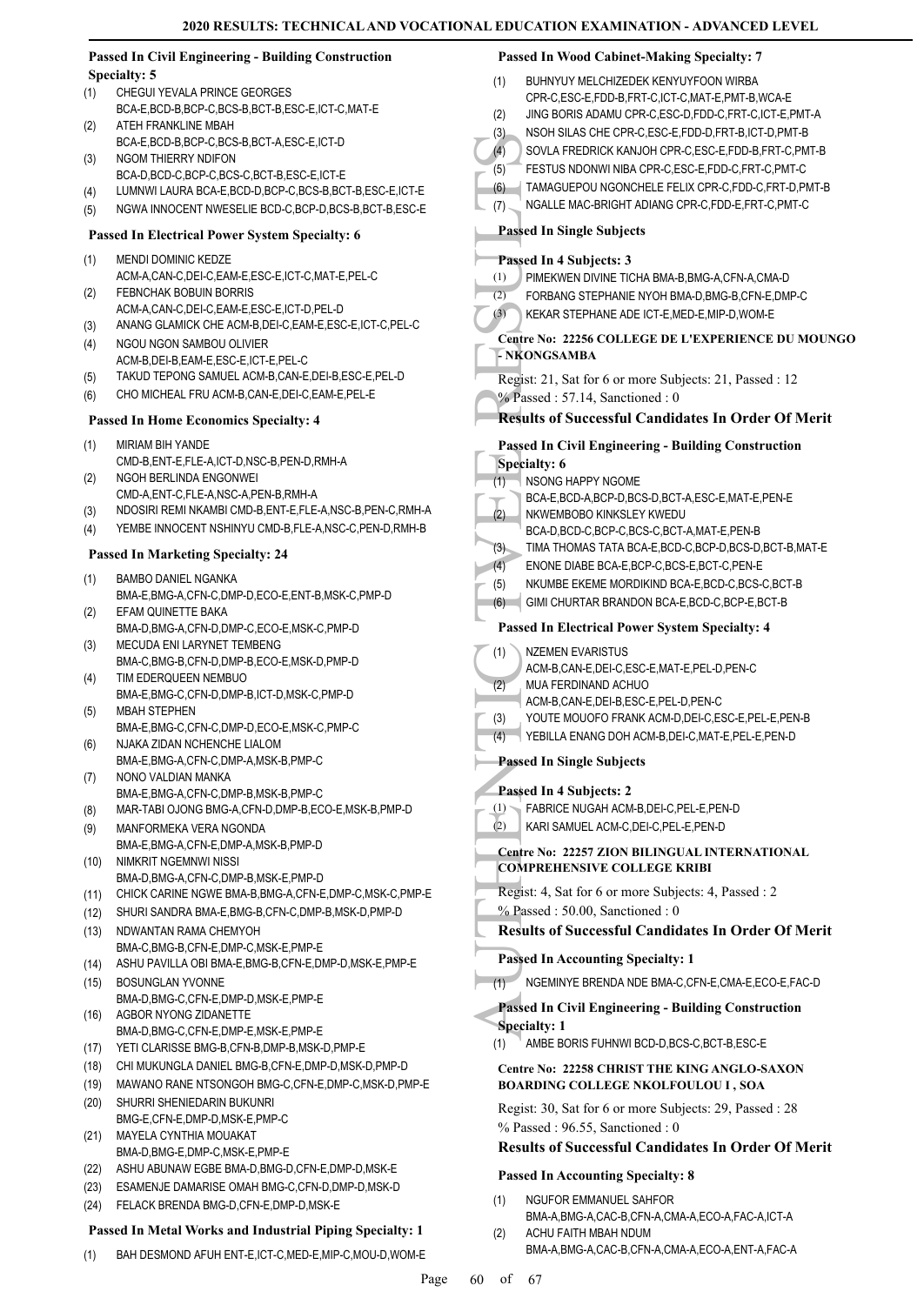#### **Passed In Accounting Specialty: 8**

- ACHU MUNDUNJI GLORY (3)
- BMA-B,BMG-A,CAC-E,CFN-A,CMA-A,ECO-C,ENT-A,FAC-C ALLAN FREDDY BEHALAL Y NONO  $(4)$
- BMA-A,BMG-A,CAC-E,CFN-D,CMA-A,ECO-E,FAC-B,ICT-B NJENDE NGWINGANG GENEVIEVE (5)
- BMA-E,BMG-A,CAC-E,CFN-A,CMA-B,ECO-E,ENT-A,FAC-D KAH AYUK SAMGENA (6)
- BMA-A,BMG-A,CFN-A,CMA-D,ECO-C,FAC-E,ICT-A CHIAMOH KASANDRA (7)
- BMA-E,BMG-A,CFN-D,CMA-C,ECO-E,ENT-C,FAC-E CHUO NANGE NATANG BERNICE MEGAN (8)
- BMA-D,BMG-B,CFN-E,CMA-C,ECO-E,ENT-B,FAC-E

#### **Passed In Civil Engineering - Building Construction Specialty: 3**

- (1) EZU APEX BACHE BCD-E,BCP-E,BCS-C,BCT-C,MAT-E,PEN-B
- (2) KAH CLARIS CHUO BCD-E,BCS-C,BCT-C,MAT-D,PEN-C
- NDA DECLEAR MENKEMATOH BCD-E,BCS-C,BCT-D,MAT-D,PEN-C (3)

#### **Passed In Marketing Specialty: 15**

- ADAH MILKA BETSI (1)
- BMA-A,BMG-A,CFN-C,DMP-D,ECO-E,ICT-C,MSK-A,PMP-C NGOME ANNE-TRACY TABET (2)
- BMA-D,BMG-A,CFN-D,DMP-A,ECO-E,ICT-B,MSK-C,PMP-B DANTIO TSAYEM ANNIDA (3)
- BMA-E,BMG-A,CFN-D,DMP-B,ECO-E,ENT-B,MSK-A,PMP-B MBAH BIH LARISSA (4)
- BMA-C,BMG-A,CFN-C,DMP-B,ECO-E,ICT-D,MSK-B,PMP-C TAMIA MBAWA FRANK NDONWIE (5)
- BMA-D,BMG-B,CFN-D,DMP-B,ECO-E,ICT-C,MSK-C,PMP-C MOH YVETTE KIEN (6)
- BMA-A,BMG-A,CFN-D,DMP-C,ECO-E,MSK-B,PMP-D DJIMELI TCHUENTE CHRISTIAN CAMILLE (7)
- BMA-C,BMG-B,CFN-D,DMP-C,ICT-C,MSK-B,PMP-C MOUMAGO SHEENA YAGHEU (8)
- BMA-D,BMG-A,CFN-D,DMP-B,ECO-E,MSK-A,PMP-C NDOH ACHUH TAMBA (9)
- BMA-E,BMG-A,CFN-D,DMP-B,ICT-E,MSK-B,PMP-B (10) TANETSING BIH VANILLA CHELSEY
- BMA-E,BMG-B,CFN-D,DMP-C,ENT-C,MSK-B,PMP-C (11) TIOMELA NZOYEM MIRIANE
- BMA-E,BMG-B,CFN-C,DMP-D,LAW-C,MSK-C,PMP-C
- (12) AYIBI ASHIMI ANITA BMA-E,BMG-C,CFN-E,DMP-D,MSK-C,PMP-D
- (13) NKOA ELOUNDOU BARTHELEMY JIMMY BMA-E,BMG-C,DMP-D,ICT-D,MSK-D,PMP-D
- NGUIDJEU AMSTRONG BMA-E,BMG-C,CFN-E,DMP-C,MSK-E,PMP-D (14)
- (15) FONJI NAOMI ACHE BMG-B,CFN-D,DMP-C,MSK-B,PMP-C

#### **Passed In Single Subjects**

#### **Passed In 6 Subjects: 1**

- KAMDOUM JESSICA CAROLE BMA-B,BMG-A,CFN-C,CMA-E,ECO-E,LAW-E (1)
- **Passed In 4 Subjects: 1**
- (1) MBOH GODLOVE NGONDANG ACM-D,DEI-E,MAT-D,PEN-B

# **Centre No: 22260 GENIUS TRILINGUAL COLLEGE YAOUNDE**

Regist: 7, Sat for 6 or more Subjects: 7, Passed : 5 % Passed : 71.43, Sanctioned : 0

# **Results of Successful Candidates In Order Of Merit**

#### **Passed In Accounting Specialty: 1**

SUILARU LAWRENCE YOVLA BMA-C,BMG-A,CAC-E,CFN-B,CMA-C,FAC-B (1)

# **Passed In Marketing Specialty: 4**

- KINYUY SANDRINE BMA-B,BMG-B,CFN-C,DMP-A,ECO-C,MSK-B,PMP-A (1)
- (2) MFOLOU MOUANJI PRINCE JEFTE
- BMA-E,BMG-D,CFN-D,DMP-B,MSK-D,PMP-D
- (3) SHURI ARACHELY NKAZI BMG-E,CFN-D,DMP-D,MSK-E,PMP-E
- (4) NJANDJA SAGA HARRIS JOEL BMG-D,CFN-C,MSK-E,PMP-D

# **Centre No: 22262 MARTIN LUTHER KING BILINGUAL COLLEGE BAFOUSSAM**

- Regist: 2, Sat for 6 or more Subjects: 2, Passed : 2
- % Passed : 100.00, Sanctioned : 0

# **Results of Successful Candidates In Order Of Merit**

### **Passed In Marketing Specialty: 1**

NJOBERT BRIGHTLY WANDA BMA-D,BMG-B,CFN-C,DMP-C,ECO-E,MSK-C,PMP-C (1)

# **Passed In Single Subjects**

**Passed In 4 Subjects: 1**

(1) AMINDEH AROKE BMA-D,BMG-B,CFN-C,ECO-E

# **Centre No: 22269 CETI BILINGUE NGUEUGA BONABERI**

Regist: 43, Sat for 6 or more Subjects: 43, Passed : 42 % Passed : 97.67, Sanctioned : 2

**Results of Successful Candidates In Order Of Merit**

# Regist: 2, S<br>
<sup>9</sup>% Passed In 1<br>
HOUSE BMA-D,<br>
Passed In 8<br>
HOUSE BMA-D,<br>
Passed In 8<br>
Passed In 8<br>
(1) AMINDI<br>
Centre No:<br>
Regist: 43,<br>
9% Passed In 4<br>
Maintenan<br>
(2) BIANTA,<br>
AUT-D,<br>
AUT-D,<br>
AUT-D,<br>
AUT-D,<br>
AUT-D,<br>
AUT-D, **Passed In Automobile Construction-Light Vehicle Maintenance Specialty: 13** BIANTANE BRYCE NELSON AUT-D,EES-D,ENS-D,ENT-D,ESC-E,MAT-E,MED-E,MMS-E (1) **BENNY HINN TCHEMO SAMUEL** AUT-A,EES-B,ENS-B,ESC-E,MAT-D,MED-E,MMS-B (2) ATONLIEU ARNICH EWRAN (3) AUT-B,EES-B,ENS-B,ENT-E,ESC-E,MAT-E,MMS-B AWAH BLESE NCHE AUT-C,EES-C,ENS-B,ENT-D,ESC-E,MAT-E,MMS-B (4) ASIRAKE BRANDON ANIETUA AUT-C,EES-C,ENS-B,ENT-E,ESC-E,MAT-E,MMS-B (5) FOMUKUNG TADIE RIC CABREL AUT-B,EES-D,ENS-C,ENT-D,ESC-E,MAT-E,MMS-D (6) ANGAFOR RAWDERICK (7) AUT-C,EES-C,ENS-C,ENT-D,ESC-E,MAT-E,MMS-D (8) OGADIMA MAGNUS BATE AUT-B,EES-B,ENS-B,ENT-D,MMS-B (9) EKOKO DIBO RIJKAAD AUT-E,EES-D,ENS-C,ESC-E,MMS-B (10) CHE CABREL NDIKUM AUT-D,EES-E,ENS-D,MAT-E,MMS-D (11) GWEHI GISELE WEIGANG AUT-C,EES-E,ENS-E,ENT-E,MMS-E NGUEDIA KENFFA TCHANOU WILFRIED AUT-D,ENS-E,ESC-E,MAT-E,MMS-E (12) (13) LEFANG RONALD VEIGH ASANGA AUT-E,EES-E,ENS-E,MMS-E **Passed In Electrical Power System Specialty: 6** NIMPA IVAN LOIQUE (1) ACM-A,CAN-B,DEI-B,EAM-E,ENT-D,ESC-C,MAT-E,PEL-A NJOCK BRIHAN ALEX TABOT ACM-A,CAN-A,DEI-B,EAM-D,ENT-D,ESC-D,MAT-E,PEL-C (2) DICKMU GUY-CLAUDE CHEMUH ACM-A,CAN-C,DEI-A,EAM-D,ENT-E,ESC-E,MAT-D,PEL-B (3) ANYE WAZYE FRITZ ACM-A,CAN-B,DEI-A,EAM-E,ENT-D,ESC-E,MAT-E,PEL-C (4) DINGA MORAN FONCHA ACM-A,CAN-B,DEI-B,EAM-E,ENT-E,ESC-E,MAT-E,PEL-B (5) (6) EPANG NGOLE NGWANE ACM-B,CAN-C,DEI-B,PEL-D **Passed In Metal Works and Industrial Piping Specialty: 23** FOKOU NGOUFFO ULRICH ENT-E,ESC-E,MAT-E,MED-D,MIP-B,MOU-C,WOM-B (1) TALUH EMMANUEL (2)

- ENT-D,ESC-E,MAT-E,MED-D,MIP-C,MOU-C,WOM-B TCHEMO ISRAEL JUNIOR (3)
- ENT-D,ESC-E,MAT-E,MED-D,MIP-C,MOU-D,WOM-B AKONGNWI CLINTON (4)
- ENT-C,ESC-E,MAT-E,MED-E,MIP-B,MOU-D,WOM-C
- (5) DINGA BRYAN ENT-E,ESC-E,MAT-E,MED-D,MIP-C,MOU-C,WOM-E
- (6) CHOFOR VIANNEY AWASUM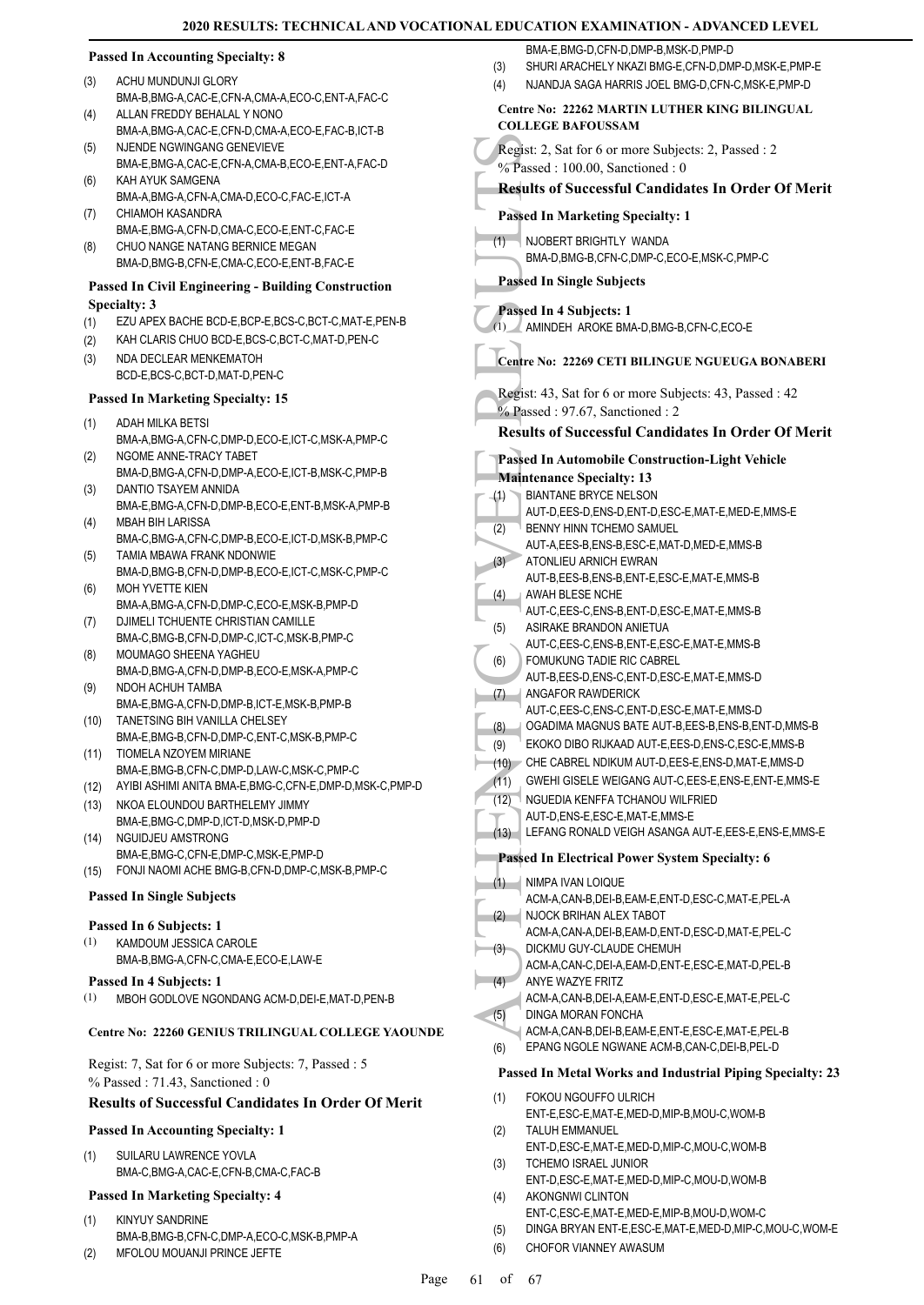|              | Passed In Metal Works and Industrial Piping Specialty: 23                                               | BMA-E, BMG-D, CFN-E, DMP-E, MSK-E<br>BAKO ADAMA BMA-E, BMG-E, CFN-E, DMP-E, MSK-E                                      |
|--------------|---------------------------------------------------------------------------------------------------------|------------------------------------------------------------------------------------------------------------------------|
|              | ENT-E,ESC-E,MAT-E,MED-E,MIP-C,MOU-E,WOM-C                                                               | (15)<br>(16)<br>ARREY EYONG EMMANUEL OJONG BMG-C, CFN-D, DMP-B, MSK-D                                                  |
| (7)          | EKENE BLAISE ASOEGWU                                                                                    | LANGANTUM EMMANUEL BERINYUY<br>(17)                                                                                    |
|              | ESC-E, MAT-E, MED-C, MIP-B, MOU-B, WOM-B                                                                | BMG-B,CFN-E,DMP-C,MSK-C                                                                                                |
| (8)          | CHENWI HENADEZ ESC-E, MAT-E, MED-E, MIP-B, MOU-B, WOM-C                                                 | NKENG NIGELINE NGU BMG-B,CFN-D,DMP-D,MSK-D<br>(18)                                                                     |
| (9)          | FEUGETSA PERSIANO PERICO                                                                                | (19)<br>MANKAH GLORY ABONGWA BMG-B,CFN-E,DMP-C,MSK-D                                                                   |
|              | ESC-E, MAT-E, MED-D, MIP-C, MOU-B, WOM-C<br>TANWIE BORIS TANJANG                                        | PORTIA SONA OKU BMG-D, CFN-E, MSK-D, PMP-E<br>(20)                                                                     |
| (10)         | ESC-E,MAT-E,MED-D,MIP-C,MOU-B,WOM-C                                                                     | LEKEMO AGOUFACK JOSEPHINE BMG-D, CFN-E, DMP-E, MSK-D<br>(21)                                                           |
| (11)         | BRIAN NYUYFONI ENT-E, ESC-E, MED-D, MIP-C, MOU-B, WOM-D                                                 | (22) CONSOLATA IMMACULATA NDIM BMG-E,CFN-E,DMP-E,PMP-E                                                                 |
| (12)         | TCHIOTCHOUA TALONGWA ETIENNE RENAL                                                                      | <b>Passed In Single Subjects</b>                                                                                       |
|              | ESC-E, MAT-E, MED-D, MIP-C, MOU-C, WOM-D                                                                |                                                                                                                        |
| (13)         | ASAAH JUNIOR NDAM                                                                                       | Passed In 4 Subjects: 5                                                                                                |
|              | ESC-E, MAT-E, MED-E, MIP-C, MOU-D, WOM-C                                                                | (1)<br>BATE ZACHAEUS ARREY BMA-E, BMG-D, CFN-D, LAW-B<br>(2)<br>DONGMO DJOUMESSI VANEL NORA BMA-B, BMG-E, CFN-D, FAC-E |
| (14)         | WAFFO FOTSO BIENVENU<br>ESC-D, MAT-E, MED-E, MIP-D, MOU-D, WOM-C                                        | (3)<br>KPUNSAH COLLATTE LANGAI BMA-E,BMG-D,CFN-C,ECO-E                                                                 |
| (15)         | PEGOUSSOU GHISLAIN                                                                                      | $(4)$ <sup>-</sup><br>ELAT MISSOP FRANCK BMG-D,CFN-E,DMP-E,LAW-C                                                       |
|              | ESC-E, MAT-E, MED-E, MIP-C, MOU-C, WOM-D                                                                | (5)<br>SAMARI CLEARANCE NGWAMBA BMG-C,CFN-E,ECO-E,MSK-D                                                                |
| (16)         | NGWA ROY NDE ESC-E, MAT-E, MED-E, MIP-C, MOU-D, WOM-E                                                   |                                                                                                                        |
| (17)         | AWAZI ARNOLD ESC-E, MAT-E, MED-E, MIP-C, MOU-D, WOM-E                                                   | <b>Centre No: 22272 NKOMESSENG YAOUNDE EXTERNAL</b>                                                                    |
| (18)         | TIMEU MBOUOTCHENG JUVENAL ISIS                                                                          |                                                                                                                        |
| (19)         | ESC-E, MAT-E, MED-E, MIP-D, MOU-D, WOM-D<br>HIMENI NGALEU STYVE ELFRYD                                  | Regist: 2, Sat for 6 or more Subjects: 2, Passed : 2                                                                   |
|              | MAT-E, MED-E, MIP-C, MOU-D, WOM-C                                                                       | % Passed: 100.00, Sanctioned: 0                                                                                        |
| (20)         | SAMJELA CLAIN NUMVI MAT-E, MED-E, MIP-C, MOU-E, WOM-C                                                   | <b>Results of Successful Candidates In Order Of Merit</b>                                                              |
| (21)         | ASSAMBA DONALD MABOTI MAT-E, MED-E, MIP-C, MOU-D, WOM-E                                                 | <b>Passed In Civil Engineering - Building Construction</b>                                                             |
| (22)         | LEKEUFACK DERRICK MED-E, MIP-C, MOU-E, WOM-E                                                            | <b>Specialty: 1</b>                                                                                                    |
| (23)         | NDAM DANIEL TEMBENG MED-E, MIP-D, MOU-E, WOM-E                                                          | (1) NDIFOR BUA HAMMOND NYAM BCD-C, BCP-E, BCS-C, BCT-A                                                                 |
|              |                                                                                                         | <b>Passed In Electrical Power System Specialty: 1</b>                                                                  |
|              | Centre No: 22271 NGWELE 3 BONABERI EXTERNAL                                                             | (1)<br>ABANSEKA SYLVESTER NJODZELA                                                                                     |
|              | Regist: 88, Sat for 6 or more Subjects: 84, Passed: 33                                                  | ACM-C,CAN-C,DEI-B,ESC-E,ICT-A,PEL-C                                                                                    |
|              | % Passed: 39.29, Sanctioned: 1                                                                          |                                                                                                                        |
|              | <b>Results of Successful Candidates In Order Of Merit</b>                                               | Centre No: 22273 YAOUNDE IV EXTERNAL                                                                                   |
|              |                                                                                                         |                                                                                                                        |
|              |                                                                                                         |                                                                                                                        |
|              | <b>Passed In Accounting Specialty: 2</b>                                                                | Regist: 129, Sat for 6 or more Subjects: 125, Passed: 93<br>$%$ Passed: 74.40, Sanctioned: 0                           |
| (1)          | SANGHA THELMA                                                                                           | <b>Results of Successful Candidates In Order Of Merit</b>                                                              |
|              | BMA-C, BMG-B, CAC-E, CFN-B, CMA-D, ECO-C, FAC-B                                                         |                                                                                                                        |
| (2)          | ANDINE KLERITA FONGOD BMA-B, BMG-A, CFN-C, CMA-E, FAC-D                                                 | <b>Passed In Accounting Specialty: 12</b>                                                                              |
|              | <b>Passed In Civil Engineering - Building Construction</b>                                              | YANU PRINCELY NGEITANG<br>$\lfloor$ (1)                                                                                |
|              | <b>Specialty: 2</b>                                                                                     | BMA-A, BMG-A, CAC-E, CFN-B, CMA-B, ECO-A, FAC-A, ICT-B                                                                 |
| (1)          | FANG RENE NGHA BCD-C, BCP-D, BCS-C, BCT-A                                                               | (2)<br>SIMO KEMADJOU ROSE ORNELLA                                                                                      |
| (2)          | FONKI ORPRINCE AGHA BCD-D, BCP-D, BCS-C, BCT-A                                                          | BMA-B, BMG-A, CAC-E, CFN-C, CMA-C, ECO-B, FAC-B, ICT-B<br>FRU EMMANUEL NGWA                                            |
|              | <b>Passed In Electrical Power System Specialty: 2</b>                                                   | (3)<br>BMA-A,BMG-B,CAC-E,CFN-E,CMA-C,ECO-B,FAC-C,ICT-D                                                                 |
| (1)          | WIRNGO ABUSUFIYAN FONYUY                                                                                | NGAMENI NOUYEMEKI DISTEL LAETITIA<br>(4)                                                                               |
|              | ACM-B,CAN-C,DEI-B,EAM-E,ESC-D,MAT-E,PEL-C                                                               | BMA-A,BMG-A,CAC-E,CFN-A,CMA-B,ECO-A,FAC-A                                                                              |
| (2)          | NGEH EMMANUEL TINGEN ACM-B, CAN-E, DEI-B, PEL-E                                                         | (5)<br>IYONDONG MART-PEARLY MUNGANG                                                                                    |
|              | <b>Passed In Marketing Specialty: 22</b>                                                                | BMA-B, BMG-A, CAC-E, CFN-C, CMA-E, ECO-E, FAC-B                                                                        |
| (1)          | TEGHEN BRITINEY ANOH                                                                                    | AZOAH MARTHA LANGSE<br>(6)<br>BMA-C,BMG-A,CFN-D,CMA-C,ECO-C,FAC-C                                                      |
|              | BMA-E,BMG-A,CFN-A,DMP-D,ECO-E,MSK-B,PMP-D                                                               | DJEUMENI NOUYEMEKI ERIN JOSEPHA<br>(7)                                                                                 |
| (2)          | <b>BABEH YOLANDE AHONE</b>                                                                              | BMA-B,BMG-B,CFN-C,CMA-D,ECO-E,FAC-C                                                                                    |
|              | BMA-C, BMG-D, CFN-D, DMP-D, MSK-B, PMP-D                                                                | OTANG NADECH ATUGU<br>(8)                                                                                              |
| (3)          | LUM POLYVET BMA-D, BMG-A, CFN-C, DMP-E, MSK-D, PMP-D                                                    | BMA-D, BMG-B, CFN-B, CMA-E, ECO-C, FAC-D                                                                               |
| (4)          | <b>MANTHO CLADIA VAPIO</b>                                                                              | (9)<br>EYENGA NGANGA MEGANE LETICIA<br>BMA-E,BMG-B,CFN-E,CMA-E,ECO-E,FAC-E                                             |
| (5)          | BMA-E,BMG-D,CFN-C,DMP-D,MSK-C,PMP-D<br>TAKU BABARA AYAHMOH                                              | MBENGONO OJONG ANDREE LO'ANE<br>(10)                                                                                   |
|              | BMA-E,BMG-B,CFN-D,ECO-E,MSK-D,PMP-C                                                                     | BMA-D, BMG-B, CAC-E, CFN-C, FAC-A                                                                                      |
| (6)          | NSHOM BERNADETTE FOINJUNG                                                                               | NDONG CAROLINE MAH BMA-D, BMG-D, CFN-E, CMA-E, FAC-C<br>(11)                                                           |
|              | BMA-E,BMG-D,CFN-D,DMP-E,MSK-D,PMP-E                                                                     | EKUH MARIE-YVONNE AKURO<br>(12)                                                                                        |
| (7)          | MULUH NADINE MENGWI BMG-B,CFN-B,DMP-E,MSK-C,PMP-D                                                       | BMA-E,BMG-D,CFN-E,CMA-E,FAC-D                                                                                          |
| (8)          | EKINE AKANG MESAPE BMG-D,CFN-C,DMP-B,MSK-E,PMP-D                                                        | <b>Passed In Civil Engineering - Building Construction</b>                                                             |
| (9)          | SHURI STEPH - NORA CHE BMA-E, BMG-B, CFN-D, MSK-D, PMP-D                                                | <b>Specialty: 21</b>                                                                                                   |
| (10)         | NGWIN FLORAAN AMBE BMG-C,CFN-D,DMP-D,ENT-D,MSK-D<br>DJOKO NDOLO MERVEILLE BMG-D,CFN-D,DMP-C,MSK-E,PMP-E | AKUM NEWTON NDEH<br>(1)                                                                                                |
| (11)<br>(12) | ABORO ANGEIK BLANCHE BMA-E, BMG-D, CFN-E, DMP-C, MSK-E                                                  | BCA-C,BCD-B,BCP-B,BCS-C,BCT-A,ESC-E,PEN-C<br>AKONGMA SIDOUANE NSAH                                                     |
| (13)         | WIRNGO THIERRY MICHAEL SEVINYUY                                                                         | (2)<br>BCA-E,BCD-B,BCP-C,BCS-B,BCT-A,ESC-E,LAW-A                                                                       |

(14) MOUKOUDI MATIMBA CHARLOTTE PAULE ESTHER

BCA-C,BCD-C,BCP-B,BCS-B,BCT-A,ESC-E,LAW-D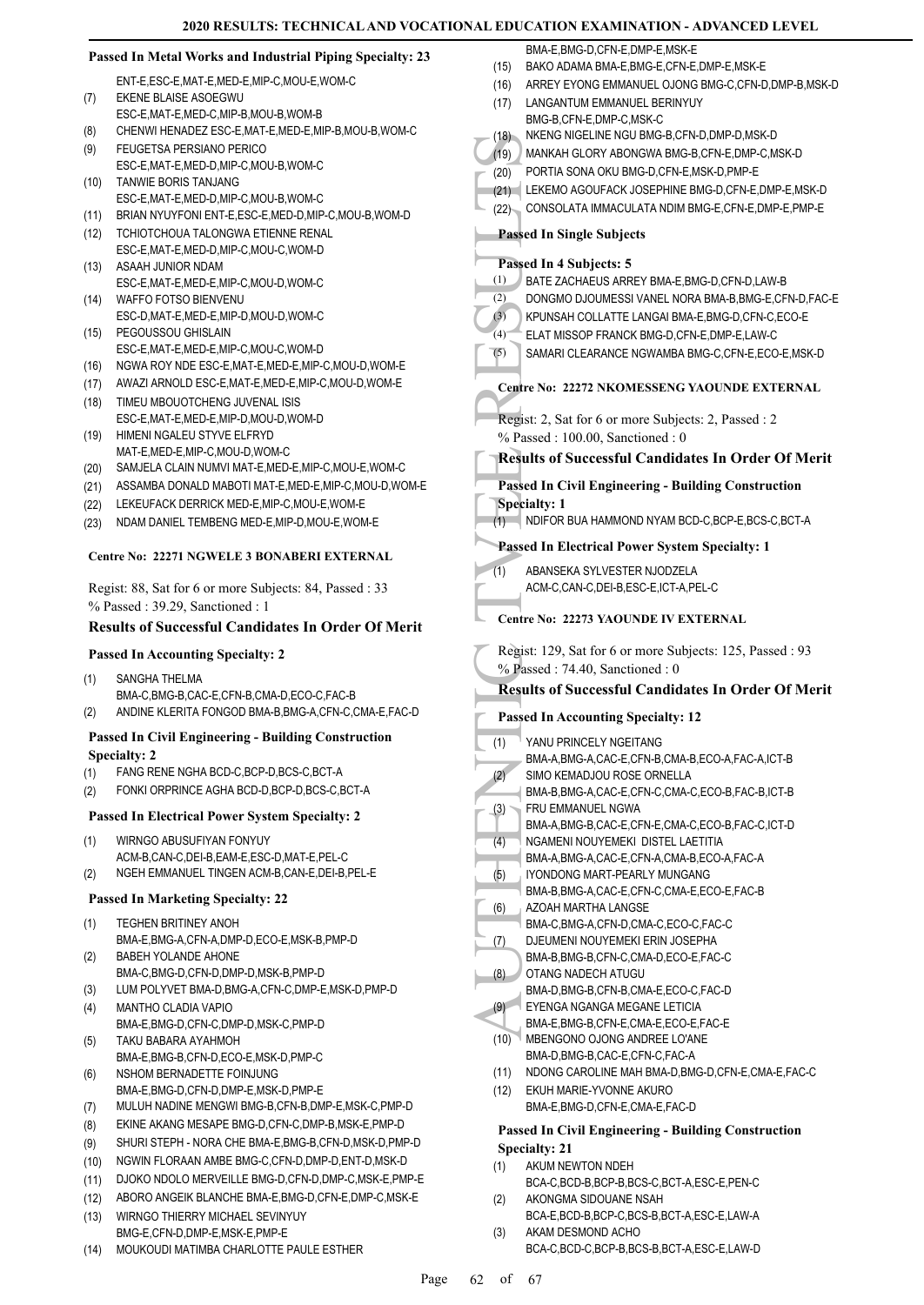|      |                                                                                                 | (17)         | KENSE AGNES CAROLIE BMG-C, CFN-E, DMP-C, MSK-E, PMP-E                                     |
|------|-------------------------------------------------------------------------------------------------|--------------|-------------------------------------------------------------------------------------------|
|      | <b>Passed In Civil Engineering - Building Construction</b>                                      | (18)         | AMBASSA NDOUGSA ARISTIDE K                                                                |
| (4)  | <b>Specialty: 21</b><br>SOPDJIEU HERVE MICHAUD                                                  |              | BMG-E,DMP-D,ENT-B,MSK-E,PMP-E                                                             |
|      | BCA-D,BCD-C,BCP-B,BCS-B,BCT-A,ESC-E,ICT-E                                                       | (19)         | ZILI VICTORINE AUDREY BMA-C, BMG-D, ECO-D, MSK-E, PMP-E                                   |
| (5)  | NGANTY YANICK NFIEH                                                                             | (20)         | NGANDANG NOA ARIELLE WENDY                                                                |
|      | BCA-D.BCD-B.BCP-D.BCS-B.BCT-A.MAT-E                                                             |              | BMA-E,CFN-E,DMP-D,MSK-D,PMP-D                                                             |
| (6)  | NCHE INNOCENT BCA-D,BCD-C,BCP-D,BCS-C,BCT-B,PEN-C                                               | (21)         | NKOA ATANGANA JEAN EDWARD                                                                 |
| (7)  | NDIMUNDOH KONENUI CHAFAH ELIZABETH                                                              |              | BMG-E,DMP-E,LAW-E,MSK-E,PMP-E                                                             |
|      | BCA-E,BCD-C,BCP-E,BCS-D,BCT-B,LAW-C                                                             | (22)<br>(23) | TICHA FAVOUR CHE BMG-B, CFN-E, DMP-E, MSK-D<br>ONDOUA FRANCK EMMANUEL JUNIOR              |
| (8)  | AYEAH FERDINAD NGAM                                                                             |              | BMG-C,CFN-D,DMP-D,MSK-E                                                                   |
|      | BCA-E,BCD-C,BCP-D,BCS-C,BCT-C,ENT-E                                                             |              | (24) NFORMIDAH-NDAH SYLVE BIANA CFN-E, DMP-C, MSK-E, PMP-D                                |
| (9)  | CHE ELVIS KWA KELO BCD-B, BCP-D, BCS-C, BCT-B, PEN-B                                            | (25)         | FUIEH PETTULAR NGONG BMG-E, DMP-D, MSK-E, PMP-E                                           |
| (10) | INNOCENT NTAM BCD-B, BCP-C, BCS-B, BCT-B, PEN-D                                                 | (26)         | FUNG VANESSA MBONG BMG-E, CFN-E, DMP-D, MSK-E                                             |
| (11) | AMBE ETIENNE SUH BCA-E, BCD-B, BCP-C, BCS-C, BCT-A                                              | (27)         | MALAI SCOLASTICA DVAWO BMG-E, DMP-E, MSK-E, PMP-E                                         |
| (12) | NGWA SEEDOF FUHNWI BCD-C,BCP-D,BCS-C,BCT-B,PEN-D                                                |              |                                                                                           |
| (13) | NGWA CALVET AMBE BCD-C, BCP-E, BCS-C, BCT-B, ICT-C<br>SALE LUKMAN BCD-C,BCS-C,BCT-B,ESC-E,PEN-D |              | Passed In Metal Works and Industrial Piping Specialty: 1                                  |
| (14) | FORGHAB MENSAH NKENFACK                                                                         | (1)          | BETIE RAMSON SARIKI MED-E, MIP-D, MOU-E, WOM-E                                            |
| (15) | BCD-B,BCP-E,BCS-C,BCT-C,PEN-E                                                                   |              | Passed In Plumbing and Hydraulic Installation Systems                                     |
| (16) | NDONKE MOHAMMED AWELEN NDI                                                                      |              | <b>Specialty: 1</b>                                                                       |
|      | BCD-C,BCS-D,BCT-B,ENT-E,ESC-E                                                                   | (1)          | TIWARA DAVID TETEH AFM-E,PDR-D,PEN-E,PPM-D,WSD-E                                          |
| (17) | KITI BERTRAND SONGBEH BCD-B, BCP-C, BCS-B, BCT-A                                                |              |                                                                                           |
| (18) | FUH GEORGE TALAH BCD-B, BCP-C, BCS-C, BCT-B                                                     |              | <b>Passed In Secretarial Administration and Communication</b>                             |
| (19) | NJONGUM BLESS BCA-E, BCD-C, BCS-D, BCT-A                                                        | (1)          | <b>Specialty: 2</b>                                                                       |
| (20) | FOGHANG DESMOND NGONGEH BCA-E, BCD-D, BCS-C, BCT-B                                              |              | YUVEN BLESSING WANYU<br>ENT-C,ICT-E,IPR-C,LAW-B,OAW-D,PCS-D,PEN-A                         |
| (21) | FAUSTIN MBI ALLAH TARH BCD-C,BCP-E,BCS-C,BCT-C                                                  | (2)          | BIH EDELQUEEN IPR-B,OAW-C,PCS-E,PEN-D                                                     |
|      | <b>Passed In Clothing Industry Specialty: 1</b>                                                 |              |                                                                                           |
|      |                                                                                                 |              | <b>Passed In Wood Cabinet-Making Specialty: 4</b>                                         |
| (1)  | HELENORA MAI NKWAIN FFD-A, PEN-B, PMG-C, TTE-D, WOR-E                                           | (1)          | ANSTY DOBGIMA FORSET CPR-D, ESC-E, FDD-C, FRT-C, PMT-E                                    |
|      | <b>Passed In Electrical Power System Specialty: 5</b>                                           | (2)          | FONKEH STANDLY NGUFOR CPR-D, FDD-C, FRT-C, PMT-D                                          |
| (1)  | YONG JUNIOR MARTIN BAINKONG                                                                     | (3)          | LOT BIBI TAKU CPR-D, FDD-E, FRT-C, PMT-C                                                  |
|      | ACM-B,CAN-C,DEI-C,ESC-E,PEL-E                                                                   |              | (4) ADEH PASCAL NGWA CPR-C,FDD-E,FRT-B,PMT-E                                              |
|      |                                                                                                 |              |                                                                                           |
| (2)  | AGWETANG DONARD NJI ACM-B,CAN-E,DEI-C,ESC-E,PEL-D                                               |              |                                                                                           |
| (3)  | BESONG ELVIS EGBE ACM-E,CAN-E,DEI-E,PEL-E,PEN-D                                                 |              | <b>Passed In Single Subjects</b>                                                          |
| (4)  | NGWANI AMSTRONG EKIYEFIEW ACM-B,CAN-C,DEI-B,PEL-E                                               |              | Passed In 6 Subjects: 1                                                                   |
| (5)  | BORIS FONJI FOLIGWE ACM-C,CAN-D,DEI-D,PEL-E                                                     | (1)          | AFANYU NDZI BMA-E,BMG-A,CFN-E,ECO-D,FAC-E,ICT-E                                           |
|      |                                                                                                 |              | Passed In 5 Subjects: 3                                                                   |
|      | <b>Passed In Home Economics Specialty: 2</b>                                                    | (1)          | EGWUONWU EDEL QUEEN BMA-C,BMG-B,CFN-C,ECO-C,FAC-E                                         |
| (1)  | MOMONTOH ODETTE PERIMENTAH                                                                      |              | (2) MAGADJOU TENE NAOMIE KEVIRA                                                           |
|      | CMD-A, ENT-D, FLE-A, ICT-E, NSC-B, PEN-B, RMH-A                                                 |              | BMA-C,BMG-B,CFN-C,ECO-E,FAC-D                                                             |
| (2)  | NFOR VICTORINE ROGFU                                                                            |              | (3) TONYE IRENE GLWADYS BMA-E, BMG-B, CFN-E, ECO-E, MSK-D                                 |
|      | CMD-C,FLE-A,LAW-E,NSC-C,PEN-C,RMH-A                                                             |              | Passed In 4 Subjects: 13                                                                  |
|      | <b>Passed In Marketing Specialty: 27</b>                                                        | (1)          | NGUGHE CHRIS MBIWONYUI BCD-B,BCS-C,BCT-B,PEN-B                                            |
| (1)  | CHING SONG GISELE FUEN                                                                          | (2)          | NGAM EPHESIANS SOMOLEYHIA BCD-B, BCS-C, BCT-A, LAW-D                                      |
|      | BMA-B, BMG-B, CFN-B, DMP-B, ECO-C, MSK-B, PMP-B                                                 | (3)          | NKWELLE ALEXHARISON NGOLE BCD-C,BCS-D,BCT-B,PEN-D                                         |
| (2)  | CHERYL SOFIE BMA-A, BMG-B, CFN-D, DMP-B, ICT-C, MSK-C, PMP-B                                    | (4)          | VALENTINE NGWAYA BCD-D, BCS-C, BCT-B, PEN-E                                               |
| (3)  | TITA PROVIDENCE MUJEM                                                                           | (5)          | LOVIS YENWOMBUE BCD-E,BCS-C,BCT-B,PEN-D                                                   |
|      | BMG-C,CFN-E,DMP-E,ECO-D,ENT-B,MSK-C,PMP-D                                                       | (6)          | MUCHIYA VITALIS KEHDINGA CPR-C,FDD-D,FRT-C,LAW-E                                          |
| (4)  | IMBELE NAOMI NJI BMA-E, BMG-A, CFN-C, DMP-A, MSK-B, PMP-A                                       | (7)          | ELOME KEVIN FREDERIC BMA-D, BMG-B, CFN-E, CMA-E                                           |
| (5)  | DADE BEIKA KAREN BETTINA                                                                        | (8)          | MULAH NDOH GODWILL BMG-D,CFN-D,LAW-D,PMP-E                                                |
|      | BMA-D, BMG-B, CFN-C, DMP-B, MSK-C, PMP-B                                                        | (9)          | REJOICE NTALA BMA-E, BMG-D, CFN-D, FAC-D                                                  |
| (6)  | TCHOUNKEU TANKEU CHRISTIANE MANUELA<br>BMA-E,BMG-A,CFN-D,DMP-E,MSK-A,PMP-C                      | (10)         | KOUAM DJOKO JEAN - BMG-E,DMP-C,LAW-E,PMP-E                                                |
| (7)  | NNANGA LAURENT WALTER SENIOR                                                                    | (11)         | NDUTA MVA IRISSA FORTUNA BMA-E, DMP-E, ENT-C, MSK-E                                       |
|      | BMA-E,BMG-C,CFN-D,DMP-D,MSK-C,PMP-C                                                             |              | (12) AMBELE MILTON TANDI PDR-D, PEN-E, PPM-E, WSD-D                                       |
| (8)  | MBOCK YOMKIL CHRISTINE AIMEE DARLENE                                                            | (13)         | NSTEH PRINCEWILL NDOH CFN-E, DMP-E, ENT-D, PMP-E                                          |
|      | BMA-E,BMG-C,CFN-E,DMP-D,MSK-D,PMP-E                                                             |              |                                                                                           |
| (9)  | MBEKE MBEKE ESAIE MAXIME                                                                        |              | Centre No: 22274 BEEDI DOUALA EXTERNAL                                                    |
|      | BMG-C,CFN-E,DMP-D,LAW-E,MSK-E,PMP-E                                                             |              |                                                                                           |
| (10) | LIPJANK NJOMOU WILFRIED BMG-C, CFN-C, DMP-B, MSK-C, PMP-D                                       |              | Regist: 19, Sat for 6 or more Subjects: 19, Passed: 6<br>$%$ Passed: 31.58, Sanctioned: 0 |
| (11) | NOUMSI TCHOMGHUI MARC JETHRO                                                                    |              |                                                                                           |
| (12) | BMG-C,CFN-D,DMP-C,MSK-C,PMP-C<br>GIOVANNI JUNIOR D'ANABA BMG-C, CFN-D, DMP-C, MSK-C, PMP-C      |              | <b>Results of Successful Candidates In Order Of Merit</b>                                 |
| (13) | MANKOH BLESSING BONJE BMG-B, CFN-E, DMP-C, MSK-C, PMP-C                                         |              | <b>Passed In Accounting Specialty: 1</b>                                                  |

- (14) HOUAG KENZA LINDSAY FREDERICK BMG-B,CFN-D,DMP-D,MSK-C,PMP-C
- BADOEDANA DANIEL GABRIEL (15) BMG-C,CFN-E,DMP-C,MSK-C,PMP-C
- (16) BUNYUI SERGE NSANGONG BMG-C,CFN-E,DMP-B,MSK-D,PMP-E
- **Passed In Marketing Specialty: 5**
- EBA'A OLAMA YVAN DAREL (1)
	- BMA-E,BMG-C,CFN-D,DMP-A,ECO-E,MSK-E,PMP-E

BMA-B,BMG-D,CFN-E,CMA-E,ECO-E,FAC-D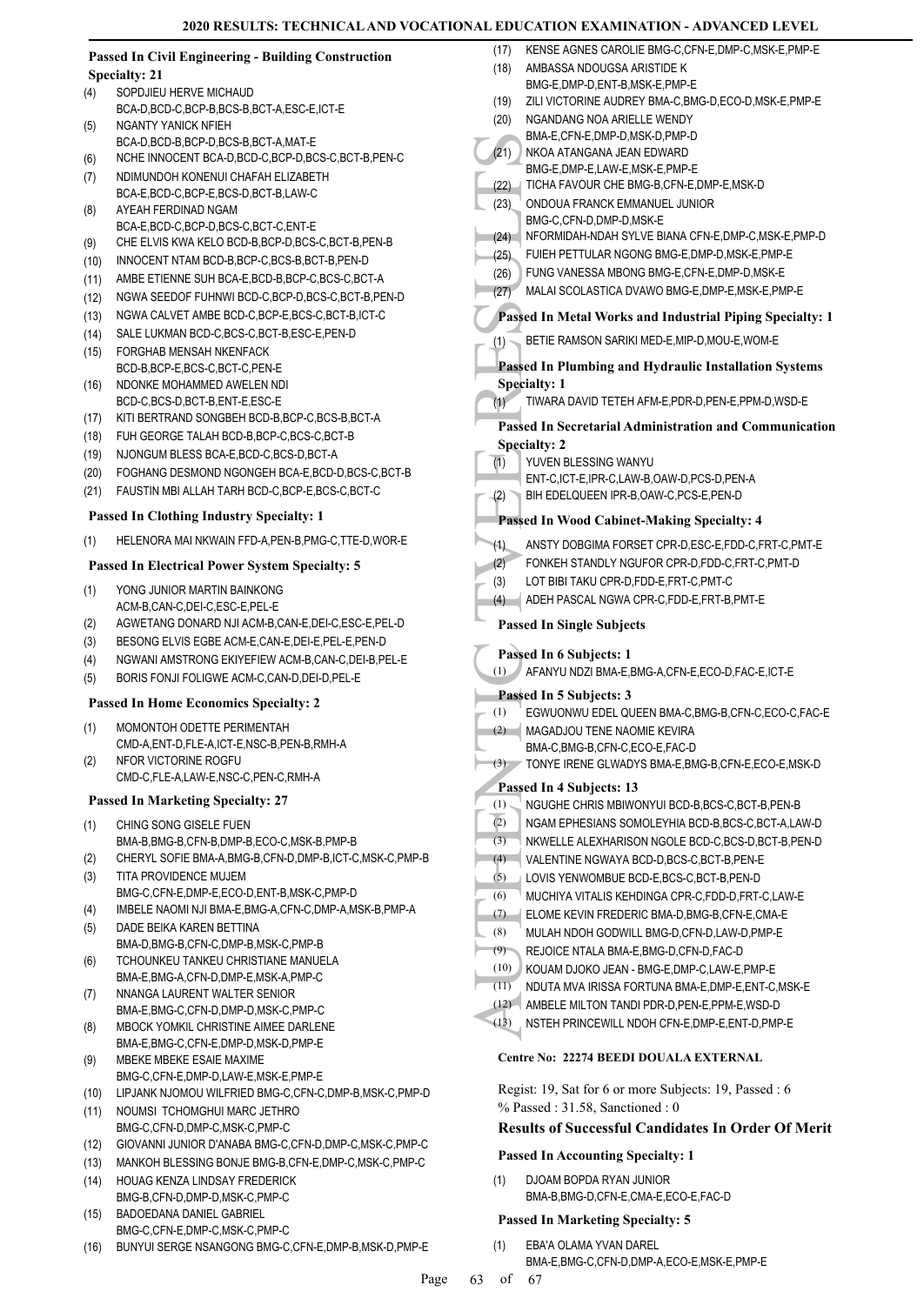#### **Passed In Marketing Specialty: 5**

- NKEM THERESIA UCHONGANYI BMG-C,CFN-D,DMP-D,ECO-E,MSK-C (2)
- KAMGA NGOUNOU JOAS SOREL BMA-E,BMG-E,CFN-D,DMP-C,PMP-E (3)
- FONGANG FONKOU MERVEILLE MANUELLA BMA-E,CFN-E,DMP-C,MSK-E (4)
- (5) MOPOUNG TAGNE GAEL AUDREY BMG-E,CFN-E,DMP-E,MSK-E

#### **Centre No: 22275 BAFOUSSAM I EXTERNAL**

Regist: 50, Sat for 6 or more Subjects: 46, Passed : 29 % Passed : 63.04, Sanctioned : 0

#### **Results of Successful Candidates In Order Of Merit**

#### **Passed In Accounting Specialty: 6**

- PROTUS MUNANG FANGYONG BMA-A,BMG-A,CAC-B,CFN-B,CMA-B,ECO-D,FAC-B,LAW-A (1) NELLY TENGU NDIFOR (2)
- BMA-D,BMG-B,CFN-C,CMA-D,ECO-B,FAC-C,LAW-B PETANGBOU DORAPHIL MBONWU (3)
- BMA-A,BMG-D,CAC-E,CFN-C,CMA-B,ECO-D,FAC-C YEMEFOU TIWA LORIANNE (4)
- BMA-C,BMG-D,CAC-E,CFN-C,CMA-D,ECO-E,FAC-E LANGTUM CORNELIA SIY (5)
- BMA-E,BMG-D,CAC-E,CFN-E,CMA-D,FAC-E
- (6) NTEMGWA SINERAL FORSAH BMG-D,CFN-E,CMA-E,FAC-E

#### **Passed In Civil Engineering - Building Construction Specialty: 3**

- (1) CHIA VITALIS JAM BCA-E,BCD-A,BCP-E,BCS-B,BCT-A,ESC-E
- (2) NGWA LESLIE SHU BCA-D,BCD-C,BCP-D,BCS-C,BCT-B,ESC-E
- (3) NJIENDEM JOSEPH BCD-C,BCP-E,BCS-C,BCT-C

#### **Passed In Electrical Power System Specialty: 7**

- MULUH FABRICE AWA ACM-C,CAN-B,DEI-C,EAM-E,ESC-E,ICT-E,MAT-E,PEL-C (1)
- AJABANYANG RODRICK NKEMNGONG ACM-B,CAN-C,DEI-B,ESC-E,ICT-D,MAT-E,PEL-C (2)
- (3) RODERIC YIBEH AJIM ACM-B,CAN-D,DEI-C,ESC-E,LAW-C,PEL-C
- (4) KONGNYUY JAVNYUY ACM-C,CAN-C,DEI-C,ICT-E,PEL-C BOWO MBONWOUO FRANCOIS XAVIER (5)
- ACM-C,CAN-D,DEI-C,ESC-E,PEL-D (6) CHUI CHARLES-MOSES ACM-E,CAN-D,DEI-C,ESC-E,PEL-E
- (7) CHE CASIANUS NGWA ACM-E,DEI-B,ESC-E,PEL-E

#### **Passed In Home Economics Specialty: 2**

- (1) MEGAH SIDONIE CMD-A,ENT-E,FLE-A,NSC-D,PEN-D,RMH-A
- (2) ATUM MILTA ENGWARI CMD-D,FLE-A,NSC-E,PEN-E,RMH-B

#### **Passed In Marketing Specialty: 7**

- LAIRI PEREZ CHIANAGEH BMA-D,BMG-E,CFN-E,DMP-D,ECO-E,MSK-E,PMP-D (1)
- KANGKAI MARDINE CHIAFE BMG-D,CFN-D,DMP-D,ECO-E,MSK-C,PMP-E (2)
- PEPAH ARCHLEY APONGLAN BMG-D,CFN-E,DMP-D,ECO-E,MSK-D (3)
- (4) ACHU BRIAN NYAMBOT BMG-E,DMP-E,ECO-E,LAW-E,MSK-E
- (5) NTIA MERCY WAAH BMG-D,CFN-E,DMP-E,MSK-D
- (6) NKENGANYI ACHA NKEMASONG BMG-E,DMP-C,MSK-E,PMP-E
- (7) MOFOR CYNTHIA NA'A BMA-E,CFN-E,DMP-E,MSK-E

#### **Passed In Secretarial Administration and Communication Specialty: 1**

(1) MBUH BLESSING NGON IPR-B,LAW-E,OAW-C,PCS-C,PEN-D

#### **Passed In Single Subjects**

# **Passed In 4 Subjects: 3**

- (1) FUHNWI BRANDY NEBA EES-E,ENS-D,MMS-C,PEN-B
- (2) KIHDZE MEDIAN BERINYUY BMA-E,BMG-E,CFN-E,CMA-E
- (3) GHAWEL LOVETTE KEFUM BMA-E,CFN-E,FAC-E,LAW-E

|            | Regist: 15, Sat for 6 or more Subjects: 14, Passed : 10                                             |
|------------|-----------------------------------------------------------------------------------------------------|
|            | $%$ Passed: 71.43, Sanctioned: 0                                                                    |
|            | <b>Results of Successful Candidates In Order Of Merit</b>                                           |
|            | <b>Passed In Accounting Specialty: 1</b>                                                            |
| (1)        | <b>NUMFOR LAURITTA BIHNWI</b><br>BMA-B, BMG-A, CAC-E, CFN-B, CMA-B, ECO-E, FAC-D                    |
|            |                                                                                                     |
|            | <b>Passed In Marketing Specialty: 9</b>                                                             |
| (1)        | <b>MANEH YVETTE LOH</b><br>BMA-E,BMG-B,CFN-E,DMP-A,ECO-E,MSK-C,PMP-E                                |
| (2)        | ANGAH CARLESTA NABONG                                                                               |
|            | BMA-E, BMG-C, CFN-E, DMP-E, MSK-E, PMP-E                                                            |
| (3)        | NZALE KELLY KESTINE KEMGANG<br>BMG-B.CFN-D.DMP-B.MSK-D.PMP-C                                        |
| (4)        | MEGNE TCHOMTCHOUA LETYCIA LAURICE                                                                   |
|            | BMA-C, BMG-B, DMP-C, MSK-D, PMP-E                                                                   |
| (5)        | KEME BEYONCE NDUM BMG-B, CFN-E, DMP-D, MSK-E, PMP-E                                                 |
| (6)<br>(7) | SOLANGE EFUA EMISAH BMG-E, CFN-E, DMP-D, MSK-E, PMP-E<br>MERCY MBONG BMA-E, BMG-C, DMP-C, MSK-E     |
| (8)        | MBUH NEH KELLYBRIGHT BMA-E, BMG-D, DMP-C, MSK-D                                                     |
| (9)        | MICHAEL ANGOH NSOM JUNIOR BMA-E, BMG-D, DMP-C, PMP-E                                                |
|            | Centre No: 22277 ANGLOSAXON GENERAL AND TECHNICAL                                                   |
|            | <b>GROUP OF SCHOOLS</b>                                                                             |
|            | Regist: 94, Sat for 6 or more Subjects: 94, Passed : 92                                             |
|            | % Passed: 97.87, Sanctioned: 0                                                                      |
|            | <b>Results of Successful Candidates In Order Of Merit</b>                                           |
|            | <b>Passed In Accounting Specialty: 1</b>                                                            |
| (1)        | <b>NUMFOR HONORINE NCHANG</b>                                                                       |
|            | BMA-A,BMG-C,CAC-D,CFN-B,CMA-D,ECO-C,FAC-D,ICT-C                                                     |
|            | <b>Passed In Automobile Construction-Light Vehicle</b>                                              |
|            | <b>Maintenance Specialty: 4</b>                                                                     |
| (1)        | NGUIMTSA TSAMO NOUGSTONE LAUREL                                                                     |
| (2)        |                                                                                                     |
|            | AUT-D, EES-B, ENS-B, ESC-E, ICT-D, MMS-C<br>MUAM BENEZETTE MUCHAS AUT-D, EES-B, ENS-A, ICT-E, MMS-C |
| (3)        | BONGJIO ELVIS NDONGDEY AUT-E, EES-B, ENS-B, MMS-B                                                   |
| (4)        | FONGOH-TEBONG DESTINE NGWE EES-C, ENS-C, ESC-E, MMS-D                                               |
|            | Passed In Civil Engineering - Building Construction                                                 |
|            | <b>Specialty: 26</b>                                                                                |
| (1)        | RAMADAN HAMZA NDZI KANFON                                                                           |
|            | BCA-A,BCD-A,BCP-A,BCS-B,BCT-A,ESC-C,ICT-B,MAT-D<br>BENYELA JACOB FONJI                              |
| (2)        | BCA-A,BCD-A,BCP-C,BCS-C,BCT-A,ESC-E,ICT-C,MAT-C                                                     |
| (3)        | NDI FABIAN CHONGSI                                                                                  |
| (4)        | BCA-C,BCD-C,BCP-B,BCS-C,BCT-A,ESC-E,MAT-D,PEN-B<br>MEH FELIX ME'E                                   |
|            | BCA-C,BCD-C,BCP-C,BCS-C,BCT-A,ESC-E,MAT-C,PEN-C                                                     |
| (5)        | NWANA JESSE NKAZI                                                                                   |
|            | BCA-B,BCD-B,BCP-B,BCS-C,BCT-A,ESC-D,ICT-E,MAT-E<br><b>NEBA LEONEL FUHNWI</b>                        |
| (6)        | BCA-C,BCD-A,BCP-C,BCS-C,BCT-A,ESC-E,MAT-E,PEN-C                                                     |
| (7)        | ACHU BRIGHT NDAH                                                                                    |
| (8)        | BCA-C,BCD-C,BCP-B,BCS-C,BCT-A,ESC-E,ICT-C,MAT-E<br>MBONGJO RUMULUS CHUNGA                           |
|            | BCA-E,BCD-B,BCP-C,BCS-C,BCT-A,ESC-E,MAT-E,PEN-B                                                     |
| (9)        | SHU KENNEDY NEBA                                                                                    |
| (10)       | BCA-D,BCD-B,BCP-B,BCS-C,BCT-A,ESC-E,ICT-D,MAT-E<br>OFUKA CORNELIUS OJONG                            |
|            | BCA-C,BCD-B,BCP-C,BCS-C,BCT-B,ESC-E,ICT-E,MAT-E                                                     |
| (11)       | FRANKLYN NANA TUMBIA                                                                                |
|            | BCA-B,BCD-B,BCP-B,BCS-C,BCT-A,ESC-E,ICT-C                                                           |
| (12)       | ATEH-TAKO CLAVIS AZISEH<br>BCA-C,BCD-A,BCP-B,BCS-C,BCT-A,ESC-E,ICT-D                                |

BCA-B,BCD-B,BCP-C,BCS-D,BCT-A,MAT-E,PEN-C

(14) JINUMIANG GERALD FUNI

**Centre No: 22276 INSTITUT MODERNE POLYVALENT** 

Page 64 of 67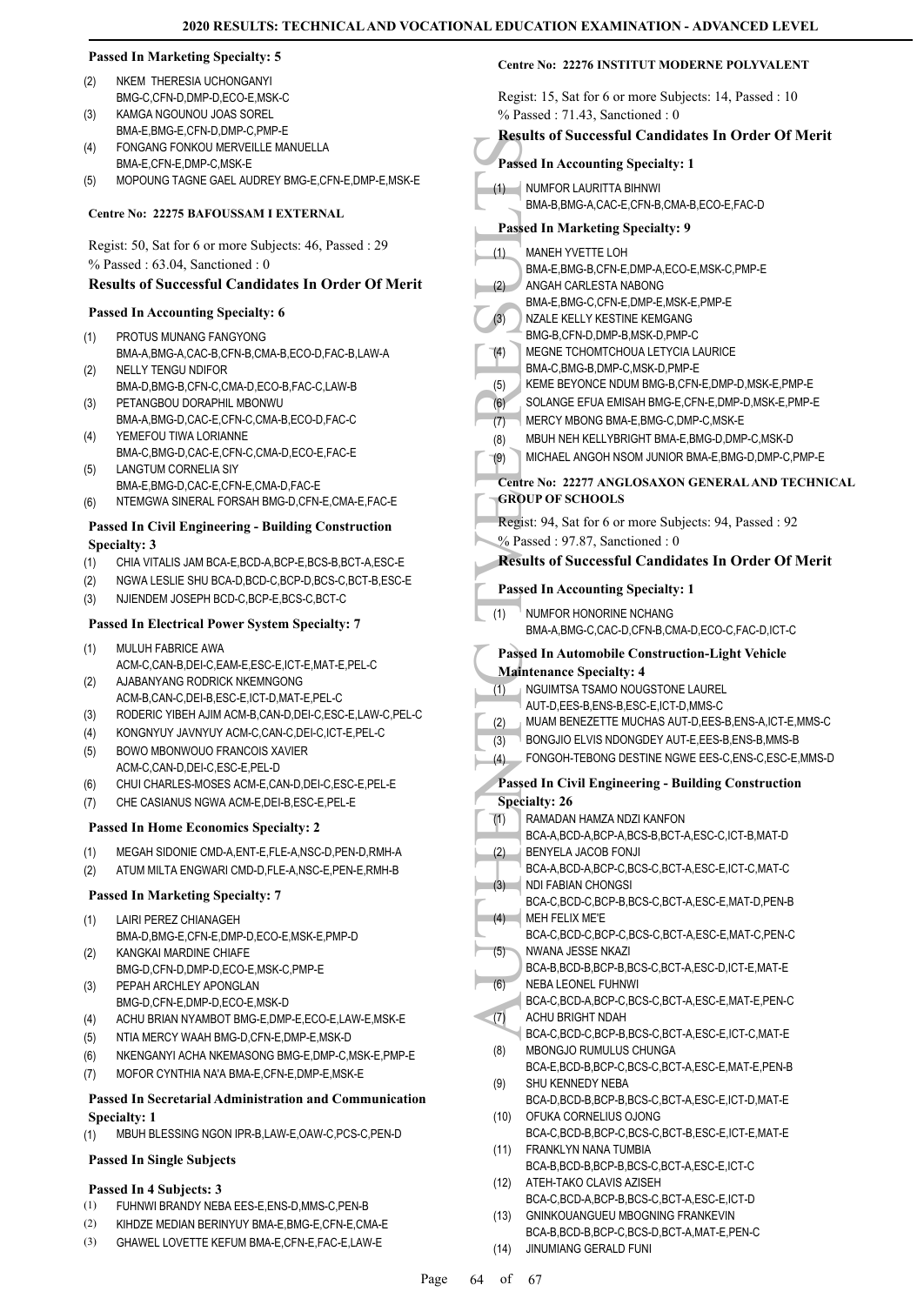|      | <b>Passed In Civil Engineering - Building Construction</b><br><b>Specialty: 26</b> | (3) |
|------|------------------------------------------------------------------------------------|-----|
|      | BCA-D,BCD-B,BCP-C,BCS-C,BCT-A,ESC-E,ICT-D                                          | (4) |
| (15) | TSE BRIAN NJI BCD-B, BCP-C, BCS-C, BCT-B, ESC-E, MAT-E, PEN-C                      | (5) |
| (16) | CHE RANDY NEBA                                                                     |     |
| (17) | BCA-E,BCD-C,BCP-C,BCS-C,BCT-A,ESC-E,PEN-C<br>NJEI CLEMENT ACHA                     | (6) |
|      | BCA-D,BCD-B,BCP-C,BCS-D,BCT-A,ICT-E,MAT-E                                          | (7) |
| (18) | BESONG ROBERT BATUO<br>BCA-D.BCD-B.BCP-D.BCS-C.BCT-C.MAT-E.PEN-C                   | (8) |
| (19) | BANGHA YANICK FUL BCA-C,BCD-C,BCP-B,BCS-C,BCT-A,PEN-C                              |     |
| (20) | LIBOBI JUSTIN WILFRIED                                                             | Pas |
|      | BCA-D,BCD-B,BCP-C,BCS-C,BCT-A,ESC-E                                                | (1) |
| (21) | NGWA NDIFOR DIVINE BCA-C, BCD-B, BCP-E, BCS-D, BCT-A, PEN-C                        |     |
| (22) | <b>BAH MITTERAND ANGYE</b>                                                         | (2) |
|      | BCA-E,BCD-B,BCP-C,BCS-C,BCT-B,PEN-C                                                |     |
| (23) | CHENAMO BROWN-DON NEBA<br>BCA-E, BCD-C, BCP-E, BCS-C, BCT-A, PEN-B                 | (3) |
| (24) | AGOG-ANGIG ERIC NCHINDA                                                            | (4) |
|      | BCA-D,BCD-D,BCP-C,BCS-D,BCT-A,ESC-E                                                |     |
| (25) | <b>CHANOH DANIS TANDONGFOR</b>                                                     | (5) |
|      | BCA-E,BCD-C,BCP-E,BCS-C,BCT-B,ICT-E                                                |     |
| (26) | FONYEH BERDINE PERFECT BCD-C, BCP-E, BCS-C, BCT-B, PEN-D                           | Pas |
|      | <b>Passed In Clothing Industry Specialty: 4</b>                                    | (1) |
| (1)  | <b>AGBOR EMOH ENEKE</b>                                                            |     |
|      | ENT-D, ESC-E, FFD-A, PEN-A, PMG-B, TTE-A, WOR-B                                    | (2) |
| (2)  | FUCHU HONOURINE BONGSE<br>ESC-E,FFD-B,PEN-C,PMG-B,TTE-C,WOR-D                      |     |
| (3)  | AMBENFOR MARCELINE LUM FFD-B, PEN-B, PMG-B, TTE-A, WOR-C                           | (3) |
| (4)  | AFAUNJIH CLAUDIA NGWING FFD-C, PEN-E, PMG-C, TTE-C, WOR-E                          | Pas |
|      | <b>Passed In Electrical Power System Specialty: 18</b>                             | Spe |
|      |                                                                                    | (1) |
| (1)  | UKWA JEAN NOEL MUTEAH<br>ACM-A,CAN-B,DEI-B,EAM-E,ESC-D,ICT-C,MAT-B,PEL-C           |     |
| (2)  | PUH KAH FABRICE                                                                    | (2) |
|      | ACM-B,CAN-C,DEI-A,EAM-E,ESC-C,ICT-C,MAT-E,PEL-B                                    | Pas |
| (3)  | ABUTE PRIMUS TABE                                                                  | Spe |
| (4)  | ACM-B,CAN-B,DEI-B,EAM-E,ESC-D,ICT-E,MAT-C,PEL-B<br>NWANNA FIDELIS DINGBOBGA        | (1) |
|      | ACM-A,CAN-D,DEI-A,EAM-E,ESC-E,ICT-D,MAT-D,PEL-C                                    | (2) |
| (5)  | FONDZENYUY NESTOR KEBUH                                                            | (3) |
|      | ACM-B,CAN-C,DEI-B,EAM-E,ESC-E,ICT-D,MAT-D,PEL-C                                    | (4) |
| (6)  | WULBA NELSON ABEMBOM<br>ACM-B,CAN-D,DEI-B,EAM-E,ESC-E,ICT-C,MAT-E,PEL-C            |     |
| (7)  | MBACHAM DANIEL TEKO                                                                | (5) |
|      | ACM-C,CAN-E,DEI-B,EAM-E,ESC-E,ICT-D,MAT-C,PEL-B                                    |     |
| (8)  | NKEDE ENUGE BRIYANT                                                                | Pas |
|      | ACM-B,CAN-D,DEI-B,EAM-E,ESC-E,ICT-C,MAT-E,PEL-D<br>ADAMY BRIGHTLY TENKEH           | (1) |
| (9)  | ACM-B,CAN-E,DEI-B,EAM-E,ESC-E,ICT-E,MAT-E,PEL-C                                    |     |
| (10) | KILAM NGANTA GODLOVE                                                               | (2) |
|      | ACM-B,CAN-E,DEI-A,ESC-E,ICT-B,MAT-E,PEL-C                                          | (3) |
| (11) | <b>BRANDON GABSIA</b>                                                              | Pas |
| (12) | ACM-B,CAN-C,DEI-A,EAM-E,ESC-E,ICT-E,PEL-C<br>TALLA MBUNWE LEONEL                   | Pas |
|      | ACM-C,CAN-C,DEI-B,EAM-E,ESC-E,MAT-E,PEL-C                                          | (1) |
| (13) | FONJINDAM HANS AKONEBA                                                             |     |
|      | ACM-B,CAN-D,DEI-B,ESC-E,ICT-E,MAT-E,PEL-C                                          | (2) |
| (14) | ANIM FON ANTWAN<br>ACM-B,CAN-D,DEI-B,ESC-E,ICT-E,MAT-E,PEL-D                       | (3) |
| (15) | NGONG PRINCEWILL AMBU                                                              |     |
|      | ACM-B,CAN-E,DEI-C,EAM-E,ESC-E,ICT-C,PEL-D                                          | Pas |
| (16) | NGALA GODWILL AZENWI                                                               | (1) |
|      | ACM-B,CAN-E,DEI-B,ESC-E,ICT-E,PEL-D                                                | (2) |
| (17) | ADE NELVIS NDIKUM ACM-B,CAN-E,DEI-C,ESC-E,MAT-E,PEL-D                              |     |
| (18) | WABILA NGONGHO GANYONGA<br>ACM-D,CAN-E,DEI-B,ESC-E,ICT-D,PEL-E                     | (3) |
|      |                                                                                    | (4) |
|      | <b>Passed In Home Economics Specialty: 8</b>                                       | (5) |
| (1)  | KINYANG NTFUM RHODA                                                                |     |

| $\sim$ | CMD-A, ENT-C, FLE-A, LAW-B, NSC-B, PEN-B, RMH-A |  |
|--------|-------------------------------------------------|--|
| (2)    | CHINDOH CLODETDE NAMOH                          |  |

|            | CMD-A,ENT-D,FLE-A,LAW-C,NSC-B,PEN-B,RMH-A                                                                    |
|------------|--------------------------------------------------------------------------------------------------------------|
| (3)        | <b>ESANG BENEDICTA EGO</b>                                                                                   |
|            | CMD-A,ENT-E,FLE-A,LAW-C,NSC-D,PEN-B,RMH-A                                                                    |
| (4)        | ODILIA MOYE CMD-A, ENT-D, FLE-A, ICT-E, NSC-B, PEN-C, RMH-A                                                  |
| (5)        | MBUYE SULIVINE BONGSIYSI                                                                                     |
| (6)        | CMD-B,ENT-E,FLE-A,LAW-D,NSC-C,PEN-C,RMH-A<br><b>BANCHIA ABIGIRL NJUSEH</b>                                   |
|            | CMD-C, ENT-D, FLE-A, LAW-D, NSC-C, PEN-C, RMH-A                                                              |
| (7)        | SWIRRI STELLA FRU CMD-B, ENT-E, FLE-A, NSC-C, PEN-C, RMH-A                                                   |
| (8)        | ANCHEBE BLESSING EMBE                                                                                        |
|            | CMD-B,FLE-B,LAW-E,NSC-E,PEN-C,RMH-A                                                                          |
|            | <b>Passed In Marketing Specialty: 5</b>                                                                      |
|            |                                                                                                              |
| (1)        | <b>MBANGWANA NAOMI PENYINJI</b>                                                                              |
| (2)        | BMA-D,BMG-B,CFN-A,DMP-C,ECO-D,MSK-C,PEN-A,PMP-C<br><b>BIH THALIA MOKUM</b>                                   |
|            | BMA-D, BMG-C, CFN-D, DMP-D, ECO-D, MSK-C, PMP-E                                                              |
| (3)        | CHIA OLIVIA NESSEM                                                                                           |
|            | BMA-D, BMG-D, CFN-D, DMP-E, ECO-E, MSK-D, PMP-E                                                              |
| (4)        | MUKONG CORDELIA FUTUNG                                                                                       |
|            | BMA-E,BMG-C,CFN-C,DMP-E,ECO-E,MSK-E,PMP-E                                                                    |
| (5)        | NZOTA STACEY NZEMANYU                                                                                        |
|            | BMA-E, BMG-D, CFN-D, ECO-E, MSK-D, PMP-E                                                                     |
|            | Passed In Metal Works and Industrial Piping Specialty: 3                                                     |
| (1)        | <b>BAH EMMANUEL MBAH</b>                                                                                     |
|            | ESC-E,ICT-E,MED-E,MIP-D,MOU-C,PEN-C,WOM-D                                                                    |
| (2)        | NDONWI CLETON SHU NANA                                                                                       |
|            | ESC-E,ICT-D,MIP-D,MOU-C,PEN-D,WOM-E                                                                          |
| (3)        | DOBGIMA JEFTA GWANYETULA                                                                                     |
|            | ESC-E, MED-E, MIP-C, MOU-B, WOM-C                                                                            |
|            | Passed In Plumbing and Hydraulic Installation Systems                                                        |
|            | <b>Specialty: 2</b>                                                                                          |
| (1)        | MBOUOMBOUO NCHIENGOUMOUN BRICE                                                                               |
|            | AFM-E.ESC-E.ICT-D.PDR-D.PPM-D.WSD-D                                                                          |
| (2)        | CHICK JOSHUA MUNA AFM-E, PDR-E, PPM-D, WSD-C                                                                 |
|            | <b>Passed In Secretarial Administration and Communication</b>                                                |
|            |                                                                                                              |
|            | <b>Specialty: 5</b>                                                                                          |
| (1)        | ABE AZIME NTALLAH ICT-E, IPR-A, LAW-B, OAW-B, PCS-C, PEN-B                                                   |
| (2)        | NGUM CARINE AWAH ICT-C, IPR-A, LAW-D, OAW-C, PCS-D, PEN-C                                                    |
| (3)        | TAFOR ADELINE TENGHI                                                                                         |
|            | ICT-E, IPR-B, LAW-E, OAW-C, PCS-C, PEN-B                                                                     |
| (4)        | YAMGA DJOUMBISSIE ROSINE LUCARTA                                                                             |
|            | ICT-D, IPR-D, LAW-E, OAW-B, PCS-D, PEN-B                                                                     |
| (5)        | SEKPEH ANNABRIGHT NFONGWI                                                                                    |
|            | ICT-E,IPR-A,LAW-E,OAW-C,PCS-D,PEN-D                                                                          |
|            | Passed In Wood Cabinet-Making Specialty: 3                                                                   |
| (1)        | <b>NFON JENIVAUSE FALE</b>                                                                                   |
|            | CPR-D.ESC-E.FDD-C.FRT-B.MAT-E.PEN-B.PMT-C                                                                    |
| (2)        | YONG FESTUS JAM CPR-C, ESC-E, FDD-B, FRT-C, MAT-E, PMT-D                                                     |
| (3)        | NGEFAC PRECIUS CPR-C,FDD-B,FRT-D,PEN-C,PMT-D                                                                 |
|            | <b>Passed In Single Subjects</b>                                                                             |
|            |                                                                                                              |
|            | Passed In 6 Subjects: 3                                                                                      |
| (1)        | <b>NGWA SANDRINE NUMFOR</b>                                                                                  |
| (2)        | BMA-B, BMG-B, CFN-A, ECO-C, FAC-D, ICT-C                                                                     |
|            | MUYA PAIVINE AMECK<br>BMA-C, BMG-C, CFN-C, CMA-D, ECO-E, PEN-D                                               |
| (3)        | FORPETEUH NGEPONG VICHRIS                                                                                    |
|            | BMA-D, BMG-C, CFN-C, CMA-E, ECO-E, ICT-E                                                                     |
|            | Passed In 5 Subjects: 7                                                                                      |
| (1)        | ENI CATHERINE BMA-D, BMG-B, CFN-B, ECO-E, PEN-A                                                              |
| (2)        | <b>IWASA CLOVETTE NWENGELA</b>                                                                               |
|            | BMA-D, BMG-C, CFN-B, ECO-E, ICT-D                                                                            |
| (3)        | MAKWETI GEORGETTE TANGO                                                                                      |
|            | BMA-D, BMG-B, CFN-C, CMA-D, ECO-E                                                                            |
| (4)        | TAH CHARITY NECK BMA-C, BMG-C, CFN-D, CMA-D, ECO-E                                                           |
| (5)        | LEMNUE CLOUDIA TEYIM BMA-E, BMG-B, CFN-C, ECO-E, LAW-D                                                       |
| (6)<br>(7) | NGWANUE BRANDON NCHINI BMA-D, BMG-B, CFN-C, ECO-E, ICT-E<br>NGECHOP YVETTE BMA-D, BMG-C, CFN-D, ECO-E, ICT-D |

Page 65 of 67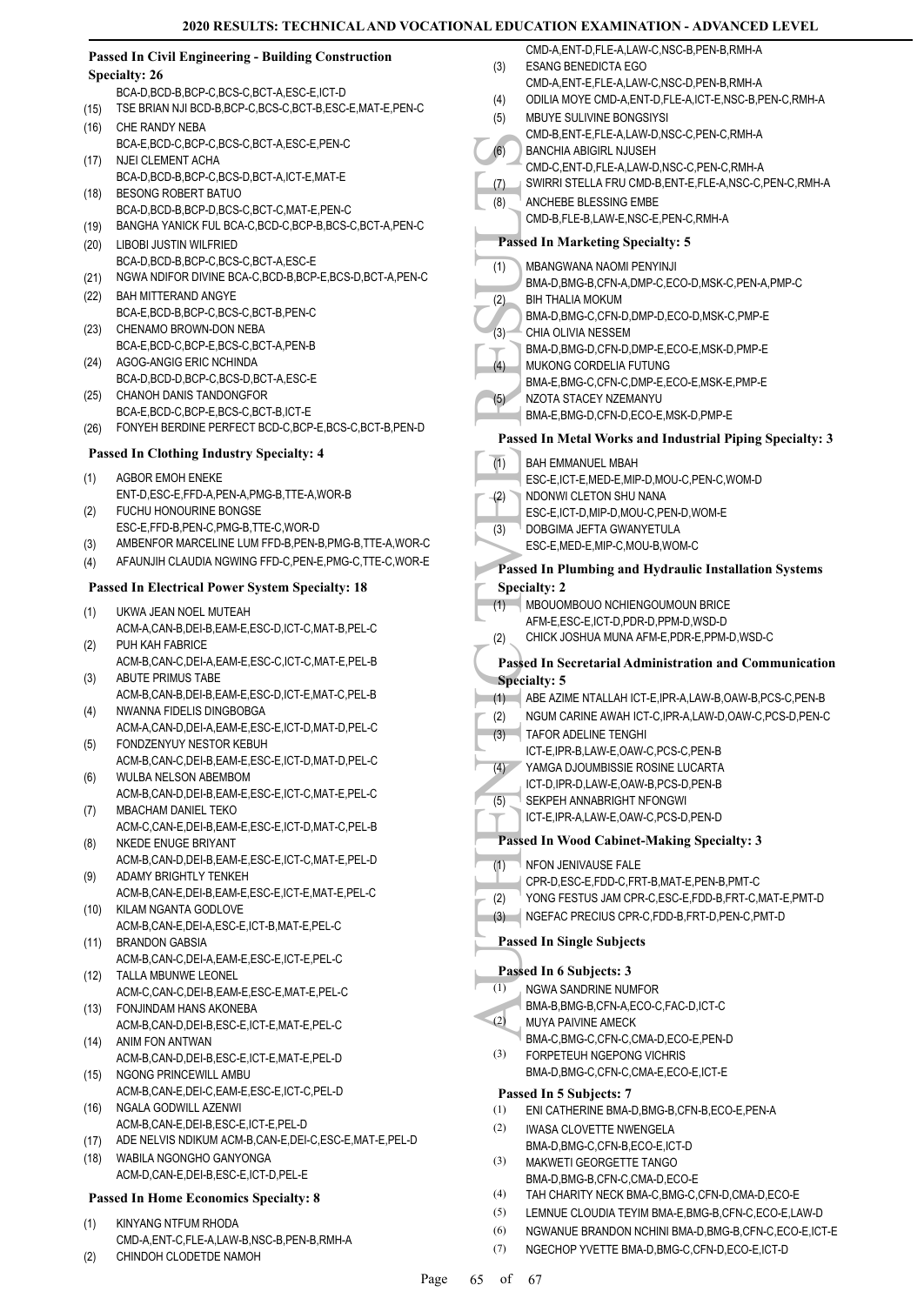#### **Passed In Single Subjects**

#### **Passed In 4 Subjects: 3**

- (1) EYONG MICHAEL KESONG EES-B,ENS-B,ICT-E,MMS-B
- (2) ARREY BESEM DOREEN BMA-C,BMG-E,ECO-E,PEN-C
- (3) CHE SANDRINE NGUM BMA-E,BMG-C,CFN-D,MSK-E

#### **Centre No: 22280 ALL SAINTS BILINGUAL COLLEGE DOUALA**

Regist: 23, Sat for 6 or more Subjects: 23, Passed : 22 % Passed : 95.65, Sanctioned : 0

### **Results of Successful Candidates In Order Of Merit**

#### **Passed In Accounting Specialty: 7**

- MAMBO RANIBELL AWAH BMA-A,BMG-B,CAC-B,CFN-A,CMA-B,ECO-A,FAC-C,ICT-A (1)
- MULUH AWA JUNIOR BMA-A,BMG-D,CFN-B,CMA-D,ECO-D,FAC-C,ICT-C  $(2)$
- FAVOUR IHUOMA ANYA BMA-A,BMG-D,CFN-B,CMA-E,ECO-D,FAC-C (3)
- ENYIPO BORIS NFORMI BMA-B,BMG-C,CFN-C,CMA-E,ECO-E,FAC-C (4)
- OBU CHIDERA STEPHANIE BMA-B,BMG-E,CFN-E,CMA-E,FAC-D,ICT-E (5)
- NGAMINYI NFORTUNG BEAUTY BOWE BMA-A,BMG-C,CFN-B,CMA-E,FAC-D (6)
- IDO IKONO ROSETTE MICHELE BMA-C,BMG-D,CFN-E,CMA-E,FAC-D (7)

#### **Passed In Marketing Specialty: 12**

- MESODE LEO-NELA EKODE BMA-A,BMG-C,CFN-A,DMP-A,ECO-C,MSK-B,PMP-B (1)
- MONGWE CLARIS-SANDRA WANSI BMA-B,BMG-C,CFN-B,DMP-B,ECO-C,MSK-B,PMP-D (2)
- TAMBE SARA ASHU AYA BMA-B,BMG-B,CFN-C,DMP-C,ECO-D,MSK-B,PMP-E (3)
- MBAFOR MERCY-RUTH BONYU BMA-E,BMG-C,CFN-B,DMP-C,ECO-D,MSK-B,PMP-E (4)
- NGUELIEBOU GANGOUE CONSTY TERAZINI BMA-D,BMG-E,CFN-B,DMP-B,ECO-C,MSK-D,PMP-E (5)
- PENN AWAH JUNIOR BMA-E,BMG-E,CFN-C,DMP-D,ECO-E,MSK-C,PMP-C (6)
- NKEMVOU GLORY MBUSU BMA-D,BMG-E,CFN-D,DMP-C,ECO-E,MSK-C,PMP-E (7)
- FOMEKONG FEKENG NGUETSOP WILFRIED BMA-E,BMG-E,CFN-D,DMP-C,ECO-E,MSK-D,PMP-E (8)
- NGE NGANGSA ALPHA BMA-E,BMG-D,CFN-C,DMP-C,ECO-E,MSK-E (9)
- SAKAH BERILYNE--CLAIRE AKON BMA-E,BMG-E,CFN-C,DMP-D,MSK-D,PMP-E (10)
- NDIBNY IKOB DANIEL NDONGMO (11)
- BMA-D,CFN-C,DMP-A,MSK-C,PMP-D (12) EGWU AMARACHI PRISCA BMA-E,CFN-E,DMP-B,MSK-E,PMP-E

#### **Passed In Single Subjects**

#### **Passed In 5 Subjects: 1**

(1) NDUM FOSTER ENANGA BMA-D,BMG-D,CFN-C,ECO-E,FAC-E

#### **Passed In 4 Subjects: 2**

- TCHATCHOUA TCHANDE SILIZIENNE REGINA ELFEGE BMA-A,BMG-D,CFN-D,FAC-E (1)
- SONCHIFUA PRISCILLA YOUATCHUS BMA-E,BMG-D,CFN-E,FAC-E (2)

#### **Centre No: 22281 SAINT JOSEPH MISSION HIGH SCHOOL ETOUG EBE YAOUNDE**

Regist: 53, Sat for 6 or more Subjects: 45, Passed : 27 % Passed : 60.00, Sanctioned : 0

#### **Results of Successful Candidates In Order Of Merit**

#### **Passed In Accounting Specialty: 2**

NTWAIN EMMANUEL NDEIMIAH BMA-B,BMG-A,CAC-E,CFN-A,CMA-C,ECO-D,FAC-E (1)

BMA-E,BMG-B,CFN-D,CMA-E,ECO-E,FAC-E (2)

#### **Passed In Marketing Specialty: 22**

NCHANJI NICOLINE KAKA

- AUTHENTIC TVEE RESULTS (1) AWA SYNTHIA NGWI BMA-E,BMG-C,CFN-E,DMP-B,MSK-C,PMP-B MODESFUS ABONGCHWEI BMG-B,CFN-D,DMP-B,ECO-E,MSK-E,PMP-C (2) (3) SIMO JANINE BMA-E,BMG-B,CFN-D,DMP-E,MSK-B,PMP-C NGONG NDI FIEN LARISSA BMG-D,CFN-D,DMP-C,ECO-E,MSK-E,PMP-D (4) KIMENG ANCELLA FIENMBU BMA-E,BMG-D,CFN-E,DMP-C,MSK-D,PMP-E (5) PECHAKE NADEGE BIYOUNG BMA-F, CFN-F, DMP-F, LAW-F, MSK-F, PMP-D (6) (7) NDOKUO COMFORT BIH BMG-A,CFN-C,DMP-C,MSK-C,PMP-C BANADZEM ELECTA VERNYUY BMG-B,CFN-E,DMP-B,MSK-C,PMP-D (8) (9) NJINI BRENDA NOUKFU BMG-C,CFN-D,DMP-C,MSK-D,PMP-C (10) NGONG NOELA NABI BMG-D,CFN-E,DMP-B,MSK-D,PMP-C (11) NCHANGNWI ASHLY BMG-C,CFN-D,DMP-E,MSK-B,PMP-D (12) NGUM NADEGE NDOH BMG-C,CFN-D,DMP-C,MSK-D,PMP-E (13) MILANI FRI BMG-D,CFN-D,DMP-C,MSK-D,PMP-E (14) YONG KENDRY YIBEMA BMG-D,CFN-D,DMP-E,MSK-D,PMP-E (15) AZINWIE RICARDO CHE BMG-D,CFN-E,DMP-C,MSK-E,PMP-E (16) MOMO PATRICK NKWAIN BMG-D,CFN-E,DMP-D,MSK-E,PMP-E (17) DJEUBOU FOFOU IVAN RICH BMG-B,DMP-D,MSK-D,PMP-E (18) FONLON ELEANOR BOTIH BMG-C,CFN-E,MSK-D,PMP-E (19) MGBECHA NICETAS NDEH BMG-E,CFN-E,DMP-C,MSK-D (20) NGEBI LUCY BMG-D,DMP-D,MSK-E,PMP-D (21) FEH NOELLA NJI BMG-E,CFN-E,MSK-D,PMP-E (22) NFON RIZER YENCHEW BMG-E,CFN-E,DMP-E,PMP-E **Passed In Secretarial Administration and Communication Specialty: 2** (1) LAJI JENNIFFER BIH IPR-A,LAW-C,OAW-C,PCS-B,PEN-A (2) NGWA CARINE MANKA'A IPR-B,LAW-E,OAW-C,PCS-B,PEN-B **Passed In Single Subjects Passed In 5 Subjects: 1** (1) CLARIS TAKEPEH BMA-D,BMG-C,CFN-E,CMA-E,ECO-E **Centre No: 22284 RAIL BONABERI EXTERNAL**  Regist: 59, Sat for 6 or more Subjects: 56, Passed : 40 % Passed : 71.43, Sanctioned : 0 **Results of Successful Candidates In Order Of Merit Passed In Accounting Specialty: 5** (1) LEMONWU CHIAMAKA BMA-B,BMG-B,CAC-B,CFN-B,CMA-C,FAC-B NGAH BRANDON SEWOYEBA BMA-D,BMG-B,CAC-E,CFN-C,CMA-E,FAC-D (2) (3) NDIFOR BILL NDIFOR BMA-E,BMG-B,CAC-D,CFN-D,ECO-E,FAC-D (4) SHETEH PHARES AKUMBOM BMA-E,BMG-C,CAC-E,CFN-E,FAC-D (5) MANKA MARTINET BMG-B,CAC-E,CFN-D,FAC-E **Passed In Marketing Specialty: 34** FORNKI ANGELBERT AKO BMA-E,BMG-E,CFN-D,DMP-B,ECO-E,MSK-E,PMP-D  $(1)$ TANOH DINGKAH ROMAIN JOHN BMA-E,BMG-E,CFN-E,DMP-B,ECO-E,MSK-E,PMP-D (2) MAFOR BLESSING FONYONGA BMA-C,BMG-A,CFN-C,DMP-A,MSK-A,PMP-B (3) ZOBOU ZEBAZE ROUKAYATOU LOVELINE BMA-D,BMG-A,CFN-B,DMP-A,MSK-B,PMP-B (4) (5) NGONG ROBBEN BMG-A,CFN-D,DMP-B,ECO-E,MSK-B,PMP-C AGBOR ENOW FELICITY BMA-D,BMG-D,CFN-D,DMP-B,MSK-C,PMP-B (6) NGWANCHANG FRED JUNIOR BMG-B,CFN-D,DMP-B,ECO-E,MSK-C,PMP-C (7) (8) NEBA YANICK CHE BMA-E,BMG-B,CFN-C,DMP-D,MSK-C,PMP-D (9) BURIVEN NJAH CHRISTEL DZERINYUY
- Page 66 of 67